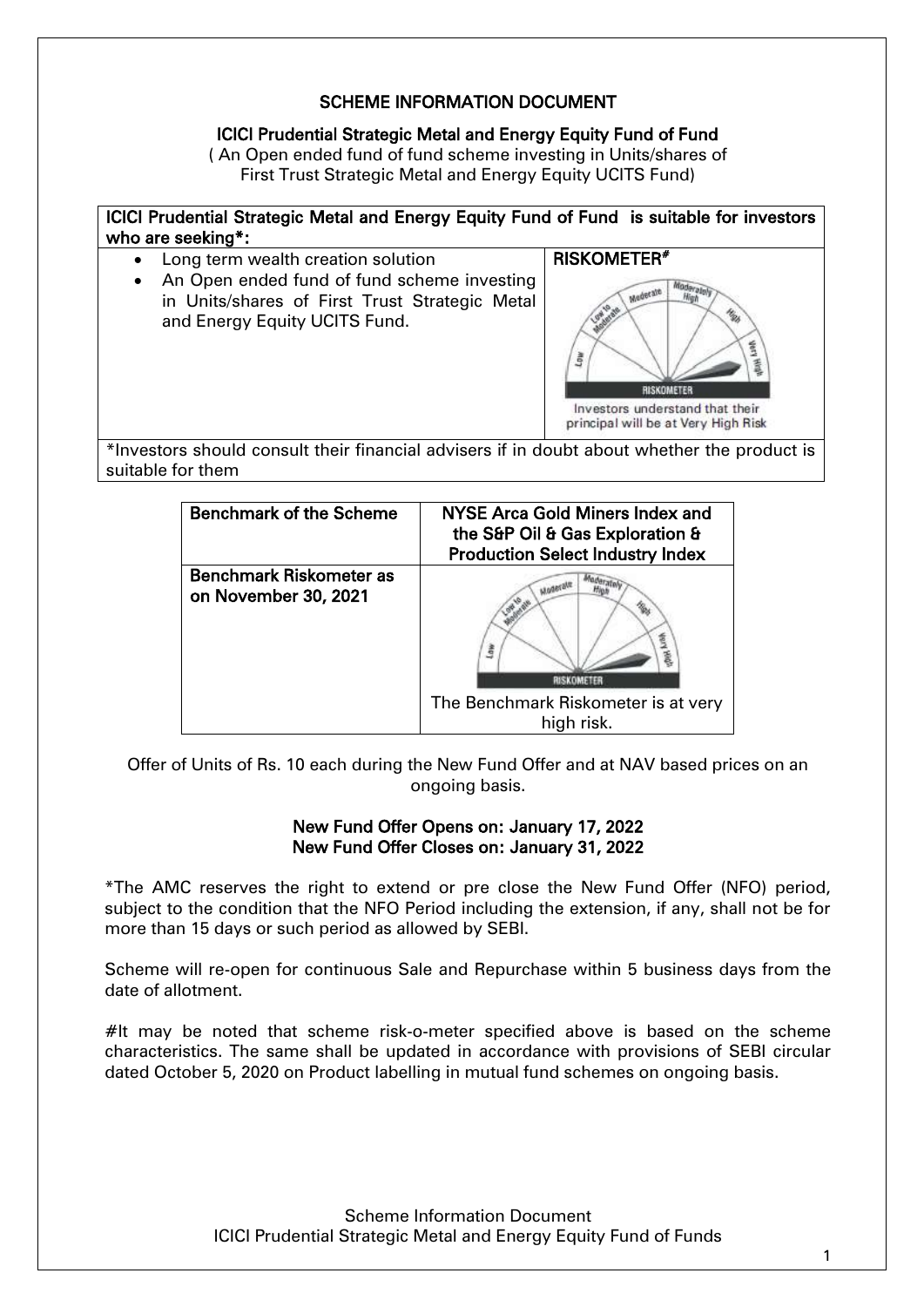# Name of Mutual Fund

ICICI Prudential Mutual Fund

#### Name of Asset Management Company

ICICI Prudential Asset Management Company Limited Corporate Identity Number: U99999DL1993PLC054135

| <b>Registered Office:</b><br>Corporate Office: |  | <b>Central Service Office:</b>                                         |
|------------------------------------------------|--|------------------------------------------------------------------------|
|                                                |  | 12th Floor, Narain One BKC 13th Floor, 2nd Floor, Block B-2,<br>Nirlon |
| Manzil,                                        |  | Bandra Kurla Complex,   Knowledge Park, Western Express                |
| 23, Barakhamba Road,   Mumbai - 400051.        |  | Highway, Goregaon (East), Mumbai                                       |
| New Delhi - 110 001                            |  | $-400003$                                                              |
| www.icicipruamc.com                            |  | website:www.icicipruamc.com,                                           |
|                                                |  | email id: enquiry@icicipruamc.com                                      |

#### Name of Trustee Company ICICI Prudential Trust Limited Corporate Identity Number: U74899DL1993PLC054134 Registered Office: 12th Floor, Narain Manzil, 23, Barakhamba Road, New Delhi – 110 001

The particulars of ICICI Prudential Strategic Metal and Energy Equity Fund of Fund (the Scheme) has been prepared in accordance with the Securities and Exchange Board of India (Mutual Funds) Regulations 1996, (herein after referred to as SEBI (MF) Regulations) as amended till date, and filed with SEBI, along with a Due Diligence Certificate from the AMC. The units being offered for public subscription have not been approved or recommended by SEBI nor has SEBI certified the accuracy or adequacy of the Scheme Information Document.

The Scheme Information Document sets forth concisely the information about the scheme that a prospective investor ought to know before investing. Before investing, investors should also ascertain about any further changes pertaining to the Scheme such as features, load structure, etc. made to this Scheme Information Document by issue of addenda / notice after the date of this Document from the AMC / Mutual Fund / Investor Service Centres / Website / Distributors or Brokers.

The investors are advised to refer to the Statement of Additional Information (SAI) for details of ICICI Prudential Mutual Fund, Tax and Legal issues and general information on www.icicipruamc.com

SAI is incorporated by reference (is legally a part of the Scheme Information Document). For a free copy of the current SAI, please contact your nearest Investor Service Centre or log on to our website.

The Scheme Information Document should be read in conjunction with the SAI and not in isolation.

This Scheme Information Document is dated December 23, 2021.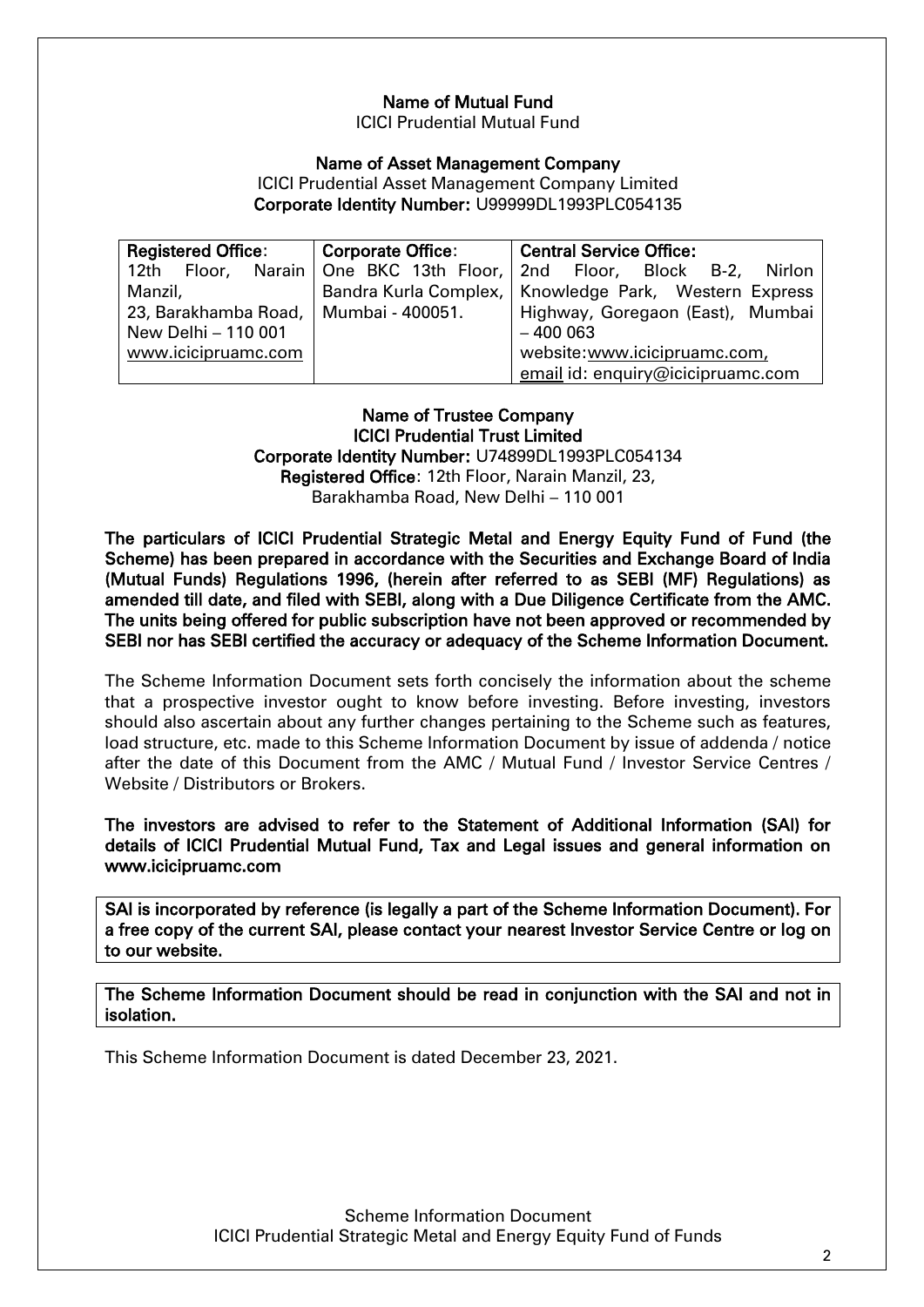#### Disclaimer:

First Trust® is a registered trademark of First Trust Portfolios L.P. First Trust Portfolios L.P., First Trust Advisors L.P., First Trust Global Funds plc, and First Trust Global Portfolios Management Limited and their affiliates (collectively, "First Trust") make no representation or warranty, express or implied, regarding the advisability of investment in ICICI Prudential Strategic Metal and Energy Equity Fund of Fund (the "Scheme") nor the services provided by ICICI Prudential Asset Management Company Limited ("IPAMC") or any other service provider to the Scheme. First Trust does not provide any services to the Scheme. First Trust has no obligation, involvement or liability in connection with the selection or trading of any securities in the Scheme. First Trust is not responsible for any investment decisions, damages or other losses in the Scheme or any information provided with respect to the Scheme. First Trust makes no express or implied warranties, and expressly disclaims all warranties of merchantability or fitness for a particular purpose or use, with respect to the Scheme or any portion of it. First Trust is not making an investment recommendation or providing any investment, tax or other advice to any person or entity with respect to the Scheme.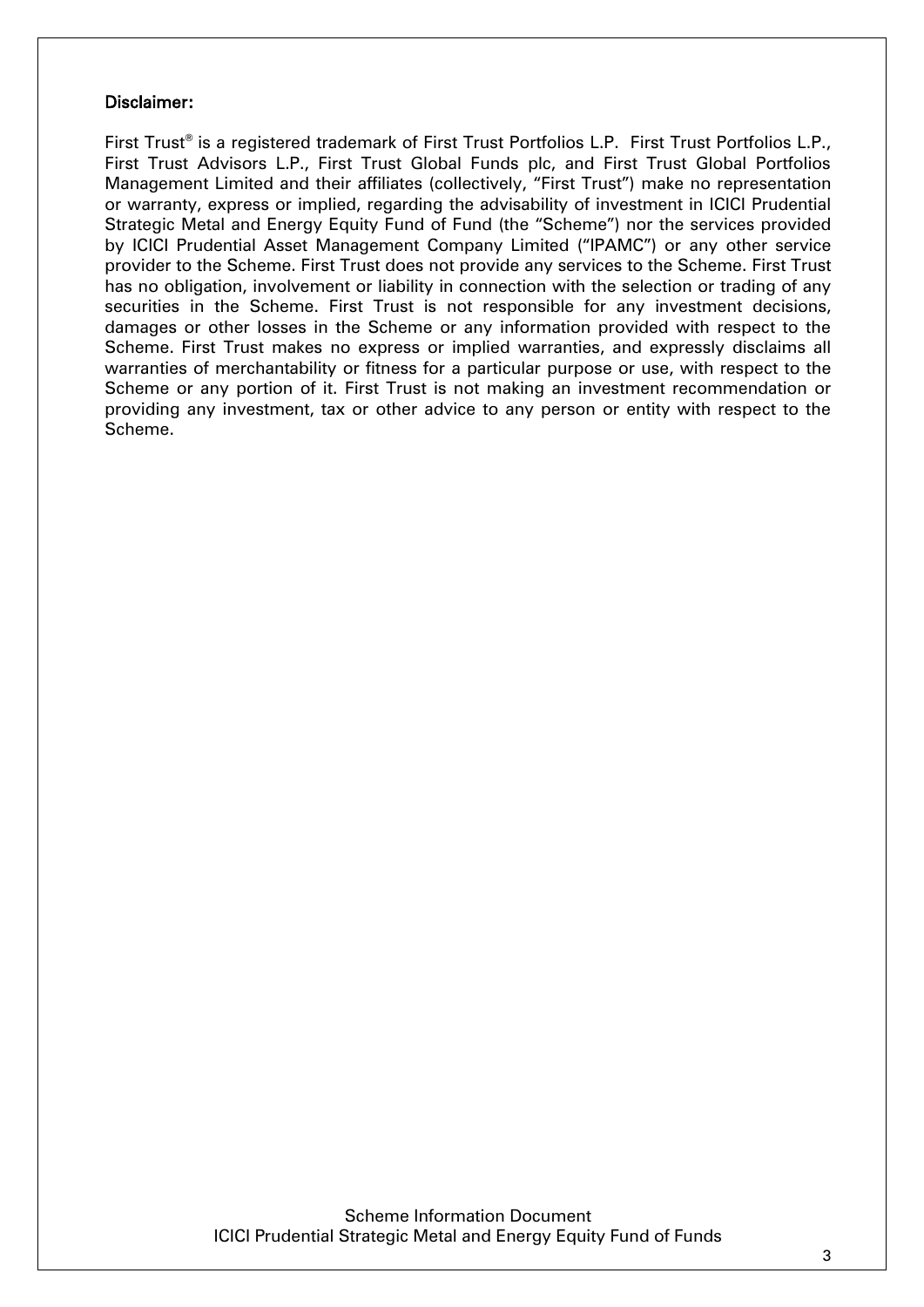# **TABLE OF CONTENTS**

| VI. PENALTIES, PENDING LITIGATION OR PROCEEDINGS, FINDINGS OF INSPECTIONS OR |  |
|------------------------------------------------------------------------------|--|
| INVESTIGATIONS FOR WHICH ACTION MAY HAVE BEEN TAKEN OR IS IN THE PROCESS     |  |
|                                                                              |  |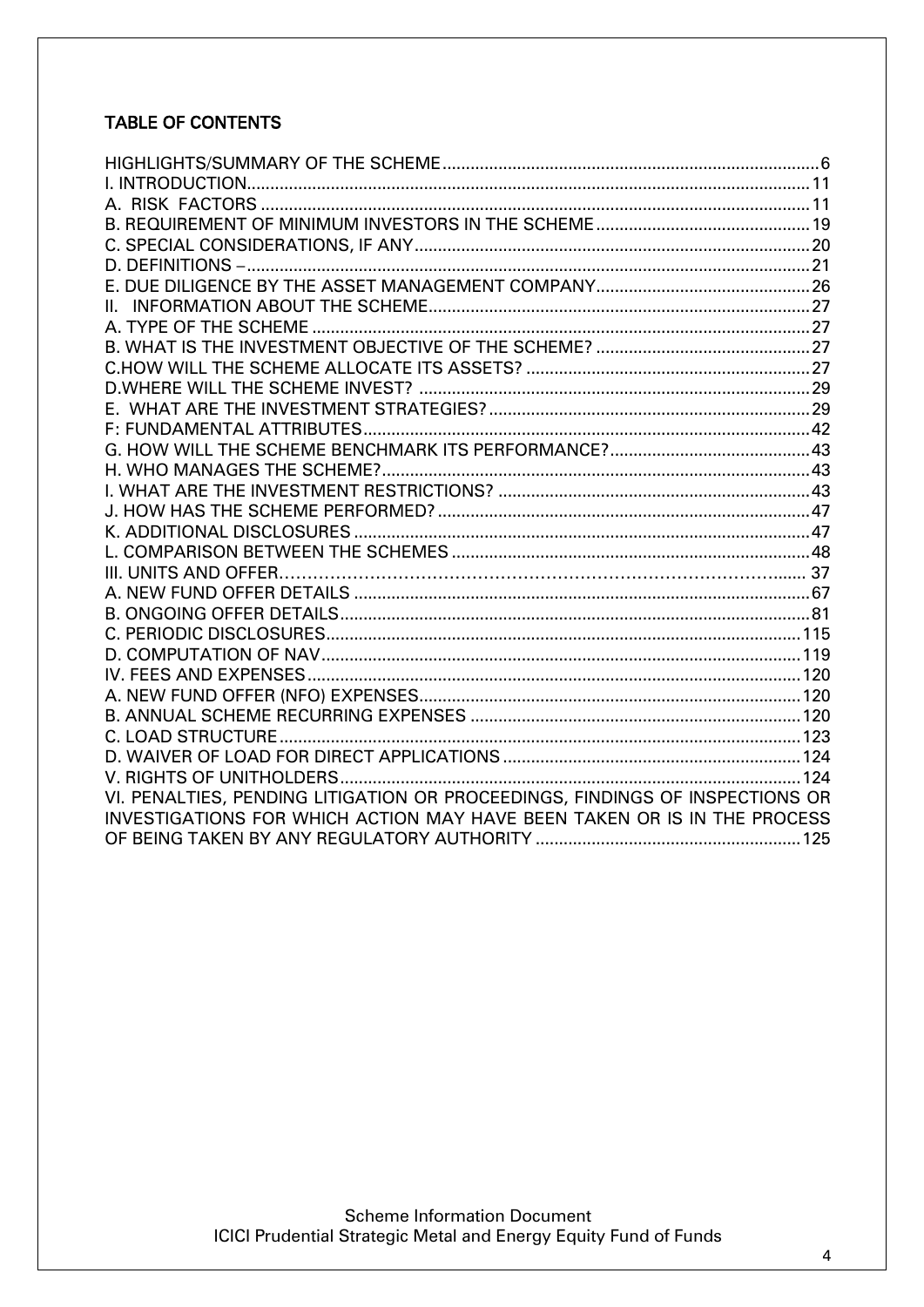# ABBREVIATIONS

| <b>Abbreviations</b>        | <b>Particulars</b>                                          |
|-----------------------------|-------------------------------------------------------------|
| <b>AMC</b>                  | <b>ICICI Prudential Asset Management Company Limited</b>    |
| <b>AMFI</b>                 | Association of Mutual Funds in India                        |
| <b>AML</b>                  | Anti Money Laundering                                       |
| <b>ARN</b>                  | AMFI Registration Number (Broker Code or Distributor Code)  |
| <b>CAMS</b>                 | <b>Computer Age Management Services Limited</b>             |
| <b>CDSL</b>                 | <b>Central Depository Services (India) Limited</b>          |
| <b>TREPs</b>                | <b>Tri-Party Repos</b>                                      |
| <b>FFO</b>                  | <b>Further Fund Offer</b>                                   |
| <b>NAV</b>                  | <b>Net Asset Value</b>                                      |
| <b>NRI</b>                  | Non-Resident Indian                                         |
| <b>SID</b>                  | <b>Scheme Information Document</b>                          |
| <b>RBI</b>                  | <b>Reserve Bank of India</b>                                |
| <b>SEBI or the Board</b>    | Securities and Exchange Board of India                      |
| The Fund or The Mutual Fund | <b>ICICI Prudential Mutual Fund</b>                         |
| The Trustee/ Trustees       | <b>ICICI Prudential Trust Limited</b>                       |
| <b>FPI</b>                  | Foreign Portfolio Investor                                  |
| <b>ICICI Bank</b>           | <b>ICICI Bank Limited</b>                                   |
| <b>IMA</b>                  | <b>Investment Management Agreement</b>                      |
| The Regulations             | Securities and Exchange Board of India (Mutual Funds)       |
|                             | Regulations, 1996, as amended from time to time.            |
| <b>TRI</b>                  | <b>Total Return Variant of the Index</b>                    |
| <b>UCITS</b>                | Undertakings for Collective Investment in Transferable      |
|                             | <b>Securities</b>                                           |
| <b>DP</b>                   | <b>Depository Participant</b>                               |
| The Scheme                  | ICICI Prudential Strategic Metal and Energy Equity Fund of  |
|                             | Fund                                                        |
| <b>Underlying schemes</b>   | First Trust Strategic Metal and Energy Equity UCITS Fund    |
| <b>IDCW</b>                 | Income Distribution cum capital withdrawal option           |
| <b>IDCW Payout</b>          | Payout of Income Distribution cum capital withdrawal option |
| <b>IDCW Reinvestment</b>    | Reinvestment of Income Distribution cum capital withdrawal  |
|                             | Option                                                      |
| <b>IDCW Transfer</b>        | Transfer of Income Distribution cum capital withdrawal plan |

## INTERPRETATION

For all purposes of this SID, except as otherwise expressly provided or unless the context otherwise requires:

- The terms defined in this SID include the plural as well as the singular.
- Pronouns having a masculine or feminine gender shall be deemed to include the other.
- All references to "US\$" refer to United States Dollars and "Rs./INR/ `" refer to Indian Rupees. A "Crore" means "ten million" and a "Lakh" means a "hundred thousand".
- <span id="page-4-0"></span>Words not defined here has the same meaning as defined in " The Regulations"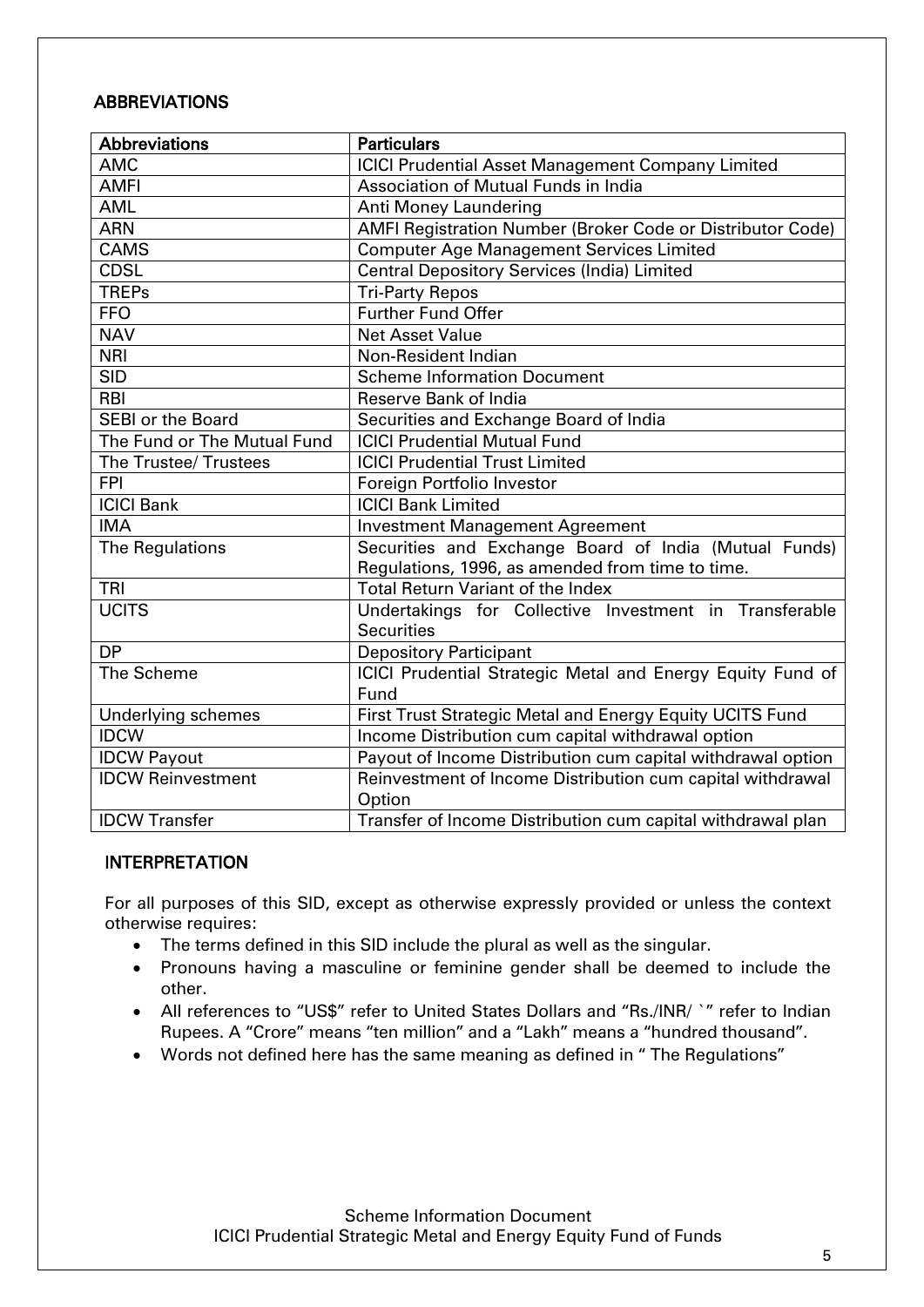# HIGHLIGHTS/SUMMARY OF THE SCHEME

| Name of the Scheme          | ICICI Prudential Strategic Metal and Energy Equity Fund of Fund                                                                                                                                                                                                                                                                                                                                                                                                                                                                                                                                                                      |
|-----------------------------|--------------------------------------------------------------------------------------------------------------------------------------------------------------------------------------------------------------------------------------------------------------------------------------------------------------------------------------------------------------------------------------------------------------------------------------------------------------------------------------------------------------------------------------------------------------------------------------------------------------------------------------|
| <b>Type of the Scheme</b>   | An Open ended fund of fund scheme investing in Units/shares of                                                                                                                                                                                                                                                                                                                                                                                                                                                                                                                                                                       |
|                             | First Trust Strategic Metal and Energy Equity UCITS Fund.                                                                                                                                                                                                                                                                                                                                                                                                                                                                                                                                                                            |
| <b>Investment Objective</b> | ICICI Prudential Strategic Metal and Energy Equity Fund of Fund<br>(the Scheme) is an open-ended fund of fund scheme that invests<br>in the units/shares of First Trust Strategic Metal and Energy Equity<br><b>UCITS Fund.</b>                                                                                                                                                                                                                                                                                                                                                                                                      |
|                             | The Scheme may also invest a certain portion of its corpus in<br>domestic debt or money market securities and/or debt mutual<br>fund schemes/liquid schemes of domestic mutual funds including<br>that of ICICI Prudential Mutual Fund, in order to meet liquidity<br>requirements from time to time.                                                                                                                                                                                                                                                                                                                                |
|                             | However, there can be no assurance that the investment objective<br>of the Scheme will be realized.                                                                                                                                                                                                                                                                                                                                                                                                                                                                                                                                  |
| <b>Plans / Options</b>      | Plans: ICICI Prudential Strategic Metal and Energy Equity Fund of<br>Fund - Regular Plan and ICICI Prudential Strategic Metal and<br>Energy Equity Fund of Fund - Direct Plan                                                                                                                                                                                                                                                                                                                                                                                                                                                        |
|                             | <b>Options:</b><br>Growth Option and Income Distribution cum capital withdrawal<br>option (IDCW) with (Payout of Income Distribution cum capital<br>withdrawal (IDCW Payout) sub-option and Reinvestment of<br>Income Distribution cum capital withdrawal (IDCW Reinvestment)<br>sub-options).<br>Default Option: Growth option                                                                                                                                                                                                                                                                                                      |
|                             | Default sub-option: Reinvestment of Income Distribution cum<br>capital withdrawal (IDCW Reinvestment) sub-option                                                                                                                                                                                                                                                                                                                                                                                                                                                                                                                     |
|                             | IDCW - Income Distribution cum capital withdrawal option<br>(earlier known as Dividend option - Dividend payout sub-<br>option)<br>IDCW Payout - Payout of Income Distribution cum capital<br>$\bullet$<br>withdrawal option (earlier known as Dividend option -<br>Dividend payout sub-option)<br><b>IDCW Reinvestment - Reinvestment of Income Distribution</b><br>$\bullet$<br>cum capital withdrawal option (earlier known as Dividend<br>option - Dividend reinvestment sub-option)<br>IDCW Transfer - Transfer of Income Distribution cum<br>$\bullet$<br>capital withdrawal plan (earlier known as Dividend Transfer<br>plan) |
|                             | However, the Trustees reserve the right to introduce / alter /<br>extinguish any of the option under the Scheme at a later date. For<br>any change in plans/options offered under the Scheme, the AMC<br>shall publish a notice cum addendum for the information of the<br>investors.<br>Default Plan would be as follows in below mentioned scenarios:                                                                                                                                                                                                                                                                              |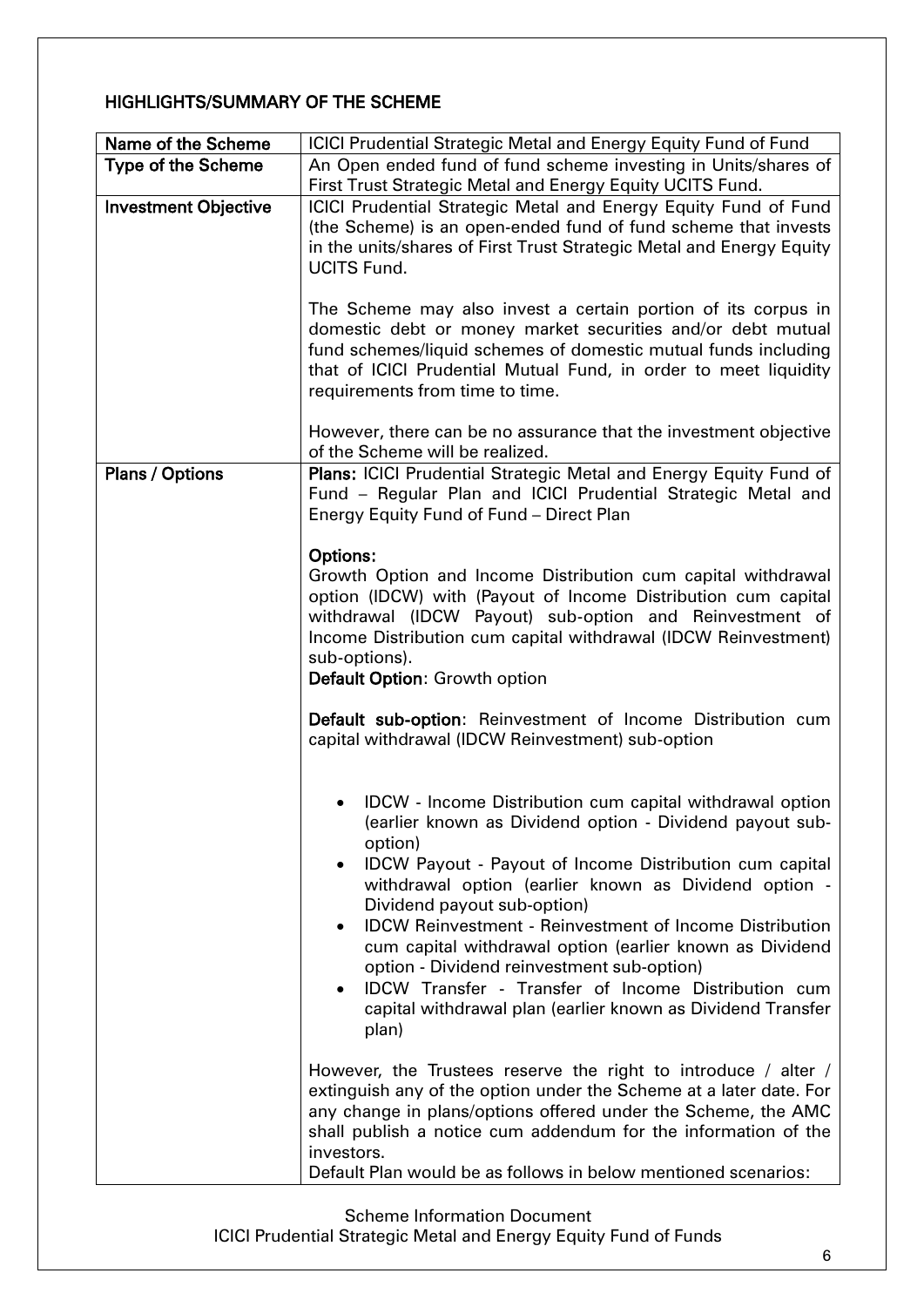| Sr<br>No.      | <b>ARN</b> Code<br>mentioned<br>not<br>mentioned<br>the<br>by<br>investor | Plan<br>mentioned<br>by the investor                                                                                        | <b>Default Plan</b>                                                                                                  |
|----------------|---------------------------------------------------------------------------|-----------------------------------------------------------------------------------------------------------------------------|----------------------------------------------------------------------------------------------------------------------|
| 1              | <b>Not</b><br>mentioned                                                   | Not mentioned                                                                                                               | <b>ICICI</b><br>Prudential<br>Strategic<br>Metal<br>and<br>Energy Equity Fund of<br>Fund - Direct Plan               |
| $\overline{2}$ | <b>Not</b><br>mentioned                                                   | <b>ICICI</b><br>Prudential<br>Strategic<br><b>Metal</b><br>and<br>Energy<br>Equity Fund of<br><b>Direct</b><br>Fund<br>Plan | <b>ICICI</b><br>Prudential<br>Strategic<br>Metal<br>and<br>Energy Equity Fund of<br>Fund - Direct Plan               |
| 3              | <b>Not</b><br>mentioned                                                   | <b>ICICI</b><br>Prudential<br><b>Metal</b><br>Strategic<br>and<br>Energy<br>Equity Fund of<br>Fund - Regular<br>Plan        | <b>ICICI</b><br>Prudential<br>Strategic<br>Metal<br>and<br>Energy Equity Fund of<br><b>Fund - Direct Plan</b>        |
| 4              | Mentioned                                                                 | <b>ICICI</b><br>Prudential<br><b>Metal</b><br>Strategic<br>Energy<br>and<br>Equity Fund of<br>Fund<br><b>Direct</b><br>Plan | <b>ICICI</b><br>Prudential<br>Strategic<br>Metal<br>and<br>Energy Equity Fund of<br>Fund - Direct Plan               |
| 5              | <b>Direct</b>                                                             | Not mentioned                                                                                                               | Prudential<br><b>ICICI</b><br>Metal<br>Strategic<br>and<br>Energy Equity Fund of<br>Fund - Direct Plan               |
| 6              | <b>Direct</b>                                                             | <b>ICICI</b><br>Prudential<br>Strategic<br>Metal<br>and<br>Energy<br>Equity Fund of<br>Fund - Regular<br>Plan               | <b>ICICI</b><br>Prudential<br><b>Strategic</b><br>Metal<br>and<br>Energy Equity Fund of<br><b>Fund - Direct Plan</b> |
| 7              | Mentioned                                                                 | <b>ICICI</b><br>Prudential<br>Strategic<br>Metal<br>Energy<br>and<br>Equity Fund of<br>Fund - Regular<br>Plan               | <b>ICICI</b><br>Prudential<br>Strategic<br>Metal<br>and<br>Energy Equity Fund of<br>Fund - Regular Plan              |
| 8              | Mentioned                                                                 | Not mentioned                                                                                                               | <b>ICICI</b><br>Prudential<br>Strategic<br>Metal<br>and<br>Energy Equity Fund of<br>Fund - Regular Plan              |

the application form, the application shall be processed under ICICI Prudential Strategic Metal and Energy Equity Fund of Fund –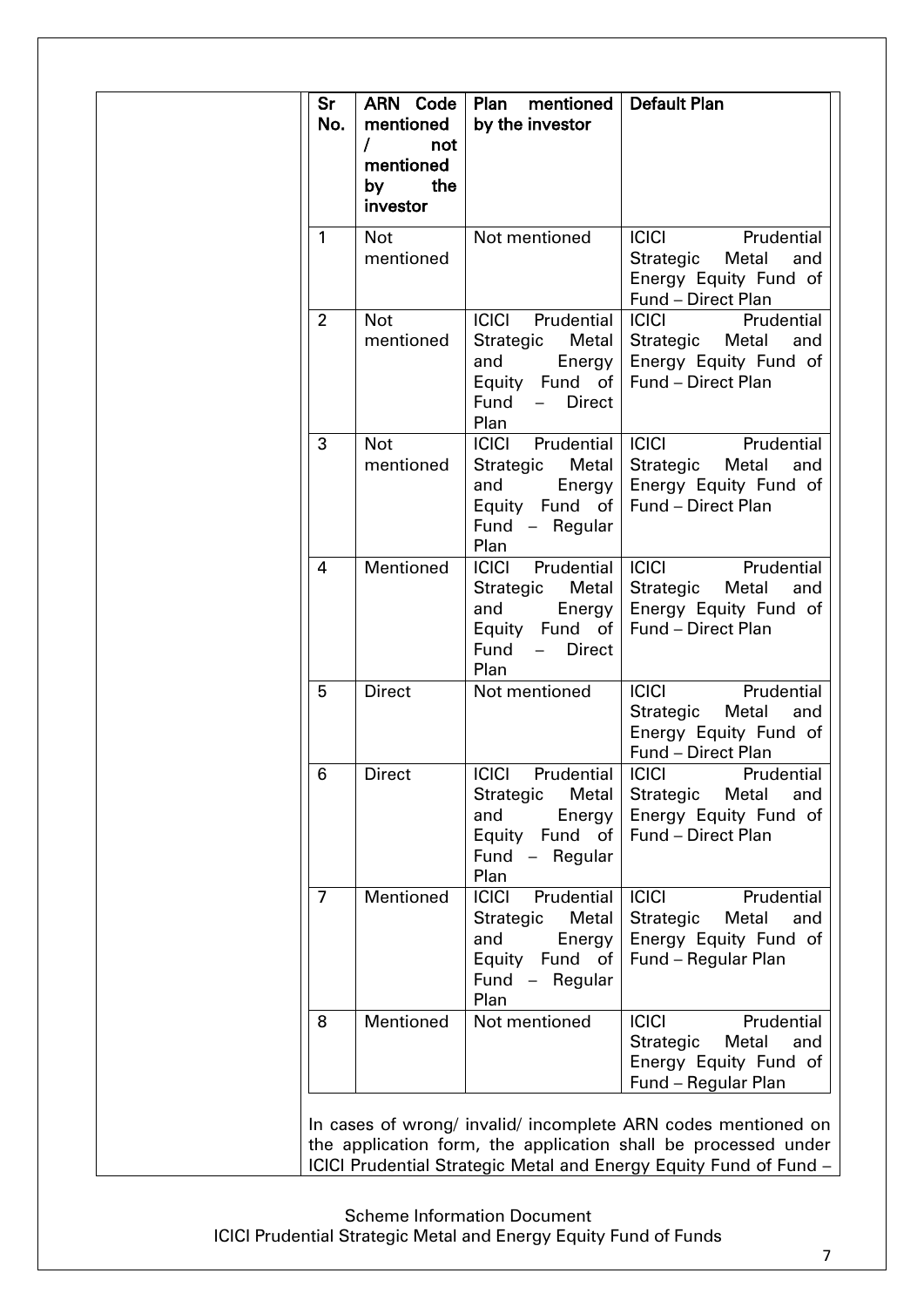|                               | Direct Plan. The AMC shall endeavor to obtain the correct ARN                           |
|-------------------------------|-----------------------------------------------------------------------------------------|
|                               | code within 30 calendar days of the receipt of the application form                     |
|                               | from the investor. In case, the correct code is received within 30                      |
|                               | calendar days, the AMC shall reprocess the transaction under                            |
|                               | ICICI Prudential Strategic Metal and Energy Equity Fund of Fund -                       |
|                               | Regular Plan from the date of application without any exit load.                        |
|                               |                                                                                         |
|                               | The Trustees may at their discretion add one or more additional                         |
|                               | options under the Scheme. The Trustees reserve the right to                             |
|                               | introduce any other option(s)/sub-option(s) under the Scheme at a                       |
|                               | later date, by providing a notice to the investors on the AMC's                         |
|                               | website and by issuing a press release, prior to introduction of                        |
|                               | such option(s)/ sub-option(s).                                                          |
|                               |                                                                                         |
|                               | The Plans and Options stated above will have common portfolio.                          |
|                               | ICICI Prudential Strategic Metal and Energy Equity Fund of Fund -                       |
|                               | Direct Plan is only for investors who purchase / subscribe units in a                   |
|                               | Scheme directly with the Fund.                                                          |
| Loads                         | <b>Entry Load: Not Applicable.</b>                                                      |
|                               | In terms of circular no. SEBI/IMD/CIR No. 4/ 168230/09 dated June                       |
|                               | 30, 2009, SEBI has notified that, w.e.f. August 01, 2009 there will                     |
|                               | be no entry load charged to the schemes of the Mutual Fund.                             |
|                               | <b>Exit Load:</b>                                                                       |
|                               | • If units purchased or switched in from another scheme of the                          |
|                               | Fund are redeemed or switched within 1 year from the date of                            |
|                               | allotment - 1% of the applicable NAV                                                    |
|                               |                                                                                         |
|                               | • If units purchased or switched in from another scheme of the                          |
|                               | Fund are redeemed or switched out after 1 Year from the date                            |
|                               | of allotment - Nil                                                                      |
|                               |                                                                                         |
|                               | However, the Trustee shall have a right to prescribe or modify the                      |
|                               | load structure with prospective effect subject to a maximum                             |
|                               | prescribed under the Regulations.                                                       |
|                               | For more information on Loads, please refer to the section 'Load                        |
|                               | Structure'.                                                                             |
| <b>Minimum</b><br>Application | DURING NEW FUND OFFER PERIOD / DURING ONGOING OFFER                                     |
| Amount                        | <b>PERIOD:</b>                                                                          |
|                               | Rs. 1,000/- (plus in multiple of Re. 1)                                                 |
|                               |                                                                                         |
|                               | For Switches: Rs. 1,000 and any amount thereafter                                       |
| additional<br><b>Minimum</b>  | Rs. 500/- and in multiples of Re. 1/-                                                   |
| application amount            |                                                                                         |
|                               | For Switches: Rs. 500 and any amount thereafter                                         |
| <b>SIP</b>                    | DURING NEW FUND OFFER PERIOD / DURING ONGOING OFFER                                     |
|                               | <b>PERIOD:</b>                                                                          |
|                               |                                                                                         |
|                               | Daily, Weekly, Fortnightly, Monthly SIP <sup>\$</sup> : Rs. 100/- (plus in<br>$\bullet$ |
|                               | multiple of Re. 1/-) Minimum installments: 6                                            |
|                               | Quarterly SIP <sup>\$</sup> : Rs. 5,000/- (plus in multiple of Re. 1/-)                 |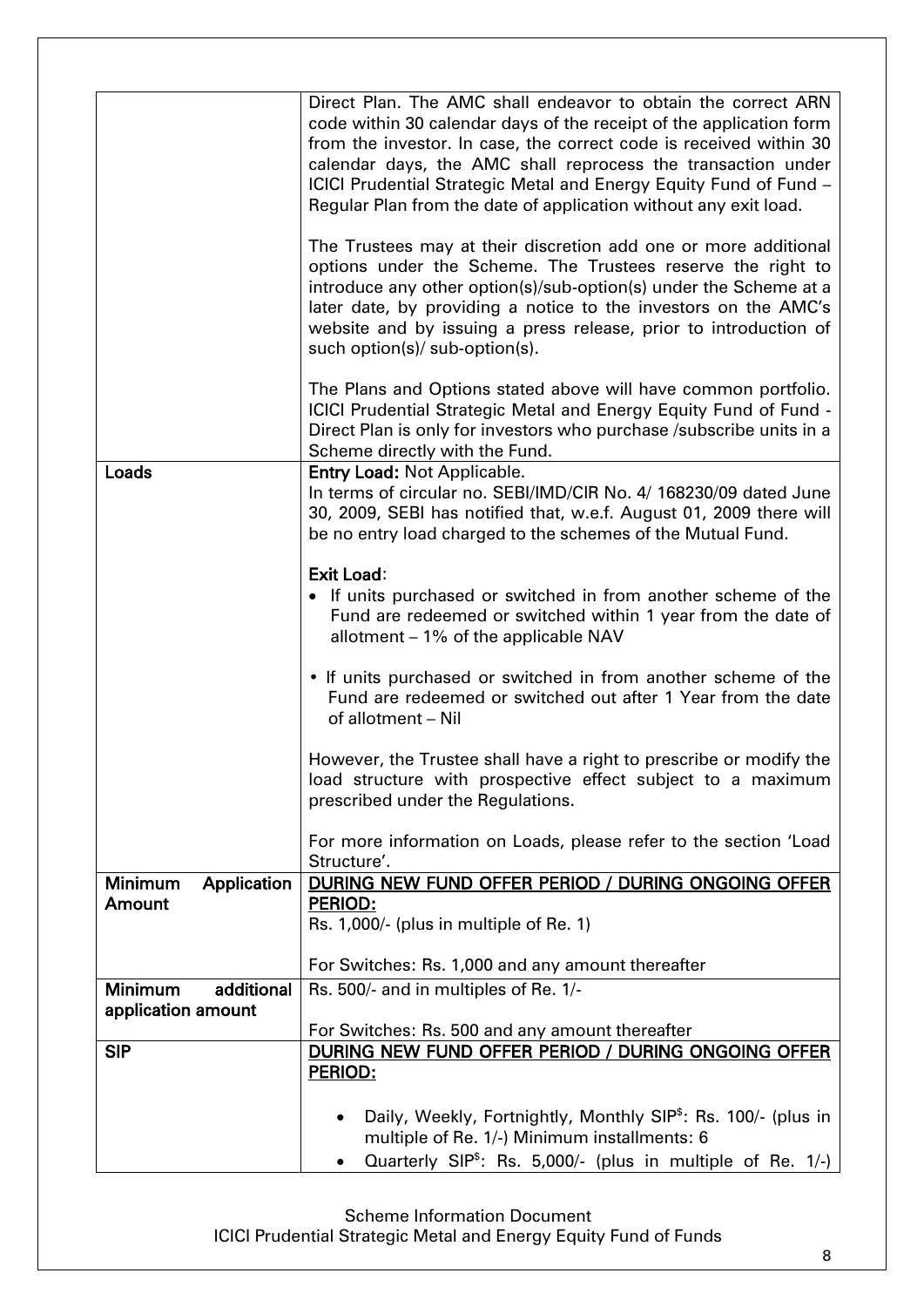| Minimum installments - 4             |                                                                                                                           |  |
|--------------------------------------|---------------------------------------------------------------------------------------------------------------------------|--|
|                                      |                                                                                                                           |  |
|                                      | $^{\$}$ The<br>applicability of the minimum amount of installment                                                         |  |
|                                      | mentioned is at the time of registration only.                                                                            |  |
| Minimum amount for                   | Any amount                                                                                                                |  |
| redemption                           | Available                                                                                                                 |  |
| Systematic Withdrawal<br>Plan        |                                                                                                                           |  |
|                                      | Please refer Section 'Units and Offer' for more details.                                                                  |  |
| <b>Transfer</b><br><b>Systematic</b> | Available                                                                                                                 |  |
| Plan                                 |                                                                                                                           |  |
|                                      | Please refer Section 'Units and Offer' for more details.                                                                  |  |
| <b>SIP Pause</b>                     | SIP Pause is a facility that allows investors to pause their existing                                                     |  |
|                                      | SIP for a temporary period. Investors can pause their existing SIP                                                        |  |
|                                      | without discontinuing it. SIP restarts automatically after the pause                                                      |  |
|                                      | period is over. This facility can be availed only once during the                                                         |  |
|                                      | tenure of the existing SIP. SIP can be paused for a minimum                                                               |  |
|                                      | period of 1 month to a maximum period of 3 months.                                                                        |  |
| <b>Capital Appreciation</b>          | Capital Appreciation STP facility is also available under the                                                             |  |
| <b>STP</b>                           | Scheme. Under this facility, the daily appreciation in NAV, if any,                                                       |  |
|                                      | from the growth option of the source schemes will be switched to                                                          |  |
|                                      | the growth option of the target schemes. The Scheme is a Target                                                           |  |
|                                      | Scheme under this facility. There is no restriction on the minimum                                                        |  |
|                                      | balance in the folio to avail the facility.                                                                               |  |
| Liquidity                            | Being an open-ended Scheme, units may be redeemed on every                                                                |  |
|                                      | business day at NAV based prices. As per the regulations, the                                                             |  |
|                                      | Fund shall dispatch redemption proceeds within 10 working days                                                            |  |
|                                      | of receiving the redemption request.                                                                                      |  |
|                                      | Investors who hold units in any of the open-ended schemes of                                                              |  |
|                                      | ICICI Prudential Mutual Fund (the Fund) may switch all or part of                                                         |  |
|                                      | their holdings to the Scheme on an ongoing basis.                                                                         |  |
| <b>Benchmark</b>                     | The Scheme's performance will be benchmarked against 50/50                                                                |  |
|                                      | blended benchmark index comrpsing NYSE Arca Gold Miners                                                                   |  |
|                                      | Index And the S&P Oil & Gas Exploration & Production Select                                                               |  |
|                                      | Industry Index                                                                                                            |  |
|                                      |                                                                                                                           |  |
|                                      | The Trustee reserves right to change the benchmark of the                                                                 |  |
|                                      | scheme, incase of any change in the benchmark of the underlying                                                           |  |
|                                      | scheme, by suitable notice to the investors to this effect                                                                |  |
| / NAV<br>Transparency                | The AMC will calculate and disclose the first NAV within 5                                                                |  |
| <b>Disclosure</b>                    | business days from the date of allotment. Subsequently, the NAV                                                           |  |
|                                      | will be calculated and disclosed at the close of every Business                                                           |  |
|                                      | Day. The AMC shall prominently disclose the NAV of all schemes                                                            |  |
|                                      | under a separate head on the AMC's website and on the website                                                             |  |
|                                      | of AMFI. NAV will be determined on every Business Day except in<br>special circumstances. NAV of the Scheme shall be made |  |
|                                      | available at all Customer Service Centres of the AMC.                                                                     |  |
|                                      |                                                                                                                           |  |
|                                      | In accordance with the SEBI circular no. SEBI/IMD/CIR No.5                                                                |  |
|                                      | /96576/2007, dated June 25, 2007, the NAV of the scheme shall be                                                          |  |
|                                      | uploaded on the websites of the AMC (www.icicipruamc.com) and                                                             |  |
|                                      | Association of Mutual Funds in India (www.amfiindia.com) by                                                               |  |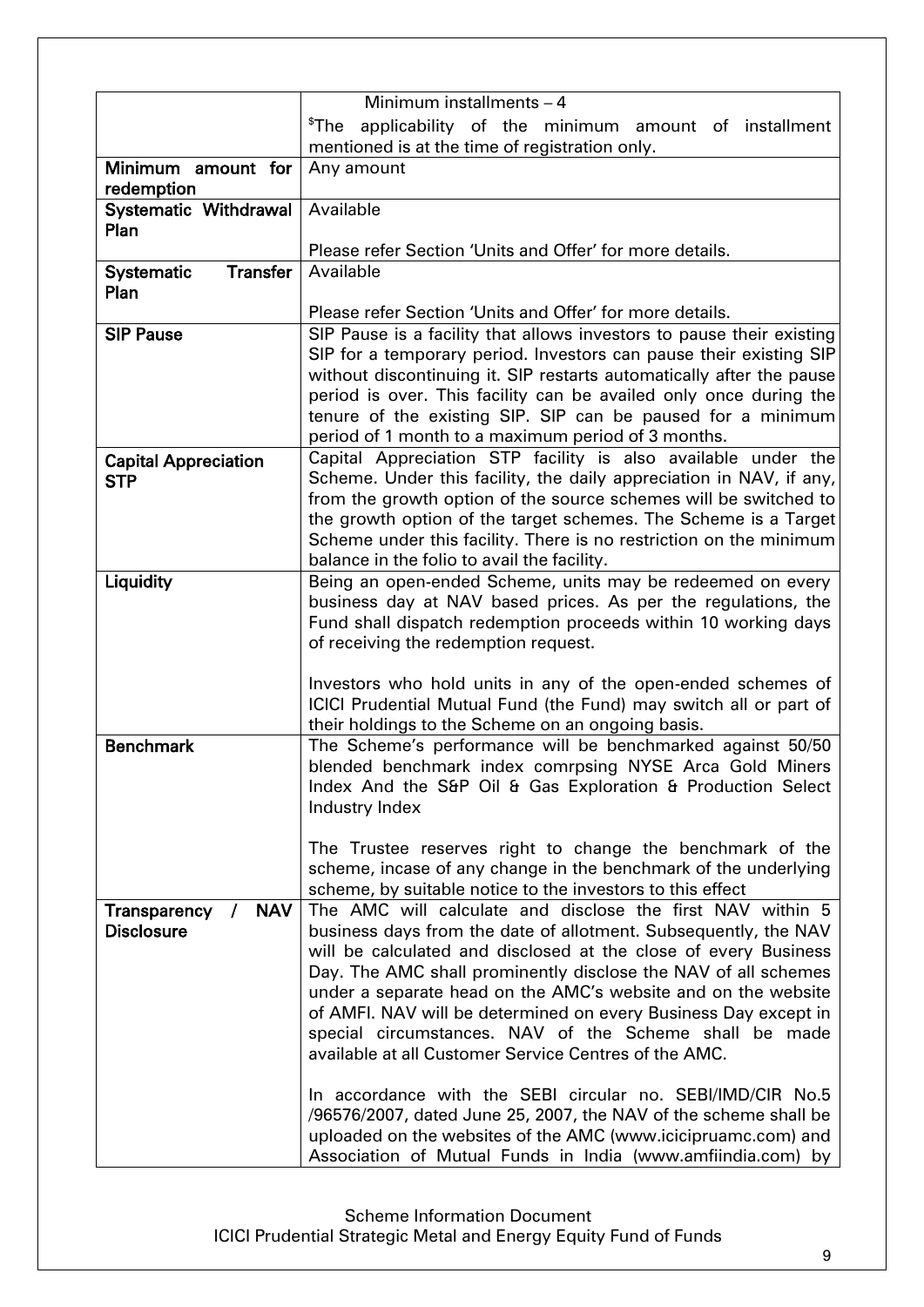| Listing | scheme portfolio, without charging any cost, on specific request<br>received from a unit holder<br>The Units of the Scheme will not be listed on any stock exchange.                                                                                                                                                                                                                                                                                                                                                                                                                                                                                                                                                                                                                                                                                       |
|---------|------------------------------------------------------------------------------------------------------------------------------------------------------------------------------------------------------------------------------------------------------------------------------------------------------------------------------------------------------------------------------------------------------------------------------------------------------------------------------------------------------------------------------------------------------------------------------------------------------------------------------------------------------------------------------------------------------------------------------------------------------------------------------------------------------------------------------------------------------------|
|         | The AMC shall send via email both the monthly and half-yearly<br>statement of scheme portfolio within 10 days from the close of<br>each month / half-year respectively. The unitholders whose e-mail<br>addresses are not registered with the Fund are requested to<br>update / provide their email address to the Fund for updating the<br>database.<br>The AMC shall provide a physical copy of the statement of                                                                                                                                                                                                                                                                                                                                                                                                                                         |
|         | The AMC shall publish an advertisement in all India edition of at<br>least two daily newspapers, one each in English and Hindi, every<br>half year disclosing the hosting of the half-yearly statement of the<br>scheme's portfolio on the AMC's website and on the website of<br>AMFI.                                                                                                                                                                                                                                                                                                                                                                                                                                                                                                                                                                    |
|         | Further, from October 1, 2021 The portfolio disclosure in terms of<br>para 3 of SEBI circular SEBI/HO/IMD/DF2/CIR/P/2018/92 dated<br>June 5, 2018 on 'Go Green Initiative in Mutual Funds' shall also<br>include the scheme risk-o-meter, name of benchmark and risk-o-<br>meter of benchmark.                                                                                                                                                                                                                                                                                                                                                                                                                                                                                                                                                             |
|         | The AMC shall disclose portfolio of the scheme (along with ISIN)<br>as on the last day of the month / half-year on AMC's website i.e.<br>www.icicipruamc.com and on the website of AMFI within 10 days<br>from the close of each month / half-year respectively. Mutual<br>Funds/ AMCs shall send the details of the scheme portfolio while<br>communicating the monthly and half-yearly statement of scheme<br>portfolio via email or any other mode as may be communicated<br>by SEBI/AMFI from time to time. The AMC shall provide a feature<br>wherein a link is provided to the investors to their registered email<br>address to enable the investor to directly view/download only the<br>portfolio of schemes subscribed by the said investor. Since the<br>Scheme is a new scheme, Top 10 holdings and sector wise<br>holdings are not available. |
|         | accordance<br>with<br>the<br><b>SEBI</b><br>In.<br>circular<br>no.<br>SEBI/HO/IMD/DF3/CIR/P/2020/197, dated October 05, 2020 Risk-o-<br>meter shall be evaluated on a monthly basis and Mutual<br>Funds/AMCs shall disclose the Risk-o-meter along with portfolio<br>disclosure for all their schemes on their respective website and on<br>AMFI website within 10 days from the close of each month. Any<br>change in risk-o-meter shall be communicated by way of Notice<br>cum Addendum and by way of an e-mail or SMS to unitholders of<br>that particular scheme.                                                                                                                                                                                                                                                                                     |
|         | 10.00 a.m. of the following business day. In case of any delay, the<br>reasons for such delay would be explained to AMFI and SEBI by<br>the next day. If the NAVs are not available before commencement<br>of business hours on the following day due to any reason, the<br>Fund shall issue a press release providing reasons and explaining<br>when the Fund would be able to publish the NAVs.                                                                                                                                                                                                                                                                                                                                                                                                                                                          |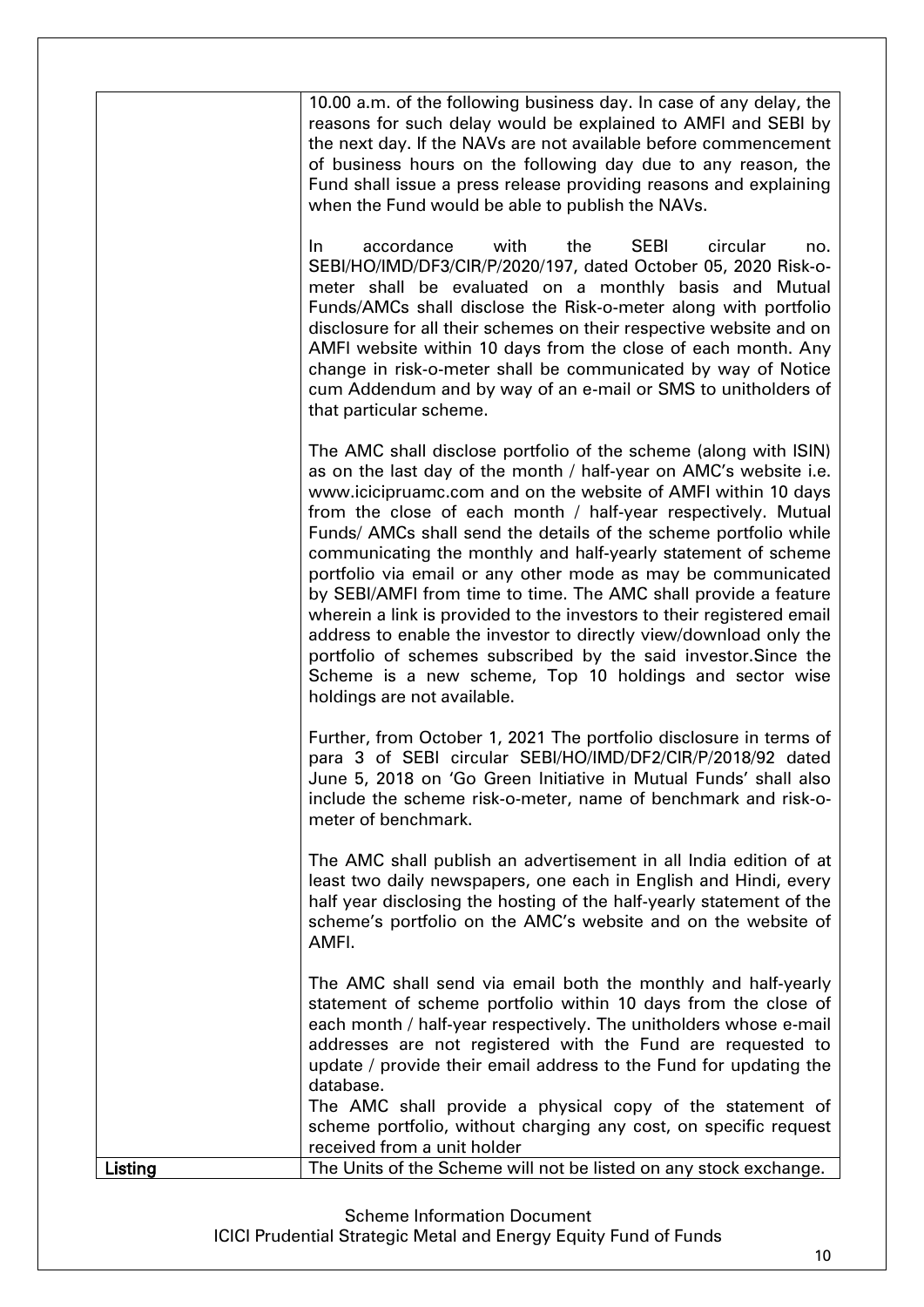# <span id="page-10-0"></span>I. INTRODUCTION

# <span id="page-10-1"></span>A. RISK FACTORS

#### Standard Risk Factors:

- Investment in Mutual Fund Units involves investment risks such as trading volumes, settlement risk, liquidity risk, default risk including the possible loss of principal.
- As the price/value/interest rates of the securities in which the scheme invests fluctuates, the value of your investment in the scheme may go up or down.
- Past performance of the Sponsor/AMC/Mutual Fund and their associates does not guarantee future performance of the scheme.
- The name of the Scheme is ICICI Prudential Strategic Metal and Energy Equity Fund of Fund and do not in any manner indicate either the quality of the Scheme or their future prospects and returns.
- The Sponsors are not responsible or liable for any loss resulting from the operation of the Scheme beyond the initial contribution of Rs. 22.2 lakhs made by them towards setting up the Fund and such other accretions and additions to the corpus set up by sponsors.
- The present scheme is not a guaranteed or assured return scheme.
- The NAVs of the Scheme may be affected by changes in the general market conditions, factors and forces affecting market in particular, level of interest rates, various market related factors and trading volumes, settlement periods and transfer procedures. As with any securities investment, the NAV of the Units issued under the Scheme can go up or down depending on the factors and forces affecting the markets.
- In the event of receipt of inordinately large number of redemption requests or of a restructuring of any of the Scheme's portfolio, there may be delays in the redemption of Units.
- Investors in the Scheme are not being offered any guaranteed/indicated returns.
- Mutual Funds being vehicles of securities investments are subject to market and other risks and there can be no guarantee against loss resulting from investing in the Scheme. The various factors which impact the value of the Scheme investments include but are not limited to fluctuations in the equity and bond markets, fluctuations in interest rates, prevailing political and economic environment, changes in government policy, factors specific to the issuer of securities, tax laws, liquidity of the underlying instruments, settlements periods, trading volumes etc.
- The liquidity of the Scheme's investments is inherently restricted by trading volumes in the securities in which it invests.
- Changes in Government policy in general and changes in tax benefits applicable to mutual funds may impact the returns to Investors in the Scheme.
- Different types of securities in which the Scheme would invest as given in this document carry different levels and types of risk. Accordingly the Scheme's risk may increase or decrease depending upon its investment pattern. E.g. corporate bonds carry a higher amount of risk than Government securities.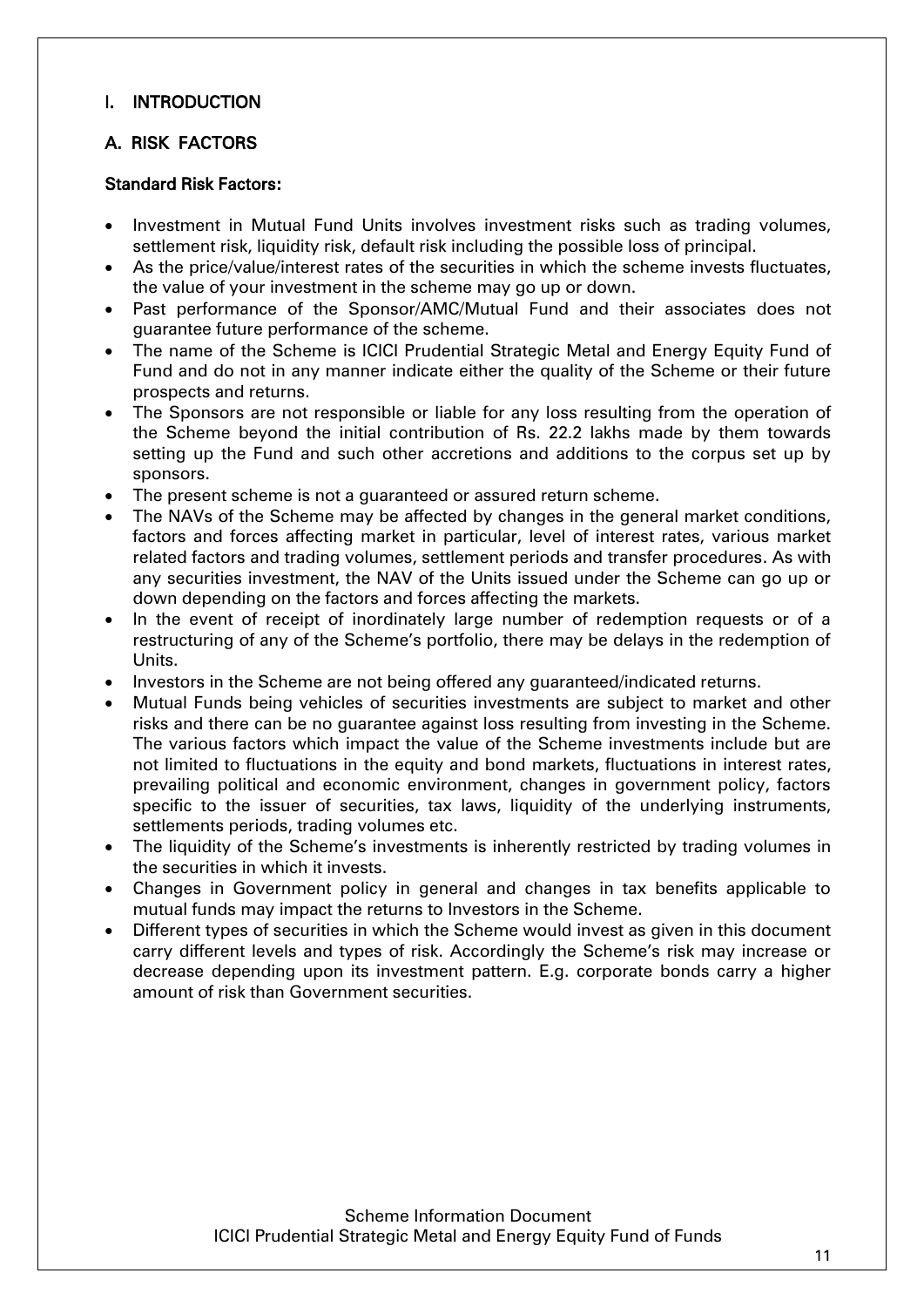## Scheme Specific Risk Factors

Investors may please note that they will be bearing the recurring expenses of the relevant Fund of fund Scheme in addition to the expenses of the Underlying Schemes in which the Fund of fund Scheme makes investment.

- Investors may please note that they will be bearing the recurring expenses of the relevant Fund of fund Scheme in addition to the expenses of the underlying schemes in which the Fund of fund Scheme makes investment.
- As the investors are incurring expenditure at both the Fund of fund level and the scheme into which the Fund of fund invests, the returns that they may obtain may be materially impacted or may at times be lower than the returns that investors directly investing in such schemes obtain.
- While it would be the endeavour of the Fund Manager of the Fund of fund scheme to invest in the underlying scheme in a manner, which will seek to maximize returns, the performance of the underlying Scheme may vary which may lead to the returns of the Fund of fund Scheme being adversely impacted.
- The scheme specific risk factors of the underlying scheme becomes applicable where a Fund of fund invests in any underlying scheme. Investors who intend to invest in Fund of fund are required to and are deemed to have read and understood the risk factors of the underlying scheme relevant to the Fund of fund scheme that they invest in. Investors could access the scheme information documents of First Trust Strategic Metal and Energy Equity UCITS Fund at [https://www.ftglobalportfolios.com/Index.aspx?ReturnUrl=%2fProfessional%2fHome.as](https://www.ftglobalportfolios.com/Index.aspx?ReturnUrl=%2fProfessional%2fHome.aspx) [px](https://www.ftglobalportfolios.com/Index.aspx?ReturnUrl=%2fProfessional%2fHome.aspx)
- A Fund Manager managing any one of the Fund of fund schemes may also be the Fund Manager for the underlying scheme.
- The Fund of fund Scheme as well as the underlying scheme having exposure to the equity and equity related securities will be subject to the risks as mentioned in respective scheme information document and in turn the Scheme's / Plan's performance will be affected accordingly.
- Since the Scheme will invest in overseas mutual fund, the net assets, distributions and income of the Scheme may be affected adversely by fluctuations in the value of foreign currencies relative to the Indian Rupee to the extent of investments in overseas mutual funds. Repatriation of such investment may also be affected by changes in the regulatory and political environments. The Scheme's NAV may also be affected by a fluctuation in the general and specific level of interest rates internationally, or the change in the credit profiles of the issuers.
- The underlying scheme may invests in the developed, emerging and less developed markets. In emerging and less developed markets the legal, judicial and regulatory infrastructure is still developing but there is much legal uncertainty. Some markets may carry higher risks for investors who should therefore ensure that, before investing, they understand the risks involved and are satisfied that an investment is suitable as part of their portfolio. These risks may include any or all of the following elements: Political or economic risks, legal risks, accounting practices, lacking or insufficient protection of shareholders, market and settlement risks, unclear tax rules, execution and counterparty risk, as well as an uncertain status of nomineeship. This list may not be exhaustive and other risks may occur. Investors' attention is also pointed to the fact that significant currency movements may occur and that the convertibility of a currency may be revoked. Hence, investments in the Underlying Scheme should be made only by sophisticated investors or professionals who have independent knowledge of the relevant markets, are able to consider and weight the various risks presented by such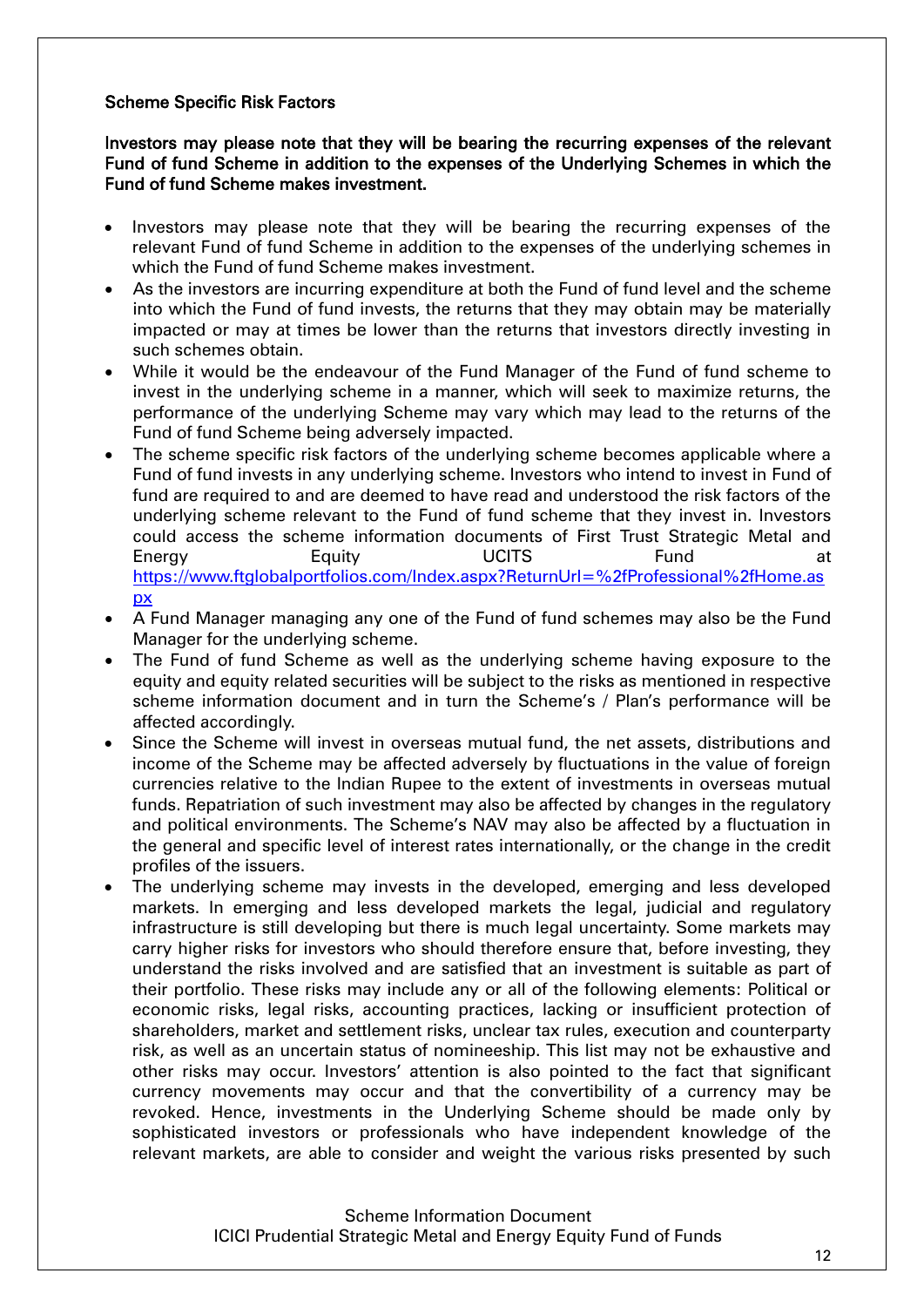investments, and have the financial resources necessary to bear the substantial risk of loss of investment in such investments.

Liquidity risks associated with underlying scheme's investment:

The underlying scheme's ability to trade in and out of investments can be limited as the counterparties with which the underlying scheme effects transactions might cease making markets or quoting prices in certain of the instruments. This is of greater probability in emerging markets, small capitalisation securities, and some OTC financial derivative instruments.

 Investment Policy and/or fundamental attribute change risks associated with investments in underlying scheme:

There exists a possibility that the investment policy and/or fundamental attributes of the underlying scheme change over time. In such circumstances, the fund manager will seek to continue remain invested in such underlying scheme as long as it does not challenge the investment strategy of the Scheme.

Since the underlying Scheme shall invest in equity instruments, the Scheme will be exposed to all the risks of an equity scheme:

#### $\triangleright$  Investing in Equities

- As the liquidity of the underlying Scheme's investments could at times, be restricted by trading volumes and settlement periods, the time taken by the underlying Scheme for redemption of units may be significant or may also result in delays in redemption of the units, in the event of an inordinately large number of redemption requests or of a restructuring of the underlying Scheme's portfolio. In view of this the Trustee has the right, at their sole discretion to limit redemptions (including suspending redemption) under certain circumstances.
- Investors may note that underlying funds investment decisions may not be always profitable, as actual market movements may be at variance with anticipated trends. Trading volumes, settlement periods and transfer procedures may restrict the liquidity of these investments. Financial markets of different countries may have different settlement periods and such periods may be extended significantly by unforeseen circumstances and thus, exposed to settlement risk. The inability of the underlying Schemes to make intended securities purchases due to settlement problems could cause the underlying Schemes to miss certain investment opportunities.
- The value of the underlying Schemes' investments, may be affected generally by factors affecting securities markets, such as price and volume volatility in the capital markets, interest rates, currency exchange rates, changes in policies of the Government, taxation laws or any other appropriate authority policies and other political and economic developments which may have an adverse bearing on individual securities, a specific sector or all sectors including equity and debt markets. Consequently, the NAV of the Units of the underlying Schemes may fluctuate and can go up or down.
- Investors may note that dividend is due only when declared and there is no assurance that a company (even though it may have a track record of payment of dividend in the past) may continue paying dividend in future. As such, the underlying schemes are vulnerable to instances where investments in securities may not earn dividend or where lesser dividend is declared by a company in subsequent years in which investments are made by underlying schemes. As the profitability of companies are likely to vary and have a material bearing on their ability to declare and pay dividend, the performance of the underlying schemes may be adversely affected due to such factors.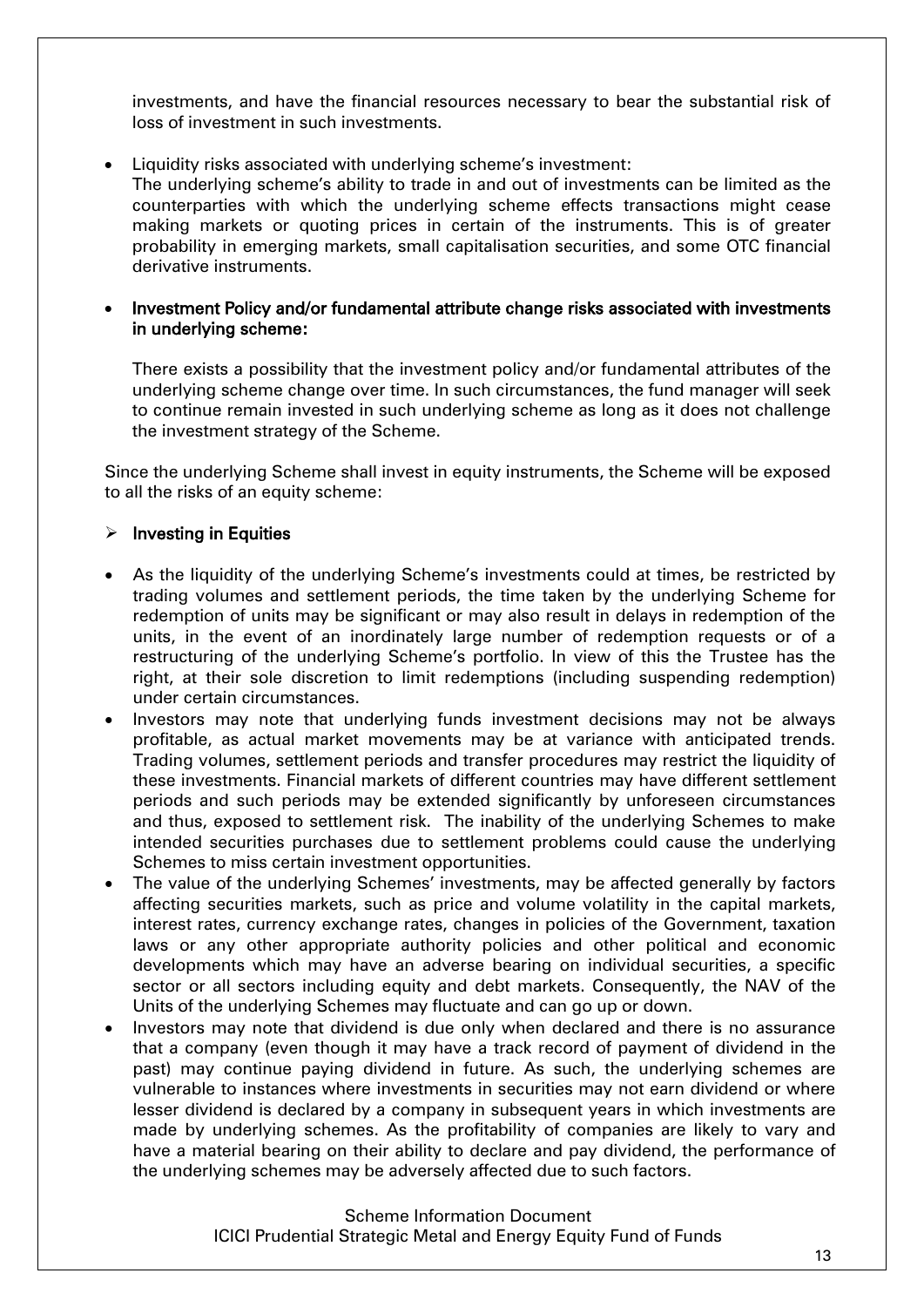- The Mutual Fund may not be able to sell / lend out securities, which can lead to temporary illiquidity. There are risks inherent in securities lending, including the risk of failure of the other party, in this case the approved intermediary to comply with the terms of the agreement. Such failure can result in a possible loss of rights to the collateral, the inability of the approved intermediary to return the securities deposited by the lender and the possible loss of corporate benefits accruing thereon.
- Securities, which are not quoted on the stock exchanges, are inherently illiquid in nature and carry a larger amount of liquidity risk. Within the Regulatory limits, the Underlying Scheme may choose to invest in unlisted securities. This may however increase the risk of the portfolio.
- While securities that are listed on the stock exchange carry lower liquidity risk, the ability to sell these investments is limited by the overall trading volume on the stock exchanges. The liquidity of the underlying Schemes' investments is inherently restricted by trading volumes in the securities in which it invests.
- Changes in Government policy in general and changes in tax benefits may impact the returns to investors in the underlying Schemes or business prospects of the Company in any particular sector.

## $\triangleright$  Risk factors associated with creation of segregated portfolios:

1. Liquidity risk – A segregated portfolio is created when a credit event occurs at an issuer level in the scheme. This may reduce the liquidity of the security issued by the said issuer, as demand for this security may reduce. This is also further accentuated by the lack of secondary market liquidity for corporate papers in India. As per SEBI norms, the scheme is to be closed for redemption and subscriptions until the segregated portfolio is created, running the risk of investors being unable to redeem their investments. However, it may be noted that, the proposed segregated portfolio is required to be formed within one day from the occurrence of the credit event.

Investors may note that no redemption and subscription shall be allowed in the segregated portfolio. However, in order to facilitate exit to unit holders in segregated portfolio, AMC shall list the units of the segregated portfolio on a recognized stock exchange within 10 working days of creation of segregated portfolio and also enable transfer of such units on receipt of transfer requests. For the units listed on the exchange, it is possible that the market price at which the units are traded may be at a discount to the NAV of such Units. There is no assurance that a deep secondary market will develop for units of segregated portfolio listed on the stock exchange. This could limit the ability of the investors to resell them.

2. Valuation risk - The valuation of the securities in the segregated portfolio is required to be carried out in line with the applicable SEBI guidelines. However, it may be difficult to ascertain the fair value of the securities due to absence of an active secondary market and difficulty to price in qualitative factors.

## $\triangleright$  Investing in Fixed Income Securities

 Market Risk/Interest Rate Risk: The Net Asset Value (NAV) of the Scheme(s), to the extent invested in Debt and Money Market securities, will be affected by changes in the general level of interest rates. The NAV of the Scheme(s) is expected to increase from a fall in interest rates while it would be adversely affected by an increase in the level of interest rates. The movements in interest rate, which depend on various factors such as government borrowing, inflation, economic performance etc.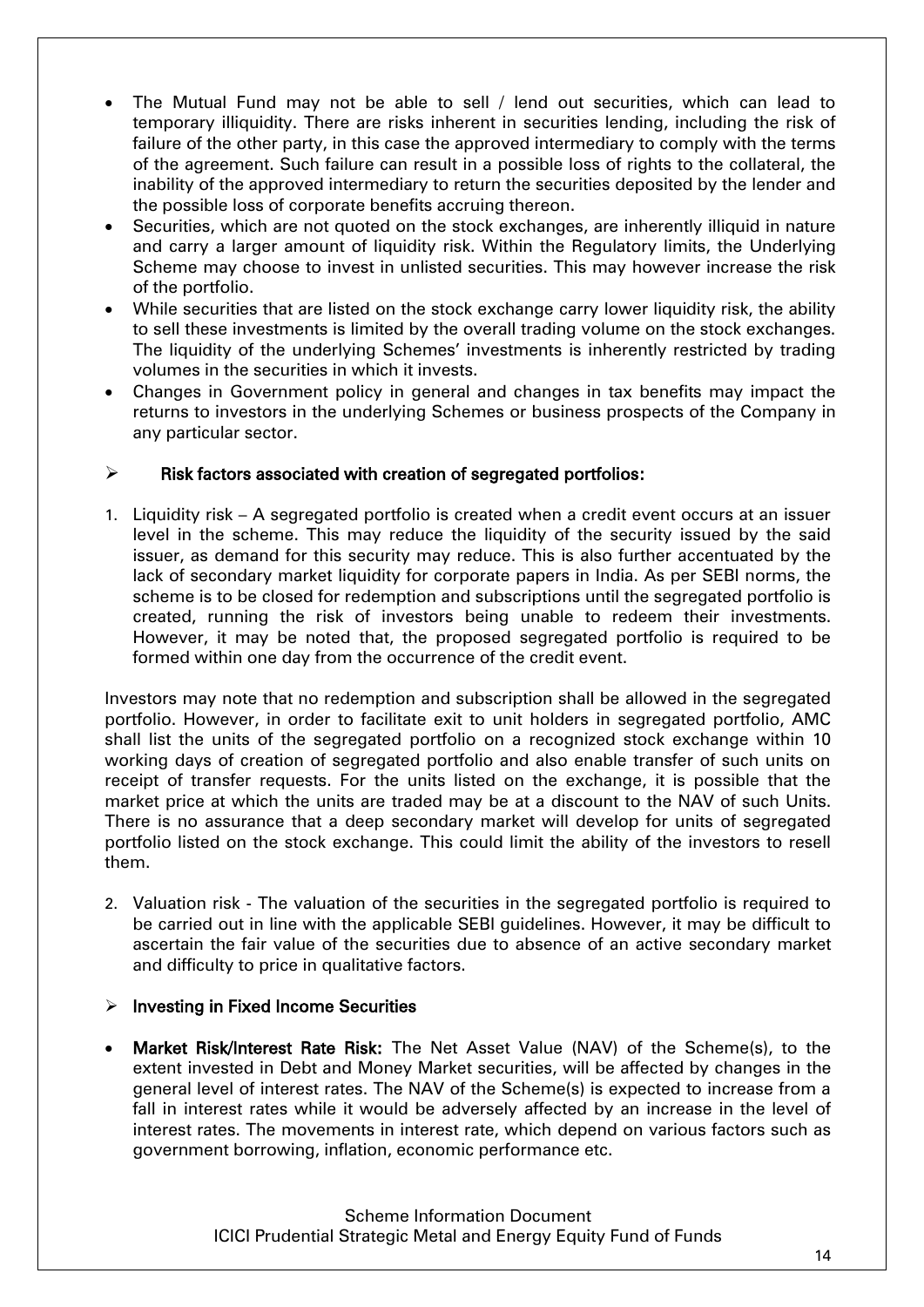- Liquidity Risk: The liquidity of a security may change depending on market conditions leading to changes in the liquidity premium linked to the price of the security. At the time of selling the security, the security can become illiquid leading to loss in the value of the portfolio.
- Credit Risk: Investments in Fixed Income Securities are subject to the risk of an issuer's inability to meet interest and principal payments on its obligations and market perception of the creditworthiness of the issuer.
- Price Risk: Government securities where a fixed return is offered run price-risk like any other fixed income security. Generally, when interest rates rise, prices of fixed income securities fall and when interest rates drop, the prices increase. The extent of fall or rise in the prices is a function of the existing coupon, days to maturity and the increase or decrease in the level of interest rates. The new level of interest rate is determined by the rates at which government raises new money and/or the price levels at which the market is already dealing in existing securities. The price-risk is not unique to Government Securities. It exists for all fixed income securities. However, Government Securities are unique in the sense that their credit risk generally remains zero. Therefore, their prices are influenced only by movement in interest rates in the financial system.
- Reinvestment Risk: This risk refers to the interest rate levels at which cash flows received from the securities in the Scheme are reinvested. The additional income from reinvestment is the "interest on interest" component. The risk is that the rate at which interim cash flows can be reinvested may be lower than that originally assumed.
- Regulatory Risk: Changes in government policy in general and changes in tax benefits applicable to Mutual Funds may impact the returns to investors in the Scheme.
- Risks associated with investment in unlisted securities: Except for any security of an associate or group company, the scheme has the power to invest in securities which are not listed on a stock exchange ("unlisted Securities") which in general are subject to greater price fluctuations, less liquidity and greater risk than those which are traded in the open market. Unlisted securities may lack a liquid secondary market and there can be no assurance that the Scheme will realise their investments in unlisted securities at a fair value. The scheme may choose to invest in unlisted securities that offer attractive yields. This may increase the risk of the portfolio.
- Settlement risk: The inability of the Schemes to make intended securities purchases due to settlement problems could cause the Schemes to miss certain investment opportunities. By the same rationale, the inability to sell securities held in the Schemes' portfolio due to the extraneous factors that may impact liquidity would result, at times, in potential losses to the Scheme, in case of a subsequent decline in the value of securities held in the Schemes' portfolio.
- Different types of fixed income securities in which the Scheme(s) would invest as given in the Scheme Information Document carry different levels and types of risk. Accordingly, the Scheme(s) risk may increase or decrease depending upon its investment pattern. e.g. corporate bonds carry a higher level of risk than Government securities.
- The scheme may, considering the overall level of risk of the portfolio, invest in lower rated / unrated securities offering higher yields as well as zero coupon securities that offer attractive yields. This may increase the absolute level of risk of the portfolio.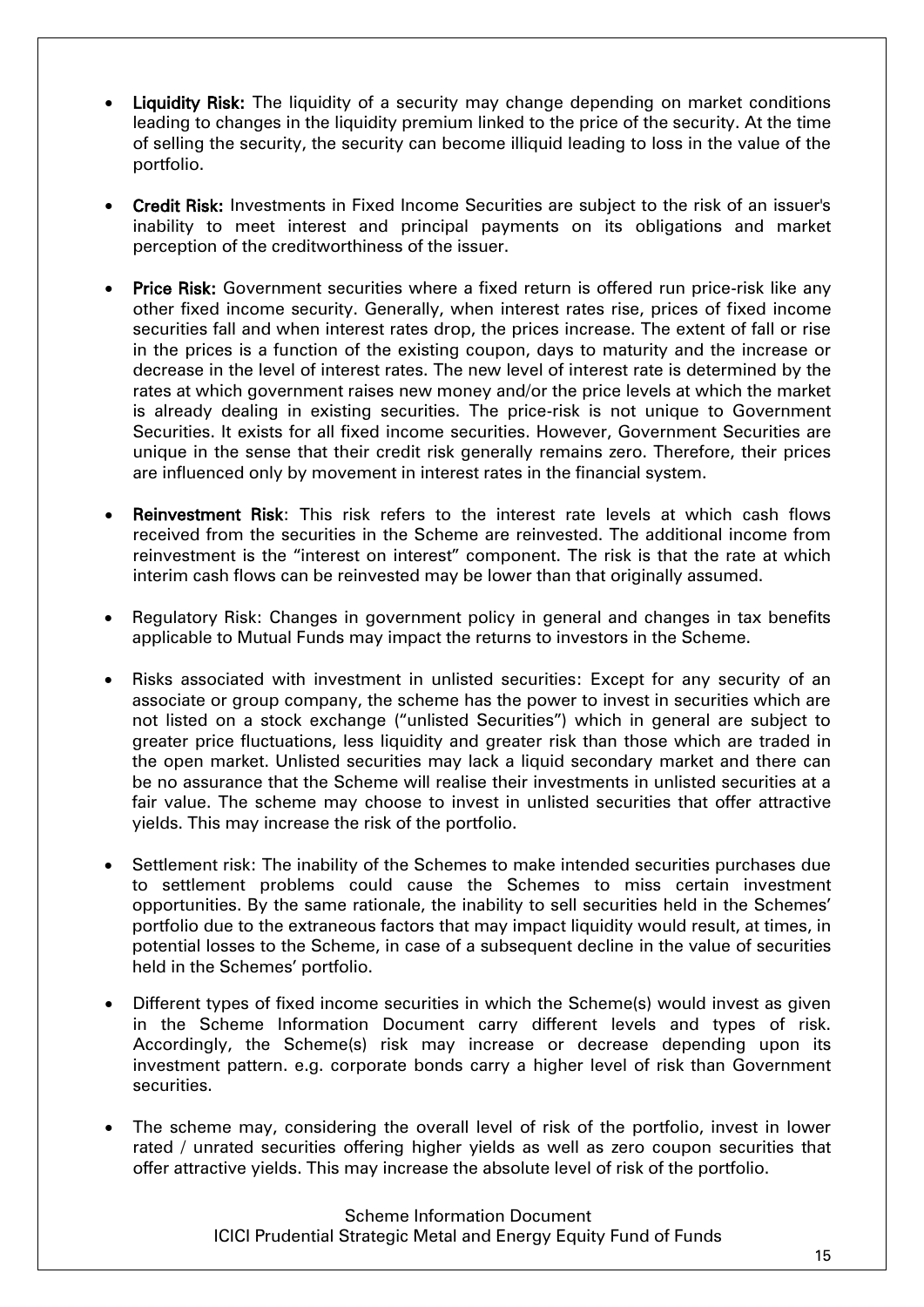- As zero coupon securities does not provide periodic interest payments to the holder of the security, these securities are more sensitive to changes in interest rates. Therefore, the interest rate risk of zero coupon securities is higher. The scheme may choose to invest in zero coupon securities that offer attractive yields. This may increase the risk of the portfolio.
- Securities, which are not quoted on the stock exchanges, are inherently illiquid in nature and carry a larger amount of liquidity risk, in comparison to securities that are listed on the exchanges or offer other exit options to the investor, including a put option. The scheme may choose to invest in unlisted securities that offer attractive yields. This may increase the risk of the portfolio.
- The Scheme(s) at times may receive large number of redemption requests, leading to an asset-liability mismatch and therefore, requiring the investment manager to make a distress sale of the securities leading to realignment of the portfolio and consequently resulting in investment in lower yield instruments.
- Scheme's performance may differ from the benchmark index to the extent of the investments held in the debt segment, as per the investment pattern indicated under normal circumstances.
- Changes in government policy in general and changes in tax benefits applicable to Mutual Funds may impact the returns to investors in the Schemes.

The Scheme may also invest in units of debt/liquid schemes including that of ICICI Prudential Mutual Fund which may have objective to invest in debt and money market instruments and are subject to risks as stated above.

#### $\triangleright$  Risks associated with investment in ADR/GDR/Foreign Securities:

The investment in ADRs/GDRs/overseas securities offers new investment and portfolio diversification opportunities into multi-market and multi-currency products. However, such investments also entail additional risks. Such investment opportunities may be pursued provided they are considered appropriate in terms of the overall investment objectives of the schemes.

To the extent that the assets of the Scheme will be invested in securities denominated in foreign currencies, the Indian Rupee equivalent of the net assets, distributions and income may be adversely affected by the changes in the value of certain foreign currencies relative to the Indian Rupee. The repatriation of capital also may be hampered by changes in regulations concerning exchange controls or political circumstances as well as the application to it of the other restrictions on investment.

Offshore investments will be made subject to any/all approvals, conditions thereof as may be stipulated by SEBI/RBI and provided such investments do not result in expenses to the Scheme in excess of the ceiling on expenses prescribed by and consistent with costs and expenses attendant to international investing. The Scheme may, where necessary, appoint other intermediaries of repute as advisors, custodian/sub-custodians etc. for managing and administering such investments. The appointment of such intermediaries shall be in accordance with the applicable requirements of SEBI and within the permissible ceilings of expenses. The fees and expenses would illustratively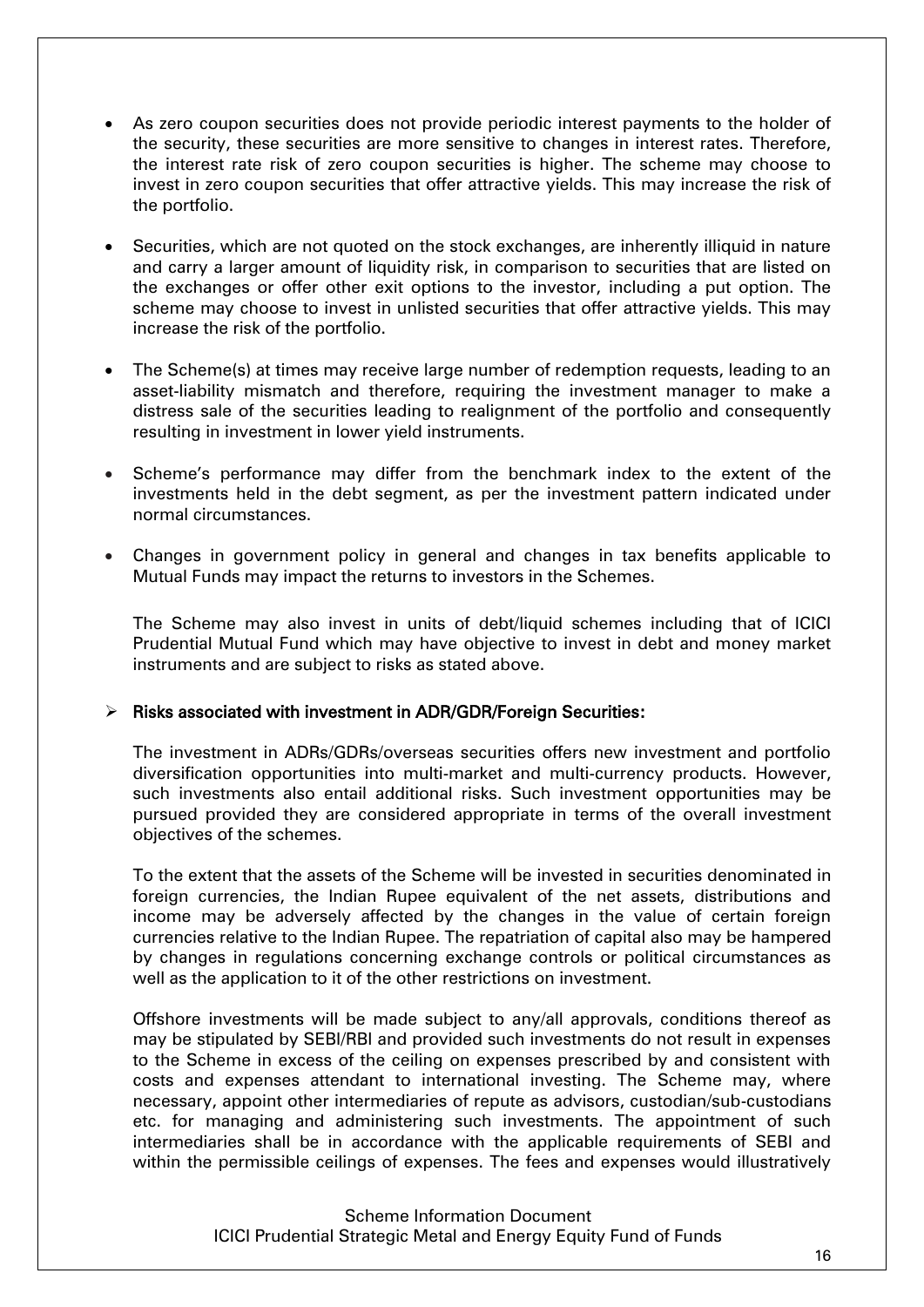include, besides the investment management fees, custody fees and costs, fees of appointed advisors and sub-managers, transaction costs, and overseas regulatory costs.

#### $\triangleright$  Risk Factors associated with underlying Thematic Schemes:

Investing in thematic underlyng schemes is based on the premise that the Scheme will seek to invest in companies belonging to a specific sector / theme. This will limit the capability of the Scheme to invest in other sectors/theme.

The underlying Scheme would invest in equity and equity related securities of companies engaged in the particular sector / theme and hence concentration risk is expected to be high.

Also, as with all equity investing, there is a risk that companies in that specific sector / theme will not achieve its expected earnings results, or that an unexpected change in the market or within the company will occur, both of which may adversely affect investment results. Thus investing in a sector /theme specific underlying scheme could involve potentially greater volatility and risk.

#### $\triangleright$  Risks associated with investing in Tri Party Repo through CCIL (TREPS)

The mutual fund is a member of securities segment and Tri-party Repo trade settlement of the Clearing Corporation of India (CCIL). All transactions of the mutual fund in government securities and in Tri-party Repo trades are settled centrally through the infrastructure and settlement systems provided by CCIL; thus reducing the settlement and counterparty risks considerably for transactions in the said segments.

CCIL maintains prefunded resources in all the clearing segments to cover potential losses arising from the default member. In the event of a clearing member failing to honour his settlement obligations, the default Fund is utilized to complete the settlement. The sequence in which the above resources are used is known as the "Default Waterfall".

As per the waterfall mechanism, after the defaulter's margins and the defaulter's contribution to the default fund have been appropriated, CCIL's contribution is used to meet the losses. Post utilization of CCIL's contribution if there is a residual loss, it is appropriated from the default fund contributions of the non-defaulting members.

Thus the scheme is subject to risk of the initial margin and default fund contribution being invoked in the event of failure of any settlement obligations. In addition, the fund contribution is allowed to be used to meet the residual loss in case of default by the other clearing member (the defaulting member).

However, it may be noted that a member shall have the right to submit resignation from the membership of the Security segment if it has taken a loss through replenishment of its contribution to the default fund for the segments and a loss threshold as notified have been reached. The maximum contribution of a member towards replenishment of its contribution to the default fund in the 7 days (30 days in case of securities segment) period immediately after the afore-mentioned loss threshold having been reached shall not exceed 5 times of its contribution to the Default Fund based on the last re-computation of the Default Fund or specified amount, whichever is lower.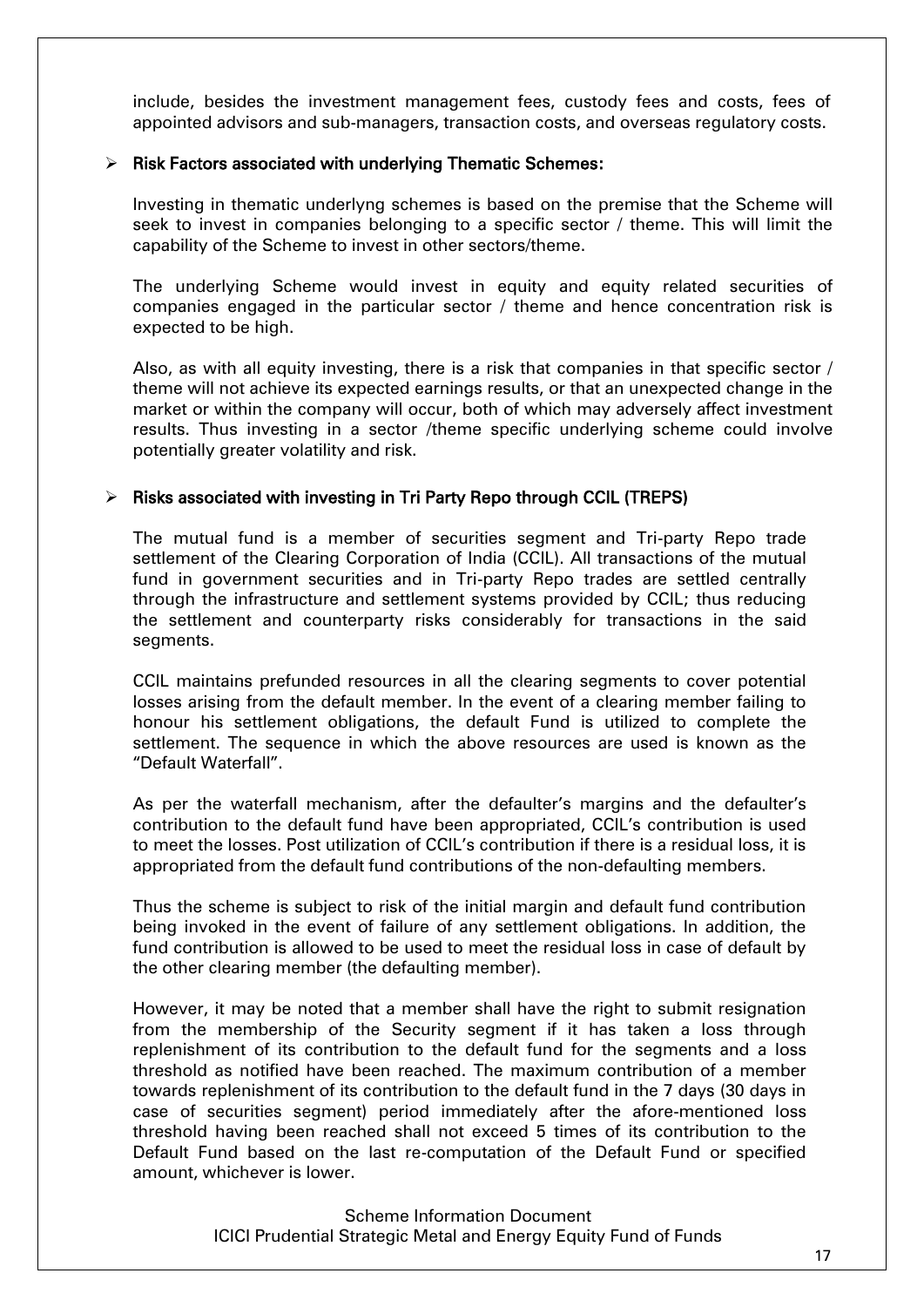Further, it may be noted that, CCIL periodically prescribes a list of securities eligible for contributions as collateral by members. Presently, all Central Government securities and Treasury bills are accepted as collateral by CCIL. The risk factors may undergo change in case the CCIL notifies securities other than Government of India securities as eligible for contribution as collateral.

# Capital gains Tax

Capital gains derived by a non-Irish tax resident investor on the sale of non-listed Irish shares should not be subject to tax in Ireland (provided the non-listed shares do not derive the greater part of their value from Irish land, real estate, minerals, or mineral rights). In addition, capital gains derived by a non-Irish tax resident investor on the sale of listed Irish shares should not be subject to tax in Ireland. As such, the Investor should not be subject to any Irish capital gains tax on disposal or redemption of its shares/units in an Irish UCITS fund.

# Withholding Tax

On the basis that the UCITS fund comes within the definition of an "Investment Undertaking" under section 739B of the Taxes Consolidation Act 1997 ("TCA 1997"), distributions and other payments (inc. redemptions) to the Investor should not be subject to Irish withholding tax.

## Investment Undertaking Tax (IUT)

Provided the Investor complets a non-resident declaration (which is usually contained in the fund subscription documentation), the Investor should not be subject to any IUT on any payments (i.e. distribution/redemptions/etc) to the Investor. To the extent that the nonresident declaration is not completed, the UCITS fund would be obliged to withhold 20% (for corporates) and 41% (for non-corporates) on any payments to the Investor.

## RISK MANAGEMENT STRATEGIES

The Fund of fund schemes having exposure to the fixed income securities and/ or equity and equity related securities will be subject to the following risks and in turn the Scheme's/ Plans' performance will be affected accordingly.

| <b>Risks associated with Equity investments</b>                                                                                                                                                                               |                                                                                                                                                                                                                                                                                              |  |
|-------------------------------------------------------------------------------------------------------------------------------------------------------------------------------------------------------------------------------|----------------------------------------------------------------------------------------------------------------------------------------------------------------------------------------------------------------------------------------------------------------------------------------------|--|
| <b>Market Risk</b><br>The underlying scheme is vulnerable to<br>movements in the prices of securities<br>invested by the underlying scheme, which<br>could have a material bearing on the overall<br>returns from the scheme. | The underlying scheme will invest globally<br>in equity of the companies offering the<br>potential for generating returns over a long-<br>term horizon. Market risk is inherent in<br>equities.                                                                                              |  |
| Liquidity risk<br>The liquidity of the Scheme's investments is<br>inherently restricted by trading volumes in the<br>securities in which it invests.                                                                          | The liquidity of stocks that the underlying<br>scheme invests into could be relatively low.<br>The fund will try to maintain a proper asset-<br>liability match to ensure redemption /<br>Maturity payments are made on time and<br>not affected by illiquidity of the underlying<br>scheme. |  |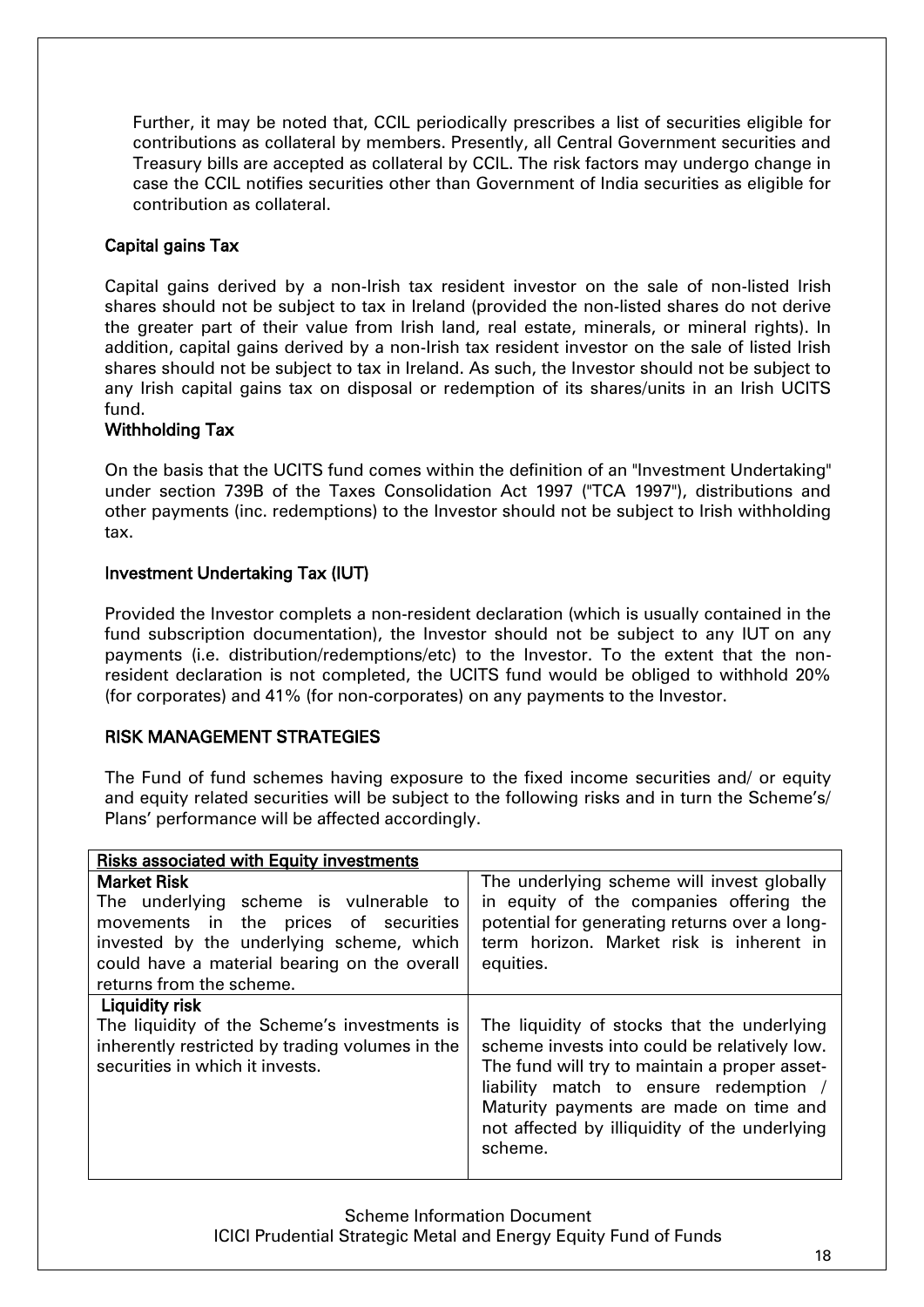<span id="page-18-0"></span>

| Risks associated with Debt and Money Market Instrument investment                                                                                                                                                                                                                                                                                                                                                                                                                                                                               |                                                                                                                                                                                                                                                                                                                                                                                                                                            |  |
|-------------------------------------------------------------------------------------------------------------------------------------------------------------------------------------------------------------------------------------------------------------------------------------------------------------------------------------------------------------------------------------------------------------------------------------------------------------------------------------------------------------------------------------------------|--------------------------------------------------------------------------------------------------------------------------------------------------------------------------------------------------------------------------------------------------------------------------------------------------------------------------------------------------------------------------------------------------------------------------------------------|--|
| <b>Risks and description</b>                                                                                                                                                                                                                                                                                                                                                                                                                                                                                                                    | <b>Risk mitigation strategy</b>                                                                                                                                                                                                                                                                                                                                                                                                            |  |
| <b>Market Risk/Interest Rate Risk</b>                                                                                                                                                                                                                                                                                                                                                                                                                                                                                                           |                                                                                                                                                                                                                                                                                                                                                                                                                                            |  |
| As with all debt securities, changes in<br>interest rates may affect the Scheme's Net<br>Asset Value as the prices of securities<br>generally increase as interest rates decline<br>and generally decrease as interest rates<br>rise. Prices of long-term<br>securities<br>generally fluctuate more in response to<br>interest rate changes than do short-term<br>securities. Indian debt markets can be<br>volatile leading to the possibility of price<br>movements up or down in fixed income<br>possible<br>securities<br>and thereby<br>to | The scheme will undertake the active portfolio<br>management as per the investment objective to<br>reduce the market risk. In a rising interest rates<br>scheme<br>the<br>may<br>increase<br>scenario<br>its<br>investment in money market securities whereas<br>if the interest rates are expected to fall the<br>debt securities with<br>allocation to<br>longer<br>maturity may be increased thereby mitigating<br>risk to that extent. |  |
| movements in the NAV.                                                                                                                                                                                                                                                                                                                                                                                                                                                                                                                           |                                                                                                                                                                                                                                                                                                                                                                                                                                            |  |
| <b>Liquidity or Marketability Risk</b><br>This refers to the ease with which a<br>security can be sold at or near to its<br>valuation yield-to-maturity (YTM).                                                                                                                                                                                                                                                                                                                                                                                  | The Scheme may invest in government<br>securities, corporate bonds and money market<br>liquidity risk for<br>instruments. While the<br>securities,<br>market<br>government<br>money<br>short<br>and<br>maturity corporate<br>instruments<br>bonds may be low, it may be high in case of<br>medium to long maturity corporate bonds.                                                                                                        |  |
| <b>Credit Risk</b><br>Credit risk or default risk refers to the risk<br>that an issuer of a fixed income security<br>may default (i.e., will be unable to make<br>timely principal and interest payments on<br>the security).                                                                                                                                                                                                                                                                                                                   | analysis<br>will<br>for<br>Management<br>be<br>used<br>identifying<br>company<br>specific<br>risks.<br>Management's past track record will also be<br>studied. In order to assess financial risk a<br>detailed assessment of the issuer's financial<br>statements will be undertaken.<br>In case of securitized debt instruments, the<br>Scheme will ensure that these instruments are<br>sufficiently backed by assets.                   |  |
| <b>Reinvestment Risk</b><br>This risk refers to the interest rate levels at<br>which cash flows received from the<br>securities in the Scheme are reinvested.<br>The additional income from reinvestment<br>is the "interest on interest" component.<br>The risk is that the rate at which interim<br>cash flows can be reinvested may be<br>lower than that originally assumed.                                                                                                                                                                | Reinvestment risks will be limited to the extent<br>of coupons received on debt instruments,<br>which will be a very small portion of the<br>portfolio value.                                                                                                                                                                                                                                                                              |  |

Note: The information contained herein is based on current market conditions and may change from time to time based on changes in such conditions, regulatory changes and other relevant factors. Accordingly, our investment strategy, risk mitigation measures and other information contained herein may change in response to the same.

## B. REQUIREMENT OF MINIMUM INVESTORS IN THE SCHEME

The Scheme shall have a minimum of 20 investors and no single investor shall account for more than 25% of the corpus of the Scheme. However, if such limit is breached during the NFO of the Scheme, the Fund will endeavor to ensure that within a period of three months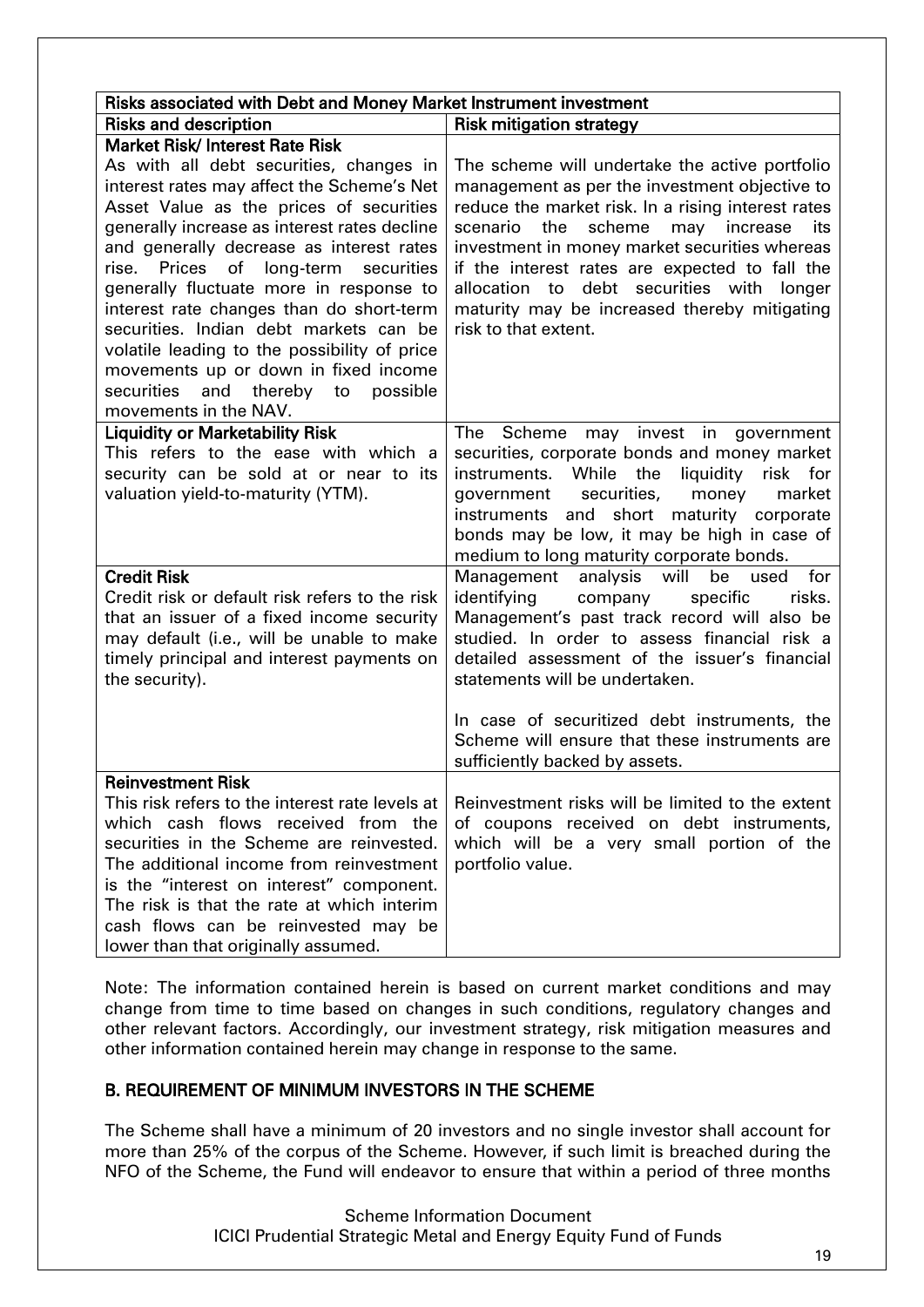or the end of the succeeding calendar quarter from the close of the NFO of the Scheme, whichever is earlier, the Scheme complies with these two conditions. In case the Scheme does not have a minimum of 20 investors in the stipulated period, the provisions of Regulation 39(2)(c) of the SEBI (MF) Regulations would become applicable automatically without any reference from SEBI and accordingly the Scheme shall be wound up and the units would be redeemed at applicable NAV. The two conditions mentioned above shall also be complied within each subsequent calendar quarter thereafter, on an average basis, as specified by SEBI. If there is a breach of the 25% limit by any investor over the quarter, a rebalancing period of one month would be allowed and thereafter the investor who is in breach of the rule shall be given 15 days' notice to redeem his exposure over the 25% limit. Failure on the part of the said investor to redeem his exposure over the 25% limit within the aforesaid 15 days would lead to automatic redemption by the Mutual Fund on the applicable Net Asset Value on the 15<sup>th</sup> day of the notice period. The Scheme shall adhere to the requirements prescribed by SEBI from time to time in this regard.

## <span id="page-19-0"></span>C. SPECIAL CONSIDERATIONS, if any

- Investors in the Scheme are not being offered any guaranteed returns.
- Investors may please note that they will be bearing the recurring expenses of the relevant fund of funds scheme in addition to the expenses of the underlying schemes in which the fund of funds scheme makes investment.
- The AMC is also engaged in portfolio management services (PMS) since October 2000 under SEBI Registration No. INP000000373. The AMC is also rendering Non-binding Advisory Services for such categories of SEBI registered foreign portfolio investors (FPIs) which are listed in SEBI Circular No. SEBI/HO/IMD/DF2/CIR/P/2019/155 dated December 16, 2019. The AMC is also providing investment management services to Alternative Investment Funds registered under SEBI (Alternative Investment Funds) Regulations, 2012. Further, the AMC shall also provide investment management services, including dealing services to Offshore funds from India in accordance with Regulation 24(b) of SEBI (Mutual Funds) Regulations, 1996. The AMC has a common research team. These activities are not in conflict with the activities of the Mutual Fund. In the situations of unavoidable conflicts of interest, the AMC undertakes that it shall satisfy itself that adequate disclosures are made of sources of conflict, potential material risk or damage' to investor interest and develop parameters for the same.
- The Mutual Fund may disclose details of the investor's account and transactions thereunder to those intermediaries whose stamp appears on the application form. In addition, the Mutual Fund may disclose such details to the bankers / its agents, as may be necessary for the purpose of effecting payments to the investor. Further, the Mutual Fund may disclose details of the investor's account and transactions thereunder to any Regulatory/Statutory entities as per the provisions of law.
- Investors are advised to consult their Legal /Tax and other Professional Advisors in regard to tax/legal implications relating to their investments in the Scheme and before making decision to invest in or redeem the Units
- In view of the individual nature of the tax consequences, each investor is advised to consult his/ her own professional tax advisor to determine possible legal, tax, financial or other considerations for subscribing and/or redeeming the Units and/or before making a decision to invest/ redeem Units. The tax information contained in SID/SAI alone may not be sufficient and should not be used for the development or implementation of an investment strategy or construed as investment advice. Investors alone shall be fully responsible/ liable for any investment decision taken on the basis of this document.
- Neither the Mutual Fund nor the AMC nor any person connected with it accepts any liability arising from the use of this information. The Trustee, AMC, Mutual Fund, their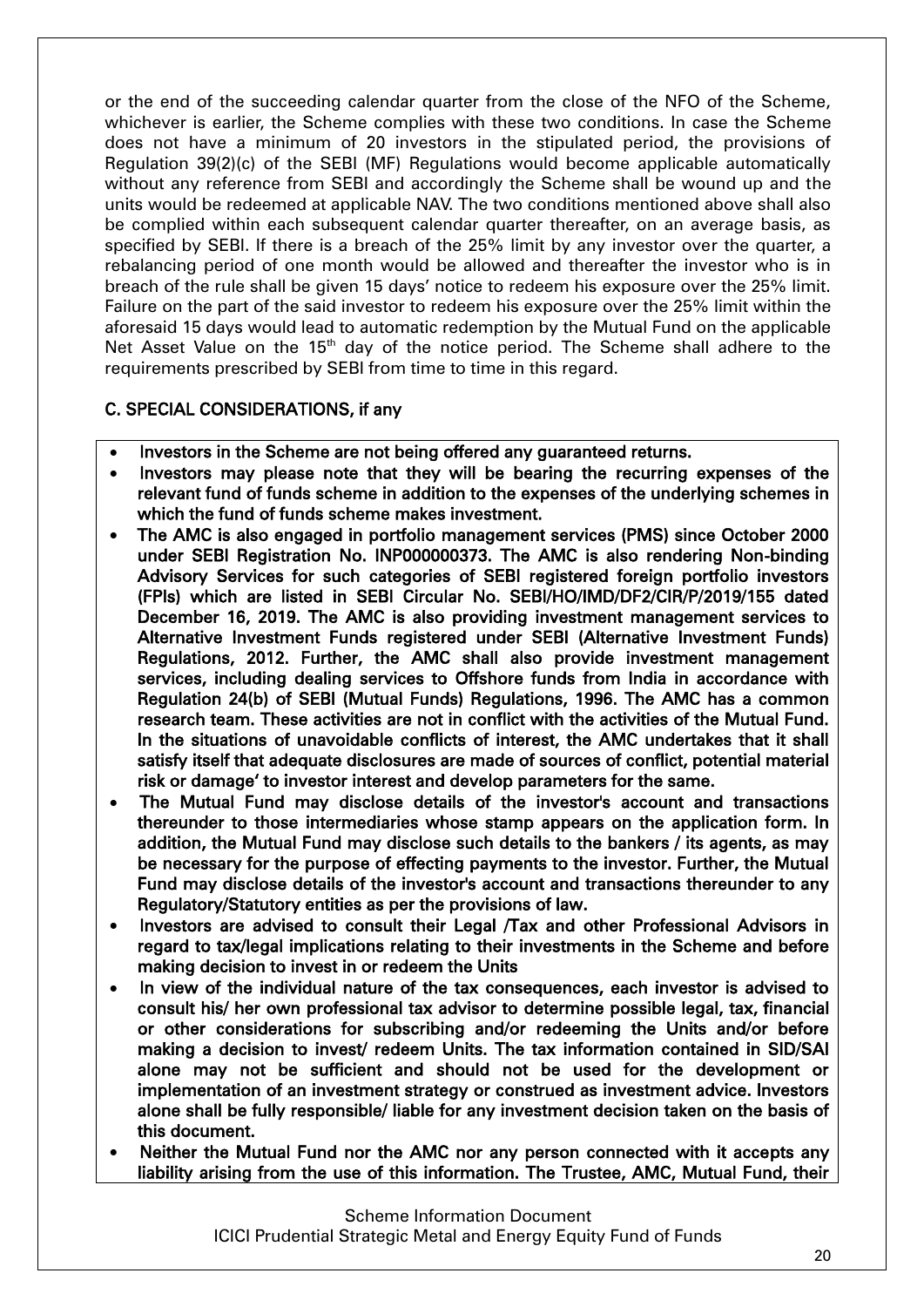directors or their employees shall not be liable for any of the tax consequences that may arise, in the event that the Schemes are wound up for the reasons and in the manner provided in SAI.

- Redemption by the Unit holder either due to change in the fundamental attributes of the Scheme(s) or due to any other reasons may entail tax consequences. The Trustee, AMC, Mutual Fund, their directors or their employees shall not be liable for any such tax consequences that may arise.
- Investors are advised to rely upon only such information and/or representations as contained in this SID. Any subscription or redemption made by any person on the basis of statements or representations which are not contained in this SID or which are inconsistent with the information contained herein shall be solely at the risk of the Investor. The Investor is required to confirm the credentials of the individual/firm he/she is entrusting his/her application form along with payment instructions for any transaction in the Scheme(s). The Mutual Fund/ Trustee/AMC shall not be responsible for any acts done by the intermediaries representing or purportedly representing such Investor.
- Mutual funds investments are subject to market risks and the Investors should review/study this SID, the SAI and the addenda thereto issued from time to time carefully in its entirety before investing and should not construe the contents hereof or regard the summaries contained herein as advice relating to legal, taxation or financial/investment matters. There can be no assurance or guarantee that the Scheme objectives will be achieved and the investment decisions made by the AMC may not always be profitable.
- The AMC may freeze/lock the folio(s) of investor(s)/Unitholder(s) for further transactions or reject any applications for subscription or redemption of units pursuant to receipt of instructions/directions/orders issued by any Governmental, judicial, quasi-judicial or buttor other similar authority (Authority), including orders restricting the investor (s)/Unitholder(s) from dealing in securities or for attachment of units held by the investor(s)/Unitholder(s).

## <span id="page-20-0"></span>D. DEFINITIONS –

In this Scheme Information Document, the following words and expressions shall have the meaning specified herein, unless the context otherwise requires:

| Management<br>Asset             | ICICI Prudential Asset Management Company Ltd. the Asset             |
|---------------------------------|----------------------------------------------------------------------|
| Company or                      | Management Company incorporated under the Companies Act,             |
| AMC or<br>Investment            | 1956, and regulated by SEBI to act as an Investment Manager for      |
| <b>Manager</b>                  | the schemes of ICICI Prudential Mutual Fund                          |
| Applicable<br><b>NAV</b><br>for | The below cut-off timings and applicability of NAV shall be          |
| purchases and switch-           | applicable in respect of valid applications received at the Official |
| during<br>ongoing<br>ins        | Point(s) of Acceptance on a Business Day:                            |
| offer period                    |                                                                      |
|                                 | For Purchase of any amount:                                          |
|                                 |                                                                      |
|                                 | • In respect of valid applications received upto 3.00 p.m. and       |
|                                 | where the funds for the entire amount are available for              |
|                                 | utilization before the cut-off time i.e. 3.00 p.m. - the closing     |
|                                 | NAV of the day shall be applicable.                                  |
|                                 |                                                                      |
|                                 | • In respect of valid applications received after 3.00 p.m. and      |
|                                 | where the funds for the entire amount are available for              |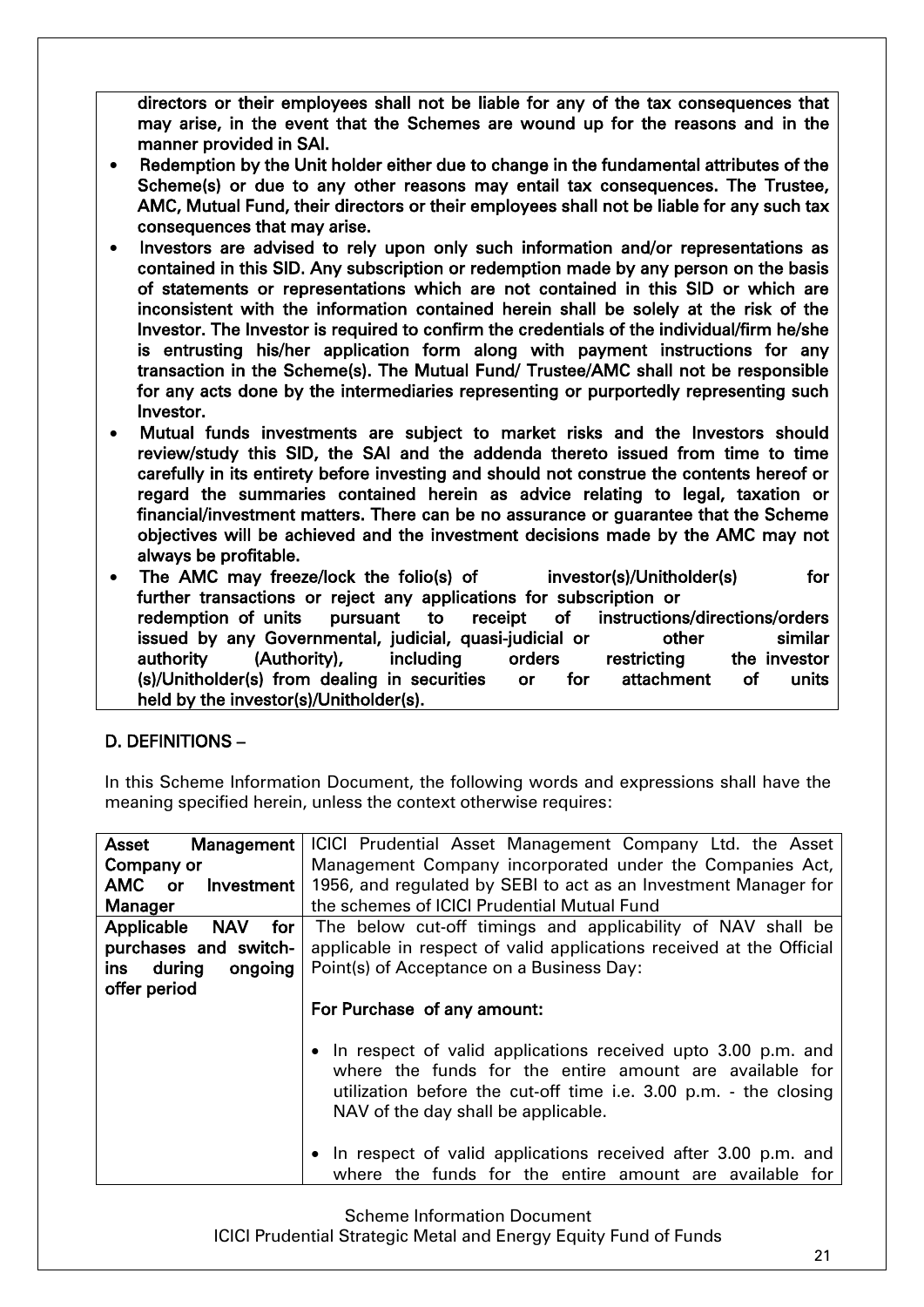|                                                                                 | utilization on the same day or before the cut-off time of the<br>next business day - the closing NAV of the next Business Day<br>shall be applicable.                                                                                                                                                                                                                                                                                                |
|---------------------------------------------------------------------------------|------------------------------------------------------------------------------------------------------------------------------------------------------------------------------------------------------------------------------------------------------------------------------------------------------------------------------------------------------------------------------------------------------------------------------------------------------|
|                                                                                 | • Irrespective of the time of receipt of application, where the<br>funds for the entire amount are available for utilization before<br>the cut-off time on any subsequent Business Day - the closing<br>NAV of such subsequent Business Day shall be applicable.                                                                                                                                                                                     |
|                                                                                 | For Switch-ins of any amount:                                                                                                                                                                                                                                                                                                                                                                                                                        |
|                                                                                 | In case of switch from one scheme to another scheme received<br>before cut-off i.e. upto 3 p.m. having business day for both the<br>schemes, closing NAV of the Business Day shall be applicable for<br>switch-out scheme and for Switch-in scheme, the closing NAV of<br>the Business Day shall be applicable, on which funds are available<br>for utilization in the switch-in scheme (allocation shall be in line<br>with the redemption payout). |
|                                                                                 | To clarify, for investments through systematic investment routes<br>such as Systematic Investment Plans (SIP), Systematic Transfer<br>Plans (STP), Flex STP, Dividend Transfer Plan (DTP), etc. the units<br>will be allotted as per the closing NAV of the day on which the<br>funds are available for utilization by the Target Scheme<br>irrespective of the installment date of the SIP, STP or record date<br>of dividend etc.                  |
|                                                                                 | - "Switch Out" shall be treated as redemption application and<br>accordingly, closing NAV of the day will be applicable based on<br>the cut-off time for redemption followed for various type of<br>schemes.                                                                                                                                                                                                                                         |
|                                                                                 | "Switch In" shall be treated as purchase application and<br>accordingly for unit allotment, closing NAV of the day will be<br>applicable on which the funds are available for utilization.                                                                                                                                                                                                                                                           |
| <b>NAV</b><br>Applicable<br>for<br>redemption<br>during<br>ongoing offer period | In respect of valid applications received up to cut-off time on a<br>business day by the Mutual Fund, same day's closing NAV shall<br>be applicable.                                                                                                                                                                                                                                                                                                 |
|                                                                                 | In respect of valid applications received after the cut off time by<br>the Mutual Fund, the closing NAV of the next business day shall<br>be applicable.                                                                                                                                                                                                                                                                                             |
| <b>Applications Supported</b><br>by Blocked Amount or<br><b>ASBA</b>            | An application containing an authorization given by the Investor to<br>block the Amount" or "ASBA" application money in his specified<br>bank account towards the subscription of Units offered during the<br>NFO of the Scheme. If an investor is applying through ASBA<br>facility, the application money towards the subscription of Units                                                                                                        |
|                                                                                 | shall be debited from his specified bank account only if his/her<br>application is selected for allotment of Units.                                                                                                                                                                                                                                                                                                                                  |
| <b>Business Day</b>                                                             | A day other than:                                                                                                                                                                                                                                                                                                                                                                                                                                    |
|                                                                                 | (1) Saturday and Sunday or (2) a day on which the Stock<br>Exchange, Mumbai and National Stock Exchange are closed                                                                                                                                                                                                                                                                                                                                   |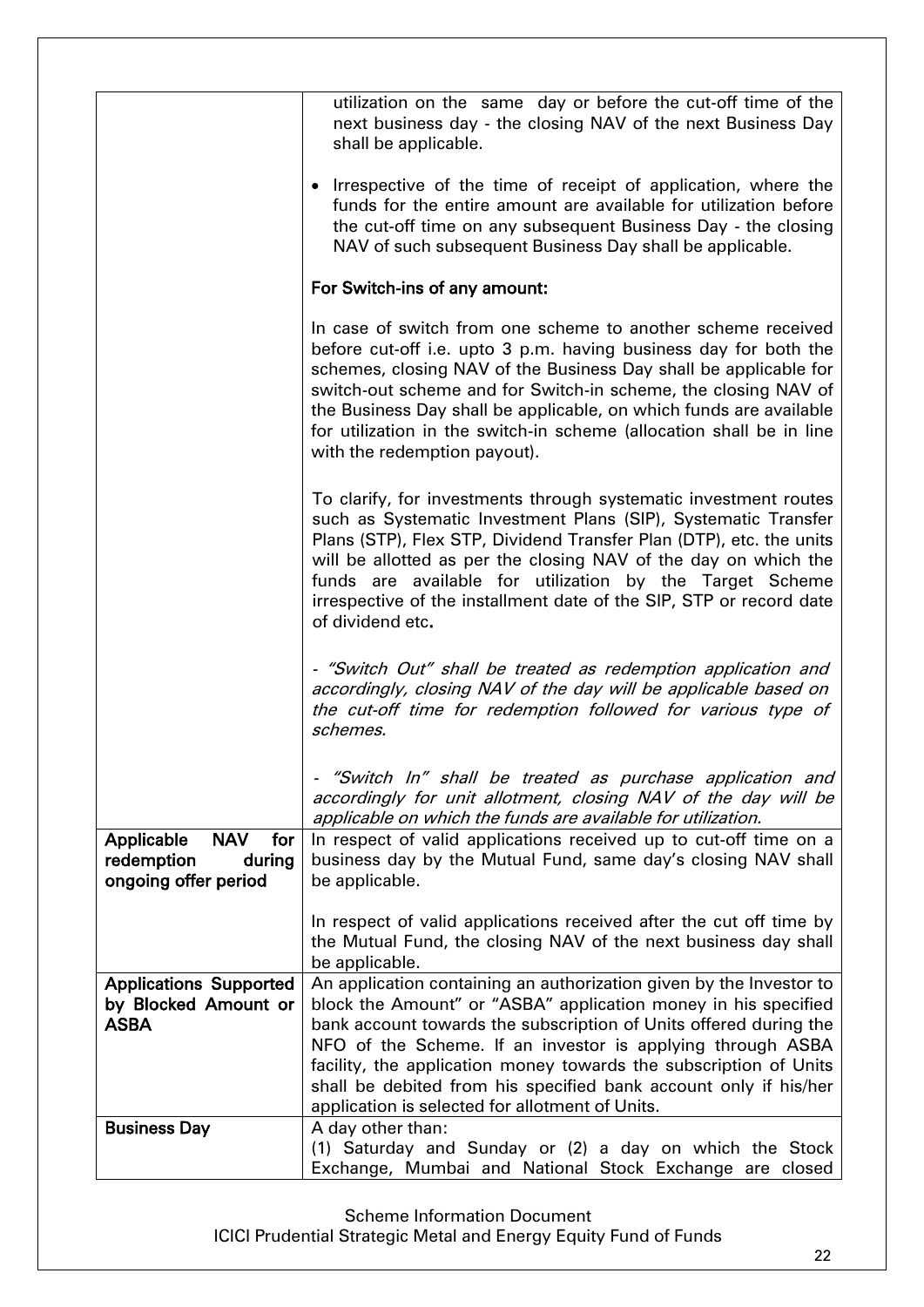|                                         | whether or not the Banks in Mumbai are open (3) a day on which<br>the Sale and Redemption of Units is suspended by the<br>Trustee/AMC or (4) a day on which the underlying Scheme has a |
|-----------------------------------------|-----------------------------------------------------------------------------------------------------------------------------------------------------------------------------------------|
|                                         | non-business day.                                                                                                                                                                       |
|                                         | However, the trustees reserve the right to declare any day as a                                                                                                                         |
|                                         | business day or otherwise at any of its locations at its sole-                                                                                                                          |
|                                         | discretion.                                                                                                                                                                             |
| Custodian<br>and<br>Fund                | HDFC Bank Limited, SBI-SG Global Securities Services Pvt. Ltd.,                                                                                                                         |
| accountant                              | Citibank N. A., Hongkong and Shanghai Banking Corporation                                                                                                                               |
|                                         | Limited (HSBC) and Deutsche Bank A. G. are acting as Custodians                                                                                                                         |
|                                         | for the Scheme. The Trustee reserve the right to appoint any other                                                                                                                      |
|                                         | custodian to the Scheme.                                                                                                                                                                |
|                                         |                                                                                                                                                                                         |
|                                         | Cititbank N.A. shall also act as the Fund accountant to the                                                                                                                             |
|                                         | Scheme.                                                                                                                                                                                 |
|                                         |                                                                                                                                                                                         |
|                                         | For details about the custodian, refer Statement of Additional                                                                                                                          |
|                                         | Information.                                                                                                                                                                            |
| <b>Fund of Funds scheme</b>             | "Fund of funds scheme" means a mutual fund scheme that invests                                                                                                                          |
|                                         | primarily in underlying schemes of the same mutual fund or other                                                                                                                        |
|                                         | mutual funds.                                                                                                                                                                           |
| <b>ICICI Bank</b>                       | <b>ICICI Bank Limited</b>                                                                                                                                                               |
| Investment                              | The Agreement dated September 3, 1993 entered into between                                                                                                                              |
| Management                              | <b>ICICI Prudential Trust Limited</b><br>and ICICI Prudential Asset                                                                                                                     |
| Agreement                               | Management Company Limited as amended from time to time.                                                                                                                                |
| <b>NAV</b>                              | Net Asset Value of the Units of the Plans and Options therein,                                                                                                                          |
|                                         | calculated on every Business Day in the manner provided in this                                                                                                                         |
|                                         | Scheme information document or as may be prescribed by                                                                                                                                  |
|                                         | Regulations from time to time.                                                                                                                                                          |
| <b>NRI</b>                              | Non-Resident Indian.                                                                                                                                                                    |
| Information<br><b>Scheme</b>            | This document issued by ICICI Prudential Mutual Fund, offering                                                                                                                          |
| <b>Document</b>                         | Units of ICICI Prudential Strategic Metal and Energy Equity Fund of                                                                                                                     |
|                                         | Fund                                                                                                                                                                                    |
| Person                                  | Person means any resident or non-resident natural or juridical                                                                                                                          |
|                                         | person.                                                                                                                                                                                 |
| <b>PIOs</b>                             | Persons of Indian Origin.                                                                                                                                                               |
| <b>Prudential</b>                       | Prudential plc (formerly known as Prudential Corporation plc), of                                                                                                                       |
|                                         | the U.K. and includes, wherever the context so requires, its wholly                                                                                                                     |
|                                         | owned subsidiary Prudential Corporation Holdings Limited.                                                                                                                               |
|                                         |                                                                                                                                                                                         |
|                                         | Neither ICICI Prudential Asset Management Company Limited nor                                                                                                                           |
|                                         | Prudential plc is affiliated with Prudential Financial Inc., a company                                                                                                                  |
|                                         | whose principal place of business is in the United States of                                                                                                                            |
|                                         | America or with the Prudential Assurance Company, a subsidiary                                                                                                                          |
|                                         | of M&G plc, a company incorporated in the United Kingdom.                                                                                                                               |
| <b>ICICI</b><br><b>Prudential</b>       | ICICI Prudential Strategic Metal and Energy Equity Fund of Fund is                                                                                                                      |
| <b>Strategic</b><br><b>Metal</b><br>and | a "Fund of fund" scheme that invests primarily in underlying                                                                                                                            |
| <b>Energy Equity Fund of</b>            | schemes of the mutual fund(s).                                                                                                                                                          |
| Fund / The Scheme /                     |                                                                                                                                                                                         |
| <b>FOF</b>                              |                                                                                                                                                                                         |
| Market  <br><b>Money</b>                | Commercial papers, commercial bills, treasury bills, Government                                                                                                                         |
| Instruments                             | securities having an unexpired maturity upto one year, call or                                                                                                                          |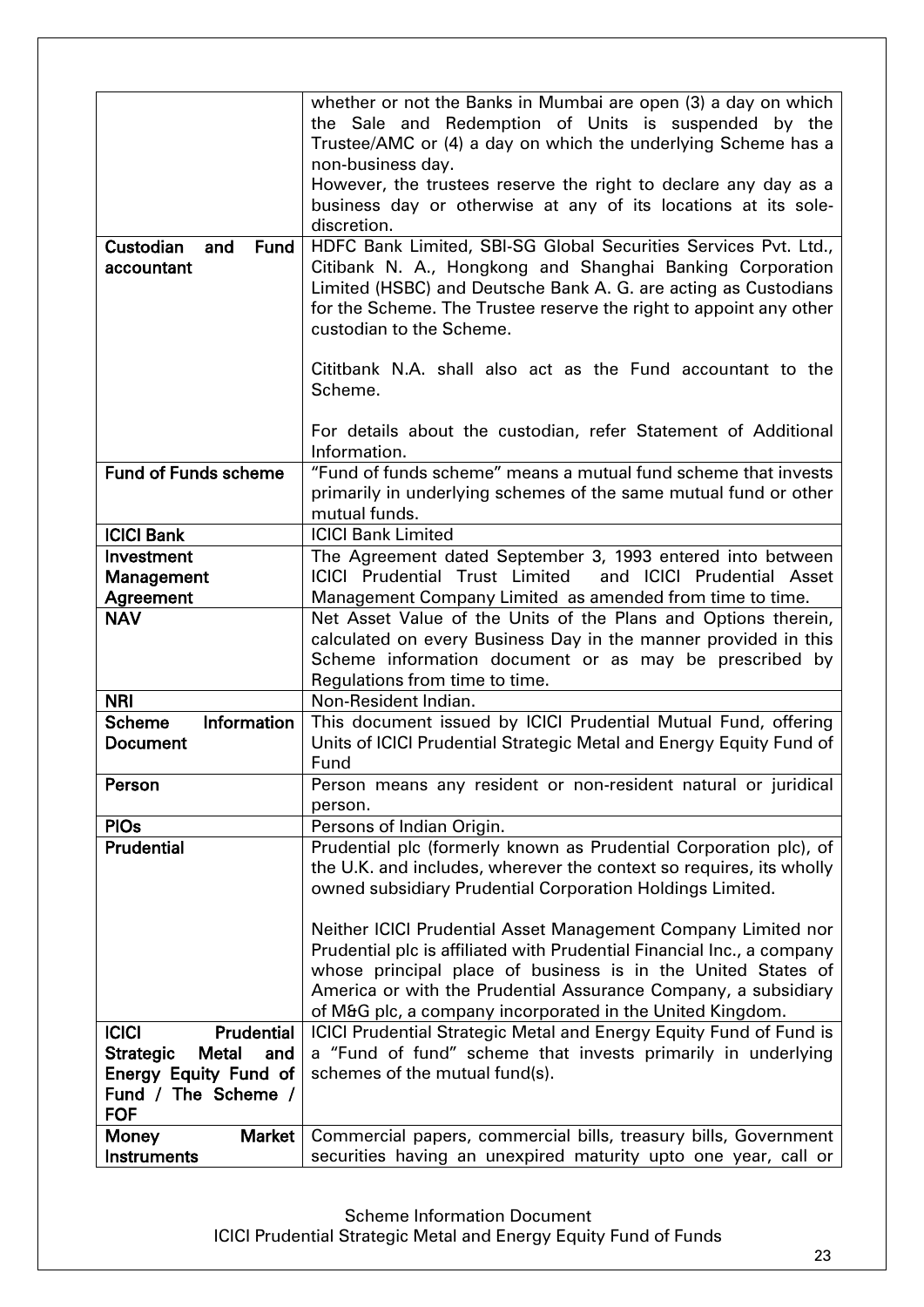|                                  | notice money, certificate of deposit, usance bill and any other like                                               |
|----------------------------------|--------------------------------------------------------------------------------------------------------------------|
|                                  | instruments as specified by the Reserve Bank of India from time to                                                 |
|                                  | time.                                                                                                              |
| <b>RBI</b>                       | Reserve Bank of India, established under the Reserve Bank of                                                       |
|                                  | India Act, 1934, as amended from time to time.                                                                     |
| R&TA / R&T Agent /               | <b>Computer Age Management Services Ltd.</b>                                                                       |
| Registrar                        | The Registrar is registered with SEBI under registration No.:                                                      |
|                                  | INR000002813. As registrar to the Scheme, CAMS will handle                                                         |
|                                  | communications with investors, perform data entry services and                                                     |
|                                  | dispatch Account Statements. The AMC and the Trustee have                                                          |
|                                  | satisfied themselves that the Registrar can provide the Services                                                   |
|                                  | required and have adequate facilities and the system capabilities.                                                 |
| <b>Retail investors (for TER</b> | In line with SEBI circular SEBI/HO/IMD/DF2/CIR/P/2019/42 dated                                                     |
| purposes)                        | March 25, 2019, retail investors would mean individual investors                                                   |
|                                  | from whom inflows into the Scheme would amount upto Rs.                                                            |
|                                  | 2,00,000/- per transaction.                                                                                        |
| Risk-o-meter                     | Risk-o-meter forms part of the Product labeling and depicts Risk                                                   |
|                                  | level of the scheme. The risk-o-meter of the scheme shall be in                                                    |
|                                  | accordance with SEBI circular October 5, 2020 and the same shall                                                   |
|                                  | be evaluated and updated on a monthly basis.                                                                       |
| <b>SEBI</b>                      | Securities and Exchange Board of India established under                                                           |
|                                  | Securities and Exchange Board of India Act, 1992, as amended                                                       |
|                                  | from time to time.                                                                                                 |
| <b>Self Certified Syndicate</b>  | Self Certified Syndicate Bank means a bank registered with SEBI                                                    |
| <b>Bank/SCSB</b>                 | to offer the facility of applying through the ASBA process. ASBAs                                                  |
|                                  | can be accepted only by SCSB's whose names appear in the list                                                      |
|                                  | of SCSBs as displayed by SEBI on its website www.sebi.gov.in.                                                      |
|                                  |                                                                                                                    |
| <b>Sponsors</b>                  | ICICI Bank & Prudential plc (through its wholly owned subsidiary                                                   |
| The Fund<br><b>Mutual</b>        | namely Prudential Corporation Holdings Ltd.)<br>ICICI Prudential Mutual Fund (formerly ICICI Mutual Fund), a trust |
| or<br><b>Fund</b>                |                                                                                                                    |
|                                  | set up under the provisions of the Indian Trusts Act, 1882. The                                                    |
|                                  | Fund is registered with SEBI vide Registration No.MF/003/93/6                                                      |
|                                  | dated October 12, 1993 as ICICI Mutual Fund and has obtained                                                       |
|                                  | approval from SEBI for change in name to ICICI Prudential Mutual                                                   |
|                                  | Fund vide SEBI's letter dated April 16, 1998.                                                                      |
| <b>The Trustee</b>               | ICICI Prudential Trust Limited (formerly ICICI Trust Limited), a                                                   |
|                                  | company set up under the Companies Act, 1956, and approved by                                                      |
|                                  | SEBI to act as the Trustee for the schemes of ICICI Prudential                                                     |
|                                  | <b>Mutual Fund</b>                                                                                                 |
| <b>The Regulations</b>           | Securities and Exchange Board of India<br>(Mutual Funds)                                                           |
|                                  | Regulations, 1996 as amended from time to time.                                                                    |
| <b>Trust Deed</b>                | The Trust Deed dated August 25, 1993 establishing ICICI Mutual                                                     |
|                                  | Fund, (subsequently renamed ICICI Prudential Mutual Fund) as                                                       |
|                                  | amended from time to time.                                                                                         |
| <b>Trust Fund</b>                | Amounts settled/contributed by the Sponsors towards the corpus                                                     |
|                                  | of the ICICI Prudential Mutual Fund and additions/accretions                                                       |
|                                  | thereto.                                                                                                           |
| Unit(s)                          | The interest of an investor, which consists of, one undivided share                                                |
|                                  | in the Net Assets of the Scheme.                                                                                   |
| <b>UCITS</b>                     | an undertaking for collective investment in transferable securities                                                |
|                                  | established pursuant to the UCITS Regulations                                                                      |
|                                  |                                                                                                                    |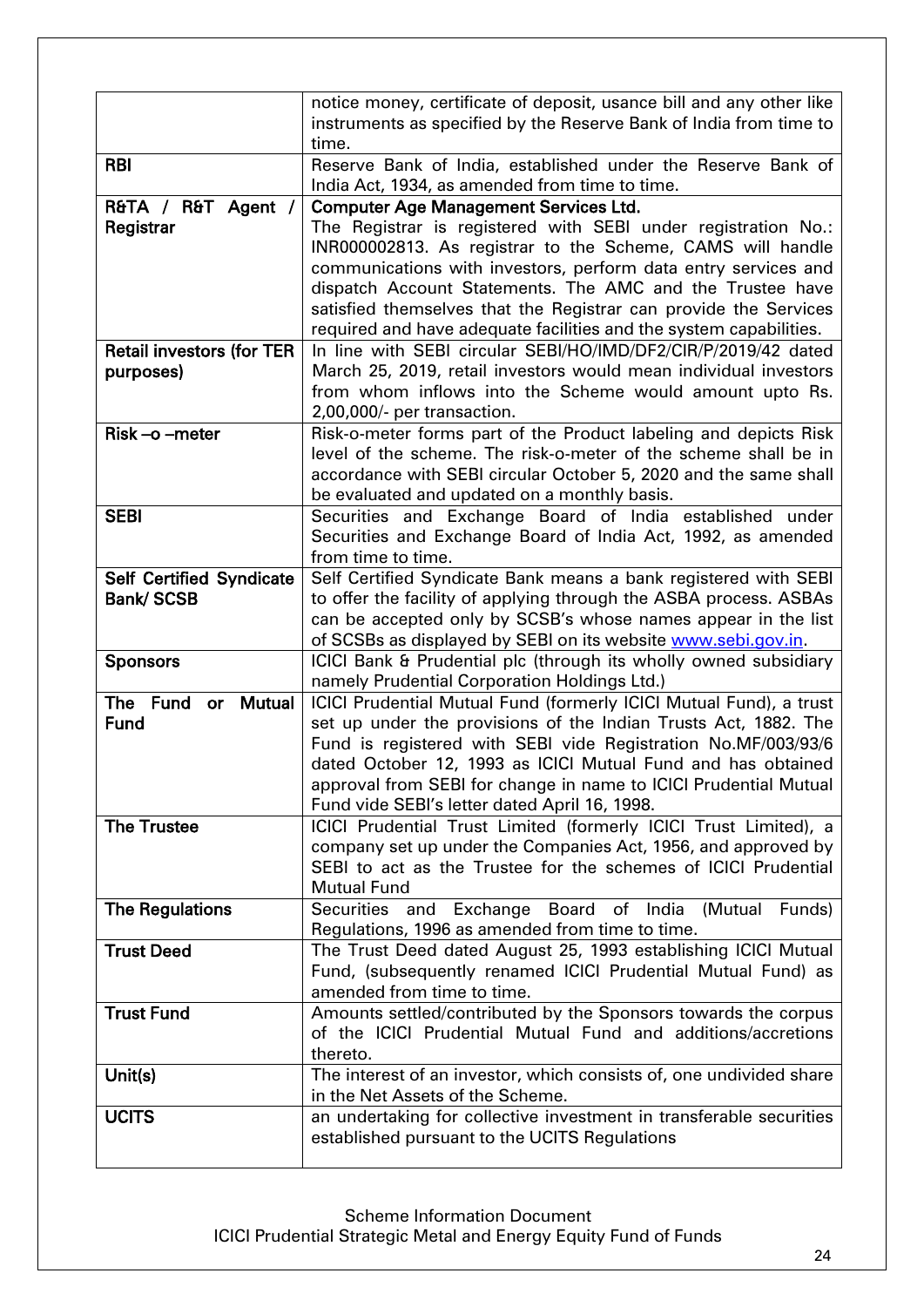|                          | <b>UCITS Regulations:</b><br>the European Communities (Undertakings for Collective<br>Investment in Transferable Securities) Regulations 2011 or any |  |  |  |  |  |
|--------------------------|------------------------------------------------------------------------------------------------------------------------------------------------------|--|--|--|--|--|
|                          | amendment thereto for the time being in force.                                                                                                       |  |  |  |  |  |
| Unit-holder              | A holder of Units in the Scheme of ICICI Prudential Strategic Metal                                                                                  |  |  |  |  |  |
|                          | and Energy Equity Fund of Fund as contained in this Scheme                                                                                           |  |  |  |  |  |
|                          | <b>Information Document.</b>                                                                                                                         |  |  |  |  |  |
| <b>Underlying Scheme</b> | First Trust Strategic Metal and Energy Equity UCITS Fund                                                                                             |  |  |  |  |  |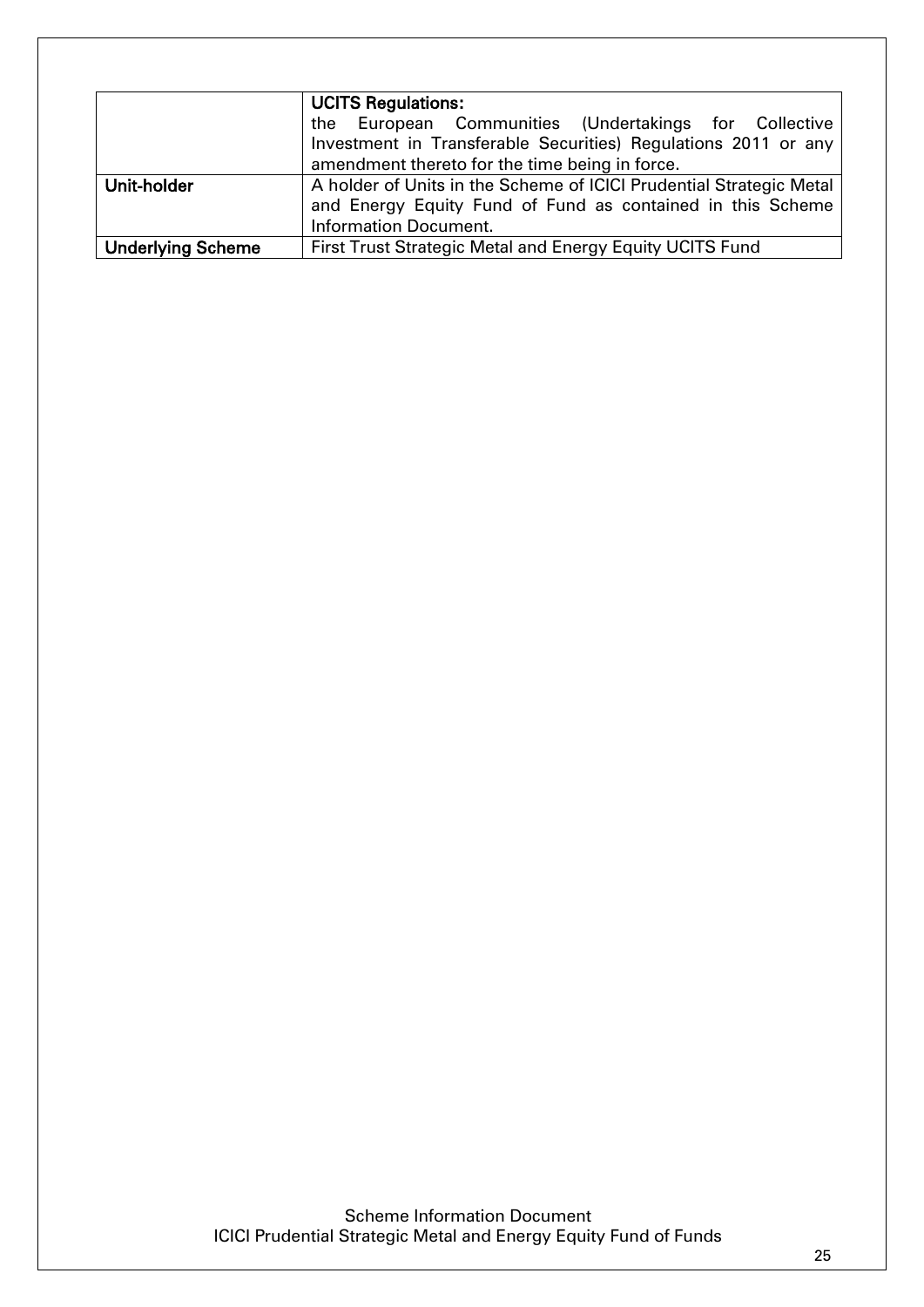# <span id="page-25-0"></span>E. DUE DILIGENCE BY THE ASSET MANAGEMENT COMPANY

#### DUE DILIGENCE CERTIFICATE

It is confirmed that:

- i) This draft Scheme Information Document forwarded to SEBI is in accordance with the SEBI (Mutual Funds) Regulations, 1996 and the guidelines and directives issued by SEBI from time to time.
- ii) all legal requirements connected with the launching of the scheme as also the guidelines, instructions, etc., issued by the Government and any other competent authority in this behalf, have been duly complied with.
- iii) the disclosures made in the draft Scheme Information Document are true, fair and adequate to enable the investors to make a well informed decision regarding investment in the proposed scheme.
- iv) the intermediaries named in the Scheme Information Document and Statement of Additional Information are registered with SEBI and their registration is valid, as on date.

Place : Mumbai Date : May 06, 2021

Sd/-

 Rakesh Shetty Compliance Officer

Note: The Due Diligence Certificate dated May 06, 2021 as stated above was submitted to SEBI.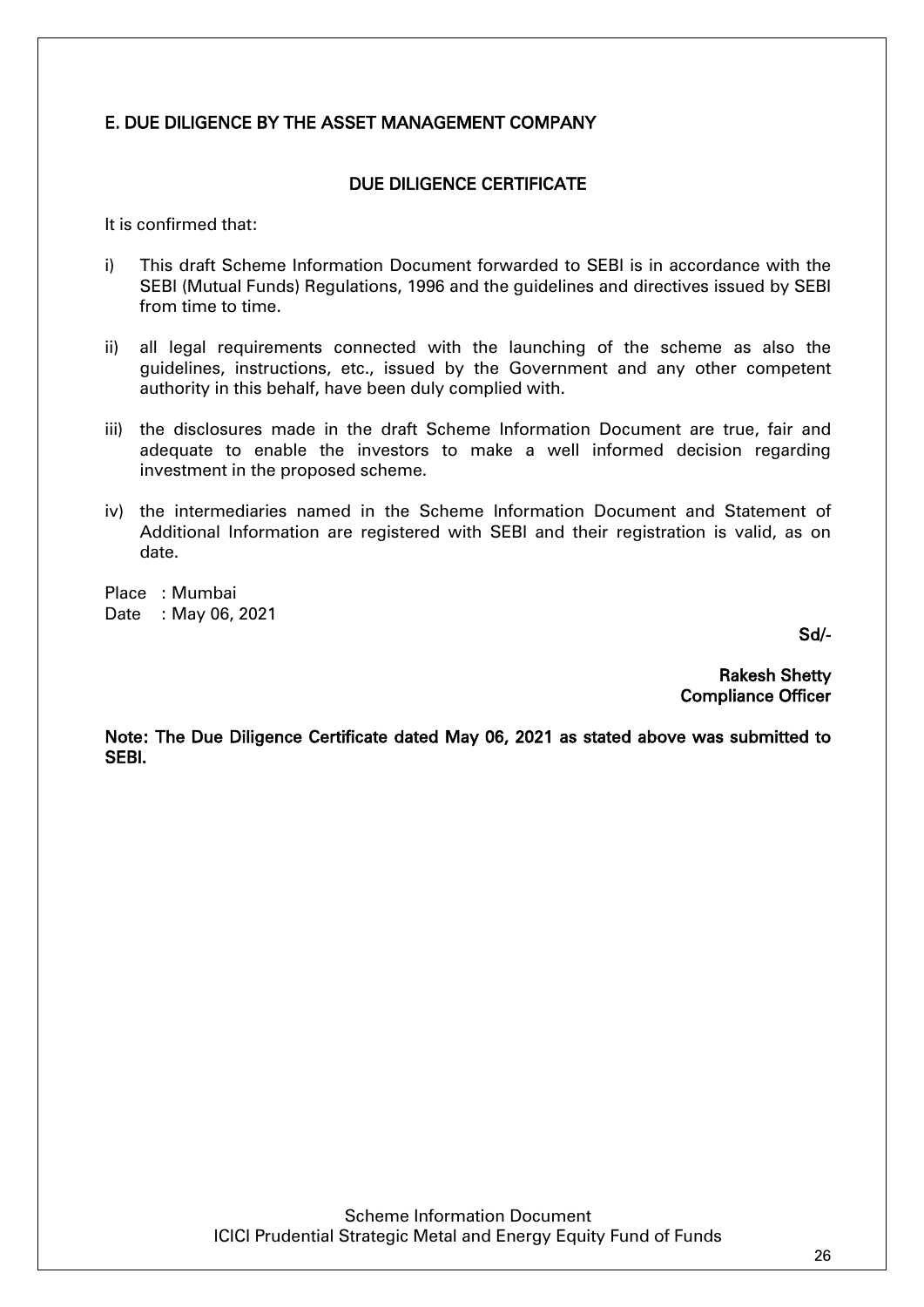# <span id="page-26-0"></span>II. INFORMATION ABOUT THE SCHEME

# <span id="page-26-1"></span>A. TYPE OF THE SCHEME

An Open ended fund of fund scheme investing in Units/shares of First Trust Strategic Metal and Energy Equity UCITS Fund.

## <span id="page-26-2"></span>B. WHAT IS THE INVESTMENT OBJECTIVE OF THE SCHEME?

ICICI Prudential Strategic Metal and Energy Equity Fund of Fund (the Scheme) is an openended fund of fund scheme that invests in the units/shares of First Trust Strategic Metal and Energy Equity UCITS Fund.

The Scheme may also invest a certain portion of its corpus in domestic debt or money market securities and/or debt mutual fund schemes/liquid schemes of domestic mutual funds including that of ICICI Prudential Mutual Fund, in order to meet liquidity requirements from time to time.

However, there can be no assurance that the investment objective of the Scheme will be realized.

## <span id="page-26-3"></span>C. HOW WILL THE SCHEME ALLOCATE ITS ASSETS?

| <b>Particulars</b>              | <b>Indicative Allocation</b><br>(% of Corpus)<br><b>Risk Profile</b> |         | <b>Risk Profile</b> |  |
|---------------------------------|----------------------------------------------------------------------|---------|---------------------|--|
|                                 | <b>Maximum</b>                                                       | Minimum |                     |  |
| Units/shares of First Trust     | 100%                                                                 | 95%     | Medium<br>to        |  |
| Strategic Metal and Energy      |                                                                      |         | High                |  |
| <b>Equity UCITS Fund</b>        |                                                                      |         |                     |  |
| Debt, Money market securities,  | 5%                                                                   | 0%      | Low to Medium       |  |
| debt mutual fund schemes/liquid |                                                                      |         |                     |  |
| schemes*                        |                                                                      |         |                     |  |

Under normal market circumstances, the asset allocation under the Scheme would be as follows:

\*or similar instruments as may be permitted by RBI/ SEBI, subject to requisite approvals from SEBI / RBI, if needed.

The Cumulative Gross Exposure across Equity and Debt and such other securities/assets as may be permitted by the Board from time to time subject to prior approval from SEBI, if required, should not exceed 100% of the net assets of the scheme.

The Scheme will not invest/ have exposure in the following:

- 1. Foreign securities / ADRs / GDRs (excluding units/shares of the Underlying Scheme First Trust Strategic Metal and Energy Equity UCITS Fund)
- 2. Derivatives
- 3. Repos in corporate debt securities
- 4. Credit Default Swaps transactions
- 5. Short Selling
- 6. Securities Lending
- 7. Securitised Debt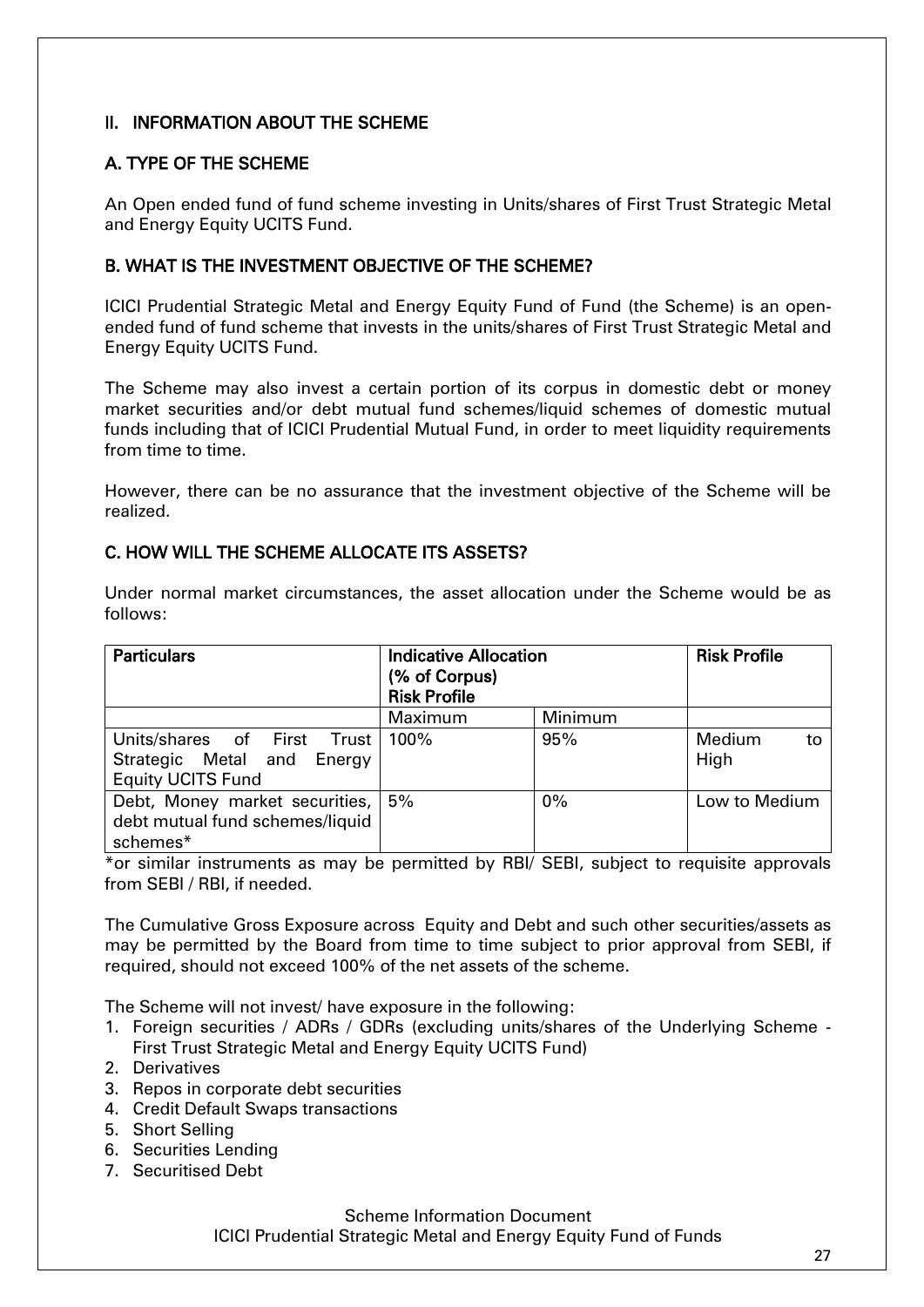- 8. Structured Obligations / Credit Enhancement rated securities
- 9. Additional Tier I bonds and Tier 2 bonds having special features as mentioned in SEBI/ circular HO/IMD/DF4/CIR/P/2021/032 dated March 10, 2021.

Pending deployment of funds in accordance with the investment pattern of the Scheme, the Scheme may park funds in short term deposits of Scheduled commercial Banks, subject to SEBI guidelines.

Investment in units of mutual funds launched overseas shall be up to 100% of the assets of the Scheme and shall be in accordance with SEBI Circular No. SEBI/IMD/CIR No. 7/104753/07 dated September 26, 2007, SEBI/IMD/CIR No. 122577/08 dated April 8, 2008, SEBI circular no. SEBI/HO/IMD/DF3/CIR/P/2020/225 dated November 5, 2020, and SEBI circular no. SEBI/HO/IMD/IMD-II/DOF3/P/CIR/2021/571 dated June 03, 2021 as may be amended from time to time. The Scheme may invest up to USD 75 mn in Overseas mutual fund schemes. This limit shall be valid for a period of 6 months from the closure of NFO and thereafter the unutilized limit shall be not be available towards any overseas investments but only be available towards industry wide limits. Further investments should follow the norms for ongoing schemes. For all ongoing schemes that invest or are allowed to invest in overseas investments an investment headroom of 20% of the average AUM in overseas investments of the previous three calendar months would be available to the Mutual Funds for that month subject to the below mentioned limits.

As per SEBI circular dated June 03, 2021, Mutual Funds can make overseas investments subject to a maximum of US \$ 1 billion per Mutual Fund, within the overall industry limit of US \$ 7 billion. The allocation methodology for the limit of US \$ 1 billion would be US \$ 50 million reserved for each scheme individually, within the overall industry limit of US \$ 7 billion.

At all points of time, the scheme will remain invested at least 95% (minimum allocation) in the underlying schemes. However, on account of rebalancing or certain liquidity requirements, the exposure to the underlying mutual fund schemes may fall below 95%. In such cases the same shall be rebalanced as per the provisions stated below. The portfolio would be rebalanced periodically to address any deviations from the aforementioned allocations due to market changes.

In case of the situation specified in the aforesaid paragraph or in the event of change in the asset allocation, the fund manager will carry out portfolio rebalancing within 30 Days. If owing to adverse market conditions or with the view to protect the interest of the investors, the Fund manager is not able to rebalance the asset allocation within the abovementioned period of 30 working days, justification for the same shall be placed before the Internal Investment Committee and reasons for the same shall be recorded in writing. The Internal Investment Committee shall then decide on the future course of action.

The Margin may be placed in the form of such securities / instruments / deposits as may be permitted/eligible to be placed as margin from the assets of the Scheme. The securities / instruments / deposits so placed as margin shall be classified under the applicable category of assets for the purposes of asset allocation.

The investors/unitholders can ascertain details of asset allocation of the Scheme as on the last date of each month on AMC's website at [www.icicipruamc.com](http://www.pruicici.com/) that will display the asset allocation of the Scheme as on the given day.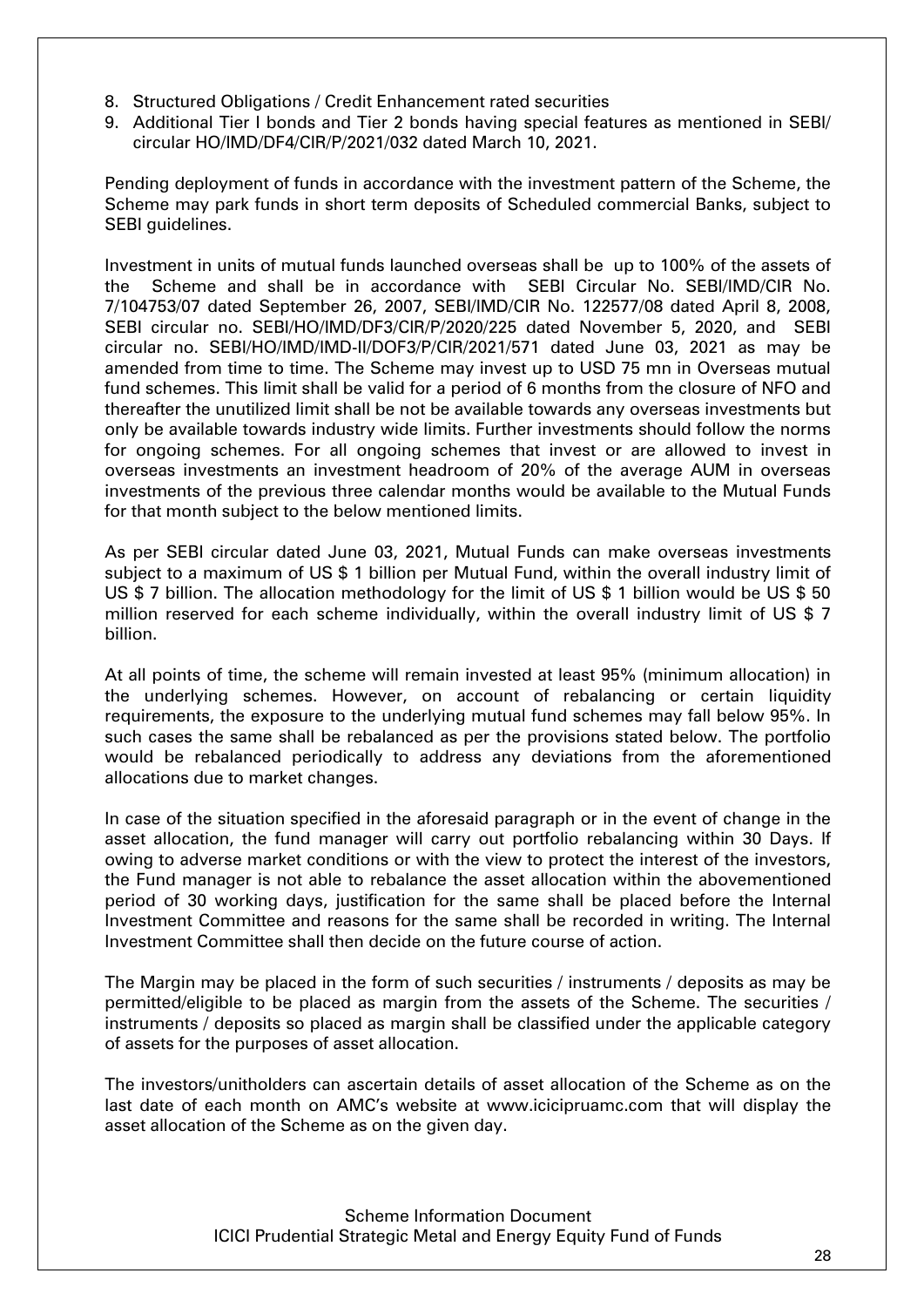#### Change in Investment Pattern

Subject to the Regulations, the asset allocation pattern indicated above may change from time to time, keeping in view market conditions, market opportunities, applicable regulations and political and economic factors. Though every endeavor will be made to achieve the objectives of the Scheme, the AMC/Sponsors/Trustee do not guarantee that the investment objectives of the Scheme will be achieved.

Provided further and subject to the above, any change in the asset allocation affecting the investment profile of the Scheme shall be effected only in accordance with the provisions of sub regulation (15A) of Regulation 18 of the Regulations, as detailed later in this document.

#### <span id="page-28-0"></span>D. Where will the scheme invest?

The Scheme will invest in units/shares of First Trust Strategic Metal and Energy Equity UCITS Fund. The Scheme may also invest a certain proportion of its corpus in debt, money market securities, debt mutual fund schemes/liquid schemes, in order to meet liquidity requirements from time to time.

## <span id="page-28-1"></span>E. WHAT ARE THE INVESTMENT STRATEGIES?

The Scheme will invest predominantly in units / shares of First Trust Strategic Metal and Energy Equity UCITS Fund. The Scheme may also invest a certain proportion of its corpus in debt, money market securities, debt mutual fund schemes/liquid schemes, in order to meet liquidity requirements from time to time.

#### Portfolio Turnover

Portfolio turnover is defined as the lower of purchases and sales divided by the average assets under management of the respective Scheme during a specified period of time.

As the Scheme will be investing in units of underlying mutual fund schemes, it will be difficult to determine the portfolio turnover of the Scheme.

## PROVISIONS RELATING TO SEGREGATION OF PORTFOLIOS

In order to ensure fair treatment to all investors in case of a Credit Event and to deal with liquidity risk, SEBI vide its circular no. SEBI/HO/IMD/DF2/CIR/P/2018/160 dated December 28, 2018, as amended from time to time has allowed creation of Segregated Portfolio of debt and money market instruments by mutual fund schemes.

The AMC may create a segregated portfolio of debt and money market instruments in a mutual fund scheme in case of a credit event and to deal with liquidity risk.

In this regard, the term 'segregated portfolio' shall mean a portfolio comprising of debt or money market instrument affected by a credit event, that has been segregated in a mutual fund scheme and the term 'main portfolio' shall mean the scheme portfolio excluding the segregated portfolio. The term 'total portfolio' shall mean the scheme portfolio including the securities affected by the credit event.

The AMC at its discretion may create Segregated Portfolio in the Scheme, with the approval of the Trustees, subject to the following: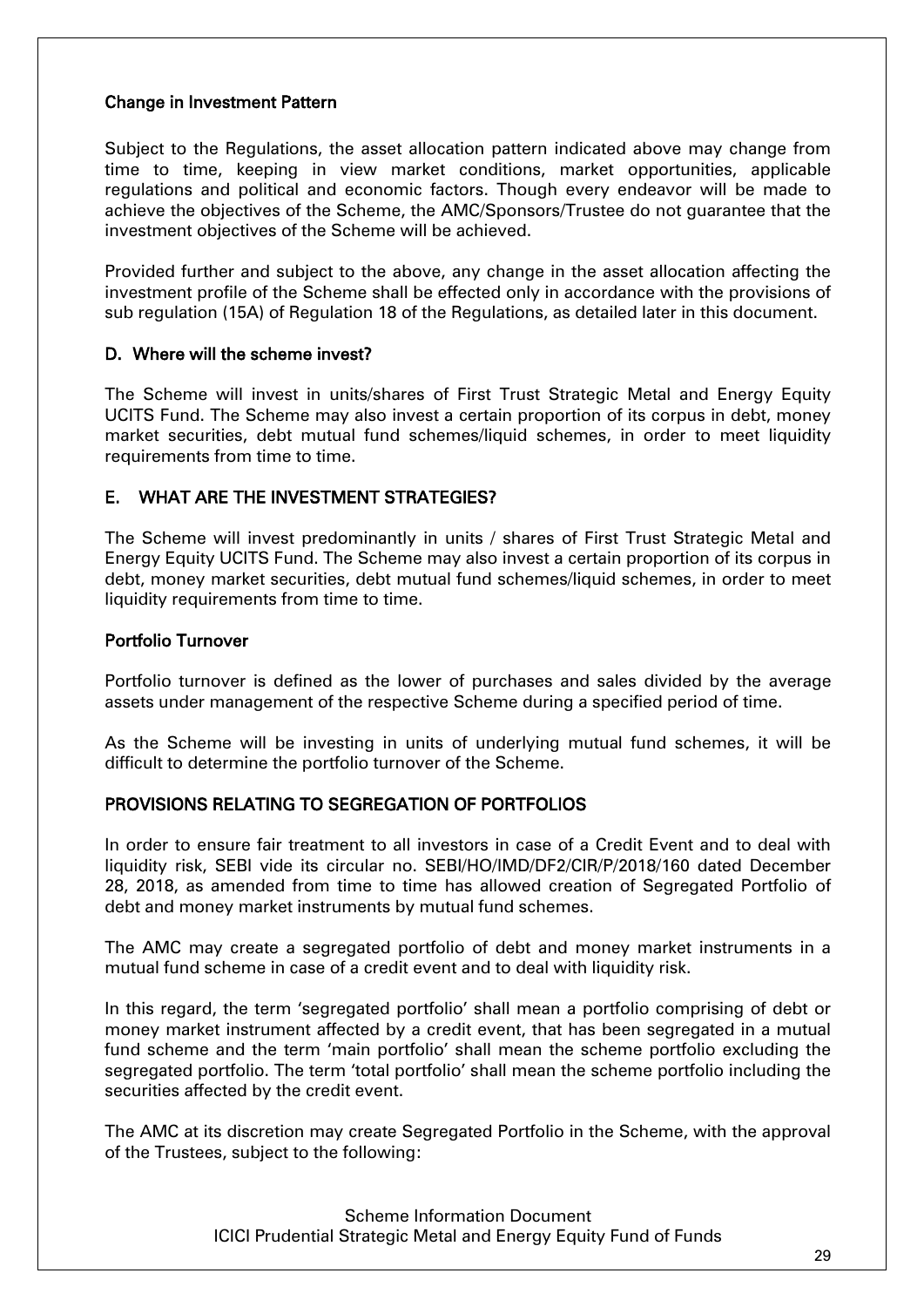A segregated portfolio may be created in a mutual fund scheme in case of a credit event at issuer level i.e. downgrade in credit rating by a SEBI registered Credit Rating Agency (CRA), as under:

- a. Downgrade of a debt or money market instrument to 'below investment grade', or
- b. Subsequent downgrades of the said instruments from 'below investment grade', or
- c. Similar such downgrades of a loan rating.

In case of difference in rating by multiple CRAs, the most conservative rating shall be considered. Creation of segregated portfolio shall be based on issuer level credit events as detailed above and implemented at the ISIN level.

The AMC may also create a segregated portfolio of unrated debt and money market instruments of an issuer that does not have any outstanding rated debt or money market instruments in case of 'actual default' of either the interest or principal amount.' subject to guidelines prescribed by SEBI in this behalf from time to time.

#### Process for creation of segregated portfolio

- 1. The AMC shall decide on creation of segregated portfolio on the day of credit event, as per the process laid down below:
	- i. The AMC shall seek approval of Trustees, prior to creation of the segregated portfolio.
	- ii. The AMC shall immediately issue a press release disclosing its intention to segregate such debt and money market instrument and its impact on the investors. It shall also be disclosed that the segregation shall be subject to trustee approval. Additionally, the said press release shall be prominently disclosed on the website of the AMC. (icicipruamc.com)
	- iii. The AMC shall ensure that till the time the Trustee approval is received, which in no case shall exceed 1 business day from the day of credit event, the subscription and redemption in the scheme shall be suspended for processing with respect to creation of units and payment on redemptions.
- 2. Upon receipt of approval from Trustees:
	- i. The segregated portfolio shall be effective from the day of credit event
	- ii. The AMC shall issue a press release immediately with all relevant information pertaining to the segregated portfolio. The said information shall also be submitted to SEBI.
	- iii. An e-mail or SMS shall be sent to all unit holders of the concerned scheme.
	- iv. The NAV of both segregated and main portfolio shall be disclosed from the day of the credit event.
	- v. All existing investors in the scheme as on the day of the credit event shall be allotted equal number of units in the segregated portfolio as held in the main portfolio.
	- vi. No redemption and subscription shall be allowed in the segregated portfolio. However, in order to facilitate exit to unit holders in segregated portfolio, AMC shall enable listing of units of segregated portfolio on the recognized stock exchange within 10 working days of creation of segregated portfolio and also enable transfer of such units on receipt of transfer requests.
- 3. If the trustees do not approve the proposal to segregate portfolio, the AMC shall issue a press release immediately informing investors of the same.

#### Valuation and processing of subscriptions and redemptions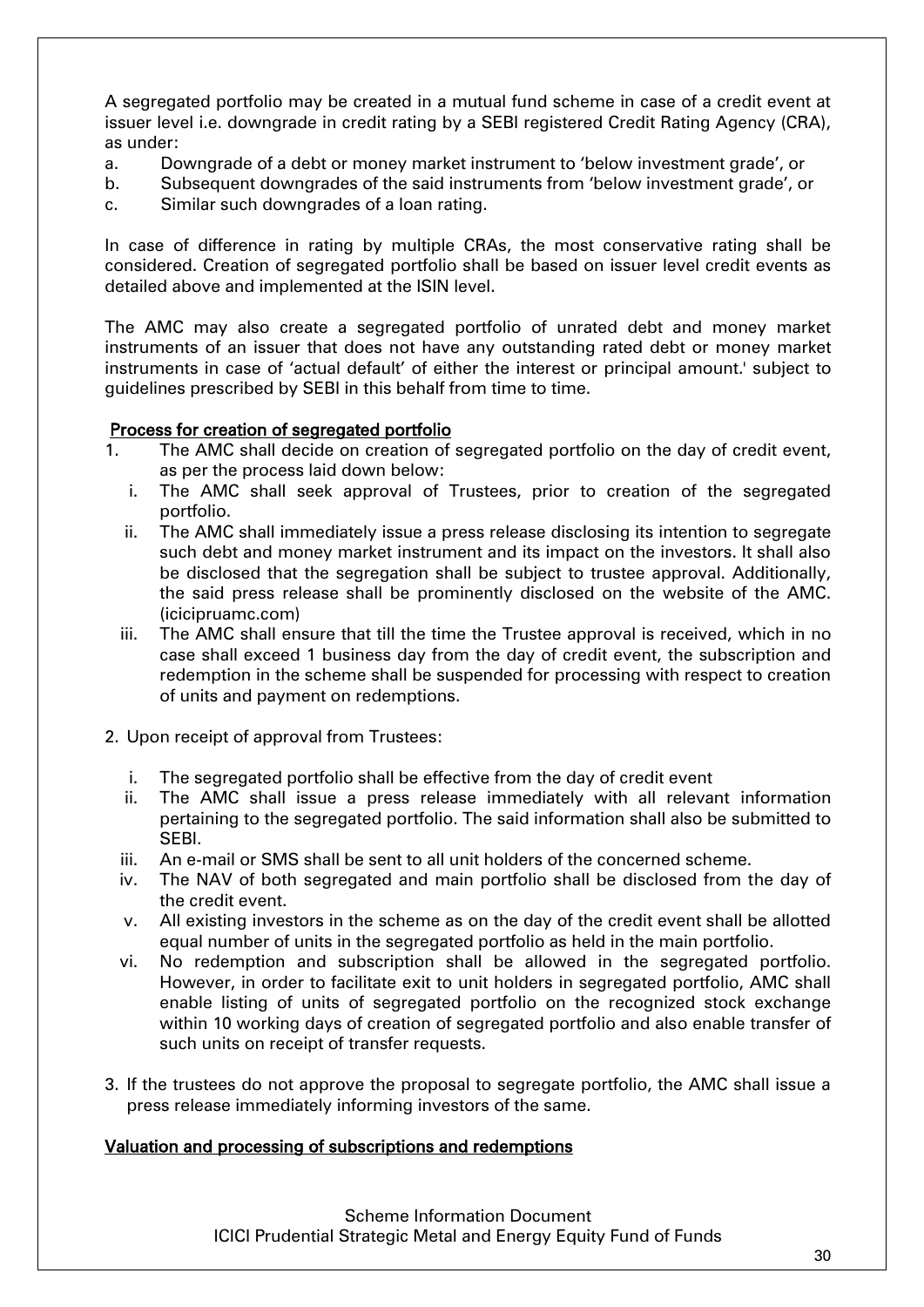- 1. Notwithstanding the decision to segregate the debt and money market instrument, the valuation shall take into account the credit event and the portfolio shall be valued based on the principles of fair valuation (i.e. realizable value of the assets) in terms of the relevant provisions of SEBI (Mutual Funds) Regulations, 1996 and Circular(s) issued thereunder.
- 2. All subscription and redemption requests for which NAV of the day of credit event or subsequent day is applicable will be processed as per the existing circular on applicability of NAV as under:
	- a. Upon trustees' approval to create a segregated portfolio
		- i. Investors redeeming their units will get redemption proceeds based on the NAV of main portfolio and will continue to hold the units of segregated portfolio.
		- ii. Investors subscribing to the scheme will be allotted units only in the main portfolio based on its NAV.
	- b. In case trustees do not approve the proposal of segregated portfolio, subscription and redemption applications will be processed based on the NAV of total portfolio.

#### Periodic Disclosures:

In order to enable the existing as well as the prospective investors to take informed decision, the following shall be adhered to:

- a. A statement of holding indicating the units held by the investors in the segregated portfolio along with the NAV of both segregated portfolio and main portfolio as on the day of the credit event shall be communicated to the investors within 5 working days of creation of the segregated portfolio.
- b. Adequate disclosure of the segregated portfolio shall appear in all scheme related documents, in monthly and half-yearly portfolio disclosures and in the annual report of the mutual fund and the scheme.
- c. The Net Asset Value (NAV) of the segregated portfolio shall be declared on daily basis.
- d. The information regarding number of segregated portfolios created in a scheme shall appear prominently under the name of the scheme at all relevant places such as SID, KIM-cum-Application Form, advertisement, AMC and AMFI websites, etc.
- e. The scheme performance required to be disclosed at various places shall include the impact of creation of segregated portfolio. The scheme performance should clearly reflect the fall in NAV to the extent of the portfolio segregated due to the credit event and the said fall in NAV along with recovery(ies), if any, shall be disclosed as a footnote to the scheme performance.
- f. The disclosures at paragraph (d) and (e) above regarding the segregated portfolio shall be carried out for a period of at least 3 years after the investments in segregated portfolio are fully recovered/ written-off.
- g. The investors of the segregated portfolio shall be duly informed of the recovery proceedings of the investments of the segregated portfolio. Status update may be provided to the investors at the time of recovery and also at the time of writing-off of the segregated securities.

In order to ensure timely recovery of investments of the segregated portfolio, the Trustees to the fund would continuously monitor the progress and take suitable action as may be required.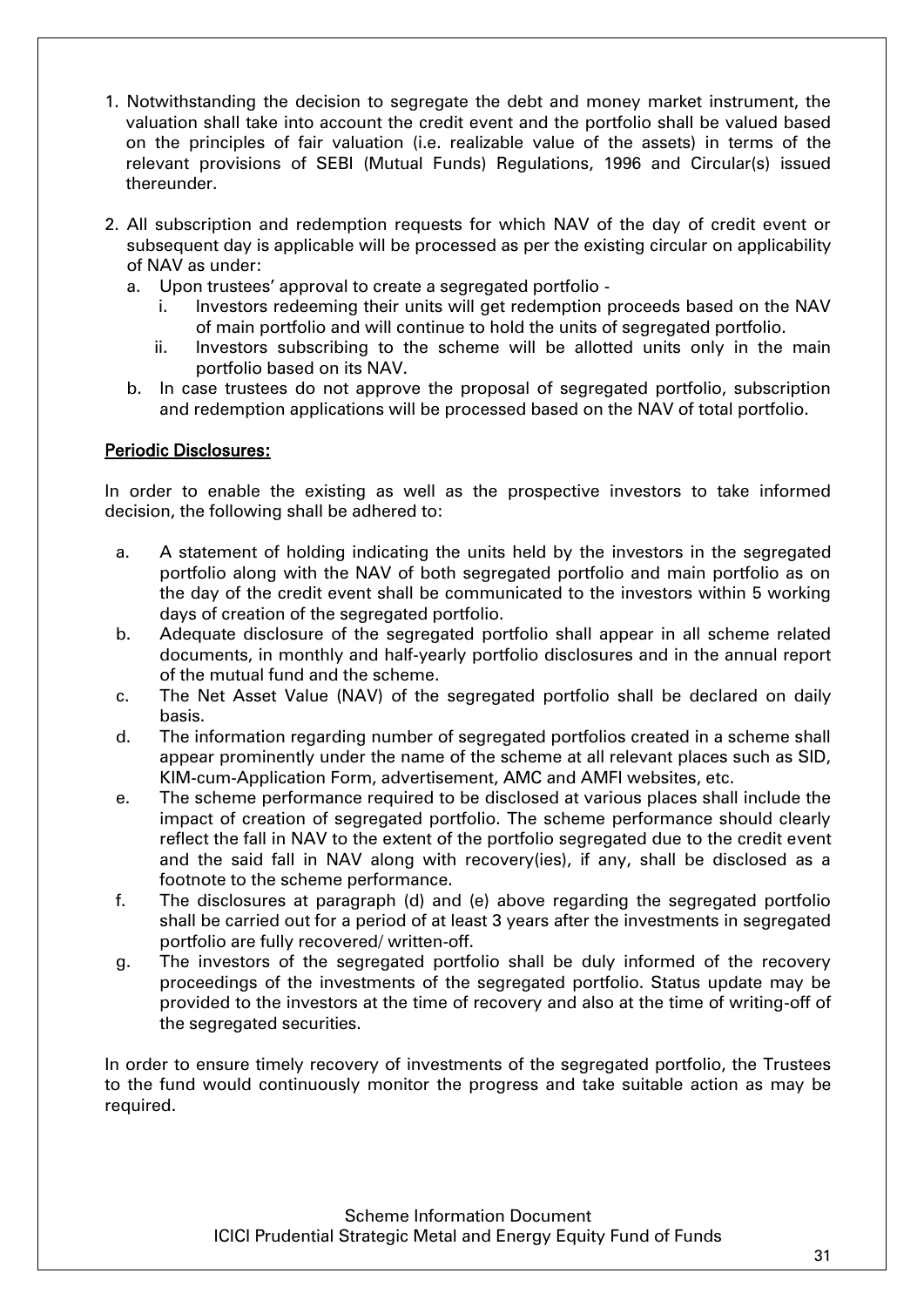# TER for the Segregated Portfolio

- a. AMC shall not charge investment and advisory fees on the segregated portfolio. However, TER (excluding the investment and advisory fees) can be charged, on a pro-rata basis only upon recovery of the investments in segregated portfolio.
- b. The TER so levied shall not exceed the simple average of such expenses (excluding the investment and advisory fees) charged on daily basis on the main portfolio (in % terms) during the period for which the segregated portfolio was in existence.
- c. The legal charges related to recovery of the investments of the segregated portfolio may be charged to the segregated portfolio in proportion to the amount of recovery. However, the same shall be within the maximum TER limit as applicable to the main portfolio. The legal charges in excess of the TER limits, if any, shall be borne by the AMC.
- d. The costs related to segregated portfolio shall in no case be charged to the main portfolio.

Investors may also note that the process followed by the AMC/Trust regarding creation of segregated portfolios shall be in accordance with the provisions laid down by SEBI in this regard, from time to time.

#### Benefits and Features of Creation of Segregated Portfolio:

- a. Creation of Segregated portfolio helps ensuring fair treatment to all investors in case of a credit event and helps in managing liquidity risk during such events;
- b. Investors redeeming their units will get redemption proceeds based on the NAV of main portfolio and will continue to hold the units of segregated portfolio;
- c. Investors subscribing to the scheme will be allotted units only in the main portfolio based on its NAV;
- d. A statement of holding indicating the units held by the investors in the segregated portfolio along with the NAV of both segregated portfolio and main portfolio as on the day of the credit event shall be communicated to the investors within 5 working days of creation of the segregated portfolio;
- e. Adequate disclosure of the segregated portfolio shall appear in all scheme related documents, in monthly and half-yearly portfolio disclosures and in the annual report of the mutual fund and the scheme; and
- f. The investors of the segregated portfolio shall be duly informed of the recovery proceedings of the investments of the segregated portfolio. Status update may be provided to the investors at the time of recovery and also at the time of writing-off of the segregated securities.

## Numerical illustration explaining how segregated portfolios will work

#### Total Assets under DEBT instruments: 10 lakhs and Total 2 investors in the Scheme:

|                                | Units  | Amount    | Portfolio         | Value     |
|--------------------------------|--------|-----------|-------------------|-----------|
| <b>Investors A</b>             | 30,000 | 3,75,000  | <b>DEBT A</b>     | 5,00,000  |
| Investors B                    | 50,000 | 6,25,000  | <b>DEBT B</b>     | 3,00,000  |
|                                |        |           | DEBT <sub>C</sub> | 2,00,000  |
| <b>Total</b>                   | 80,000 | 10,00,000 | <b>Total</b>      | 10,00,000 |
| NAV (Full Portfolio): Rs. 12.5 |        |           |                   |           |

## Credit Event: Security DEBT B downgrades and value falls from 3,00,000 to 280,000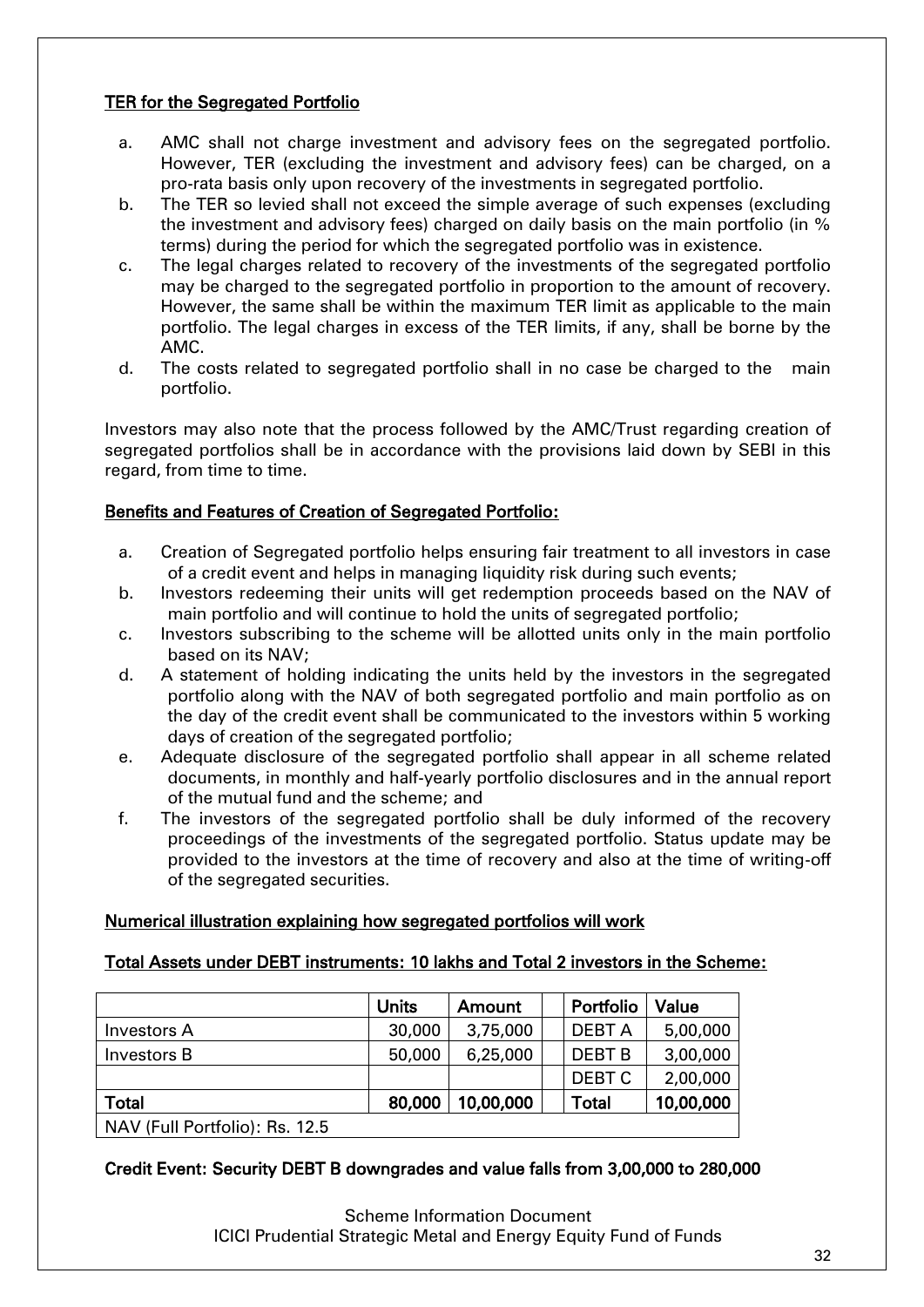# Post Segregation (Main Portfolio):

|                                | <b>Units</b> | Amount   | Portfolio    | Value    |
|--------------------------------|--------------|----------|--------------|----------|
| <b>Investors A</b>             | 30,000       | 2,62,500 | DEBT A       | 5,00,000 |
| Investors B                    | 50,000       | 4,37,500 | DEBT C       | 2,00,000 |
| <b>Total</b>                   | 80,000       | 7,00,000 | <b>Total</b> | 7,00,000 |
| NAV (Main Portfolio): Rs. 8.75 |              |          |              |          |

## Post Segregation (Segregated Portfolio):

| Total 2 investors in the Scheme:    | Units  | Amount   | Portfolio     | Value    |  |
|-------------------------------------|--------|----------|---------------|----------|--|
| Investors A (units)                 | 30,000 | 1,05,000 | <b>DEBT B</b> | 2,80,000 |  |
| Investors B (units)                 | 50,000 | 1,75,000 |               |          |  |
| Total                               | 80,000 | 280,000  | Total         | 280,000  |  |
| NAV (Segregated Portfolio): Rs. 3.5 |        |          |               |          |  |

|                             | <b>Units</b> | <b>Main</b><br>Portfolio | Segregated<br>Portfolio | Amount   |
|-----------------------------|--------------|--------------------------|-------------------------|----------|
| Total Holding of Investor A | 30,000       | 2,62,500                 | 1,05,000                | 3,67,500 |
| Total Holding of Investor B | 50,000       | 4,37,500                 | 1,75,000                | 6,12,500 |
| Total                       |              | 700,000                  | 2,80,000                | 9,80,000 |

Notes:

- Investors who invest / subscribe to the units of the Scheme post creation of segregated portfolio shall be allotted units in the Main Portfolio only.
- Investors redeeming their units post creation of segregated portfolio will get redemption proceeds based on NAV of main portfolio and will continue to hold units in Segregated portfolio.
- No redemption and / or subscription shall be allowed in the Segregated Portfolio.
- Units of Segregated portfolio shall be listed on a recognised stock exchange.

In order to ensure timely recovery of investments of the segregated portfolio, trustees shall ensure that:

- a. The AMC puts in sincere efforts to recover the investments of the segregated portfolio.
- b. Upon recovery of money, whether partial or full, it shall be immediately distributed to the investors in proportion to their holding in the segregated portfolio. Any recovery of amount of the security in the segregated portfolio even after the write off shall be distributed to the investors of the segregated portfolio.
- c. An Action Taken Report (ATR) on the efforts made by the AMC to recover the investments of the segregated portfolio is placed in every trustee meeting till the investments are fully recovered/ written-off.
- d. The trustees shall monitor the compliance of this circular and disclose in the halfyearly trustee reports filed with SEBI, the compliance in respect of every segregated portfolio created.

In order to avoid mis-use of segregated portfolio, trustees shall ensure to have a mechanism in place to negatively impact the performance incentives of Fund Managers, Chief Investment Officers (CIOs), etc. involved in the investment process of securities under the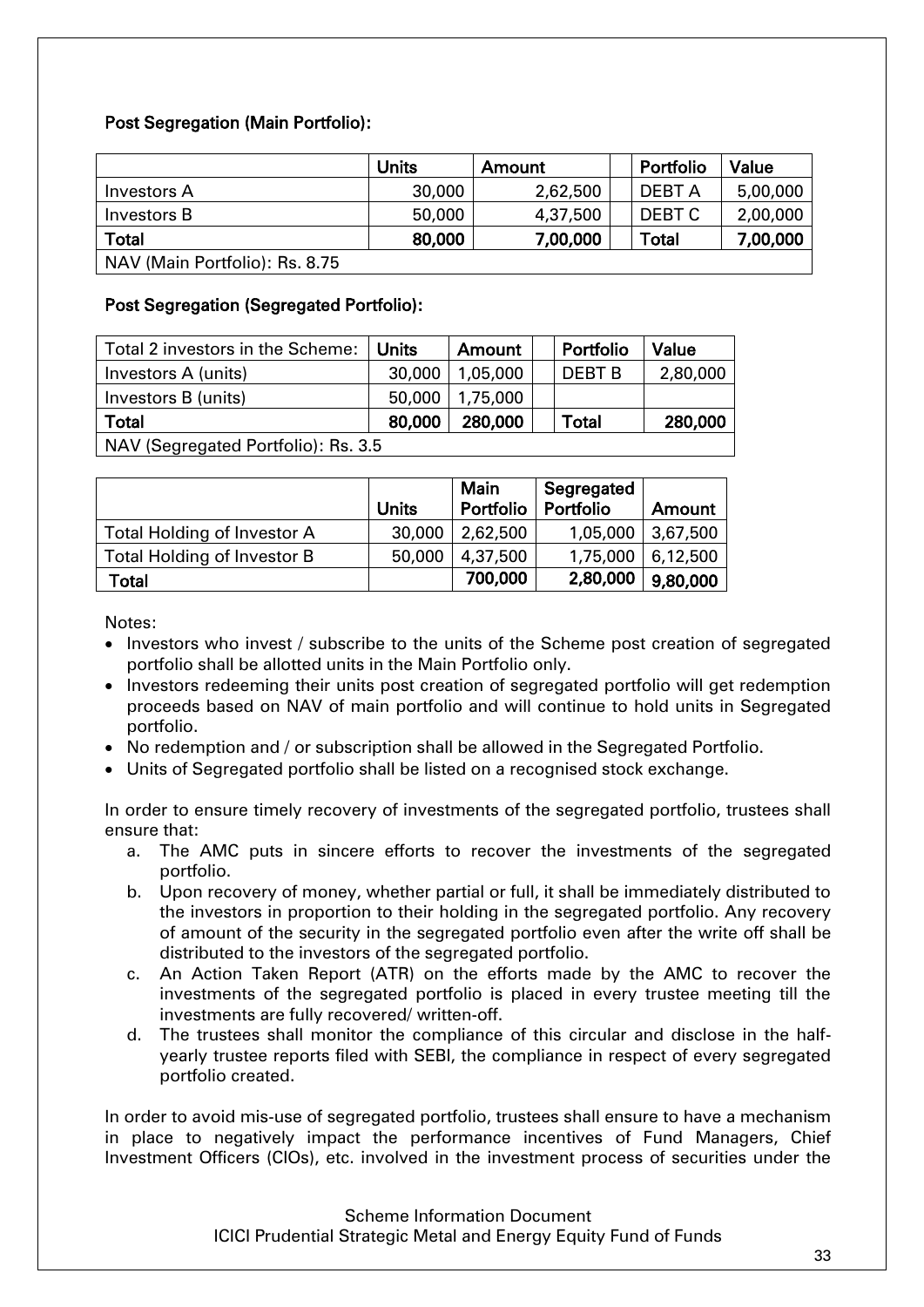segregated portfolio, mirroring the existing mechanism for performance incentives of the AMC, including claw back of such amount to the segregated portfolio of the scheme.

#### Information about First Trust Strategic Metal & Energy Equity UCITS Fund (the Underlying Scheme):

The scheme objectives and the asset allocation pattern of the underlying scheme are as follows:

#### Umbrella Fund:

First Trust Global Funds Plc (Irish domiciled UCITS Company)

#### Type of the Scheme:

Open-Ended Accumulating USD share class.

#### Investment Objective:

The objective of the Underlying Scheme is to seek to provide investors with long term returns, through capital growth.

An investment in the Underlying Scheme should not constitute a substantial proportion of an investment portfolio and may not be appropriate for all investors. The Fund is expected to experience high volatility at times as a result of its investment strategies.

#### Investment Strategy:

The Underlying Scheme will pursue an actively managed investment strategy. The Fund will seek to achieve its objective primarily through investment in a diversified portfolio of equity securities related to gold and oil which are listed or traded on regulated Markets worldwide.

The investment manager of the Underlying Scheme will identify the potential universe of gold and oil stocks in which to invest by screening for equity securities issued by companies deriving a substantial part of their income from, or having a substantial portion of their assets in gold and oil related sectors and industries and which may include companies involved in mining, exploration and production of gold and oil. The investment manager of the Underlying scheme may then create a diversified portfolio by including the largest gold and oil stocks in the investment universe by reference to market capitalization. The Underlying Scheme's portfolio will consist of two 'sleeves' of up to 150 stocks each, one comprising of gold stocks and the other comprising oil stocks.

Please refer to the Prospectus of the Underlying Scheme to know more details about the investment strategy of the fund. There can be no guarantee that the investment objective of the Fund can be achieved.

#### Benchmark:

50/50 Blended Benchmark Index – Comprising the NYSE Arca Gold Miners Index and the S&P Oil & Gas Exploration & Production Select Industry Index.

The NYSE Arca Gold Miners Index is a modified market capitalization weighted index comprised of publicly traded companies involved primarily in the mining for gold and silver. The S&P Oil & Gas Exploration & Production Select Industry Total Return Index is an Index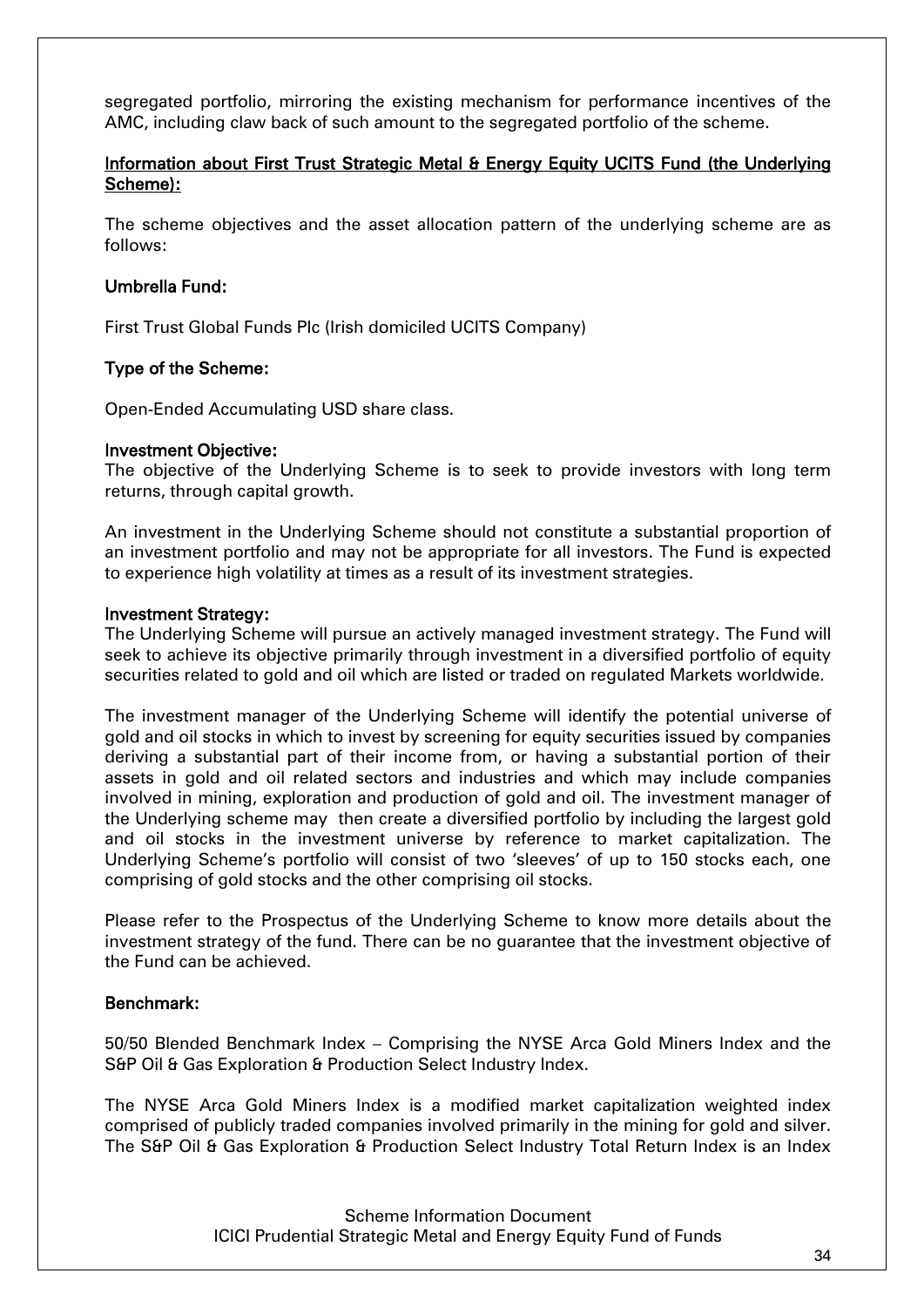that comprises stocks in the S&P Total Market Index that are classified in the GICS oil & gas exploration & production sub-industry, so it includes large, mid and small cap stocks.

## Exit Load: NA

#### Frequency of NAV: Daily

#### Liquidity: Daily

The underlying scheme's investable universe consists of gold and oil stocks. The underlying scheme in accordance with its investment objective, would invest in global companies engaged in oil & gas exploration and production sector and metals & mining companies. Portfolio of the Scheme as on November 30, 2021:

|                                  | %             |          |                 |
|----------------------------------|---------------|----------|-----------------|
| <b>Security Name</b>             | <b>Assets</b> | Category | Industry        |
| <b>US Dollar</b>                 | 1.13%         | Cash     | Cash            |
| <b>AGNICO EAGLE MINES LTD</b>    | 1.26%         | Equity   | Metals & Mining |
| FIRST MAJESTIC SILVER CORP       | 0.40%         | Equity   | Metals & Mining |
| ALAMOS GOLD INC-CLASS A          | 0.39%         | Equity   | Metals & Mining |
| ARGONAUT GOLD INC                | 0.11%         | Equity   | Metals & Mining |
| ANGLOGOLD ASHANTI-SPON           |               |          |                 |
| ADR                              | 1.12%         | Equity   | Metals & Mining |
| <b>B2GOLD CORP</b>               | 0.55%         | Equity   | Metals & Mining |
| CIA DE MINAS BUENAVENTUR-        |               |          |                 |
| <b>ADR</b>                       | 0.26%         | Equity   | Metals & Mining |
| <b>COEUR MINING INC</b>          | 0.18%         | Equity   | Metals & Mining |
| <b>CENTERRA GOLD INC</b>         | 0.28%         | Equity   | Metals & Mining |
| <b>CHALICE MINING LTD</b>        | 0.38%         | Equity   | Metals & Mining |
| DUNDEE PRECIOUS METALS INC       | 0.16%         | Equity   | Metals & Mining |
| <b>ENDEAVOUR SILVER CORP</b>     | 0.10%         | Equity   | Metals & Mining |
| <b>ENDEAVOUR MINING PLC</b>      | 0.75%         | Equity   | Metals & Mining |
| ELDORADO GOLD CORP               | 0.21%         | Equity   | Metals & Mining |
| <b>EQUINOX GOLD CORP</b>         | 0.27%         | Equity   | Metals & Mining |
| <b>EVOLUTION MINING LTD</b>      | 0.68%         | Equity   | Metals & Mining |
| FRANCO-NEVADA CORP               | 2.69%         | Equity   | Metals & Mining |
| <b>FRESNILLO PLC</b>             | 1.17%         | Equity   | Metals & Mining |
| FORTUNA SILVER MINES INC         | 0.13%         | Equity   | Metals & Mining |
| <b>GOLD FIELDS LTD-SPONS ADR</b> | 1.30%         | Equity   | Metals & Mining |
| <b>GOGOLD RESOURCES INC</b>      | 0.09%         | Equity   | Metals & Mining |
| <b>BARRICK GOLD CORP</b>         | 2.63%         | Equity   | Metals & Mining |
| <b>HECLA MINING CO</b>           | 0.39%         | Equity   | Metals & Mining |
| HARMONY GOLD MNG-SPON            |               |          |                 |
| <b>ADR</b>                       | 0.34%         | Equity   | Metals & Mining |
| <b>IAMGOLD CORP</b>              | 0.19%         | Equity   | Metals & Mining |
| <b>KINROSS GOLD CORP</b>         | 0.96%         | Equity   | Metals & Mining |
| K92 MINING                       | 0.17%         | Equity   | Metals & Mining |
| <b>KARORA RESOURCES INC</b>      | 0.06%         | Equity   | Metals & Mining |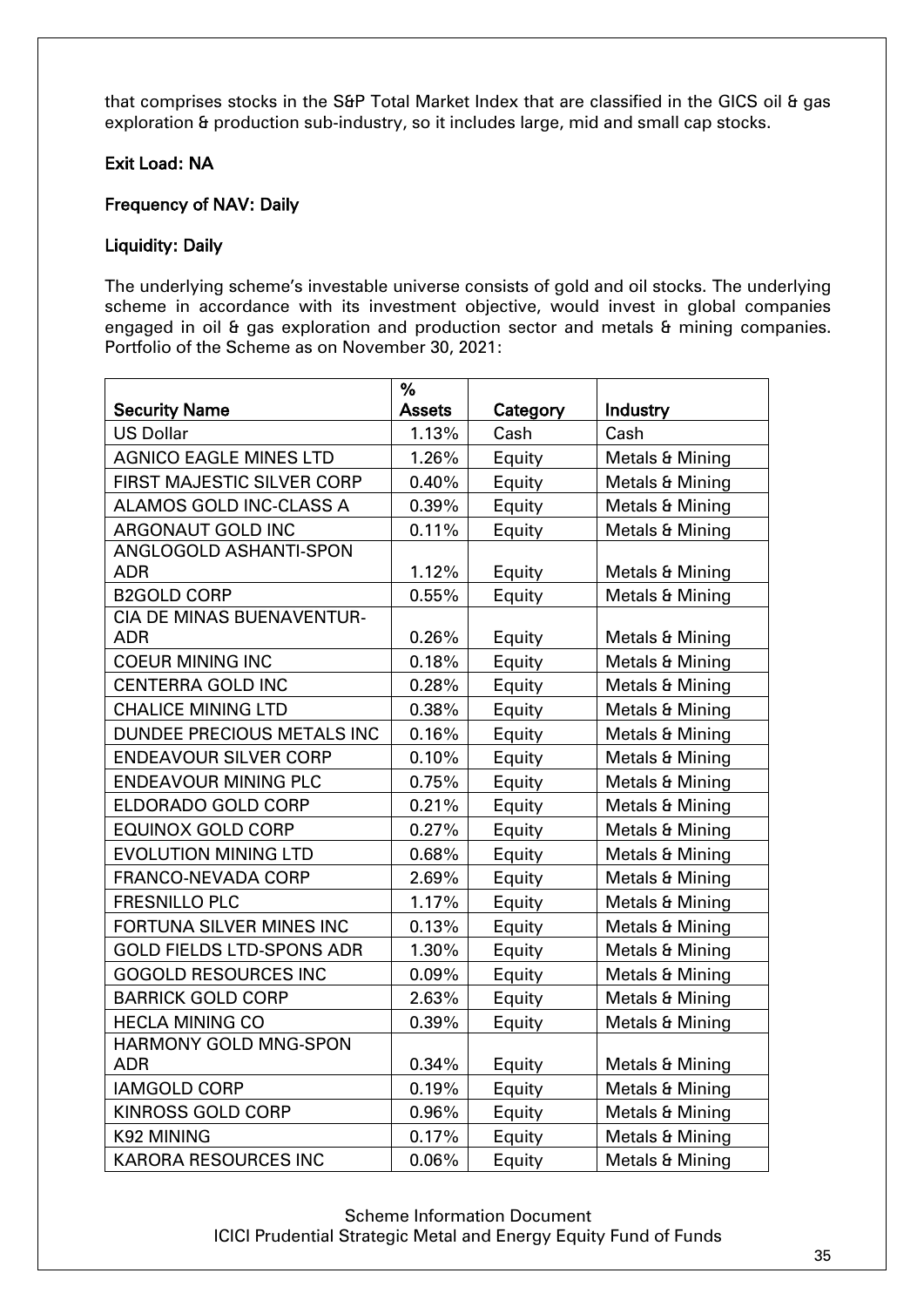| <b>LUNDIN GOLD INC</b>           | 0.25% | Equity | Metals & Mining                       |
|----------------------------------|-------|--------|---------------------------------------|
| <b>NEWCREST MINING LTD</b>       | 1.30% | Equity | Metals & Mining                       |
| <b>NEWMONT CORP</b>              | 2.70% | Equity | Metals & Mining                       |
| <b>NORTHERN STAR RESOURCES</b>   |       |        |                                       |
| <b>LTD</b>                       | 1.02% | Equity | Metals & Mining                       |
| <b>OSISKO GOLD ROYALTIES LTD</b> | 0.26% | Equity | Metals & Mining                       |
| PAN AMERICAN SILVER CORP         | 0.69% | Equity | Metals & Mining                       |
| POLYMETAL INTERNATIONAL          |       |        |                                       |
| <b>PLC</b>                       | 1.12% | Equity | Metals & Mining                       |
| <b>ROYAL GOLD INC</b>            | 0.83% | Equity | Metals & Mining                       |
| <b>SANDSTORM GOLD LTD</b>        | 0.15% | Equity | Metals & Mining                       |
| <b>SSR MINING INC</b>            | 0.50% | Equity | Metals & Mining                       |
| TOREX GOLD RESOURCES INC         | 0.12% | Equity | Metals & Mining                       |
| <b>VICTORIA GOLD CORP</b>        | 0.10% | Equity | Metals & Mining                       |
| <b>WESDOME GOLD MINES LTD</b>    | 0.18% | Equity | Metals & Mining                       |
| <b>WHEATON PRECIOUS METALS</b>   |       |        |                                       |
| <b>CORP</b>                      | 2.33% | Equity | Metals & Mining                       |
| YAMANA GOLD INC                  | 0.49% | Equity | Metals & Mining                       |
|                                  |       |        | Oil, Gas &                            |
| <b>ADVANTAGE ENERGY LTD</b>      | 0.09% | Equity | <b>Consumable Fuels</b>               |
|                                  |       |        | Oil, Gas &                            |
| <b>APA CORP</b>                  | 0.78% | Equity | <b>Consumable Fuels</b>               |
|                                  |       |        | Oil, Gas &                            |
| <b>ANTERO RESOURCES CORP</b>     | 0.45% | Equity | <b>Consumable Fuels</b><br>Oil, Gas & |
| ARC RESOURCES LTD                | 0.52% | Equity | <b>Consumable Fuels</b>               |
|                                  |       |        | Oil, Gas &                            |
| <b>BIRCHCLIFF ENERGY LTD</b>     | 0.11% | Equity | <b>Consumable Fuels</b>               |
|                                  |       |        | Oil, Gas &                            |
| <b>BERRY CORP</b>                | 0.05% | Equity | <b>Consumable Fuels</b>               |
|                                  |       |        | Oil, Gas $\theta$                     |
| <b>BAYTEX ENERGY CORP</b>        | 0.13% | Equity | <b>Consumable Fuels</b>               |
| <b>CENTENNIAL RESOURCE</b>       |       |        | Oil, Gas &                            |
| DEVELO-A                         | 0.14% | Equity | <b>Consumable Fuels</b>               |
| <b>CHESAPEAKE ENERGY CORP</b>    | 0.59% |        | Oil, Gas &<br><b>Consumable Fuels</b> |
|                                  |       | Equity | Oil, Gas &                            |
| <b>CIVITAS RESOURCES INC</b>     | 0.35% | Equity | <b>Consumable Fuels</b>               |
|                                  |       |        | Oil, Gas &                            |
| <b>CARDINAL ENERGY LTD</b>       | 0.04% | Equity | <b>Consumable Fuels</b>               |
| <b>CONTINENTAL RESOURCES</b>     |       |        | Oil, Gas &                            |
| <b>INC/OK</b>                    | 1.33% | Equity | <b>Consumable Fuels</b>               |
| <b>CANADIAN NATURAL</b>          |       |        | Oil, Gas &                            |
| <b>RESOURCES</b>                 | 3.30% | Equity | <b>Consumable Fuels</b>               |
|                                  |       |        | Oil, Gas &                            |
| <b>CNX RESOURCES CORP</b>        | 0.24% | Equity | <b>Consumable Fuels</b>               |
| <b>CONOCOPHILLIPS</b>            | 6.49% |        | Oil, Gas &<br><b>Consumable Fuels</b> |
|                                  |       | Equity | Oil, Gas &                            |
| <b>CALLON PETROLEUM CO</b>       | 0.23% | Equity | <b>Consumable Fuels</b>               |
|                                  |       |        |                                       |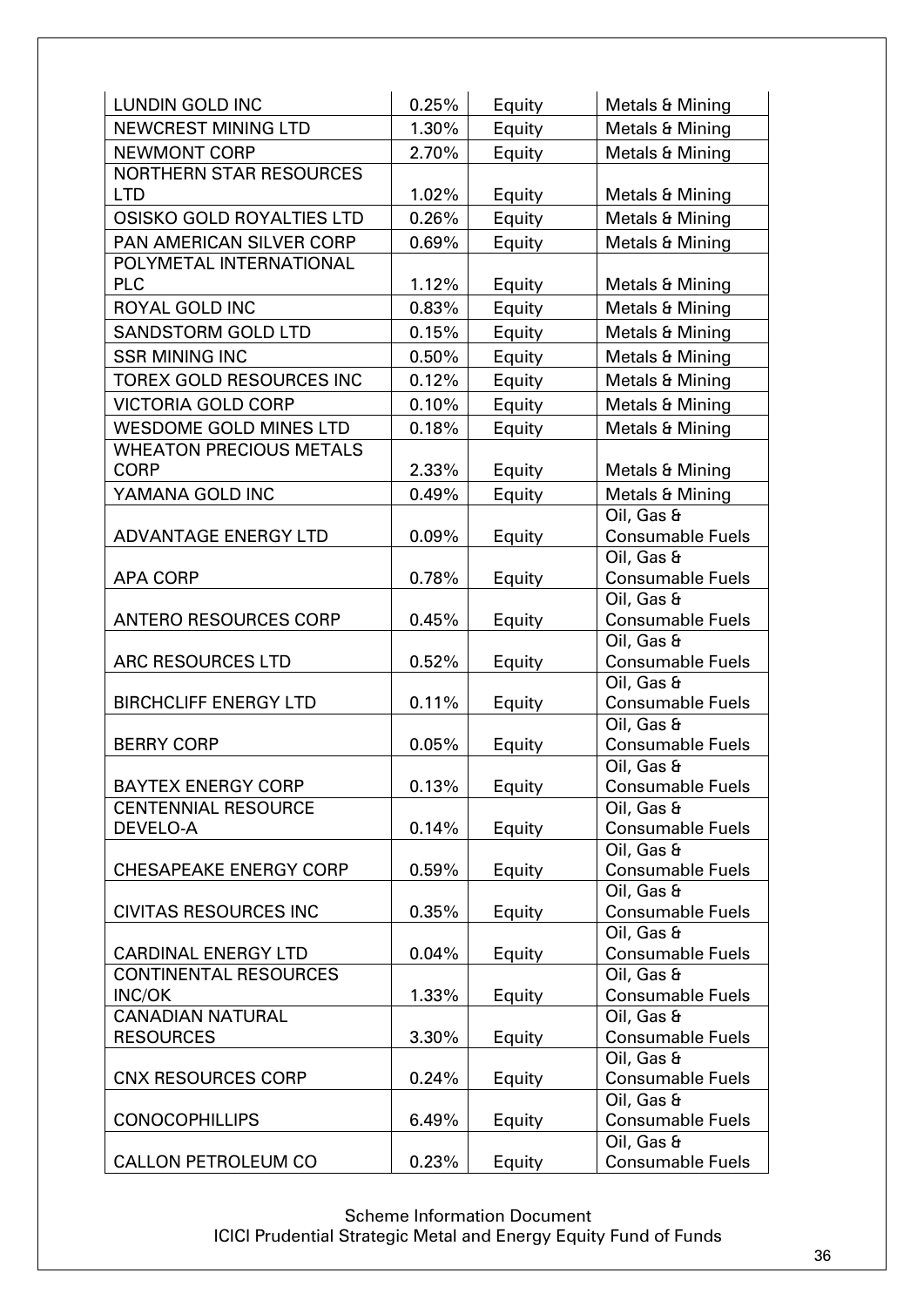|                                   |          |        | Oil, Gas &                            |
|-----------------------------------|----------|--------|---------------------------------------|
| <b>CRESCENT POINT ENERGY CORP</b> | 0.21%    | Equity | <b>Consumable Fuels</b>               |
|                                   |          |        | Oil, Gas &                            |
| <b>CALIFORNIA RESOURCES CORP</b>  | 0.26%    | Equity | <b>Consumable Fuels</b>               |
|                                   |          |        | Oil, Gas &                            |
| <b>COMSTOCK RESOURCES INC</b>     | 0.15%    | Equity | <b>Consumable Fuels</b>               |
|                                   |          |        | Oil, Gas &                            |
| <b>COTERRA ENERGY INC</b>         | 1.35%    | Equity | <b>Consumable Fuels</b>               |
|                                   |          |        | Oil, Gas &                            |
| <b>CENOVUS ENERGY INC</b>         | 1.99%    | Equity | <b>Consumable Fuels</b>               |
|                                   |          |        | Oil, Gas &                            |
| <b>CVR ENERGY INC</b>             | 0.13%    | Equity | <b>Consumable Fuels</b>               |
|                                   |          |        | Oil, Gas &                            |
| <b>CHEVRON CORP</b>               | 6.52%    | Equity | <b>Consumable Fuels</b>               |
|                                   |          |        | Oil, Gas &                            |
| <b>DENBURY INC</b>                | 0.32%    | Equity | <b>Consumable Fuels</b>               |
|                                   |          |        | Oil, Gas &                            |
| <b>DELEK US HOLDINGS INC</b>      | 0.09%    | Equity | <b>Consumable Fuels</b>               |
|                                   |          |        | Oil, Gas &                            |
| <b>DEVON ENERGY CORP</b>          | 2.34%    | Equity | <b>Consumable Fuels</b>               |
|                                   |          |        | Oil, Gas &                            |
| <b>EOG RESOURCES INC</b>          | 4.17%    | Equity | <b>Consumable Fuels</b>               |
|                                   |          |        | Oil, Gas &                            |
| <b>EQT CORP</b>                   | 0.60%    | Equity | <b>Consumable Fuels</b>               |
|                                   |          |        | Oil, Gas &                            |
| <b>ENERPLUS CORP</b>              | 0.20%    | Equity | <b>Consumable Fuels</b>               |
|                                   |          |        | Oil, Gas &                            |
| <b>EARTHSTONE ENERGY INC - A</b>  | 0.07%    | Equity | <b>Consumable Fuels</b>               |
|                                   |          |        | Oil, Gas &                            |
| <b>DIAMONDBACK ENERGY INC</b>     | 1.59%    | Equity | <b>Consumable Fuels</b>               |
|                                   |          |        | Oil, Gas &                            |
| <b>FALCON MINERALS CORP</b>       | 0.03%    | Equity | <b>Consumable Fuels</b>               |
|                                   |          |        | Oil, Gas &                            |
| <b>FREEHOLD ROYALTIES LTD</b>     | $0.10\%$ | Equity | <b>Consumable Fuels</b>               |
|                                   |          |        | Oil, Gas &                            |
| <b>GEOPARK LTD</b>                | 0.06%    | Equity | <b>Consumable Fuels</b>               |
|                                   |          |        | Oil, Gas &                            |
| <b>HESS CORP</b>                  | 1.92%    | Equity | <b>Consumable Fuels</b>               |
|                                   |          |        | Oil, Gas &                            |
| <b>HOLLYFRONTIER CORP</b>         | 0.44%    | Equity | <b>Consumable Fuels</b>               |
|                                   |          |        | Oil, Gas &<br><b>Consumable Fuels</b> |
| <b>HEADWATER EXPLORATION INC</b>  | 0.06%    | Equity | Oil, Gas &                            |
| <b>IMPERIAL OIL LTD</b>           |          |        |                                       |
|                                   | 1.88%    | Equity | <b>Consumable Fuels</b><br>Oil, Gas & |
| <b>KELT EXPLORATION LTD</b>       | 0.05%    |        | <b>Consumable Fuels</b>               |
|                                   |          | Equity | Oil, Gas &                            |
| <b>KOSMOS ENERGY LTD</b>          | 0.14%    | Equity | <b>Consumable Fuels</b>               |
|                                   |          |        | Oil, Gas &                            |
| <b>LAREDO PETROLEUM INC</b>       | 0.08%    | Equity | <b>Consumable Fuels</b>               |
|                                   |          |        | Oil, Gas &                            |
| <b>CONTANGO OIL &amp; GAS</b>     | 0.06%    | Equity | <b>Consumable Fuels</b>               |
|                                   |          |        |                                       |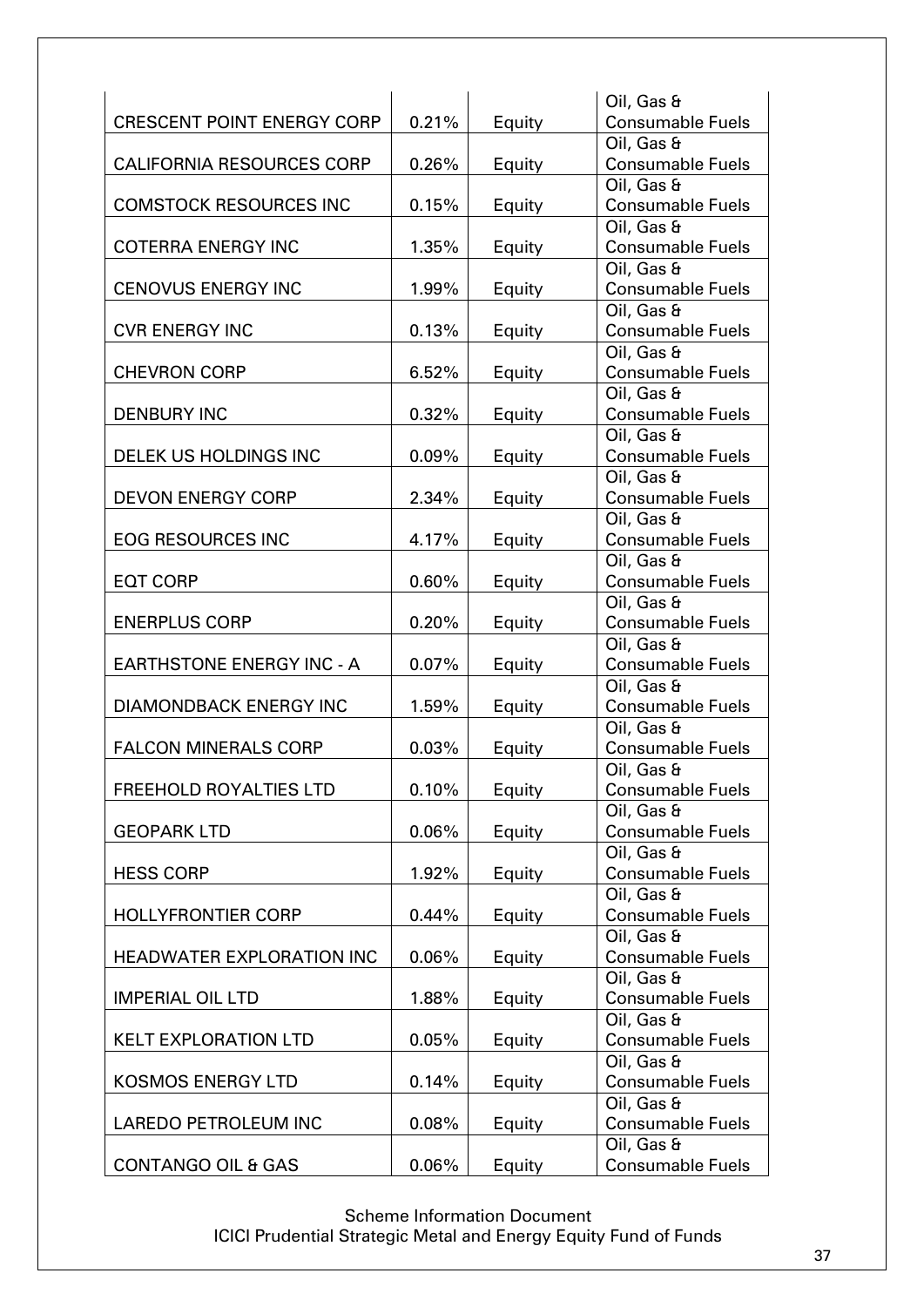|                                  |          |        | Oil, Gas &                            |
|----------------------------------|----------|--------|---------------------------------------|
| MAGNOLIA OIL & GAS CORP - A      | 0.36%    | Equity | <b>Consumable Fuels</b>               |
|                                  |          |        | Oil, Gas &                            |
| <b>BRIGHAM MINERALS INC-CL A</b> | 0.10%    | Equity | <b>Consumable Fuels</b>               |
|                                  |          |        | Oil, Gas &                            |
| <b>MARATHON PETROLEUM CORP</b>   | 3.10%    | Equity | <b>Consumable Fuels</b>               |
|                                  |          |        | Oil, Gas &                            |
| <b>MARATHON OIL CORP</b>         | 1.00%    | Equity | <b>Consumable Fuels</b>               |
|                                  |          |        | Oil, Gas &                            |
| <b>MATADOR RESOURCES CO</b>      | 0.38%    | Equity | <b>Consumable Fuels</b>               |
|                                  |          |        | Oil, Gas &                            |
| <b>MURPHY OIL CORP</b>           | 0.34%    | Equity | <b>Consumable Fuels</b>               |
|                                  |          |        | Oil, Gas &                            |
| NORTHERN OIL AND GAS INC         | 0.11%    | Equity | <b>Consumable Fuels</b>               |
|                                  |          |        | Oil, Gas &                            |
| <b>NUVISTA ENERGY LTD</b>        | 0.09%    | Equity | <b>Consumable Fuels</b>               |
|                                  |          |        | Oil, Gas &                            |
| <b>OASIS PETROLEUM INC</b>       | 0.19%    | Equity | <b>Consumable Fuels</b>               |
|                                  |          |        | Oil, Gas &                            |
| <b>OVINTIV INC</b>               | 0.74%    | Equity | <b>Consumable Fuels</b>               |
|                                  |          |        | Oil, Gas &                            |
| OCCIDENTAL PETROLEUM CORP        | 2.30%    | Equity | <b>Consumable Fuels</b>               |
|                                  |          |        | Oil, Gas &                            |
| <b>PAR PACIFIC HOLDINGS INC</b>  | 0.07%    | Equity | <b>Consumable Fuels</b>               |
|                                  |          |        | Oil, Gas &                            |
| PBF ENERGY INC-CLASS A           | 0.12%    | Equity | <b>Consumable Fuels</b>               |
|                                  |          |        | Oil, Gas &                            |
| <b>PDC ENERGY INC</b>            | 0.40%    | Equity | <b>Consumable Fuels</b>               |
| PEYTO EXPLORATION & DEV          |          |        | Oil, Gas &                            |
| <b>CORP</b>                      | 0.11%    | Equity | <b>Consumable Fuels</b>               |
|                                  |          |        | Oil, Gas &                            |
| <b>PARKLAND CORP</b>             | 0.33%    | Equity | <b>Consumable Fuels</b>               |
| PARAMOUNT RESOURCES LTD -        |          |        | Oil, Gas &                            |
| A                                | $0.18\%$ | Equity | <b>Consumable Fuels</b>               |
|                                  |          |        | Oil, Gas &                            |
| PHILLIPS 66                      | 2.51%    | Equity | <b>Consumable Fuels</b>               |
| PIONEER NATURAL RESOURCES        |          |        | Oil, Gas &                            |
| CO                               | 3.27%    | Equity | <b>Consumable Fuels</b>               |
|                                  |          |        | Oil, Gas &                            |
| <b>RING ENERGY INC</b>           | 0.02%    | Equity | <b>Consumable Fuels</b>               |
| <b>RANGER OIL CORP-A</b>         | 0.10%    |        | Oil, Gas &<br><b>Consumable Fuels</b> |
|                                  |          | Equity | Oil, Gas &                            |
| <b>RANGE RESOURCES CORP</b>      | 0.42%    |        | <b>Consumable Fuels</b>               |
|                                  |          | Equity | Oil, Gas &                            |
| <b>SILVERBOW RESOURCES INC</b>   | 0.03%    | Equity | <b>Consumable Fuels</b>               |
|                                  |          |        | Oil, Gas &                            |
| <b>SANDRIDGE ENERGY INC</b>      | 0.03%    | Equity | <b>Consumable Fuels</b>               |
|                                  |          |        | Oil, Gas &                            |
| <b>SPARTAN DELTA CORP</b>        | 0.05%    | Equity | <b>Consumable Fuels</b>               |
|                                  |          |        | Oil, Gas &                            |
| <b>SURGE ENERGY INC</b>          | 0.02%    |        | <b>Consumable Fuels</b>               |
|                                  |          | Equity |                                       |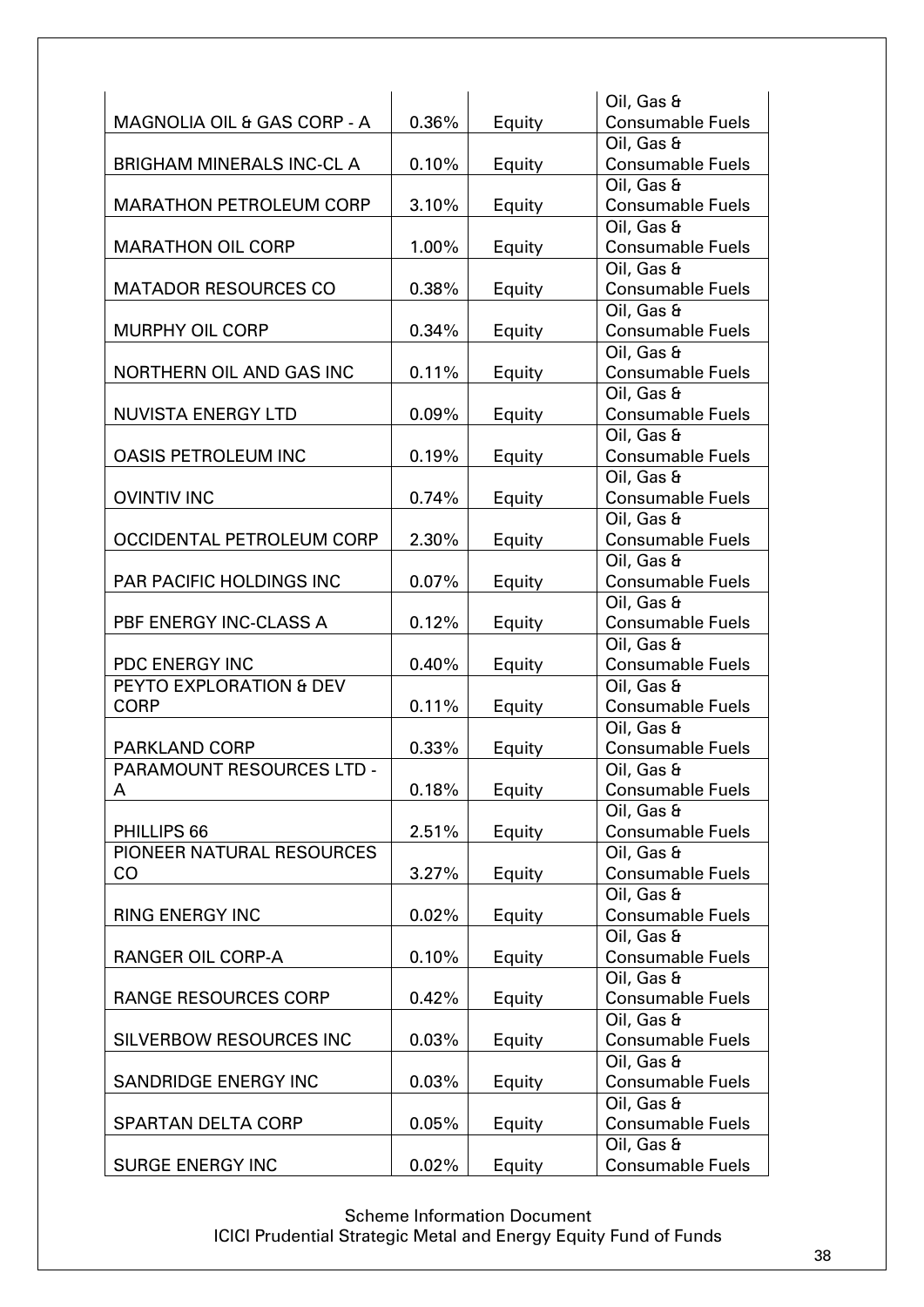|                                 |          |        | Oil, Gas &              |
|---------------------------------|----------|--------|-------------------------|
| <b>SM ENERGY CO</b>             | 0.29%    | Equity | <b>Consumable Fuels</b> |
|                                 |          |        | Oil, Gas &              |
| <b>SUNCOR ENERGY INC</b>        | 2.96%    | Equity | <b>Consumable Fuels</b> |
|                                 |          |        | Oil, Gas &              |
| SOUTHWESTERN ENERGY CO          | 0.37%    | Equity | <b>Consumable Fuels</b> |
|                                 |          |        | Oil, Gas &              |
| <b>TALOS ENERGY INC</b>         | $0.07\%$ | Equity | <b>Consumable Fuels</b> |
|                                 |          |        | Oil, Gas &              |
| <b>TELLURIAN INC</b>            | 0.13%    | Equity | <b>Consumable Fuels</b> |
|                                 |          |        | Oil, Gas &              |
| <b>VERMILION ENERGY INC</b>     | 0.13%    | Equity | <b>Consumable Fuels</b> |
|                                 |          |        | Oil, Gas &              |
| <b>VALERO ENERGY CORP</b>       | 2.27%    | Equity | <b>Consumable Fuels</b> |
|                                 |          |        | Oil, Gas &              |
| <b>VIPER ENERGY PARTNERS LP</b> | 0.30%    | Equity | <b>Consumable Fuels</b> |
|                                 |          |        | Oil, Gas &              |
| <b>WHITING PETROLEUM CORP</b>   | 0.20%    | Equity | <b>Consumable Fuels</b> |
|                                 |          |        | Oil, Gas &              |
| W&T OFFSHORE INC                | 0.04%    | Equity | <b>Consumable Fuels</b> |
|                                 |          |        | Oil, Gas &              |
| <b>EXXON MOBIL CORP</b>         | 6.27%    | Equity | <b>Consumable Fuels</b> |
|                                 |          |        | Oil, Gas &              |
| <b>NEW FORTRESS ENERGY INC</b>  | 0.43%    | Equity | <b>Consumable Fuels</b> |
|                                 |          |        | Oil, Gas &              |
| <b>WORLD FUEL SERVICES CORP</b> | 0.13%    | Equity | <b>Consumable Fuels</b> |

Performance of the Underlying Scheme as on November 30, 2021:

### Performance in % (in INR):

|                        | 1 month  | 3 month | 6        | <b>YTD</b> |      | 3     | 5     | <b>Since</b> |
|------------------------|----------|---------|----------|------------|------|-------|-------|--------------|
|                        |          |         | months   |            | year | years | Years | Inception    |
| <b>Scheme</b>          | $-3.74%$ | 16.07%  | 4.57%    |            |      |       |       | 20.80%       |
| Performance            |          |         |          |            |      |       |       |              |
| First<br>Trust         |          |         |          |            |      |       |       |              |
| Strategic<br>Metal     |          |         |          |            |      |       |       |              |
| and<br>Energy          |          |         |          |            |      |       |       |              |
| <b>UCITS</b><br>Equity |          |         |          |            |      |       |       |              |
| Fund                   |          |         |          |            |      |       |       |              |
| <b>Benchmark</b>       | $-3.68%$ | 10.90%  | $-1.32%$ |            |      |       |       | 15.35%       |
| Performance            |          |         |          |            |      |       |       |              |
| <b>NYSE Arca Gold</b>  |          |         |          |            |      |       |       |              |
| <b>Miners</b><br>Index |          |         |          |            |      |       |       |              |
| And the S&P Oil        |          |         |          |            |      |       |       |              |
| £.<br>Gas              |          |         |          |            |      |       |       |              |
| Exploration<br>£       |          |         |          |            |      |       |       |              |
| Production             |          |         |          |            |      |       |       |              |
| Select<br>Industry     |          |         |          |            |      |       |       |              |
| Index                  |          |         |          |            |      |       |       |              |

Date of inception – February 08, 2021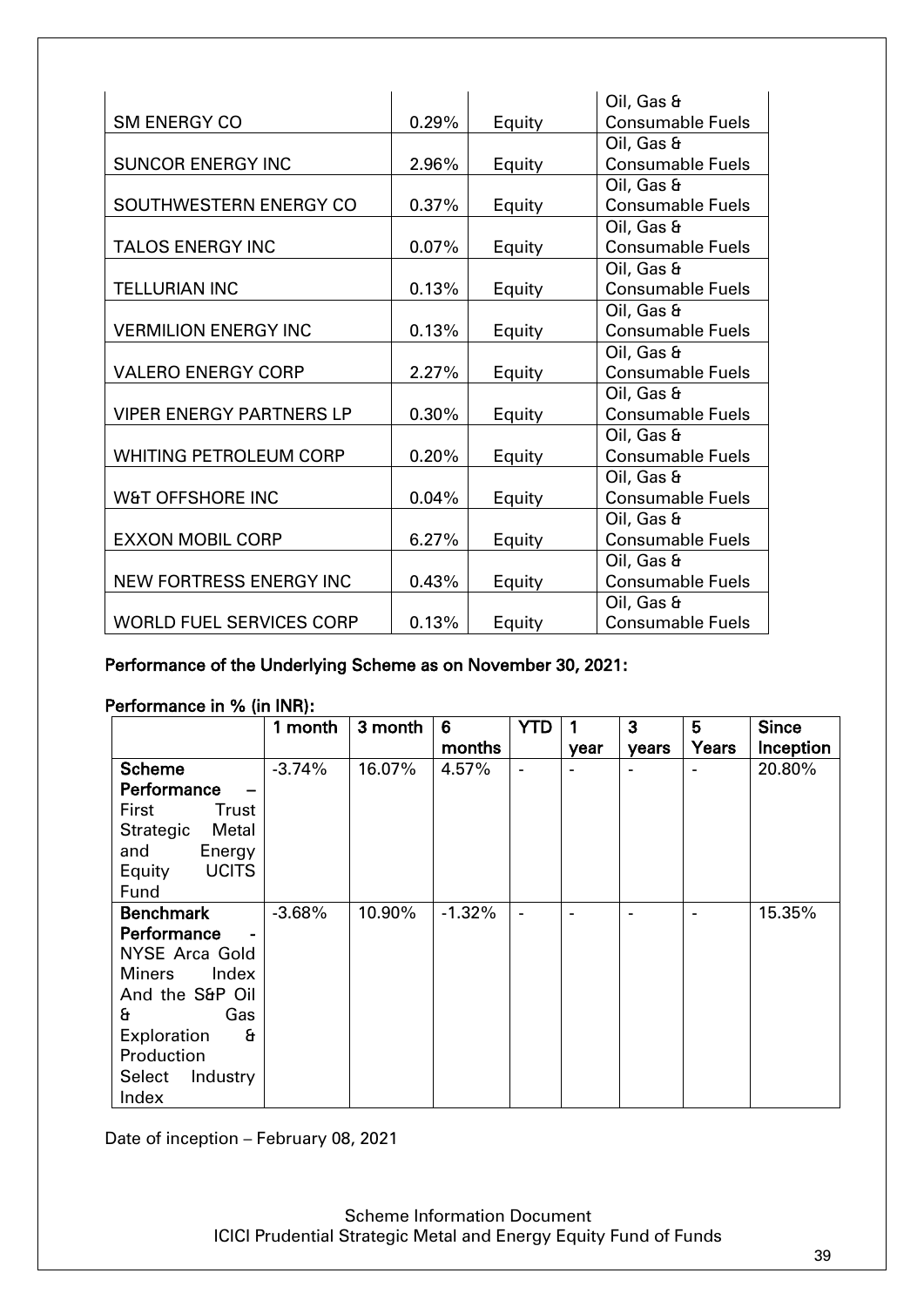Benchmark - 50/50 Blended Benchmark Index – Comprising the NYSE Arca Gold Miners Index and the S&P Oil & Gas Exploration & Production Select Industry Index

Performance for periods under one year is cumulative and over one year is annualised. Past performance is no guarantee of future results. Fund performance is shown after fees including re-invested dividends in the base currency of the Fund and does not take into account any currency exposure that may exist against the trading currency of the Fund. Returns may fluctuate with currency fluctuations.

#### Position of Equity Market in India

The Indian stock market is one of the world's largest stock markets on the basis of investor base and has a collective pool of about 27 million investor accounts.

There are two leading stock exchanges in India, i.e. BSE Limited (BSE) and National Stock Exchange of India Limited (NSE). BSE was established in 1875 and is the oldest stock exchange in Asia. NSE, a more recent establishment which came into existence in 1992, is the largest and most advanced stock market in India and is also one of the biggest stock exchanges in Asia in terms of transactions. NSE's flagship index, NIFTY 50, is used extensively by investors in India and around the world to take exposure to the Indian equities market.

BSE has a large number of scrips which are listed. The Indian stock market scene really picked up after the opening up of the economy in the early nineties. NSE changed the way the Indian markets function, in the early nineties, by replacing floor based trading with nationwide screen based electronic trading, which took trading to the doorstep of the investor. NSE was mainly set up to bring in transparency in the markets. Instead of trading membership being confined to a group of brokers, NSE ensured that anyone who was qualified, experienced and met minimum financial requirements was allowed to trade. The price information which could earlier be accessed only by a handful of people could now be seen by a client in a remote location with the same ease. The paper based settlement was replaced by electronic depository based accounts and settlement of trades was always done on time. One of the most critical changes was that a robust risk management system was set in place, so that settlement guarantees could protect investors against broker defaults. The corporate governance rules were gradually put in place which initiated the process of bringing the listed companies at a uniform level.



Scheme Information Document ICICI Prudential Strategic Metal and Energy Equity Fund of Funds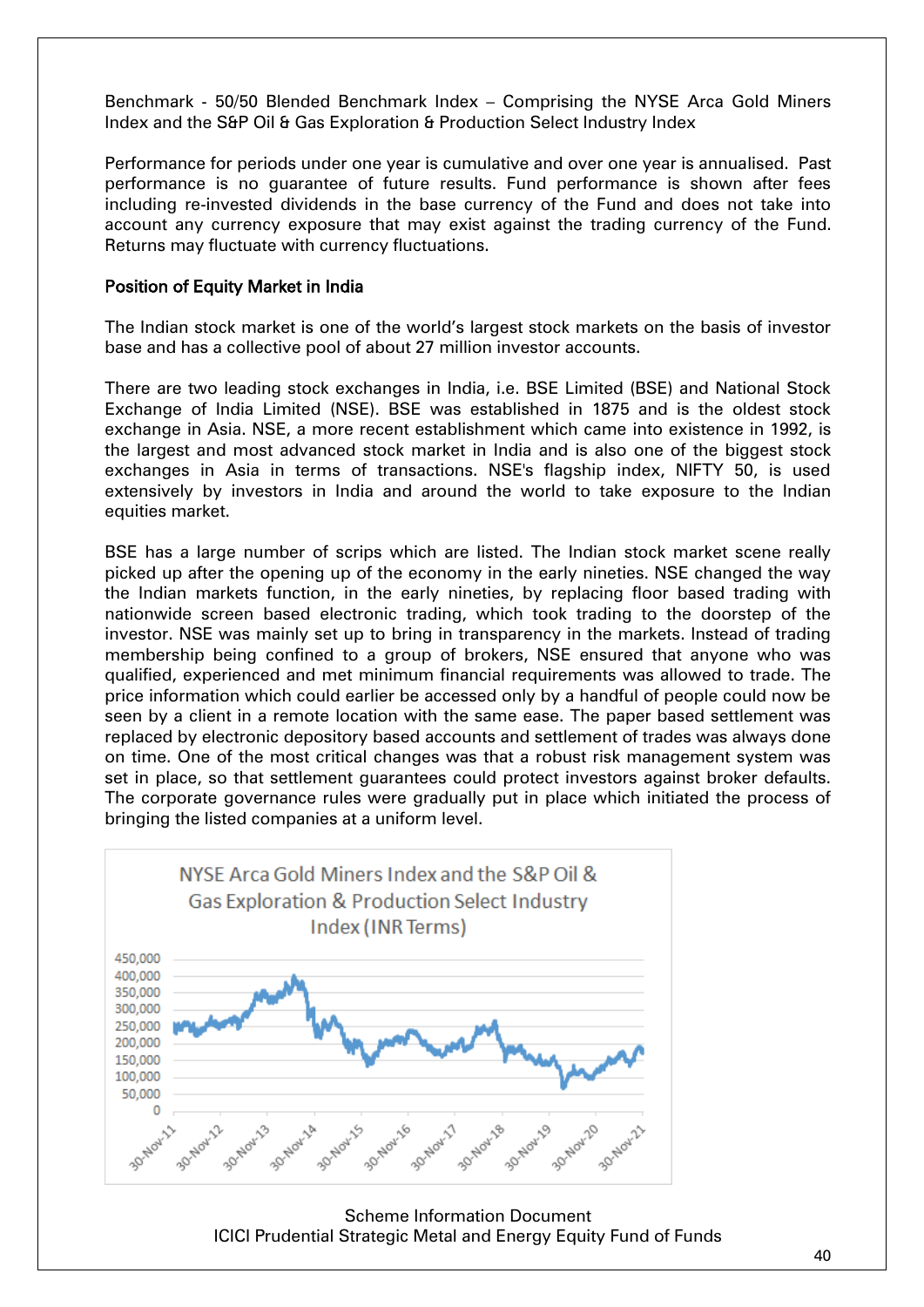### POSITION OF DEBT MARKET IN INDIA

Indian debt markets, in the early nineties, were characterised by controls on pricing of assets, segmentation of markets and barriers to entry, low levels of liquidity, limited number of players, near lack of transparency, and high transactions cost. Financial reforms have significantly changed the Indian debt markets for the better. Most debt instruments are now priced freely on the markets; trading mechanisms have been altered to provide for higher levels of transparency, higher liquidity, and lower transactions costs; new participants have entered the markets, broad basing the types of players in the markets; methods of security issuance, and innovation in the structure of instruments have taken place; and there has been a significant improvement in the dissemination of market information. There are three main segments in the debt markets in India, viz., Government Securities, Public Sector Units (PSU) bonds, and corporate securities. A bulk of the debt market consists of Government Securities. Other instruments available currently include Corporate Debentures, Bonds issued by Financial Institutions, Commercial Paper, Certificates of Deposits and Securitized Debt. Securities in the Debt market typically vary based on their tenure and rating. Government Securities have tenures from one year to thirty years whereas the maturity period of the Corporate Debt now goes upto sixty years and more (perpetual). Perpetual bonds are now issued by banks as well. Securities may be both listed and unlisted and there is increasing trend of securities of maturities of over one year being listed by issuers. While in the corporate bond market, deals are conducted over telephone and are entered on principal-to-principal basis, due to the introduction of the Reserve Bank of India's NDS-Order Matching system a significant proportion of the government securities market is trading on the new system.

| <b>Issuer</b> | Instrument           | <b>Maturity</b> | Yields (%)  | Liquidity      |
|---------------|----------------------|-----------------|-------------|----------------|
| <b>GOI</b>    | <b>Treasury Bill</b> | 91 days         | 3.51%       | High           |
| <b>GOI</b>    | <b>Treasury Bill</b> | 364 days        | 4.10%       | High           |
| <b>GOI</b>    | <b>Short Dated</b>   | 1-3 Yrs         | 4.26%-5.08% | High           |
| <b>GOI</b>    | <b>Medium Dated</b>  | $3-5$ Yrs       | 5.08%-5.70% | High           |
| <b>GOI</b>    | Long Dated           | 5-10 Yrs        | 5.70%-6.33% | High           |
| Corporates    | Taxable Bonds (AAA)  | $1-3$ Yrs       | 4.60%-5.40% | Medium         |
| Corporates    | Taxable Bonds (AAA)  | $3-5$ Yrs       | 5.40%-6.12% | Low to Medium  |
| Corporates    | $CDs(A1+)$           | 3 months        | 3.60%       | Medium to High |
| Corporates    | $CPs(A1+)$           | 3 months        | 3.94%       | Medium to High |

The yields and liquidity on various securities as on November 30, 2021 are as under:

### Investment by AMC:

From time to time and subject to the regulations, the sponsors, the mutual funds and investment Companies managed by them, their associate companies, subsidiaries of the sponsors and the AMC may invest in either directly or indirectly in the Scheme. The funds managed by these associates and/ or the AMC may acquire a substantial portion of the Scheme. Accordingly, redemption of units held by such funds, associates and sponsors may have an adverse impact on the units of the Scheme because the timing of such redemption may impact the ability of other unit holders to redeem their units. Further, as per the regulation, in case the AMC invests in any of the schemes managed by it, it shall not be entitled to charge any fees on such investments.

The Scheme may invest in other schemes managed by the AMC or in the schemes of any other Mutual Funds, provided it is in conformity to the investment objective of the Scheme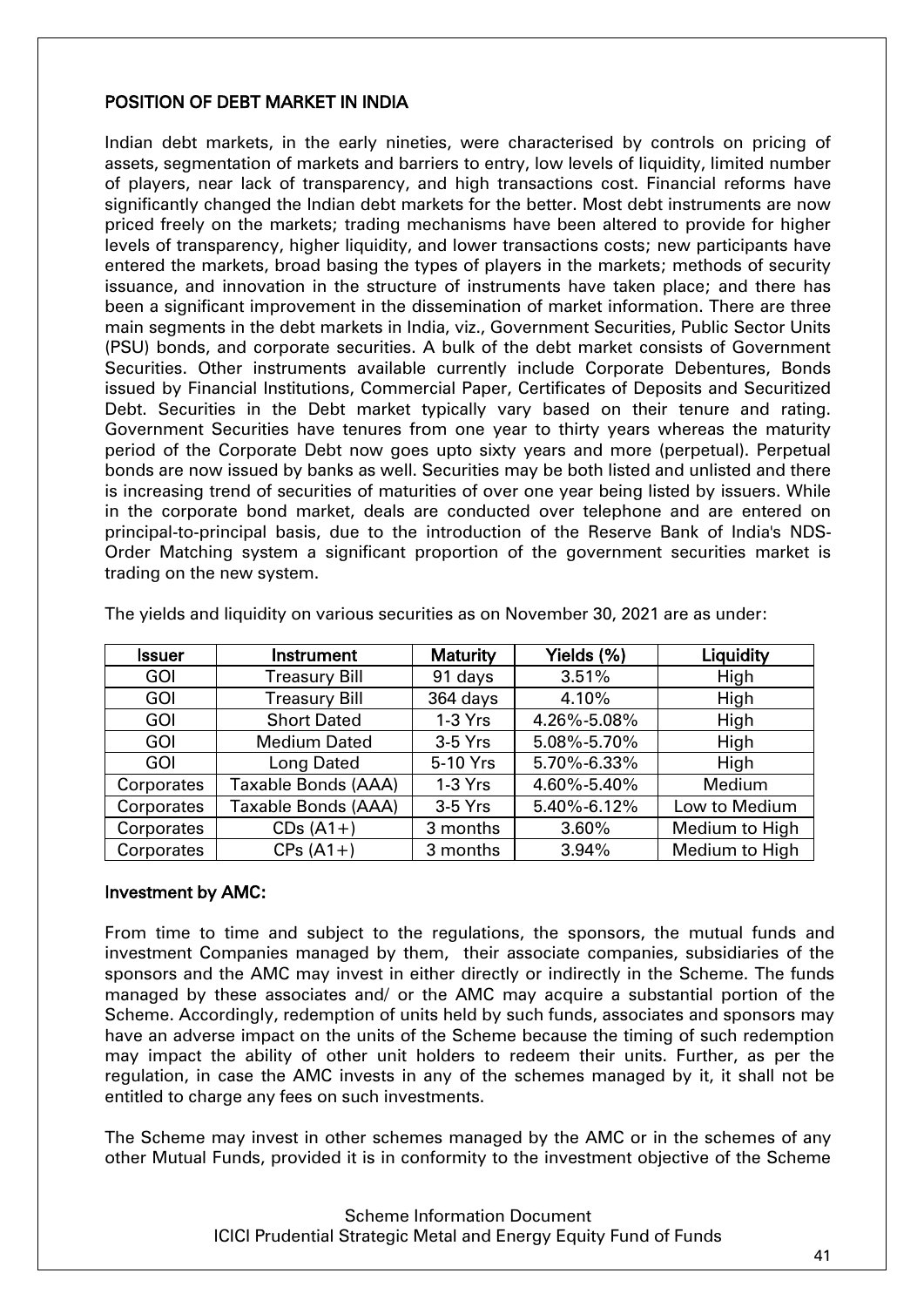and in terms of the prevailing Regulations. As per the Regulations, no investment management fees will be charged for such investments.

### Procedure followed for Investment decisions

Please refer to Statement of Additional Information available on website [www.icicipruamc.com.](http://www.icicipruamc.com/)

### F: FUNDAMENTAL ATTRIBUTES

Following are the Fundamental Attributes of the scheme, in terms of Regulation 18 (15A) of the SEBI (MF) Regulations:

### (i) Type of a scheme

An Open ended fund of fund scheme investing in Units/shares of First Trust Strategic Metal and Energy Equity UCITS Fund.

### (ii) Investment Objective

For detailed objective of the scheme, please refer to "Highlight/Summary of the Scheme"

### (iii) Investment Pattern:

The tentative portfolio break-up of Equity and Debt and other permitted securities and such other securities as may be permitted by the SEBI from time to time with minimum and maximum asset allocation, while retaining the option to alter the asset allocation for a short term period on defensive considerations.

Please refer to section on "How will the Scheme allocate its assets" for more details.

### (iv) Terms of Issue

### A] Liquidity provisions such as listing, repurchase, redemption:

Kindly refer "Highlight/Summary of the Scheme".

### B] Aggregate fees and expenses charged to the Scheme:

The provisions in respect of fees and expenses are as indicated in this SID. Please refer to section "Fees and Expenses".

### C] Any safety net or guarantee provided:

The present scheme is not a guaranteed or assured return scheme.

### Changes in Fundamental Attributes

In accordance with Regulation 18(15A) of the SEBI (MF) Regulations, the Trustees shall ensure that no change in the fundamental attributes of the Scheme(s) and the Plan(s) / Option(s) thereunder or the trust or fee and expenses payable or any other change which would modify the Scheme(s) and the Plan(s) / Option(s) thereunder and affect the interests of Unitholders is carried out unless: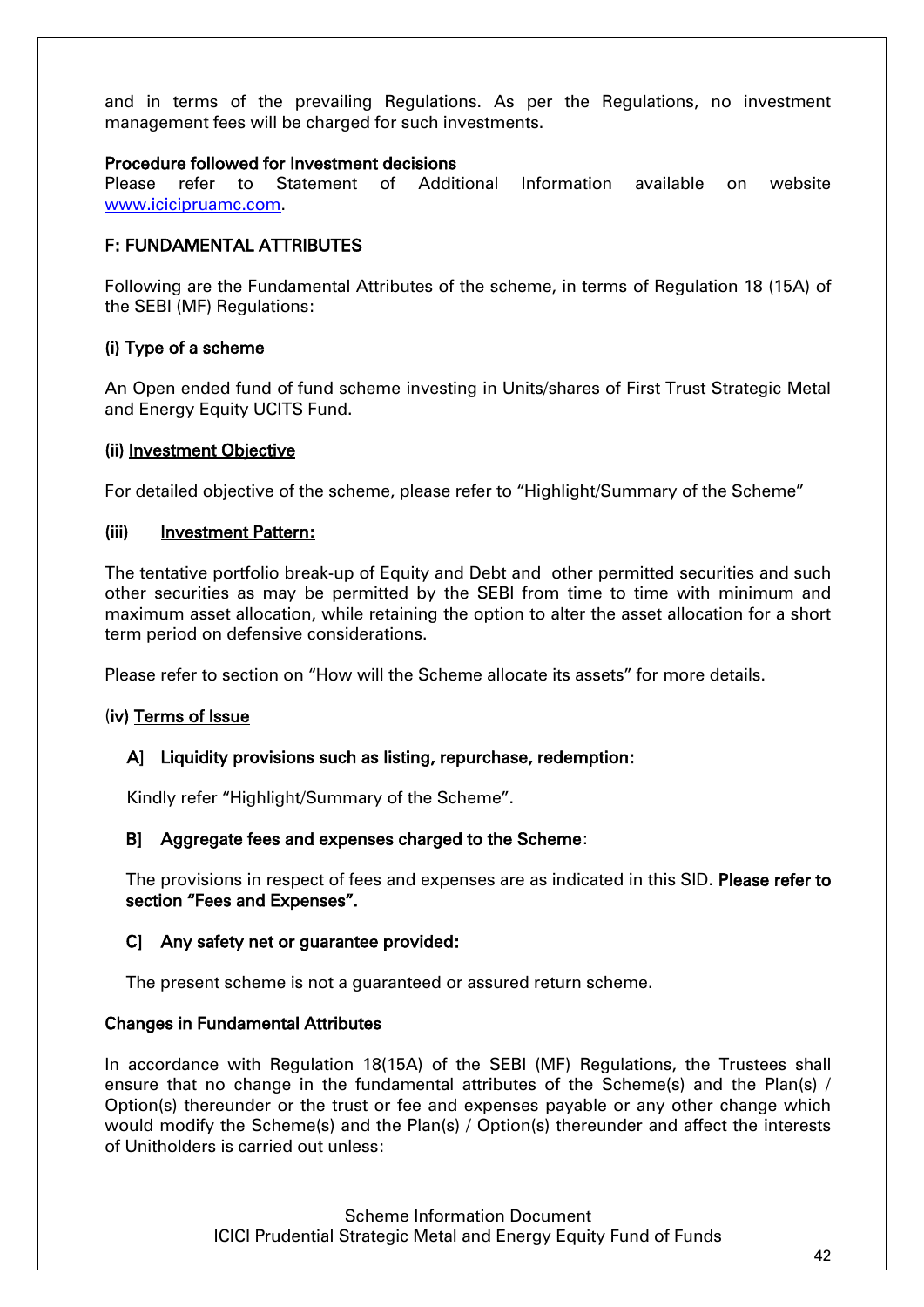- An application has been made with SEBI and views/comments of SEBI are sought on the proposal for fundamental attribute changes;
- An addendum to the existing SID shall be issued and displayed on AMC website immediately;
- SID shall be revised and updated immediately after completion of duration of the exit option (not less than 30 days from the notice date).;
- A public notice shall be given in respect of such changes in one English daily newspaper having nationwide circulation as well as in a newspaper published in the language of region where the Head Office of the Mutual Fund is situated, and
- The Unitholders are given an option for a period of atleast 30 calendar days to exit at the prevailing Net Asset Value without any exit load.

## G. HOW WILL THE SCHEME BENCHMARK ITS PERFORMANCE?

The benchmark of the Scheme is NYSE Arca Gold Miners Index and the S&P Oil & Gas Exploration & Production Select Industry Index.

The NYSE Arca Gold Miners Index is a modified market capitalization weighted index comprised of publicly traded companies involved primarily in the mining for gold and silver. The S&P Oil & Gas Exploration & Production Select Industry Total Return Index is an Index that comprises stocks in the S&P Total Market Index that are classified in the GICS oil & gas exploration & production sub-industry, so it includes large, mid and small cap stocks.

The Trustee reserves right to change the benchmark of the scheme, incase of any change in the benchmark of the underlying scheme, by suitable notice to the investors to this effect.

### H. WHO MANAGES THE SCHEME?

The investments of the Scheme will be managed by Ms. Priyanka Khandelwal. Since the Scheme is a new scheme, tenure of fund manager is not available.

| Name of the Fund                                                                                    | <b>Experience</b>                                                                                                                                                                                                                                                                     | <b>Other Schemes managed</b>                                                                                                                                                                                                                                                                                                                                                |
|-----------------------------------------------------------------------------------------------------|---------------------------------------------------------------------------------------------------------------------------------------------------------------------------------------------------------------------------------------------------------------------------------------|-----------------------------------------------------------------------------------------------------------------------------------------------------------------------------------------------------------------------------------------------------------------------------------------------------------------------------------------------------------------------------|
| Manager / Age /                                                                                     |                                                                                                                                                                                                                                                                                       |                                                                                                                                                                                                                                                                                                                                                                             |
| <b>Qualification</b>                                                                                |                                                                                                                                                                                                                                                                                       |                                                                                                                                                                                                                                                                                                                                                                             |
| Priyanka<br>Ms.<br>Khandelwal/27/<br>Chartered<br>Accountant,<br>Company Secretary,<br><b>B.Com</b> | She<br><b>ICICI</b><br>joined<br>has<br>Prudential<br>Asset<br>Management<br>Company<br>Limited in October 2014 and<br>5<br>of<br>has<br>over<br>years<br>experience<br>Past Experience:<br><b>ICICI</b><br>Prudential<br>Asset<br>Management<br>Company<br>Limited - Deputy Manager- | <b>ICICI Prudential US</b><br>Bluechip<br>$\bullet$<br><b>Equity Fund</b><br><b>ICICI Prudential Global Stable</b><br>$\bullet$<br>Equity Fund (FOF)<br><b>ICICI Prudential Nasdaq</b><br>100<br>$\bullet$<br><b>Index Fund</b><br>Further, she is designated as a<br>dedicated fund<br>manager<br>for<br>managing overseas investments of<br>the schemes of the Fund which |
|                                                                                                     | Finance - October 2014 to<br>January 2016.                                                                                                                                                                                                                                            | have a mandate to invest in<br>overseas securities.                                                                                                                                                                                                                                                                                                                         |

### I. WHAT ARE THE INVESTMENT RESTRICTIONS?

Pursuant to the Regulations and amendments thereto and subject to the investment pattern of the Scheme, the following investment restrictions are presently applicable to the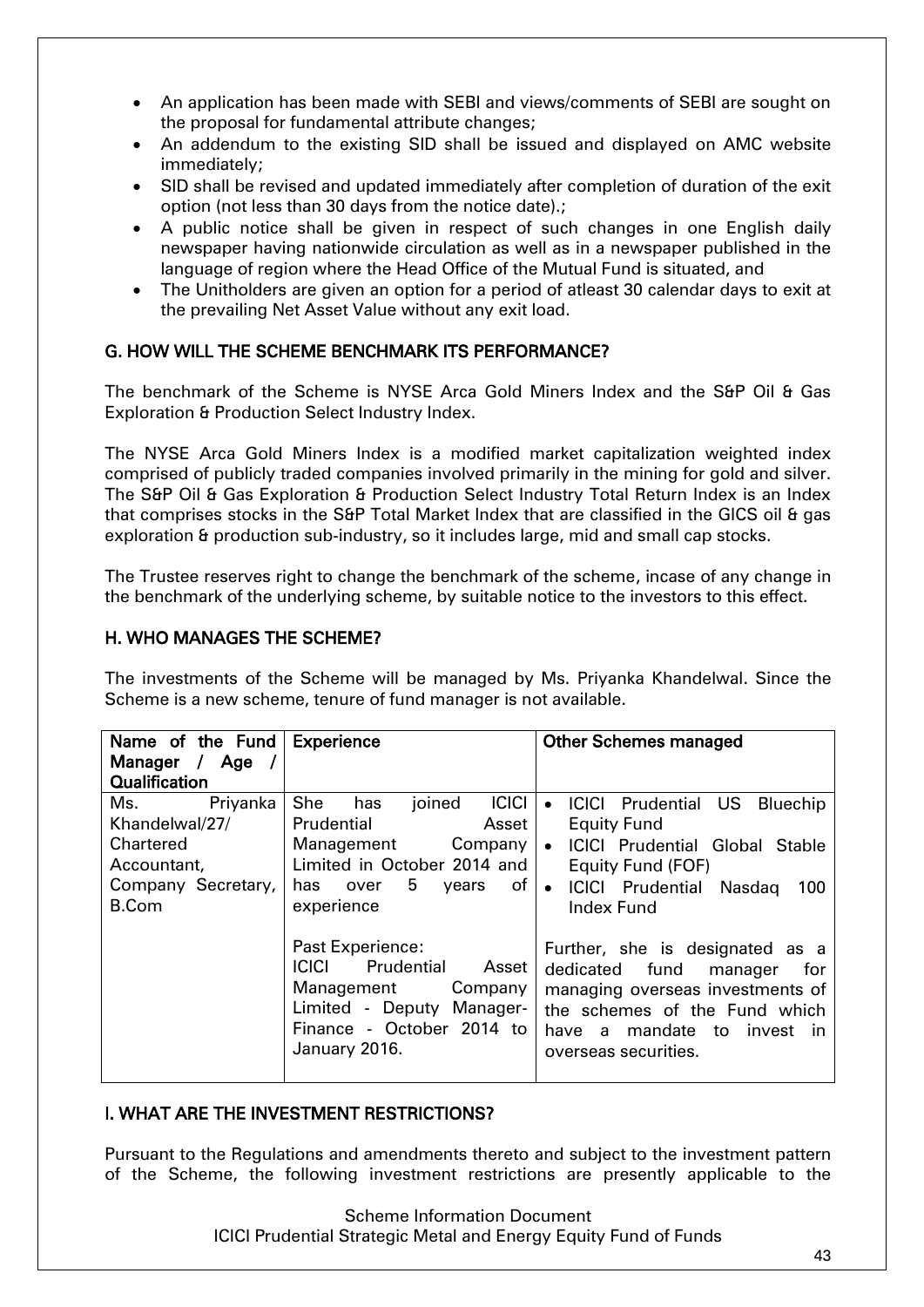#### Scheme:

- 1) A fund of funds scheme shall not invest in any other fund of funds scheme.
- 2) A fund of funds scheme shall not invest its assets other than in schemes of funds, except to the extent of funds required for meeting the liquidity requirements for the purpose of repurchases or redemptions, as disclosed in this scheme information document.
- 3) Transfer of investments from one Scheme to another Scheme in the same Mutual Fund is permitted provided:
	- a. Such transfers are done at the prevailing market price for quoted instruments on spot basis (spot basis shall have the same meaning as specified by a Stock Exchange for spot transactions); and
	- b. The securities so transferred shall be in conformity with the investment objective of the Scheme to which such transfer has been made.

Further the inter scheme transfer of investments shall be in accordance with the provisions contained in clause Inter-Scheme transfer of investments, contained in Statement of Additional Information. The AMC shall comply with the guidelines issued by SEBI vide its Circular dated October 8, 2020 and such other guidelines as may be notified from time to time.

- 4) The Fund shall get the securities purchased or transferred in the name of the Fund on account of the concerned Scheme, wherever investments are intended to be of a long-term nature.
- 5) No loans for any purpose can be advanced by the Scheme.
- 6) The Fund shall not borrow except to meet temporary liquidity needs of the Fund for the purpose of repurchase/ redemption of units or payment of interest or dividend to the Unitholders. Such borrowings shall not exceed 20% of the net assets of the individual Scheme and the duration of the borrowing shall not exceed a period of 6 months.
- 7) Pending deployment of funds of the Schemes in terms of the investment objective of the Schemes, the Mutual Fund may invest them in short term deposits of scheduled commercial banks in accordance with SEBI Circular no SEBI/IMD/CIR No. 1/91171/07 dated 16<sup>th</sup> April 2007 and SEBI/IMD/CIR No. 7/12959/08 dated June 23, 2008 and and SEBI/HO/IMD/DF4/CIR/P/2019/093 dated August 16, 2019, following guidelines shall be followed for parking of funds in short term deposits of Scheduled commercial Banks pending deployment:
	- a. "Short Term" for such parking of funds by mutual funds shall be treated as a period not exceeding 91 days.
	- b. Such short term deposits shall be held in the name of the concerned Scheme.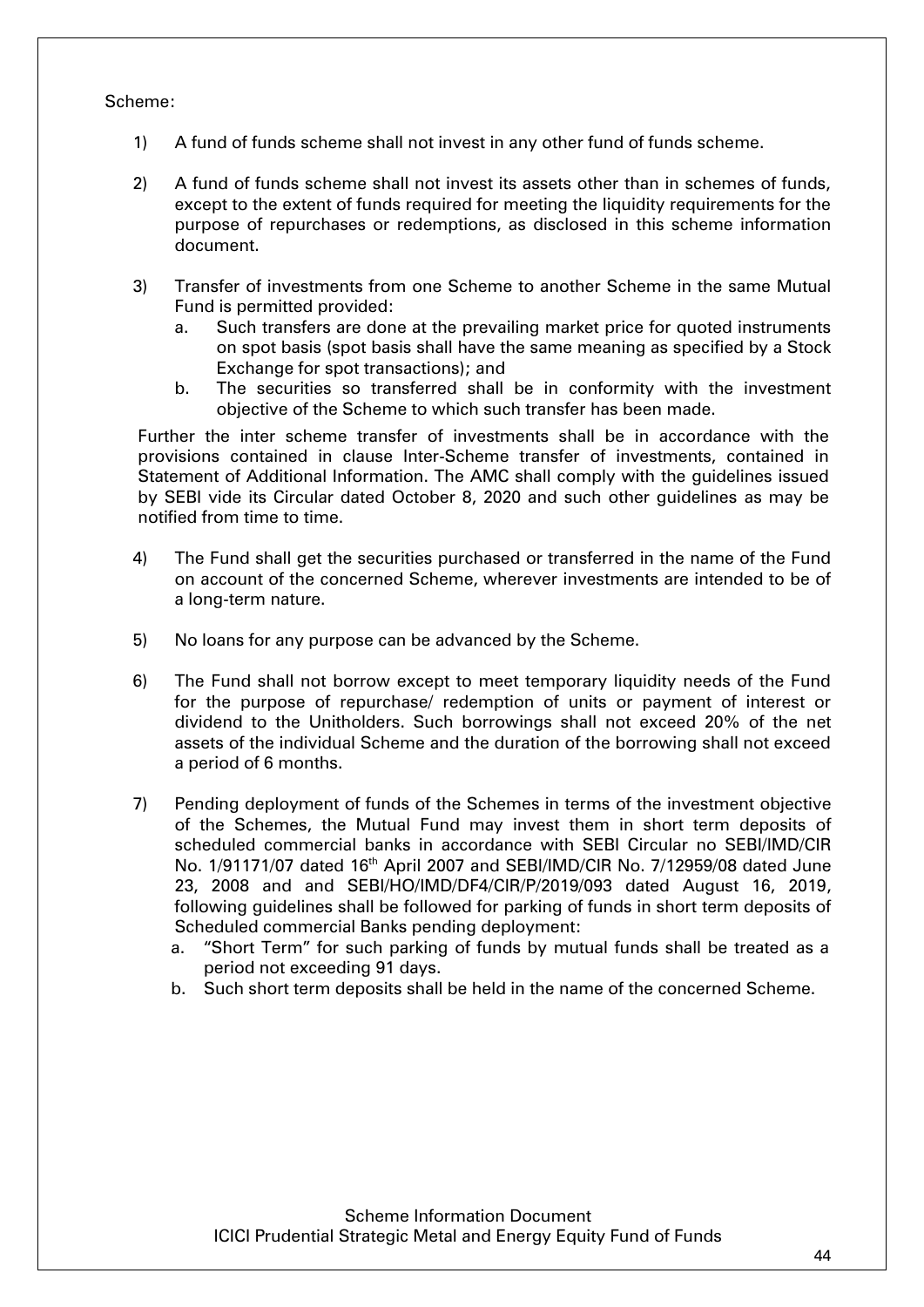- c. No mutual fund Scheme shall park more than 15% of the net assets in Short term deposit(s) of all the scheduled commercial banks put together. However, it may be raised to 20% with prior approval of the trustees. Also, parking of funds in short term deposits of associate and sponsor scheduled commercial banks together shall not exceed 20% of total deployment by the mutual fund in short term deposits.
- d. No mutual fund Scheme shall park more than 10% of the net assets in short term deposit(s), with any one scheduled commercial bank including its subsidiaries.
- e. Trustees/Asset Management Companies (AMCs) shall ensure that no funds of a scheme are parked in short term deposit (STD) of a bank which has invested in that scheme. Trustees/AMCs shall also ensure that the bank in which a scheme has STD does not invest in the said scheme until the scheme has STD with such bank.
- f. Asset Management Company (AMC) shall not be permitted to charge any investment management and advisory fees for parking of funds in short term deposits of scheduled commercial banks.
- 8) In accordance with SEBI circular no. SEBI/IMD/CIR No.7/104753/07 dated September 26, 2007, permissible overseas investments are:
	- a. ADRs/ GDRs issued by Indian or foreign companies
	- b. Equity of overseas companies listed on recognized stock exchanges overseas
	- c. Initial and follow on public offerings for listing at recognized stock exchanges overseas
	- d. Foreign debt securities in the countries with fully convertible currencies, short term as well as long term debt instruments with rating not below investment grade by accredited/registered credit rating agencies
	- e. Money market instruments rated not below investment grade
	- f. Repos in the form of investment, where the counterparty is rated not below investment grade; repos should not however, involve any borrowing of funds by mutual funds
	- g. Government securities where the countries are rated not below investment grade
	- h. Derivatives traded on recognized stock exchanges overseas only for hedging and portfolio balancing with underlying as securities
	- i. Short term deposits with banks overseas where the issuer is rated not below investment grade
	- j. Units/securities issued by overseas mutual funds or unit trusts registered with overseas regulators and investing in (a) aforesaid securities, (b) Real Estate Investment Trusts (REITs) listed in recognized stock exchanges overseas or (c) unlisted overseas securities (not exceeding 10% of their net assets).

The investment in units/shares of the Underlying Scheme or any other overseas mutual fund schemes by the Mutual Fund shall be within overall limit of US\$ 7 billion (SEBI/IMD/CIR No. 122577/08 dated April 8, 2008 and SEBI/HO/IMD/DF3/CIR/P/2020/225 dated November 5, 2020, with a sub–ceiling for individual mutual funds subject to a maximum of US\$ 600 million per mutual fund. Aggregate ceiling for investment by Mutual Funds in overseas Exchange Traded Fund (ETF(s)) that invest in securities is US \$ 200 million per Mutual Fund.

9) The Mutual Fund having an aggregate of securities which are worth Rs.10 crores or more, as on the latest balance sheet date, shall subject to such instructions as may be issued from time to time by the Board, settle their transactions entered on or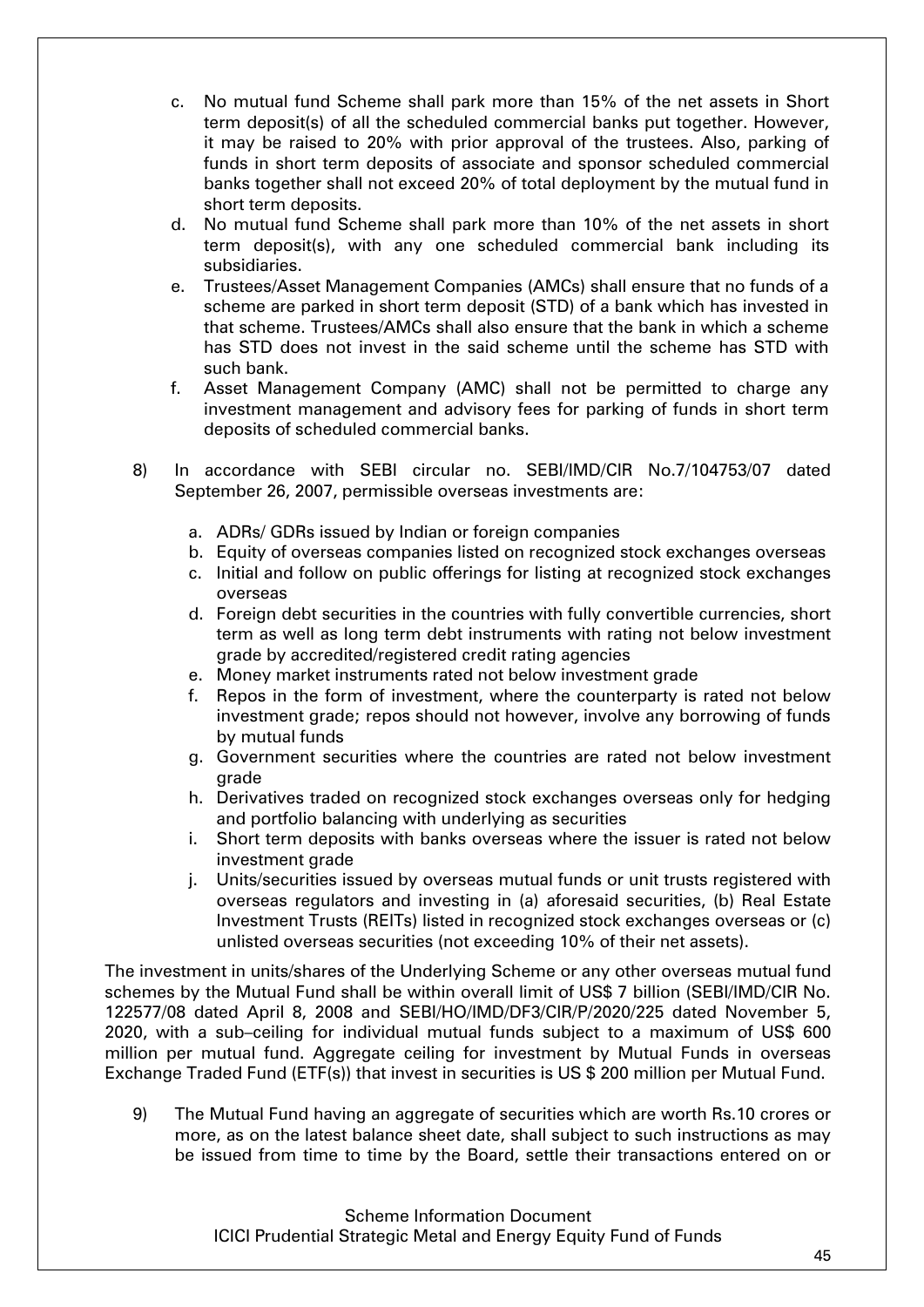after January 15, 1998 only through dematerialised securities. Further all transactions in government securities shall be in dematerialised form.

10) A mutual fund scheme shall not invest more than 10% of its NAV in debt instruments comprising money market instruments and non-money market instruments issued by a single issuer which are rated not below investment grade by a credit rating agency authorised to carry out such activity under the Act. Such investment limit may be extended to 12% of the NAV of the scheme with the prior approval of the Board of Trustees and the Board of directors of the asset management company:

Provided that such limit shall not be applicable for investments in Government Securities, treasury bills and TREPs:

Provided further that investment within such limit can be made in mortgaged backed securitised debt which are rated not below investment grade by a credit rating agency registered with the Board.

Since the Scheme is a fund of funds scheme it will not invest more than 5% of its total assets in Debt, Money market securities, debt mutual fund schemes/liquid schemes.

11) Mutual fund schemes shall not invest in unlisted debt instruments including commercial papers (CPs), other than (a) government securities, (b) other money market instruments and (c) derivative products such as Interest Rate Swaps (IRS), Interest Rate Futures (IRF), etc. which are used by mutual funds for hedging.

However, mutual fund schemes may invest in unlisted Non-Convertible Debentures (NCDs) not exceeding 10% of the debt portfolio, as per respective investment limits and timelines mentioned in Circular dated October 1, 2019, of the debt portfolio of the scheme subject to the condition that such unlisted NCDs have a simple structure (i.e. with fixed and uniform coupon, fixed maturity period, without any options, fully paid up upfront, without any credit enhancements or structured obligations) and are rated and secured with coupon payment frequency on monthly basis.

For the above purposes, listed debt instruments shall include listed and to be listed debt instruments.

12) The Scheme shall not invest more than 5% of its net assets in unrated debt and money market instruments, other than government securities, treasury bills, derivative products such as Interest Rate Swaps (IRS), Interest Rate Futures (IRF), etc. All such investments shall be made with the prior approval of the Board of Trustees and the Board of AMC.

Investments should only be made in such instruments, including bills rediscounting, usance bills, etc., that are generally not rated and for which separate investment norms or limits are not provided in SEBI (Mutual Funds) Regulations, 1996 and various circulars issued thereunder.

13) The Scheme may consider investment in any other securities/asset class/instruments as per guidelines issued by SEBI from time to time.

In the event of any change / alteration to the regulatory framework for investment in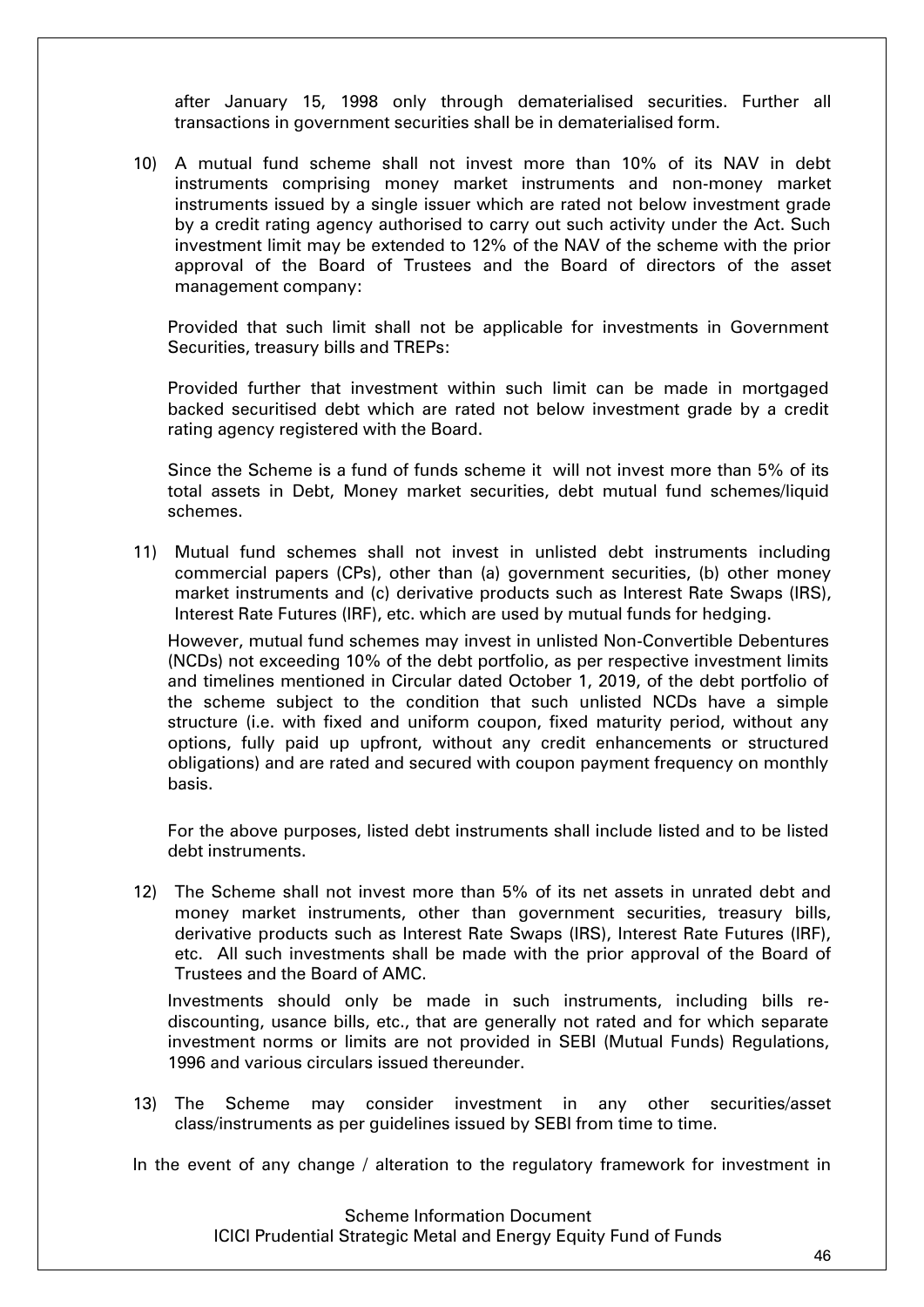overseas financial assets by mutual funds by Government of India/Reserve Bank of India/SEBI which has a bearing on the Scheme's ability to adhere to the investment objective, the Trustee reserves the right to alter the investment objective of the Scheme or wind up the Scheme.

The Trustee may alter the above restrictions from time to time to the extent that changes in the Regulations may allow or as deemed fit in the general interest of the Unitholders.

### J. HOW HAS THE SCHEME PERFORMED?

This Scheme is a new scheme and does not have any performance track record.

### K. ADDITIONAL DISCLOSURES

### i. SCHEME PORTFOLIO HOLDINGS

- a) Top 10 holdings: Not Available
- b) Sector wise holdings: Not Available

Since the Scheme is a new Scheme, Portfolio Holdings and Sector wise holdings are not available.

### ii. PORTFOLIO TURNOVER RATIO

Since the Scheme is a new Scheme, Portfolio Turnover Ratio is not available.

### iii. EXPENSE RATIO OF UNDERLYING SCHEME :

Since the Scheme is a new Scheme, Expense ratio of underlying scheme is not available.

### iv. INVESTMENT DETAILS: The aggregate investment in the Scheme under the following categories:

- a) AMC's Board of Directors : NA
- b) Scheme's Fund Manager(s) : NA
- c) Other key personnel : NA

Since the Scheme is a new Scheme, the above Investment Details are not available.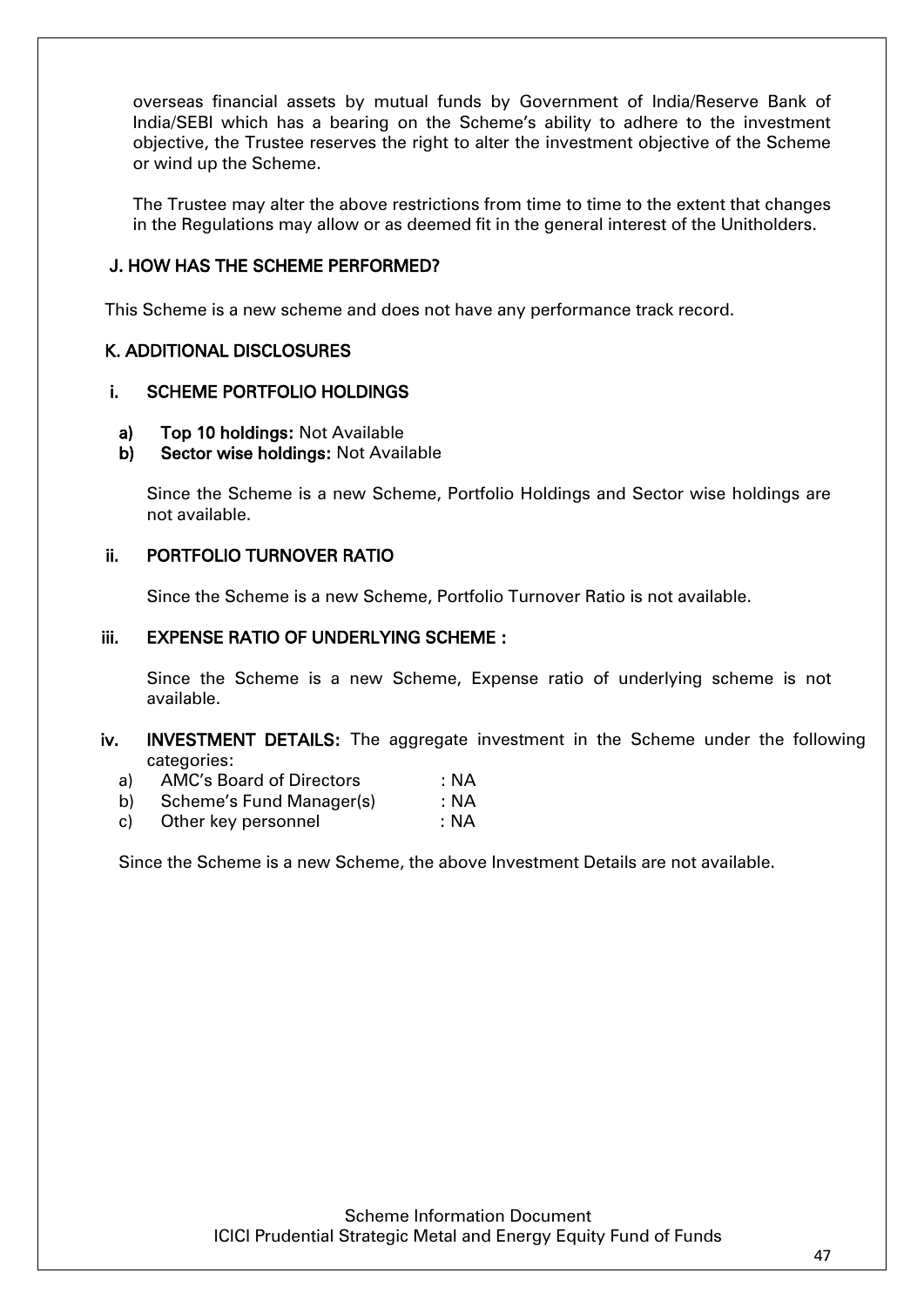## L. COMPARISON BETWEEN THE SCHEMES

Given below is the comparison of the Scheme with other Fund of Funds Schemes offered by ICICI Prudential Mutual Fund.

| <b>Features</b><br>of the<br><b>Scheme</b> | <b>ICICI Prudential Regular Gold</b><br><b>Savings Fund (FOF)</b>                                                                                                                                                                                                   |                     |                        | <b>ICICI Prudential Global Stable Equity</b><br>Fund(FOF)                                                                                                                                                                                                                                                                                                 |                     |                                     |
|--------------------------------------------|---------------------------------------------------------------------------------------------------------------------------------------------------------------------------------------------------------------------------------------------------------------------|---------------------|------------------------|-----------------------------------------------------------------------------------------------------------------------------------------------------------------------------------------------------------------------------------------------------------------------------------------------------------------------------------------------------------|---------------------|-------------------------------------|
| Type of<br>the<br><b>Scheme</b>            | An open ended fund of funds<br>scheme<br><b>ICICI</b><br>investing<br>in<br><b>Prudential Gold ETF</b>                                                                                                                                                              |                     |                        | An open ended fund of funds scheme<br>investing in one or more overseas mutual<br>fund schemes                                                                                                                                                                                                                                                            |                     |                                     |
| <b>Asset</b><br><b>Allocation</b>          | <b>Particular</b><br>s                                                                                                                                                                                                                                              | (%<br>of<br>corpus) | <b>Risk</b><br>profile | <b>Particulars</b>                                                                                                                                                                                                                                                                                                                                        | (%<br>of<br>corpus) | <b>Risk profile</b>                 |
| as per SID<br>(in %)                       | <b>Units</b><br>of<br><b>ICICI</b><br>Prudentia<br>Gold<br>L<br><b>ETF</b>                                                                                                                                                                                          | $95 - 100$          | Low                    | Units/shares<br>of Nordea 1<br>Global<br><b>Stable</b><br>Equity Fund                                                                                                                                                                                                                                                                                     | $95 - 100$          | Medium<br>to<br>High                |
|                                            | $\mathbf{a}$<br>Debt<br>Money<br><b>Market</b><br>Instrume                                                                                                                                                                                                          | $0 - 5$             | Low                    | and/or other<br>overseas<br>mutual fund<br>schemes*                                                                                                                                                                                                                                                                                                       |                     |                                     |
|                                            | nts<br>(including<br>cash<br>£<br>cash<br>equivalen<br>and<br>t.<br>Liquid<br>Debt<br>Funds)                                                                                                                                                                        |                     |                        | Cash,<br>domestic<br>money<br>market<br>securities<br>and/or<br>money<br>market/liquid<br>schemes<br>οf                                                                                                                                                                                                                                                   | $0 - 5$             | Low<br>to<br>Medium                 |
|                                            | The Cumulative Gross Exposure<br>across Units of ICICI Prudential<br>Gold ETF and Debt & Money<br>Market Instruments<br>other securities/assets as may be<br>permitted by the Board from time<br>to time should not exceed 100%<br>of the net assets of the scheme. |                     | and<br>such            | domestic<br>mutual<br>funds<br>including<br>that of ICICI<br>Prudential<br><b>Mutual Fund</b><br>*Other overseas mutual fund schemes<br>would<br>have<br>policy/fundamental attributes and risk<br>profile as N1-GSEF and is in accordance<br>with the investment strategy of the<br>Scheme.<br>Under<br>normal<br>Scheme will invest at least 95% of the | similar             | investment<br>circumstances,<br>the |
|                                            |                                                                                                                                                                                                                                                                     |                     |                        | total portfolio in foreign securities. The<br>Scheme will not invest in securitized<br>debt. The Scheme may<br>derivatives to engage in permitted                                                                                                                                                                                                         |                     | invest in                           |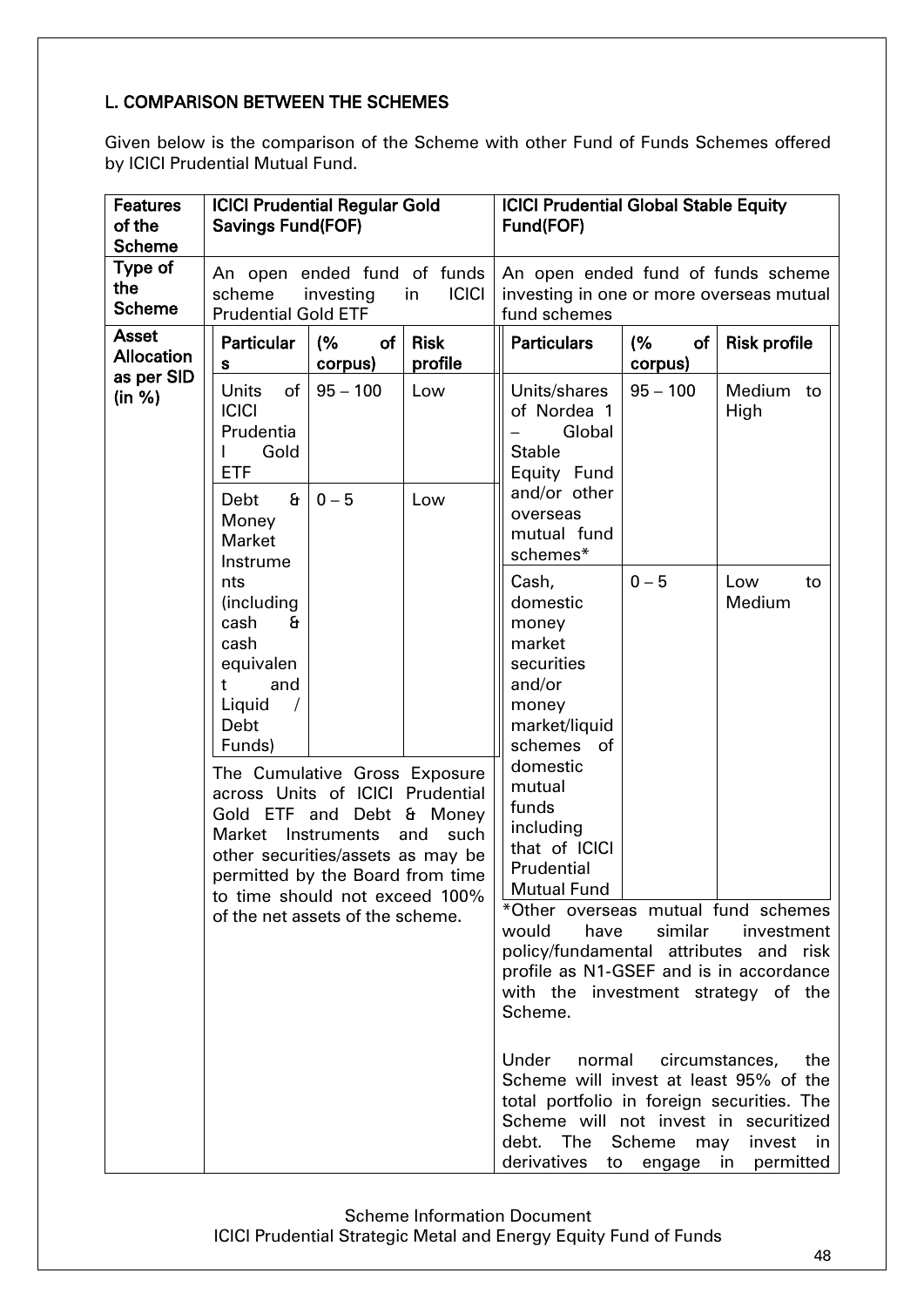| <b>Features</b><br>of the<br><b>Scheme</b> | <b>ICICI Prudential Regular Gold</b><br><b>Savings Fund (FOF)</b> | <b>ICICI Prudential Global Stable Equity</b><br>Fund(FOF)                                                                                                                                                                                                                                                                                                                                                                                                                     |
|--------------------------------------------|-------------------------------------------------------------------|-------------------------------------------------------------------------------------------------------------------------------------------------------------------------------------------------------------------------------------------------------------------------------------------------------------------------------------------------------------------------------------------------------------------------------------------------------------------------------|
|                                            |                                                                   | currency hedging transactions with an<br>intention to reduce exchange<br>rate<br>fluctuations between the currency of the<br>Scheme (INR) and the foreign currency<br>exposure.                                                                                                                                                                                                                                                                                               |
|                                            |                                                                   | The Scheme may invest in other<br>overseas mutual fund schemes, as<br>referred above, in following indicative<br>circumstances:<br>Change in the Investment Policy<br>1)<br>and/or fundamental attribute of the<br>underlying scheme.<br>2)<br>For other reasons such as<br>performance,<br>scheme<br>regulatory<br>considerations, risk profile, change of the<br>Investment Manager and any other<br>considerations taking into account the<br>interest of the unitholders. |
|                                            |                                                                   | The aforesaid indicative circumstances<br>are explained in detail under "Section D:<br>Where will the Scheme invest".                                                                                                                                                                                                                                                                                                                                                         |
|                                            |                                                                   | The portfolio would be reviewed to<br>address any deviations<br>from<br>the<br>aforementioned allocations<br>due<br>to<br>market changes.                                                                                                                                                                                                                                                                                                                                     |
|                                            |                                                                   | Investors may note that securities, which<br>provide higher returns typically, display<br>higher<br>volatility.<br>Accordingly,<br>the<br>investment portfolios of the Scheme<br>would reflect, medium to high volatility<br>due to underlying scheme's investment<br>in equity and equity related investments<br>and low to medium volatility in its debt<br>and money market investments.                                                                                   |
|                                            |                                                                   | be<br>noted<br>that<br>prior<br>may<br>no<br>intimation/indication would be given to<br>investors when the composition/asset<br>allocation pattern under the Scheme<br>undergo changes within the permitted<br>band as indicated above or for changes<br>due to defensive positioning of the<br>portfolio with a view to protect the<br>interest of the unitholders on a temporary                                                                                            |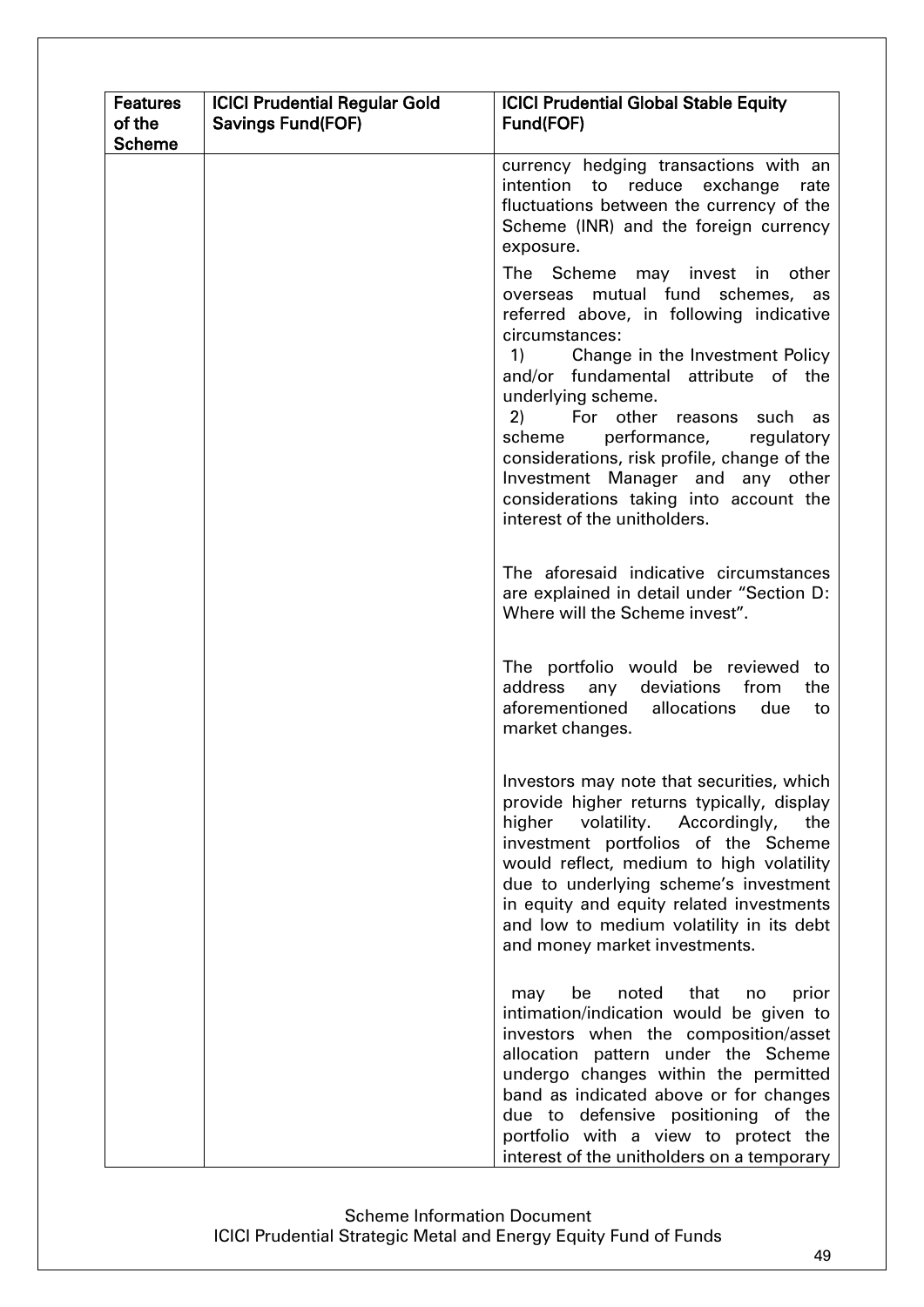| <b>Features</b><br>of the<br><b>Scheme</b>                             | <b>ICICI Prudential Regular Gold</b><br><b>Savings Fund (FOF)</b>                                                                                                                                                                                                                                                                                                                                                                                                                                                                                                                                                                                                                | <b>ICICI Prudential Global Stable Equity</b><br>Fund(FOF)                                                                                                                                                                                                                                                                                                                                                                                                                                                                                                                                                                                                                                                                                                                                                                                                                                                                                                                                                                                                                |
|------------------------------------------------------------------------|----------------------------------------------------------------------------------------------------------------------------------------------------------------------------------------------------------------------------------------------------------------------------------------------------------------------------------------------------------------------------------------------------------------------------------------------------------------------------------------------------------------------------------------------------------------------------------------------------------------------------------------------------------------------------------|--------------------------------------------------------------------------------------------------------------------------------------------------------------------------------------------------------------------------------------------------------------------------------------------------------------------------------------------------------------------------------------------------------------------------------------------------------------------------------------------------------------------------------------------------------------------------------------------------------------------------------------------------------------------------------------------------------------------------------------------------------------------------------------------------------------------------------------------------------------------------------------------------------------------------------------------------------------------------------------------------------------------------------------------------------------------------|
|                                                                        |                                                                                                                                                                                                                                                                                                                                                                                                                                                                                                                                                                                                                                                                                  | basis. The investors/unitholders<br>can<br>ascertain details of asset allocation of the<br>Scheme as on the last date of each<br>AMC's<br>month<br>website<br>on<br>at<br>www.icicipruamc.com.                                                                                                                                                                                                                                                                                                                                                                                                                                                                                                                                                                                                                                                                                                                                                                                                                                                                           |
|                                                                        |                                                                                                                                                                                                                                                                                                                                                                                                                                                                                                                                                                                                                                                                                  | The Margin may be placed in the form of<br>such securities/instruments/deposits as<br>may be permitted/eligible to be placed as<br>margin from the assets of the Scheme.<br>The securities/instruments/deposits so<br>placed as margin shall be classified under<br>the applicable category of assets for the<br>purposes of asset allocation.                                                                                                                                                                                                                                                                                                                                                                                                                                                                                                                                                                                                                                                                                                                           |
| Investmen<br>t<br>Objective                                            | <b>ICICI</b><br>Prudential<br>Regular<br>Gold<br>Savings Fund (FOF) is a fund of<br>funds scheme with the primary<br>objective to generate returns by<br>investing<br>of<br><b>ICICI</b><br>in<br>units<br><b>Prudential Gold ETF.</b><br>The investments into underlying<br>funds under the Scheme would,<br>inter alia, be governed by:<br>The<br>investment<br>of<br>management<br>style<br>such<br>scheme<br>The tolerance and the risk<br>profile of such schemes<br>The asset allocation (such<br>or debt) of such<br>equity<br>as<br>schemes.<br>However,<br>there<br>be<br>can<br>no<br>that the investment<br>assurance<br>objective of the Scheme will be<br>realized. | ICICI Prudential Global Stable Equity<br>Fund (FOF) is an open-ended fund of<br>funds scheme that seeks to provide<br>adequate returns by investing in the units<br>of overseas mutual fund schemes, which<br>have the mandate to invest globally.<br>Currently, the Scheme intends to invest<br>in the units/shares of Nordea 1 - Global<br>Stable Equity Fund (N1 - GSEF) and/or<br>other overseas mutual funds. The fund<br>manager may also invest in one or more<br>other overseas mutual fund schemes,<br>with<br>similar<br>investment<br>policy/fundamental attributes and risk<br>profile and is in accordance with the<br>investment strategy of the Scheme.<br>The Scheme may also invest a certain<br>portion of its corpus in domestic money<br>securities<br>and/or<br>market<br>money<br>schemes<br>of<br>domestic<br>market/liquid<br>mutual funds including that of ICICI<br>Prudential Mutual Fund, in order to meet<br>liquidity requirements from time to time.<br>However, there can be no assurance that<br>the investment objective of the Scheme |
| <b>Assets</b><br>under<br>Managem<br>ent<br>(Novembe<br>r 30,<br>2021) | Rs.<br>614.16<br>Crore                                                                                                                                                                                                                                                                                                                                                                                                                                                                                                                                                                                                                                                           | will be realized.<br>Rs.<br>99.35<br>Crore                                                                                                                                                                                                                                                                                                                                                                                                                                                                                                                                                                                                                                                                                                                                                                                                                                                                                                                                                                                                                               |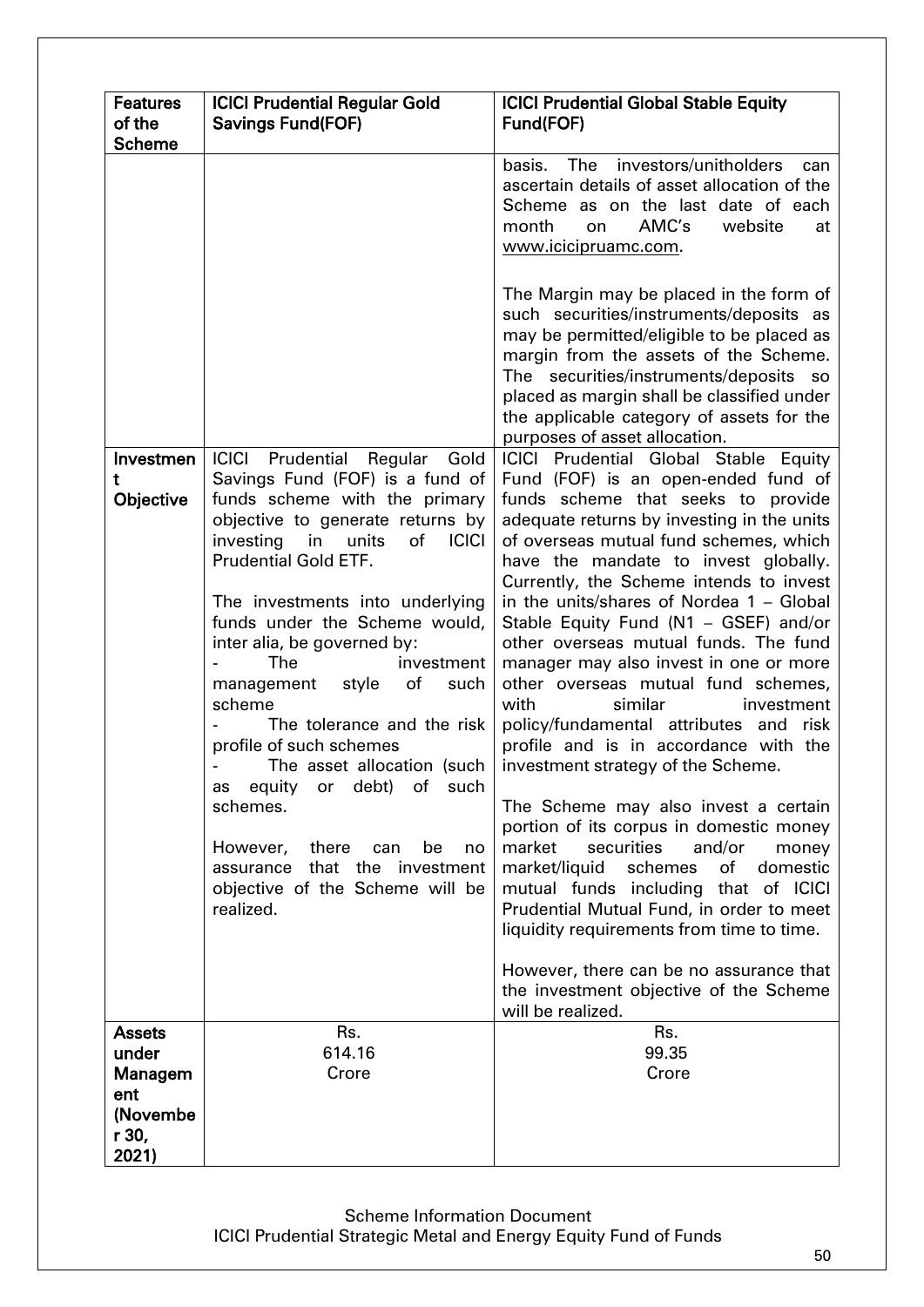| <b>Features</b><br>of the<br><b>Scheme</b>                | <b>ICICI Prudential Regular Gold</b><br><b>Savings Fund(FOF)</b> | <b>ICICI Prudential Global Stable Equity</b><br>Fund(FOF) |
|-----------------------------------------------------------|------------------------------------------------------------------|-----------------------------------------------------------|
| No. of<br>folios as<br>on<br><b>Novembe</b><br>r 30, 2021 | 58,067                                                           | 3,105                                                     |

| <b>Features of</b><br>the Scheme     | <b>ICICI Prudential Income Optimizer</b><br>Fund (FOF)                                                                                                                                                                                                                                                                                                                                                              |                 |                          | <b>ICICI Prudential Asset Allocator Fund</b><br>(FOF)                                                                                                                |                   |                                                                                                                                                                                                                                                                                                                   |
|--------------------------------------|---------------------------------------------------------------------------------------------------------------------------------------------------------------------------------------------------------------------------------------------------------------------------------------------------------------------------------------------------------------------------------------------------------------------|-----------------|--------------------------|----------------------------------------------------------------------------------------------------------------------------------------------------------------------|-------------------|-------------------------------------------------------------------------------------------------------------------------------------------------------------------------------------------------------------------------------------------------------------------------------------------------------------------|
| Type of the<br><b>Scheme</b>         | An open ended fund of funds<br>scheme predominantly investing in<br>debt oriented schemes and may<br>also invest in equity and hybrid<br>schemes.                                                                                                                                                                                                                                                                   |                 |                          | debt oriented schemes<br>ETFs/schemes.                                                                                                                               |                   | An open ended fund of funds scheme<br>investing in equity oriented schemes,<br>and<br>gold                                                                                                                                                                                                                        |
| <b>Asset</b><br><b>Allocation as</b> | <b>Particulars</b>                                                                                                                                                                                                                                                                                                                                                                                                  | % of<br>corpus) | <b>Risk</b><br>profile   | <b>Particulars</b>                                                                                                                                                   | % of<br>corpus)   | <b>Risk profile</b>                                                                                                                                                                                                                                                                                               |
| per SID (in %)                       | Equity<br>oriented<br>schemes                                                                                                                                                                                                                                                                                                                                                                                       | 10-35%          | <b>Medium</b><br>to High | Equity<br>oriented<br>schemes                                                                                                                                        | $0-100%$          | High                                                                                                                                                                                                                                                                                                              |
|                                      | Debt<br>oriented<br>schemes                                                                                                                                                                                                                                                                                                                                                                                         | 65-90%          | Low To                   | Debt-<br>oriented<br>schemes                                                                                                                                         | $0-100%$          | Low To<br>Medium                                                                                                                                                                                                                                                                                                  |
|                                      | <b>&amp;Hybrid</b><br>oriented<br>schemes                                                                                                                                                                                                                                                                                                                                                                           | Medium          | Gold ETFs/<br>schemes    | $0 - 50%$                                                                                                                                                            | Medium to<br>High |                                                                                                                                                                                                                                                                                                                   |
|                                      | Money<br><b>Market</b><br>Instruments<br>(with<br>maturity<br>not<br>exceeding<br>91 days),<br>including<br><b>Tri-Party</b><br>Repo*,<br>cash & cash<br>equivalents                                                                                                                                                                                                                                                | $0 - 5%$        | Low To<br>Medium         | Money<br><b>Market</b><br>Instruments<br>(with<br>maturity<br>not<br>exceeding<br>91 days),<br>including<br><b>Tri-Party</b><br>Repo*,<br>cash & cash<br>equivalents | $0 - 5%$          | Low To<br>Medium                                                                                                                                                                                                                                                                                                  |
|                                      | *or similar instruments as may be<br>permitted by RBI/SEBI.<br>The Margin may be placed in the<br>form of such securities / instruments<br>deposits<br>$\sqrt{2}$<br>be<br>as<br>may<br>permitted/eligible to be placed as<br>margin from the assets of the<br>Scheme.<br>securities<br>The<br>instruments / deposits so placed as<br>margin shall be classified under the<br>applicable category of assets for the |                 |                          | permitted by RBI/SEBI                                                                                                                                                |                   | or similar instruments as may be                                                                                                                                                                                                                                                                                  |
|                                      |                                                                                                                                                                                                                                                                                                                                                                                                                     |                 |                          | of the<br>purposes of asset allocation.                                                                                                                              | Scheme. The       | The Margin may be placed in the form<br>of such securities / instruments /<br>deposits as may be permitted/eligible<br>to be placed as margin from the assets<br>securities<br>$\sqrt{ }$<br>instruments / deposits so placed as<br>margin shall be classified under the<br>applicable category of assets for the |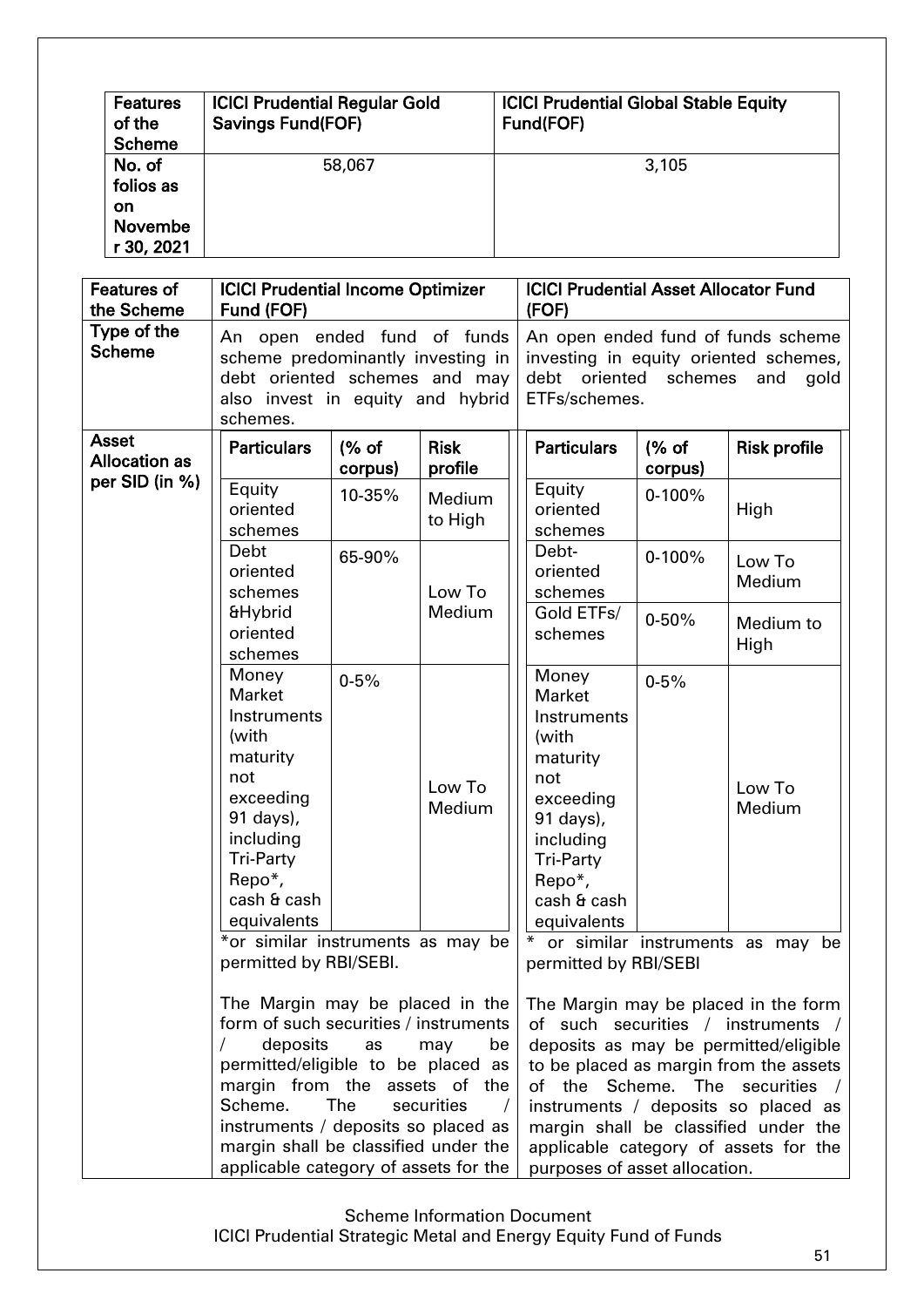| <b>Features of</b>      | <b>ICICI Prudential Income Optimizer</b>                                                                                                                                                                                                                                                                                                                                                                                                                                                                                                                                                                                                                                                                                                                                                                                                                                                                                                                                                                                                                                             | <b>ICICI Prudential Asset Allocator Fund</b>                                                                                                                                                                                                                                                                                                                                                                                                                                                                                                                                                                                                                                                                                                                                                                                                                                                                                                                                                                                                                                                                                                                                                                                                 |
|-------------------------|--------------------------------------------------------------------------------------------------------------------------------------------------------------------------------------------------------------------------------------------------------------------------------------------------------------------------------------------------------------------------------------------------------------------------------------------------------------------------------------------------------------------------------------------------------------------------------------------------------------------------------------------------------------------------------------------------------------------------------------------------------------------------------------------------------------------------------------------------------------------------------------------------------------------------------------------------------------------------------------------------------------------------------------------------------------------------------------|----------------------------------------------------------------------------------------------------------------------------------------------------------------------------------------------------------------------------------------------------------------------------------------------------------------------------------------------------------------------------------------------------------------------------------------------------------------------------------------------------------------------------------------------------------------------------------------------------------------------------------------------------------------------------------------------------------------------------------------------------------------------------------------------------------------------------------------------------------------------------------------------------------------------------------------------------------------------------------------------------------------------------------------------------------------------------------------------------------------------------------------------------------------------------------------------------------------------------------------------|
|                         | purposes of asset allocation.                                                                                                                                                                                                                                                                                                                                                                                                                                                                                                                                                                                                                                                                                                                                                                                                                                                                                                                                                                                                                                                        |                                                                                                                                                                                                                                                                                                                                                                                                                                                                                                                                                                                                                                                                                                                                                                                                                                                                                                                                                                                                                                                                                                                                                                                                                                              |
| the Scheme              | Fund (FOF)<br>The Scheme can invest in the<br><b>ICICI</b><br>schemes<br>managed<br>by<br>Prudential Mutual Fund or any other<br>Mutual Fund(s) as per the above<br>stated asset allocation.<br>At all points of time, the scheme will<br>invested<br>least<br>95%<br>remain<br>at<br>(minimum<br>allocation)<br>in<br>the<br>underlying schemes. However, on<br>account of rebalancing or certain<br>liquidity requirements, the exposure<br>to the underlying mutual fund<br>schemes may fall below 95%. In<br>such cases the same<br>shall<br>be<br>rebalanced as per the provisions<br>stated below. The portfolio would be<br>rebalanced periodically to address<br>deviations<br>from<br>the<br>any<br>aforementioned allocations due to<br>market changes.<br>In case of the situation specified in<br>the aforesaid paragraph or in the<br>event of change in the asset<br>allocation, the fund manager will<br>carry out portfolio<br>rebalancing<br>within 30 Days. Further, in case the<br>portfolio is not rebalanced within the<br>period of 30 days, justification for | (FOF)<br>The Scheme can invest in the schemes<br>managed by ICICI Prudential Mutual<br>Fund or any other Mutual Fund(s) as<br>per the above stated asset allocation.<br>At all points of time, the scheme will<br>remain<br>invested<br>95%<br>at<br>least<br>(minimum allocation) in the underlying<br>schemes. However, on account of<br>rebalancing<br>certain<br>liquidity<br>or<br>requirements, the exposure to the<br>underlying mutual fund schemes may<br>fall below 95%. In such cases the same<br>shall be rebalanced as<br>the<br>per<br>provisions stated below. The portfolio<br>would be rebalanced periodically to<br>address any deviations from the<br>aforementioned allocations<br>due to<br>market changes.<br>In case of the situation specified in the<br>aforesaid paragraph or in the event of<br>change in the asset allocation, the fund<br>manager will<br>carry out portfolio<br>rebalancing within 30 Days. Further, in<br>case the portfolio is not rebalanced<br>within the<br>of<br>30<br>period<br>days,<br>justification for the same shall be<br>placed before the Internal Investment<br>Committee and reasons for the same<br>shall be recorded in writing. The<br>Internal Investment Committee shall |
|                         | the same shall be placed before the<br>Internal Investment Committee and<br>reasons for the same shall<br>be<br>recorded in writing. The Internal<br>Investment Committee shall then<br>decide on the future course of<br>action.                                                                                                                                                                                                                                                                                                                                                                                                                                                                                                                                                                                                                                                                                                                                                                                                                                                    | then decide on the future course of<br>action.                                                                                                                                                                                                                                                                                                                                                                                                                                                                                                                                                                                                                                                                                                                                                                                                                                                                                                                                                                                                                                                                                                                                                                                               |
| Investment<br>Objective | primary objective<br>of<br>the<br>The<br>Scheme is to<br>generate<br>regular<br>income by predominately investing<br>in debt oriented schemes. The<br>Scheme will also invest in equity<br>oriented & hybrid oriented schemes<br>with an aim to generate capital<br>appreciation.                                                                                                                                                                                                                                                                                                                                                                                                                                                                                                                                                                                                                                                                                                                                                                                                    | The primary objective of the Scheme is<br>capital<br>generate<br>appreciation<br>to<br>primarily from a portfolio of equity,<br>debt, and gold schemes accessed<br>through the diversified investment<br>styles of underlying schemes.<br>However, there can be no assurance or                                                                                                                                                                                                                                                                                                                                                                                                                                                                                                                                                                                                                                                                                                                                                                                                                                                                                                                                                              |
|                         | However, there can be no assurance<br>or guarantee that the investment                                                                                                                                                                                                                                                                                                                                                                                                                                                                                                                                                                                                                                                                                                                                                                                                                                                                                                                                                                                                               | guarantee that the investment objective<br>of the Scheme would be achieved.                                                                                                                                                                                                                                                                                                                                                                                                                                                                                                                                                                                                                                                                                                                                                                                                                                                                                                                                                                                                                                                                                                                                                                  |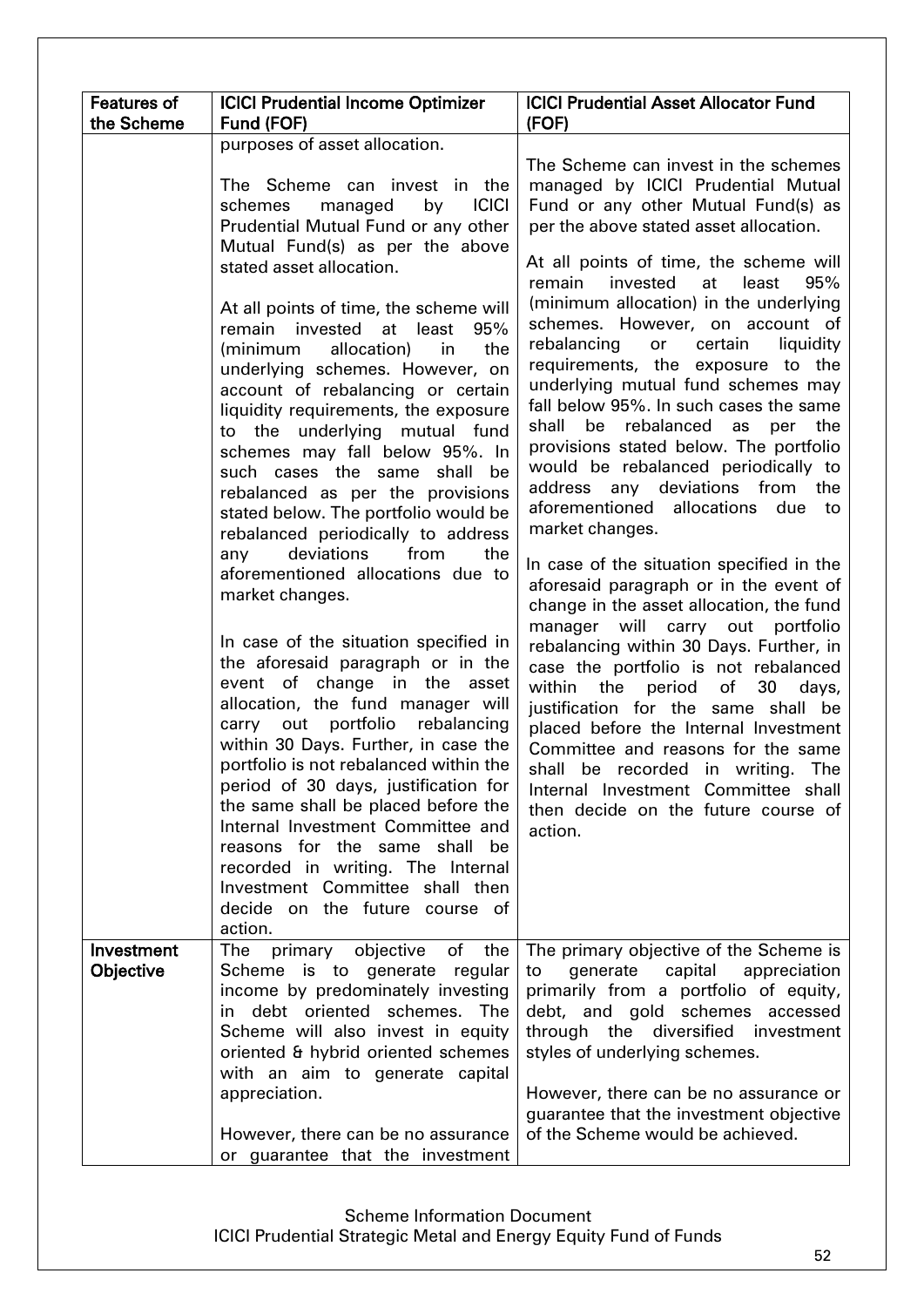| <b>Features of</b><br>the Scheme                            | <b>ICICI Prudential Income Optimizer</b><br>Fund (FOF) | <b>ICICI Prudential Asset Allocator Fund</b><br>(FOF) |  |  |  |  |
|-------------------------------------------------------------|--------------------------------------------------------|-------------------------------------------------------|--|--|--|--|
|                                                             | objective of the Scheme would be<br>achieved.          |                                                       |  |  |  |  |
| Assets under<br><b>Management</b><br>(November<br>30, 2021) | Rs.<br>298.50<br>Crore                                 | Rs.<br>14,250.79<br>Crore                             |  |  |  |  |
| No. of folios<br>as on<br>November 30,<br>2021              | 2,482                                                  | 2,52,330                                              |  |  |  |  |

| <b>Features of</b><br>the Scheme     | <b>ICICI Prudential Debt Management</b><br>Fund (FOF)                                      |                                                                                                                                         |                        |                                                                                                                                  | <b>ICICI Prudential Passive Strategy Fund</b><br>(FOF)                                                                                                          |                   |                     |    |  |
|--------------------------------------|--------------------------------------------------------------------------------------------|-----------------------------------------------------------------------------------------------------------------------------------------|------------------------|----------------------------------------------------------------------------------------------------------------------------------|-----------------------------------------------------------------------------------------------------------------------------------------------------------------|-------------------|---------------------|----|--|
| Type of the<br><b>Scheme</b>         | An open ended fund of funds<br>scheme investing predominantly in<br>debt oriented schemes. |                                                                                                                                         |                        | An open ended fund of funds scheme<br>investing predominantly in Exchange<br><b>Traded Funds.</b>                                |                                                                                                                                                                 |                   |                     |    |  |
| <b>Asset</b><br><b>Allocation as</b> | <b>Particulars</b>                                                                         | $%$ of<br>corpus)                                                                                                                       | <b>Risk</b><br>profile | <b>Particulars</b>                                                                                                               |                                                                                                                                                                 | $%$ of<br>corpus) | <b>Risk profile</b> |    |  |
| per SID (in<br>%)                    | Debt-<br>95-100%<br>oriented<br>Medium<br>schemes                                          |                                                                                                                                         | Low to                 | Exchange<br><b>Traded</b><br>Funds                                                                                               |                                                                                                                                                                 | 95-100%           | High                |    |  |
|                                      | Money<br><b>Market</b><br>Instruments                                                      | $0 - 5%$                                                                                                                                | Low to<br>Medium       | <b>Units</b><br>Liquid<br>schemes/M                                                                                              | of                                                                                                                                                              | $0 - 5%$          | Low<br>Medium       | to |  |
|                                      | (with<br>maturity not<br>exceeding<br>91 days),                                            |                                                                                                                                         |                        | oney<br><b>Market</b><br>Instruments<br>(with                                                                                    |                                                                                                                                                                 |                   |                     |    |  |
|                                      | including<br><b>Tri-Party</b><br>Repo*, cash                                               |                                                                                                                                         |                        | maturity<br>not<br>exceeding                                                                                                     |                                                                                                                                                                 |                   |                     |    |  |
|                                      | $6$ cash<br>Equivalents)                                                                   |                                                                                                                                         |                        | 91<br>including                                                                                                                  | days),                                                                                                                                                          |                   |                     |    |  |
|                                      | The Margin may be placed in the<br>of<br>form<br>instruments / deposits as may be          | such                                                                                                                                    | securities             | <b>Tri-Party</b><br>Repo*,<br>cash & cash                                                                                        |                                                                                                                                                                 |                   |                     |    |  |
|                                      | permitted/eligible to be placed as<br>margin from the assets of                            |                                                                                                                                         | the                    | equivalents.                                                                                                                     |                                                                                                                                                                 |                   |                     |    |  |
|                                      | Scheme.<br>instruments / deposits so placed as<br>margin shall be classified under the     | The                                                                                                                                     | securities<br>$\prime$ | *or similar instruments<br>as<br>may<br>permitted by RBI/SEBI.                                                                   |                                                                                                                                                                 |                   |                     |    |  |
|                                      | applicable category of assets for the<br>purposes of asset allocation.                     |                                                                                                                                         |                        | The Margin may be placed in the form of<br>such securities / instruments / deposits<br>as may be permitted/eligible to be placed |                                                                                                                                                                 |                   |                     |    |  |
|                                      | schemes                                                                                    | The Scheme can invest in the<br><b>ICICI</b><br>managed<br>by<br>Prudential Mutual Fund or any other<br>Mutual Fund(s) as per the above |                        |                                                                                                                                  | as margin from the assets of the<br>Scheme. The securities / instruments /<br>deposits so placed as margin shall be<br>classified under the applicable category |                   |                     |    |  |
|                                      | stated asset allocation.                                                                   |                                                                                                                                         |                        | of assets for the purposes of asset<br>allocation.                                                                               |                                                                                                                                                                 |                   |                     |    |  |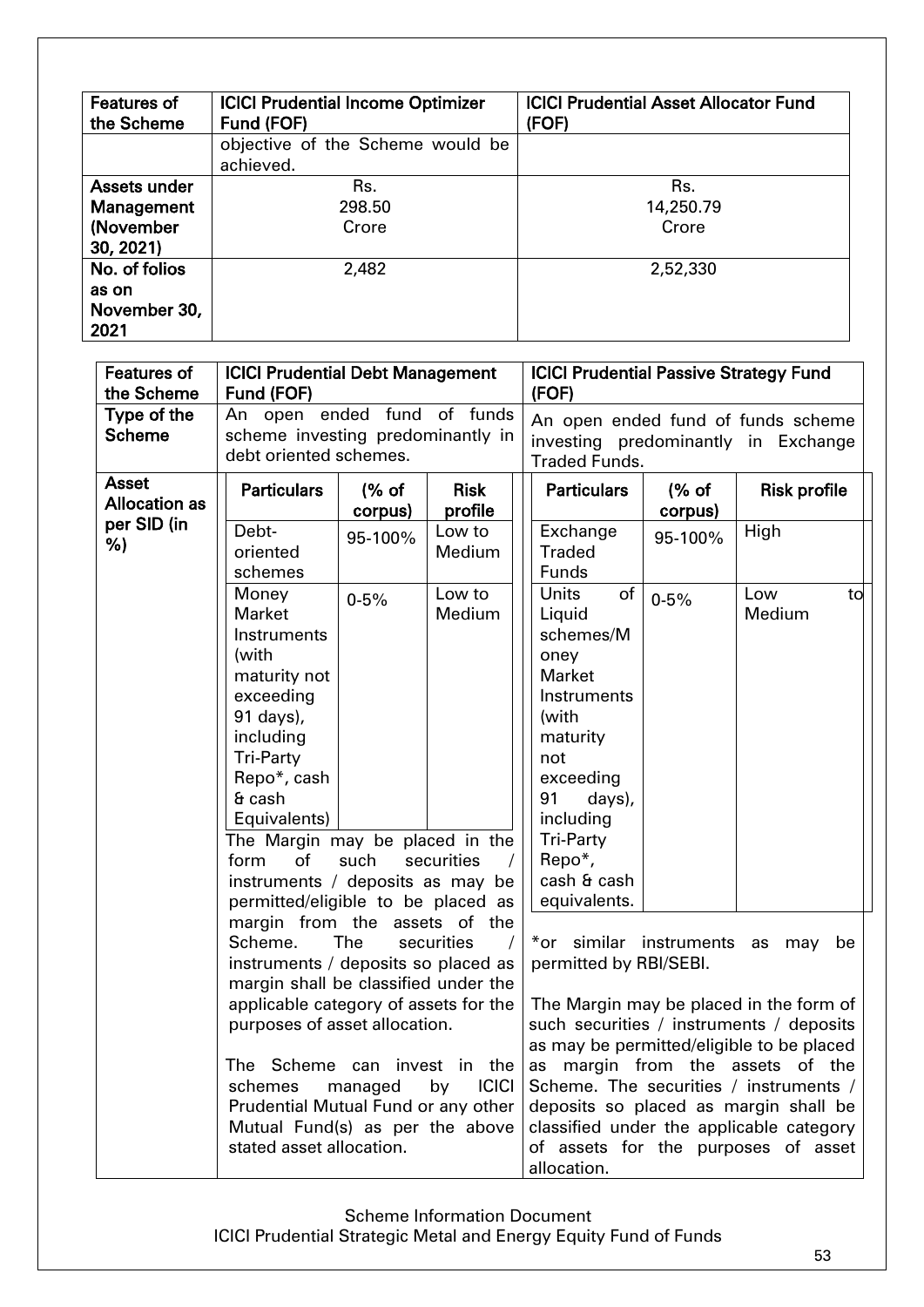| <b>Features of</b> | <b>ICICI Prudential Debt Management</b>                                                                                                                                                                                                                                                                                                                                                                                                                                                                                                                                                                                                                                                                                                                                                                                                                                                                                                                                                                                                                                                                            | <b>ICICI Prudential Passive Strategy Fund</b>                                                                                                                                                                                                                                                                                                                                                                                                                                                                                                                                                                                                                                                                                                                                                                                                                                                                                                                                                                                                                                                                                                                                                                                                      |
|--------------------|--------------------------------------------------------------------------------------------------------------------------------------------------------------------------------------------------------------------------------------------------------------------------------------------------------------------------------------------------------------------------------------------------------------------------------------------------------------------------------------------------------------------------------------------------------------------------------------------------------------------------------------------------------------------------------------------------------------------------------------------------------------------------------------------------------------------------------------------------------------------------------------------------------------------------------------------------------------------------------------------------------------------------------------------------------------------------------------------------------------------|----------------------------------------------------------------------------------------------------------------------------------------------------------------------------------------------------------------------------------------------------------------------------------------------------------------------------------------------------------------------------------------------------------------------------------------------------------------------------------------------------------------------------------------------------------------------------------------------------------------------------------------------------------------------------------------------------------------------------------------------------------------------------------------------------------------------------------------------------------------------------------------------------------------------------------------------------------------------------------------------------------------------------------------------------------------------------------------------------------------------------------------------------------------------------------------------------------------------------------------------------|
|                    |                                                                                                                                                                                                                                                                                                                                                                                                                                                                                                                                                                                                                                                                                                                                                                                                                                                                                                                                                                                                                                                                                                                    |                                                                                                                                                                                                                                                                                                                                                                                                                                                                                                                                                                                                                                                                                                                                                                                                                                                                                                                                                                                                                                                                                                                                                                                                                                                    |
| the Scheme         | Fund (FOF)<br>At all points of time, the scheme will<br>remain invested at least<br>95%<br>(minimum<br>allocation)<br>in<br>the<br>underlying schemes. However, on<br>account of rebalancing or certain<br>liquidity requirements, the exposure<br>to the underlying mutual fund<br>schemes may fall below 95%. In<br>such cases the same<br>shall be<br>rebalanced as per the provisions<br>stated below. The portfolio would<br>rebalanced periodically to<br>be<br>address any deviations from the<br>aforementioned allocations due to<br>market changes.<br>In case of the situation specified in<br>the aforesaid paragraph or in the<br>event of change in the asset<br>allocation, the fund manager will<br>carry out portfolio<br>rebalancing<br>within 30 Days. Further, in case the<br>portfolio is not rebalanced within<br>the period of 30 days, justification<br>for the same shall be placed before<br>the Internal Investment Committee<br>and reasons for the same shall be<br>recorded in writing. The Internal<br>Investment Committee shall then<br>decide on the future course of<br>action. | (FOF)<br>The Scheme can invest in the schemes<br>managed by ICICI Prudential Mutual Fund<br>or any other Mutual Fund(s) as per the<br>above stated asset allocation.<br>At all points of time, the scheme will<br>remain invested at least 95% (minimum<br>allocation) in the underlying schemes.<br>However, on account of rebalancing or<br>liquidity requirements, the<br>certain<br>exposure to the underlying mutual fund<br>schemes may fall below 95%. In such<br>cases the same shall be rebalanced as<br>per the provisions stated below. The<br>be<br>portfolio<br>would<br>rebalanced<br>periodically to address any deviations<br>from the aforementioned allocations due<br>to market changes.<br>In case of the situation specified in the<br>aforesaid paragraph or in the event of<br>change in the asset allocation, the<br>fund manager will carry out portfolio<br>rebalancing within 30 Days. Further,<br>in case the portfolio is not rebalanced<br>within the period of 30<br>days,<br>justification for the same shall be<br>placed before the Internal Investment<br>Committee and reasons for the same<br>shall be recorded in writing. The<br>Internal Investment Committee shall<br>then decide on the future course of |
| Investment         | of the<br>primary<br>objective<br>The                                                                                                                                                                                                                                                                                                                                                                                                                                                                                                                                                                                                                                                                                                                                                                                                                                                                                                                                                                                                                                                                              | action.<br>The primary objective of the Scheme is                                                                                                                                                                                                                                                                                                                                                                                                                                                                                                                                                                                                                                                                                                                                                                                                                                                                                                                                                                                                                                                                                                                                                                                                  |
| Objective          | Scheme<br>capital<br>is to<br>generate                                                                                                                                                                                                                                                                                                                                                                                                                                                                                                                                                                                                                                                                                                                                                                                                                                                                                                                                                                                                                                                                             | to generate capital appreciation primarily                                                                                                                                                                                                                                                                                                                                                                                                                                                                                                                                                                                                                                                                                                                                                                                                                                                                                                                                                                                                                                                                                                                                                                                                         |
|                    | primarily<br>appreciation<br>from<br>a<br>portfolio of debt oriented schemes                                                                                                                                                                                                                                                                                                                                                                                                                                                                                                                                                                                                                                                                                                                                                                                                                                                                                                                                                                                                                                       | from a portfolio that is invested in<br><b>Exchange Traded Funds.</b>                                                                                                                                                                                                                                                                                                                                                                                                                                                                                                                                                                                                                                                                                                                                                                                                                                                                                                                                                                                                                                                                                                                                                                              |
|                    | accessed through the diversified                                                                                                                                                                                                                                                                                                                                                                                                                                                                                                                                                                                                                                                                                                                                                                                                                                                                                                                                                                                                                                                                                   |                                                                                                                                                                                                                                                                                                                                                                                                                                                                                                                                                                                                                                                                                                                                                                                                                                                                                                                                                                                                                                                                                                                                                                                                                                                    |
|                    | investment<br>styles<br>of<br>underlying                                                                                                                                                                                                                                                                                                                                                                                                                                                                                                                                                                                                                                                                                                                                                                                                                                                                                                                                                                                                                                                                           | However, there can be no assurance or                                                                                                                                                                                                                                                                                                                                                                                                                                                                                                                                                                                                                                                                                                                                                                                                                                                                                                                                                                                                                                                                                                                                                                                                              |
|                    | schemes.                                                                                                                                                                                                                                                                                                                                                                                                                                                                                                                                                                                                                                                                                                                                                                                                                                                                                                                                                                                                                                                                                                           | guarantee that the investment objective<br>of the Scheme would be achieved.                                                                                                                                                                                                                                                                                                                                                                                                                                                                                                                                                                                                                                                                                                                                                                                                                                                                                                                                                                                                                                                                                                                                                                        |
|                    | However, there can be no assurance                                                                                                                                                                                                                                                                                                                                                                                                                                                                                                                                                                                                                                                                                                                                                                                                                                                                                                                                                                                                                                                                                 |                                                                                                                                                                                                                                                                                                                                                                                                                                                                                                                                                                                                                                                                                                                                                                                                                                                                                                                                                                                                                                                                                                                                                                                                                                                    |
|                    | or guarantee that the investment                                                                                                                                                                                                                                                                                                                                                                                                                                                                                                                                                                                                                                                                                                                                                                                                                                                                                                                                                                                                                                                                                   |                                                                                                                                                                                                                                                                                                                                                                                                                                                                                                                                                                                                                                                                                                                                                                                                                                                                                                                                                                                                                                                                                                                                                                                                                                                    |
|                    | objective of the Scheme would be<br>achieved.                                                                                                                                                                                                                                                                                                                                                                                                                                                                                                                                                                                                                                                                                                                                                                                                                                                                                                                                                                                                                                                                      |                                                                                                                                                                                                                                                                                                                                                                                                                                                                                                                                                                                                                                                                                                                                                                                                                                                                                                                                                                                                                                                                                                                                                                                                                                                    |
| Assets under       | Rs.                                                                                                                                                                                                                                                                                                                                                                                                                                                                                                                                                                                                                                                                                                                                                                                                                                                                                                                                                                                                                                                                                                                | Rs.                                                                                                                                                                                                                                                                                                                                                                                                                                                                                                                                                                                                                                                                                                                                                                                                                                                                                                                                                                                                                                                                                                                                                                                                                                                |
| <b>Management</b>  | 214.60                                                                                                                                                                                                                                                                                                                                                                                                                                                                                                                                                                                                                                                                                                                                                                                                                                                                                                                                                                                                                                                                                                             | 88.30                                                                                                                                                                                                                                                                                                                                                                                                                                                                                                                                                                                                                                                                                                                                                                                                                                                                                                                                                                                                                                                                                                                                                                                                                                              |
| (November          | Crore                                                                                                                                                                                                                                                                                                                                                                                                                                                                                                                                                                                                                                                                                                                                                                                                                                                                                                                                                                                                                                                                                                              | Crore                                                                                                                                                                                                                                                                                                                                                                                                                                                                                                                                                                                                                                                                                                                                                                                                                                                                                                                                                                                                                                                                                                                                                                                                                                              |
| 30, 2021)          |                                                                                                                                                                                                                                                                                                                                                                                                                                                                                                                                                                                                                                                                                                                                                                                                                                                                                                                                                                                                                                                                                                                    |                                                                                                                                                                                                                                                                                                                                                                                                                                                                                                                                                                                                                                                                                                                                                                                                                                                                                                                                                                                                                                                                                                                                                                                                                                                    |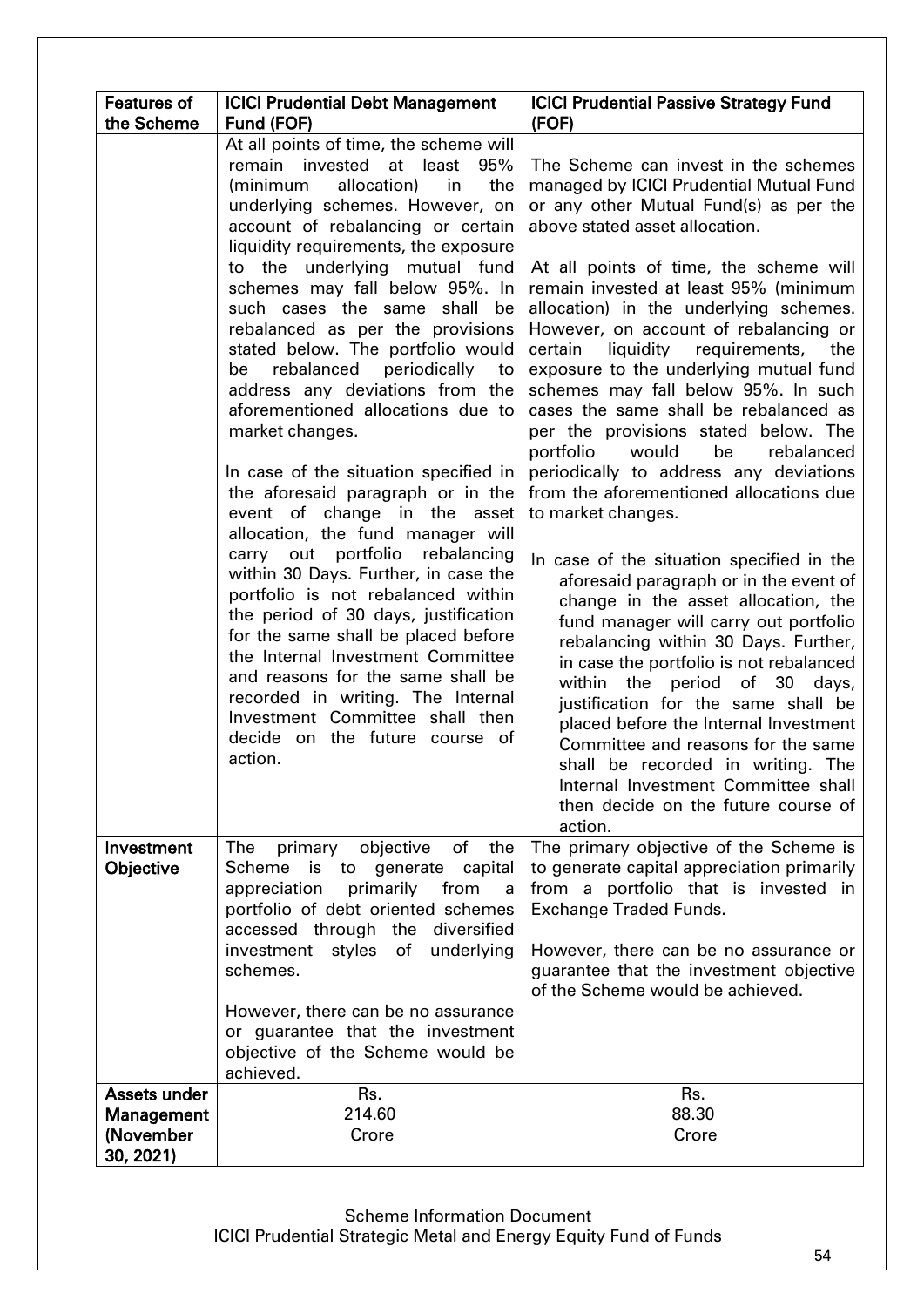| <b>Features of</b>                             | <b>ICICI Prudential Debt Management</b> | <b>ICICI Prudential Passive Strategy Fund</b> |
|------------------------------------------------|-----------------------------------------|-----------------------------------------------|
| the Scheme                                     | Fund (FOF)                              | (FOF)                                         |
| No. of folios<br>as on<br>November<br>30, 2021 | 3,159                                   | 1,792                                         |

| <b>Features of</b><br>the Scheme     | <b>ICICI Prudential Thematic Advantage</b><br>Fund (FOF)    |           |                                       | <b>ICICI Prudential BHARAT 22 FOF</b>                                                |                   |               |  |  |
|--------------------------------------|-------------------------------------------------------------|-----------|---------------------------------------|--------------------------------------------------------------------------------------|-------------------|---------------|--|--|
| Type of the                          | An open ended fund                                          |           | of funds                              | An Open ended fund of funds scheme                                                   |                   |               |  |  |
| <b>Scheme</b>                        | scheme investing predominantly in                           |           |                                       | investing in BHARAT 22 ETF.                                                          |                   |               |  |  |
|                                      | Sectoral / Thematic schemes.                                |           |                                       |                                                                                      |                   |               |  |  |
| <b>Asset</b><br><b>Allocation as</b> | <b>Particulars</b>                                          | (% of     | <b>Risk</b>                           | <b>Particulars</b>                                                                   | (% of             | <b>Risk</b>   |  |  |
| per SID (in                          |                                                             | corpus)   | profile                               |                                                                                      | corpus)           | profile       |  |  |
| %)                                   | Sectoral/Themat                                             | 80-100    | High                                  | Units of                                                                             | 95-100            | Medium        |  |  |
|                                      | ic Equity                                                   |           |                                       | <b>BHARAT 22 ETF</b>                                                                 |                   | to High       |  |  |
|                                      | Oriented                                                    |           |                                       | Units of Liquid                                                                      | $0-5$             | Low to        |  |  |
|                                      | <b>Schemes</b>                                              |           |                                       | schemes,                                                                             |                   | Medium        |  |  |
|                                      | Debt oriented                                               | $0 - 20$  | Low                                   | <b>Money Market</b>                                                                  |                   |               |  |  |
|                                      | <b>Schemes</b>                                              |           | to                                    | Instruments                                                                          |                   |               |  |  |
|                                      |                                                             |           | Mediu                                 | (with maturity<br>not exceeding                                                      |                   |               |  |  |
|                                      |                                                             |           | m<br>Low                              | 91 days),                                                                            |                   |               |  |  |
|                                      | <b>Money Market</b><br>Instruments                          | $0-5$     | to                                    | including                                                                            |                   |               |  |  |
|                                      | (with maturity                                              |           | Mediu                                 | TREPS, cash &                                                                        |                   |               |  |  |
|                                      | not exceeding                                               |           | m                                     | cash                                                                                 |                   |               |  |  |
|                                      | 91 days),                                                   |           |                                       | equivalents                                                                          |                   |               |  |  |
|                                      | including Tri-                                              |           |                                       | The Margin may be placed in the form of                                              |                   |               |  |  |
|                                      | Party Repo*,                                                |           |                                       | such securities / instruments / deposits                                             |                   |               |  |  |
|                                      | cash & cash                                                 |           |                                       | as may be permitted/eligible to be                                                   |                   |               |  |  |
|                                      | equivalents                                                 |           |                                       | placed as margin from the assets of the                                              |                   |               |  |  |
|                                      | *or similar instruments as may be                           |           |                                       | Scheme. The securities / instruments /<br>deposits so placed as margin shall be      |                   |               |  |  |
|                                      | permitted by RBI/SEBI.                                      |           |                                       |                                                                                      |                   |               |  |  |
|                                      |                                                             |           |                                       | classified under the applicable category                                             |                   |               |  |  |
|                                      | The Margin may be placed in the                             |           |                                       | of assets for the purposes of asset                                                  |                   |               |  |  |
|                                      | form of such securities / instruments                       |           |                                       | allocation.                                                                          |                   |               |  |  |
|                                      | deposits                                                    | as<br>may | be                                    | Scheme<br>The                                                                        | will<br>not       | invest<br>in. |  |  |
|                                      | permitted/eligible to be placed as                          |           |                                       | derivatives, securitized debt, ADR, GDR,                                             |                   |               |  |  |
|                                      | margin from the assets of the                               |           |                                       | foreign Securities, nor will it engage in                                            |                   |               |  |  |
|                                      | Scheme. The securities / instruments                        |           |                                       | short selling, securities lending and Repo                                           |                   |               |  |  |
|                                      | / deposits so placed as margin shall                        |           |                                       | in corporate debt.                                                                   |                   |               |  |  |
|                                      | be classified under the applicable                          |           |                                       | The portfolio would<br>periodically to address any deviations                        |                   | be rebalanced |  |  |
|                                      | category of assets for the purposes<br>of asset allocation. |           |                                       |                                                                                      |                   |               |  |  |
|                                      |                                                             |           |                                       | from the aforementioned allocations. In<br>the event of any deviation from the asset |                   |               |  |  |
|                                      | The Scheme can invest in the                                |           |                                       | allocation                                                                           | stated above, the | Fund          |  |  |
|                                      | managed<br>schemes                                          | by        | <b>ICICI</b>                          | Manager shall rebalance the portfolio                                                |                   |               |  |  |
|                                      | Prudential Mutual Fund or any other                         |           |                                       | within 30 days from the date of such                                                 |                   |               |  |  |
|                                      | Mutual Fund(s) as per the above                             |           | deviation. If owing to adverse market |                                                                                      |                   |               |  |  |
|                                      | stated asset allocation.                                    |           |                                       | conditions or with the view to protect the                                           |                   |               |  |  |
|                                      |                                                             |           |                                       | interest of the investors, the fund                                                  |                   |               |  |  |
|                                      | At all points of time, the scheme will                      |           |                                       | manager is not able to rebalance the                                                 |                   |               |  |  |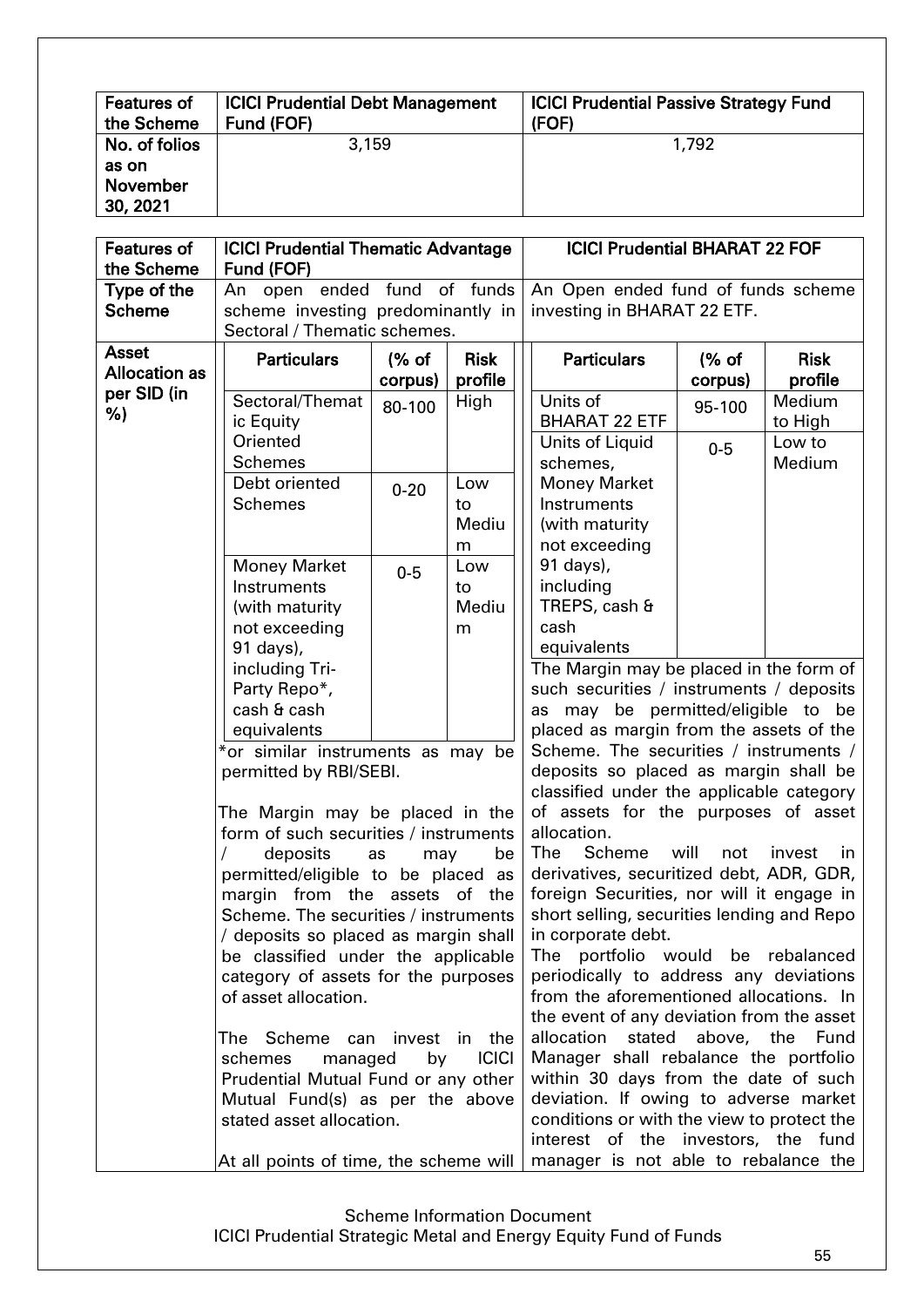| <b>Features of</b>                             | <b>ICICI Prudential Thematic Advantage</b>                                                                                                                                                                                                                                                                                                                                                                                                                                                                                                                                                                                                                                                                                                                                                                                                                                                                                                                                                                                                                                           | <b>ICICI Prudential BHARAT 22 FOF</b>                                                                                                                                                                                                                                                                                                                                                                                                                                                                                                                                                                                                                                                                                                                                                                                                                                                                                                                                                                                                                                                                                |
|------------------------------------------------|--------------------------------------------------------------------------------------------------------------------------------------------------------------------------------------------------------------------------------------------------------------------------------------------------------------------------------------------------------------------------------------------------------------------------------------------------------------------------------------------------------------------------------------------------------------------------------------------------------------------------------------------------------------------------------------------------------------------------------------------------------------------------------------------------------------------------------------------------------------------------------------------------------------------------------------------------------------------------------------------------------------------------------------------------------------------------------------|----------------------------------------------------------------------------------------------------------------------------------------------------------------------------------------------------------------------------------------------------------------------------------------------------------------------------------------------------------------------------------------------------------------------------------------------------------------------------------------------------------------------------------------------------------------------------------------------------------------------------------------------------------------------------------------------------------------------------------------------------------------------------------------------------------------------------------------------------------------------------------------------------------------------------------------------------------------------------------------------------------------------------------------------------------------------------------------------------------------------|
| the Scheme                                     | Fund (FOF)<br>remain invested at<br>95%<br>least<br>allocation)<br>(minimum<br>in<br>the<br>underlying schemes. However, on<br>account of rebalancing or certain<br>liquidity requirements, the exposure<br>to the underlying mutual fund<br>schemes may fall below 95%. In<br>such cases the same<br>shall be<br>rebalanced as per the provisions<br>stated below. The portfolio would be<br>rebalanced periodically to address<br>deviations<br>from<br>any<br>the<br>aforementioned allocations due to<br>market changes.<br>In case of the situation specified in<br>the aforesaid paragraph or in the<br>event of change in the asset<br>allocation, the fund manager will<br>carry out portfolio rebalancing within<br>30 Days. Further, in case<br>the<br>portfolio is not rebalanced within the<br>period of 30 days, justification for the<br>same shall be placed before the<br>Internal Investment Committee and<br>reasons for the same shall<br>be<br>recorded in writing. The Internal<br>Investment Committee shall then<br>decide on the future course of<br>action. | asset allocation within the<br>above<br>mentioned period, the same shall be<br>reported to the Internal Investment<br>Committee. The<br>Internal Investment<br>Committee shall then decide the further<br>course of action.<br>Further subject to the asset allocation<br>pattern stated above, the maximum<br>asset allocation to one scheme of a<br>Mutual Fund may be to the extent of<br>100% of the investible corpus under the<br>Scheme.<br>It<br>be noted that no<br>prior<br>may<br>intimation/indication would be given<br>the<br>investors<br>when<br>to<br>composition/asset allocation pattern<br>under the Scheme undergo changes<br>within<br>the permitted band<br>as<br>indicated above or for short term and<br>defensive considerations with a view<br>to protect the interest of the<br>unitholders on a temporary basis.<br>investors/unitholders<br>The<br>can<br>ascertain details of asset allocation of<br>the Scheme as on the last date of<br>each month on AMC's website at<br>www.icicipruamc.com<br>that<br>will<br>display the asset allocation of the<br>Scheme as on the given day. |
| Investment<br>Objective                        | is to generate capital appreciation<br>primarily from a portfolio of Sectoral<br><b>Thematic</b><br>schemes<br>accessed<br>through the diversified investment<br>styles of underlying schemes.<br>However, there can be no assurance<br>or guarantee that the investment<br>objective of the Scheme would be<br>achieved.                                                                                                                                                                                                                                                                                                                                                                                                                                                                                                                                                                                                                                                                                                                                                            | The primary objective of the Scheme   ICICI Prudential BHARAT 22 FOF (the<br>Scheme) is a fund of funds scheme with<br>the primary objective to generate returns<br>by investing in units of BHARAT 22 ETF.<br>However, there can be no assurance or<br>guarantee that the investment objectives<br>of the Scheme would be achieved.                                                                                                                                                                                                                                                                                                                                                                                                                                                                                                                                                                                                                                                                                                                                                                                 |
| <b>Assets</b>                                  | Rs.                                                                                                                                                                                                                                                                                                                                                                                                                                                                                                                                                                                                                                                                                                                                                                                                                                                                                                                                                                                                                                                                                  | Rs.                                                                                                                                                                                                                                                                                                                                                                                                                                                                                                                                                                                                                                                                                                                                                                                                                                                                                                                                                                                                                                                                                                                  |
| under<br>Managemen<br>t (November<br>30, 2021) | 130.22<br>Crore                                                                                                                                                                                                                                                                                                                                                                                                                                                                                                                                                                                                                                                                                                                                                                                                                                                                                                                                                                                                                                                                      | 47.18<br>Crore                                                                                                                                                                                                                                                                                                                                                                                                                                                                                                                                                                                                                                                                                                                                                                                                                                                                                                                                                                                                                                                                                                       |
| No. of folios                                  | 8,430                                                                                                                                                                                                                                                                                                                                                                                                                                                                                                                                                                                                                                                                                                                                                                                                                                                                                                                                                                                                                                                                                | 4,859                                                                                                                                                                                                                                                                                                                                                                                                                                                                                                                                                                                                                                                                                                                                                                                                                                                                                                                                                                                                                                                                                                                |
| as on<br><b>November</b><br>30, 2021           |                                                                                                                                                                                                                                                                                                                                                                                                                                                                                                                                                                                                                                                                                                                                                                                                                                                                                                                                                                                                                                                                                      |                                                                                                                                                                                                                                                                                                                                                                                                                                                                                                                                                                                                                                                                                                                                                                                                                                                                                                                                                                                                                                                                                                                      |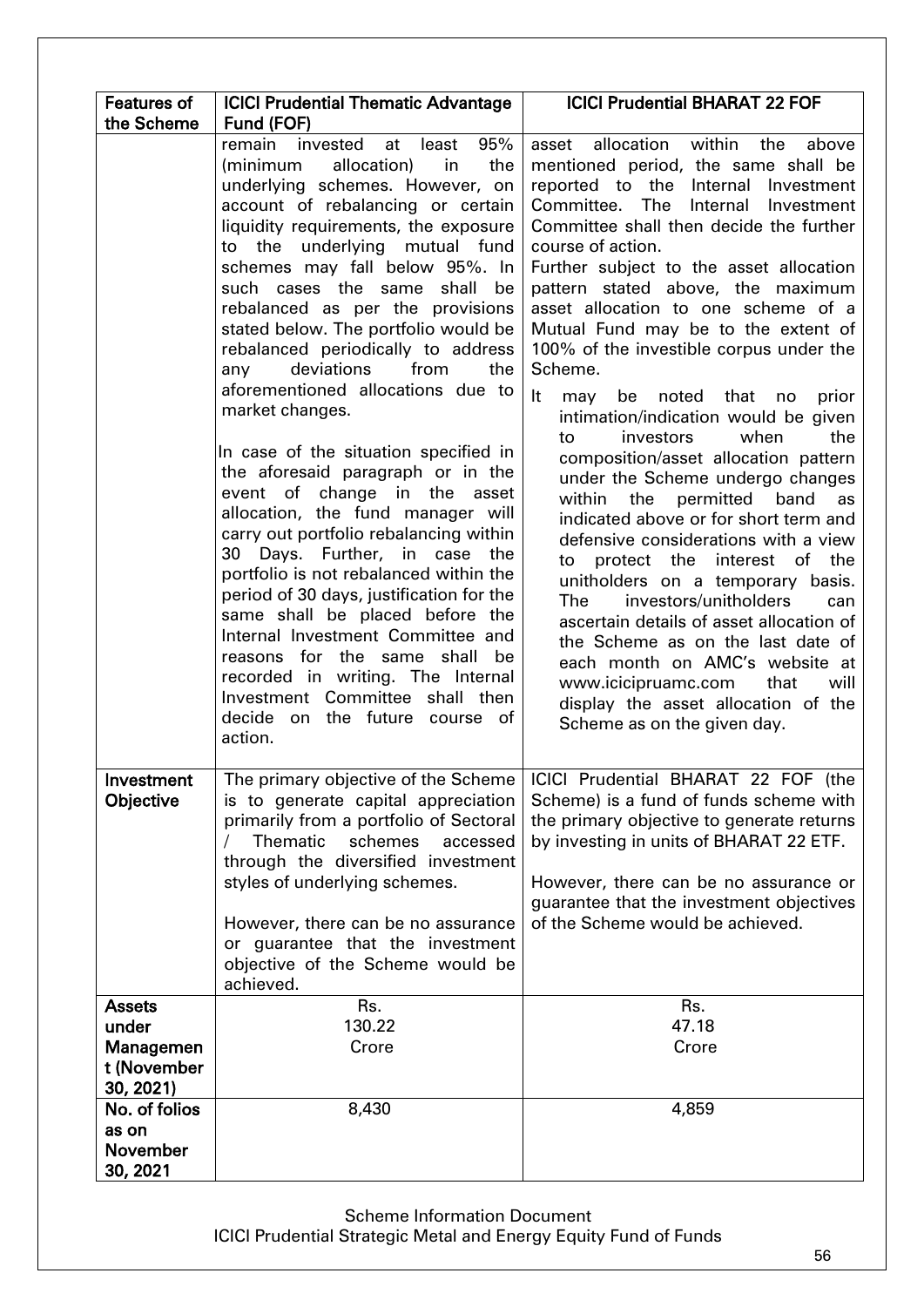| <b>Features of</b><br>the Scheme | <b>ICICI Prudential Global Advantage Fund</b><br>(FOF) |                        |         | <b>ICICI Prudential India Equity FOF</b> |                                         |                        |                    |  |
|----------------------------------|--------------------------------------------------------|------------------------|---------|------------------------------------------|-----------------------------------------|------------------------|--------------------|--|
| Type of the                      | An Open-ended Fund of Funds scheme                     |                        |         | An Open-ended Fund of Funds              |                                         |                        |                    |  |
| <b>Scheme</b>                    | predominantly investing in mutual fund                 |                        |         | scheme investing in units of equity      |                                         |                        |                    |  |
|                                  | schemes/ETFs that invest in international              |                        |         | oriented schemes                         |                                         |                        |                    |  |
|                                  | markets.                                               |                        |         |                                          |                                         |                        |                    |  |
| <b>Asset</b>                     | Under normal market circumstances, the                 |                        |         |                                          | Under normal market circumstances,      |                        |                    |  |
| <b>Allocation as</b>             | asset allocation under the Scheme would                |                        |         |                                          | the asset allocation under the          |                        |                    |  |
| per SID (in                      | be as follows:                                         |                        |         |                                          | Scheme would be as follows:             |                        |                    |  |
| %)                               | Indicative<br><b>Risk</b><br><b>Particulars</b>        |                        |         |                                          | <b>Particulars</b>                      | Indicative             | <b>Risk</b>        |  |
|                                  |                                                        | <b>Allocatio</b>       | Profile |                                          |                                         | <b>Allocatio</b>       | Profile            |  |
|                                  |                                                        | n                      |         |                                          |                                         | n                      |                    |  |
|                                  |                                                        | (% of                  |         |                                          |                                         | (% of                  |                    |  |
|                                  |                                                        | Corpus)                |         |                                          |                                         | Corpus)                |                    |  |
|                                  |                                                        | <b>Risk</b><br>Profile |         |                                          |                                         | <b>Risk</b><br>Profile |                    |  |
|                                  | Units of                                               | $95 - 100$             |         |                                          | Units of                                | $95 - 100$             | Mediu              |  |
|                                  | mutual fund                                            |                        |         |                                          | equity                                  |                        | m to               |  |
|                                  | schemes as                                             |                        |         |                                          | oriented                                |                        | High               |  |
|                                  | stated                                                 |                        |         |                                          | schemes /                               |                        |                    |  |
|                                  | below:                                                 |                        |         |                                          | <b>ETFs</b>                             |                        |                    |  |
|                                  | of <sub>1</sub><br>a)Units                             | $80 -$                 | Medium  |                                          | investing in                            |                        |                    |  |
|                                  | mutual fund                                            | 100%                   | to High |                                          | equity and                              |                        |                    |  |
|                                  | schemes/ET                                             |                        |         |                                          | equity                                  |                        |                    |  |
|                                  | which<br>Fs                                            |                        |         |                                          | related                                 |                        |                    |  |
|                                  | the<br>have                                            |                        |         |                                          | securities                              |                        |                    |  |
|                                  | mandate to                                             |                        |         |                                          | Money                                   | $0 - 5$                | Low to             |  |
|                                  | invest                                                 |                        |         |                                          | <b>Market</b>                           |                        | Mediu              |  |
|                                  | predominan<br>tly (at least                            |                        |         |                                          | Instruments<br>(with                    |                        | m                  |  |
|                                  | sixty<br>five                                          |                        |         |                                          | maturity                                |                        |                    |  |
|                                  | of<br>percent                                          |                        |         |                                          | not                                     |                        |                    |  |
|                                  | the<br>net                                             |                        |         |                                          | exceeding                               |                        |                    |  |
|                                  | assets of the                                          |                        |         |                                          | 91 days)                                |                        |                    |  |
|                                  | schemes) in                                            |                        |         |                                          | including                               |                        |                    |  |
|                                  | equity<br>and                                          |                        |         |                                          | <b>Tri-Party</b>                        |                        |                    |  |
|                                  | equity                                                 |                        |         |                                          | Repo*,                                  |                        |                    |  |
|                                  | related                                                |                        |         |                                          | cash & cash                             |                        |                    |  |
|                                  | securities in                                          |                        |         |                                          | equivalents                             |                        |                    |  |
|                                  | international                                          |                        |         |                                          | *or similar instruments as may be       |                        |                    |  |
|                                  | markets                                                |                        |         |                                          | permitted by RBI/ SEBI.                 |                        |                    |  |
|                                  |                                                        |                        |         |                                          | The Scheme can invest in the            |                        |                    |  |
|                                  |                                                        |                        |         |                                          | schemes                                 | managed                | <b>ICICI</b><br>by |  |
|                                  |                                                        |                        |         |                                          | Prudential Mutual Fund or any other     |                        |                    |  |
|                                  |                                                        |                        |         |                                          | Mutual Fund(s) as per the above         |                        |                    |  |
|                                  |                                                        |                        |         |                                          | stated asset allocation.                |                        |                    |  |
|                                  |                                                        |                        |         |                                          | The Scheme will not invest in           |                        |                    |  |
|                                  |                                                        |                        |         |                                          | securitized debt, ADR, GDR, foreign     |                        |                    |  |
|                                  |                                                        |                        |         |                                          | Securities, nor will it engage in short |                        |                    |  |
|                                  |                                                        |                        |         |                                          | selling, securities lending and Repo    |                        |                    |  |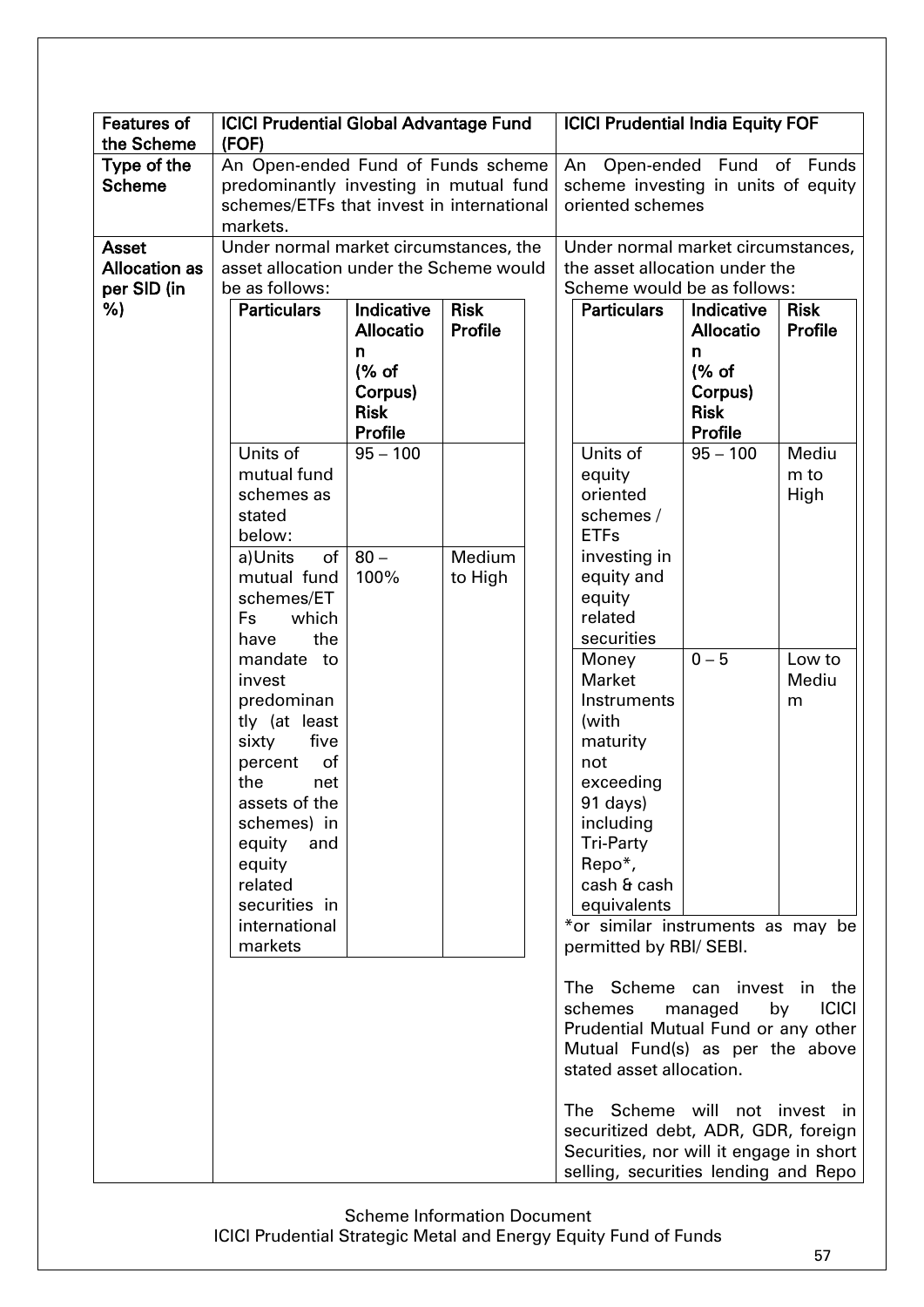| b)<br><b>Units</b><br>of<br>equity<br>oriented<br>schemes#/e<br>quity<br>oriented<br>ETFs which<br>invests<br>in<br>equity<br>and<br>equity<br>related                                                                                 | $0 - 20%$   | Medium<br>to High |                                                                                                                                                                                                                                                                                                        | in corporate debt.                                                                                                                                                                                         |
|----------------------------------------------------------------------------------------------------------------------------------------------------------------------------------------------------------------------------------------|-------------|-------------------|--------------------------------------------------------------------------------------------------------------------------------------------------------------------------------------------------------------------------------------------------------------------------------------------------------|------------------------------------------------------------------------------------------------------------------------------------------------------------------------------------------------------------|
| securities in<br>domestic                                                                                                                                                                                                              |             |                   |                                                                                                                                                                                                                                                                                                        |                                                                                                                                                                                                            |
| markets<br>$\circ$ f                                                                                                                                                                                                                   | $0 - 20%$   | Low to            |                                                                                                                                                                                                                                                                                                        |                                                                                                                                                                                                            |
| c)Units<br>debt<br>oriented/hy<br>brid Mutual<br>fund<br>Schemes/ET<br>Fs                                                                                                                                                              |             | Medium            |                                                                                                                                                                                                                                                                                                        |                                                                                                                                                                                                            |
| Money<br><b>Market</b>                                                                                                                                                                                                                 | $0 - 5%$    | Low to<br>Medium  |                                                                                                                                                                                                                                                                                                        |                                                                                                                                                                                                            |
| Instruments                                                                                                                                                                                                                            |             |                   |                                                                                                                                                                                                                                                                                                        |                                                                                                                                                                                                            |
| (with<br>maturity not                                                                                                                                                                                                                  |             |                   |                                                                                                                                                                                                                                                                                                        |                                                                                                                                                                                                            |
| exceeding<br>91 days)                                                                                                                                                                                                                  |             |                   |                                                                                                                                                                                                                                                                                                        |                                                                                                                                                                                                            |
| including                                                                                                                                                                                                                              |             |                   |                                                                                                                                                                                                                                                                                                        |                                                                                                                                                                                                            |
| TREPS*,<br>cash & cash                                                                                                                                                                                                                 |             |                   |                                                                                                                                                                                                                                                                                                        |                                                                                                                                                                                                            |
| equivalents                                                                                                                                                                                                                            |             |                   |                                                                                                                                                                                                                                                                                                        |                                                                                                                                                                                                            |
| *or similar                                                                                                                                                                                                                            | instruments | as<br>may         |                                                                                                                                                                                                                                                                                                        | be   At all points of time, the scheme will                                                                                                                                                                |
| permitted by RBI/ SEBI.<br>#Equity oriented schemes shall mean<br>schemes which, as per the scheme<br>information document, have the mandate<br>to invest minimum 65% of the net assets<br>in equity and equity related instruments.   |             |                   | 95%<br>invested<br>at<br>least<br>remain<br>(minimum<br>allocation)<br>in<br>the<br>underlying schemes. However, on<br>account of rebalancing or certain<br>liquidity requirements, the exposure<br>the underlying mutual fund<br>to<br>schemes may fall below 95%. In<br>such cases the same shall be |                                                                                                                                                                                                            |
| The Scheme can invest in the schemes<br>managed by ICICI Prudential Mutual Fund<br>or any other Mutual Fund(s) as per the<br>above stated asset allocation.<br>Based on the asset allocation table,                                    |             |                   |                                                                                                                                                                                                                                                                                                        | rebalanced as per the provisions<br>stated below. The portfolio would be<br>rebalanced periodically to address<br>deviations<br>from<br>any<br>the<br>aforementioned allocations due to<br>market changes. |
| minimum 80% of the corpus shall be<br>invested<br>in<br>schemes/ETFs which have the mandate<br>to invest predominantly (at least sixty five<br>percent of the net assets of the schemes)<br>in equity and equity related securities in | units<br>of | mutual<br>fund    | In case of the situation specified in<br>the aforesaid paragraph or in the<br>event of change in the<br>asset<br>allocation, the fund manager will<br>carry out portfolio rebalancing within                                                                                                           |                                                                                                                                                                                                            |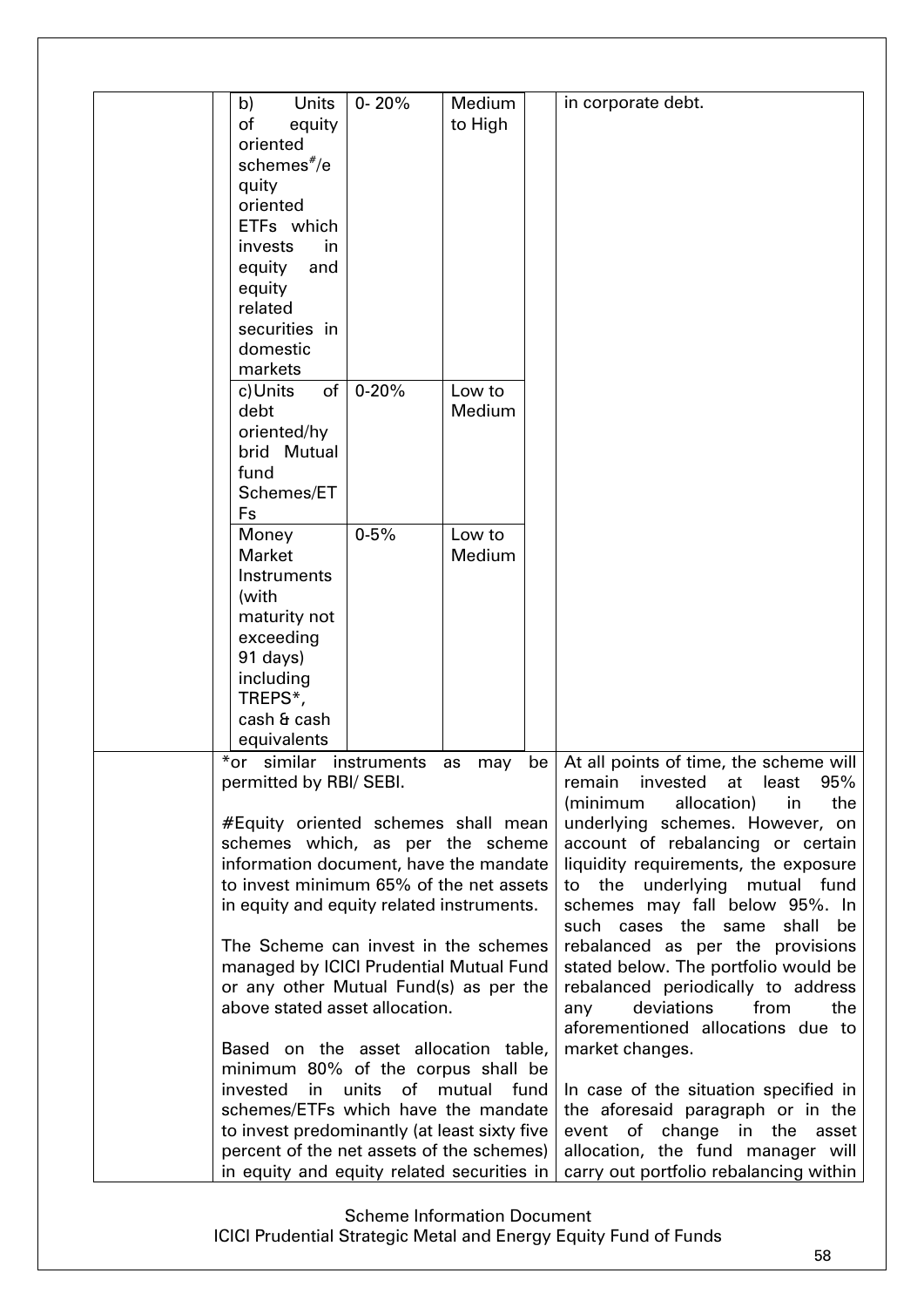| international markets.                                                                                                                                                                                                                                                                                                                                                                           | 30 Days. If owing to adverse market                                                                                                                                                                                                                                                                                                                                                                                                                                                                                                                                                                                  |
|--------------------------------------------------------------------------------------------------------------------------------------------------------------------------------------------------------------------------------------------------------------------------------------------------------------------------------------------------------------------------------------------------|----------------------------------------------------------------------------------------------------------------------------------------------------------------------------------------------------------------------------------------------------------------------------------------------------------------------------------------------------------------------------------------------------------------------------------------------------------------------------------------------------------------------------------------------------------------------------------------------------------------------|
| With respect to investing in Units of<br>mutual fund schemes/ETFs<br>which<br>predominantly invest in equity and equity<br>securities<br>in<br>international<br>related<br>markets, the scheme can consider any of<br>the following schemes or any other such<br>schemes as may be launched from time<br>to time (managed by ICICI Prudential<br>Mutual Fund or any other Mutual<br>$Fund(s)$ ). | conditions or with the view to<br>protect the interest of the investors,<br>the Fund manager is not able to<br>rebalance the asset allocation within<br>the abovementioned period of 30<br>days, justification for the same shall<br>before the<br>placed<br>Internal<br>be<br>Investment Committee and reasons<br>for the same shall be recorded in<br>writing. The<br>Internal Investment<br>Committee shall then decide on the<br>future course of action.                                                                                                                                                        |
| The indicative list is highlighted below:<br>Aditya Birla Sun Life Commodity<br>Equities - Global Agri Plan<br>Aditya Birla Sun Life International<br>Equity Fund - Plan A<br>Franklin Asian Equity Fund<br><b>ICICI</b><br>Prudential US<br>Bluechip<br><b>Equity Fund</b><br><b>Reliance Japan Equity Fund</b>                                                                                 | subject to<br>Further<br>the<br>asset<br>allocation pattern stated above, the<br>maximum asset allocation to one<br>scheme of a Mutual Fund may be to<br>the extent of 100% of the investible<br>corpus under the Scheme.<br>It may be noted that no prior                                                                                                                                                                                                                                                                                                                                                           |
| <b>Reliance US Equity Opportunities</b><br>Fund<br>Motilal Oswal NASDAQ 100 ETF<br>• Reliance ETF Hang Seng BeES                                                                                                                                                                                                                                                                                 | intimation/indication would be given<br>investors<br>when<br>the<br>to<br>composition/asset allocation pattern<br>under the Scheme undergo changes<br>within the permitted band<br>as<br>indicated above or for short term<br>and defensive considerations with a<br>view to protect the interest of the<br>unitholders on a temporary basis.<br>investors/unitholders<br>The<br>can<br>ascertain details of asset allocation<br>of the Scheme as on the last date of<br>each month on AMC's website at<br>www.icicipruamc.com<br>that<br>will<br>display the asset allocation of the<br>Scheme as on the given day. |
| A certain portion of the net assets of the<br>Scheme may also be invested in units of<br>equity oriented schemes/equity oriented<br>ETFs/debt/hybrid<br>mutual<br>fund<br>schemes/ETFs which invests in domestic<br>markets.                                                                                                                                                                     |                                                                                                                                                                                                                                                                                                                                                                                                                                                                                                                                                                                                                      |
| The Scheme will not invest in derivatives,<br>securitized debt, ADR, GDR, foreign<br>Securities, nor will it engage in short<br>selling, securities lending and Repo in<br>corporate debt.                                                                                                                                                                                                       |                                                                                                                                                                                                                                                                                                                                                                                                                                                                                                                                                                                                                      |
| Further subject to the asset allocation<br>pattern stated above, the maximum asset                                                                                                                                                                                                                                                                                                               |                                                                                                                                                                                                                                                                                                                                                                                                                                                                                                                                                                                                                      |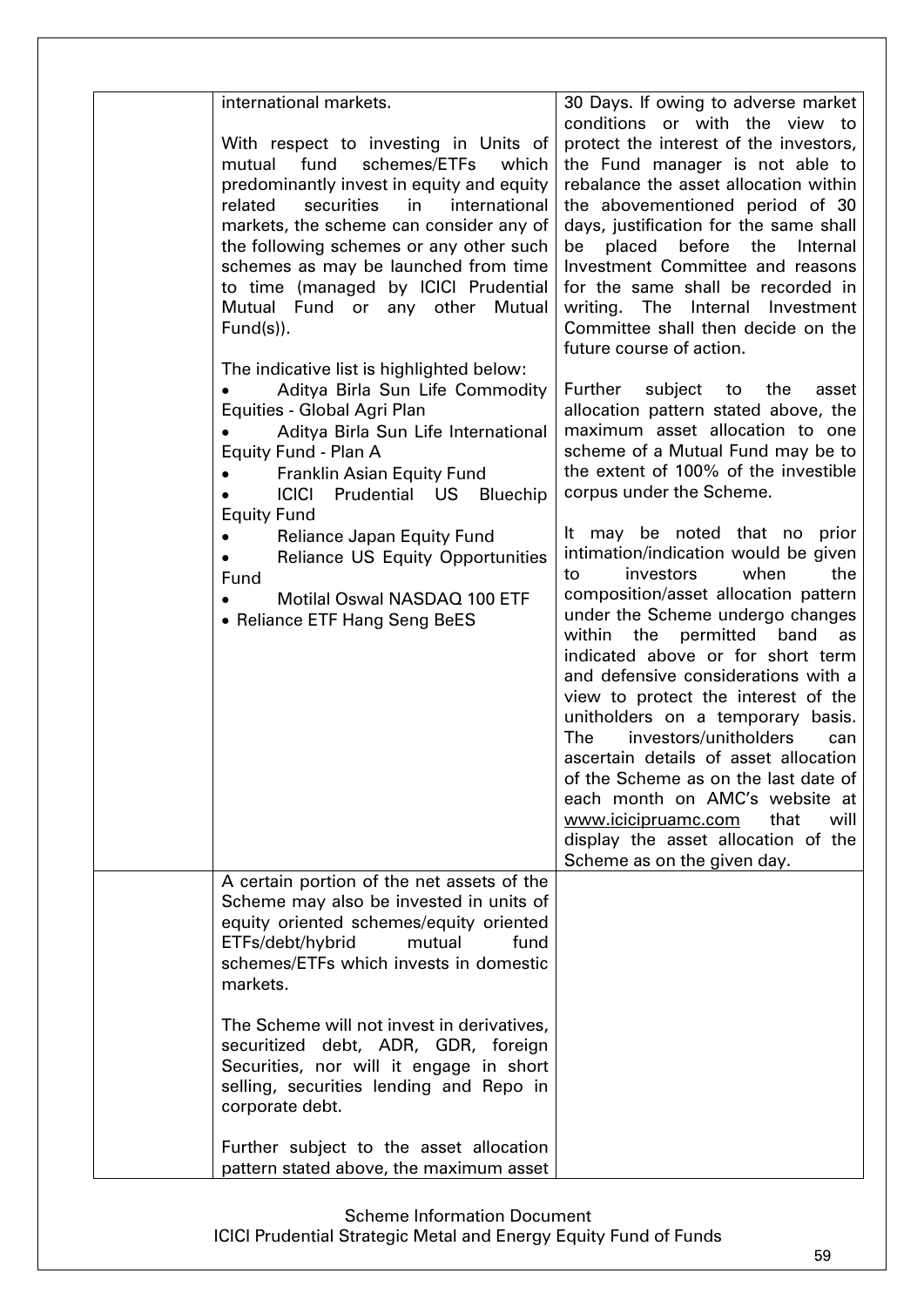|                 | allocation to one scheme of a Mutual          |                                       |  |  |  |  |
|-----------------|-----------------------------------------------|---------------------------------------|--|--|--|--|
|                 | Fund may be to the extent of 100% of the      |                                       |  |  |  |  |
|                 | investible corpus under the Scheme.           |                                       |  |  |  |  |
| Investment      | <b>ICICI Prudential Global Advantage Fund</b> | The primary objective of the Scheme   |  |  |  |  |
| Objective       | (FOF) is a Fund of Funds scheme with the      | is<br>to<br>generate<br>returns<br>by |  |  |  |  |
|                 | primary objective to generate returns by      | predominantly investing in one or     |  |  |  |  |
|                 | investing in units of one or more mutual      | more mutual fund schemes /ETFs        |  |  |  |  |
|                 | fund schemes / ETFs (managed by ICICI         | (managed by ICICI Prudential Mutual   |  |  |  |  |
|                 | Prudential Mutual Fund or any other           | Fund or any other Mutual Fund(s))     |  |  |  |  |
|                 | Mutual Fund(s)) which predominantly           | which invest in equity and equity     |  |  |  |  |
|                 | invest in international markets.              | related securities. However, there    |  |  |  |  |
|                 |                                               | can be no assurance or guarantee      |  |  |  |  |
|                 | A certain corpus of the Scheme will also      | that the investment objective of the  |  |  |  |  |
|                 | be invested in units of domestic mutual       | Scheme would be achieved.             |  |  |  |  |
|                 | fund schemes/ETFs managed by ICICI            |                                       |  |  |  |  |
|                 | Prudential Mutual Fund or any other           |                                       |  |  |  |  |
|                 | Mutual Fund(s).                               |                                       |  |  |  |  |
|                 |                                               |                                       |  |  |  |  |
|                 | However, there can be no assurance or         |                                       |  |  |  |  |
|                 | guarantee that the investment objective       |                                       |  |  |  |  |
|                 | of the Scheme would be achieved.              |                                       |  |  |  |  |
| Assets under    | Rs.                                           | Rs.                                   |  |  |  |  |
| Management      | 241.01                                        | 43.84                                 |  |  |  |  |
| (November       | Crore                                         | Crore                                 |  |  |  |  |
| 30, 2021)       |                                               |                                       |  |  |  |  |
| No. of folios   | 6,533                                         | 8,196                                 |  |  |  |  |
| as on           |                                               |                                       |  |  |  |  |
| <b>November</b> |                                               |                                       |  |  |  |  |
| 30, 2021        |                                               |                                       |  |  |  |  |

| the Scheme   FOF | Features of   ICICI Prudential Nifty Low Vol 30 ETF                                                                                                                                                         | <b>ICICI Prudential Alpha Low Vol 30 ETF</b><br><b>FOF</b> |
|------------------|-------------------------------------------------------------------------------------------------------------------------------------------------------------------------------------------------------------|------------------------------------------------------------|
| ∣ Scheme         | <b>Type of the</b> $\vert$ An open ended fund of funds scheme $\vert$ An open ended fund of funds scheme<br>investing in ICICI Prudential Nifty Low   investing in ICICI Prudential Alpha Low<br>Vol 30 ETF | Vol 30 ETF.                                                |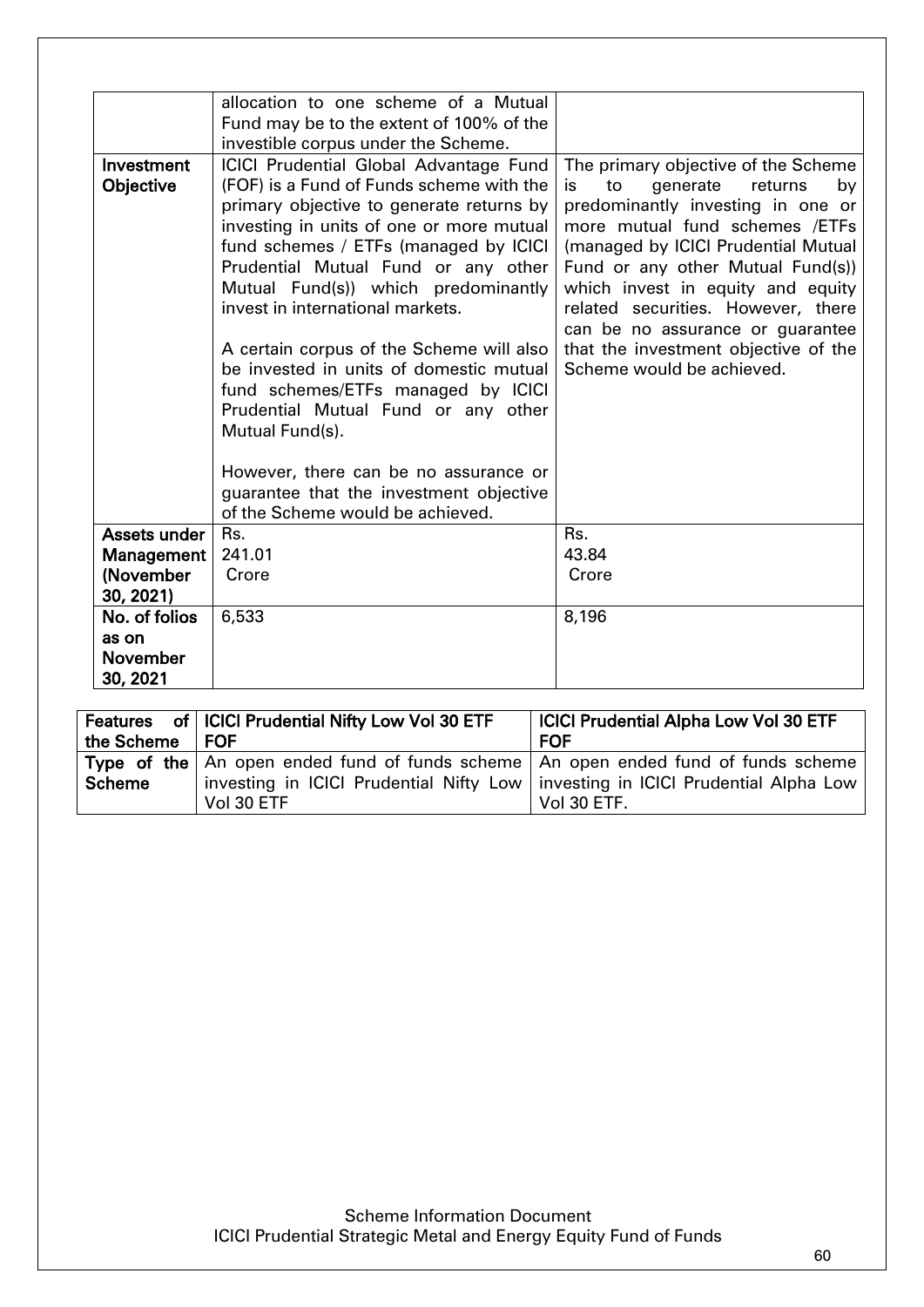| <b>Asset</b>         |                                                                                                             |                     |       | Under normal market circumstances,                                                        | Under normal market circumstances,<br>the asset allocation under the Scheme                 |         |                   |                           |                                                                                |  |
|----------------------|-------------------------------------------------------------------------------------------------------------|---------------------|-------|-------------------------------------------------------------------------------------------|---------------------------------------------------------------------------------------------|---------|-------------------|---------------------------|--------------------------------------------------------------------------------|--|
| <b>Allocation as</b> |                                                                                                             |                     |       | the asset allocation under the Scheme                                                     |                                                                                             |         |                   |                           |                                                                                |  |
| per SID<br>(in<br>%) | would be as follows:                                                                                        |                     |       |                                                                                           | would be as follows:                                                                        |         |                   |                           |                                                                                |  |
|                      | <b>Particula</b>                                                                                            | Indicative          |       | <b>Risk</b>                                                                               | <b>Particulars</b>                                                                          |         | Indicative        |                           | <b>Risk</b>                                                                    |  |
|                      | rs                                                                                                          | <b>Allocation</b>   |       | <b>Profile</b>                                                                            |                                                                                             |         | <b>Allocation</b> |                           | <b>Profile</b>                                                                 |  |
|                      |                                                                                                             | (% of Corpus)       |       |                                                                                           |                                                                                             |         |                   | (% of Corpus)             |                                                                                |  |
|                      |                                                                                                             | <b>Risk Profile</b> |       |                                                                                           |                                                                                             |         | Maxi              | Minim                     |                                                                                |  |
|                      |                                                                                                             | Maxim               | Mini  |                                                                                           |                                                                                             |         | mum               | um                        |                                                                                |  |
|                      |                                                                                                             | um                  | mum   |                                                                                           | <b>Units</b>                                                                                | of      | 100%              | 95%                       | Mediu                                                                          |  |
|                      | Units of                                                                                                    | 100%                | 95%   | Medium                                                                                    | <b>ICICI</b>                                                                                |         |                   |                           | m<br>to                                                                        |  |
|                      | <b>ICICI</b>                                                                                                |                     |       | to High                                                                                   | Prudential                                                                                  |         |                   |                           | High                                                                           |  |
|                      | Prudenti                                                                                                    |                     |       |                                                                                           | Alpha Low                                                                                   |         |                   |                           |                                                                                |  |
|                      | Nifty<br>al                                                                                                 |                     |       |                                                                                           | Vol 30 ETF                                                                                  |         |                   |                           |                                                                                |  |
|                      | Low Vol                                                                                                     |                     |       |                                                                                           | <b>Units</b>                                                                                | of      | 5%                | $0\%$                     | Low to                                                                         |  |
|                      | <b>30 ETF</b>                                                                                               |                     |       |                                                                                           | Liquid                                                                                      |         |                   |                           | Mediu                                                                          |  |
|                      | Reverse                                                                                                     | 5%                  | $0\%$ | Low<br>to                                                                                 | schemes/                                                                                    |         |                   |                           | m                                                                              |  |
|                      | Repo,                                                                                                       |                     |       | Medium                                                                                    | Money                                                                                       |         |                   |                           |                                                                                |  |
|                      | Tri-Party                                                                                                   |                     |       |                                                                                           | <b>Market</b>                                                                               |         |                   |                           |                                                                                |  |
|                      | Repo*,                                                                                                      |                     |       |                                                                                           | Instrument                                                                                  |         |                   |                           |                                                                                |  |
|                      | Units of                                                                                                    |                     |       |                                                                                           | s                                                                                           | (with   |                   |                           |                                                                                |  |
|                      | Debt                                                                                                        |                     |       |                                                                                           | maturity                                                                                    |         |                   |                           |                                                                                |  |
|                      | Mutual<br>Funds                                                                                             |                     |       |                                                                                           | not                                                                                         |         |                   |                           |                                                                                |  |
|                      | and                                                                                                         |                     |       |                                                                                           | exceeding<br>91                                                                             | days),  |                   |                           |                                                                                |  |
|                      | <b>ETFs</b>                                                                                                 |                     |       |                                                                                           | including                                                                                   |         |                   |                           |                                                                                |  |
|                      |                                                                                                             |                     |       | may<br>be                                                                                 | <b>Tri-Party</b>                                                                            |         |                   |                           |                                                                                |  |
|                      | *or similar instruments as<br>permitted by RBI/ SEBI, subject to<br>requisite approvals from SEBI / RBI, if |                     |       |                                                                                           | $\text{Repo*}\#$                                                                            |         |                   |                           |                                                                                |  |
|                      |                                                                                                             |                     |       |                                                                                           | $#$ Excluding<br>subscription<br>money                                                      |         |                   |                           |                                                                                |  |
|                      | needed.                                                                                                     |                     |       |                                                                                           | in<br>transit before deployment / payout                                                    |         |                   |                           |                                                                                |  |
|                      |                                                                                                             |                     |       |                                                                                           |                                                                                             |         |                   |                           |                                                                                |  |
|                      |                                                                                                             |                     |       | The cumulative gross exposure through                                                     | The<br><b>Scheme</b><br>will<br>invest<br>not<br>in.<br>securitized debt, ADR, GDR, foreign |         |                   |                           |                                                                                |  |
|                      |                                                                                                             |                     |       | units of ICICI Prudential Nifty Low Vol 30                                                |                                                                                             |         |                   |                           |                                                                                |  |
|                      |                                                                                                             |                     |       | ETF and Reverse Repo, Tri-Party Repo*,                                                    |                                                                                             |         |                   |                           | Securities, derivatives nor will it engage                                     |  |
|                      | Units of Debt Mutual Funds and ETFs,                                                                        |                     |       |                                                                                           |                                                                                             |         |                   |                           | in short selling, securities lending and                                       |  |
|                      | other permitted securities/assets and                                                                       |                     |       |                                                                                           | Repo in corporate debt.                                                                     |         |                   |                           |                                                                                |  |
|                      | such other securities/assets as may be                                                                      |                     |       |                                                                                           |                                                                                             |         |                   |                           |                                                                                |  |
|                      | permitted by the Board from time to                                                                         |                     |       | time should not exceed 100% of the net                                                    | The cumulative gross exposure through<br>units of ICICI Prudential Alpha Low Vol            |         |                   |                           |                                                                                |  |
|                      | assets of the scheme                                                                                        |                     |       |                                                                                           |                                                                                             |         |                   |                           | 30 ETF and Units of Liquid schemes/                                            |  |
|                      |                                                                                                             |                     |       |                                                                                           | Money                                                                                       |         | Market            | Instruments               | (with                                                                          |  |
|                      |                                                                                                             |                     |       | In the event of change in the asset                                                       |                                                                                             |         |                   | maturity not exceeding 91 | days),                                                                         |  |
|                      |                                                                                                             |                     |       | allocation, the fund manager will carry                                                   |                                                                                             |         |                   |                           | including Tri-Party Repo*# should not                                          |  |
|                      |                                                                                                             |                     |       | out portfolio rebalancing within 30                                                       |                                                                                             |         |                   |                           | exceed 100% of the net assets of the                                           |  |
|                      |                                                                                                             |                     |       | working Days. If owing to adverse                                                         |                                                                                             |         |                   |                           | scheme as determined in accordance                                             |  |
|                      |                                                                                                             |                     |       | market conditions or with the view to                                                     |                                                                                             |         |                   |                           | with the provisions of SEBI (Mutual                                            |  |
|                      |                                                                                                             |                     |       | protect the interest of the investors, the                                                |                                                                                             |         |                   |                           | Funds) Regulations read with applicable                                        |  |
|                      |                                                                                                             |                     |       | Fund manager is not able to rebalance                                                     | circulars.                                                                                  |         |                   |                           |                                                                                |  |
|                      | the<br>asset                                                                                                | allocation          |       | within<br>the                                                                             |                                                                                             |         |                   |                           |                                                                                |  |
|                      |                                                                                                             |                     |       | abovementioned period of 30 working                                                       |                                                                                             |         |                   |                           | The Margin may be placed in the form                                           |  |
|                      |                                                                                                             |                     |       | days, justification for the same shall be<br>placed before the Internal Investment        |                                                                                             |         |                   |                           | of such securities / instruments /<br>deposits as may be permitted/eligible to |  |
|                      |                                                                                                             |                     |       | Committee and reasons for the same                                                        |                                                                                             |         |                   |                           | be placed as margin from the assets of                                         |  |
|                      |                                                                                                             |                     |       | shall be recorded in writing. The Internal                                                | the                                                                                         | Scheme. | The               |                           | securities                                                                     |  |
|                      |                                                                                                             |                     |       | Investment Commsttage placillaton alteridaculation ments / deposits so placed as          |                                                                                             |         |                   |                           |                                                                                |  |
|                      |                                                                                                             |                     |       | onctorphuturential Strate gretionetal and Energy Englisty stund be Fundersified under the |                                                                                             |         |                   |                           |                                                                                |  |
|                      |                                                                                                             |                     |       |                                                                                           |                                                                                             |         |                   |                           | applicable category of assets fo61the                                          |  |
|                      |                                                                                                             |                     |       | The Margin may be placed in the form                                                      | purposes of asset allocation.                                                               |         |                   |                           |                                                                                |  |
|                      | of such securities / instruments                                                                            |                     |       |                                                                                           |                                                                                             |         |                   |                           |                                                                                |  |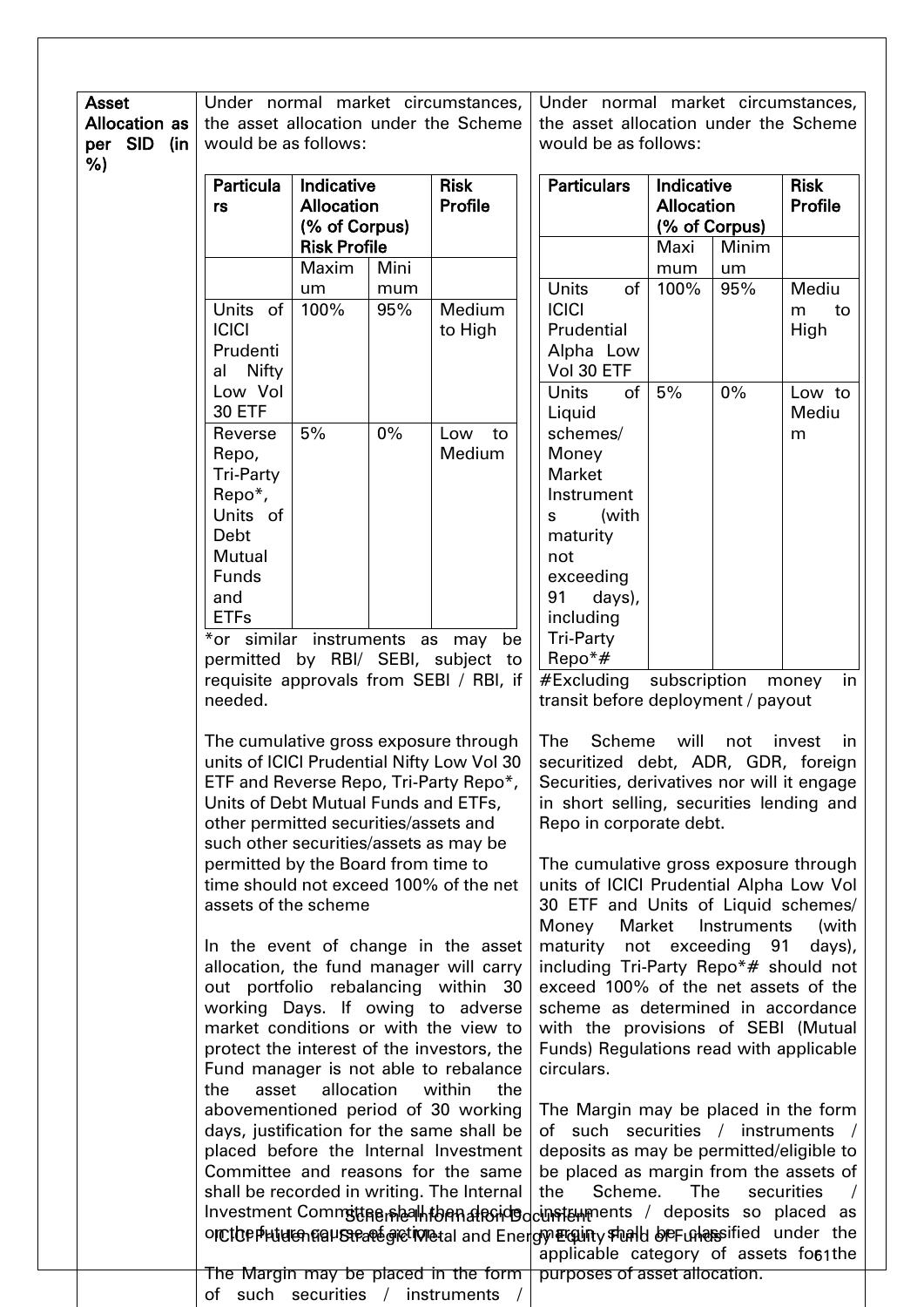|                        |                                                                                     | In the event of change in the asset                                                     |
|------------------------|-------------------------------------------------------------------------------------|-----------------------------------------------------------------------------------------|
|                        |                                                                                     | allocation, the fund manager will carry<br>out portfolio rebalancing within 30          |
|                        |                                                                                     | Days. If owing to adverse market                                                        |
|                        |                                                                                     | conditions or with the view to protect<br>the interest of the investors, the Fund       |
|                        |                                                                                     | manager is not able to rebalance the                                                    |
|                        |                                                                                     | asset<br>allocation<br>within<br>the                                                    |
|                        |                                                                                     | abovementioned period of 30 days,<br>justification for the same shall be placed         |
|                        |                                                                                     | before<br>the<br>Internal<br>Investment                                                 |
|                        |                                                                                     | Committee and reasons for the same                                                      |
|                        |                                                                                     | shall be recorded in writing. The Internal<br>Investment Committee shall then decide    |
|                        |                                                                                     | on the future course of action.                                                         |
|                        |                                                                                     | noted that<br>It<br>be<br>prior<br>may<br>no<br>intimation/indication would be given to |
|                        |                                                                                     | investors when the composition/asset                                                    |
|                        |                                                                                     | allocation pattern under the Scheme<br>undergo changes within the permitted             |
|                        |                                                                                     | band as indicated above or for short                                                    |
|                        |                                                                                     | term and defensive considerations with                                                  |
|                        |                                                                                     | a view to protect the interest of the<br>unitholders on a temporary basis. The          |
|                        |                                                                                     | investors/unitholders<br>can<br>ascertain                                               |
|                        |                                                                                     | details of asset allocation of the Scheme<br>as on the last date of each month on       |
|                        |                                                                                     | AMC's website at www.icicipruamc.com                                                    |
|                        |                                                                                     | that will display the asset allocation of                                               |
| Investment             | <b>ICICI Prudential Nifty Low Vol 30 ETF</b>                                        | the Scheme as on the given day.<br>ICICI Prudential Alpha Low Vol 30 ETF                |
| Objective              | FOF (the Scheme) is a Fund of Funds                                                 | FOF (the Scheme) is a Fund of Funds                                                     |
|                        | scheme with the primary objective to                                                | scheme with the primary objective to                                                    |
|                        | generate returns by investing in units of<br>ICICI Prudential Nifty Low Vol 30 ETF. | generate returns by investing in units of                                               |
|                        |                                                                                     | ICICI Prudential Alpha Low Vol 30 ETF.                                                  |
|                        | There can be no assurance or guarantee                                              | There can be no assurance or guarantee                                                  |
|                        | that the investment objectives of the<br>Scheme would be achieved.                  | that the investment objectives of the<br>Scheme would be achieved.                      |
| Assets under           | <b>Rs</b>                                                                           | Rs.                                                                                     |
| Management             | 240.43                                                                              | 36.32                                                                                   |
| (November<br>30, 2021) | Crore                                                                               | crores                                                                                  |
| No. of folios          | 8,932                                                                               | 18,860                                                                                  |
| as on                  |                                                                                     |                                                                                         |
| November<br>30, 2021   |                                                                                     |                                                                                         |

| <b>Features</b><br>of<br>the Scheme | <b>ICICI Prudential Passive Multi Asset Fund of Funds</b>                                                                              |
|-------------------------------------|----------------------------------------------------------------------------------------------------------------------------------------|
| <b>Scheme</b>                       | <b>Type of the</b> An open ended fund of funds scheme investing in equity, debt, gold and<br>global index funds/exchange traded funds. |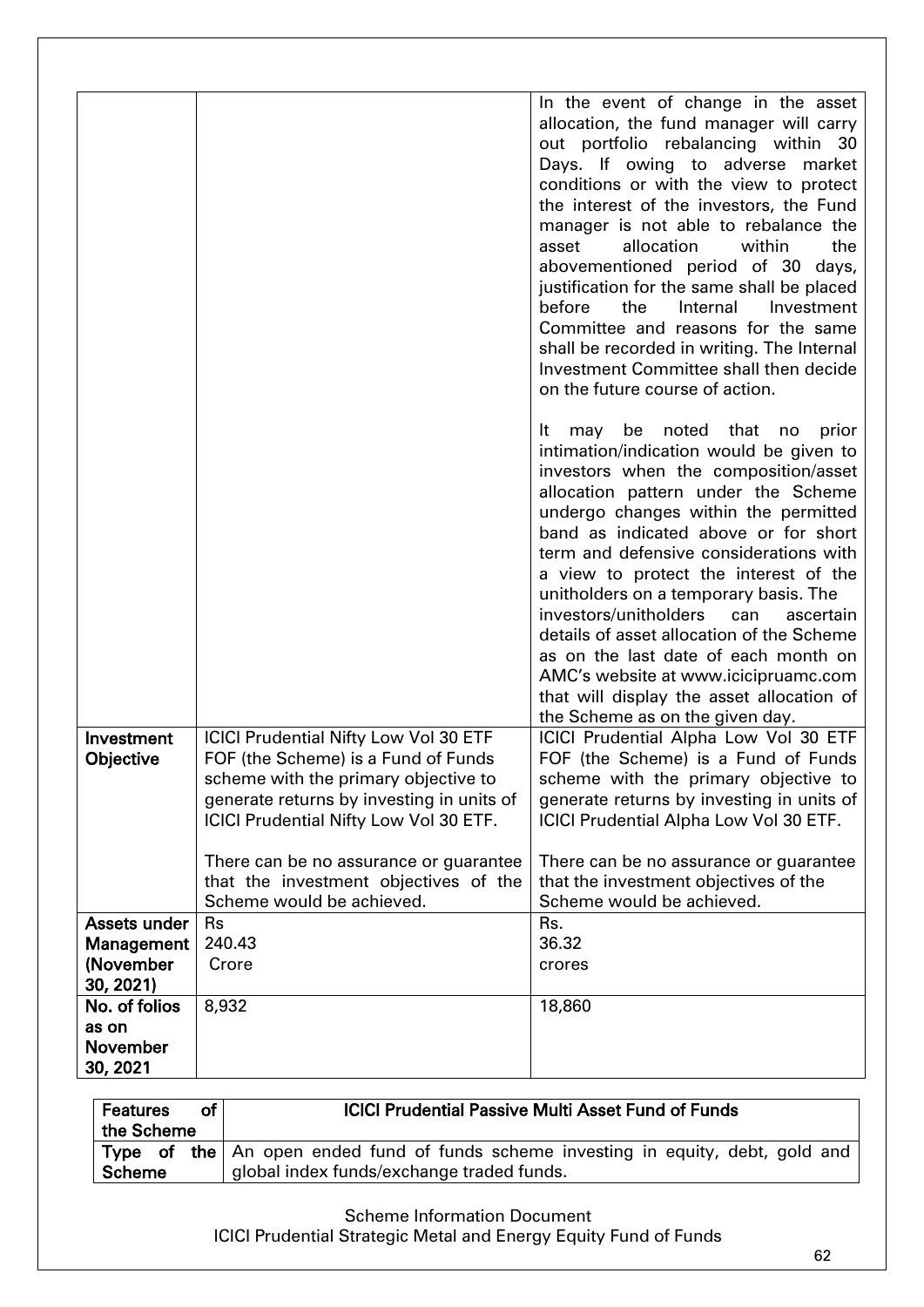| <b>Asset</b>   | Under normal market circumstances, the asset allocation under the Scheme |
|----------------|--------------------------------------------------------------------------|
|                | <b>Allocation</b> as would be as follows:                                |
| per SID (in %) |                                                                          |

| <b>Type of Security</b>                                                                                | (% of total assets) | Indicative allocation | <b>Risk Profile</b> |
|--------------------------------------------------------------------------------------------------------|---------------------|-----------------------|---------------------|
| <b>Particulars</b>                                                                                     | Minimu<br>m         | <b>Maximum</b>        | Low/Medium/<br>High |
| Units of mutual<br>fund<br>schemes as stated below:                                                    | 95                  | 100                   |                     |
| A) Domestic Equity ETFs/Index<br><b>Funds</b>                                                          | 25                  | 65                    | High                |
| B) Domestic Debt ETFs/Index<br><b>Funds</b>                                                            | 25                  | 65                    | Low to Medium       |
| C) ETFs/Index Funds investing<br>in Overseas securities                                                | 10                  | 30                    | Medium to High      |
| D) Domestic Gold ETFs                                                                                  | 0                   | 15                    | Medium to High      |
| Repo, Tri-Party<br>Reverse<br>Repo <sup>*@</sup> , Units of Debt<br>oriented mutual<br>fund<br>schemes | 0                   | 5                     | Low to Medium       |

\*Or similar instruments as may be permitted by SEBI/RBI from time to time, subject to requisite approvals from SEBI/RBI, as applicable.

@ Excluding subscription money in transit before deployment / payout

The Margin may be placed in the form of such securities / instruments / deposits as may be permitted/eligible to be placed as margin from the assets of the Scheme. The securities / instruments / deposits so placed as margin shall be classified under the applicable category of assets for the purposes of asset allocation.

Investment in units of ETFs/Index Funds launched overseas shall be in accordance with SEBI Circular No. SEBI/IMD/CIR No. 7/104753/07 dated September 26, 2007, SEBI/IMD/CIR No. 122577/08 dated April 8, 2008, SEBI circular no. SEBI/HO/IMD/DF3/CIR/P/2020/225 dated November 5, 2020, and SEBI circular no. SEBI/HO/IMD/IMD-II/DOF3/P/CIR/2021/571 dated June 03, 2021 as may be amended from time to time. The Scheme may invest up to USD 10 mn in Overseas ETFs, overseas Index funds. The limits would be soft limits for the purpose of reporting on monthly basis in the format prescribed vide SEBI circular dated November 5, 2020. This limit shall be valid for a period of 6 months from the closure of NFO and thereafter the unutilized limit shall be not be available towards any overseas investments but only be available towards industry wide limits. Further investments should follow the norms for ongoing schemes. For all ongoing schemes that invest or are allowed to invest in overseas investments an investment headroom of 20% of the average AUM in overseas investments of the previous three calendar months would be available to the Mutual Funds for that month subject to the below mentioned limits.

for investmen**SbyemeruafoFmedon-Docerseas** Exchange Traded Fund (ETF(s)) l¢lGlaPriudesitial Stratierius Metts \$r806 mengwiFpeitWicutal Plurunds As per SEBI circular dated June 03, 2021, Mutual Funds can make overseas investments subject to a maximum of US \$ 1 billion per Mutual Fund, within the overall industry limit of US \$ 7 billion. The allocation methodology for the limit of US \$ 1 billion would be US \$ 50 million reserved for each scheme individually, within the overall industry limit of US \$ 7 billion. Aggregate ceiling

The Scheme can invest in the schemes managed by ICICI Prudential Mutual Fund or any other Mutual Fund(s) as per the above stated asset allocation.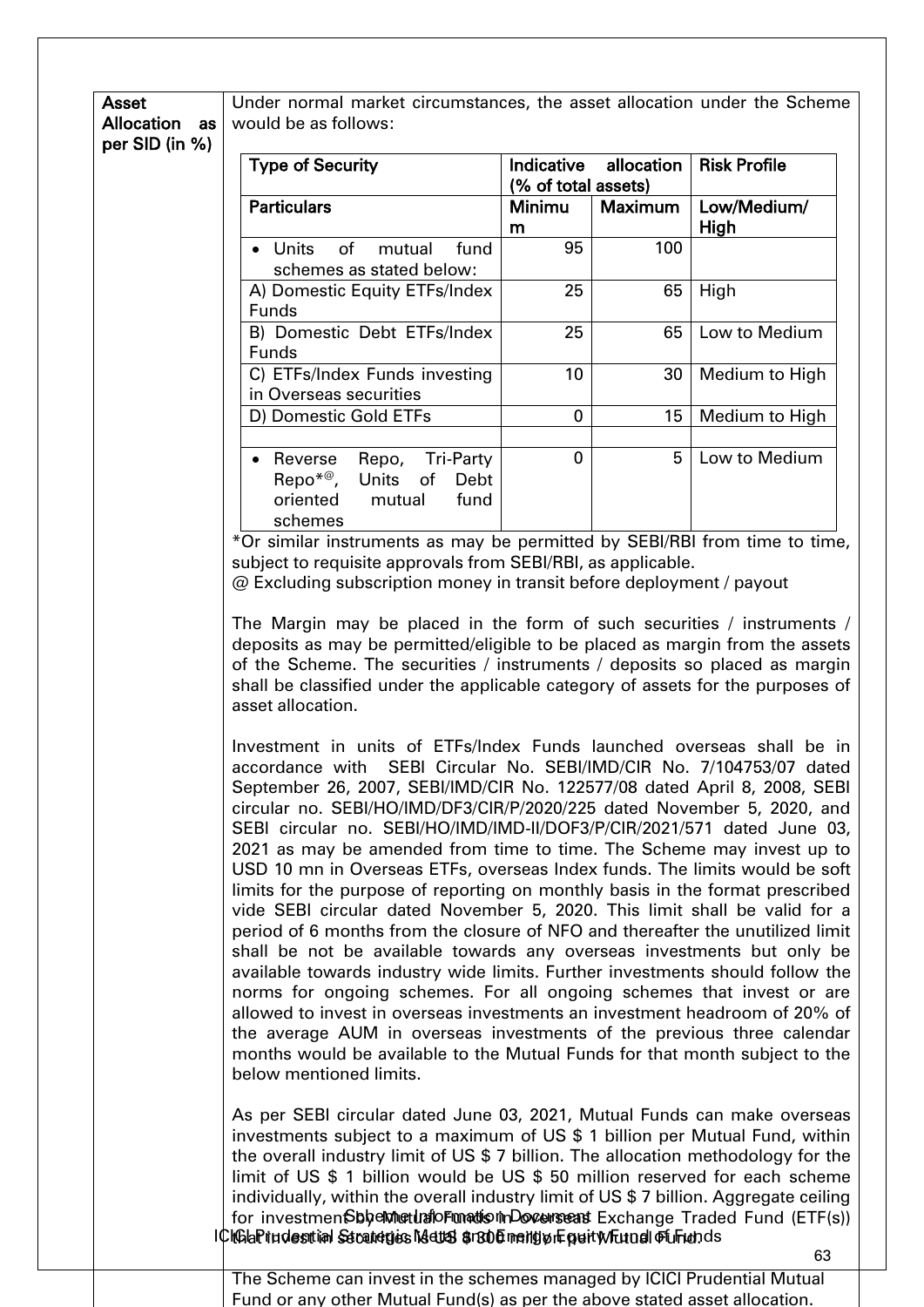| Investment<br>Objective                                  | <b>ICICI Prudential Passive Multi-Asset Fund of Funds is a Fund of Funds scheme</b><br>with the primary objective to generate returns by predominantly investing in<br>passively managed funds launched in India and/or overseas. |
|----------------------------------------------------------|-----------------------------------------------------------------------------------------------------------------------------------------------------------------------------------------------------------------------------------|
|                                                          | The Scheme can also invest in other mutual funds schemes launched in India<br>and/or overseas.                                                                                                                                    |
|                                                          | However, there can be no assurance or guarantee that the investment<br>objective of the Scheme would be achieved.                                                                                                                 |
| Assets under<br>Management<br>(November<br>30, 2021)     | Since the scheme is a new scheme, these details are not available                                                                                                                                                                 |
| No. of folios<br>as<br><b>on</b><br>November 30,<br>2021 | Since the scheme is a new scheme, these details are not available                                                                                                                                                                 |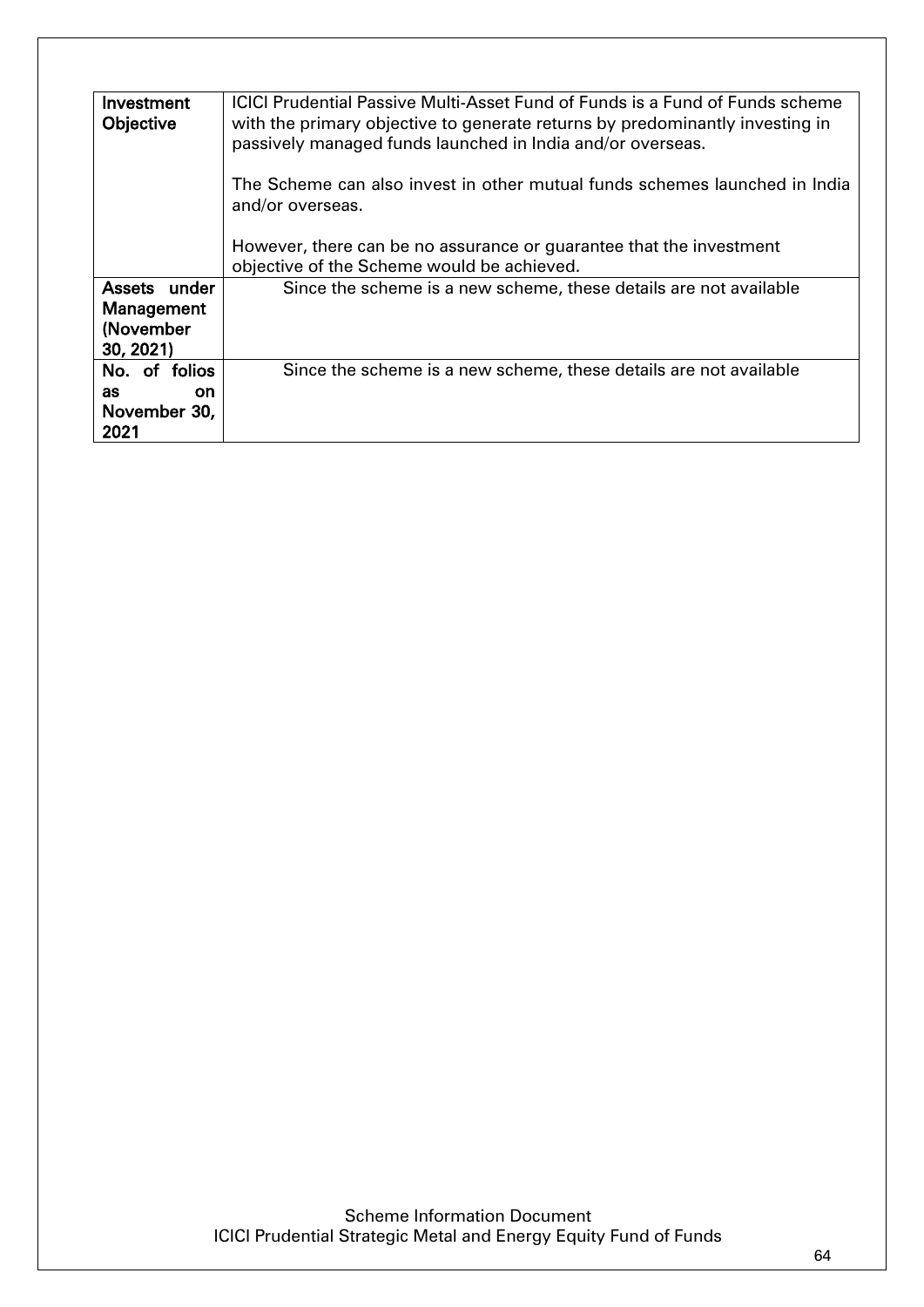| <b>Features</b>                         | of   ICICI Prudential Strategic Metal and Energy Equity Fund of Fund                                                                                                                                                                                                                                                                                                                                                                                                                                                                                                                                   |                                                                      |         |                      |
|-----------------------------------------|--------------------------------------------------------------------------------------------------------------------------------------------------------------------------------------------------------------------------------------------------------------------------------------------------------------------------------------------------------------------------------------------------------------------------------------------------------------------------------------------------------------------------------------------------------------------------------------------------------|----------------------------------------------------------------------|---------|----------------------|
| the Scheme                              |                                                                                                                                                                                                                                                                                                                                                                                                                                                                                                                                                                                                        |                                                                      |         |                      |
| Type of<br>the $\vert$<br><b>Scheme</b> | An Open ended fund of fund scheme investing in one or more overseas<br>mutual fund schemes.                                                                                                                                                                                                                                                                                                                                                                                                                                                                                                            |                                                                      |         |                      |
| <b>Asset</b>                            | Under normal market circumstances, the asset allocation under the Scheme                                                                                                                                                                                                                                                                                                                                                                                                                                                                                                                               |                                                                      |         |                      |
| <b>Allocation</b><br>as                 | would be as follows:                                                                                                                                                                                                                                                                                                                                                                                                                                                                                                                                                                                   |                                                                      |         |                      |
| per SID (in %)                          |                                                                                                                                                                                                                                                                                                                                                                                                                                                                                                                                                                                                        |                                                                      |         |                      |
|                                         | <b>Particulars</b>                                                                                                                                                                                                                                                                                                                                                                                                                                                                                                                                                                                     | <b>Indicative Allocation</b><br>(% of Corpus)<br><b>Risk Profile</b> |         | <b>Risk Profile</b>  |
|                                         |                                                                                                                                                                                                                                                                                                                                                                                                                                                                                                                                                                                                        | Maximum                                                              | Minimum |                      |
|                                         | Units/shares<br>of<br>First<br><b>Trust Strategic Metal and</b><br>Energy Equity UCITS<br>Fund                                                                                                                                                                                                                                                                                                                                                                                                                                                                                                         | 100%                                                                 | 95%     | Medium<br>to<br>High |
|                                         | Debt,<br>Money<br>market<br>securities, debt mutual<br>schemes/liquid<br>fund<br>schemes*                                                                                                                                                                                                                                                                                                                                                                                                                                                                                                              | 5%                                                                   | 0%      | Low<br>to<br>Medium  |
|                                         | *or similar instruments as may be permitted by RBI/ SEBI, subject to requisite<br>approvals from SEBI / RBI, if needed.                                                                                                                                                                                                                                                                                                                                                                                                                                                                                |                                                                      |         |                      |
|                                         | The Cumulative Gross Exposure across Equity and Debt and such other<br>securities/assets as may be permitted by the Board from time to time subject<br>to prior approval from SEBI, if required, should not exceed 100% of the net<br>assets of the scheme.                                                                                                                                                                                                                                                                                                                                            |                                                                      |         |                      |
|                                         | In the event of change in the asset allocation, the fund manager will carry out<br>portfolio rebalancing within 30 working Days. If owing to adverse market<br>conditions or with the view to protect the interest of the investors, the Fund<br>manager is not able to rebalance the asset allocation within the<br>abovementioned period of 30 working days, justification for the same shall be<br>placed before the Internal Investment Committee and reasons for the same<br>shall be recorded in writing. The Internal Investment Committee shall then<br>decide on the future course of action. |                                                                      |         |                      |
|                                         | The Margin may be placed in the form of such securities / instruments /<br>deposits as may be permitted/eligible to be placed as margin from the assets<br>of the Scheme. The securities / instruments / deposits so placed as margin<br>shall be classified under the applicable category of assets for the purposes of<br>asset allocation.                                                                                                                                                                                                                                                          |                                                                      |         |                      |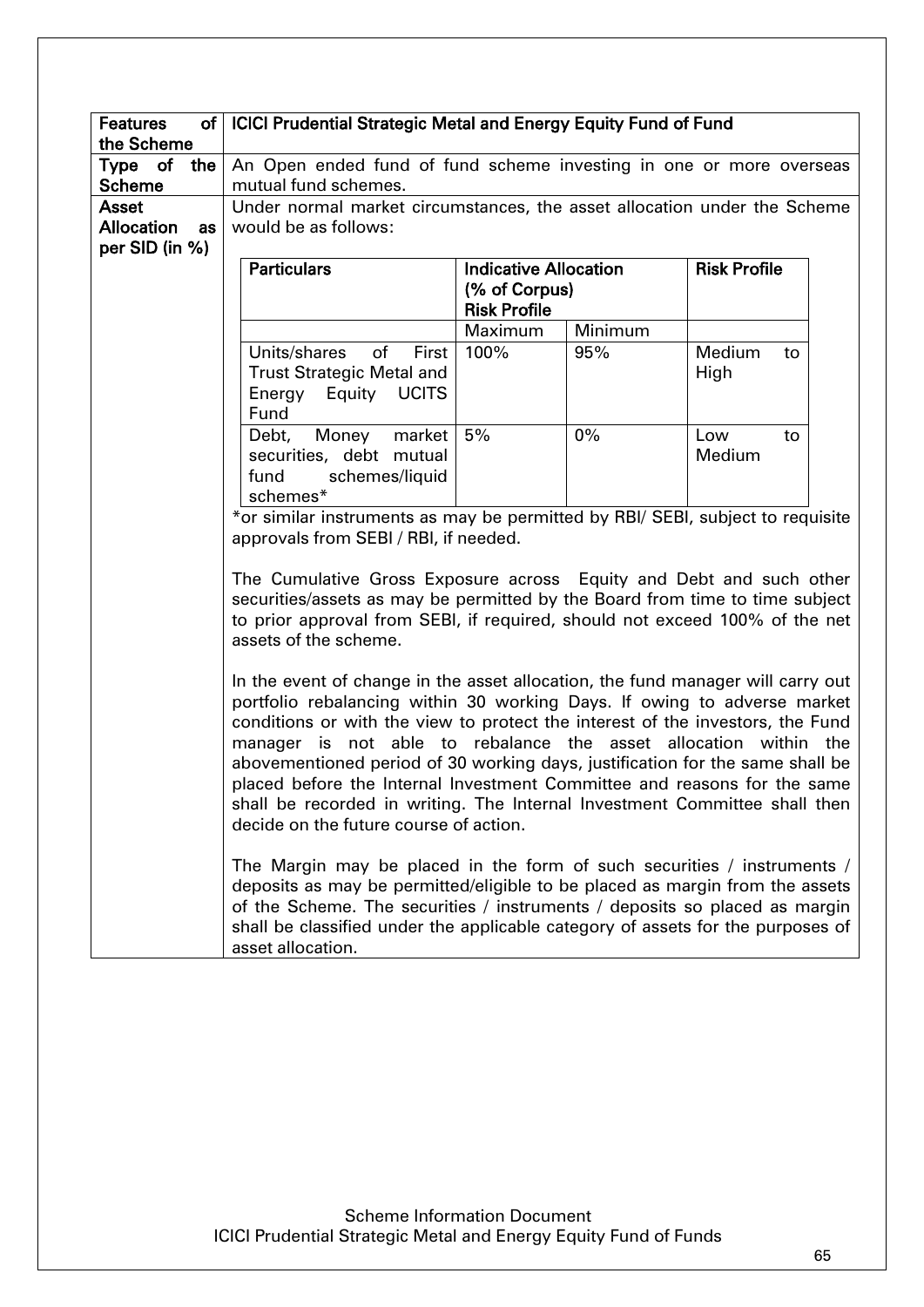| Investment<br>Objective | ICICI Prudential Strategic Metal and Energy Equity Fund of Fund (the Scheme)<br>is an open-ended fund of fund scheme that invests in the units/shares of First<br>Trust Strategic Metal and Energy Equity UCITS Fund.                                                                              |  |
|-------------------------|----------------------------------------------------------------------------------------------------------------------------------------------------------------------------------------------------------------------------------------------------------------------------------------------------|--|
|                         | The Scheme may also invest a certain portion of its corpus in domestic debt or<br>money market securities and/or debt mutual fund schemes/liquid schemes of<br>domestic mutual funds including that of ICICI Prudential Mutual Fund, in order<br>to meet liquidity requirements from time to time. |  |
|                         | However, there can be no assurance that the investment objective of the<br>Scheme will be realized.                                                                                                                                                                                                |  |
| Assets under            | Since the scheme is a new scheme, these details are not available                                                                                                                                                                                                                                  |  |
| Management              |                                                                                                                                                                                                                                                                                                    |  |
| (November               |                                                                                                                                                                                                                                                                                                    |  |
|                         |                                                                                                                                                                                                                                                                                                    |  |
| 30, 2021)               |                                                                                                                                                                                                                                                                                                    |  |
| No. of folios           | Since the scheme is a new scheme, these details are not available                                                                                                                                                                                                                                  |  |
| as<br><b>on</b>         |                                                                                                                                                                                                                                                                                                    |  |
| November 30,            |                                                                                                                                                                                                                                                                                                    |  |
| 2021                    |                                                                                                                                                                                                                                                                                                    |  |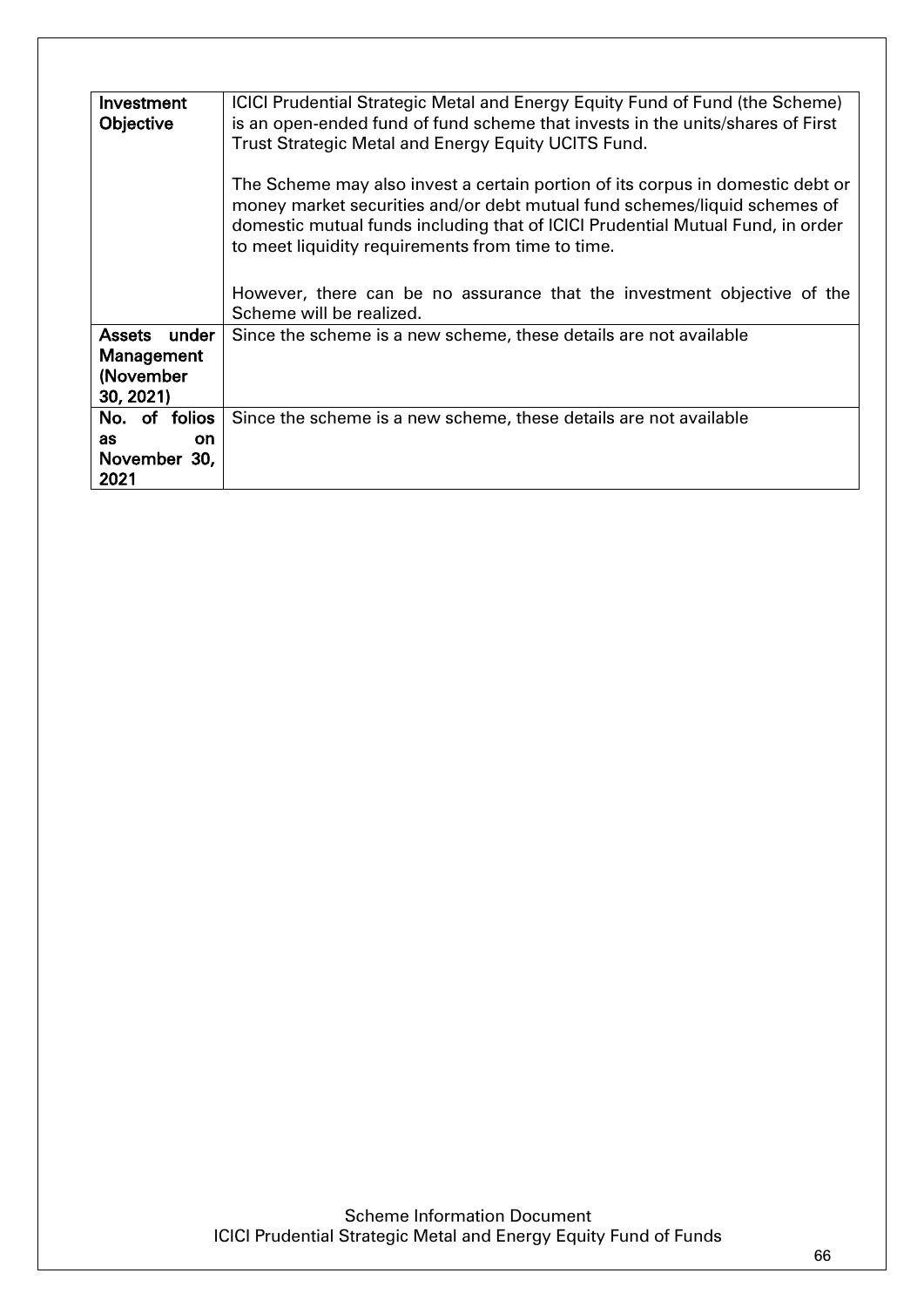## III. UNITS AND OFFER

This section provides details you need to know for investing in the scheme.

# A. NEW FUND OFFER DETAILS

| <b>Scheme</b>                                                |                               | <b>New</b> | <b>Fund</b>      | <b>Offer New Fund Offer closes</b>                                                             |
|--------------------------------------------------------------|-------------------------------|------------|------------------|------------------------------------------------------------------------------------------------|
|                                                              |                               | opens      |                  |                                                                                                |
| ICICI Prudential Strategic Metal and <i>Uanuary</i> 17, 2022 |                               |            | January 31, 2022 |                                                                                                |
| <b>Energy Equity Fund of Fund</b>                            |                               |            |                  |                                                                                                |
|                                                              |                               |            |                  | The AMC reserves the right to extend the New Fund Offer (NFO) period, subject to the           |
|                                                              |                               |            |                  | condition that the NFO Period including the extension, if any, shall not be kept open for more |
| than 15 days or for such period as allowed by SEBI.          |                               |            |                  |                                                                                                |
|                                                              |                               |            |                  |                                                                                                |
| • MICR cheques will be accepted till January 31, 2022.       |                               |            |                  |                                                                                                |
|                                                              |                               |            |                  | • Electronic Payments and Real Time Gross Settlement (RTGS) request will be accepted till      |
| January 31, 2022.                                            |                               |            |                  |                                                                                                |
|                                                              |                               |            |                  | • Switch-in requests from equity and other schemes will be accepted up to January 31, 2022     |
| till the cut-off time applicable for switches.               |                               |            |                  |                                                                                                |
|                                                              |                               |            |                  |                                                                                                |
|                                                              |                               |            |                  | Switch-in request from ICICI Prudential US Bluechip Equity Fund, ICICI Prudential Global       |
|                                                              |                               |            |                  | Advantage Fund (FOF), ICICI Prudential Global Stable Equity Fund (FOF) and ICICI Prudential    |
| Nasaq 100 Index Fund will not be accepted.                   |                               |            |                  |                                                                                                |
| New Fund Offer Price:                                        |                               |            |                  | The units being offered will have a face value of Rs10/- each                                  |
|                                                              | during the New Fund Offer.    |            |                  |                                                                                                |
| This is the price per unit that                              |                               |            |                  |                                                                                                |
| the investors have to pay to                                 |                               |            |                  |                                                                                                |
| invest during the NFO.                                       |                               |            |                  |                                                                                                |
| Minimum<br>for<br>Amount                                     |                               |            |                  | The minimum application for issue of units shall be made for a                                 |
| Application in the NFO                                       |                               |            |                  | minimum of Rs. 1,000/- plus in multiples of Re. 1 during the                                   |
|                                                              | <b>NFO</b>                    |            |                  |                                                                                                |
| Minimum Target amount                                        |                               |            |                  | Pursuant to SEBI circular dated June 20, 2014, during the New                                  |
| This is the minimum amount                                   |                               |            |                  | Fund Offer period, the Scheme shall raise a minimum                                            |
| required to operate<br>the                                   | subscription of Rs. 10 crore. |            |                  |                                                                                                |
| scheme and if this is not                                    |                               |            |                  |                                                                                                |
| collected during the NFO                                     |                               |            |                  |                                                                                                |
| period, then all the investors                               |                               |            |                  |                                                                                                |
| be<br>refunded<br>would<br>the                               |                               |            |                  |                                                                                                |
| amount invested<br>without                                   |                               |            |                  |                                                                                                |
| any return. However, if AMC                                  |                               |            |                  |                                                                                                |
| fails to refund the amount                                   |                               |            |                  |                                                                                                |
| 5 working<br>within<br>days,                                 |                               |            |                  |                                                                                                |
| interest as specified by SEBI                                |                               |            |                  |                                                                                                |
| (currently 15% p.a.) will be                                 |                               |            |                  |                                                                                                |
| paid to the investors from                                   |                               |            |                  |                                                                                                |
| the expiry of five working                                   |                               |            |                  |                                                                                                |
| days from the<br>date<br>of                                  |                               |            |                  |                                                                                                |
| closure of the subscription                                  |                               |            |                  |                                                                                                |
| period.                                                      |                               |            |                  |                                                                                                |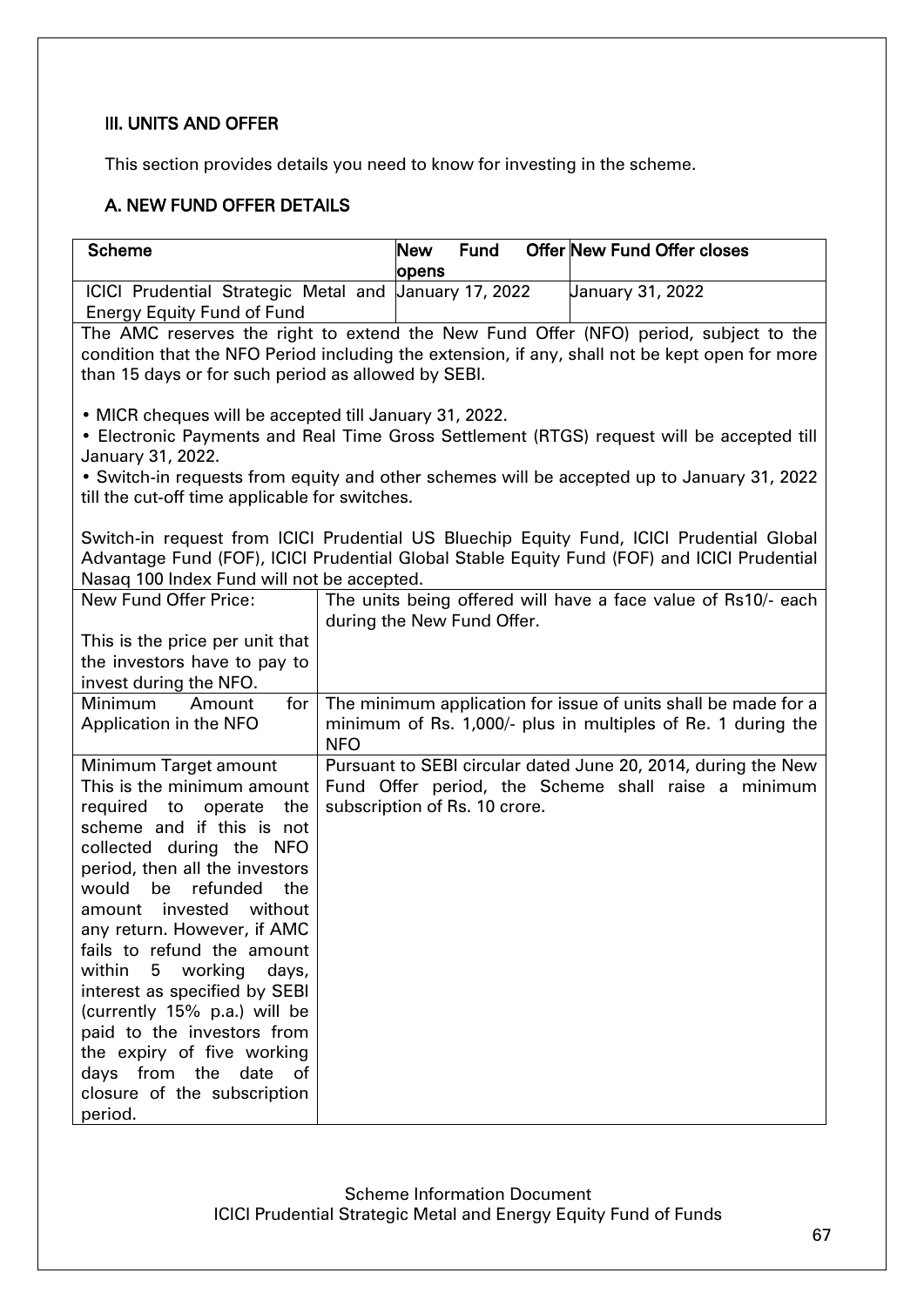| raised (if any)<br>is:<br><b>This</b><br>the<br>maximum                                        | Maximum Amount to be   There is no Maximum Amount.                                                                                                                                                                                                                                                  |
|------------------------------------------------------------------------------------------------|-----------------------------------------------------------------------------------------------------------------------------------------------------------------------------------------------------------------------------------------------------------------------------------------------------|
| which<br>amount,<br>be<br>can<br>collected during the NFO<br>period, as decided by the<br>AMC. |                                                                                                                                                                                                                                                                                                     |
| Investment<br>Sponsors/<br>by<br><b>AMC</b>                                                    | In accordance with Regulation 28(4), the sponsors or AMC will<br>invest not less than one percent of the amount which would<br>be raised in the new fund offer or fifty lakh rupees, whichever<br>is less, in the Scheme and such investment will not be<br>redeemed unless the Scheme is wound up. |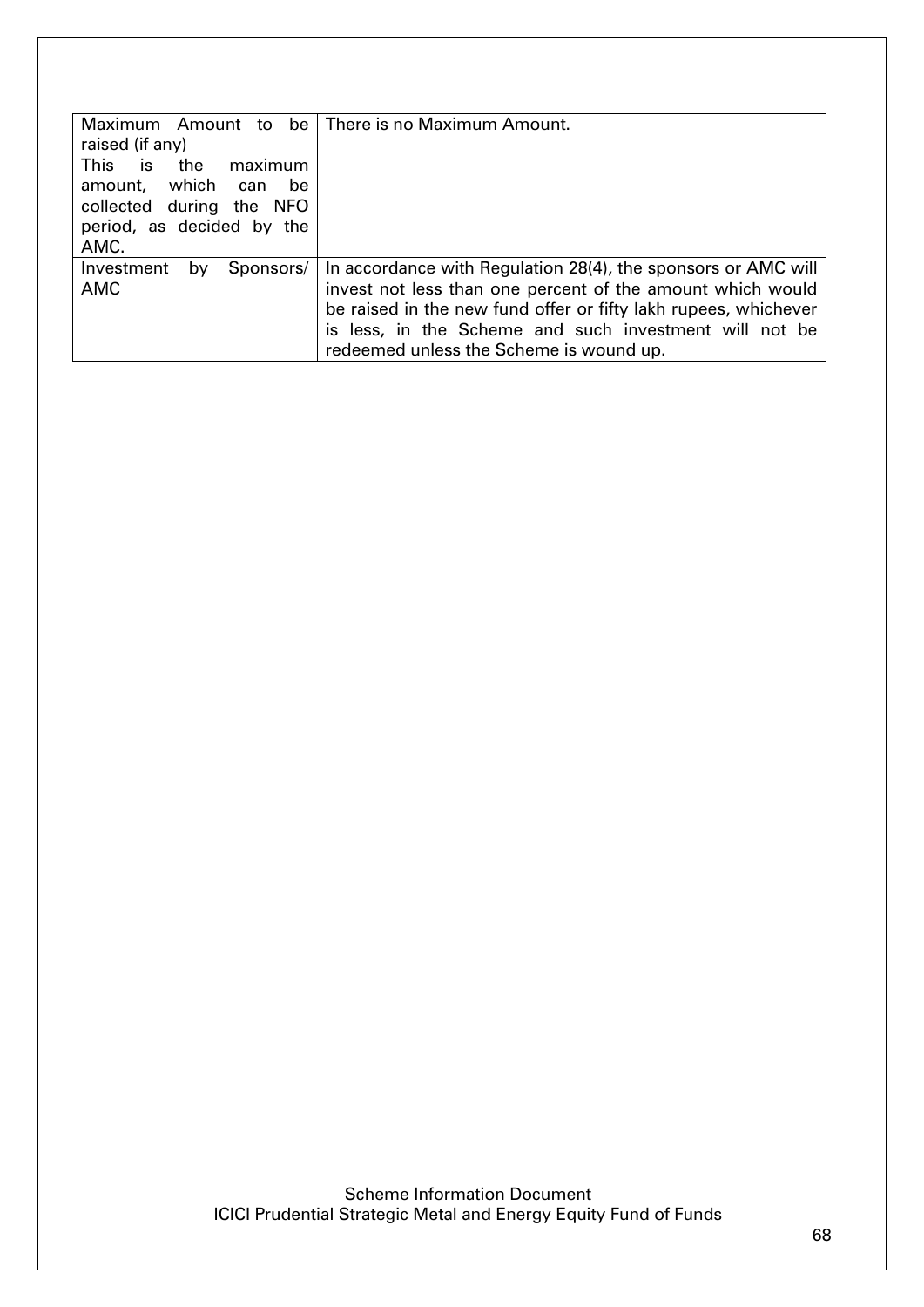| Plans/Options |                                                                                                                  |                    |                                         | Following plans/options will be available under the Scheme:                                                                |  |  |  |
|---------------|------------------------------------------------------------------------------------------------------------------|--------------------|-----------------------------------------|----------------------------------------------------------------------------------------------------------------------------|--|--|--|
|               | <b>Plans</b>                                                                                                     |                    |                                         | <b>ICICI Prudential Strategic Metal and Energy</b>                                                                         |  |  |  |
|               |                                                                                                                  |                    |                                         |                                                                                                                            |  |  |  |
|               |                                                                                                                  |                    |                                         | Equity Fund of Fund - Regular Plan and ICICI                                                                               |  |  |  |
|               |                                                                                                                  |                    |                                         | Prudential Strategic Metal and Energy Equity                                                                               |  |  |  |
|               |                                                                                                                  |                    | Fund of Fund - Direct Plan              |                                                                                                                            |  |  |  |
|               | <b>Options</b>                                                                                                   |                    |                                         | Growth Option and Income Distribution cum                                                                                  |  |  |  |
|               |                                                                                                                  |                    |                                         | capital withdrawal option (IDCW Option) with                                                                               |  |  |  |
|               |                                                                                                                  |                    |                                         | Payout of Income Distribution cum capital                                                                                  |  |  |  |
|               |                                                                                                                  |                    |                                         | withdrawal (IDCW pay-out) and Reinvestment                                                                                 |  |  |  |
|               |                                                                                                                  |                    |                                         | of Income Distribution cum capital withdrawal                                                                              |  |  |  |
|               | <b>Default</b>                                                                                                   | Growth option      | (IDCW Re-investment) sub-options.       |                                                                                                                            |  |  |  |
|               | option                                                                                                           |                    |                                         |                                                                                                                            |  |  |  |
|               | <b>Default</b>                                                                                                   |                    | Reinvestment of Income Distribution     |                                                                                                                            |  |  |  |
|               |                                                                                                                  |                    |                                         | cum                                                                                                                        |  |  |  |
|               | sub-                                                                                                             |                    | capital withdrawal (IDCW Re-investment) |                                                                                                                            |  |  |  |
|               | option                                                                                                           |                    |                                         |                                                                                                                            |  |  |  |
|               |                                                                                                                  |                    |                                         | However, the Trustees reserve the right to introduce / alter<br>/ extinguish any of the option under the Scheme at a later |  |  |  |
|               |                                                                                                                  |                    |                                         | date. For any change in plans/options offered under the                                                                    |  |  |  |
|               |                                                                                                                  |                    |                                         | Scheme, the AMC shall publish a notice cum addendum                                                                        |  |  |  |
|               |                                                                                                                  |                    | for the information of the investors.   |                                                                                                                            |  |  |  |
|               |                                                                                                                  |                    |                                         | IDCW - Income Distribution cum capital withdrawal                                                                          |  |  |  |
|               |                                                                                                                  |                    |                                         |                                                                                                                            |  |  |  |
|               | option (earlier known as Dividend option - Dividend<br>payout sub-option)                                        |                    |                                         |                                                                                                                            |  |  |  |
|               |                                                                                                                  |                    |                                         | IDCW Payout - Payout of Income Distribution cum                                                                            |  |  |  |
|               |                                                                                                                  |                    |                                         | capital withdrawal option (earlier known as Dividend                                                                       |  |  |  |
|               |                                                                                                                  |                    | option - Dividend payout sub-option)    |                                                                                                                            |  |  |  |
|               | ٠                                                                                                                | <b>IDCW</b>        | Reinvestment -                          | Reinvestment<br>Income<br>ot                                                                                               |  |  |  |
|               |                                                                                                                  |                    |                                         | Distribution cum capital withdrawal option (earlier                                                                        |  |  |  |
|               |                                                                                                                  |                    |                                         |                                                                                                                            |  |  |  |
|               | known as Dividend option - Dividend reinvestment<br>sub-option)                                                  |                    |                                         |                                                                                                                            |  |  |  |
|               |                                                                                                                  |                    |                                         |                                                                                                                            |  |  |  |
|               | <b>IDCW Transfer - Transfer of Income Distribution cum</b><br>capital withdrawal plan (earlier known as Dividend |                    |                                         |                                                                                                                            |  |  |  |
|               | Transfer plan)                                                                                                   |                    |                                         |                                                                                                                            |  |  |  |
|               |                                                                                                                  |                    |                                         | Default Plan would be as follows in below mentioned                                                                        |  |  |  |
|               | scenarios:                                                                                                       |                    |                                         |                                                                                                                            |  |  |  |
|               |                                                                                                                  |                    |                                         |                                                                                                                            |  |  |  |
|               | Sr                                                                                                               | <b>ARN</b><br>Code | Plan                                    | <b>Default Plan</b>                                                                                                        |  |  |  |
|               | No.                                                                                                              | mentioned /        | mentioned<br>by                         |                                                                                                                            |  |  |  |
|               |                                                                                                                  | not                | the investor                            |                                                                                                                            |  |  |  |
|               |                                                                                                                  | mentioned          |                                         |                                                                                                                            |  |  |  |
|               |                                                                                                                  | the<br>by          |                                         |                                                                                                                            |  |  |  |
|               |                                                                                                                  | investor           |                                         |                                                                                                                            |  |  |  |
|               | $\mathbf{1}$                                                                                                     | <b>Not</b>         | Not mentioned                           | <b>ICICI</b><br>Prudential                                                                                                 |  |  |  |
|               |                                                                                                                  | mentioned          |                                         | Strategic Metal and                                                                                                        |  |  |  |
|               |                                                                                                                  |                    |                                         | <b>Energy Equity Fund</b>                                                                                                  |  |  |  |
|               |                                                                                                                  |                    |                                         | of Fund - Direct                                                                                                           |  |  |  |
|               |                                                                                                                  |                    |                                         | Plan                                                                                                                       |  |  |  |
|               | $\overline{2}$                                                                                                   | <b>Not</b>         | <b>ICICI Prudential</b>                 | <b>ICICI</b><br>Prudential                                                                                                 |  |  |  |
|               |                                                                                                                  | mentioned          | Strategic Metal                         | Strategic Metal and                                                                                                        |  |  |  |
|               |                                                                                                                  |                    | and<br>Energy                           | <b>Energy Equity Fund</b>                                                                                                  |  |  |  |

Scheme Information Document

ICICI Prudential Strategic Metal and Energy Equity Fund of Funds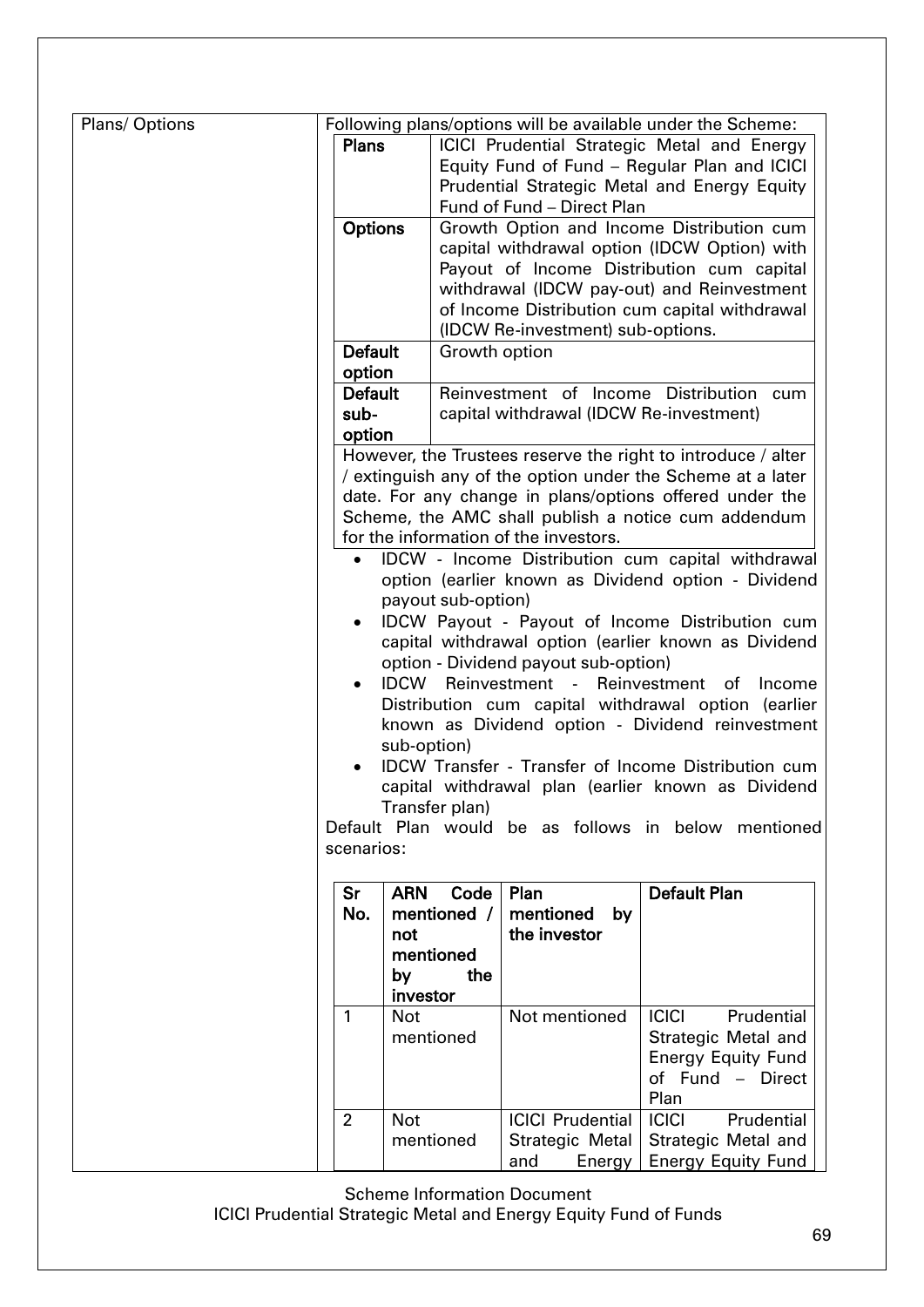|                |                         | Equity Fund of<br>Fund - Direct<br>Plan                                                                 | of Fund - Direct<br>Plan                                                                                    |
|----------------|-------------------------|---------------------------------------------------------------------------------------------------------|-------------------------------------------------------------------------------------------------------------|
| 3              | <b>Not</b><br>mentioned | <b>ICICI Prudential</b><br>Strategic Metal<br>and<br>Energy<br>Equity Fund of<br>Fund - Regular<br>Plan | <b>ICICI</b><br>Prudential<br>Strategic Metal and<br><b>Energy Equity Fund</b><br>of Fund - Direct<br>Plan  |
| 4              | Mentioned               | <b>ICICI Prudential</b><br>Strategic Metal<br>Energy<br>and<br>Equity Fund of<br>Fund - Direct<br>Plan  | <b>ICICI</b><br>Prudential<br>Strategic Metal and<br><b>Energy Equity Fund</b><br>of Fund - Direct<br>Plan  |
| 5              | <b>Direct</b>           | Not mentioned                                                                                           | <b>ICICI</b><br>Prudential<br>Strategic Metal and<br><b>Energy Equity Fund</b><br>of Fund - Direct<br>Plan  |
| 6              | <b>Direct</b>           | <b>ICICI Prudential</b><br>Strategic Metal<br>and<br>Energy<br>Equity Fund of<br>Fund - Regular<br>Plan | Prudential<br><b>ICICI</b><br>Strategic Metal and<br><b>Energy Equity Fund</b><br>of Fund - Direct<br>Plan  |
| $\overline{7}$ | <b>Mentioned</b>        | <b>ICICI Prudential</b><br>Strategic Metal<br>Energy<br>and<br>Equity Fund of<br>Fund - Regular<br>Plan | <b>ICICI</b><br>Prudential<br>Strategic Metal and<br><b>Energy Equity Fund</b><br>of Fund - Regular<br>Plan |
| 8              | Mentioned               | Not mentioned                                                                                           | Prudential<br><b>ICICI</b><br>Strategic Metal and<br><b>Energy Equity Fund</b><br>of Fund - Regular<br>Plan |

In cases of wrong/ invalid/ incomplete ARN codes mentioned on the application form, the application shall be processed under ICICI Prudential Strategic Metal and Energy Equity Fund of Fund – Direct Plan. The AMC shall endeavor to obtain the correct ARN code within 30 calendar days of the receipt of the application form from the investor. In case, the correct code is received within 30 calendar days, the AMC shall reprocess the transaction under ICICI Prudential Strategic Metal and Energy Equity Fund of Fund – Regular Plan from the date of application without any exit load.

The Trustees may at their discretion add one or more additional options under the Scheme. The Trustees reserve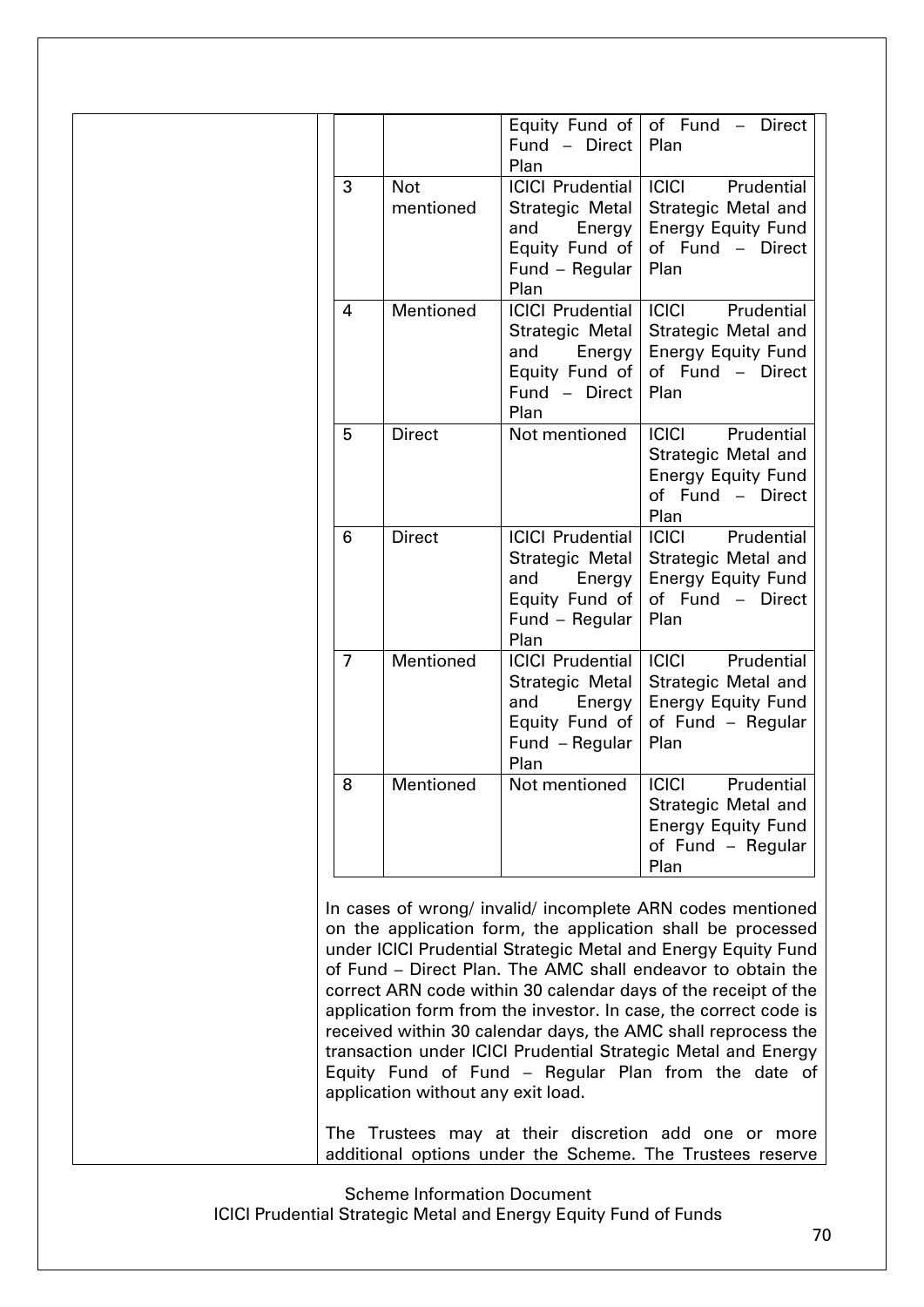|                        | the right to introduce any other option(s)/sub-option(s) under<br>the Scheme at a later date, by providing a notice to the<br>investors on the AMC's website and by issuing a press<br>release, prior to introduction of such option(s)/ sub-option(s).                                                                                                                                                                                                                                                                                                                                                                                                                                                                                                                                                                                                                                                                                                                                                                                                  |
|------------------------|----------------------------------------------------------------------------------------------------------------------------------------------------------------------------------------------------------------------------------------------------------------------------------------------------------------------------------------------------------------------------------------------------------------------------------------------------------------------------------------------------------------------------------------------------------------------------------------------------------------------------------------------------------------------------------------------------------------------------------------------------------------------------------------------------------------------------------------------------------------------------------------------------------------------------------------------------------------------------------------------------------------------------------------------------------|
|                        | The Plans and Options stated above will have common<br>portfolio. ICICI Prudential Strategic Metal and Energy Equity<br>Fund of Fund - Direct Plan is only for investors who purchase<br>/subscribe units in a Scheme directly with the Fund.                                                                                                                                                                                                                                                                                                                                                                                                                                                                                                                                                                                                                                                                                                                                                                                                            |
| <b>Dividend Policy</b> | The Trustee may declare Dividend to the Unit holders under<br>the Scheme subject to the availability of distributable surplus<br>and the actual distribution of Dividends and the frequency of<br>distribution will be entirely at the discretion of the Trustee.<br>Such Dividend will be payable to the Unit holders whose<br>names appear on the register of Unit holders on the record<br>date as fixed for the Scheme. The Dividend declared will be<br>paid net of tax deducted at source, wherever applicable, to the<br>Unit holders within 15 days from the record date. There is no<br>assurance or guarantee to the Unit holders as to the rate of<br>Dividend distribution nor that the Dividend will be paid<br>regularly. If the Fund declares Dividend, the NAV of the<br>Scheme will stand reduced by the amount of Dividend paid.<br>All the Dividend payments shall be in accordance and<br>compliance with SEBI, Stock Exchange Guidelines, as<br>applicable from time to time.<br>The treatment of unclaimed redemption and dividend |
|                        | amounts will be as per SEBI circular dated February 25, 2016.<br><b>Equalization Reserve:</b>                                                                                                                                                                                                                                                                                                                                                                                                                                                                                                                                                                                                                                                                                                                                                                                                                                                                                                                                                            |
|                        |                                                                                                                                                                                                                                                                                                                                                                                                                                                                                                                                                                                                                                                                                                                                                                                                                                                                                                                                                                                                                                                          |
|                        | When units are sold, and sale price (NAV) is higher than face<br>value of the unit, a portion of sale price that represents<br>realized gains is credited to an Equalization Reserve Account<br>and which can be used to pay dividend. Dividend can be<br>distributed out of investors capital (Equalization Reserve),<br>which is part of sale price that represents realized gains                                                                                                                                                                                                                                                                                                                                                                                                                                                                                                                                                                                                                                                                     |
| Allotment              | All Applicants whose cheques towards purchase of Units have<br>realised will receive a full and firm allotment of Units, provided<br>also the applications are complete in all respects and are<br>found to be in order.                                                                                                                                                                                                                                                                                                                                                                                                                                                                                                                                                                                                                                                                                                                                                                                                                                 |
|                        | For applicants applying through 'APPLICATIONS SUPPORTED<br>BY BLOCKED AMOUNT (ASBA)', on allotment, the amount will<br>be unblocked in their respective bank accounts and account<br>will be debited only to the extent required to pay for allotment<br>of Units applied in the application form.                                                                                                                                                                                                                                                                                                                                                                                                                                                                                                                                                                                                                                                                                                                                                       |
|                        | The AMC shall allot units within 5 Business Days from the date<br>of closure of the NFO period.                                                                                                                                                                                                                                                                                                                                                                                                                                                                                                                                                                                                                                                                                                                                                                                                                                                                                                                                                          |
|                        | The Trustee retains the sole and absolute discretion to reject                                                                                                                                                                                                                                                                                                                                                                                                                                                                                                                                                                                                                                                                                                                                                                                                                                                                                                                                                                                           |
|                        | <b>Scheme Information Document</b>                                                                                                                                                                                                                                                                                                                                                                                                                                                                                                                                                                                                                                                                                                                                                                                                                                                                                                                                                                                                                       |

ICICI Prudential Strategic Metal and Energy Equity Fund of Funds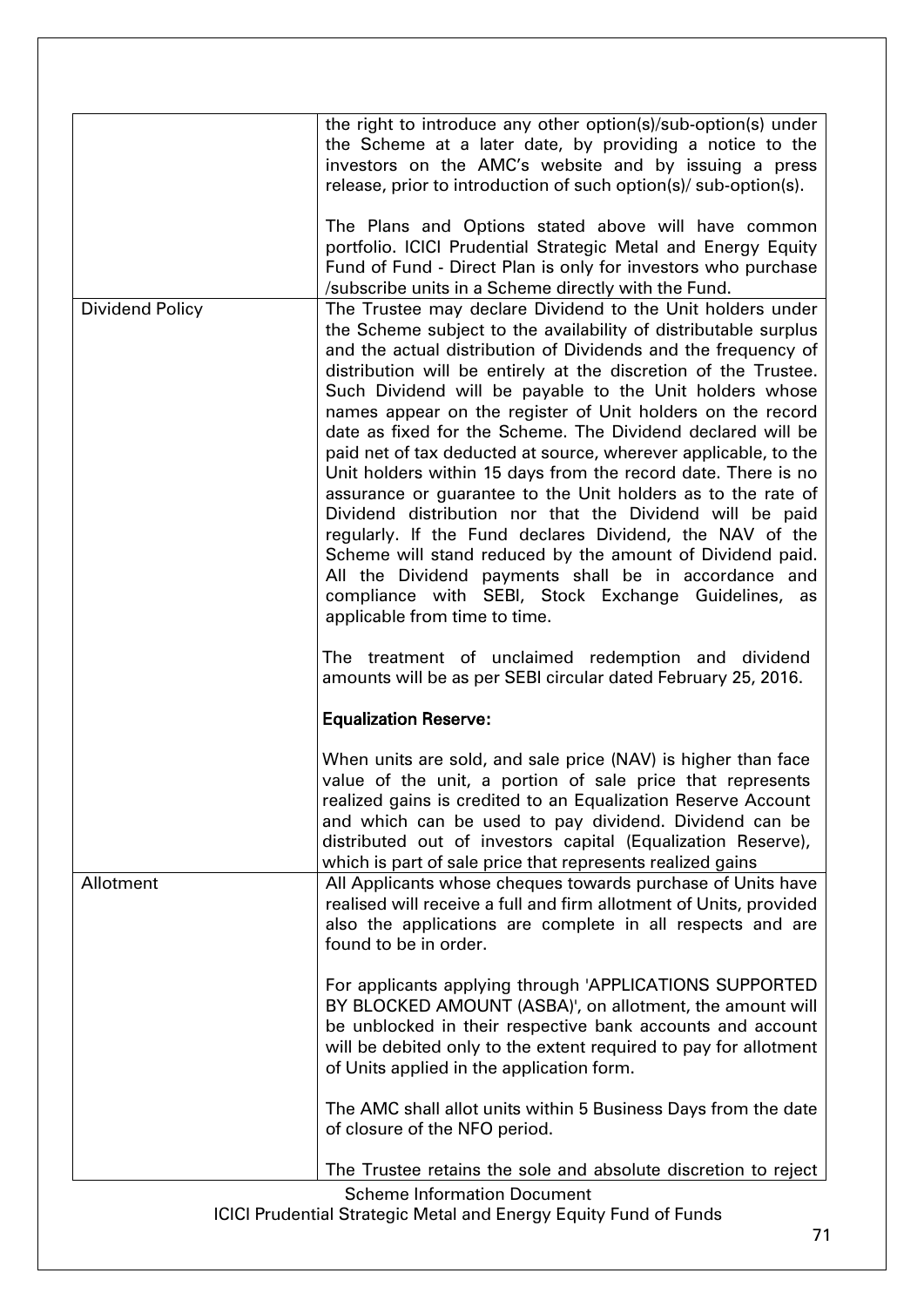|                                                                                             | any application.                                                                                                                                                                                                                                                                                                                                                                                                                                                                                                                                                                                                                                |
|---------------------------------------------------------------------------------------------|-------------------------------------------------------------------------------------------------------------------------------------------------------------------------------------------------------------------------------------------------------------------------------------------------------------------------------------------------------------------------------------------------------------------------------------------------------------------------------------------------------------------------------------------------------------------------------------------------------------------------------------------------|
|                                                                                             | Applicants under the Scheme will have an option to hold the<br>Units either in physical form (i.e. account statement) or in<br>dematerialized form.                                                                                                                                                                                                                                                                                                                                                                                                                                                                                             |
|                                                                                             | Dematerialization                                                                                                                                                                                                                                                                                                                                                                                                                                                                                                                                                                                                                               |
|                                                                                             | The Applicants intending to hold the Units in dematerialized<br>mode will be required to have a beneficiary account with a<br>Depository Participant of the NSDL/CDSL and will be required<br>to mention in the application form DP's Name, DP ID No. and<br>Beneficiary Account No. with the DP at the time of purchasing<br>Units during the NFO of the Scheme. The Units allotted will be<br>credited to the DP account of the Unit holder as per the details<br>provided in the application form. The statement of holding of<br>the beneficiary account holder for units held in demat will be<br>sent by the respective DPs periodically. |
|                                                                                             | It may be noted that trading and settlement in the Units of<br>Scheme over the stock exchange(s) (where the Units are<br>listed/ will be listed) will be permitted only in electronic form.                                                                                                                                                                                                                                                                                                                                                                                                                                                     |
|                                                                                             | If the Unit holder desires to hold the Units in a Dematerialized /<br>Rematerialized form at a later date, the request for conversion<br>of units held in Account Statement (non demat) form into<br>Demat (electronic) form or vice versa should be submitted<br>alongwith a Demat/Remat Request Form to their Depository<br>Participants.                                                                                                                                                                                                                                                                                                     |
|                                                                                             | However, the Trustee / AMC reserves the right to change the<br>dematerialization / rematerialization process in accordance<br>with the procedural requirements laid down<br>by the<br>Depositories, viz. NSDL/ CDSL and/or in accordance with the<br>provisions laid under the Depositories Act, 1996.                                                                                                                                                                                                                                                                                                                                          |
|                                                                                             | All Units will rank pari passu, among Units within the same<br>Option in the Scheme concerned as to assets, earnings and<br>the receipt of dividend distributions, if any, as may be<br>declared by the Trustee.                                                                                                                                                                                                                                                                                                                                                                                                                                |
| Refund                                                                                      | If application is rejected, full amount will be refunded within<br>five business days of the closure of New Fund Offer Period or<br>within such period as allowed by SEBI. If refunded after the<br>time period stipulated under the Regulations, interest $@$ 15%<br>p.a. for delay period will be paid and charged to the AMC.                                                                                                                                                                                                                                                                                                                |
| Who can invest                                                                              | The following persons are eligible and may apply for                                                                                                                                                                                                                                                                                                                                                                                                                                                                                                                                                                                            |
|                                                                                             | subscription to the Units of the Scheme (subject, wherever                                                                                                                                                                                                                                                                                                                                                                                                                                                                                                                                                                                      |
| This is an indicative list and<br>you are requested to consult<br>your financial advisor to | relevant, to purchase of units of Mutual Funds being permitted<br>under respective<br>constitutions<br>and<br>relevant<br>statutory<br>regulations):                                                                                                                                                                                                                                                                                                                                                                                                                                                                                            |
| whether<br>ascertain<br>the                                                                 | • Resident adult individual either singly or jointly(not                                                                                                                                                                                                                                                                                                                                                                                                                                                                                                                                                                                        |
| scheme is suitable to your                                                                  | exceeding Four)                                                                                                                                                                                                                                                                                                                                                                                                                                                                                                                                                                                                                                 |

Scheme Information Document

ICICI Prudential Strategic Metal and Energy Equity Fund of Funds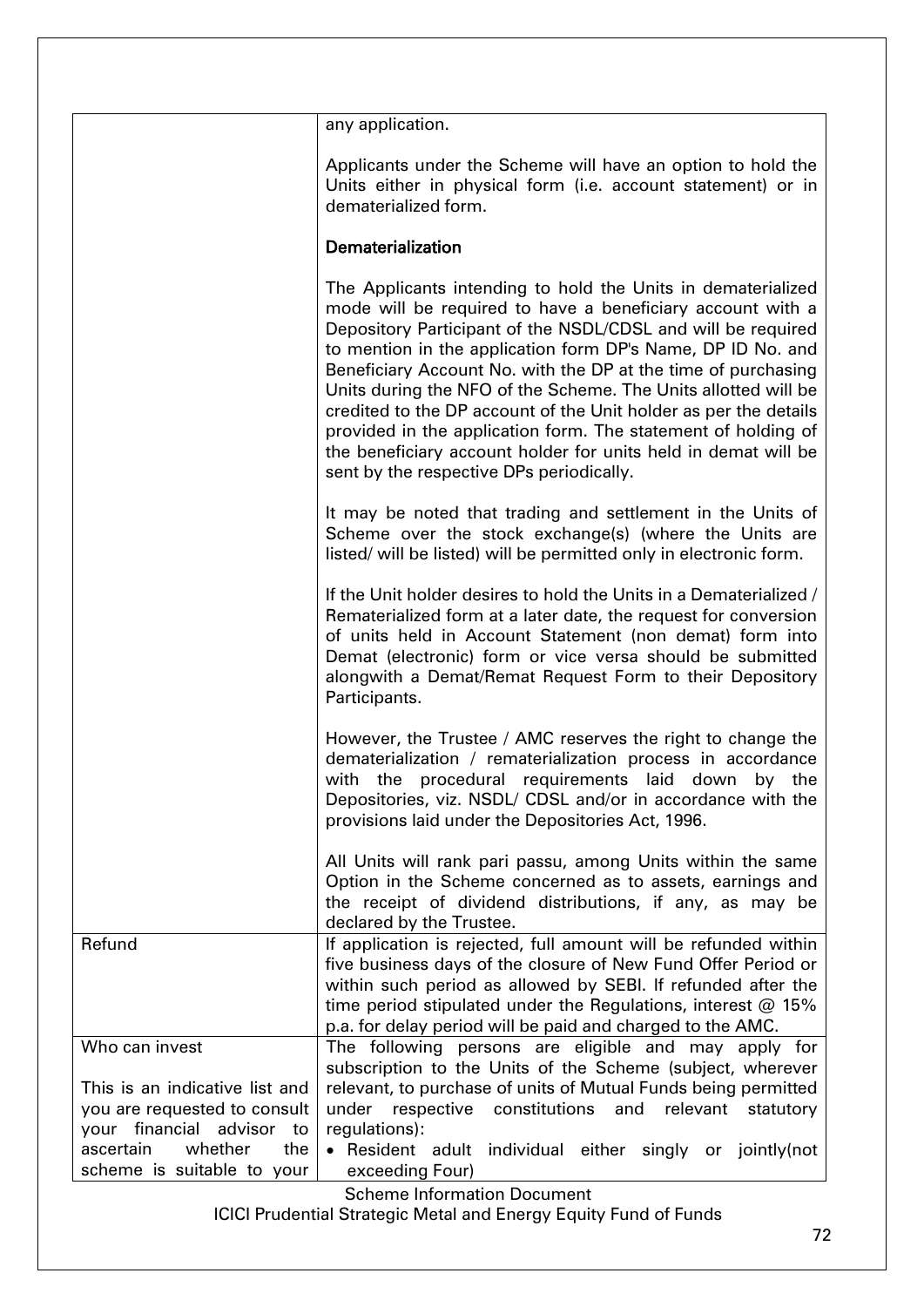| risk profile. | Minor through parent/lawful guardian<br>• Companies, Bodies Corporate, Public Sector Undertakings,<br>association of persons or bodies of individuals and<br>societies registered under the Societies Registration Act,<br>1860 (so long as the purchase of units is permitted under<br>the respective constitutions)<br>Religious and Charitable Trusts under the provisions of<br>$\bullet$<br>11(5)(xii) of Income-tax Act, 1961 read with Rule 17C of<br>Income-Tax Rules, 1962 subject to the provisions of the<br>respective constitutions under which they are established<br>permits to invest.<br>• Partnership Firms<br>Karta of Hindu Undivided Family (HUF)<br><b>Banks &amp; Financial Institutions</b><br>$\bullet$<br>Non-resident Indians/Persons of Indian origin residing<br>abroad (NRIs) on full repatriation basis or on non-<br>repatriation basis<br>• Army, Air Force, Navy and other para-military funds<br>• Scientific and Industrial Research Organizations<br>Mutual fund schemes, as may be permitted by SEBI from<br>time to time.<br>• Foreign Portfolio Investor (FPI) subject to the applicable<br>regulations<br>• Any other category of investor who may be notified by<br>Trustees from time to time by display on the website of the<br>AMC.                                                                                                                        |
|---------------|-----------------------------------------------------------------------------------------------------------------------------------------------------------------------------------------------------------------------------------------------------------------------------------------------------------------------------------------------------------------------------------------------------------------------------------------------------------------------------------------------------------------------------------------------------------------------------------------------------------------------------------------------------------------------------------------------------------------------------------------------------------------------------------------------------------------------------------------------------------------------------------------------------------------------------------------------------------------------------------------------------------------------------------------------------------------------------------------------------------------------------------------------------------------------------------------------------------------------------------------------------------------------------------------------------------------------------------------------------------------------------------------------------------|
|               | The following persons are not eligible to invest in the<br>Scheme and apply for subscription to the units of the<br>Scheme:<br>A person who falls within the definition of the term "U.S.<br>$\bullet$<br>Person" under Regulation S promulgated under the<br>Securities Act of 1933 of the United States, as amended,<br>and corporations or other entities organised under the<br>laws of the U.S. are not eligible to invest in the schemes<br>and apply for subscription to the units of the schemes,<br>except for lump sum subscription, Systematic transactions<br>and switch transactions requests received from Non-<br>resident Indians/Persons of Indian origin who at the time of<br>such investment, are present in India and submit a<br>physical transaction request along with such documents<br>be prescribed by ICICI Prudential Asset<br>may<br>as<br>Management Company Limited (the AMC)/ICICI Prudential<br>Trust Limited (the Trustee) from time to time.<br>The AMC shall accept such investments subject to the<br>$\bullet$<br>applicable laws and such other terms and conditions as<br>may be notified by the AMC/the Trustee. The investor shall<br>be responsible for complying with all the applicable laws<br>for such investments.<br>The AMC reserves the right to put the transaction requests<br>$\bullet$<br>on hold/reject the transaction request/reverse allotted |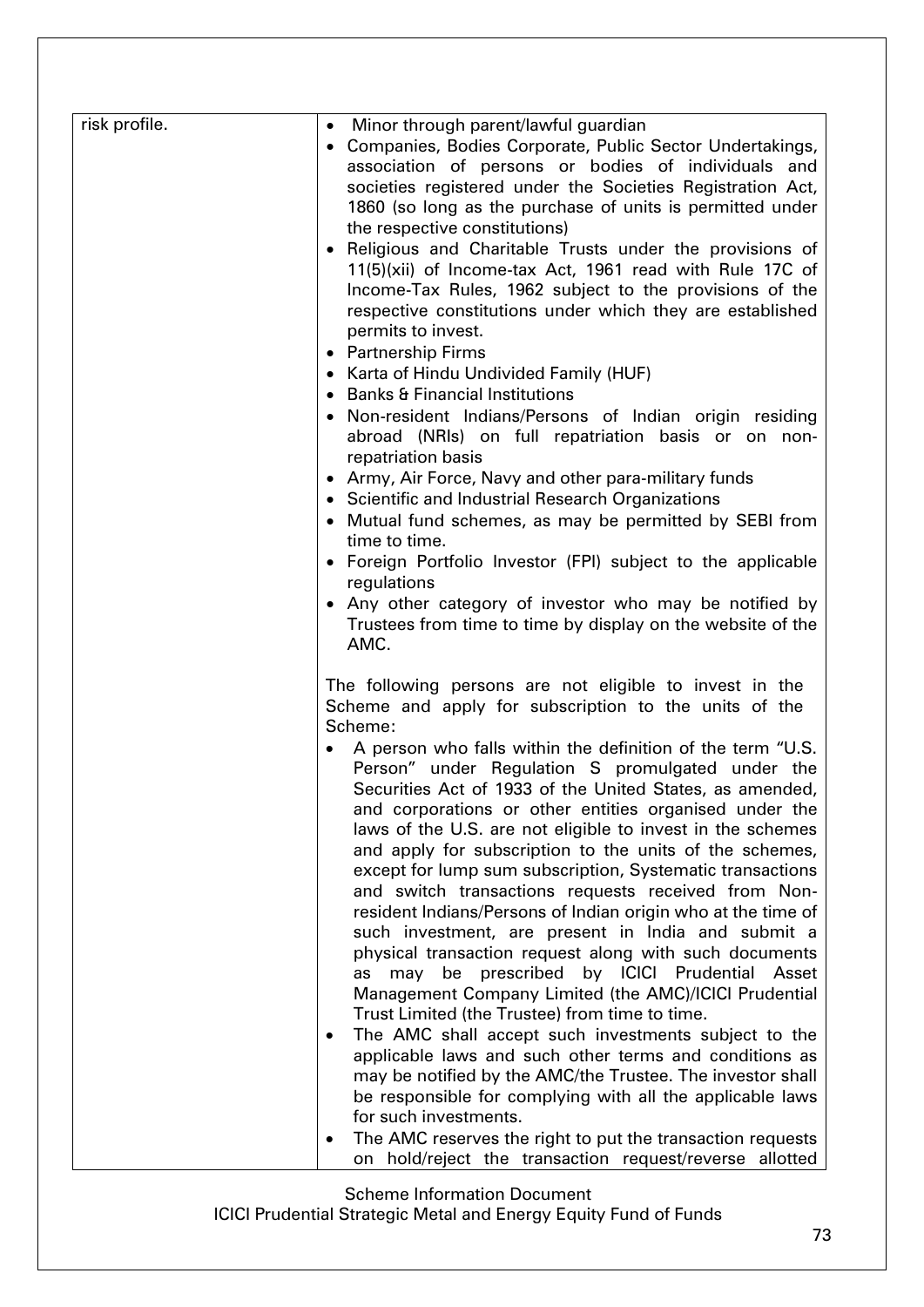|                                                           | $\bullet$<br>$\bullet$                                                                                                                                                                                                                                                                                                                                                                                                                                                                                                                                                                                    | units, as the case may be, as and when identified by the<br>AMC, which are not in compliance with the terms and<br>conditions notified in this regard.<br>Investors are further requested to note that the AMC shall<br>not be liable for any direct or indirect losses or expenses in<br>respect of those transaction requests/allotted units which<br>have been kept on hold or rejected or reversed.<br>A person who is resident of Canada<br>Such other individuals/institutions/body corporate etc., as |                                                      |                                             |
|-----------------------------------------------------------|-----------------------------------------------------------------------------------------------------------------------------------------------------------------------------------------------------------------------------------------------------------------------------------------------------------------------------------------------------------------------------------------------------------------------------------------------------------------------------------------------------------------------------------------------------------------------------------------------------------|--------------------------------------------------------------------------------------------------------------------------------------------------------------------------------------------------------------------------------------------------------------------------------------------------------------------------------------------------------------------------------------------------------------------------------------------------------------------------------------------------------------|------------------------------------------------------|---------------------------------------------|
|                                                           |                                                                                                                                                                                                                                                                                                                                                                                                                                                                                                                                                                                                           | may be decided by the AMC from time to time.                                                                                                                                                                                                                                                                                                                                                                                                                                                                 |                                                      |                                             |
| Where can you submit the<br>filled up applications.       | Computer Age Management Services Limited (CAMS), New<br>No 10. Old No. 178, Opp. to Hotel Palm Grove, MGR Salai<br>(K.H.Road) Chennai - 600 034 has been appointed as Registrar<br>for the Scheme. The Registrar is registered with SEBI under<br>registration No: INR000002813. As Registrar to the Scheme,<br>CAMS will handle communications with investors, perform<br>data entry services and dispatch account statements. The<br>AMC and the Trustee have satisfied themselves that the<br>Registrar can provide the services required and have adequate<br>facilities and the system capabilities. |                                                                                                                                                                                                                                                                                                                                                                                                                                                                                                              |                                                      |                                             |
|                                                           |                                                                                                                                                                                                                                                                                                                                                                                                                                                                                                                                                                                                           | Investors can submit the application forms at the official<br>points of acceptance of CAMS and Branches of AMC which<br>are provided on back cover page.                                                                                                                                                                                                                                                                                                                                                     |                                                      |                                             |
|                                                           |                                                                                                                                                                                                                                                                                                                                                                                                                                                                                                                                                                                                           | Investors can also subscribe and redeem units from the                                                                                                                                                                                                                                                                                                                                                                                                                                                       |                                                      |                                             |
| How to Apply                                              |                                                                                                                                                                                                                                                                                                                                                                                                                                                                                                                                                                                                           | official website of AMC i.e. www.icicipruamc.com.<br>Please refer to the SAI and Application form for the                                                                                                                                                                                                                                                                                                                                                                                                    |                                                      |                                             |
|                                                           | instructions.                                                                                                                                                                                                                                                                                                                                                                                                                                                                                                                                                                                             |                                                                                                                                                                                                                                                                                                                                                                                                                                                                                                              |                                                      |                                             |
| Special Products / facilities<br>available during the NFO |                                                                                                                                                                                                                                                                                                                                                                                                                                                                                                                                                                                                           | <b>Systematic Investment Plan</b>                                                                                                                                                                                                                                                                                                                                                                                                                                                                            |                                                      |                                             |
|                                                           | The Unitholders of the Scheme can benefit by investing<br>specific Rupee amounts periodically, for a continuous period.<br>At the time of registration the SIP allows the investors to<br>invest a fixed equal amount of Rupees for purchasing<br>additional Units of the Scheme at NAV based prices. Investors<br>can enroll themselves for SIP in the Scheme by ticking<br>appropriate box on the application form or by subsequently<br>making a written request to that effect to the Registrar.                                                                                                      |                                                                                                                                                                                                                                                                                                                                                                                                                                                                                                              |                                                      |                                             |
|                                                           | frequencies are as below:                                                                                                                                                                                                                                                                                                                                                                                                                                                                                                                                                                                 | Minimum number of installments and amounts under various                                                                                                                                                                                                                                                                                                                                                                                                                                                     |                                                      |                                             |
|                                                           | Frequency                                                                                                                                                                                                                                                                                                                                                                                                                                                                                                                                                                                                 | <b>Specified date</b>                                                                                                                                                                                                                                                                                                                                                                                                                                                                                        | Minimum<br>amounts<br>per<br>installment             | <b>Minimum</b><br>number of<br>installments |
|                                                           | Daily<br>Weekly                                                                                                                                                                                                                                                                                                                                                                                                                                                                                                                                                                                           | Daily<br>(only<br>Business days)<br>Any<br>day<br>(Monday<br>to<br>Friday)*                                                                                                                                                                                                                                                                                                                                                                                                                                  | Rs.<br>$100/-$<br>and<br>in<br>multiples<br>of Re. 1 | 6                                           |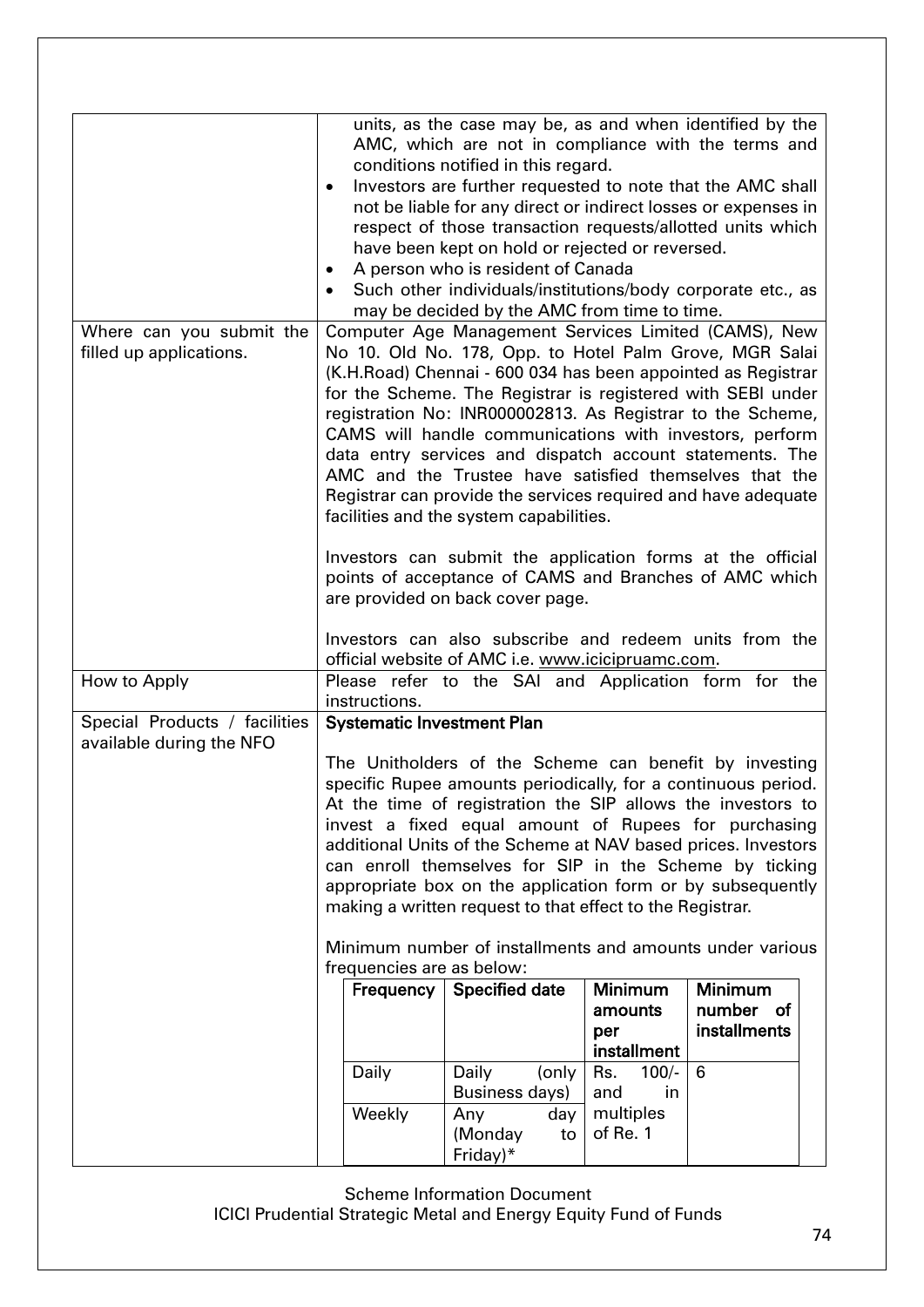|           | Fortnightly   $1st$ and $16th$ day |                |  |
|-----------|------------------------------------|----------------|--|
|           | of each month,                     |                |  |
|           | as applicable*                     |                |  |
| Monthly   | Any date*                          |                |  |
| Quarterly | Any date*                          | Rs. 5000/-   4 |  |
|           |                                    | in<br>and      |  |
|           |                                    | multiples      |  |
|           |                                    | of Re. 1       |  |

\*In case the date chosen for SIP falls on a Non-Business Day or on a date which is not available in a particular month, the SIP will be processed on the immediate next Business Day.

Investors can subscribe through SIP by using NACH facilities offered by the Banks. The cheques should be in favor of "ICICI Prudential Strategic Metal and Energy Equity Fund of Fund" and crossed "Account Payee Only", and the cheques must be payable at the center where the applications are submitted to the Customer Service Centre. In case of fresh/additional purchases, if the name of the Scheme on the application form/transaction slip differs with the name on the Cheque/Demand Draft, then the AMC will allot units under the Scheme mentioned on the application form/ transaction slip.

In case of fresh/additional purchases, if the Scheme name is not mentioned on the application form/transaction slip, then the units will be allotted under the Scheme mentioned on the Cheque/Demand Draft. The Option that will be considered in such cases if not specified by the customer will be the default option of the Scheme as per the SID. However, in case additional purchase is under the same scheme as fresh purchase, then the AMC reserves the right to allot units in the option under which units were allotted at the time of fresh purchase.

Further, Investors/ unitholders subscribing for SIP are required to submit SIP request at least 30 days prior to the date of first debit date and SIP start date shall not be beyond 100 days from the date of submission of request for SIP.

All terms and conditions for SIP/STP, including Exit Load, if any, prevailing in the date of SIP/STP enrolment/ registration by the fund shall be levied in the Schemes.

Units will be allotted for the amount net of the bank charges, if any. On receipt of the post-dated cheques, the Registrar/AMC will send a letter to the Unitholder confirming that his/her name has been included in the Systematic Investment Plan. The cheques will be presented on the dates mentioned on the cheque and Units will be allotted accordingly. Within 3 Business Days of such allotment, a fresh Account Statement / Transaction Confirmation will be mailed to the Unitholder,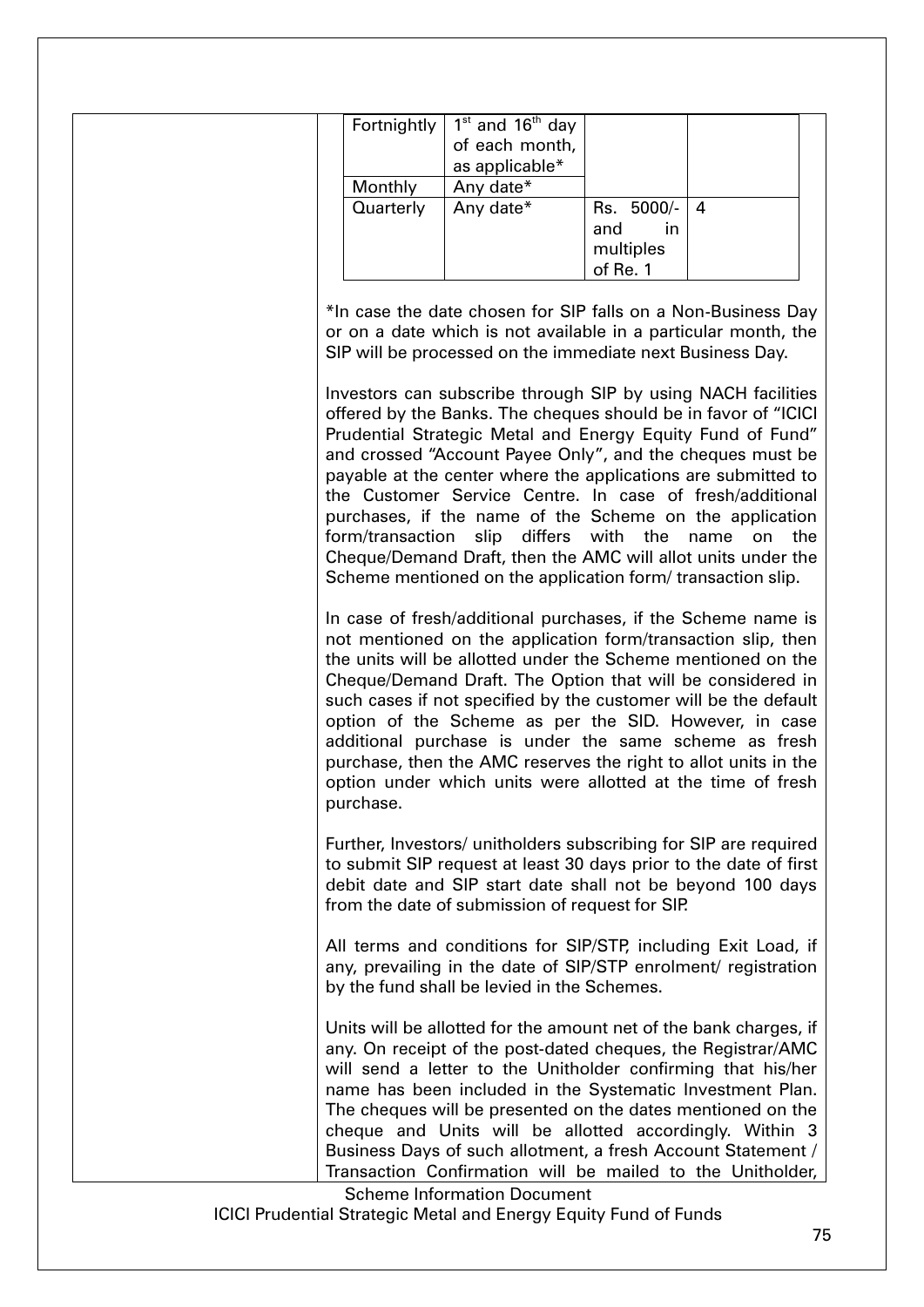| indicating the new balance to his/her credit in the Account.<br>An investor will have the right to discontinue the Systematic<br>Investment Plan, subject to giving 30 days prior notice to the<br>subsequent SIP date.                                                                                                                                                                                  |
|----------------------------------------------------------------------------------------------------------------------------------------------------------------------------------------------------------------------------------------------------------------------------------------------------------------------------------------------------------------------------------------------------------|
| Terms and conditions for SIP:                                                                                                                                                                                                                                                                                                                                                                            |
| New Investor - If the investor fails to mention the scheme<br>name in the SIP Mandate Form, then the Fund reserves the<br>right to register the SIP as per the scheme name available<br>in the main application. Incase multiple schemes are<br>mentioned in the main application form, Fund reserves the<br>right to reject the SIP request.                                                            |
| Existing Investor - If the investor fails to mention the<br>٠<br>scheme name in the SIP Mandate Form, then the Fund<br>reserves the right to register the SIP in the existing scheme<br>(Eligible for SIP) available in the investor's Folio. Incase<br>Multiple Schemes or Equity Linked Savings Scheme<br>(ELSS) are available in the folio then Fund reserves the<br>right to reject the SIP request. |
| In case SIP date is not selected, then the SIP will be<br>$\bullet$<br>registered on 10 <sup>th</sup> (default date) of each Month/Quarter, as<br>applicable. Further if multiple SIP dates are opted for or if<br>the selection is not clear, then the sip will be registered for<br>10th of each Month/Quarter, as applicable.                                                                         |
| If the investor has not mentioned the SIP start Month, SIP<br>$\bullet$<br>will start from the next applicable month, subject to<br>completion of 30 days lead time from the receipt of SIP<br>request.                                                                                                                                                                                                  |
| In case the SIP 'End period' is incorrect OR not mentioned<br>$\bullet$<br>by the investor in the SIP form, then 5 years from the start<br>date shall be considered as default End Period.                                                                                                                                                                                                               |
| For SIP applications received during NFO Period, the SIP<br>٠<br>start date shall be atleast 30 days after the NFO allotment<br>date.                                                                                                                                                                                                                                                                    |
| <b>SIP TOP UP Facility:</b>                                                                                                                                                                                                                                                                                                                                                                              |
| Investors can opt for SIP TOP UP facility with Fixed Top<br>а.<br>Up option or Variable Top Up option, wherein the amount<br>of the SIP can be increased at fixed intervals. In case the<br>investor opts for both options, the Variable Top Up option<br>shall be triggered.                                                                                                                            |
| The minimum amount for Fixed TOP UP shall be Rs. 100<br>b.                                                                                                                                                                                                                                                                                                                                               |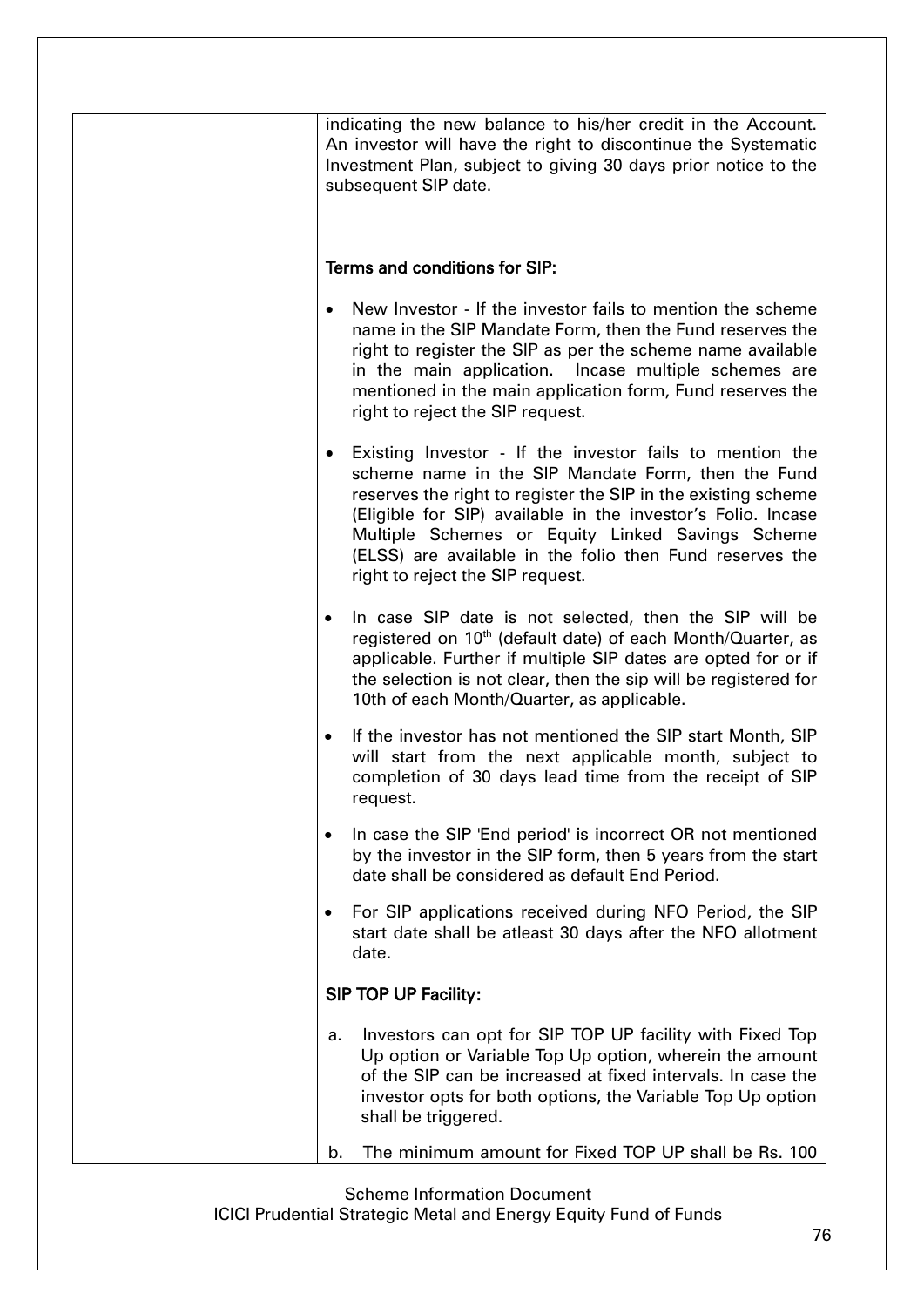| and in multiples of Rs. 100 thereof.                                                                                                                                                                                                                                                                                                                                                                                                                                                                              |
|-------------------------------------------------------------------------------------------------------------------------------------------------------------------------------------------------------------------------------------------------------------------------------------------------------------------------------------------------------------------------------------------------------------------------------------------------------------------------------------------------------------------|
| Variable TOP UP would be available in at 10%, 15% and<br>$c_{\cdot}$<br>20% and such other denominations (over and above<br>10%, 15% and 20%) as opted by the investor in multiples<br>of $5%$ .                                                                                                                                                                                                                                                                                                                  |
| The frequency is fixed at Yearly and Half Yearly basis. In<br>d.<br>case the TOP UP facility is not opted by ticking the<br>appropriate box and frequency is not selected, the TOP<br>UP facility may not be registered.                                                                                                                                                                                                                                                                                          |
| In case of Quarterly SIP, only the Yearly frequency is<br>е.<br>available under SIP TOP UP.                                                                                                                                                                                                                                                                                                                                                                                                                       |
| f.<br>SIP Top-Up facility shall also be available for the existing<br>investors who have already registered for SIP facility<br>without Top-Up option.                                                                                                                                                                                                                                                                                                                                                            |
| Top-Up Cap amount or Top-Up Cap month-year:<br>Top-Up Cap amount: Investor has an option to freeze the SIP<br>Top-Up amount once it reaches a fixed predefined amount.<br>The fixed pre-defined amount should be same as the<br>maximum amount mentioned by the investor in the bank<br>mandate. In case of difference between the Cap amount & the<br>maximum amount mentioned on Bank mandate, then amount<br>which is lower of the two amounts shall be considered as the<br>default amount of SIP Cap amount. |
| Top-Up Cap month-year: It is the date from which SIP Top-Up<br>amount will cease and last SIP installment including Top-Up<br>amount will remain constant from Cap date till the end of SIP<br>tenure.                                                                                                                                                                                                                                                                                                            |
| Investor shall have flexibility to choose either Top-Up Cap<br>amount or Top-Up Cap month- year. In case of multiple<br>selection, Top-Up Cap amount will be considered as default<br>selection.                                                                                                                                                                                                                                                                                                                  |
| Top-Up Cap is applicable for Fixed Top Up option as well as<br>Variable Top Up option.                                                                                                                                                                                                                                                                                                                                                                                                                            |
| All the investors of the fund availing the facility under SIP<br>Variable Top - Up feature are hereby requested to select either<br>Top - Up Cap amount or Top - Up Cap month - year. In case of<br>no selection, the SIP Variable Top - Up amount will be capped<br>at a default amount of Rs. 10 Lakhs.                                                                                                                                                                                                         |
| Under the said facility, SIP amount will remain constant from<br>Top - Up Cap date/ amount till the end of SIP Tenure.                                                                                                                                                                                                                                                                                                                                                                                            |
| <b>Micro Systematic Investment Plan (Micro SIP):</b><br>The unit holder will have the facility of MicroSIP under the                                                                                                                                                                                                                                                                                                                                                                                              |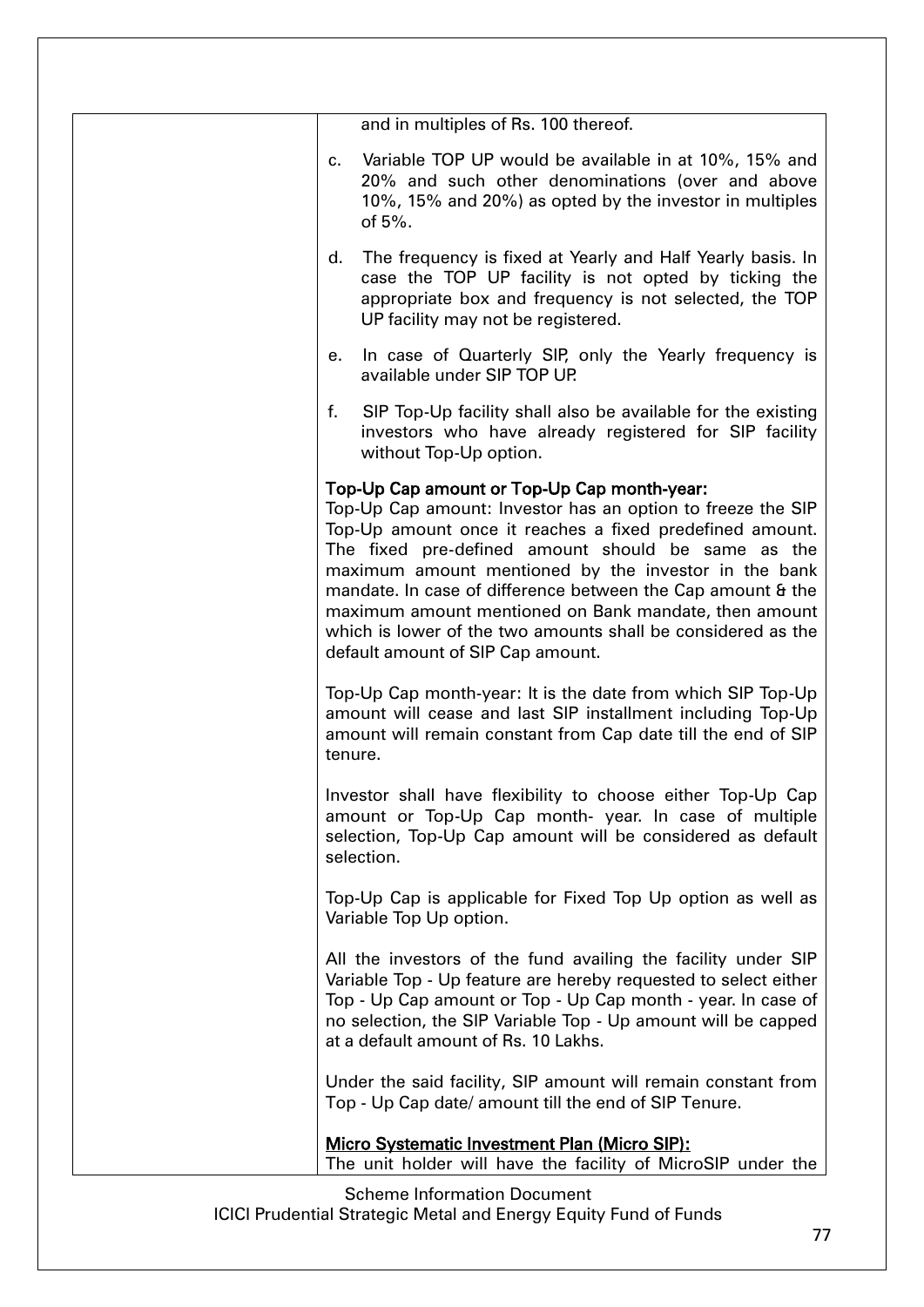current Systematic Investment Plan facility. The Minimum Investment amount per installment will be as per applicable minimum investment amount of the respective Scheme. The total investment under MicroSIP cannot exceed Rs. 50,000/-.

Micro Investment: With effect from October 30, 2012, where the aggregate of the lump sum investment (fresh purchase & additional purchase) and Micro SIP installments by an investor in a financial year i.e April to March does not exceed 50,000/ it shall be exempt from the requirement of PAN. However, requirements of Know Your Customer (KYC) shall be mandatory. Accordingly, investors seeking the above exemption for PAN still need to submit the KYC Acknowledgement, irrespective of the amount of investment. This exemption will be available only to Micro investment made by the individuals being Indian citizens (including NRIs, Joint holders, minors acting through guardian and sole proprietary firms). PIOs, HUFs, QFIs and other categories of investors will not be eligible for this exemption.

#### Mode of Payment for SIP:

In case of SIP with payment mode as Standing Instruction / NACH, Investors shall be required to submit a cancelled cheque or a photocopy of a cheque of the bank account for which the debit mandate is provided.

The details of scheme-wise availability of SIP facility, minimum amount under SIP, minimum installments etc. are stated in para "Highlights of the Scheme"

Investors are requested to note that holding of units through Demat Option is also available under all open-ended equity and Debt schemes wherein SIP facility is available.

The units will be allotted based on the applicable NAV as per the SID and will be credited to investors' Demat account on weekly basis upon realization of funds. For e.g. Units will be credited to investors' Demat account every Monday for realization status received in last week from Monday to Friday.

The investors shall note that for holding the units in demat form, the provisions laid down in the SID and guidelines, procedural requirements as laid by the Depositories (NSDL/CDSL) shall be applicable. In case the investor wishes to convert the units held in non-demat mode to demat mode or vice versa at a later date, such request along with the necessary form should be submitted to their Depository Participant(s).

Units held in demat form will be freely transferable, subject to the applicable regulations and the guidelines as may be amended from time to time.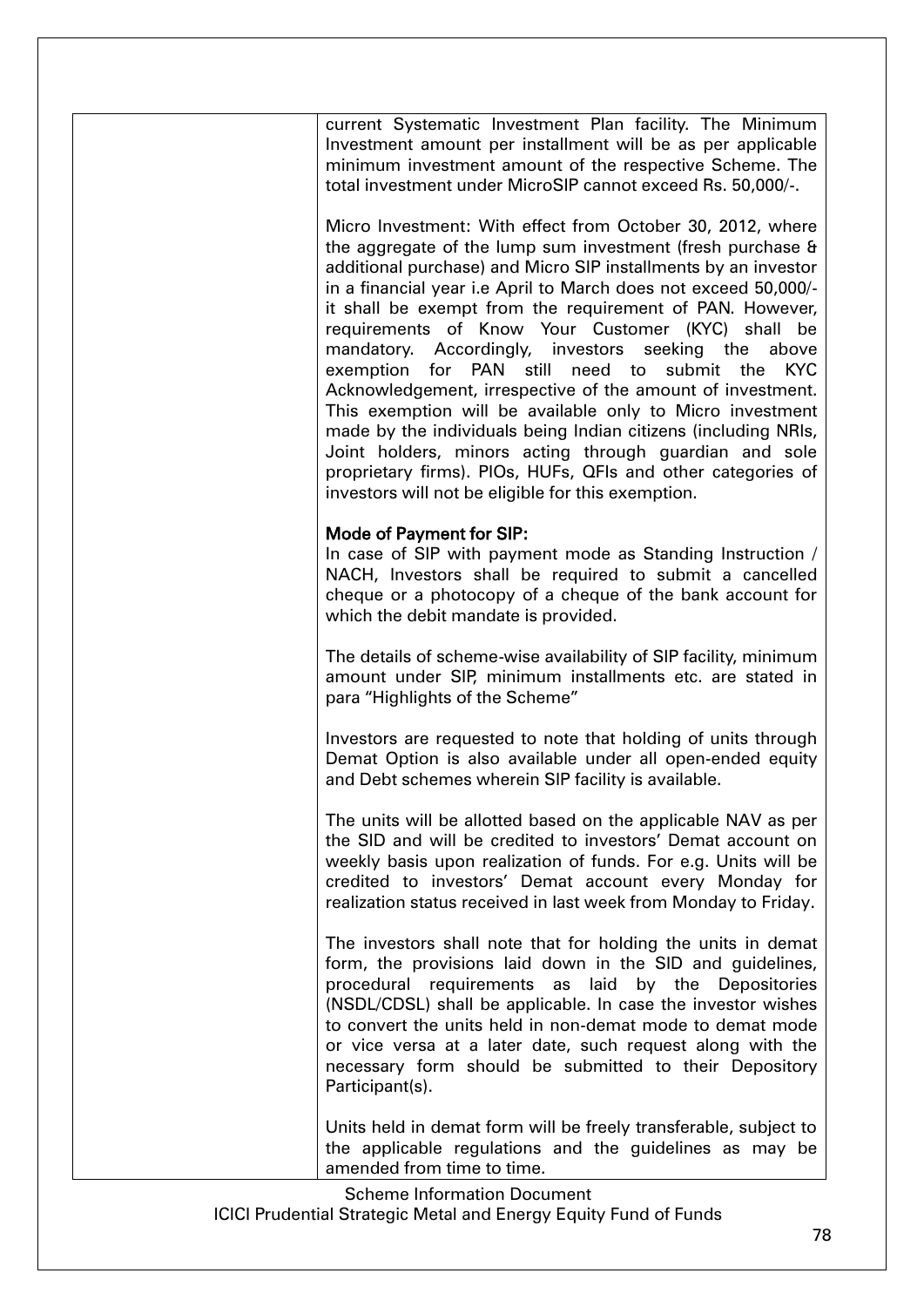|                        | Investors/unitholders subscribing for SIP are required to<br>submit SIP request at least 30 days prior to the date of first<br>debit date and SIP start date shall not be beyond 100 days<br>from the date of submission of request for SIP.<br>Facility of National Automated Clearing House (NACH)                                                                                                                                                                                                                                                                                                                                                                                                                                |
|------------------------|-------------------------------------------------------------------------------------------------------------------------------------------------------------------------------------------------------------------------------------------------------------------------------------------------------------------------------------------------------------------------------------------------------------------------------------------------------------------------------------------------------------------------------------------------------------------------------------------------------------------------------------------------------------------------------------------------------------------------------------|
|                        | Platform in Systematic Investment Plan (SIP):                                                                                                                                                                                                                                                                                                                                                                                                                                                                                                                                                                                                                                                                                       |
|                        | In addition to existing facility available for payments through<br>Postdated cheques/Standing Instructions for investments in<br>SIP, the NACH facility can also be used to make payment of<br>SIP installments NACH is a centralized system, launched by<br>National Payments Corporation of India (NPCI) with an aim to<br>consolidate multiple Electronic Clearing Service (ECS)<br>mandates. This facility will enable the unit holders of the Fund<br>to make SIP investments through NACH by filling up the SIP<br>Registration cum mandate form. A Unique number will be<br>allotted to every mandate registered under NACH called as<br>Unique Mandate Reference Number ("UMRN") which can be<br>used for SIP transactions. |
|                        | The NACH facility shall be available subject to terms and<br>conditions contained in the Easy Pay Debit Mandate Form and                                                                                                                                                                                                                                                                                                                                                                                                                                                                                                                                                                                                            |
| Switch into the Scheme | as prescribed by NPCI from time to time<br>Investors who hold units in any of the schemes of ICICI<br>Prudential Mutual Fund except ICICI Prudential US Bluechip<br>Equity Fund, ICICI Prudential Global Stable Equity Fund (FOF),<br>ICICI Prudential Global Advantage Fund (FOF) and ICICI<br>Prudential Nasdaq 100 Index Fund may switch all or part of<br>their holdings to the Scheme during the New Fund Offer<br>Period subject to the provisions in the scheme information<br>document of the respective scheme. Switch-in requests are<br>subject to the minimum application amount as mentioned in<br>this Scheme Information Document.                                                                                   |
|                        | For switch-in requests received from the open-ended scheme<br>during the New Fund Offer Period (NFO) under the Scheme,<br>the switch-out requests from such Scheme will be effected<br>based on the applicable NAV of such Scheme, as on the day<br>of receipt of the switch request, subject to applicable cut-off<br>timing provisions. However, the switch-in requests under the<br>Scheme will be processed on the date of the allotment of the<br>Units.                                                                                                                                                                                                                                                                       |
| Other                  | <b>Transactions without Scheme Name</b>                                                                                                                                                                                                                                                                                                                                                                                                                                                                                                                                                                                                                                                                                             |
| requirements/processes | In case of fresh/additional purchases, if the name of a<br>particular Scheme on the application form/transaction slip<br>differs from the name on the Cheque/Demand Draft, then ICICI<br>Prudential Asset Management Company Limited (the AMC)<br>will process the application and allot units at the applicable                                                                                                                                                                                                                                                                                                                                                                                                                    |
|                        | Net Asset Value, under the Scheme which is mentioned on<br><b>Scheme Information Document</b>                                                                                                                                                                                                                                                                                                                                                                                                                                                                                                                                                                                                                                       |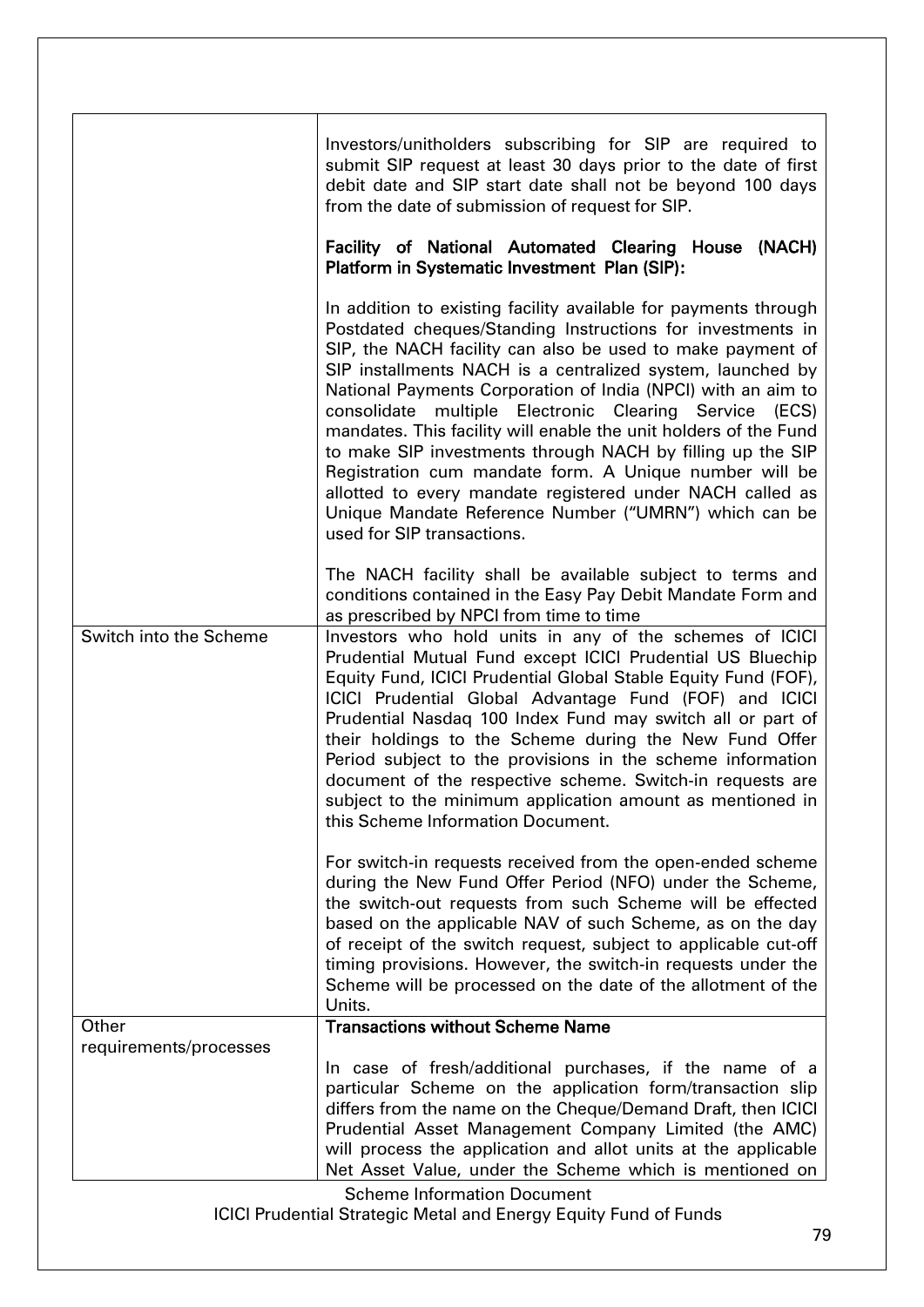|                                             | the application form/transaction slip duly signed by the<br>investor(s). The AMC reserves the right to call for other<br>additional documents as may be required, for processing such<br>transactions. The AMC also reserves the right to reject such<br>transactions.                                                                                    |
|---------------------------------------------|-----------------------------------------------------------------------------------------------------------------------------------------------------------------------------------------------------------------------------------------------------------------------------------------------------------------------------------------------------------|
|                                             | The AMC thereafter shall not be responsible for any loss<br>suffered by the investor due to the discrepancy of a Scheme<br>name mentioned in the application form/transaction slip and<br>Cheque/Demand Draft.                                                                                                                                            |
|                                             | In case of fresh purchases, if the Plan name is not mentioned<br>on the application form/transaction slip, then the units will be<br>allotted under the Plan mentioned on the Cheque/Demand<br>Draft. The Plan/Option that will be considered in such cases if<br>not specified by the customer will be the default option of the<br>Plan as per the SID. |
| The policy regarding reissue                | Not applicable                                                                                                                                                                                                                                                                                                                                            |
| repurchased<br>of<br>units,                 |                                                                                                                                                                                                                                                                                                                                                           |
| the<br>maximum<br>including                 |                                                                                                                                                                                                                                                                                                                                                           |
| the<br>of<br>extent,<br>manner              |                                                                                                                                                                                                                                                                                                                                                           |
| reissue, the<br>entity<br>(the              |                                                                                                                                                                                                                                                                                                                                                           |
| AMC)<br>scheme<br>the<br><b>or</b>          |                                                                                                                                                                                                                                                                                                                                                           |
| involved in the same.                       |                                                                                                                                                                                                                                                                                                                                                           |
| Consolidated<br>Account<br><b>Statement</b> | Please refer 'Ongoing Offer Details'                                                                                                                                                                                                                                                                                                                      |
| <b>Transaction Charges</b>                  | Please refer 'Ongoing Offer Details'                                                                                                                                                                                                                                                                                                                      |
| <b>Cash Investments</b>                     |                                                                                                                                                                                                                                                                                                                                                           |
|                                             | Currently, the AMC is not accepting cash investments.<br>Information in this regard will be provided to investors as and                                                                                                                                                                                                                                  |
|                                             | when the facility is made available.                                                                                                                                                                                                                                                                                                                      |
| Aadhaar<br>Seeding<br>of                    | Please refer to Statement of Additional Information available                                                                                                                                                                                                                                                                                             |
| number                                      | on website www.icicipruamc.com.                                                                                                                                                                                                                                                                                                                           |
|                                             |                                                                                                                                                                                                                                                                                                                                                           |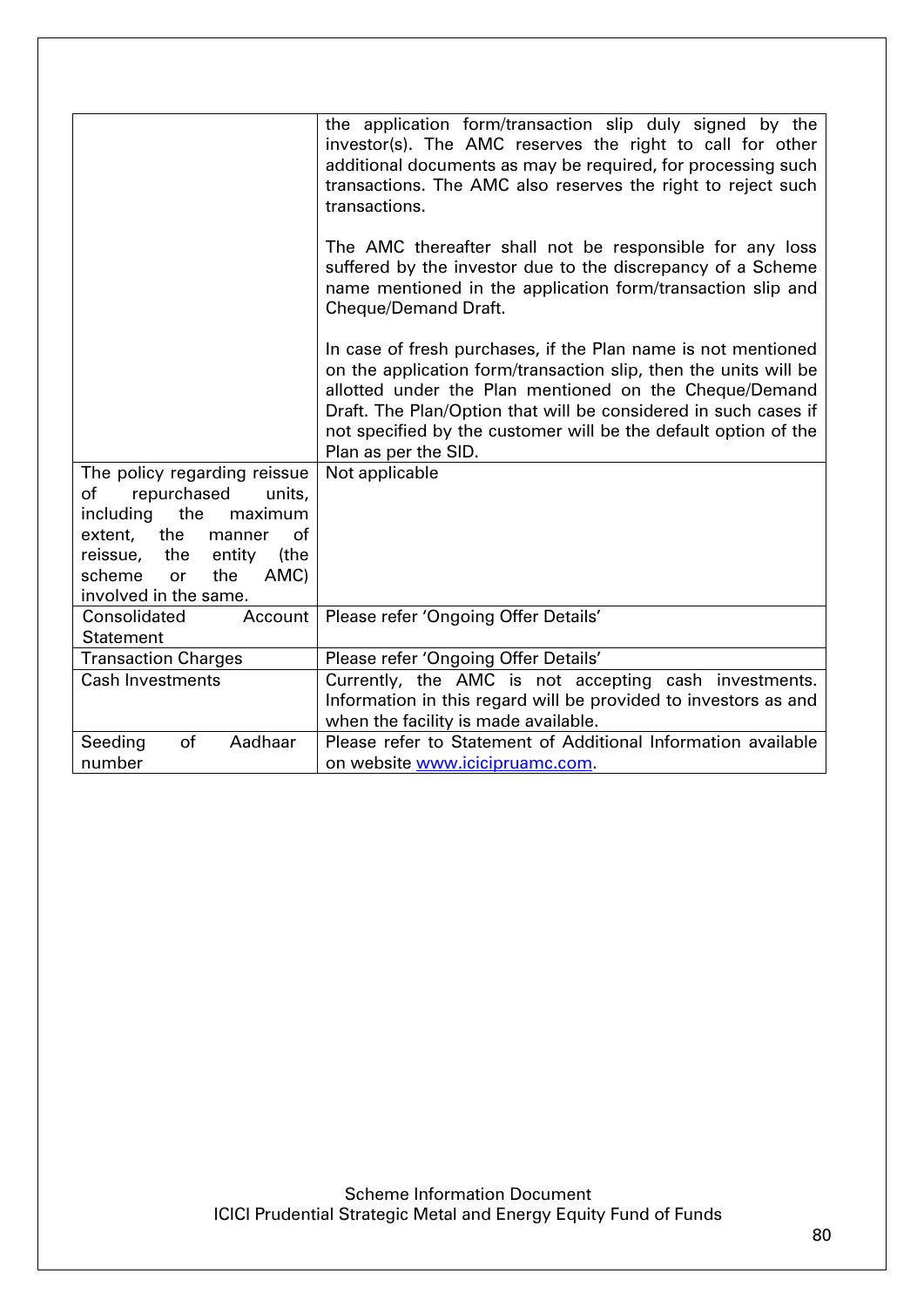# B. ONGOING OFFER DETAILS

| <b>Ongoing Offer Period</b><br>This is the date from<br>which the scheme will<br>for<br>reopen<br>subscriptions/redempt<br>ions after the closure<br>of the NFO period.                                                    | The scheme is an open ended scheme and hence is available<br>for ongoing subscription and redemption on an ongoing basis                                                                                                                                                                                                                                                                                                                                                                                                                                                                                                                                                                                                                                                                                                                                                                                                                                                                                                                                                       |
|----------------------------------------------------------------------------------------------------------------------------------------------------------------------------------------------------------------------------|--------------------------------------------------------------------------------------------------------------------------------------------------------------------------------------------------------------------------------------------------------------------------------------------------------------------------------------------------------------------------------------------------------------------------------------------------------------------------------------------------------------------------------------------------------------------------------------------------------------------------------------------------------------------------------------------------------------------------------------------------------------------------------------------------------------------------------------------------------------------------------------------------------------------------------------------------------------------------------------------------------------------------------------------------------------------------------|
| for<br>Ongoing<br>Price<br>subscription<br>(purchase) / switch-in<br>(from other schemes /<br>plans of the mutual<br>fund) by investors                                                                                    | The purchase price of the Units will be based on the Applicable<br>NAV.<br>Purchase Price = Applicable NAV (for respective plan and<br>option of the Scheme)<br><b>Example:</b> An investor invests Rs. 20,000/- and the current NAV<br>is Rs. 20/- then the purchase price will be Rs. 20/- and the<br>investor receives $20000/20 = 1000$ units.<br>The Scheme will comply with SEBI circular No. SEBI/IMD/CIR                                                                                                                                                                                                                                                                                                                                                                                                                                                                                                                                                                                                                                                               |
|                                                                                                                                                                                                                            | No. 4/168230/09 dated June 30, 2009 regarding applicability of<br>entry load.                                                                                                                                                                                                                                                                                                                                                                                                                                                                                                                                                                                                                                                                                                                                                                                                                                                                                                                                                                                                  |
| Ongoing<br>price<br>for<br>redemption<br>(sale)<br>/switch outs (to other<br>schemes/plans of the<br>Mutual<br>Fund)<br>by<br>investors.<br>This is the price you<br>for<br>will<br>receive<br>redemptions/switch<br>outs. | The Redemption Price of the Units will be based on the<br>Applicable NAV (for respective plan and option of the Scheme)<br>subject to the prevalent exit load provisions. The Redemption<br>Price of the Units will be computed as follows:<br>Redemption Price = Applicable NAV (for respective plan and<br>option of the Scheme) * (1-Exit Load as applicable to the<br>investor).<br>Applicable exit load shall be subject to the tenure of investment<br>of the investor in the scheme vis-à-vis the exit load structure<br>applicable when investor had invested in the scheme.<br>An investor invests on April 1, 2020 when the<br>Example:<br>applicable exit load for the scheme was 2% if redeemed within<br>1 year, else nil.<br><b>Scenario 1)</b> In case investor redeems before April 1, 2020, then<br>applicable exit load would be 2%. Now suppose the same<br>investor decides to redeem his 1000 units. The prevailing NAV<br>is Rs 25/-. Hence, the sale or redemption price per unit<br>becomes Rs. 24.50/- i.e. $25*(1-2%)$ . The investor therefore gets |
|                                                                                                                                                                                                                            | $1000 \times 24.50 =$ Rs. 24,500/-.<br>Scenario 2) In case investor redeems on or after April 1, 2020,<br>then applicable exit load would be nil. Now suppose the same<br>investor decides to redeem his 1000 units. The prevailing NAV<br>is Rs 30/-. Hence, the sale or redemption price per unit will be<br>Rs. 30/- i.e. 30*(1-0). The investor therefore gets 1000 x 30 =<br>Rs. 30,000/-.                                                                                                                                                                                                                                                                                                                                                                                                                                                                                                                                                                                                                                                                                |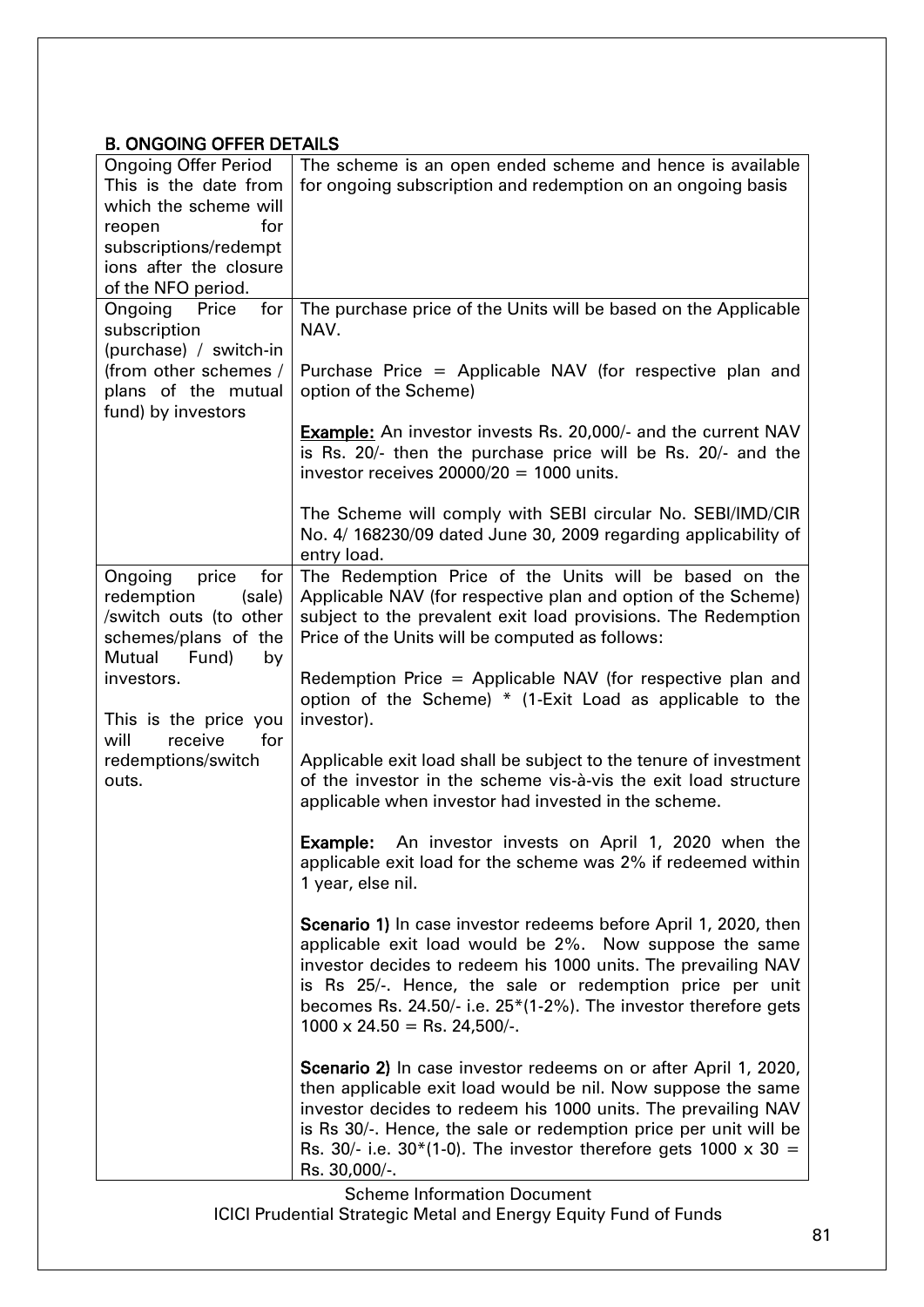| Cut-off<br>time<br>for<br>subscriptions<br>$\prime$<br>redemptions | The below cut-off timings and applicability of NAV shall be<br>applicable in respect of valid applications received at the<br>Official Point(s) of Acceptance on a Business Day:                                                                                                                                                                                                                                                                     |
|--------------------------------------------------------------------|------------------------------------------------------------------------------------------------------------------------------------------------------------------------------------------------------------------------------------------------------------------------------------------------------------------------------------------------------------------------------------------------------------------------------------------------------|
|                                                                    | For Purchase of any amount:                                                                                                                                                                                                                                                                                                                                                                                                                          |
|                                                                    | In respect of valid applications received upto 3.00 p.m. and<br>$\bullet$<br>where the funds for the entire amount are available for<br>utilization before the cut-off time i.e. 3.00 p.m. - the closing<br>NAV of the day shall be applicable.                                                                                                                                                                                                      |
|                                                                    | • In respect of valid applications received after 3.00 p.m. and<br>where the funds for the entire amount are available for<br>utilization on the same day or before the cut-off time of the<br>next business day - the closing NAV of the next Business<br>Day shall be applicable.                                                                                                                                                                  |
|                                                                    | • Irrespective of the time of receipt of application, where the<br>funds for the entire amount are available for utilization<br>before the cut-off time on any subsequent Business Day -<br>the closing NAV of such subsequent Business Day shall be<br>applicable.                                                                                                                                                                                  |
|                                                                    | For Switch-ins of any amount:                                                                                                                                                                                                                                                                                                                                                                                                                        |
|                                                                    | In case of switch from one scheme to another scheme received<br>before cut-off i.e. upto 3 p.m. having business day for both the<br>schemes, closing NAV of the Business Day shall be applicable<br>for switch-out scheme and for Switch-in scheme, the closing<br>NAV of the Business Day shall be applicable, on which funds<br>are available for utilization in the switch-in scheme (allocation<br>shall be in line with the redemption payout). |
|                                                                    | To clarify, for investments through systematic investment<br>routes such as Systematic Investment Plans (SIP), Systematic<br>Transfer Plans (STP), Flex STP, Dividend Transfer Plan (DTP),<br>Trigger etc. the units will be allotted as per the closing NAV of<br>the day on which the funds are available for utilization by the<br>Target Scheme irrespective of the installment date of the SIP,<br>STP or record date of dividend etc.          |
|                                                                    | <b>Redemptions including switch-outs:</b>                                                                                                                                                                                                                                                                                                                                                                                                            |
|                                                                    | In respect of valid applications received upto cut-off time on a<br>business day by the Mutual Fund, same day's closing NAV shall<br>be applicable. In respect of valid applications received after the<br>cut off time by the Mutual Fund, the closing NAV of the next<br>business day shall be applicable.                                                                                                                                         |
| <b>Redemption of Units</b>                                         | The Units can be redeemed (i.e. sold back to the Fund) on                                                                                                                                                                                                                                                                                                                                                                                            |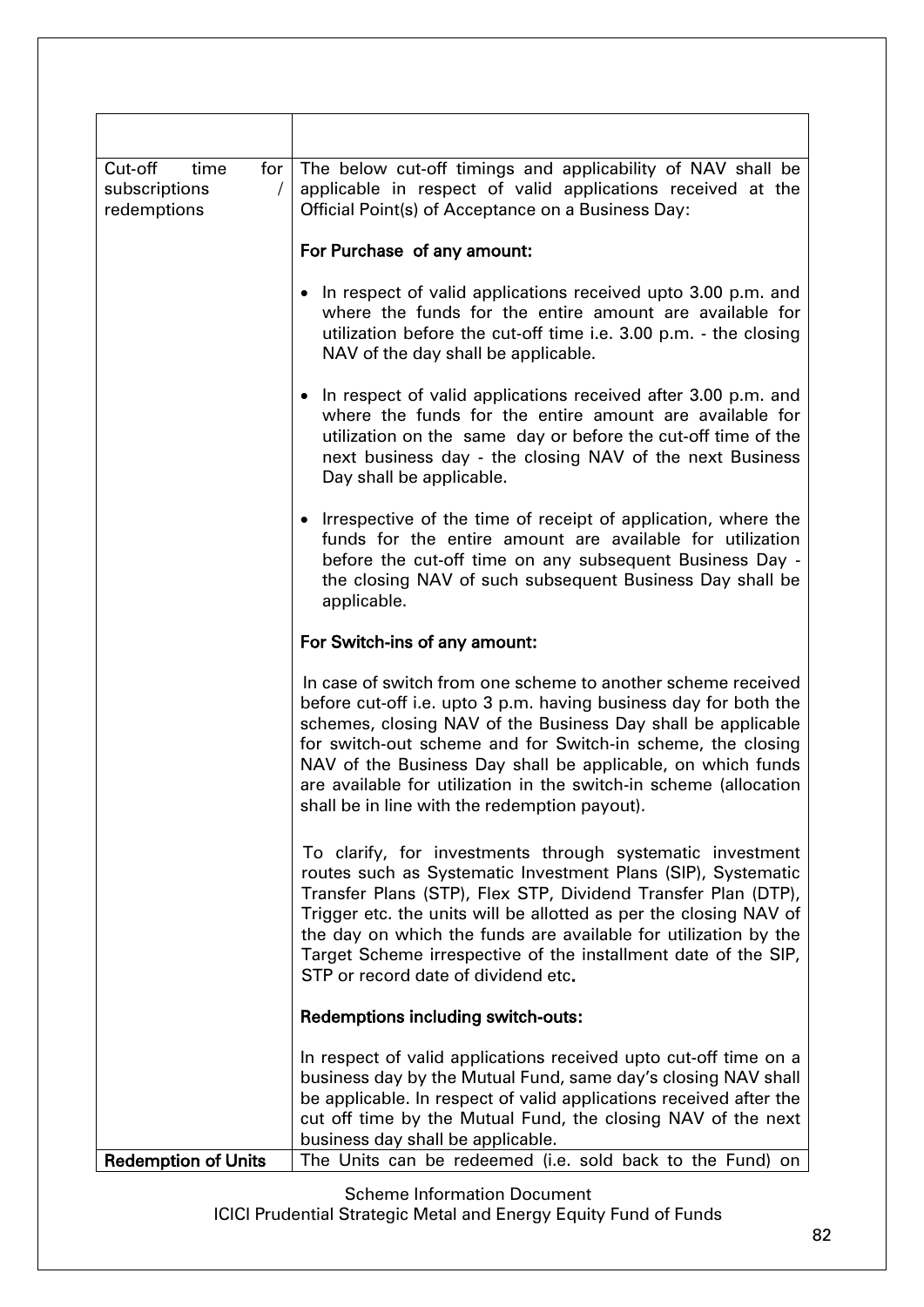| every Business Day at the Redemption Price (hereinafter<br>defined). The redemption request can be made for a minimum<br>amount as mentioned under section "Highlights / Summary of<br>the Scheme".                                                                                                                                                                                                                                                                                           |
|-----------------------------------------------------------------------------------------------------------------------------------------------------------------------------------------------------------------------------------------------------------------------------------------------------------------------------------------------------------------------------------------------------------------------------------------------------------------------------------------------|
| In case, a unit holder specifies the redemption amount as well<br>as number of Units for redemption, (subject to the minimum<br>redemption amount as mentioned above) the number of Units<br>specified will be considered for deciding the redemption<br>amount. If only the redemption amount is specified by the Unit<br>holder, the Fund will divide the redemption amount so<br>specified by the Applicable NAV based price to arrive at the<br>number of Units.                          |
| In case an investor has purchased Units on more than one<br>Business Day, the Units purchased prior in time (i.e. those Units<br>which have been held for the longest period of time) will be<br>deemed to have been redeemed first i.e. on a First-in-First-Out<br>basis.                                                                                                                                                                                                                    |
| The redemption will be at Applicable NAV based prices, subject<br>to applicable exit load.                                                                                                                                                                                                                                                                                                                                                                                                    |
| The Fund reserves the right to modify exit loads, at any time in<br>future, on prospective basis. In such an event, the Redemption<br>Price of the Units will be adjusted by using the following<br>formula. The maximum load (exit) under the Scheme will not<br>exceed the limits as prescribed under the Regulations.                                                                                                                                                                      |
| The Fund shall ensure that the repurchase price of an open<br>ended scheme is not lower than 95 per cent of the Net Asset<br>Value.                                                                                                                                                                                                                                                                                                                                                           |
| Notice of the changes in the load structure (exit load) shall be<br>made by a suitable display in the Customer Service Centers of<br>the AMC and will be published in 2 daily newspapers.                                                                                                                                                                                                                                                                                                     |
| <b>Payment of proceeds</b><br>All redemption requests received prior to the cut-off time on<br>any Business Day at the Official Points of Acceptance of<br>Transactions will be considered accepted on that Business Day,<br>subject to the redemption requests being complete in all<br>respects, and will be priced on the basis of Redemption Price<br>for that day. Requests received after the cut-off time will be<br>treated as though they were accepted on the next Business<br>Day. |
| As per the Regulations, the Fund shall dispatch redemption<br>proceeds within 10 Business Days (working days) of receiving<br>the redemption request.                                                                                                                                                                                                                                                                                                                                         |
| Trustees reserve the right to alter or modify the number of days                                                                                                                                                                                                                                                                                                                                                                                                                              |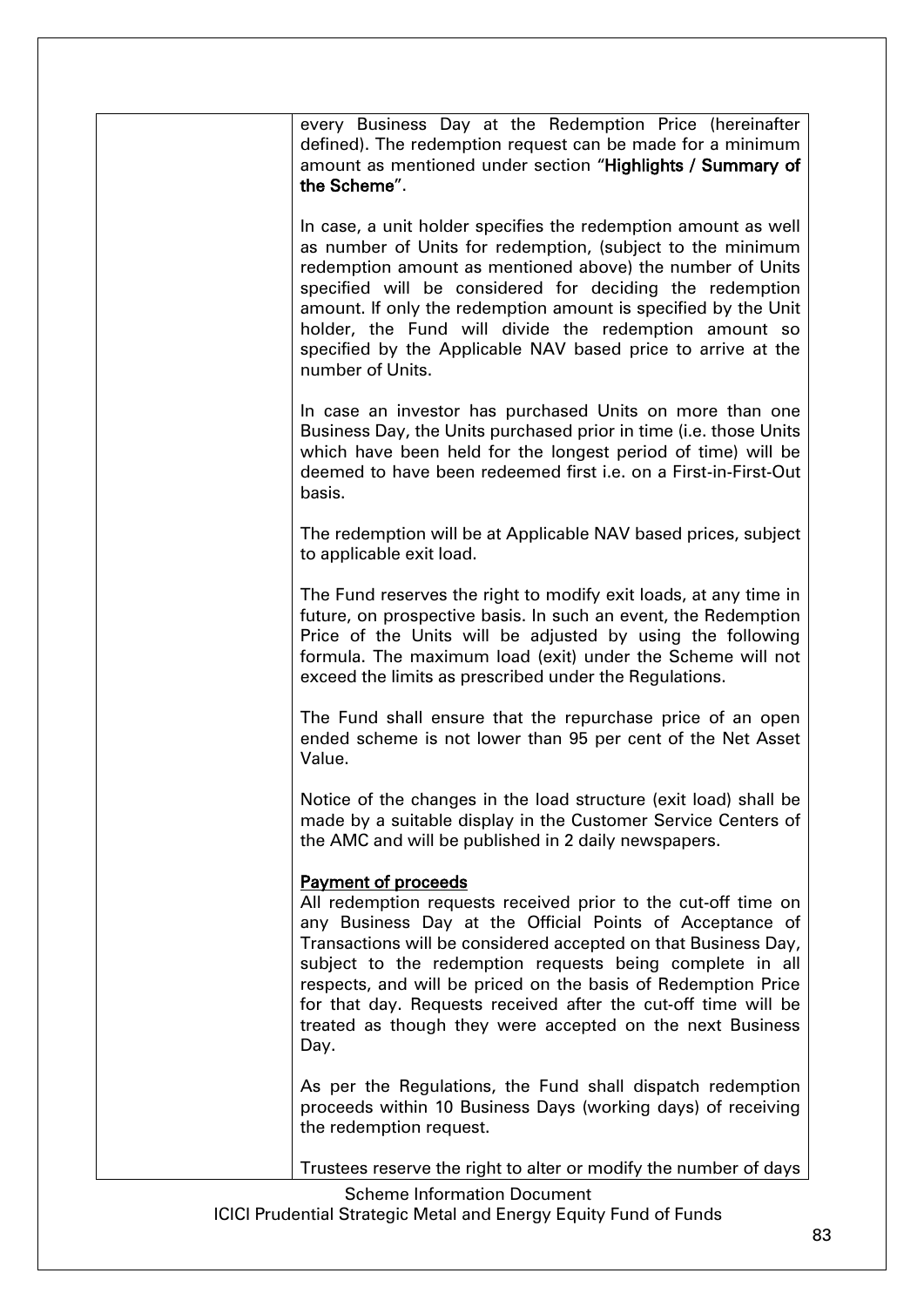| taken for redemption of Units under the Fund after taking into<br>consideration the actual settlement cycle, when announced, as<br>also the changes in the settlement cycles that may be<br>announced by the Principal Stock Exchanges, if applicable,<br>from time to time.                                                                                                                                                                                                                                                             |
|------------------------------------------------------------------------------------------------------------------------------------------------------------------------------------------------------------------------------------------------------------------------------------------------------------------------------------------------------------------------------------------------------------------------------------------------------------------------------------------------------------------------------------------|
| As per the guidelines issued by SEBI, in the event of failure to<br>dispatch the redemption or repurchase proceeds within 10<br>working days, the AMC is liable to pay interest to the Unit<br>holders @ 15% p.a. SEBI has further advised the mutual funds<br>that in the event of payment of interest to the Unit holders,<br>such Unit holders should be informed about the rate and the<br>amount of interest paid to them.                                                                                                          |
| If the Unit holder fails to provide the Bank mandate, the request<br>for redemption would be considered as not valid and the Fund<br>retains the right to reject/withhold the redemption until a<br>proper bank mandate is furnished by the Unitholder and the<br>provision with respect of penal interest in such cases will not<br>be applicable/ entertained.                                                                                                                                                                         |
| The mode of payment may be direct credit/ECS/cheque or any<br>other mode as may be decided by AMC in the interest of<br>investors.                                                                                                                                                                                                                                                                                                                                                                                                       |
| If the investor(s)/unitholder(s) submit(s) redemption request<br>accompanied with request for change of Bank mandate or<br>submits a redemption request within 7 days from the date<br>submission of a request for change of Bank mandate details,<br>the Asset Management Company will process the redemption<br>but the release of redemption proceeds shall be deferred on<br>account of additional verification, but will be within the<br>regulatory limits as specified by Securities and Exchange Board<br>of India time to time. |
| <b>Suspension of Sale and Redemption of Units</b><br>Suspension or restriction of repurchase/ redemption facility<br>under any scheme of the mutual fund shall be made applicable<br>only after obtaining the approval from the Boards of Directors<br>of the AMC and the Trustees. After obtaining the approval from<br>the AMC Board and the Trustees.                                                                                                                                                                                 |
| Additionally, the following requirements shall need to be<br>observed before imposing restriction on redemptions:                                                                                                                                                                                                                                                                                                                                                                                                                        |
| Restriction may be imposed when there are circumstances<br>a)<br>leading to a systemic crisis or event that severely constricts<br>market liquidity or the efficient functioning of markets such<br>as:                                                                                                                                                                                                                                                                                                                                  |
| Liquidity issues - when market at large becomes illiquid<br>i.<br>affecting almost all securities rather than any issuer                                                                                                                                                                                                                                                                                                                                                                                                                 |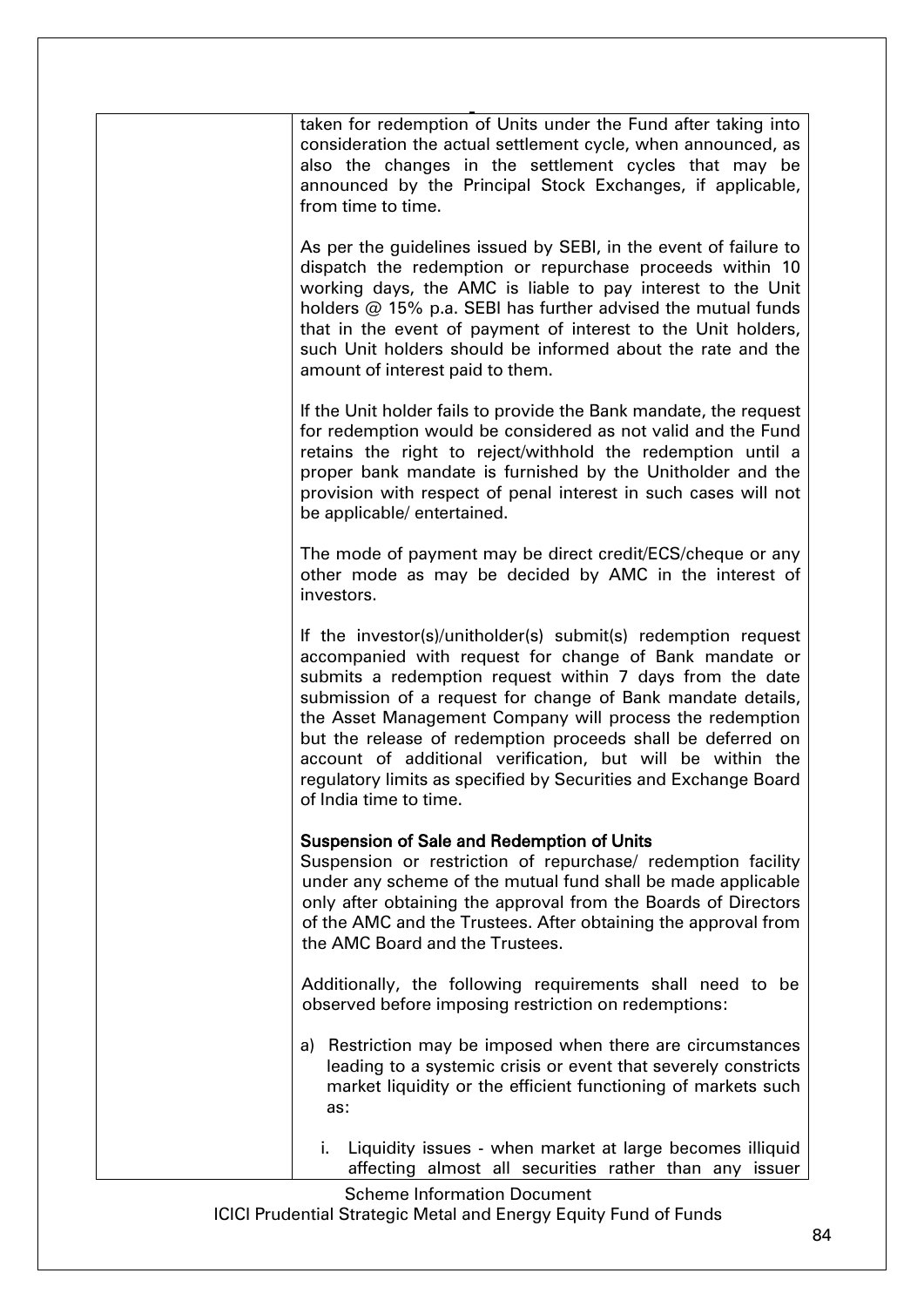| specific security.                                                                                                                                                                                                                                                                                                                                                                                                                                                                                                                                                                                                                                                                                |
|---------------------------------------------------------------------------------------------------------------------------------------------------------------------------------------------------------------------------------------------------------------------------------------------------------------------------------------------------------------------------------------------------------------------------------------------------------------------------------------------------------------------------------------------------------------------------------------------------------------------------------------------------------------------------------------------------|
| ii. Market failures, exchange closures - when markets are<br>affected by unexpected events which impact the<br>functioning of exchanges or the regular course of<br>transactions. Such unexpected events could also be<br>related to political, economic, military, monetary or other<br>emergencies.                                                                                                                                                                                                                                                                                                                                                                                             |
| ii.<br>Operational issues – when exceptional circumstances are<br>caused by force majeure, unpredictable operational<br>problems and technical failures (e.g. a black out). Such<br>cases can only be considered if they are reasonably<br>unpredictable and occur in spite of appropriate diligence<br>of third parties, adequate and effective disaster recovery<br>procedures and systems.                                                                                                                                                                                                                                                                                                     |
| b) Restriction on redemption may be imposed for a specified<br>period of time not exceeding 10 working days in any 90<br>days period.                                                                                                                                                                                                                                                                                                                                                                                                                                                                                                                                                             |
| c) Any imposition of restriction would require specific<br>approval of Board of AMC and Trustees and the same<br>should be informed to SEBI immediately.                                                                                                                                                                                                                                                                                                                                                                                                                                                                                                                                          |
| d) When restriction on redemption is imposed, the following<br>procedure shall be applied:                                                                                                                                                                                                                                                                                                                                                                                                                                                                                                                                                                                                        |
| 1. No redemption requests up to INR 2 lakh shall be subject<br>to such restriction.<br>2. Where redemption requests are above INR 2 lakh, AMCs<br>shall redeem the first INR 2 lakh without such restriction<br>and remaining part over and above INR 2 lakh shall be<br>subject to such restriction.                                                                                                                                                                                                                                                                                                                                                                                             |
| <b>Right to Limit Redemptions</b>                                                                                                                                                                                                                                                                                                                                                                                                                                                                                                                                                                                                                                                                 |
| Any Units, which by virtue of these limitations are not<br>redeemed on a particular Business Day, will be carried forward<br>for Redemption to the next Business Day, in order of receipt.<br>Redemptions so carried forward will be priced on the basis of<br>the Applicable NAV (subject to the prevailing load) of the<br>Business Day on which Redemption is made. Under such<br>circumstances, to the extent multiple Redemption requests are<br>received at the same time on a single Business Day,<br>Redemptions will be made on pro-rata basis, based on the size<br>of each Redemption request, the balance amount being carried<br>forward for Redemption to the next Business Day(s). |
| Suspension or restriction of repurchase/ redemption facility<br>under any Scheme of the mutual fund shall be made applicable<br>only after obtaining the approval from the Boards of Directors                                                                                                                                                                                                                                                                                                                                                                                                                                                                                                    |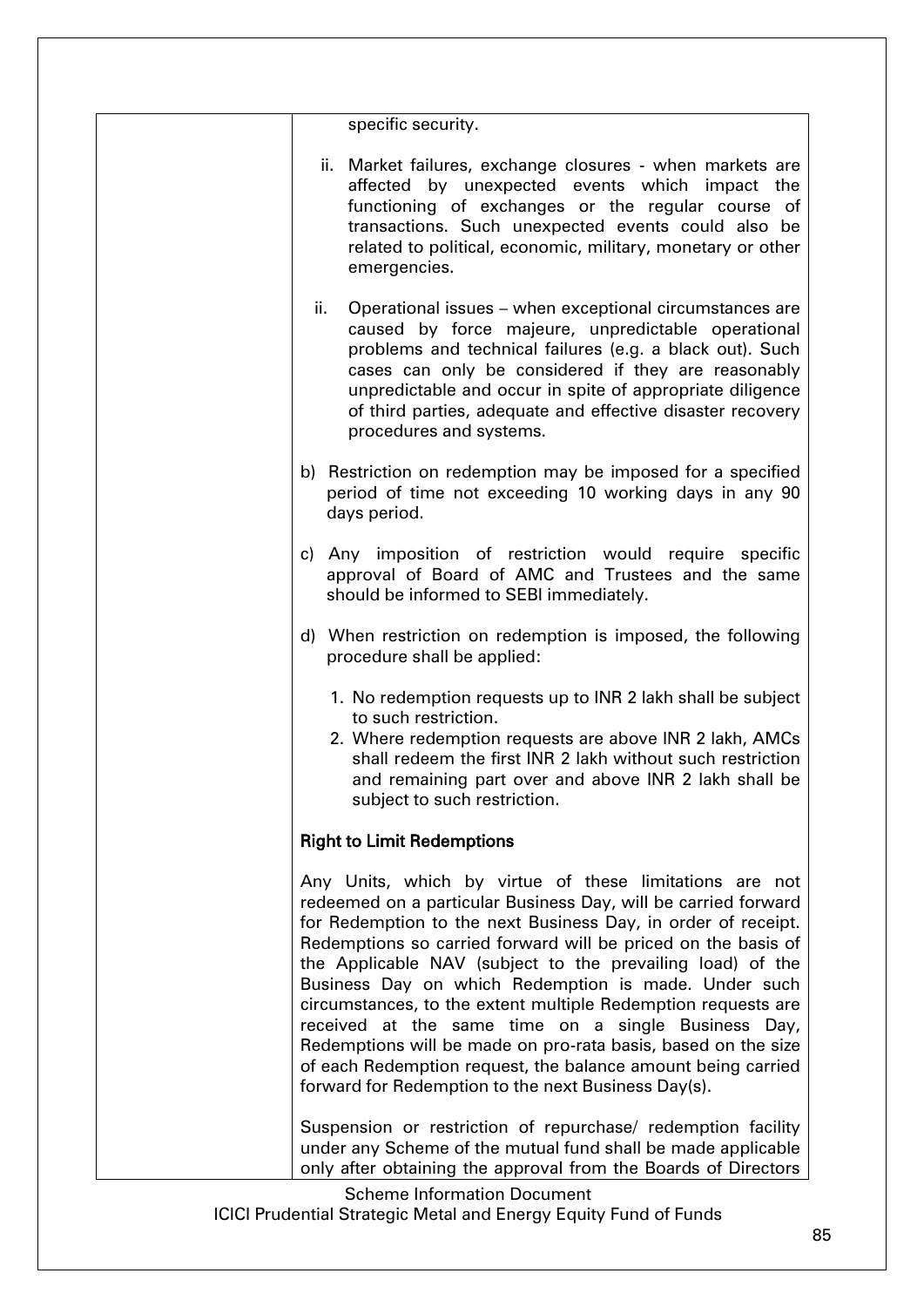|                                                                                                   |                           | of the AMC and the Trustees. After obtaining the approval from<br>the AMC Board and the Trustees, intimation would be sent to<br>SEBI in advance providing details of circumstances and<br>justification for the proposed action shall also be informed.                                                                                                                                                                                                                                                                                                                                                  |                                          |                                             |  |
|---------------------------------------------------------------------------------------------------|---------------------------|-----------------------------------------------------------------------------------------------------------------------------------------------------------------------------------------------------------------------------------------------------------------------------------------------------------------------------------------------------------------------------------------------------------------------------------------------------------------------------------------------------------------------------------------------------------------------------------------------------------|------------------------------------------|---------------------------------------------|--|
| Where<br>the<br>can<br>applications<br>for<br>purchase/redemption<br>switches<br>be<br>submitted? |                           | Computer Age Management Services Limited (CAMS), New No<br>10. Old No. 178, Opp. to Hotel Palm Grove, MGR Salai<br>(K.H.Road) Chennai - 600 034 has been appointed as Registrar<br>for the Scheme. The Registrar is registered with SEBI under<br>registration No: INR000002813. As Registrar to the Scheme,<br>CAMS will handle communications with investors, perform<br>data entry services and dispatch Account Statements. The<br>AMC and the Trustee have satisfied themselves that the<br>Registrar can provide the services required and have adequate<br>facilities and the system capabilities. |                                          |                                             |  |
|                                                                                                   |                           | Investors can submit the application forms at the Details of<br>official points of acceptance of CAMS and Branches of AMC are<br>provided on back cover page.                                                                                                                                                                                                                                                                                                                                                                                                                                             |                                          |                                             |  |
|                                                                                                   |                           | Investors can also subscribe and redeem units from the official<br>website of AMC i.e. www.icicipruamc.com.                                                                                                                                                                                                                                                                                                                                                                                                                                                                                               |                                          |                                             |  |
| Minimum Application<br>Amount,<br>including<br>switches                                           |                           | Please refer to the "HIGHLIGHTS/SUMMARY OF THE SCHEME"                                                                                                                                                                                                                                                                                                                                                                                                                                                                                                                                                    |                                          |                                             |  |
| Additional<br>Minimum<br>Application Amount,<br>including switches                                |                           | Please refer to the "HIGHLIGHTS/SUMMARY OF THE SCHEME"                                                                                                                                                                                                                                                                                                                                                                                                                                                                                                                                                    |                                          |                                             |  |
| Minimum Redemption<br>Amount                                                                      |                           | Please refer to the "HIGHLIGHTS/SUMMARY OF THE SCHEME"                                                                                                                                                                                                                                                                                                                                                                                                                                                                                                                                                    |                                          |                                             |  |
| Special products<br>facilities available                                                          |                           | <b>Systematic Investment Plan (SIP)</b>                                                                                                                                                                                                                                                                                                                                                                                                                                                                                                                                                                   |                                          |                                             |  |
|                                                                                                   | frequencies are as below: | The Unitholders of the Scheme can benefit by investing<br>specific Rupee amounts periodically, for a continuous period.<br>At the time of registration the SIP allows the investors to invest<br>a fixed equal amount of Rupees for purchasing additional Units<br>of the Scheme at NAV based prices. Investors can enroll<br>themselves for SIP in the Scheme by ticking appropriate box<br>on the application form or by subsequently making a written<br>request to that effect to the Registrar.<br>Minimum number of installments and amounts under various                                          |                                          |                                             |  |
|                                                                                                   | Frequency                 | <b>Specified date</b>                                                                                                                                                                                                                                                                                                                                                                                                                                                                                                                                                                                     | Minimum<br>amounts<br>per<br>installment | <b>Minimum</b><br>number of<br>installments |  |
|                                                                                                   | Daily                     | Daily<br>(only<br><b>Business days)</b>                                                                                                                                                                                                                                                                                                                                                                                                                                                                                                                                                                   | $100/-$<br>Rs.<br>and<br>in              | 6                                           |  |
|                                                                                                   | Weekly                    | Any<br>day(Monday to<br>Friday) $*$                                                                                                                                                                                                                                                                                                                                                                                                                                                                                                                                                                       | multiples<br>of Re. 1                    |                                             |  |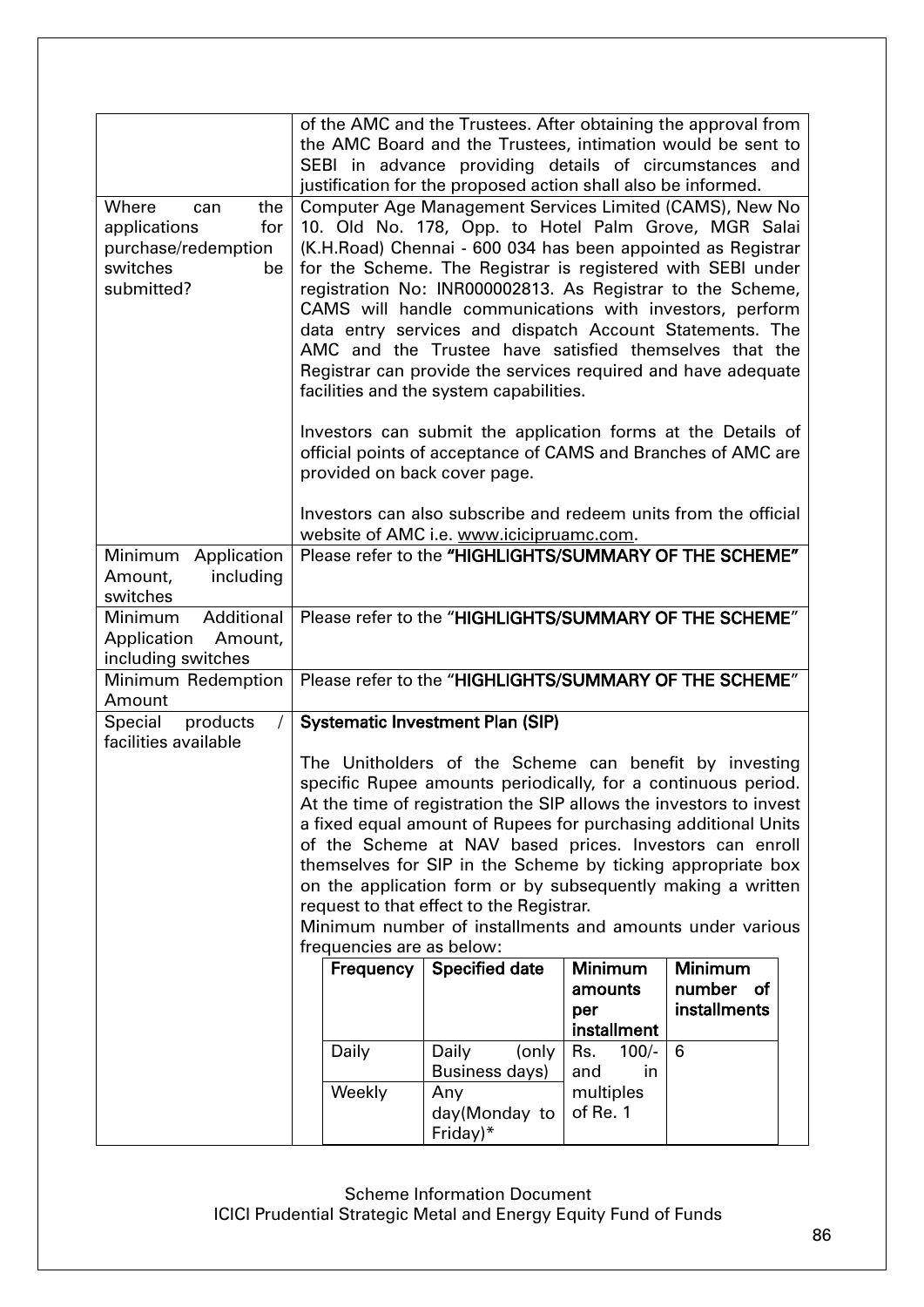| Fortnightly                                                     |  | $1st$ and $16th$ day |     |            |                                                               |  |
|-----------------------------------------------------------------|--|----------------------|-----|------------|---------------------------------------------------------------|--|
|                                                                 |  | of each month,       |     |            |                                                               |  |
|                                                                 |  | as applicable*       |     |            |                                                               |  |
| Monthly                                                         |  | Any date*            |     |            |                                                               |  |
| Quarterly                                                       |  | Any date*            |     | Rs. 5000/- | 4                                                             |  |
|                                                                 |  |                      | and | in.        |                                                               |  |
|                                                                 |  |                      |     | multiples  |                                                               |  |
|                                                                 |  |                      |     | of Re. 1   |                                                               |  |
| *In case the date chosen for SIP falls on a Non-Business Day or |  |                      |     |            |                                                               |  |
| on a date which is not available in a particular month, the SIP |  |                      |     |            |                                                               |  |
| will be processed on the immediate next Business Day.           |  |                      |     |            |                                                               |  |
|                                                                 |  |                      |     |            |                                                               |  |
|                                                                 |  |                      |     |            | Investors can subscribe through SIP by using NACH facilities  |  |
| offered by the Banks. The cheques should be in favor of "ICICI  |  |                      |     |            |                                                               |  |
| Prudential Strategic Metal and Energy Equity Fund of Fund"      |  |                      |     |            |                                                               |  |
| and crossed "Account Payee Only", and the cheques must be       |  |                      |     |            |                                                               |  |
|                                                                 |  |                      |     |            |                                                               |  |
|                                                                 |  |                      |     |            | payable at the center where the applications are submitted to |  |

purchases, if the name of the Scheme on the application form/transaction slip differs with the name on the Cheque/Demand Draft, then the AMC will allot units under the Scheme mentioned on the application form/ transaction slip.

In case of fresh/additional purchases, if the Scheme name is not mentioned on the application form/transaction slip, then the units will be allotted under the Scheme mentioned on the Cheque/Demand Draft. The Option that will be considered in such cases if not specified by the customer will be the default option of the Scheme as per the SID. However, in case additional purchase is under the same scheme as fresh purchase, then the AMC reserves the right to allot units in the option under which units were allotted at the time of fresh purchase.

Further, Investors/ unitholders subscribing for SIP are required to submit SIP request at least 30 days prior to the date of first debit date and SIP start date shall not be beyond 100 days from the date of submission of request for SIP.

All terms and conditions for SIP/STP, including Exit Load, if any, prevailing in the date of SIP/STP enrolment/ registration by the fund shall be levied in the Schemes.

Units will be allotted for the amount net of the bank charges, if any. On receipt of the post-dated cheques, the Registrar/AMC will send a letter to the Unitholder confirming that his/her name has been included in the Systematic Investment Plan. The cheques will be presented on the dates mentioned on the cheque and Units will be allotted accordingly. Within 3 Business Days of such allotment, a fresh Account Statement / Transaction Confirmation will be mailed to the Unitholder, indicating the new balance to his/her credit in the Account. An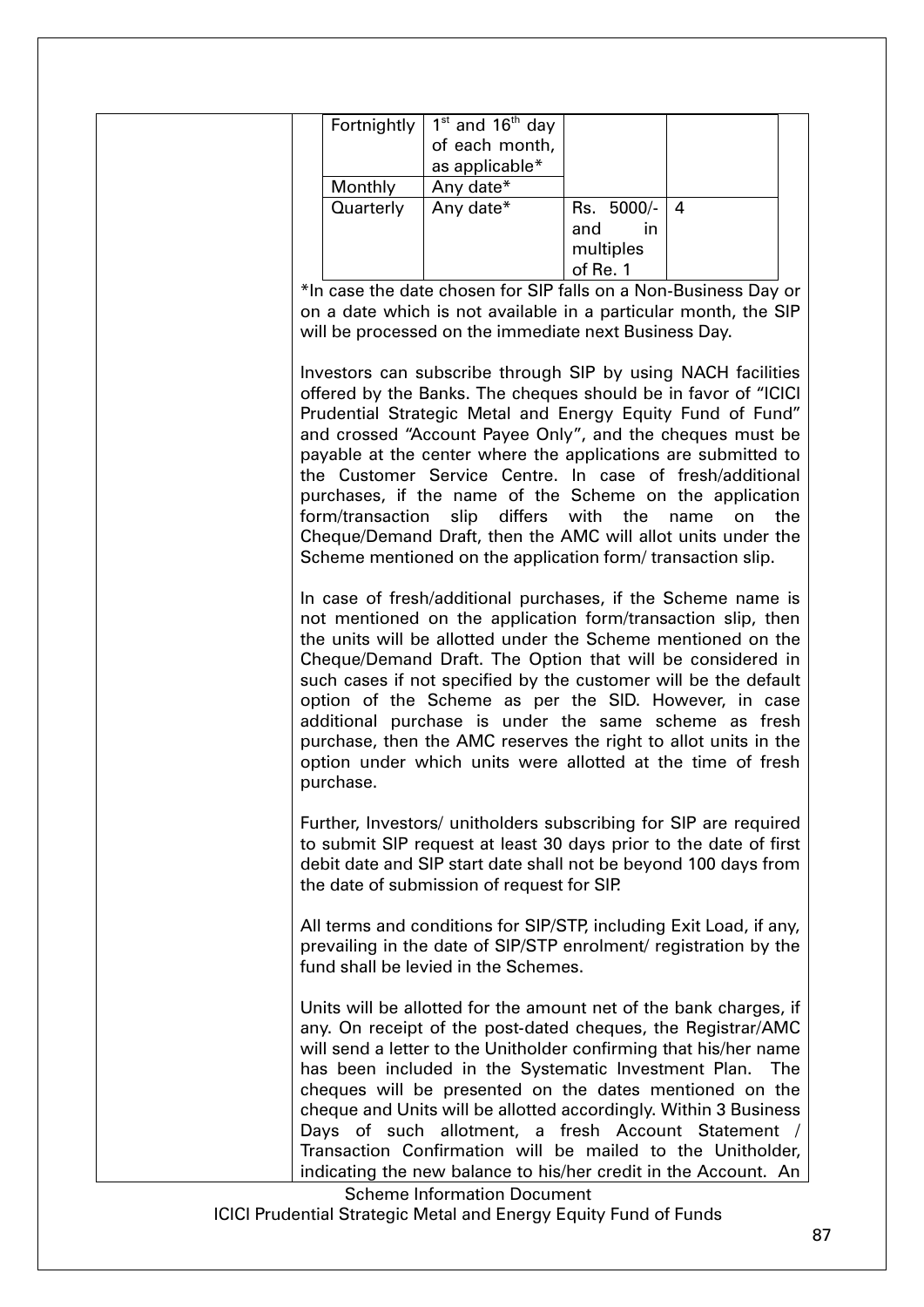investor will have the right to discontinue the Systematic Investment Plan, subject to giving 30 days prior notice to the subsequent SIP date.

#### Terms and conditions for SIP:

- New Investor If the investor fails to mention the scheme name in the SIP Mandate Form, then the Fund reserves the right to register the SIP as per the scheme name available in the main application. Incase multiple schemes are mentioned in the main application form, Fund reserves the right to reject the SIP request.
- Existing Investor If the investor fails to mention the scheme name in the SIP Mandate Form, then the Fund reserves the right to register the SIP in the existing scheme (Eligible for SIP) available in the investor's Folio. Incase Multiple Schemes or Equity Linked Savings Scheme (ELSS) are available in the folio then Fund reserves the right to reject the SIP request.
- In case SIP date is not selected, then the SIP will be registered on 10<sup>th</sup> (default date) of each Month/Quarter, as applicable. Further if multiple SIP dates are opted for or if the selection is not clear, then the sip will be registered for 10th of each Month/Quarter, as applicable.
- If the investor has not mentioned the SIP start Month, SIP will start from the next applicable month, subject to completion of 30 days lead time from the receipt of SIP request.
- In case the SIP 'End period' is incorrect OR not mentioned by the investor in the SIP form, then 5 years from the start date shall be considered as default End Period.

### SIP TOP UP Facility:

- a. Investors can opt for SIP TOP UP facility with Fixed Top Up option or Variable Top Up option, wherein the amount of the SIP can be increased at fixed intervals. In case the investor opts for both options, the Variable Top Up option shall be triggered.
- b. The minimum Fixed TOP UP amount shall be in multiples of Rs. 100/- and in multiples of Rs. 100/- thereafter.
- c. Variable TOP UP would be available in at 10%, 15% and 20% and such other denominations (over and above 10%, 15% and 20%) as opted by the investor in multiples of 5%.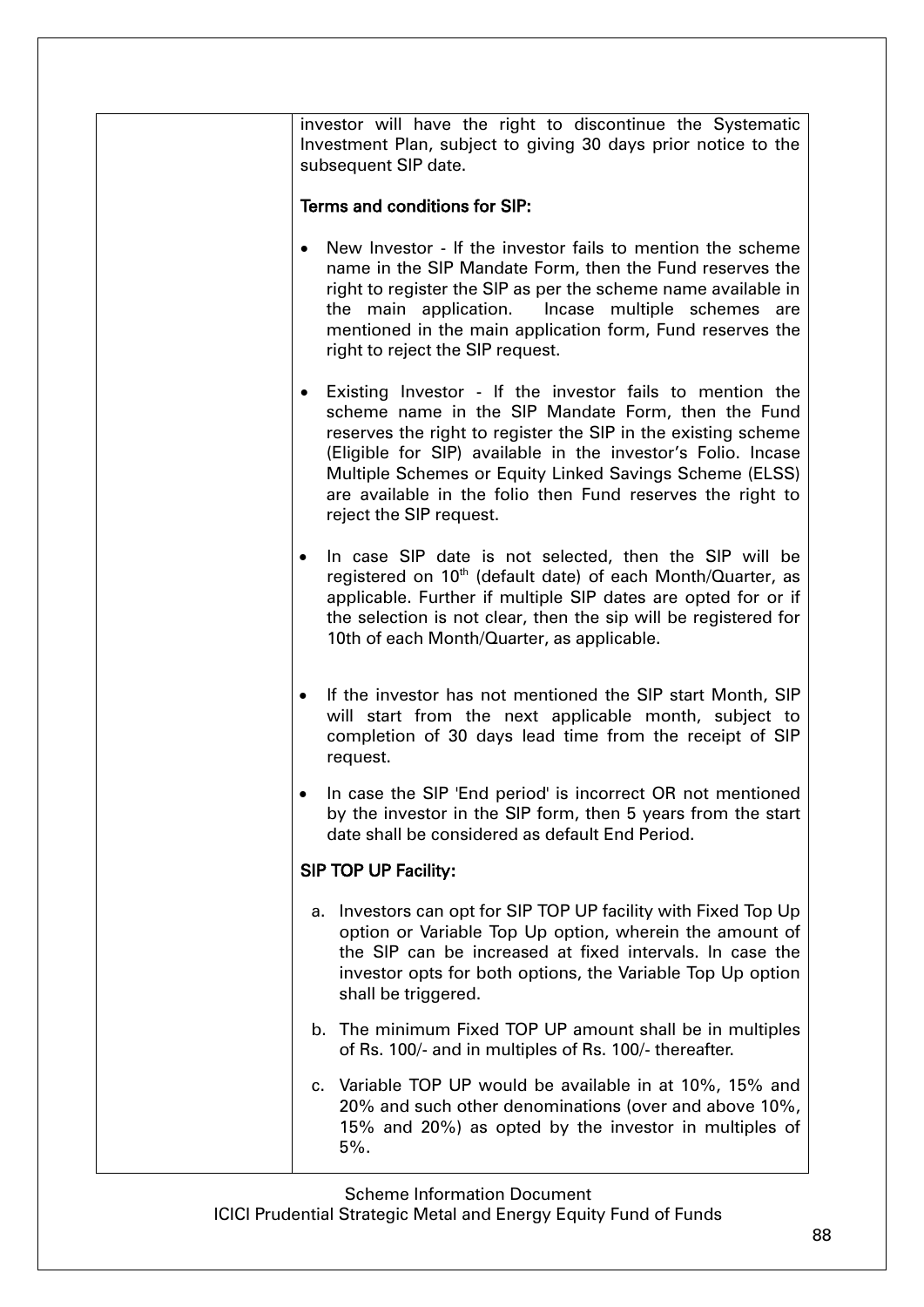| d. The frequency is fixed at Yearly and Half Yearly basis. In<br>case the TOP UP facility is not opted by ticking the<br>appropriate box and frequency is not selected, the TOP UP<br>facility may not be registered.                                                                                                                                                                                                                                                                                             |
|-------------------------------------------------------------------------------------------------------------------------------------------------------------------------------------------------------------------------------------------------------------------------------------------------------------------------------------------------------------------------------------------------------------------------------------------------------------------------------------------------------------------|
| e. In case of Quarterly SIP, only the Yearly frequency is<br>available under SIP TOP UP.                                                                                                                                                                                                                                                                                                                                                                                                                          |
| f. SIP Top-Up facility shall also be available for the existing<br>investors who have already registered for SIP facility<br>without Top-Up option.                                                                                                                                                                                                                                                                                                                                                               |
| Top-Up Cap amount or Top-Up Cap month-year:<br>Top-Up Cap amount: Investor has an option to freeze the SIP<br>Top-Up amount once it reaches a fixed predefined amount. The<br>fixed pre-defined amount should be same as the maximum<br>amount mentioned by the investor in the bank mandate. In<br>case of difference between the Cap amount & the maximum<br>amount mentioned on Bank mandate, then amount which is<br>lower of the two amounts shall be considered as the default<br>amount of SIP Cap amount. |
| Top-Up Cap month-year: It is the date from which SIP Top-Up<br>amount will cease and last SIP installment including Top-Up<br>amount will remain constant from Cap date till the end of SIP<br>tenure.                                                                                                                                                                                                                                                                                                            |
| Investor shall have flexibility to choose either Top-Up Cap<br>amount or Top-Up Cap month- year. In case of multiple<br>selection, Top-Up Cap amount will be considered as default<br>selection.                                                                                                                                                                                                                                                                                                                  |
| Top-Up Cap is applicable for Fixed Top Up option as well as<br>Variable Top Up option.                                                                                                                                                                                                                                                                                                                                                                                                                            |
| All the investors of the fund availing the facility under SIP<br>Variable Top - Up feature are hereby requested to select either<br>Top - Up Cap amount or Top - Up Cap month - year. In case of<br>no selection, the SIP Variable Top - Up amount will be capped<br>at a default amount of Rs. 10 Lakhs.                                                                                                                                                                                                         |
| Under the said facility, SIP amount will remain constant from<br>Top - Up Cap date/ amount till the end of SIP Tenure.                                                                                                                                                                                                                                                                                                                                                                                            |
| <b>Micro Systematic Investment Plan (Micro SIP):</b><br>The unit holder will have the facility of MicroSIP under the<br>current Systematic Investment Plan facility. The Minimum<br>Investment amount per installment will be as per applicable<br>minimum investment amount of the respective Scheme. The<br>total investment under MicroSIP cannot exceed Rs. 50,000/-.                                                                                                                                         |
| Micro Investment: With effect from October 30, 2012, where                                                                                                                                                                                                                                                                                                                                                                                                                                                        |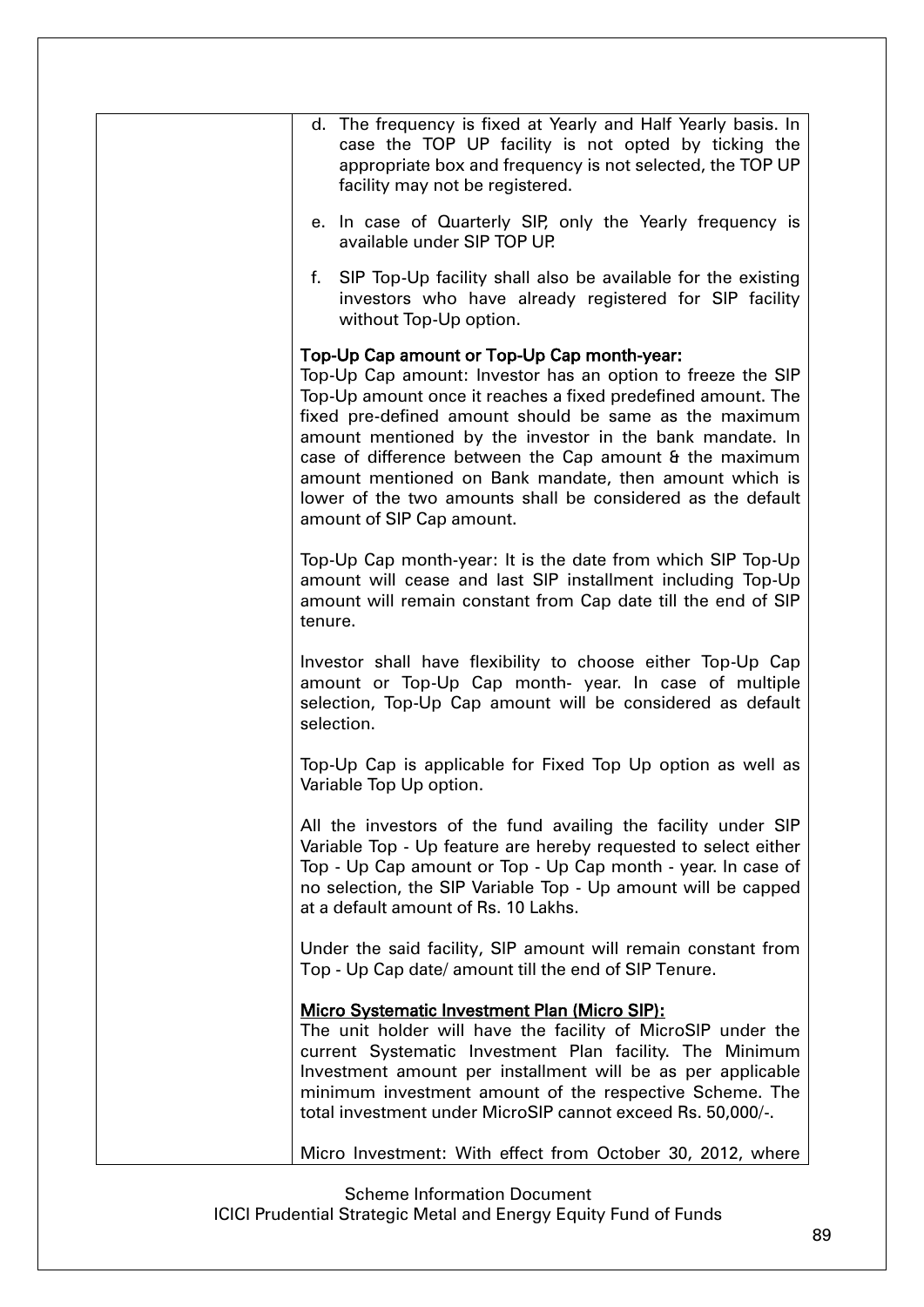the aggregate of the lump sum investment (fresh purchase & additional purchase) and Micro SIP installments by an investor in a financial year i.e April to March does not exceed 50,000/- it shall be exempt from the requirement of PAN. However, requirements of Know Your Customer (KYC) shall be mandatory. Accordingly, investors seeking the above exemption for PAN still need to submit the KYC Acknowledgement, irrespective of the amount of investment. This exemption will be available only to Micro investment made by the individuals being Indian citizens (including NRIs, Joint holders, minors acting through guardian and sole proprietary firms). PIOs, HUFs, QFIs and other categories of investors will not be eligible for this exemption.

### Mode of Payment for SIP:

In case of SIP with payment mode as Standing Instruction / NACH, Investors shall be required to submit a cancelled cheque or a photocopy of a cheque of the bank account for which the debit mandate is provided.

The details of scheme-wise availability of SIP facility, minimum amount under SIP, minimum installments etc. are stated in para "Highlights of the Scheme"

Investors are requested to note that holding of units through Demat Option is also available under all open-ended equity and Debt schemes wherein SIP facility is available.

The units will be allotted based on the applicable NAV as per the SID and will be credited to investors' Demat account on weekly basis upon realization of funds. For e.g. Units will be credited to investors' Demat account every Monday for realization status received in last week from Monday to Friday.

The investors shall note that for holding the units in demat form, the provisions laid down in the SID and guidelines, procedural requirements as laid by the Depositories (NSDL/CDSL) shall be applicable. In case the investor wishes to convert the units held in non-demat mode to demat mode or vice versa at a later date, such request along with the necessary form should be submitted to their Depository Participant(s).

Units held in demat form will be freely transferable, subject to the applicable regulations and the guidelines as may be amended from time to time.

Investors/unitholders subscribing for SIP are required to submit SIP request at least 30 days prior to the date of first debit date and SIP start date shall not be beyond 100 days from the date of submission of request for SIP.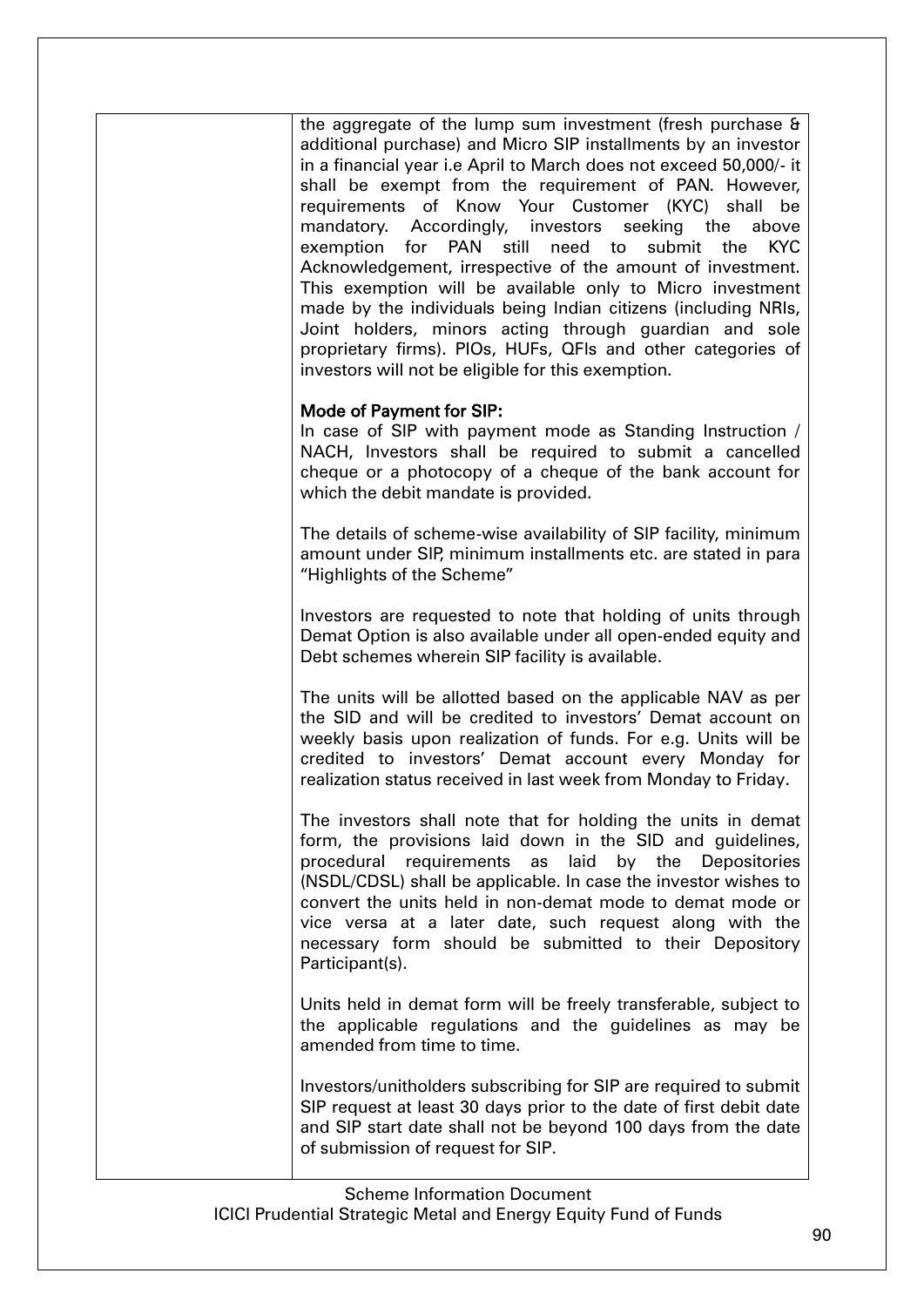| <b>Facility of National Automated Clearing House (NACH) Platform</b> |  |
|----------------------------------------------------------------------|--|
| in Systematic Investment Plan (SIP):                                 |  |

In addition to existing facility available for payments through Postdated cheques/Standing Instructions for investments in SIP, the NACH facility can also be used to make payment of SIP installments NACH is a centralized system, launched by National Payments Corporation of India (NPCI) with an aim to consolidate multiple Electronic Clearing Service (ECS) mandates. This facility will enable the unit holders of the Fund to make SIP investments through NACH by filling up the SIP Registration cum mandate form. A Unique number will be allotted to every mandate registered under NACH called as Unique Mandate Reference Number ("UMRN") which can be used for SIP transactions.

The NACH facility shall be available subject to terms and conditions contained in the Easy Pay Debit Mandate Form and as prescribed by NPCI from time to time.

### Systematic Withdrawal Plan (SWP) Option 1

Unitholders of the Scheme have the benefit of enrolling themselves in the Systematic Withdrawal Plan. The SWP allows the Unitholder to withdraw a specified sum of money each month from his investments in the Scheme. SWP is ideal for investors seeking a regular inflow of funds for their needs. It is also ideally suited to retirees or individuals who wish to invest lump-sum and withdraw from the investment over a period of time. At the time of registration, investor can choose any amount for withdrawal under the respective frequencies. The Unitholder may avail of this facility by sending a written request to the Registrar.

Monthly, Quarterly, Half Yearly and Annual frequencies are available under this facility. Minimum number of installments for all the frequencies will be 2. Investors can choose any date of his/her preference as SWP withdrawal date to register under any frequency available. In case the date chosen for SWP falls on a Non-Business Day or on a date which is not available in a particular month, the SWP will be processed on the immediate next Business Day.

In case none of the frequencies has been selected then Monthly frequency shall be considered as the Default frequency and where no withdrawal date is selected,  $1<sup>st</sup>$ business day of the month shall be considered as the default SWP date.

The amount thus withdrawn by Redemption will be equated into Units at Applicable NAV based prices and the number of Units so arrived at will be subtracted from the Units balance to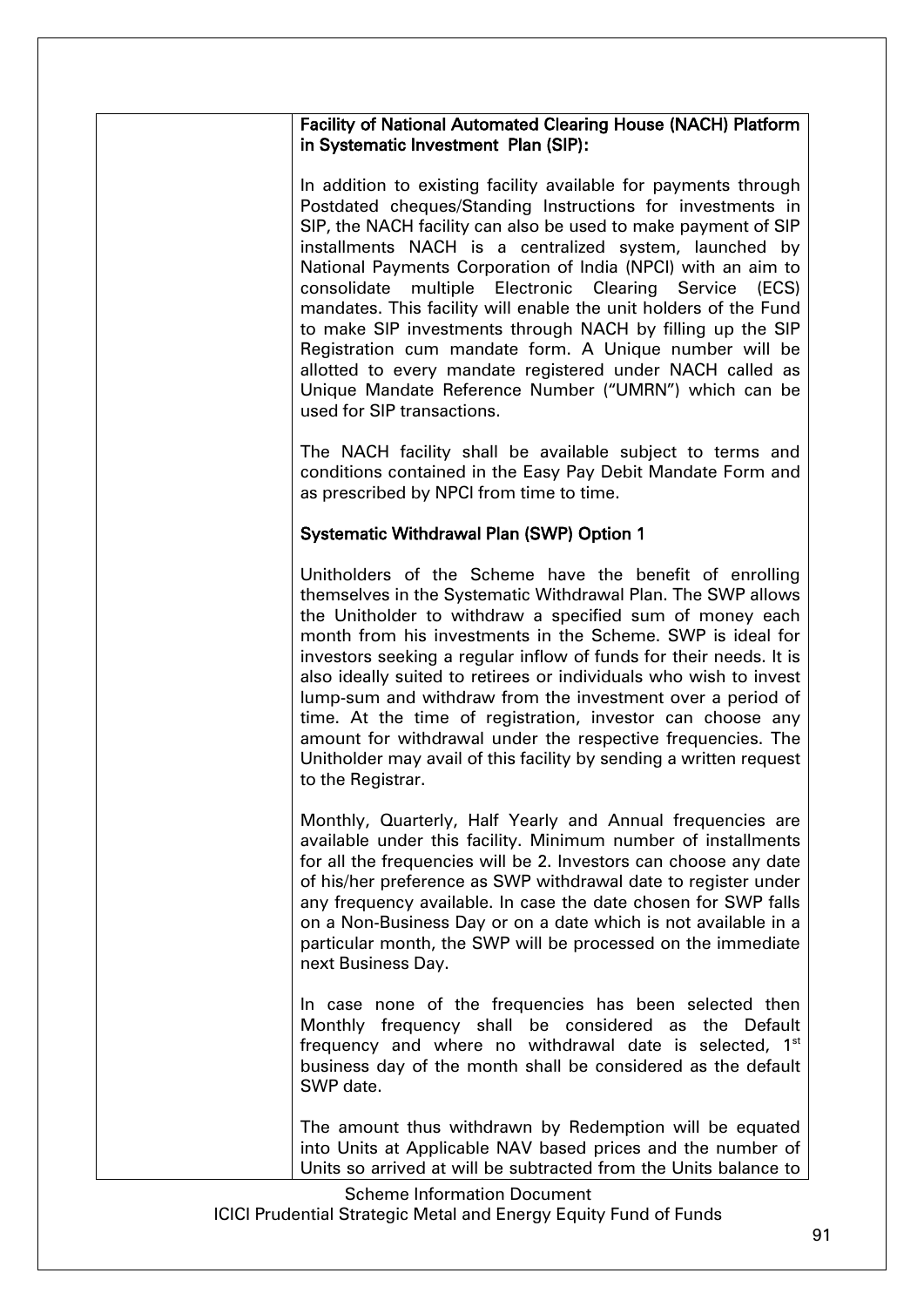| the credit of that Unitholder.                                                                                                                                                                                                                                                                                                                                                                                                                                                                                                                                                                                                                                                                                                                                                                                                                                                                                                                                                                                                                                                                                                                                                                                                                                                                                                                                                                                                                                                                                               |
|------------------------------------------------------------------------------------------------------------------------------------------------------------------------------------------------------------------------------------------------------------------------------------------------------------------------------------------------------------------------------------------------------------------------------------------------------------------------------------------------------------------------------------------------------------------------------------------------------------------------------------------------------------------------------------------------------------------------------------------------------------------------------------------------------------------------------------------------------------------------------------------------------------------------------------------------------------------------------------------------------------------------------------------------------------------------------------------------------------------------------------------------------------------------------------------------------------------------------------------------------------------------------------------------------------------------------------------------------------------------------------------------------------------------------------------------------------------------------------------------------------------------------|
| The SWP may be terminated on a written notice by a<br>Unitholder of the Scheme and it will terminate automatically if<br>all Units are liquidated or withdrawn from the account or upon<br>the Funds receipt of notification of death or incapacity of the<br>Unitholder.                                                                                                                                                                                                                                                                                                                                                                                                                                                                                                                                                                                                                                                                                                                                                                                                                                                                                                                                                                                                                                                                                                                                                                                                                                                    |
| The details of availability of SWP facility for the scheme have<br>been stated in para "Highlights of the Scheme"                                                                                                                                                                                                                                                                                                                                                                                                                                                                                                                                                                                                                                                                                                                                                                                                                                                                                                                                                                                                                                                                                                                                                                                                                                                                                                                                                                                                            |
| All terms and conditions for SIP/STP, including Exit Load, if<br>any, prevailing in the date of SIP/STP enrolment/registration by<br>the fund shall be levied in the Scheme.                                                                                                                                                                                                                                                                                                                                                                                                                                                                                                                                                                                                                                                                                                                                                                                                                                                                                                                                                                                                                                                                                                                                                                                                                                                                                                                                                 |
| <b>SWP Option 2</b>                                                                                                                                                                                                                                                                                                                                                                                                                                                                                                                                                                                                                                                                                                                                                                                                                                                                                                                                                                                                                                                                                                                                                                                                                                                                                                                                                                                                                                                                                                          |
| This facility is available under the scheme. The features of SWP<br>Option 2 are as follows:                                                                                                                                                                                                                                                                                                                                                                                                                                                                                                                                                                                                                                                                                                                                                                                                                                                                                                                                                                                                                                                                                                                                                                                                                                                                                                                                                                                                                                 |
| Investors can opt for this facility and withdraw their<br>a)<br>systematically on<br>Monthly<br>basis.<br>investments<br>a<br>Withdrawals will be made/ effected on the 25th of every<br>month and would be treated as redemptions. In case 25th<br>is a holiday, then it would be effected on next business<br>day.<br>Investor can opt for this facility from the next month<br>b)<br>onwards or from 13th month or from any other specified<br>date as opted by the investor, provided a minimum<br>timegap of 15 days from the date of request. In case start<br>date is not selected/not legible/not clear/if multiple dates<br>are opted, SWP will start from 13th month (default).<br>Investors are required to submit SWP feature registration<br>request at least 15 days prior to the date of 1st installment.<br>select<br>either<br><b>REGISTRATION</b><br>Investor<br>has<br>to<br>$\mathbf{c}$<br>or<br>CANCELLATION by ticking the appropriate box in the<br>application form. In case no option or both the options are<br>the<br>application<br>will<br>selected<br>be considered<br>for<br>REGISTRATION by default. The SWP will terminate<br>automatically if no balance is available in the respective<br>scheme on the date of installment trigger or if the<br>enrollment period expires; whichever is earlier.<br>The applicant will have the right to discontinue the SWP at<br>d)<br>any time, if he / she so desires, by providing a written<br>request at any of the ICICI Prudential Mutual Fund |
| Customer Service Centres or Centres of RTAs. Request for<br>discontinuing SWP shall be subject to an advance notice of<br>7 (seven) working days.<br>SWP installment amount per month will be fixed at 0.75 %<br>e)<br>of amount specified by investor and will be rounded-off to                                                                                                                                                                                                                                                                                                                                                                                                                                                                                                                                                                                                                                                                                                                                                                                                                                                                                                                                                                                                                                                                                                                                                                                                                                            |
| the nearest highest multiple of Re.1.<br>Conversion of physical unit to demat mode will nullify any<br>f)                                                                                                                                                                                                                                                                                                                                                                                                                                                                                                                                                                                                                                                                                                                                                                                                                                                                                                                                                                                                                                                                                                                                                                                                                                                                                                                                                                                                                    |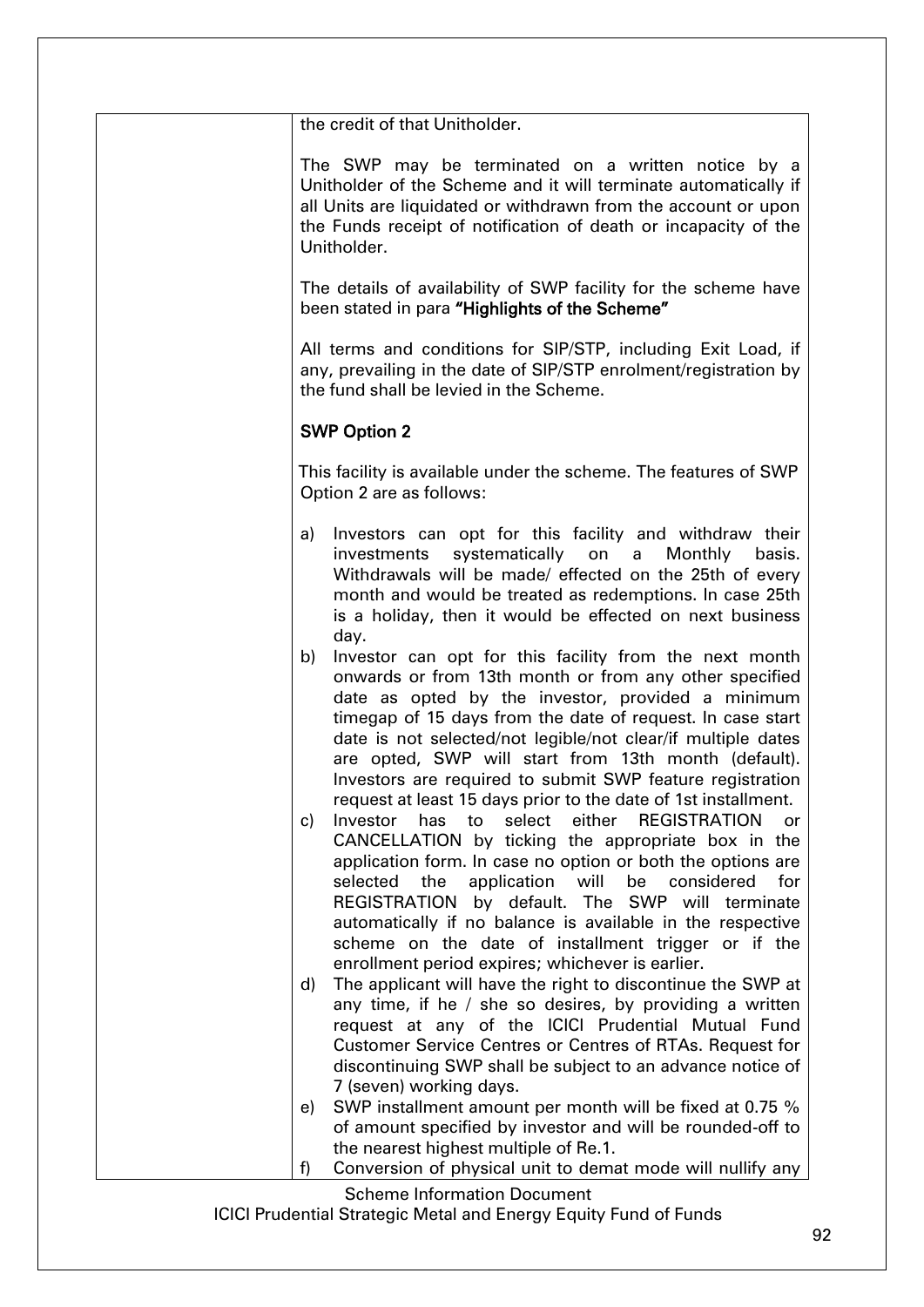| existing / future SWP registration request and the request<br>cannot be re-submitted.<br>If no schemes are selected or opted for multiple schemes,<br>g)<br>the AMC reserves the right to reject the SWP request.<br>AMC reserves the right to amend/terminate this facility at any<br>time, keeping in view business/operational exigencies and the<br>same shall be in the best interest of the investors.<br>All terms and conditions for SIP/STP/SWP, including Exit Load,<br>if<br>prevailing<br>in<br>the<br>any,<br>enrolment/registration by the fund shall be levied in the<br>Scheme.                                                                                                                                                                                                                                                                                                                                                                                                                                                                                                                                                                                                                                                                                                                                                                                                                                                                                                                                                                                                                                                                                                                                                                                 | date<br>SIP/STP/SWP<br>of                     |
|---------------------------------------------------------------------------------------------------------------------------------------------------------------------------------------------------------------------------------------------------------------------------------------------------------------------------------------------------------------------------------------------------------------------------------------------------------------------------------------------------------------------------------------------------------------------------------------------------------------------------------------------------------------------------------------------------------------------------------------------------------------------------------------------------------------------------------------------------------------------------------------------------------------------------------------------------------------------------------------------------------------------------------------------------------------------------------------------------------------------------------------------------------------------------------------------------------------------------------------------------------------------------------------------------------------------------------------------------------------------------------------------------------------------------------------------------------------------------------------------------------------------------------------------------------------------------------------------------------------------------------------------------------------------------------------------------------------------------------------------------------------------------------|-----------------------------------------------|
| <b>Systematic Transfer Plan (STP)</b>                                                                                                                                                                                                                                                                                                                                                                                                                                                                                                                                                                                                                                                                                                                                                                                                                                                                                                                                                                                                                                                                                                                                                                                                                                                                                                                                                                                                                                                                                                                                                                                                                                                                                                                                           |                                               |
| 1. Systematic Transfer Plan (STP) is an option wherein Unit<br>holders of designated schemes (Source Schemes) can<br>opt to transfer a fixed amount at regular intervals and<br>provide standing instructions to the AMC to switch the<br>same into the designated schemes (Target Schemes).<br>2. The source schemes refer to all open ended schemes*<br>[except (i) Exchange Traded Funds (ETFs) and (ii)<br>separate plans under ICICI Prudential Overnight Fund for<br>deployment of unclaimed amounts viz ICICI Prudential<br>Overnight Fund - Unclaimed Redemption, ICICI<br>Prudential Overnight Fund - Unclaimed Dividend, ICICI<br>Prudential Overnight Fund - Unclaimed Redemption<br>Investor Education and ICICI Prudential Overnight Fund -<br>Unclaimed Dividend Investor Education].<br>*ICICI Prudential Long Term Equity Fund (Tax Saving)<br>shall act as source scheme for this facility, subject to<br>completion of lock-in period for units allotted.<br>3. The target schemes refer to all open ended schemes<br>where subscription is allowed [except (i) Exchange<br>Traded Funds (ETFs) and (ii) separate plans under ICICI<br>Prudential Overnight Fund for deployment of unclaimed<br>amounts viz ICICI Prudential Overnight Fund<br>Unclaimed Redemption, ICICI Prudential Overnight Fund<br>- Unclaimed Dividend, ICICI Prudential Overnight Fund -<br>Unclaimed Redemption Investor Education and ICICI<br>Prudential<br>Investor Education].<br>The amount transferred under STP from Source scheme<br>4.<br>to the Target Scheme shall be done by redeeming Units<br>of Source scheme at Applicable NAV, subject to exit<br>load, if any; and subscribing to the Units of the Scheme<br>at Applicable NAV as on specified date as given below: | Overnight Fund - Unclaimed<br><b>Dividend</b> |
| <b>Particulars</b><br>Daily option                                                                                                                                                                                                                                                                                                                                                                                                                                                                                                                                                                                                                                                                                                                                                                                                                                                                                                                                                                                                                                                                                                                                                                                                                                                                                                                                                                                                                                                                                                                                                                                                                                                                                                                                              | Frequency<br>Daily                            |
| <b>Weekly Options</b>                                                                                                                                                                                                                                                                                                                                                                                                                                                                                                                                                                                                                                                                                                                                                                                                                                                                                                                                                                                                                                                                                                                                                                                                                                                                                                                                                                                                                                                                                                                                                                                                                                                                                                                                                           | day<br>Any<br>(Monday<br>to                   |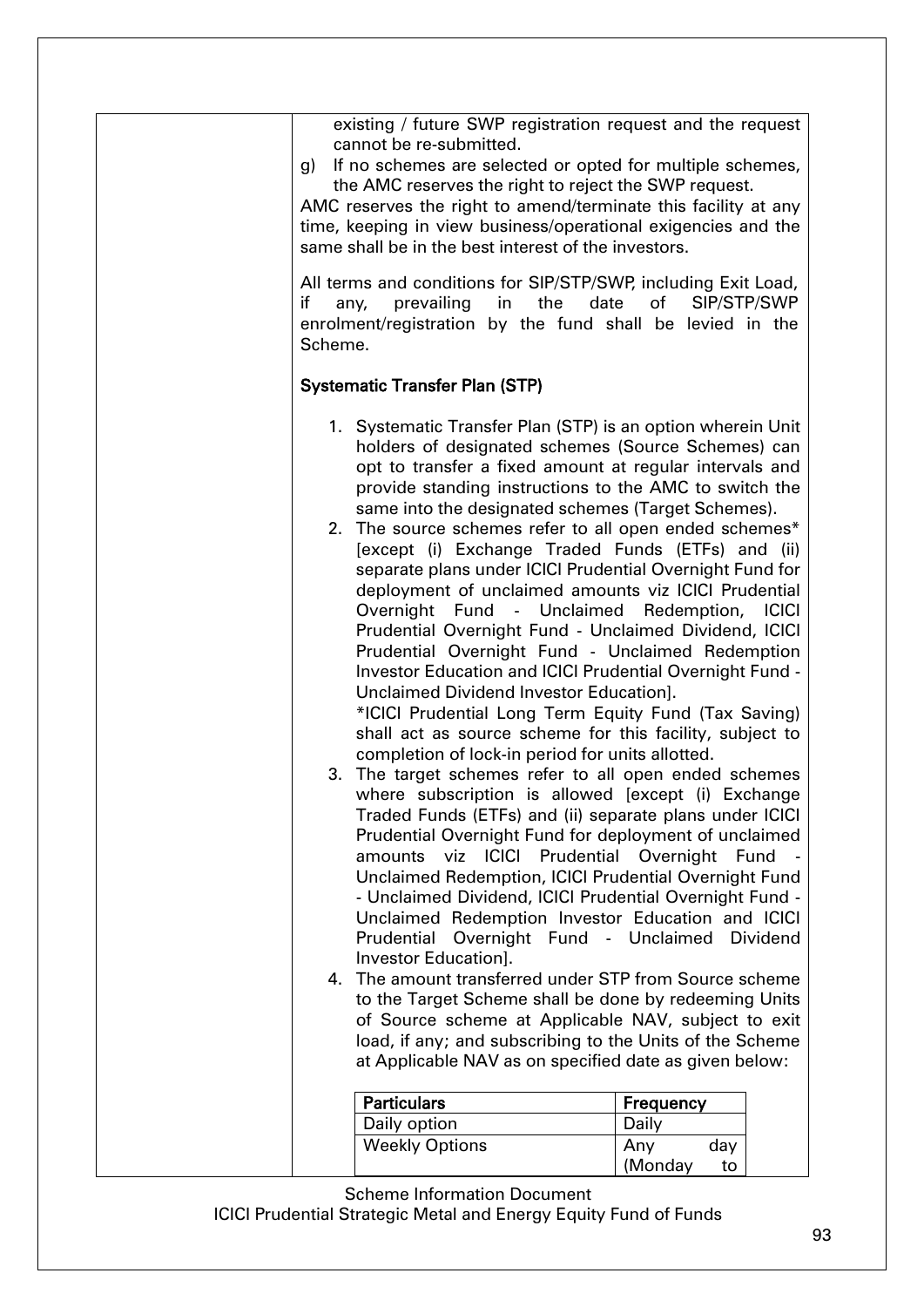|                   |                                                                                                                                                                                                                                                                                                                                                                                                                                                                                                                                                                                                                                                                                                                                                                                                                                                                                                                                                                                                                                                                                                                                                                                                                                                                                                                                                                                                                                                                                                                                                                                                                     | Friday)*  |  |
|-------------------|---------------------------------------------------------------------------------------------------------------------------------------------------------------------------------------------------------------------------------------------------------------------------------------------------------------------------------------------------------------------------------------------------------------------------------------------------------------------------------------------------------------------------------------------------------------------------------------------------------------------------------------------------------------------------------------------------------------------------------------------------------------------------------------------------------------------------------------------------------------------------------------------------------------------------------------------------------------------------------------------------------------------------------------------------------------------------------------------------------------------------------------------------------------------------------------------------------------------------------------------------------------------------------------------------------------------------------------------------------------------------------------------------------------------------------------------------------------------------------------------------------------------------------------------------------------------------------------------------------------------|-----------|--|
|                   | <b>Monthly and Quarterly Options</b>                                                                                                                                                                                                                                                                                                                                                                                                                                                                                                                                                                                                                                                                                                                                                                                                                                                                                                                                                                                                                                                                                                                                                                                                                                                                                                                                                                                                                                                                                                                                                                                | Any date* |  |
|                   | *In case the date chosen for STP falls on a non-business<br>day or on a day which is not available in a particular<br>month, the STP will be processed on the immediate<br>next business day.<br>5. In case of nil balance in the Source Scheme, STP for<br>that particular due date will not be processed. STP will<br>cease to be active upon five consecutive unsuccessful<br>transactions or if all units are pledged or upon receipt of<br>intimation of death of Unit holder.<br>6. All requests for registering or discontinuing Systematic<br>Transfer Plans shall be subject to an advance notice of 7<br>(seven) working days.<br>7. The provision of "Minimum Redemption Amount"<br>specified in Scheme Information Document (SID) of the<br>respective Designated Source schemes and "Minimum<br>Application Amount" applicable to the Scheme as<br>specified in this document will not be applicable for<br>Systematic Transfer Plan.<br>8. At the time of registration the minimum amount for this<br>facility is Rs. 1,000/- and in multiples of Re.1 for weekly,<br>monthly and quarterly frequency and Rs.250 and in<br>multiples of Rs.1 for daily frequency. Minimum no. of<br>installments for daily, weekly and monthly frequency<br>will be 6 and for quarterly frequency will be 4.<br>9. The Fund reserves the right to include/remove any of its<br>Schemes under the category of 'Designated Schemes<br>available for STP' from time to time by suitable display<br>of notice on AMC's Website.<br>10. The Scheme is available as a both Source and Target<br>Scheme under this facility. |           |  |
| <b>Flex STP</b>   |                                                                                                                                                                                                                                                                                                                                                                                                                                                                                                                                                                                                                                                                                                                                                                                                                                                                                                                                                                                                                                                                                                                                                                                                                                                                                                                                                                                                                                                                                                                                                                                                                     |           |  |
| Scheme(s)].<br>1. | The AMC has introduced ICICI Prudential Flex Systematic<br>Transfer Plan (Flex STP). Under this facility unit holder(s) can<br>opt to transfer variable amount(s) linked to value of<br>investments under Flex STP on the date of transfer at pre-<br>determined intervals from designated source Scheme(s)<br>[referred to as Transferor Scheme(s)] to the Growth option of<br>designated target  Scheme(s) [referred to as Transferee<br>Salient features of the facility:<br>Flex STP is available at Daily, Weekly, Monthly and<br>Quarterly Intervals.                                                                                                                                                                                                                                                                                                                                                                                                                                                                                                                                                                                                                                                                                                                                                                                                                                                                                                                                                                                                                                                         |           |  |
|                   |                                                                                                                                                                                                                                                                                                                                                                                                                                                                                                                                                                                                                                                                                                                                                                                                                                                                                                                                                                                                                                                                                                                                                                                                                                                                                                                                                                                                                                                                                                                                                                                                                     |           |  |
|                   | <b>Particulars</b>                                                                                                                                                                                                                                                                                                                                                                                                                                                                                                                                                                                                                                                                                                                                                                                                                                                                                                                                                                                                                                                                                                                                                                                                                                                                                                                                                                                                                                                                                                                                                                                                  | Frequency |  |
|                   | Daily option                                                                                                                                                                                                                                                                                                                                                                                                                                                                                                                                                                                                                                                                                                                                                                                                                                                                                                                                                                                                                                                                                                                                                                                                                                                                                                                                                                                                                                                                                                                                                                                                        | Daily     |  |
|                   |                                                                                                                                                                                                                                                                                                                                                                                                                                                                                                                                                                                                                                                                                                                                                                                                                                                                                                                                                                                                                                                                                                                                                                                                                                                                                                                                                                                                                                                                                                                                                                                                                     |           |  |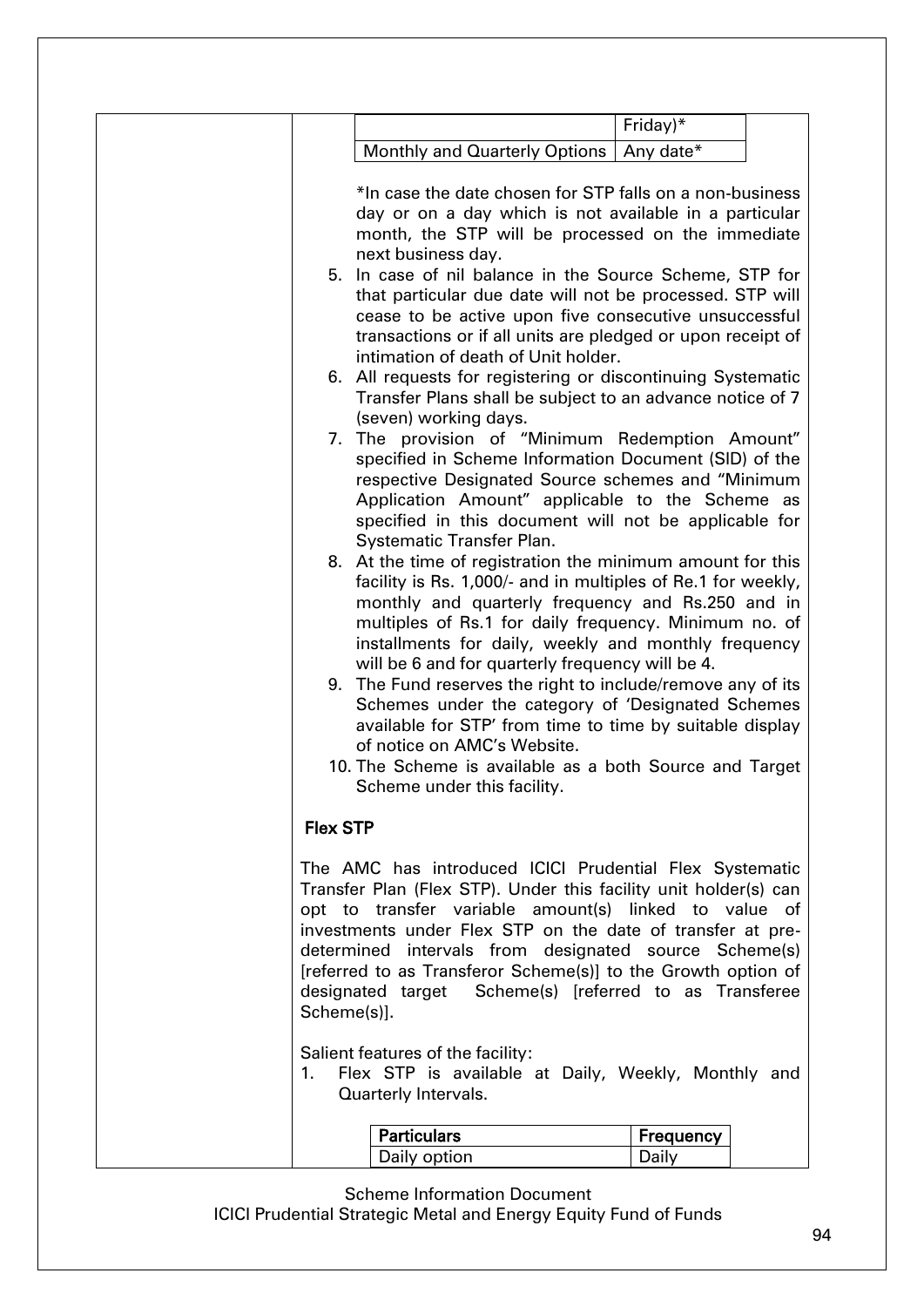| <b>Weekly Options</b><br>day<br>Any<br>(Monday<br>to<br>Friday)*<br>Any Date*<br>Monthly and Quarterly Options<br>*In case the date chosen for STP falls on a non-business<br>day or on a day which is not available in a particular<br>month, the STP will be processed on the immediate next<br>business day.<br>2.<br>At the time of registration, the minimum amount under<br>this facility is as follows:<br>Minimum Amount of Transfer<br>Frequency<br>(Rs.)<br>250/- and in multiples of Rs.1<br>Daily<br>1,000/- and in multiples of Re.1<br>Weekly, Monthly and<br>Quarterly<br>3.<br>There should be a minimum of 6 installments for<br>enrollment under daily, Weekly and Monthly Flex STP and<br>4 installments for Quarterly Flex STP. The minimum<br>balance in unit holder's account or minimum amount of<br>application at the time of enrollment for Flex STP should<br>be Rs. 12,000/-.<br>Flex STP with Daily, Weekly, Monthly and Quarterly<br>4.<br>Frequency shall commence if the application is submitted<br>at least 7 business days prior to the applicable date.<br>5.<br>Under Flex STP, the amount sought to be transferred shall<br>be calculated as follows:<br>Fixed Amount to be transferred per Installment or the<br>amount as determined by the following formula [(fixed<br>amount to be transferred per installment X by the number<br>of installments including the current installment) - market<br>value of the investments through Flex STP in the<br>Transferee Scheme on the date of transfer] whichever is<br>higher.<br>In case the amount (as calculated basis above) to be<br>transferred is not available in the Transferor Scheme in<br>the unit holder's account, the residual amount will be<br>transferred to the Transferee Scheme.<br>The first Flex STP installment will be processed basis the<br>6.<br>fixed installment amount specified by the unit holder at the<br>time of enrollment. Flex STP shall be applicable from |  |  |  |
|----------------------------------------------------------------------------------------------------------------------------------------------------------------------------------------------------------------------------------------------------------------------------------------------------------------------------------------------------------------------------------------------------------------------------------------------------------------------------------------------------------------------------------------------------------------------------------------------------------------------------------------------------------------------------------------------------------------------------------------------------------------------------------------------------------------------------------------------------------------------------------------------------------------------------------------------------------------------------------------------------------------------------------------------------------------------------------------------------------------------------------------------------------------------------------------------------------------------------------------------------------------------------------------------------------------------------------------------------------------------------------------------------------------------------------------------------------------------------------------------------------------------------------------------------------------------------------------------------------------------------------------------------------------------------------------------------------------------------------------------------------------------------------------------------------------------------------------------------------------------------------------------------------------------------------------------------------------------------------------|--|--|--|
|                                                                                                                                                                                                                                                                                                                                                                                                                                                                                                                                                                                                                                                                                                                                                                                                                                                                                                                                                                                                                                                                                                                                                                                                                                                                                                                                                                                                                                                                                                                                                                                                                                                                                                                                                                                                                                                                                                                                                                                        |  |  |  |
|                                                                                                                                                                                                                                                                                                                                                                                                                                                                                                                                                                                                                                                                                                                                                                                                                                                                                                                                                                                                                                                                                                                                                                                                                                                                                                                                                                                                                                                                                                                                                                                                                                                                                                                                                                                                                                                                                                                                                                                        |  |  |  |
|                                                                                                                                                                                                                                                                                                                                                                                                                                                                                                                                                                                                                                                                                                                                                                                                                                                                                                                                                                                                                                                                                                                                                                                                                                                                                                                                                                                                                                                                                                                                                                                                                                                                                                                                                                                                                                                                                                                                                                                        |  |  |  |
|                                                                                                                                                                                                                                                                                                                                                                                                                                                                                                                                                                                                                                                                                                                                                                                                                                                                                                                                                                                                                                                                                                                                                                                                                                                                                                                                                                                                                                                                                                                                                                                                                                                                                                                                                                                                                                                                                                                                                                                        |  |  |  |
|                                                                                                                                                                                                                                                                                                                                                                                                                                                                                                                                                                                                                                                                                                                                                                                                                                                                                                                                                                                                                                                                                                                                                                                                                                                                                                                                                                                                                                                                                                                                                                                                                                                                                                                                                                                                                                                                                                                                                                                        |  |  |  |
|                                                                                                                                                                                                                                                                                                                                                                                                                                                                                                                                                                                                                                                                                                                                                                                                                                                                                                                                                                                                                                                                                                                                                                                                                                                                                                                                                                                                                                                                                                                                                                                                                                                                                                                                                                                                                                                                                                                                                                                        |  |  |  |
|                                                                                                                                                                                                                                                                                                                                                                                                                                                                                                                                                                                                                                                                                                                                                                                                                                                                                                                                                                                                                                                                                                                                                                                                                                                                                                                                                                                                                                                                                                                                                                                                                                                                                                                                                                                                                                                                                                                                                                                        |  |  |  |
|                                                                                                                                                                                                                                                                                                                                                                                                                                                                                                                                                                                                                                                                                                                                                                                                                                                                                                                                                                                                                                                                                                                                                                                                                                                                                                                                                                                                                                                                                                                                                                                                                                                                                                                                                                                                                                                                                                                                                                                        |  |  |  |
|                                                                                                                                                                                                                                                                                                                                                                                                                                                                                                                                                                                                                                                                                                                                                                                                                                                                                                                                                                                                                                                                                                                                                                                                                                                                                                                                                                                                                                                                                                                                                                                                                                                                                                                                                                                                                                                                                                                                                                                        |  |  |  |
|                                                                                                                                                                                                                                                                                                                                                                                                                                                                                                                                                                                                                                                                                                                                                                                                                                                                                                                                                                                                                                                                                                                                                                                                                                                                                                                                                                                                                                                                                                                                                                                                                                                                                                                                                                                                                                                                                                                                                                                        |  |  |  |
| second installment onwards.<br>The total Flex STP amount invested in the Transferee<br>7.<br>Scheme shall not exceed the total enrollment amount i.e.                                                                                                                                                                                                                                                                                                                                                                                                                                                                                                                                                                                                                                                                                                                                                                                                                                                                                                                                                                                                                                                                                                                                                                                                                                                                                                                                                                                                                                                                                                                                                                                                                                                                                                                                                                                                                                  |  |  |  |
| amount per installment X number of installments.<br>8.<br>The redemption / switch-out of units allotted in the<br>Transferee Scheme shall be processed on First In First Out                                                                                                                                                                                                                                                                                                                                                                                                                                                                                                                                                                                                                                                                                                                                                                                                                                                                                                                                                                                                                                                                                                                                                                                                                                                                                                                                                                                                                                                                                                                                                                                                                                                                                                                                                                                                           |  |  |  |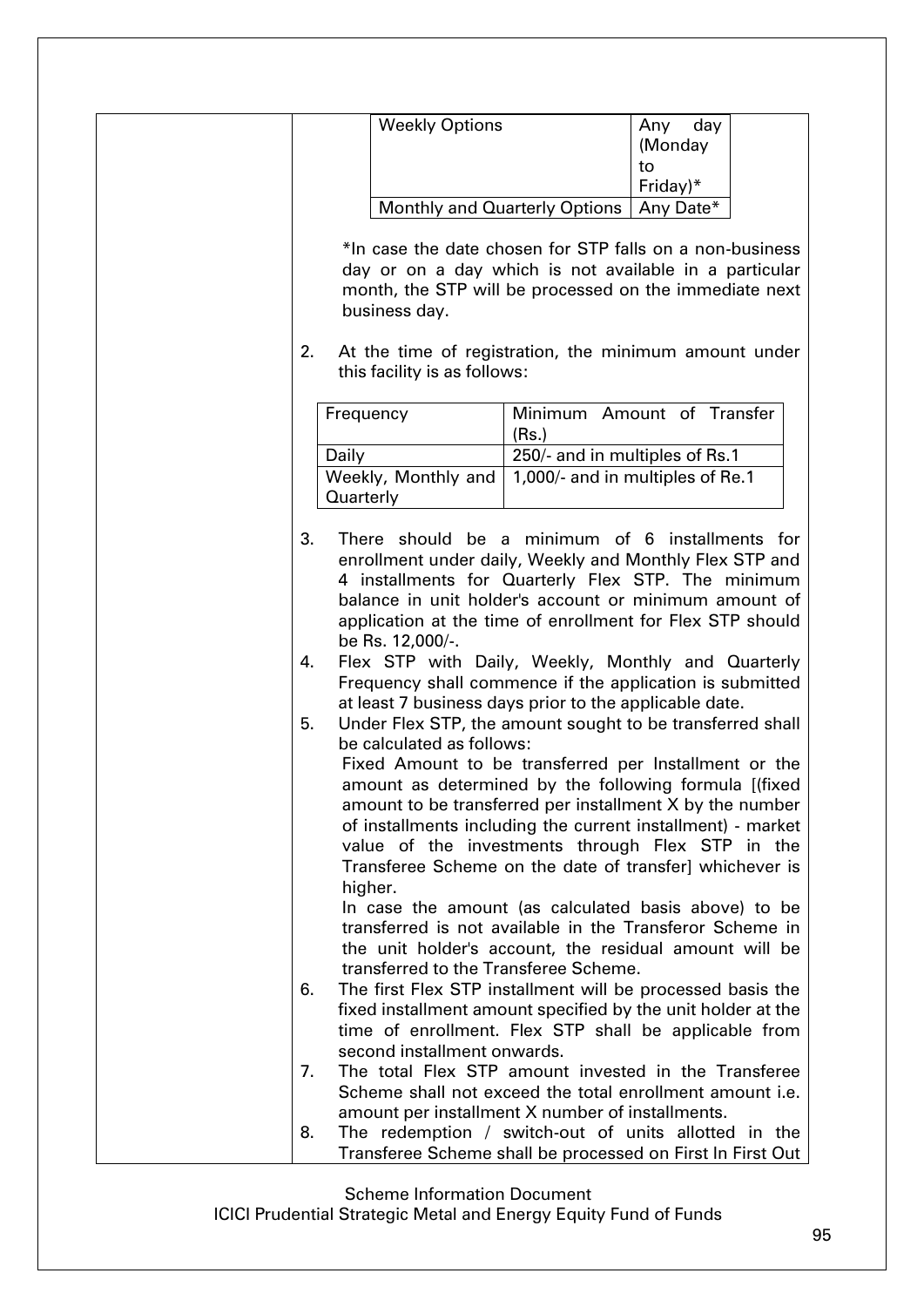|                             | (FIFO) basis. In case there is a redemption / switch-out of                                                                                                                                                                                       |
|-----------------------------|---------------------------------------------------------------------------------------------------------------------------------------------------------------------------------------------------------------------------------------------------|
|                             | any units allotted under Flex STP, the balance installments                                                                                                                                                                                       |
|                             | under Flex STP will be processed for the fixed installment                                                                                                                                                                                        |
|                             | amount specified by the unitholder at the time of<br>enrollment.                                                                                                                                                                                  |
|                             | If the Flex STP Date and/or Frequency has not been<br>9.                                                                                                                                                                                          |
|                             | indicated or multiple frequencies are selected, Monthly                                                                                                                                                                                           |
|                             | frequency shall be treated as Default frequency and last                                                                                                                                                                                          |
|                             | business day of the month shall be treated as Default Date.                                                                                                                                                                                       |
|                             | 10. Flex STP shall be applicable subject to payment of exit                                                                                                                                                                                       |
|                             | load, if any, in the Transferor Schemes.                                                                                                                                                                                                          |
|                             | 11. In case of nil balance in the Transferor Scheme, Flex STP                                                                                                                                                                                     |
|                             | for that particular due date will not be processed. Flex STP<br>will cease to be active upon five consecutive unsuccessful                                                                                                                        |
|                             | transactions or if all units are pledged or upon receipt of                                                                                                                                                                                       |
|                             | intimation of death of Unit holder.                                                                                                                                                                                                               |
|                             | 12. In order to discontinue the facility, a written request must                                                                                                                                                                                  |
|                             | be submitted at least 7 business days prior to the next                                                                                                                                                                                           |
|                             | date<br>applicable<br>transfer<br>for                                                                                                                                                                                                             |
|                             | daily/Weekly/Monthly/Quarterly frequency.                                                                                                                                                                                                         |
|                             | 13. For availing this facility, investors are required to submit<br>ICICI Prudential Flex STP form duly complete in all                                                                                                                           |
|                             | respects.                                                                                                                                                                                                                                         |
|                             | 14. The Scheme acts as both transferor and Transferee                                                                                                                                                                                             |
|                             | Scheme under this facility.                                                                                                                                                                                                                       |
|                             | Only one registration per target scheme in a folio would<br>15.                                                                                                                                                                                   |
|                             | be allowed.                                                                                                                                                                                                                                       |
|                             | Trustees reserve the right to change/modify the terms and                                                                                                                                                                                         |
|                             | conditions or withdraw this facility.                                                                                                                                                                                                             |
|                             | The provision of "Minimum Redemption Amount" specified in<br>the SID(s) of the respective Designated Source Schemes and<br>"Minimum Application Amount" applicable to the Scheme as<br>specified in this document will not be applicable for STP. |
|                             |                                                                                                                                                                                                                                                   |
|                             | This facility will ensure that the Unit Holder is able to<br>systematically invest into equity Schemes and balanced                                                                                                                               |
|                             | Scheme without having to give any post dated cheque, unlike                                                                                                                                                                                       |
|                             | under SIP. The above list is subject to change from time to                                                                                                                                                                                       |
|                             | time. The Trustee reserves the right to change/modify the                                                                                                                                                                                         |
|                             | terms and conditions of Flex STP or withdraw the Flex STP at a<br>later date. For the terms and conditions of Flex STP, contact the                                                                                                               |
|                             | nearest ISC or visit our website www.icicipruamc.com                                                                                                                                                                                              |
|                             | All terms and conditions for SIP/STP, including Exit Load, if                                                                                                                                                                                     |
|                             | any, prevailing in the date of SIP/STP enrolment/ registration by                                                                                                                                                                                 |
|                             | the fund shall be levied in the Scheme.                                                                                                                                                                                                           |
| <b>Consolidated Account</b> | 1.<br>The Consolidated Account Statement (CAS) for each                                                                                                                                                                                           |
| Statement (CAS)             | calendar month will be issued on or before fifteenth day of<br>succeeding month to the investors who have provided                                                                                                                                |
|                             | valid Permanent Account Number (PAN). Further, CAS will                                                                                                                                                                                           |
|                             | be sent via email where any of the folios consolidated has                                                                                                                                                                                        |
|                             | <b>Scheme Information Document</b>                                                                                                                                                                                                                |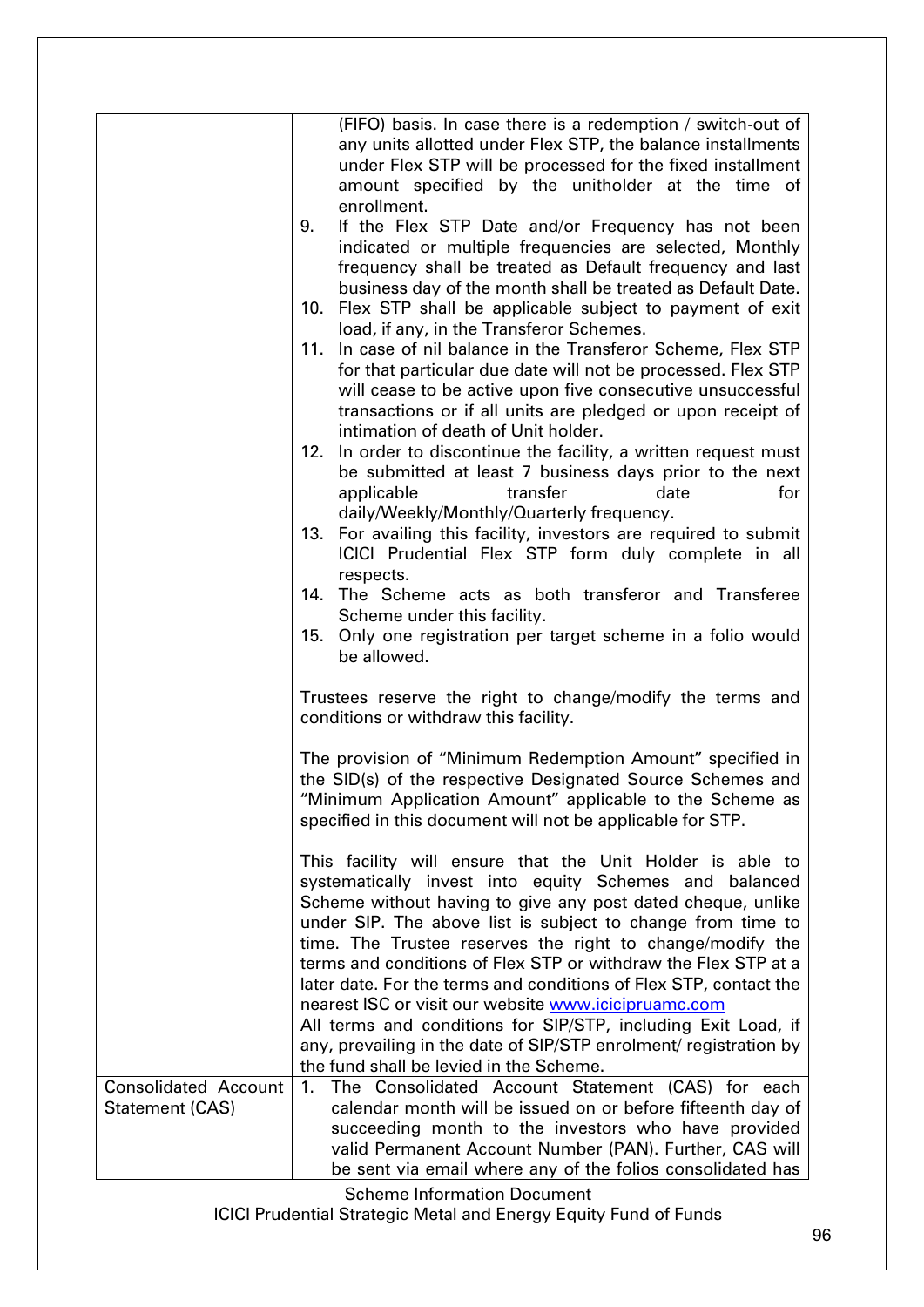| an email id or to the email id of the first unit holder as per<br>KYC records.                                                                                                                                                                                                                                                                                                                                                                                                                                                                                                                                             |
|----------------------------------------------------------------------------------------------------------------------------------------------------------------------------------------------------------------------------------------------------------------------------------------------------------------------------------------------------------------------------------------------------------------------------------------------------------------------------------------------------------------------------------------------------------------------------------------------------------------------------|
| 2. For folios not included in the Consolidated Account<br>Statement (CAS), the AMC shall henceforth issue account<br>statement to the investors on a monthly basis, pursuant to<br>any financial transaction in such folios on or before fifteenth<br>day of succeeding month. In case of a New Fund Offer<br>Period (NFO), the AMC shall send confirmation specifying<br>the number of units allotted to the applicant by way of a<br>physical account statement or an email and/or SMS's to the<br>investor's registered address and/or mobile number not<br>later than five business days from the date closure of NFO. |
| 3. The AMC shall send an allotment confirmation specifying<br>the units allotted by way of email and/or SMS within 5<br>Business Days of receipt of valid application/transaction to<br>the Unit holders registered e-mail address and/ or mobile<br>number                                                                                                                                                                                                                                                                                                                                                                |
| 4. In case of a specific request received from the unit holder,<br>the AMC shall provide the account statement to the<br>investors within 5 business days from the receipt of such<br>request.                                                                                                                                                                                                                                                                                                                                                                                                                             |
| In the case of joint holding in a folio, the first named Unit<br>5.<br>holder shall receive the CAS/account statement. The<br>holding pattern has to be same in all folios across Mutual<br>Funds for CAS.                                                                                                                                                                                                                                                                                                                                                                                                                 |
| Further, in case if no transaction has taken place in a folio<br>during the period of six months ended September 30 and<br>March 31, the CAS detailing the holdings across all Schemes of<br>all mutual funds, shall be emailed at the registered email<br>address of the unitholders on half yearly basis, on or before<br>twenty first day of succeeding month, unless a specific request<br>is made to receive the same in physical form.                                                                                                                                                                               |
| The asset management company shall issue<br>units<br>ın<br>dematerialized form to a unit holder in a scheme within two<br>working days of the receipt of request from the unit holder.<br>Each CAS issued to the investors shall also provide the total<br>purchase value / cost of investment in each scheme.                                                                                                                                                                                                                                                                                                             |
| Further, CAS issued for the half-year (September/ March) shall<br>also provide:<br>a. The amount of actual commission paid by AMCs/Mutual<br>Funds (MFs) to distributors (in absolute terms) during the<br>half-year period against the concerned investor's total                                                                                                                                                                                                                                                                                                                                                         |
| investments in each MF scheme. The term 'commission'<br>here refers to all direct monetary payments and other<br>payments made in the form of gifts / rewards, trips, event                                                                                                                                                                                                                                                                                                                                                                                                                                                |
| <b>Scheme Information Document</b>                                                                                                                                                                                                                                                                                                                                                                                                                                                                                                                                                                                         |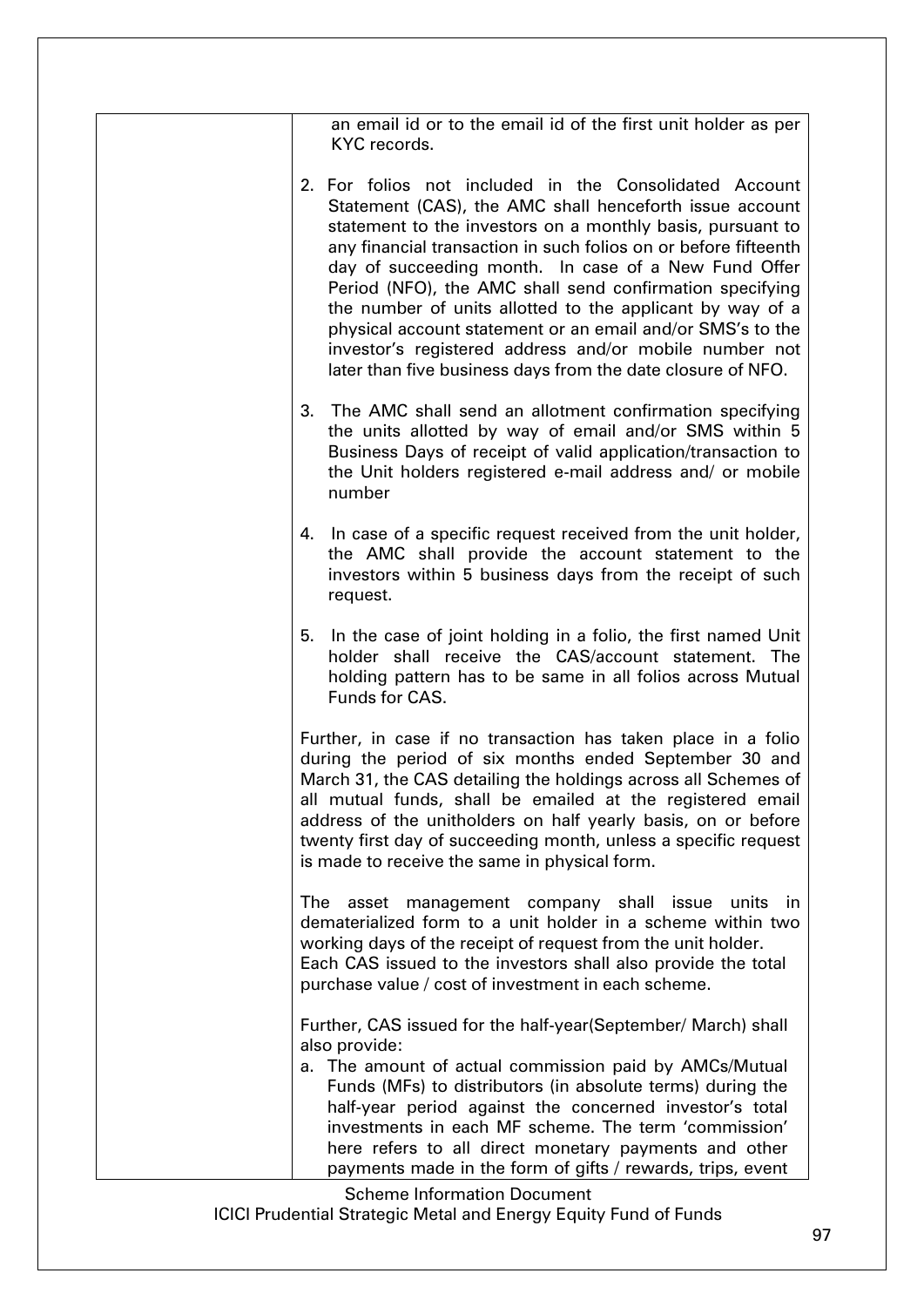|                 | sponsorships etc. by AMCs/MFs to distributors. Further, a<br>mention may be made in such CAS indicating that the<br>commission disclosed is gross commission and does not<br>exclude costs incurred by distributors such as Goods and<br>Services Tax (wherever applicable, as per existing rates),<br>operating expenses, etc.<br>The scheme's average Total Expense Ratio (in percentage<br>b.<br>terms) along with the break up between Investment and<br>Advisory fees, Commission paid to the distributor and<br>Other expenses for the period for each scheme's<br>applicable plan where the concerned investor has actually<br>invested in.                                                                                                                                                                                                                                                                                                                                                                                   |
|-----------------|--------------------------------------------------------------------------------------------------------------------------------------------------------------------------------------------------------------------------------------------------------------------------------------------------------------------------------------------------------------------------------------------------------------------------------------------------------------------------------------------------------------------------------------------------------------------------------------------------------------------------------------------------------------------------------------------------------------------------------------------------------------------------------------------------------------------------------------------------------------------------------------------------------------------------------------------------------------------------------------------------------------------------------------|
|                 | Such half-yearly CAS shall be issued to all MF investors,<br>excluding those investors who do not have any holdings in MF<br>schemes and where no commission against their investment<br>has been paid to distributors, during the concerned half-year<br>period.                                                                                                                                                                                                                                                                                                                                                                                                                                                                                                                                                                                                                                                                                                                                                                    |
|                 | In case of the units are held in dematerialized (demat) form, the<br>statement of holding of the beneficiary account holder will be<br>sent by the respective Depository Participant periodically.                                                                                                                                                                                                                                                                                                                                                                                                                                                                                                                                                                                                                                                                                                                                                                                                                                   |
|                 | <b>CAS for investors having Demat account:</b><br>Investors having MF investments and holding securities<br>in Demat account shall receive a single Consolidated<br>Account Statement (CAS) from the Depository.<br>Consolidation of account statement shall be done on the<br>٠<br>basis of Permanent Account Number (PAN). In case of<br>multiple holding, it shall be PAN of the first holder and<br>pattern of holding. The CAS shall be generated on a<br>monthly basis.<br>If there is any transaction in any of the Demat accounts of<br>the investor or in any of his mutual fund folios,<br>depositories shall send the CAS within ten days from the<br>month end. In case, there is no transaction in any of the<br>mutual fund folios and demat accounts then CAS with<br>holding details shall be sent to the investor on half yearly<br>basis.<br>In case an investor has multiple accounts across two<br>depositories, the depository with whom the account has<br>been opened earlier will be the default depository. |
|                 | The dispatch of CAS by the depositories would constitute<br>compliance by the AMC/ the Mutual Fund with the requirement<br>under Regulation 36(4) of SEBI (Mutual Funds) Regulations.                                                                                                                                                                                                                                                                                                                                                                                                                                                                                                                                                                                                                                                                                                                                                                                                                                                |
|                 | However, the AMC reserves the right to furnish the account<br>statement in addition to the CAS, if deemed fit in the interest of<br>investor(s).                                                                                                                                                                                                                                                                                                                                                                                                                                                                                                                                                                                                                                                                                                                                                                                                                                                                                     |
| Dividend Policy | (i) Growth Option                                                                                                                                                                                                                                                                                                                                                                                                                                                                                                                                                                                                                                                                                                                                                                                                                                                                                                                                                                                                                    |
|                 | <b>Scheme Information Document</b><br><b>ICICI Prudential Strategic Metal and Energy Equity Fund of Funds</b>                                                                                                                                                                                                                                                                                                                                                                                                                                                                                                                                                                                                                                                                                                                                                                                                                                                                                                                        |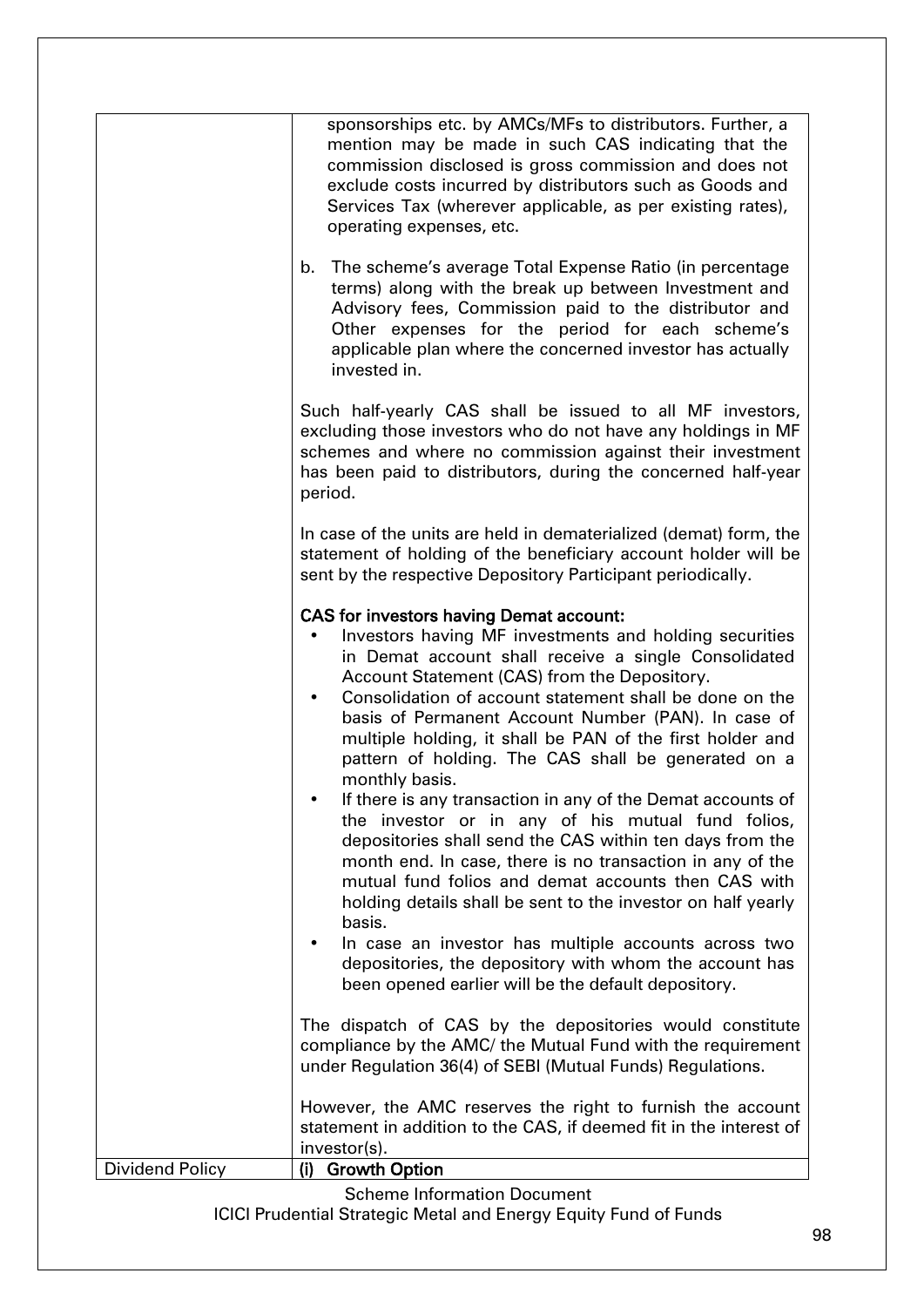The Scheme will not declare any dividends under this option. The income earned by the Scheme will remain reinvested in the Scheme and will be reflected in the Net Asset Value. This option is suitable for investors who are not looking for regular income but who have invested with the intention of capital appreciation.

## (ii) IDCW Option

This option is suitable for investors seeking income through dividend declared by the Scheme. The Trustee may approve the distribution of dividend by AMC out of the net surplus under this Option. The remaining net surplus after considering the dividend and tax, if any, payable there on will be ploughed back in the Scheme and be reflected in the NAV.

# (iii) IDCW Payout:

As per the SEBI (MF) Regulations, the Mutual Fund shall despatch to the Unit Holders, dividend payments within 15 days from the record date. Dividends will be payable to those Unit Holders whose names appear in the Register of Unit Holders on the date (Record Date). Dividends will be paid by cheque, net of taxes as may be applicable. Unit Holders will also have the option of direct payment of dividend to the bank account. The cheques will be drawn in the name of the sole/first holder and will be posted to the Registered address of the sole/first holder as indicated in the original application form. To safeguard the interest of Unit Holders from loss or theft of dividend cheques, investors should provide the name of their bank, branch and account number in the application form. Dividend cheques will be sent to the Unit Holder after incorporating such information. The minimum amount for dividend payout shall be Rs.100 (net of dividend distribution tax and other statutory levy, if any), else dividend would be mandatorily reinvested.

## (iv) IDCW Reinvestment:

The investors opting for Dividend Option may choose to reinvest the dividend to be received by them in additional Units of the Scheme. Under this provision, the dividend due and payable to the Unitholders will be compulsorily and without any further act by the Unitholders reinvested in the Scheme (under the Dividend Option, at the first ex-dividend NAV). The dividends so reinvested shall be constructive payment of dividends to the Unitholders and constructive receipt of the same amount from each Unitholder for reinvestment in Units. On reinvestment of dividends, the number of Units to the credit of Unitholder will increase to the extent of the dividend reinvested dividend by the NAV applicable on the day of reinvestment, as explained above.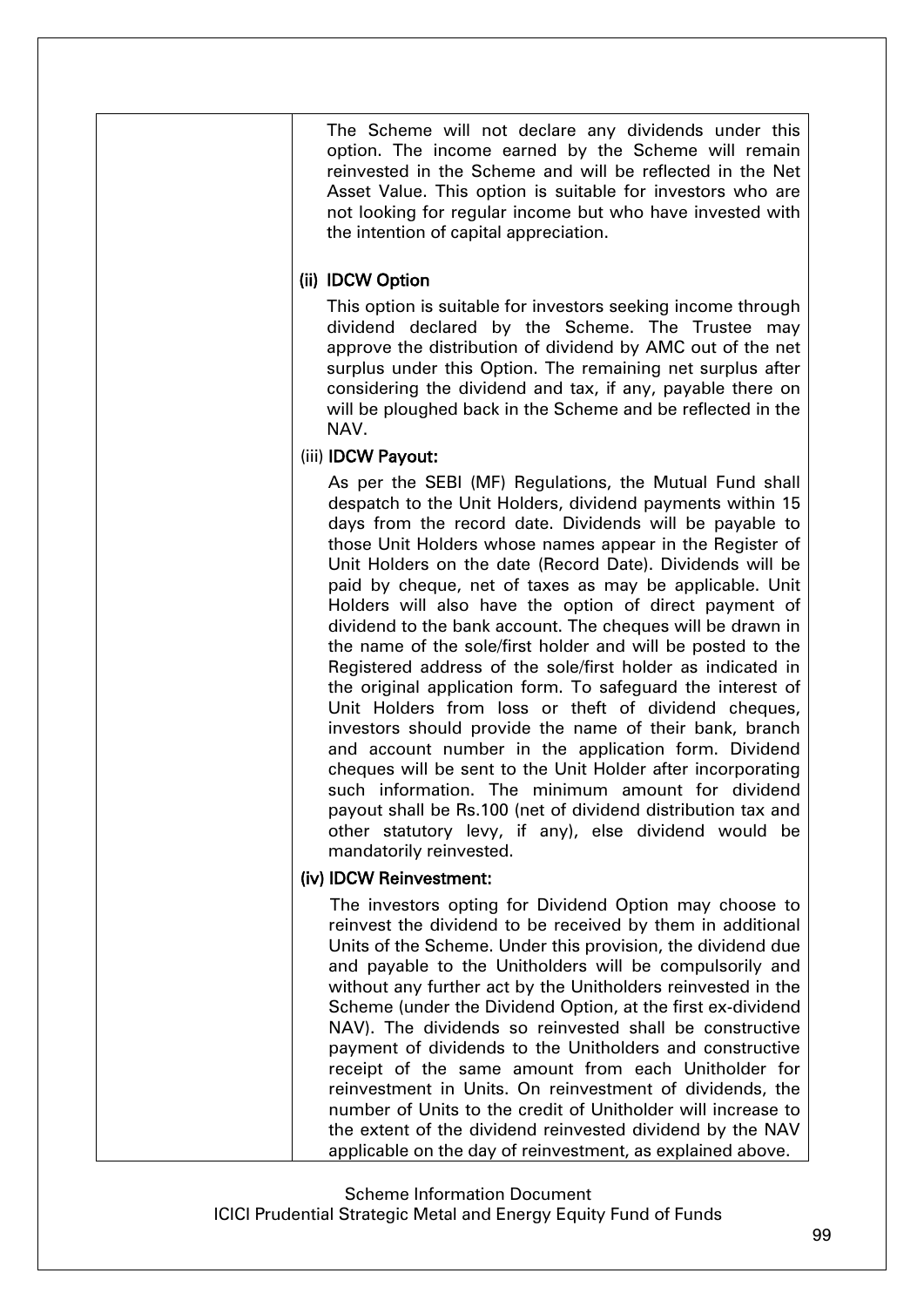|                                                               | (v) IDCW Transfer:<br>This facility will be available under the scheme.<br>The designated schemes (source and target schemes) for<br>this facility are as given below:<br>1) Source schemes - all schemes where dividend option is<br>available[except (i) Exchange Traded Funds (ETFs) and (ii)<br>separate plans under ICICI Prudential Overnight Fund for<br>deployment of unclaimed amounts viz ICICI Prudential<br>Overnight Fund - Unclaimed Redemption, ICICI Prudential<br>Overnight Fund - Unclaimed Dividend, ICICI Prudential<br>Overnight Fund - Unclaimed Redemption<br>Investor<br>Education and ICICI Prudential Overnight Fund - Unclaimed<br><b>Dividend Investor Education]</b> |
|---------------------------------------------------------------|---------------------------------------------------------------------------------------------------------------------------------------------------------------------------------------------------------------------------------------------------------------------------------------------------------------------------------------------------------------------------------------------------------------------------------------------------------------------------------------------------------------------------------------------------------------------------------------------------------------------------------------------------------------------------------------------------|
|                                                               | Target schemes- all open ended schemes where<br>2)<br>subscription is allowed [except (i) Exchange Traded Funds<br>(ETFs) and (ii) separate plans under ICICI Prudential<br>Overnight Fund for deployment of unclaimed amounts viz<br>ICICI Prudential Overnight Fund - Unclaimed Redemption,<br><b>ICICI Prudential Overnight Fund - Unclaimed Dividend, ICICI</b><br>Prudential Overnight Fund - Unclaimed Redemption<br>Investor Education and ICICI Prudential Overnight Fund -<br>Unclaimed Dividend Investor Education]                                                                                                                                                                     |
|                                                               | Note: Investors are requested to note that any change in<br>dividend sub-option, due to additional investment or on the<br>basis of a request received from the investor, will be applicable<br>to all existing units in the dividend option of the Scheme under<br>the respective folio.                                                                                                                                                                                                                                                                                                                                                                                                         |
|                                                               | The Trustee reserves the right to declare dividends under the<br>dividend option of the Scheme depending on the net<br>distributable surplus available under the Scheme. It should,<br>however, be noted that actual distribution of dividends and the<br>frequency of distribution will depend, inter-alia, on the<br>availability of distributable surplus and will be entirely at the<br>discretion of the Trustee.                                                                                                                                                                                                                                                                            |
|                                                               | The dividend will be distributed in accordance with applicable<br>SEBI Regulations and SEBI Circular no. SEBI/ IMD/ Cir No. 1/<br>64057/06 dated April 4, 2006 on the procedure for Dividend<br>Distribution.                                                                                                                                                                                                                                                                                                                                                                                                                                                                                     |
| Deployment<br>of<br>unclaimed redemption<br>/ dividend amount | The treatment of unclaimed redemption & dividend amount will<br>be as per SEBI circular dated Feb 25, 2016.                                                                                                                                                                                                                                                                                                                                                                                                                                                                                                                                                                                       |
| <b>Dividend</b>                                               | The dividend payments shall be dispatched to the unit holders<br>within 15 days from the record date.                                                                                                                                                                                                                                                                                                                                                                                                                                                                                                                                                                                             |
|                                                               | In the event of failure to dispatch dividend within 15 days, the<br>AMC shall be liable to pay interest at 15% per annum to the<br>unit holders.                                                                                                                                                                                                                                                                                                                                                                                                                                                                                                                                                  |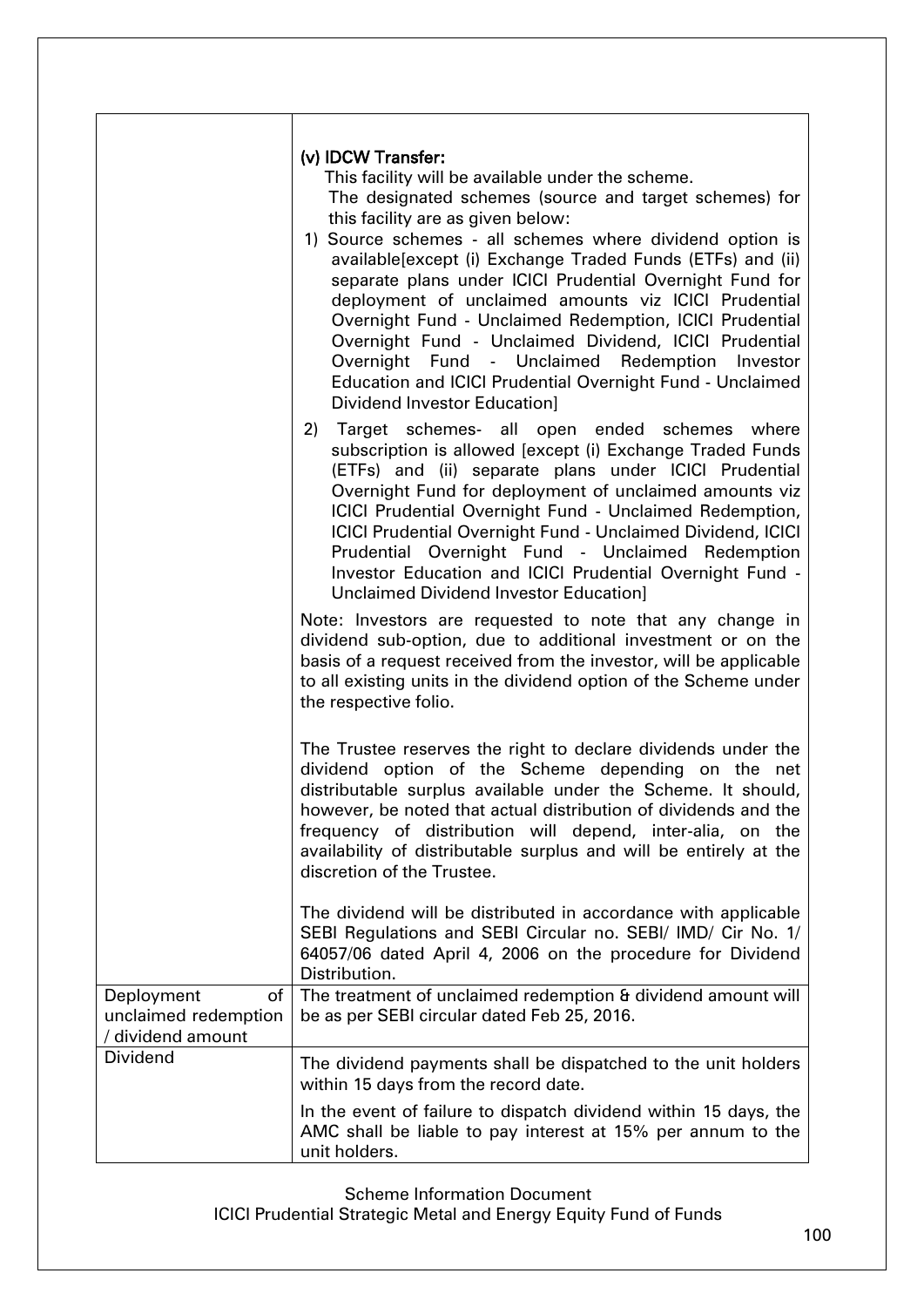|                            | With respect to payment of interest in the event of failure of<br>despatch of dividend payments within the stipulated time<br>period, the interest for the delayed payment of dividend shall<br>be calculated from the record date.                                                                                                                                                                                                                                          |
|----------------------------|------------------------------------------------------------------------------------------------------------------------------------------------------------------------------------------------------------------------------------------------------------------------------------------------------------------------------------------------------------------------------------------------------------------------------------------------------------------------------|
|                            | The treatment of unclaimed redemption and dividend amounts<br>will be as per SEBI circular dated February 25, 2016, July 30,<br>2021 and other circulars issued by SEBI from time to time.                                                                                                                                                                                                                                                                                   |
| <b>Transaction Charges</b> | Pursuant to SEBI Circular No. Cir/ IMD/ DF/13/ 2011 dated<br>August 22, 2011 the transaction charge per subscription of<br>Rs.10,000/- and above may be charged in the following<br>manner:                                                                                                                                                                                                                                                                                  |
|                            | i. The existing investors may be charged Rs. 100/- as<br>transaction charge per subscription of Rs.10,000/- and above;                                                                                                                                                                                                                                                                                                                                                       |
|                            | ii. A first time investor may be charged Rs.150/- as transaction<br>charge per subscription of Rs.10,000/- and above.                                                                                                                                                                                                                                                                                                                                                        |
|                            | There shall be no transaction charge on subscription below Rs.<br>$10,000/-$<br>and<br>transactions<br>on<br>other<br>than<br>purchases/<br>subscriptions relating to new inflows.                                                                                                                                                                                                                                                                                           |
|                            | In case of investment through Systematic Investment Plan<br>(SIP), transaction charges shall be deducted only if the total<br>commitment through SIP amounts to Rs. 10,000/- and above.<br>The transaction charges in such cases shall be deducted in 4<br>equal installments.                                                                                                                                                                                               |
|                            | However, the option to charge "transaction charges" is at the<br>discretion of the distributors. Investors<br>may note that<br>distributors can opt to receive transaction charges based on<br>'type of the Scheme'. Accordingly, the transaction charges<br>would be deducted from the subscription amounts, as<br>applicable.                                                                                                                                              |
|                            | Transaction<br>charges<br>shall<br>also<br>be<br>deducted<br>on<br>purchases/subscriptions received through non-demat mode<br>from the investors investing through a valid ARN holder i.e.<br>AMFI Registered Distributor (provided the distributor has<br>opted-in to receive the transaction charges) in respect of<br>transactions routed through Stock Exchange(s) platform viz.<br>NSE Mutual Fund Platform ("NMF-II") and BSE Mutual Fund<br>Platform ("BSE STAR MF"). |
|                            | The aforesaid transaction charge shall be deducted by the<br>Asset Management Company from the subscription amount<br>and paid to the distributor, as the case may be and the balance<br>amount shall be invested subject to deduction of Goods and<br>Services Tax.                                                                                                                                                                                                         |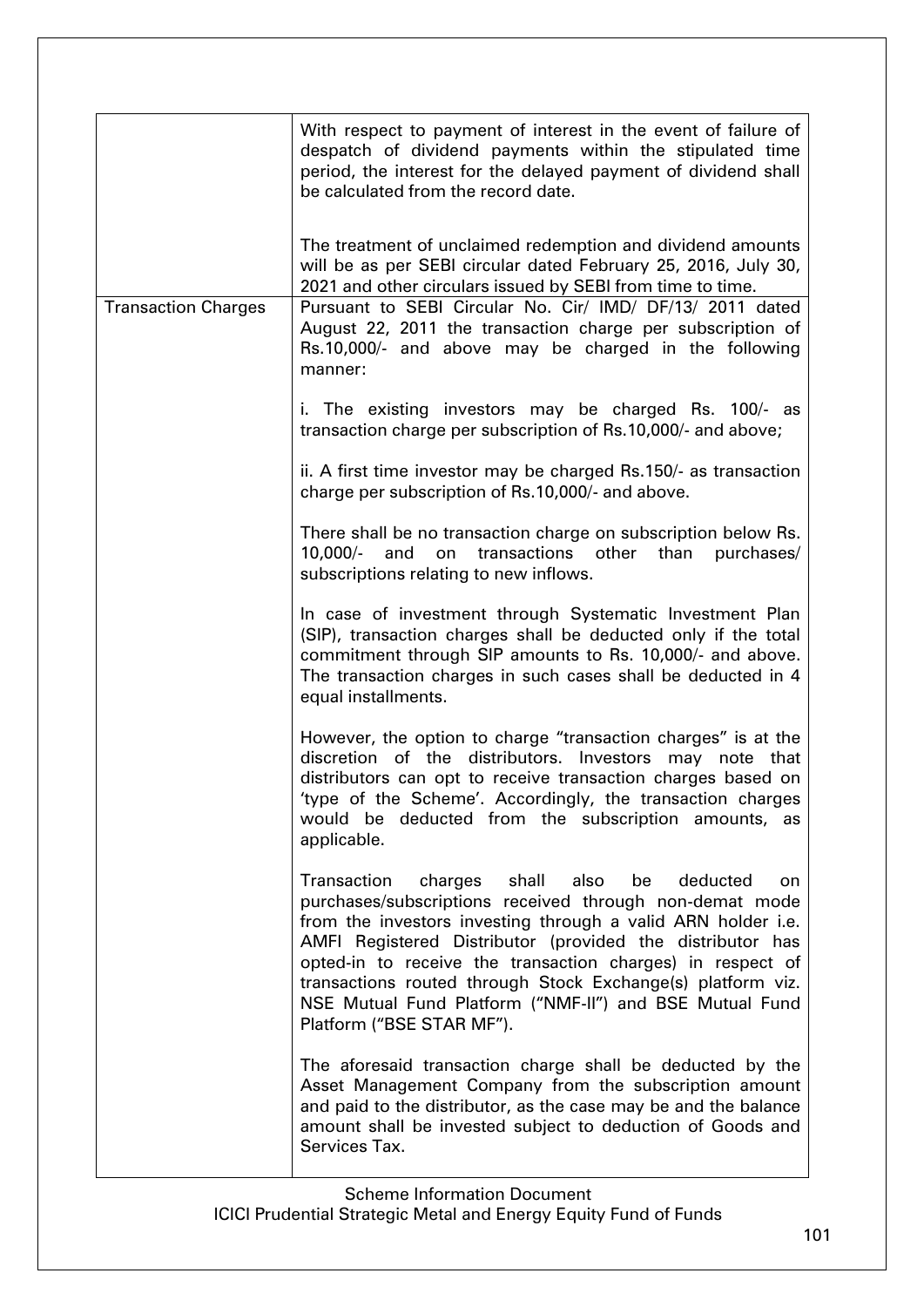|                          | Transaction Charges shall not be deducted if:                                                                                |
|--------------------------|------------------------------------------------------------------------------------------------------------------------------|
|                          | Purchase/Subscription made directly with the fund                                                                            |
|                          | through<br>mode<br>(i.e.<br>any<br>not<br>through<br>any                                                                     |
|                          | distributor/agent).                                                                                                          |
|                          | Purchase/ subscription made in demat mode through                                                                            |
|                          | stock Exchange, irrespective of investment amount.                                                                           |
|                          |                                                                                                                              |
|                          | CAS/ Statement of account shall state the net investment (i.e.                                                               |
|                          | gross subscription less transaction charge) and the number of                                                                |
|                          | units allotted against the net investment.                                                                                   |
| <b>Stamp Duty</b>        | Pursuant to Notification No. S.O. 1226(E) and G.S.R. 226(E)                                                                  |
|                          | dated March 30, 2020 issued by Department of Revenue,                                                                        |
|                          | Ministry of Finance, Government of India, read with Part I of                                                                |
|                          | Chapter IV of Notification dated February 21, 2019 issued by                                                                 |
|                          | Legislative Department, Ministry of Law and<br>Justice,                                                                      |
|                          | Government of India on the Finance Act, 2019, a stamp duty @                                                                 |
|                          | 0.005% of the transaction value would be levied on applicable                                                                |
|                          | mutual fund transactions, with effect from July 1, 2020.                                                                     |
|                          | Accordingly, pursuant to levy of stamp duty, the number of                                                                   |
|                          | units allotted on purchase transactions (including dividend                                                                  |
|                          | reinvestment) to the unitholders would be reduced to that                                                                    |
|                          | extent. For more details, refer SAI.                                                                                         |
| <b>Trading and Demat</b> | Pursuant to SEBI circular No. CIR/IMD/DF/9/2011 dated May 19,                                                                |
|                          | 2011, with effect from October 1, 2011, the unit holders who<br>wish to hold the units in the demat form, should mention the |
|                          | demat account details of the first holder in the application form                                                            |
|                          | while subscribing for units and submit other necessary                                                                       |
|                          | documents. In case if the demat details are not mentioned or                                                                 |
|                          | details mentioned are incorrect, then the units will be issued in                                                            |
|                          | physical form. Investors may use the forms available at the                                                                  |
|                          | branches for providing demat details, while subscription.                                                                    |
|                          |                                                                                                                              |
|                          | Investors are requested to note that holding of units through                                                                |
|                          | Demat Option is also available under all open ended equity and                                                               |
|                          | Debt schemes wherein SIP facility is available. The units will be                                                            |
|                          | allotted based on the applicable NAV as per the SID and will be                                                              |
|                          | credited to investors' Demat account on weekly basis upon                                                                    |
|                          | realization of funds. For e.g. Units will be credited to investors'                                                          |
|                          | Demat account every Monday for realization status received in                                                                |
|                          | last week from Monday to Friday.                                                                                             |
|                          |                                                                                                                              |
|                          | The option to hold the units in demat form shall not be                                                                      |
|                          | available for daily/weekly/fortnightly dividend options.                                                                     |
|                          |                                                                                                                              |
|                          | Unitholders who intend to avail of the facility to trade in units in                                                         |
|                          | demat mode are required to have a demat Account.                                                                             |
|                          | If the Unit holder desires to hold the Units in a Dematerialized /                                                           |
|                          | Rematerialized form at a later date, the request for conversion                                                              |
|                          | of units held in Account Statement (non demat) form into                                                                     |
|                          | Demat (electronic) form or vice versa should be submitted                                                                    |
|                          | alongwith a Demat/Remat Request Form to their Depository                                                                     |
|                          | <b>Scheme Information Document</b>                                                                                           |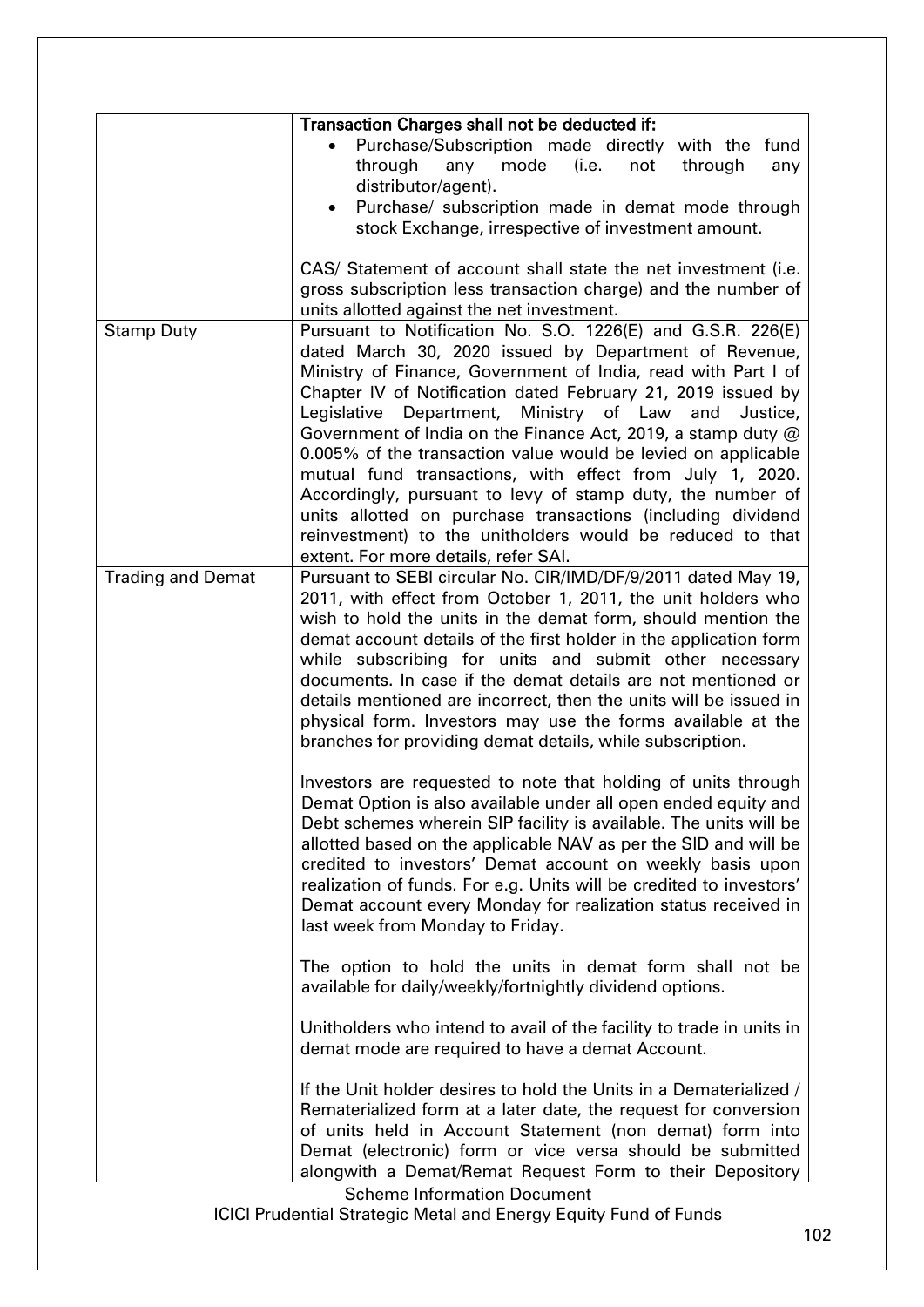|                                   | Participants.                                                                                                                                                                                                                                                                                                                                                                                                                                                              |
|-----------------------------------|----------------------------------------------------------------------------------------------------------------------------------------------------------------------------------------------------------------------------------------------------------------------------------------------------------------------------------------------------------------------------------------------------------------------------------------------------------------------------|
|                                   | However, the Trustee / AMC reserves the right to change the<br>dematerialization / rematerialization process in accordance with<br>the procedural requirements laid down by the Depositories, viz.<br>NSDL/ CDSL and/or in accordance with the provisions laid<br>under the Depositories Act, 1996.                                                                                                                                                                        |
|                                   | All Units will rank pari passu, among Units within the same<br>Option in the Scheme concerned as to assets, earnings and the<br>receipt of dividend distributions, if any, as may be declared by<br>the Trustee.                                                                                                                                                                                                                                                           |
| Cash Investments in<br>the Scheme | Currently, the AMC is not accepting cash investments.<br>Information in this regard will be provided to investors as and<br>when the facility is made available.                                                                                                                                                                                                                                                                                                           |
| Redemption                        | The redemption or repurchase proceeds shall be dispatched to<br>the unitholders within 10 working days from the date of<br>redemption or repurchase.                                                                                                                                                                                                                                                                                                                       |
|                                   | The Units can be redeemed on every Business Day at the<br>Redemption Price. The redemption request under the scheme<br>can be made for any amount subject to minimum amount as<br>mentioned under the section "Highlights / Summary of the<br>Scheme".                                                                                                                                                                                                                     |
|                                   | In case an investor has purchased Units on more than one<br>Business Day, the Units purchased prior in time (i.e. those Units<br>which have been held for the longest period of time) will be<br>deemed to have been redeemed first i.e. on a First-in-First-Out<br>basis. Unitholders may also request for redemption of their<br>entire holding and close the account by indicating the same at<br>the appropriate place in the Redemption Request Form.                 |
|                                   | It is hereby notified that for the purpose of optimizing<br>operational efficiency and in the interest of investors, the AMC<br>reserves the right to choose the mode of payment i.e.<br>NEFT/NACH/RTGS etc. for crediting redemption/dividend<br>proceeds, unless a written intimation is received from the<br>investor to the contrary. The AMC may send a communication<br>to investors whose mode of payment has been changed to a<br>new mode from the existing mode. |
| Delay in payment of               | The Asset Management Company shall be liable to pay interest                                                                                                                                                                                                                                                                                                                                                                                                               |
| redemption<br>$\prime$            | to the unitholders at such rate as may be specified by SEBI for                                                                                                                                                                                                                                                                                                                                                                                                            |
| repurchase proceeds               | the period of such delay (presently $@$ 15% per annum).                                                                                                                                                                                                                                                                                                                                                                                                                    |
| <b>Bank Account Details</b>       | As per the directives issued by SEBI, it is mandatory for<br>applicants to mention their bank account numbers in their<br>applications for purchase or redemption of Units. If the Unit-<br>holder fails to provide the Bank mandate, the request for<br>redemption would be considered as not valid and the Fund<br>retains the right to withhold the redemption until a proper bank                                                                                      |
|                                   | mandate is furnished by the Unit-holder and the provision with                                                                                                                                                                                                                                                                                                                                                                                                             |
|                                   | <b>Scheme Information Document</b>                                                                                                                                                                                                                                                                                                                                                                                                                                         |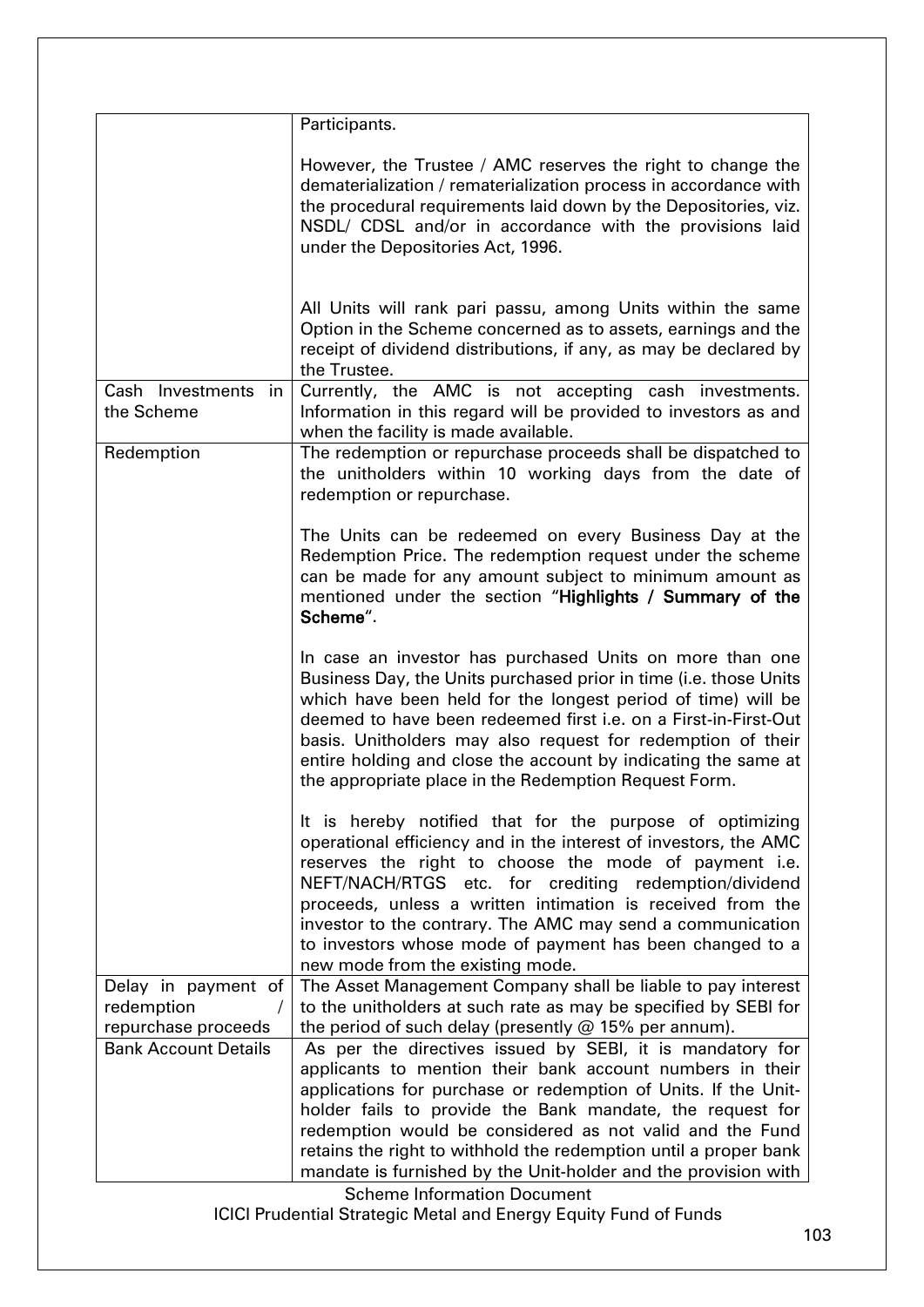| respect of penal interest in such cases will not be applicable/<br>entertained.                                                                                                                                                                                                                                                                                                                                                                                                                                                                                                                                                                                                                                                                                                                                                                                                                                                                                                                                                                                                                                                                                                                                                                                                                    |
|----------------------------------------------------------------------------------------------------------------------------------------------------------------------------------------------------------------------------------------------------------------------------------------------------------------------------------------------------------------------------------------------------------------------------------------------------------------------------------------------------------------------------------------------------------------------------------------------------------------------------------------------------------------------------------------------------------------------------------------------------------------------------------------------------------------------------------------------------------------------------------------------------------------------------------------------------------------------------------------------------------------------------------------------------------------------------------------------------------------------------------------------------------------------------------------------------------------------------------------------------------------------------------------------------|
| <b>Bank Mandate Requirement</b>                                                                                                                                                                                                                                                                                                                                                                                                                                                                                                                                                                                                                                                                                                                                                                                                                                                                                                                                                                                                                                                                                                                                                                                                                                                                    |
| For all fresh purchase transactions made by means of a<br>cheque, where the account on which the cheque is drawn for<br>purchase of units differs from the bank mandate account<br>provided in the application, any one of the documents shall be<br>submitted in respect of mandated bank account as mentioned<br>in the application form:<br>1. Original cancelled cheque having the First Holder Name<br>printed on the cheque.<br>2. Original bank statement reflecting the First Holder Name,<br>Bank Account Number and Bank Name as specified in the<br>application.<br>3. Photocopy of the bank statement duly attested by the<br>bank manager with designation, employee number and<br>bank seal.<br>4. Photocopy of the bank pass book duly attested by the<br>bank manager with designation, employee number and<br>bank seal.<br>5. Photocopy of the bank statement/passbook/cheque duly<br>attested by ICICI Prudential Asset Management Company<br>Limited (the AMC) branch officials after verification of<br>original bank statement/passbook shown by the investor<br>or their representative.<br>6. Confirmation by the bank manager with seal, designation<br>and employee number on the bank's letter head<br>confirming the investor details and bank mandate<br>information. |
| In case the application is not accompanied by the above<br>documents, the AMC reserves the right to reject the<br>application, also the AMC will not be liable in case the<br>redemption/dividend proceeds are credited to wrong account<br>in absence of above documents.                                                                                                                                                                                                                                                                                                                                                                                                                                                                                                                                                                                                                                                                                                                                                                                                                                                                                                                                                                                                                         |
| In case the bank account details are not mentioned or found to<br>be incomplete or invalid in a purchase application, then the<br>AMC will consider the account details as appearing in the<br>investment amount cheque and the same shall be updated<br>under the folio as the payout bank account for the payment of<br>redemption/dividend amount etc. The<br>aforementioned<br>updation of bank account shall however be subject to<br>compliance with the third party investment guidelines issued<br>by Association of Mutual Funds in India (AMFI) from time to<br>time.                                                                                                                                                                                                                                                                                                                                                                                                                                                                                                                                                                                                                                                                                                                    |
| The AMC reserves the right to call for any additional<br>documents as may be required, for processing of such<br>transactions with missing/incomplete/invalid bank account                                                                                                                                                                                                                                                                                                                                                                                                                                                                                                                                                                                                                                                                                                                                                                                                                                                                                                                                                                                                                                                                                                                         |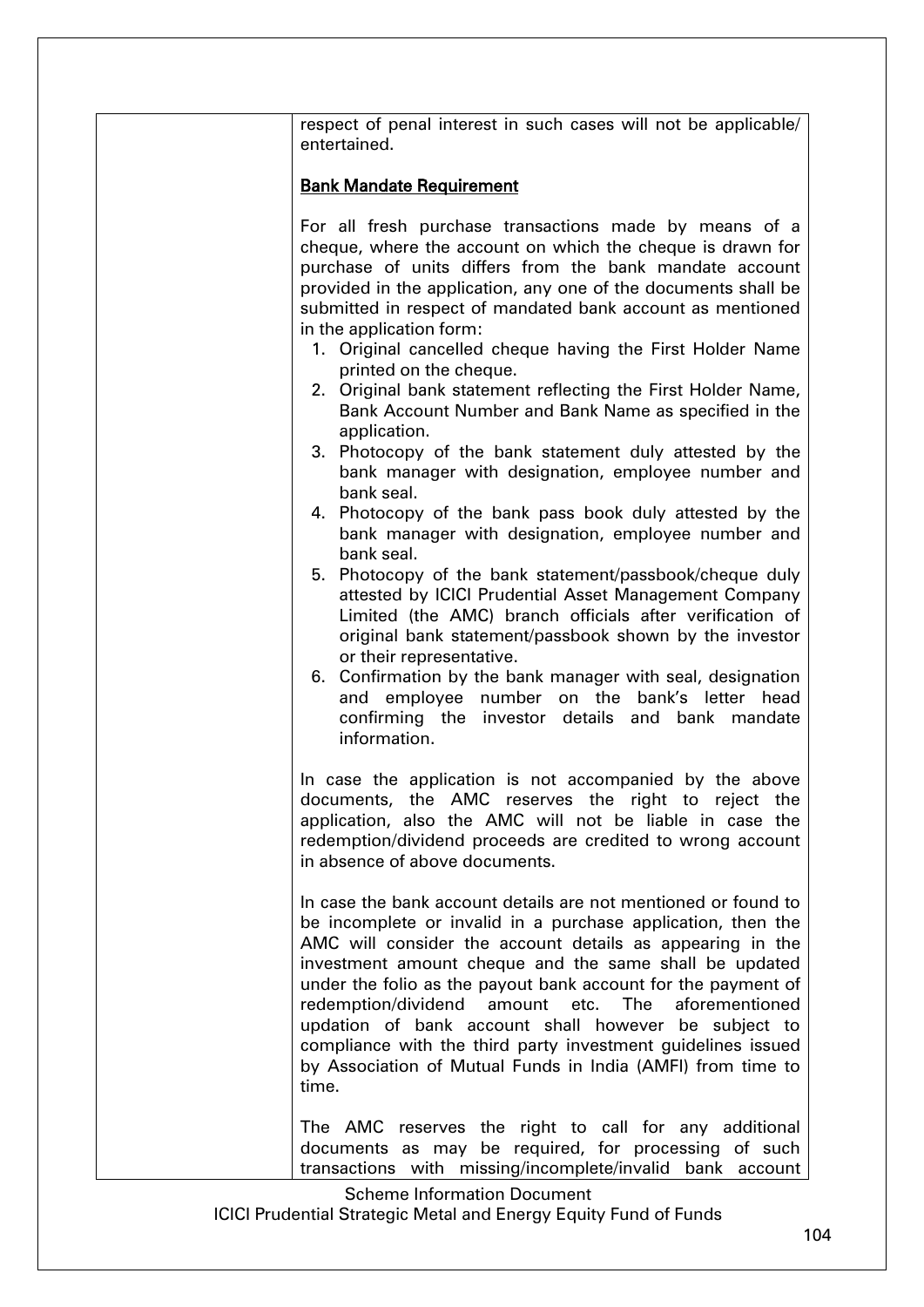|                                                                                                                                                                         | details. The AMC also reserves the right to reject such<br>applications.                                                                                                                                                                                                                                                                                                                                                                                                                                                      |
|-------------------------------------------------------------------------------------------------------------------------------------------------------------------------|-------------------------------------------------------------------------------------------------------------------------------------------------------------------------------------------------------------------------------------------------------------------------------------------------------------------------------------------------------------------------------------------------------------------------------------------------------------------------------------------------------------------------------|
| of<br>Treatment<br>transactions received<br>through<br>distributors<br>whose<br><b>AMFI</b><br>registration/ARN<br>has<br>been<br>suspended<br>temporarily<br><b>or</b> | Investors may please note the following provisions,<br>pertaining to treatment of purchase/ switch/Systematic<br>Investment Plan (SIP)/Systematic Transfer Plan (STP)<br>transactions received through distributors whose AMFI<br>registration/ARN has been suspended temporarily or<br>terminated permanently by AMFI:                                                                                                                                                                                                       |
| terminated<br>permanently by AMFI                                                                                                                                       | a) During the period of suspension, no commission shall be<br>accrued or payable to the distributor whose ARN is<br>suspended. Accordingly, during the period of suspension,<br>commission on the business canvassed prior to the date of<br>suspension shall stand forfeited, irrespective of whether the<br>suspended distributor is the main AMFI Registration Number<br>("ARN") holder or a sub-distributor.                                                                                                              |
|                                                                                                                                                                         | b) All Purchase and Switch transactions, including SIP/STP<br>registered prior to the date of suspension and fresh SIP/STP<br>registrations received under the ARN code of a suspended<br>distributor during the period of suspension, shall be<br>processed under "Direct Plan" of the respective scheme and<br>shall be continued under Direct Plan of the respective<br>scheme perpetually*. A suitable intimation in this regard<br>shall be sent to the investor informing them of the<br>suspension of the distributor. |
|                                                                                                                                                                         | *Note: If the AMC receives a written request/instruction from<br>the unitholder to shift to Regular Plan under the ARN of the<br>distributor post the revocation of suspension of ARN, the<br>same shall be honored.                                                                                                                                                                                                                                                                                                          |
|                                                                                                                                                                         | c) All Purchase and Switch transactions including SIP/STP<br>transactions received through the stock exchange platforms<br>through a distributor whose ARN is suspended shall be<br>rejected.                                                                                                                                                                                                                                                                                                                                 |
|                                                                                                                                                                         | d) In case where the ARN of the distributor has been<br>permanently terminated, the unitholders have the following<br>options:                                                                                                                                                                                                                                                                                                                                                                                                |
|                                                                                                                                                                         | • Switch their existing investments under the Regular Plan to<br>Direct Plan (Investors may be liable to bear capital gains<br>taxes as per their individual tax position for such<br>transactions); or<br>• Continue their existing investments under the Regular Plan<br>under ARN of another distributor of their choice.                                                                                                                                                                                                  |
| Who can invest                                                                                                                                                          | The following persons are eligible and may apply for                                                                                                                                                                                                                                                                                                                                                                                                                                                                          |
| This is an indicative<br>list<br>and<br>you<br>are                                                                                                                      | subscription to the Units of the Scheme (subject, wherever<br>relevant, to purchase of units of Mutual Funds being permitted<br>under respective constitutions<br>and<br>relevant<br>statutory                                                                                                                                                                                                                                                                                                                                |
| requested to consult                                                                                                                                                    | regulations):                                                                                                                                                                                                                                                                                                                                                                                                                                                                                                                 |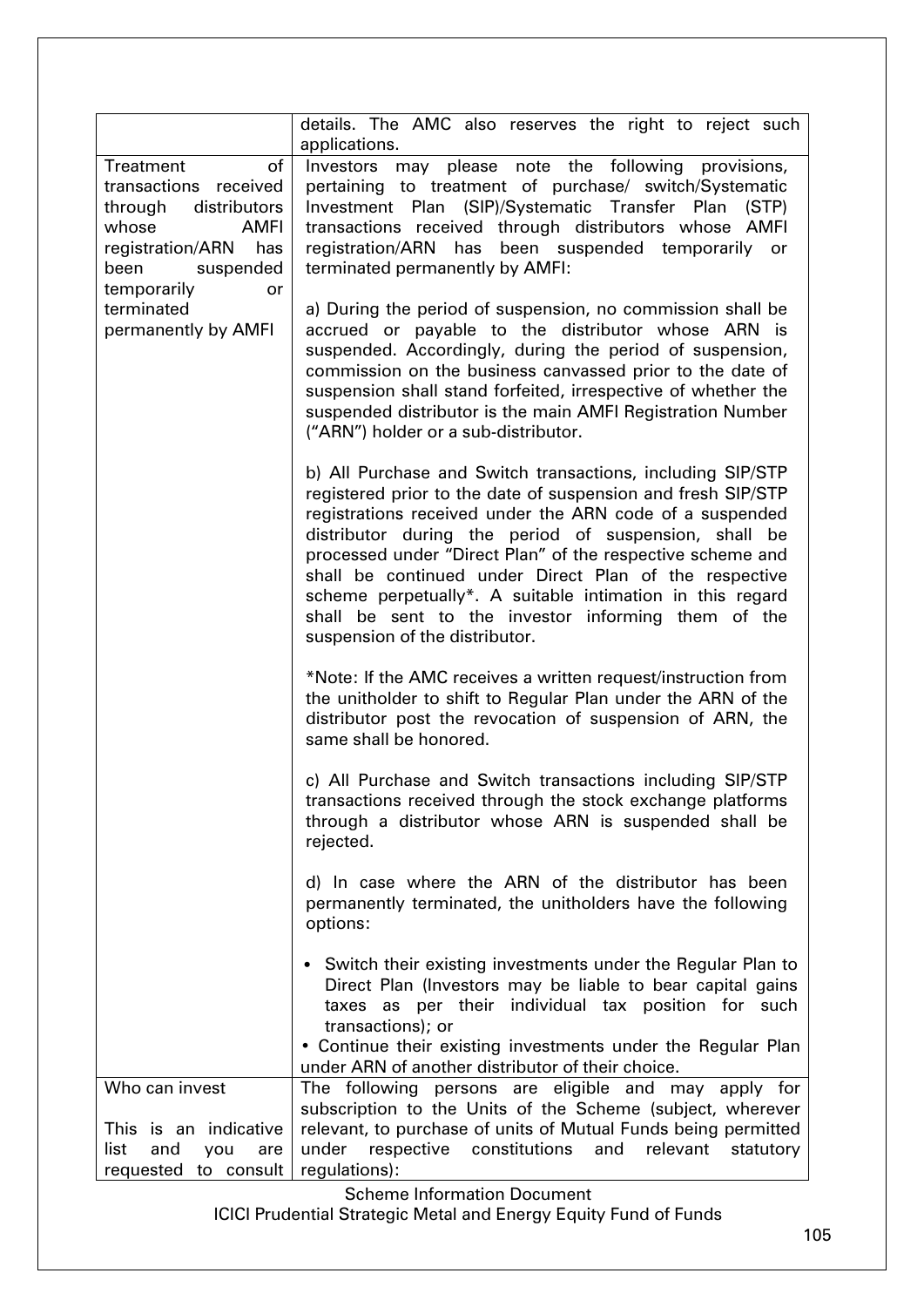| • Resident adult individual either singly or jointly(not                                                                                                                                                                                                                                                                                                                                                                                                                                                                                                                                                                                                                                                                                                                                                                                                                                                                                                                                                                                                                                                                                  |
|-------------------------------------------------------------------------------------------------------------------------------------------------------------------------------------------------------------------------------------------------------------------------------------------------------------------------------------------------------------------------------------------------------------------------------------------------------------------------------------------------------------------------------------------------------------------------------------------------------------------------------------------------------------------------------------------------------------------------------------------------------------------------------------------------------------------------------------------------------------------------------------------------------------------------------------------------------------------------------------------------------------------------------------------------------------------------------------------------------------------------------------------|
| exceeding Four)<br>Minor through parent/lawful guardian<br>$\bullet$                                                                                                                                                                                                                                                                                                                                                                                                                                                                                                                                                                                                                                                                                                                                                                                                                                                                                                                                                                                                                                                                      |
| • Companies, Bodies Corporate, Public Sector Undertakings,<br>association of persons or bodies of individuals and societies<br>registered under the Societies Registration Act, 1860 (so<br>long as the purchase of units is permitted under the<br>respective constitutions)                                                                                                                                                                                                                                                                                                                                                                                                                                                                                                                                                                                                                                                                                                                                                                                                                                                             |
| · Religious and Charitable Trusts under the provisions of<br>11(5)(xii) of Income-tax Act, 1961 read with Rule 17C of<br>Income-Tax Rules, 1962 subject to the provisions of the<br>respective constitutions under which they are established<br>permits to invest.                                                                                                                                                                                                                                                                                                                                                                                                                                                                                                                                                                                                                                                                                                                                                                                                                                                                       |
| • Partnership Firms<br>• Karta of Hindu Undivided Family (HUF)                                                                                                                                                                                                                                                                                                                                                                                                                                                                                                                                                                                                                                                                                                                                                                                                                                                                                                                                                                                                                                                                            |
| • Banks & Financial Institutions                                                                                                                                                                                                                                                                                                                                                                                                                                                                                                                                                                                                                                                                                                                                                                                                                                                                                                                                                                                                                                                                                                          |
| • Non-resident Indians/Persons of Indian origin residing<br>abroad (NRIs) on full repatriation basis or on non-repatriation<br>basis                                                                                                                                                                                                                                                                                                                                                                                                                                                                                                                                                                                                                                                                                                                                                                                                                                                                                                                                                                                                      |
| • Army, Air Force, Navy and other para-military funds<br>• Scientific and Industrial Research Organizations                                                                                                                                                                                                                                                                                                                                                                                                                                                                                                                                                                                                                                                                                                                                                                                                                                                                                                                                                                                                                               |
| • Mutual fund schemes, as may be permitted by SEBI from<br>time to time.                                                                                                                                                                                                                                                                                                                                                                                                                                                                                                                                                                                                                                                                                                                                                                                                                                                                                                                                                                                                                                                                  |
| • Foreign Portfolio Investor (FPI) subject to the applicable<br>regulations                                                                                                                                                                                                                                                                                                                                                                                                                                                                                                                                                                                                                                                                                                                                                                                                                                                                                                                                                                                                                                                               |
| • Any other category of investor who may be notified by<br>Trustees from time to time by display on the website of the<br>AMC.                                                                                                                                                                                                                                                                                                                                                                                                                                                                                                                                                                                                                                                                                                                                                                                                                                                                                                                                                                                                            |
| The following persons are not eligible to invest in the Scheme<br>and apply for subscription to the units of the Scheme:<br>A person who falls within the definition of the term "U.S.<br>Person" under Regulation S promulgated under the<br>Securities Act of 1933 of the United States, as amended,<br>and corporations or other entities organised under the laws<br>of the U.S. are not eligible to invest in the schemes and<br>apply for subscription to the units of the schemes, except<br>for lump sum subscription, Systematic transactions and<br>switch transactions requests received from Non-resident<br>Indians/Persons of Indian origin who at the time of such<br>investment, are present in India and submit a physical<br>transaction request along with such documents as may be<br>prescribed by ICICI Prudential Asset Management Company<br>Limited (the AMC)/ICICI Prudential Trust Limited (the<br>Trustee) from time to time.<br>The AMC shall accept such investments subject to the<br>applicable laws and such other terms and conditions as<br>may be notified by the AMC/the Trustee. The investor shall |
| be responsible for complying with all the applicable laws for<br>such investments.<br>The AMC reserves the right to put the transaction requests                                                                                                                                                                                                                                                                                                                                                                                                                                                                                                                                                                                                                                                                                                                                                                                                                                                                                                                                                                                          |
|                                                                                                                                                                                                                                                                                                                                                                                                                                                                                                                                                                                                                                                                                                                                                                                                                                                                                                                                                                                                                                                                                                                                           |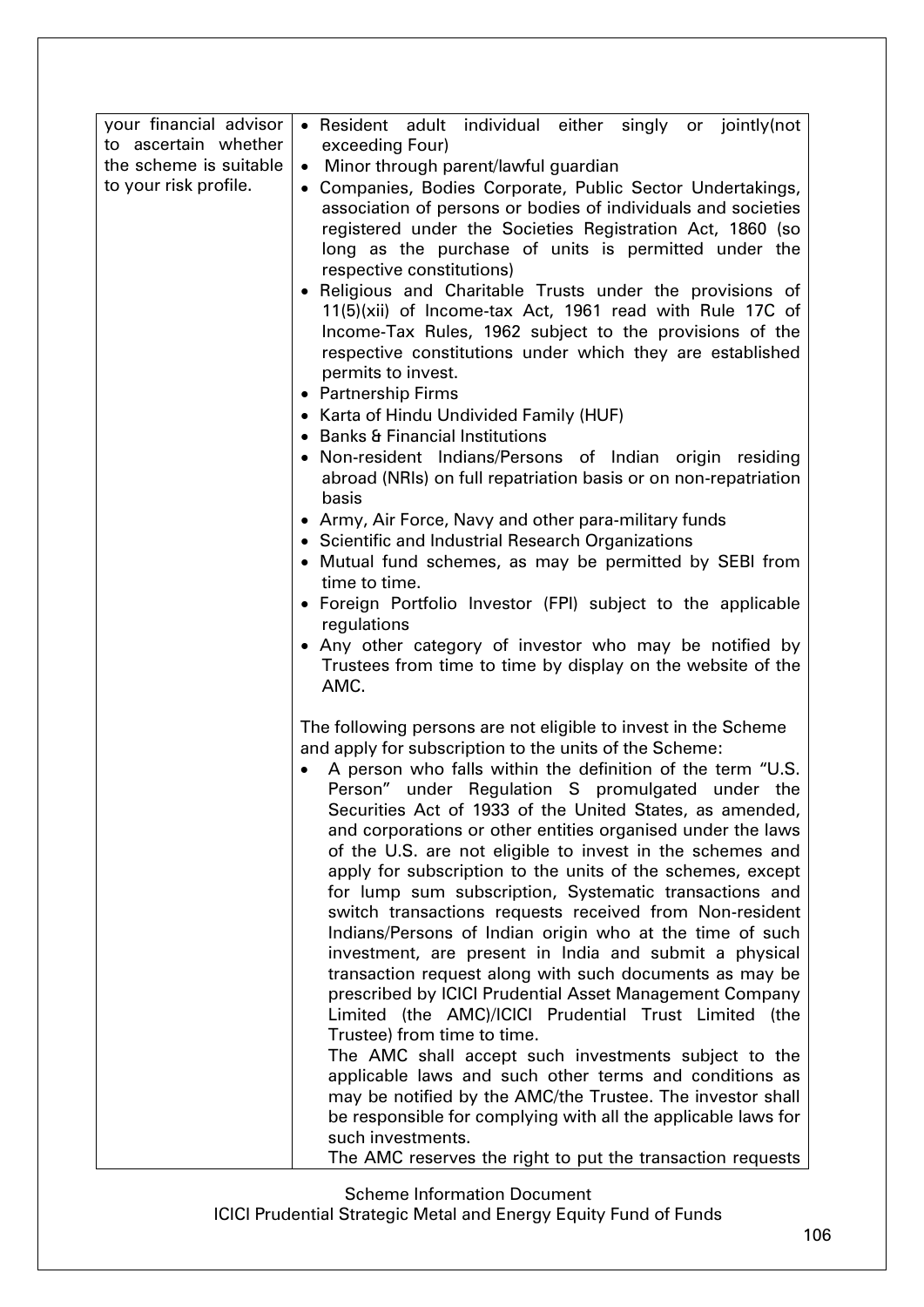|                            | on hold/reject the transaction request/reverse allotted units,<br>as the case may be, as and when identified by the AMC,<br>which are not in compliance with the terms and conditions<br>notified in this regard.<br>A person who is resident of Canada<br>٠<br>Such other individuals/institutions/body corporate etc., as<br>may be decided by the AMC from time to time.                                                                                                                                                                                                                                                                                                                                 |
|----------------------------|-------------------------------------------------------------------------------------------------------------------------------------------------------------------------------------------------------------------------------------------------------------------------------------------------------------------------------------------------------------------------------------------------------------------------------------------------------------------------------------------------------------------------------------------------------------------------------------------------------------------------------------------------------------------------------------------------------------|
| Other                      | <b>Consolidation of Folios</b>                                                                                                                                                                                                                                                                                                                                                                                                                                                                                                                                                                                                                                                                              |
| requirements/process<br>es | In case an investor has multiple folios, the AMC reserves the<br>right to consolidate all the folios into one folio, based on such<br>criteria as may be determined by the AMC from time to time.                                                                                                                                                                                                                                                                                                                                                                                                                                                                                                           |
|                            | In case of additional purchases in same scheme / fresh<br>purchase in new scheme, if the investor fails to provide the<br>folio number, the AMC reserves the right to allot the units in<br>the existing folio, based on such integrity checks as may be<br>determined by the AMC from time to time.                                                                                                                                                                                                                                                                                                                                                                                                        |
|                            | <b>Transactions without Scheme/Option Name</b><br>In case of fresh/additional purchases, if the name of the<br>Scheme/Plan on the application form/transaction slip differs<br>from the name on the Cheque/Demand Draft, then ICICI<br>Prudential Asset Management Company Limited (the AMC) will<br>process the application and allot units at the applicable Net<br>Asset Value, under the Scheme/Plan which is mentioned on the<br>application form/transaction slip duly signed by the investor(s).<br>The AMC reserves the right to call for other additional<br>documents as may be required, for processing<br>such<br>transactions. The AMC also reserves the right to reject such<br>transactions. |
|                            | The AMC thereafter shall not be responsible for any loss<br>suffered by the investor due to the discrepancy of a<br>Scheme/Plan<br>mentioned<br>in<br>name<br>the<br>application<br>form/transaction slip and Cheque/Demand Draft.                                                                                                                                                                                                                                                                                                                                                                                                                                                                          |
|                            | In case of fresh purchases, if the Plan name is not mentioned<br>on the application form/transaction slip, then the units will be<br>allotted under the Plan mentioned on the Cheque/Demand<br>Draft. The Plan/Option that will be considered in such cases if<br>not specified by the customer will be the default option of the<br>Plan as per the SID.                                                                                                                                                                                                                                                                                                                                                   |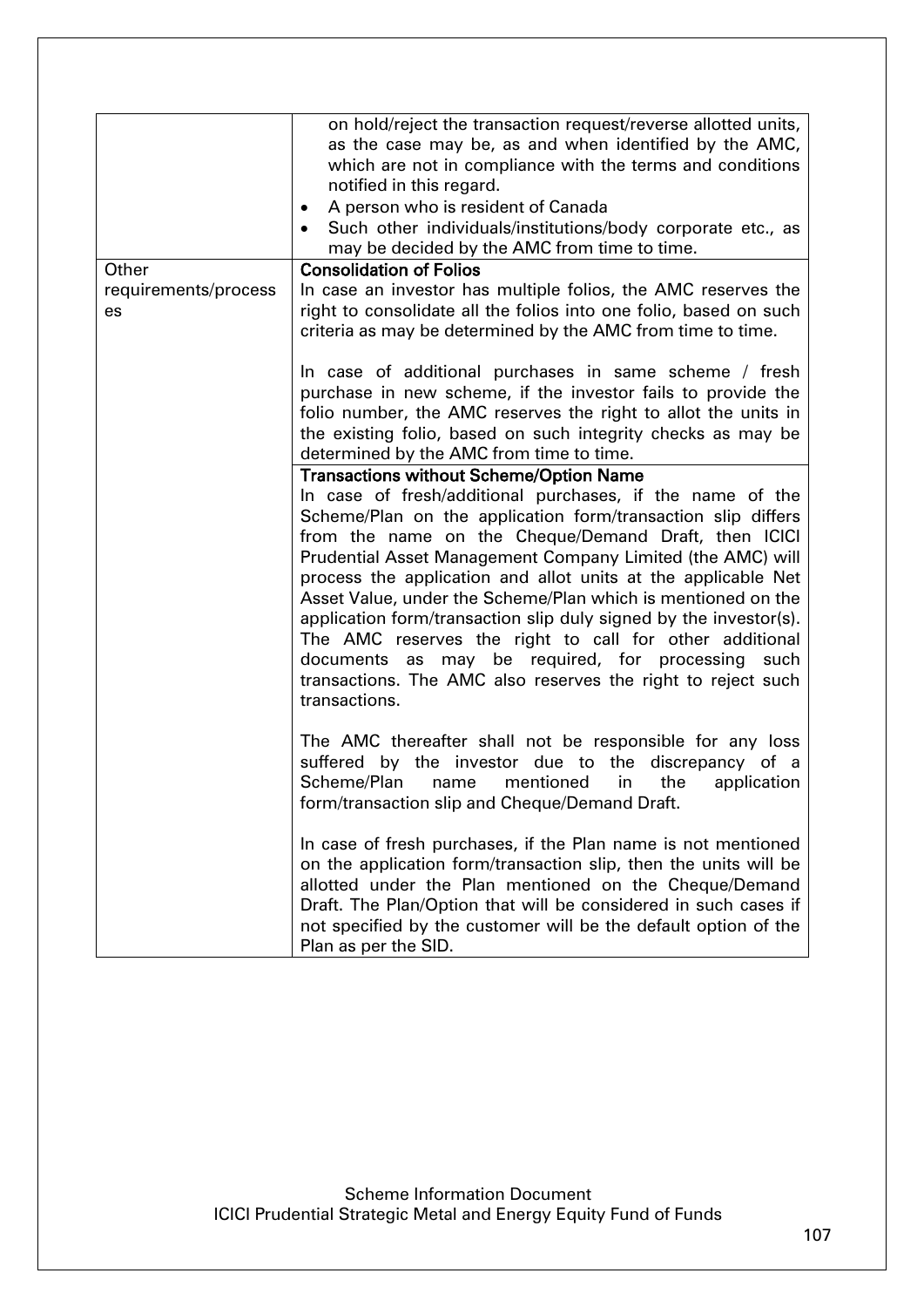|      | <b>Redemption/Switch Requests</b>                                   |
|------|---------------------------------------------------------------------|
|      | If an investor submits a redemption/switch request mentioning       |
|      | both the Number of Units and the Amount<br>be<br>to                 |
|      | redeemed/switched in the transaction slip, then the AMC             |
|      | reserves the right to process the redemption/switch for the         |
|      | Number of units and not for the amount mentioned.                   |
|      | If an investor submits a redemption/switch request by               |
|      | mentioning Number of Units or Amount to be redeemed and             |
|      |                                                                     |
|      | the same is higher than the balance Units/Amount available in       |
|      | the folio under the Scheme, then the AMC reserves the right to      |
|      | process the redemption/switch request for the available             |
|      | balance in the folio under the Scheme of the investor.              |
|      | <b>Multiple Requests</b>                                            |
|      | In case an investor makes multiple requests in a transaction slip   |
| i.e. | redemption/switch and Change of Address<br>or                       |
|      | redemption/switch and Change of Bank Mandate or any                 |
|      | combination thereof, but the signature is appended only under       |
|      | one such request, then the AMC reserves the right to process        |
|      | the request under which signature is appended and reject the        |
|      | rest where signature is not appended.                               |
|      | Processing of Systematic Investment Plan (SIP) cancellation         |
|      | request(s):                                                         |
|      | The AMC will endeavour to have the cancellation of registered       |
|      | SIP mandate within 30 days from the date of acceptance of the       |
|      | cancellation request from the investor.<br>The existing             |
|      | instructions/mandate will remain in force till such date that it is |
|      | confirmed to have been cancelled.                                   |
|      | Processing of Systematic Withdrawal Plan (SWP)                      |
|      |                                                                     |
|      | Registration / cancellation of SWP will be processed within 7       |
|      | working days from the date of acceptance of the said                |
|      | request(s). Any existing registration will continue to remain in    |
|      | force until the instructions as applicable are confirmed to have    |
|      | been effected.                                                      |
|      |                                                                     |
|      | Submission of separate forms / Systematic Withdrawal Plan           |
|      | (SWP) / Systematic Transfer Plan (STP) facility                     |
|      |                                                                     |
|      | Investors who wish to opt for Systematic Withdrawal                 |
|      | Plan/Systematic Transfer Plan facility have to submit their         |
|      | request(s) in a separate designated forms/transaction slips. In     |
|      | case, if AMC do not receive such request in separate                |
|      | designated forms/transaction slips, it reserves the right to reject |
|      | such request(s).                                                    |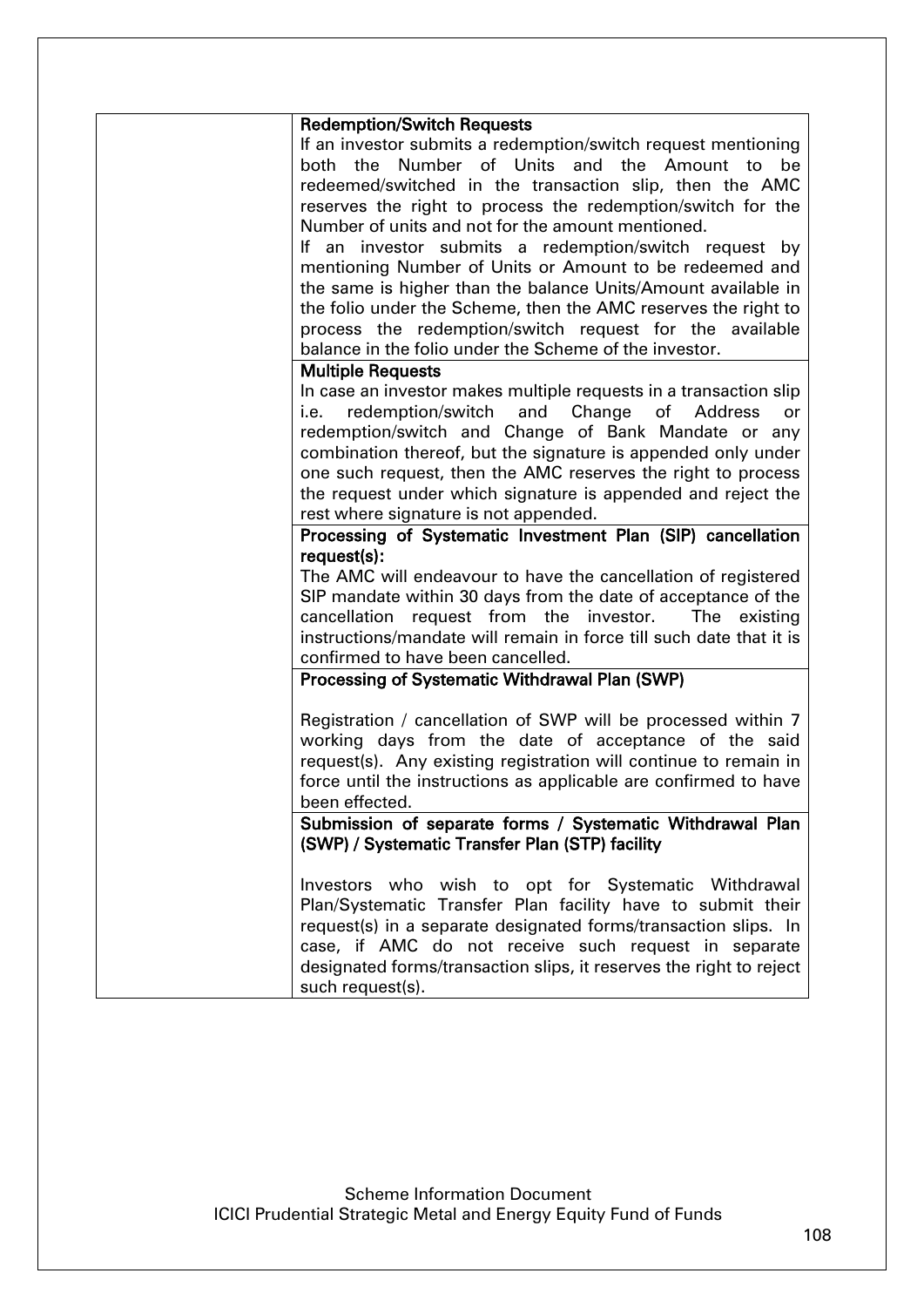|                                                                                                                      | Processing<br>of Redemption/Switch/Systematic<br>transaction                                                                                                                                                                                                                                                                                                                                                                                                                                                                                                                                                                                                                  |
|----------------------------------------------------------------------------------------------------------------------|-------------------------------------------------------------------------------------------------------------------------------------------------------------------------------------------------------------------------------------------------------------------------------------------------------------------------------------------------------------------------------------------------------------------------------------------------------------------------------------------------------------------------------------------------------------------------------------------------------------------------------------------------------------------------------|
|                                                                                                                      | request(s) where realization status is not available                                                                                                                                                                                                                                                                                                                                                                                                                                                                                                                                                                                                                          |
|                                                                                                                      | The Fund shall place the units allotted to investor on hold for<br>redemption / switch/ systematic transactions till the time the<br>payment is realized towards the purchase transaction(s). The<br>Fund also reserves the right to reject / partially process the<br>redemption / switch /systematic transaction request, as the<br>case may be, based on the realization status of the units held<br>by the investor.<br>In both the above cases, intimation will be sent to the investor<br>accordingly. Units which are not redeemed/switched will be<br>processed upon confirmation of realization status and on<br>submission of fresh redemption / switch request.    |
| limit<br>Right<br>to<br>subscriptions                                                                                | In the interest of the investors and in order to protect the<br>portfolio from market volatility, the Trustees reserve the right to<br>discontinue subscriptions under the Scheme for a specified                                                                                                                                                                                                                                                                                                                                                                                                                                                                             |
|                                                                                                                      | period of time or till further notice.                                                                                                                                                                                                                                                                                                                                                                                                                                                                                                                                                                                                                                        |
| Non<br>Acceptance/Processin<br>Purchase<br>of<br>g<br>request(s)<br>due<br>to<br>repeated<br>Cheque<br><b>Bounce</b> | With respect to purchase request submitted by any investor, if<br>it is noticed that there are repeated instances of two or more<br>cheque bounces, the AMC reserves the right to, not to<br>accept/allot units for all future purchase of such investor(s).                                                                                                                                                                                                                                                                                                                                                                                                                  |
| Reversal of cheques                                                                                                  | Where the units under any scheme are allotted to investors and<br>cheque(s) given by the said investors towards subscription of<br>units are not realised thereafter or where the confirmation from<br>the bankers is delayed or not received for non-realisation of<br>cheque(s), the Fund reserves the right to reverse such units.<br>If the Investor redeems such units before the reversal of units,<br>the fund reserves the right to recover the amount from the<br>$investor -$<br>out of subsequent redemption proceeds payable to<br>investor.<br>by way of cheque or demand draft or pay order in favour<br>of Scheme if investor has no other units in the folio. |
| Overwriting<br>on<br>application<br>forms/transaction slips                                                          | In case of corrections/overwriting on key fields (as may be<br>determined at the sole discretion of the AMC) of the application<br>forms/transaction slips, the AMC reserves the right to reject the<br>application forms/transaction slips in case the investor(s) have<br>not<br>countersigned<br>in<br>each<br>place(s)<br>where<br>such<br>corrections/overwriting have been made.                                                                                                                                                                                                                                                                                        |
| Folio(s) under Lien                                                                                                  | If the units are under lien at the time of redemption from the<br>Scheme, then the AMC reserves the right to pay the<br>the<br>person/entity/bank/financial<br>redemption<br>amount<br>to<br>institution in whose favour the lien has been marked. An<br>intimation of such payment will be sent to the investor. The<br>AMC thereafter shall not be responsible for any claims made by<br>the investor/third party on account of such payments.                                                                                                                                                                                                                              |
| Restriction<br>on fresh<br>purchases/additional                                                                      | As per requirements of the U.S. Securities and Exchange<br>Commission (SEC), a person who falls within the definition of                                                                                                                                                                                                                                                                                                                                                                                                                                                                                                                                                      |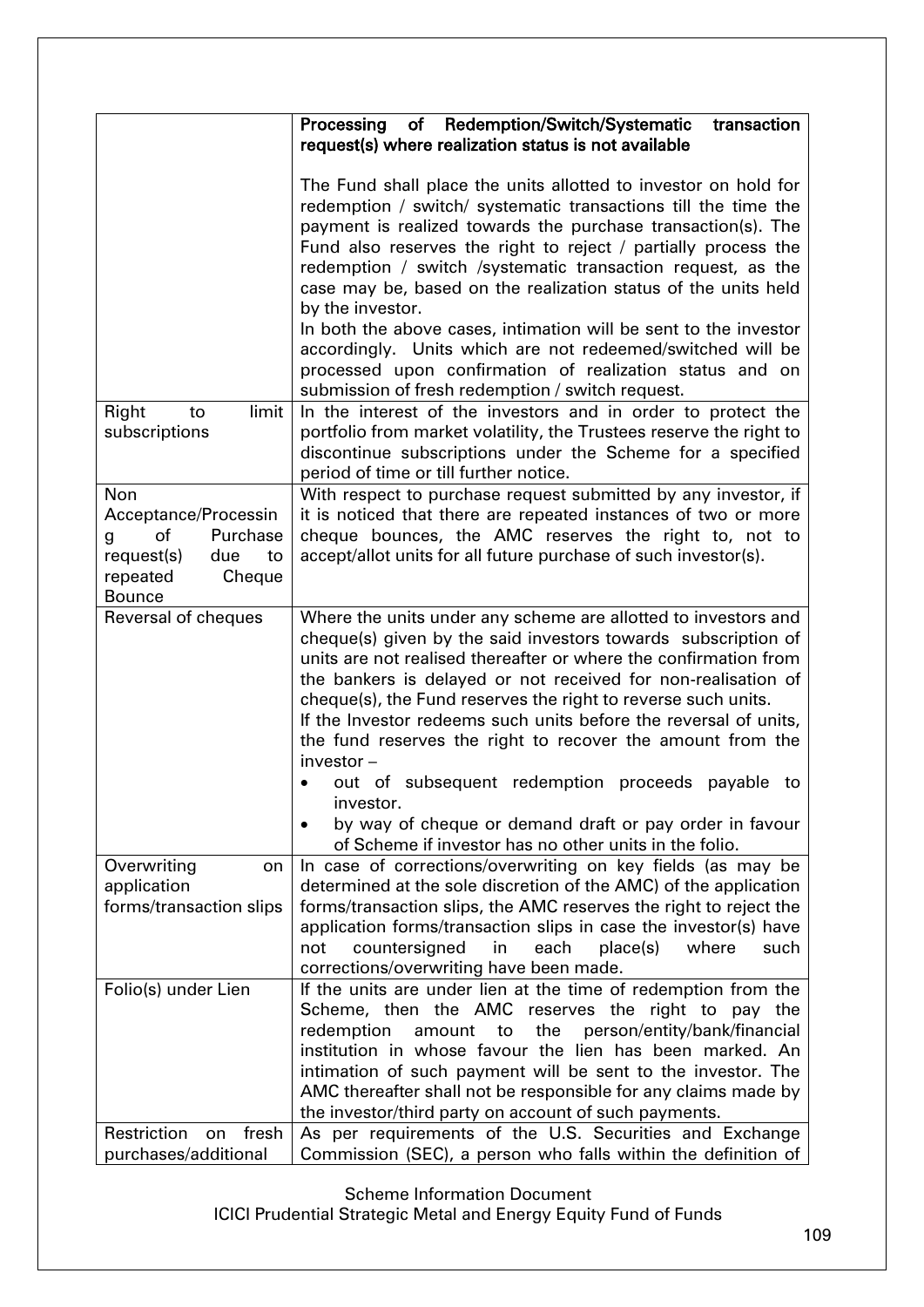| purchases/switches in                               | the term "U.S. Person" under 'Regulation S' promulgated under                                                                      |
|-----------------------------------------------------|------------------------------------------------------------------------------------------------------------------------------------|
| any Schemes of ICICI<br>Prudential<br><b>Mutual</b> | the Securities Act of 1933 of the United States, as amended,                                                                       |
| Fund                                                | and corporations or other entities organised under the laws of<br>the U.S. are not eligible to invest in the schemes and apply for |
|                                                     | subscription to the units of the schemes, except for lump sum                                                                      |
|                                                     | subscription, systematic transactions and switch transactions                                                                      |
|                                                     | requests received from Non-resident Indians/Persons of Indian                                                                      |
|                                                     | origin who at the time of such investment, are present in India<br>and submit a physical transaction request along with such       |
|                                                     | documents as may be prescribed by ICICI Prudential Asset                                                                           |
|                                                     | Management Company Limited (the AMC)/ICICI Prudential                                                                              |
|                                                     | Trust Limited (the Trustee) from time to time.                                                                                     |
|                                                     | The AMC shall accept such investments subject to the                                                                               |
|                                                     | applicable laws and such other terms and conditions as may be                                                                      |
|                                                     | notified by the AMC/the Trustee. The investor shall be<br>responsible for complying with all the applicable laws for such          |
|                                                     | investments.                                                                                                                       |
|                                                     | The AMC reserves the right to put the transaction requests on                                                                      |
|                                                     | hold/reject the transaction request/reverse allotted units, as the                                                                 |
|                                                     | case may be, as and when identified by the AMC, which are not<br>in compliance with the terms and conditions notified in this      |
|                                                     | regard.                                                                                                                            |
|                                                     | However, existing investments will be allowed to be redeemed                                                                       |
| <b>Third party Cheques</b>                          | Investment/subscription made through third party cheque(s)<br>will not be accepted for investments in the units of ICICI           |
|                                                     | <b>Prudential Mutual Fund.</b>                                                                                                     |
|                                                     |                                                                                                                                    |
|                                                     | Third party cheque(s) for this purpose are defined as:                                                                             |
|                                                     | i) Investment made through instruments issued from an                                                                              |
|                                                     | account other than that of the beneficiary investor,<br>ii) in case the investment is made from a joint bank account,              |
|                                                     | the first holder of the mutual fund folio is not one of the joint                                                                  |
|                                                     | holders of the bank account from which payment is made.                                                                            |
|                                                     | Third party cheque(s) for investment/subscription shall be<br>accepted, only in exceptional circumstances, as detailed             |
|                                                     | below:                                                                                                                             |
|                                                     | 1. Payment by Employer on behalf of employee under                                                                                 |
|                                                     | Systematic Investment Plans or lump sum/one-time                                                                                   |
|                                                     | subscription through Payroll deductions or deductions out<br>of expense reimbursements.                                            |
|                                                     | 2. Custodian on behalf of a Foreign Institutional Investor (FII)                                                                   |
|                                                     | or a client.                                                                                                                       |
|                                                     | 3. Payment made by the AMC to a Distributor empanelled with<br>it on account of commission, incentive, etc. in the form of         |
|                                                     | the Mutual Fund units of the Schemes managed by such                                                                               |
|                                                     | AMC through SIP or lump sum/one time subscription,                                                                                 |
|                                                     | subject to compliance with SEBI Regulations and Guidelines                                                                         |
|                                                     | issued by AMFI, from time to time.<br>4. Payment<br>made<br>Corporate<br>by<br>to<br>its<br>a                                      |
|                                                     | <b>Scheme Information Document</b>                                                                                                 |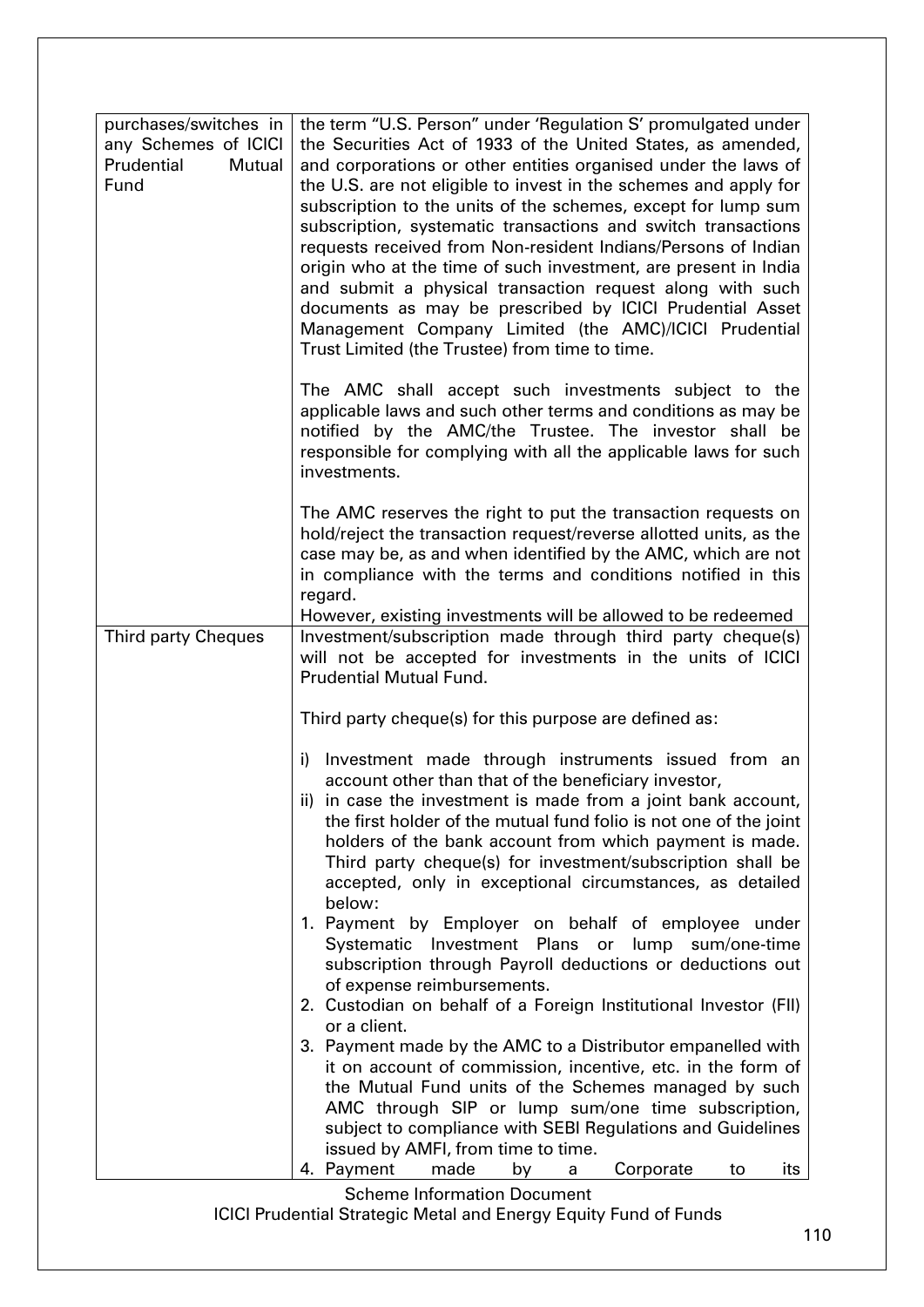|                                       | Agent/Distributor/Dealer (similar<br>with<br>arrangement<br>Principal-agent relationship) account of commission or<br>incentive payable for sale of its goods/services, in the form<br>of Mutual Fund units of the Schemes managed by such<br>AMC through SIP or lump sum/one time subscription,<br>subject to compliance with SEBI Regulations and Guidelines<br>issued by AMFI, from time to time.<br>5. Payment by registered Stock brokers of recognized stock<br>exchanges for their clients having demat accounts.                                                                                                                                                                                                                                                                          |
|---------------------------------------|---------------------------------------------------------------------------------------------------------------------------------------------------------------------------------------------------------------------------------------------------------------------------------------------------------------------------------------------------------------------------------------------------------------------------------------------------------------------------------------------------------------------------------------------------------------------------------------------------------------------------------------------------------------------------------------------------------------------------------------------------------------------------------------------------|
|                                       | Note:                                                                                                                                                                                                                                                                                                                                                                                                                                                                                                                                                                                                                                                                                                                                                                                             |
|                                       | Pursuant to SEBI circular SEBI/HO/IMD/DF3/CIR/P/2019/166<br>dated December 24, 2019 payment for investment by means of<br>Cheque, Demand Draft or any other mode shall be accepted<br>from the bank account of the minor or from a joint account of<br>the minor with the guardian only. Kindly refer to SAI for more<br>details.                                                                                                                                                                                                                                                                                                                                                                                                                                                                 |
|                                       | The above mentioned exception cases will be processed after<br>carrying out necessary checks and verification of documents<br>attached along with the purchase transaction slip/application<br>form, as stated below:<br>1. Determining the identity of the Investor and the person<br>making payment i.e. mandatory Know Your Client (KYC) for<br>Investor and the person making the payment.<br>declaration<br>2. Obtaining<br>necessary<br>the<br>from<br>Investor/unitholder and the person making the payment.<br>Declaration by the person making the payment should give<br>details of the bank account from which the payment is made<br>and the relationship with the beneficiary.<br>3. Verifying the source of funds to ensure that funds have<br>come from the drawer's account only. |
|                                       | The AMC reserves a right to seek information and/or obtain<br>such other additional documents other than the aforesaid<br>documents from third party for establishing the identity of the<br>Third Party, before processing such applications.                                                                                                                                                                                                                                                                                                                                                                                                                                                                                                                                                    |
| Multiple<br><b>Bank</b><br>accounts   | Please visit www.icicipruamc.com for further details.<br>The unit holder/ investor can register multiple bank account<br>details under its existing folio by submitting separate form<br>available on the website of the AMC at www.icicipruamc.com.<br>Individuals/HuF can register upto 5 different bank accounts for<br>a folio, whereas non-individuals can register upto 10 different<br>bank accounts for a folio.                                                                                                                                                                                                                                                                                                                                                                          |
| Client<br>Your<br>Know<br>(KYC) Norms | It is mandatory to complete the KYC requirements for all unit<br>holders, including for all joint holders and the guardian in case<br>of folio of a minor investor.                                                                                                                                                                                                                                                                                                                                                                                                                                                                                                                                                                                                                               |
|                                       | Accordingly, financial transactions (including redemptions,<br>switches and all types of systematic plans) and non-financial<br><b>Scheme Information Document</b>                                                                                                                                                                                                                                                                                                                                                                                                                                                                                                                                                                                                                                |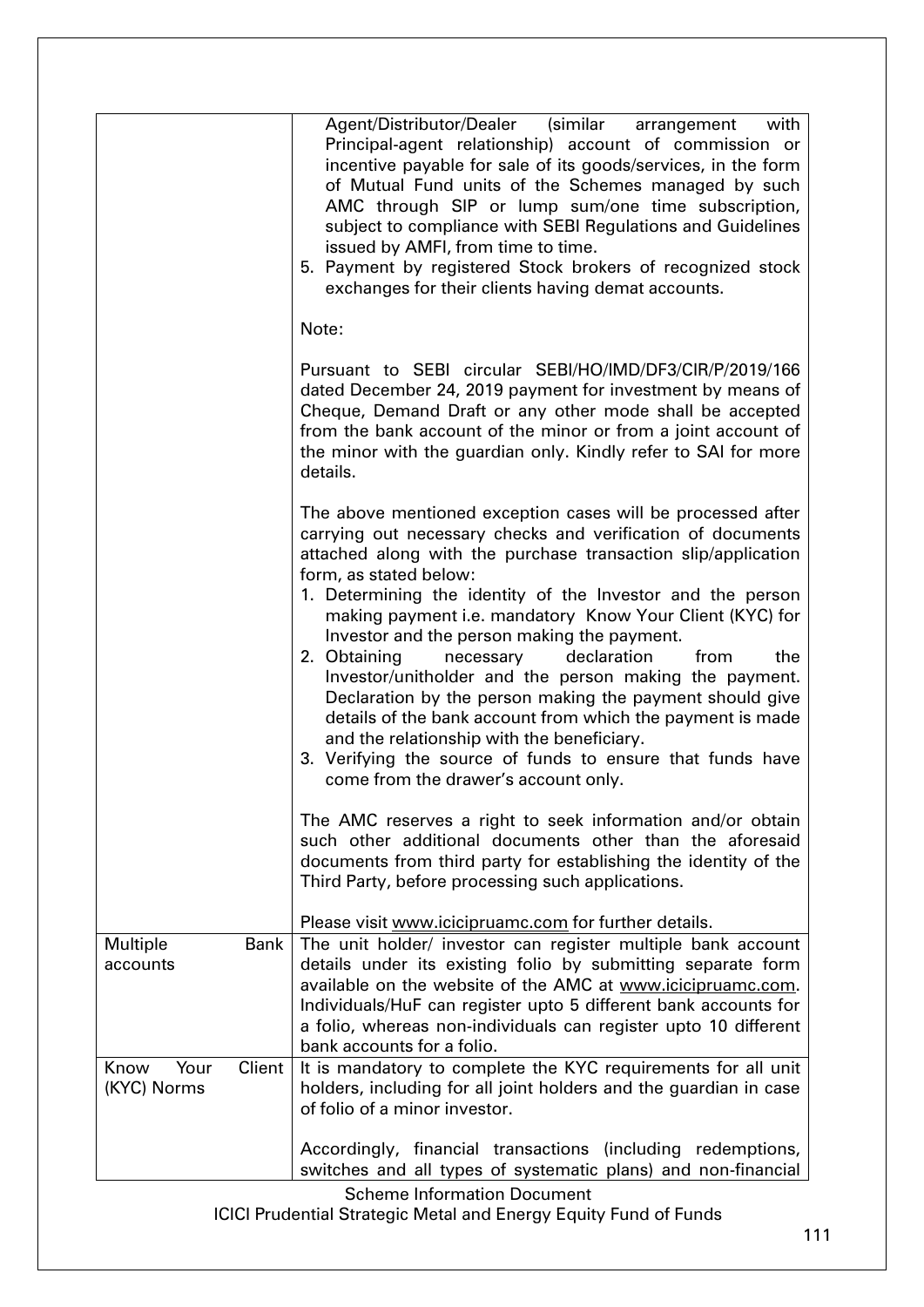|                                                                                                    | requests will not be processed if the unit holders have not<br>completed KYC requirements.                                                                                                                                                                                                                                                                                                                                                                                            |
|----------------------------------------------------------------------------------------------------|---------------------------------------------------------------------------------------------------------------------------------------------------------------------------------------------------------------------------------------------------------------------------------------------------------------------------------------------------------------------------------------------------------------------------------------------------------------------------------------|
|                                                                                                    | Unit holders are advised to use the applicable KYC Form for<br>completing the KYC requirements and submit the form at our<br>nearest branch. Further, upon updation of PAN/KYC details<br>with the KRA (KRA-KYC)/CERSAI (CKYC), the unit holders are<br>requested to intimate us/our Registrar and Transfer Agent,<br>Computer Age Management Services Limited, their PAN<br>information along with the folio details for updation in our<br>records.                                 |
|                                                                                                    | For more details, please refer SAI available on the AMC's<br>website.                                                                                                                                                                                                                                                                                                                                                                                                                 |
| Transferability of units                                                                           | Pursuant to SEBI Circular no. CIR/IMD/DF/10/2010 dated August<br>18, 2010, the Units of the Scheme can be transferred in demat<br>form or in such form as may be permitted under SEBI<br>Regulations and guidelines, as amended from time to time,<br>except units held in equity linked savings schemes during the<br>lock-in period.                                                                                                                                                |
| Tax<br><b>Status</b><br>of<br>the<br>investor                                                      | For all fresh purchases, the AMC reserves the right to update<br>the tax status of investors, on best effort basis, on the basis of<br>Permanent Account Number/Bank Account details or such<br>other information of the investor available with the AMC for the<br>purpose of determining the tax status of the investor. The AMC<br>shall not be responsible for any claims made by the<br>investor/third party on account of updation of tax status.                               |
| of<br>Email<br>Updation<br>address and<br>mobile<br>number                                         | Investors are requested to update their own email address and<br>mobile number for speed and ease of communication in a<br>convenient and cost-effective manner, and to help prevent<br>fraudulent transactions.                                                                                                                                                                                                                                                                      |
| Mode<br>of<br>crediting<br>redemption/dividend<br>proceeds                                         | It is hereby notified that for the purpose of optimizing<br>operational efficiency and in the interest of investors, the AMC<br>reserves the right to choose the mode of payment i.e.<br>NEFT/ECS/RTGS<br>etc.<br>for<br>crediting<br>redemption/dividend<br>proceeds, unless a written intimation is received from the<br>investor to the contrary. The AMC may send a communication<br>to investors whose mode of payment has been changed to a<br>new mode from the existing mode. |
| Processing<br>of<br>Transmission-cum-<br>Redemption<br>request(s)                                  | If an investor submits redemption/switch out request(s) for<br>transmission cases it will be processed after the units are<br>transferred in the name of new unit holder and only upon<br>of fresh redemption/switch-out<br>submission<br>subsequent<br>request(s) from the new unit holder.                                                                                                                                                                                          |
| Restrictions, if any, on<br>the right to<br>freely<br>retain or dispose of<br>units being offered. | The Units of the Scheme can be transferred in demat form or in<br>such form as may be permitted under SEBI Regulations and<br>guidelines, as amended from time to time.                                                                                                                                                                                                                                                                                                               |
|                                                                                                    | Investors may please consult their tax advisors to understand<br>the tax implications that may arise on account of such<br>transfers.                                                                                                                                                                                                                                                                                                                                                 |

Scheme Information Document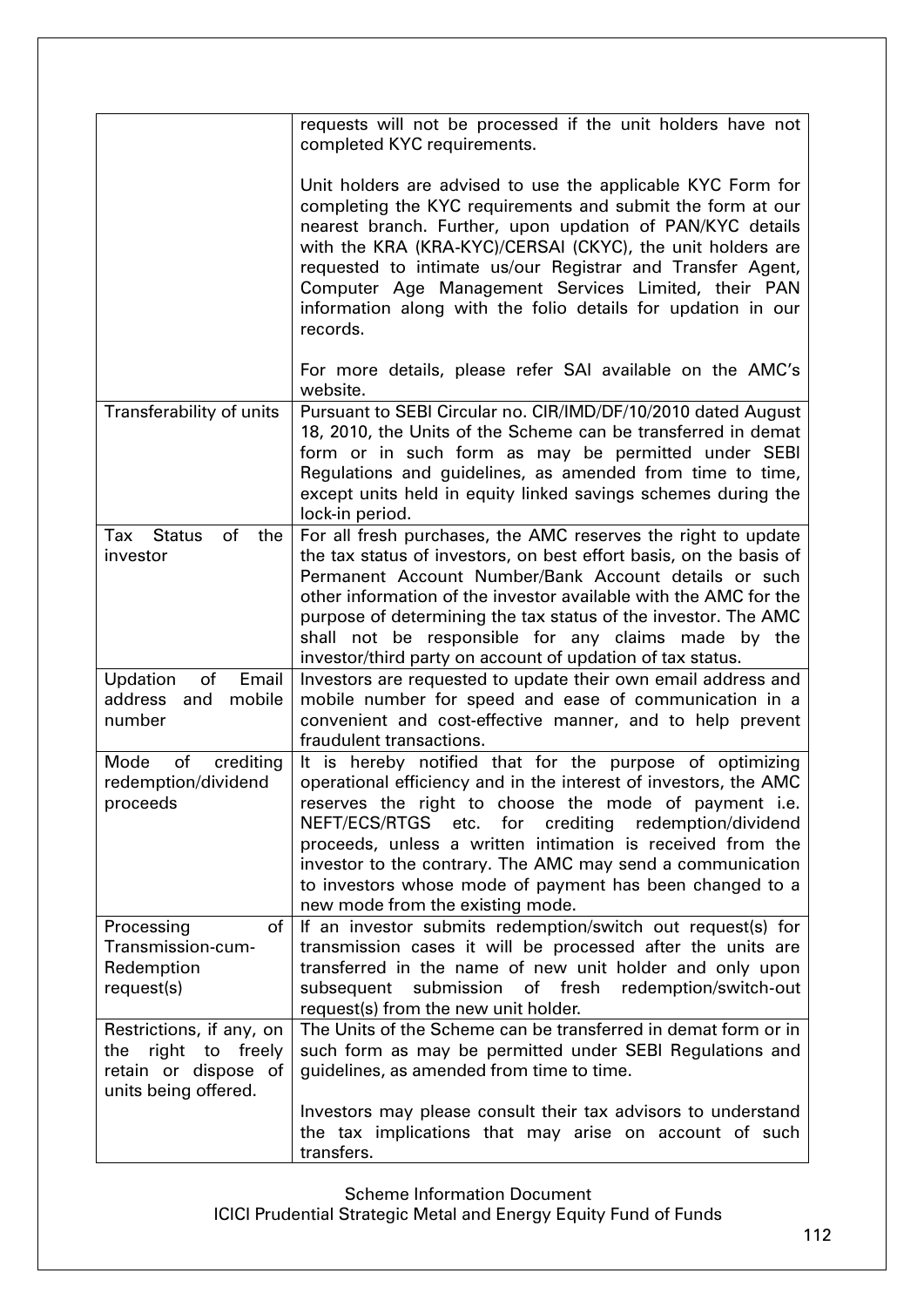|                | Except as stated above, additions/ deletion of names will not be<br>allowed under any folio of the Scheme.                                                                                                                                                                                                                                                                                                                                                                                                                                                                                                                                                                                                                                                                                                                                                                                                                                                                                                                                      |
|----------------|-------------------------------------------------------------------------------------------------------------------------------------------------------------------------------------------------------------------------------------------------------------------------------------------------------------------------------------------------------------------------------------------------------------------------------------------------------------------------------------------------------------------------------------------------------------------------------------------------------------------------------------------------------------------------------------------------------------------------------------------------------------------------------------------------------------------------------------------------------------------------------------------------------------------------------------------------------------------------------------------------------------------------------------------------|
|                | The above provisions in respect of deletion of names will not<br>be applicable in case of death of unitholder (in respect of joint<br>holdings) as this is treated as transmission of units and not<br>transfer.<br>A person who falls within the definition of the term "U.S.<br>Person" under 'Regulation S' promulgated under the Securities<br>Act of 1933 of the United States, as amended, and corporations<br>or other entities organised under the laws of the U.S. are not<br>eligible to invest in the schemes and apply for subscription to<br>the units of the schemes, except for lump sum subscription,<br>systematic transaction and switch transactions requests<br>received from Non-resident Indians/Persons of Indian origin<br>who at the time of such investment, are present in India and<br>submit a physical transaction request along with such<br>documents as may be prescribed by ICICI Prudential Asset<br>Management Company Limited (the AMC)/ICICI Prudential Trust<br>Limited (the Trustee) from time to time. |
|                | The AMC shall accept such investments subject to the<br>applicable laws and such other terms and conditions as may be<br>notified by the AMC/the Trustee. The investor shall be<br>responsible for complying with all the applicable laws for such<br>investments.                                                                                                                                                                                                                                                                                                                                                                                                                                                                                                                                                                                                                                                                                                                                                                              |
|                | The AMC reserves the right to put the transaction requests on<br>hold/reject the transaction request/reverse allotted units, as the<br>case may be, as and when identified by the AMC, which are not<br>in compliance with the terms and conditions notified in this<br>regard.                                                                                                                                                                                                                                                                                                                                                                                                                                                                                                                                                                                                                                                                                                                                                                 |
| How to Switch? | On an on-going basis the Unitholders will have the option to<br>switch all or part of their investment from the Scheme to any of<br>the other schemes offered by the Fund provided the Scheme<br>Information Document of the scheme to which the holdings are<br>to be switched in, permits such switch.                                                                                                                                                                                                                                                                                                                                                                                                                                                                                                                                                                                                                                                                                                                                        |
|                | To effect a switch, a Unitholder must provide clear instructions.<br>A request for a switch may be specified either in terms of<br>amount or in terms of the number of units of the scheme from<br>which the switch is sought. Such instructions may be provided<br>in writing or by completing the Switch Request Slip provided in<br>the transaction booklet and lodging the same on any Business<br>Day at any of the Customer Service Centers. An Account<br>Statement reflecting the new holdings is proposed to be<br>despatched to the Unitholders within 3 Business Days of<br>completion of switch transaction, except in case of switch<br>transactions during the New Fund Offer of the Scheme.                                                                                                                                                                                                                                                                                                                                      |
|                | The switch will be effected by redeeming Units from the                                                                                                                                                                                                                                                                                                                                                                                                                                                                                                                                                                                                                                                                                                                                                                                                                                                                                                                                                                                         |

Scheme Information Document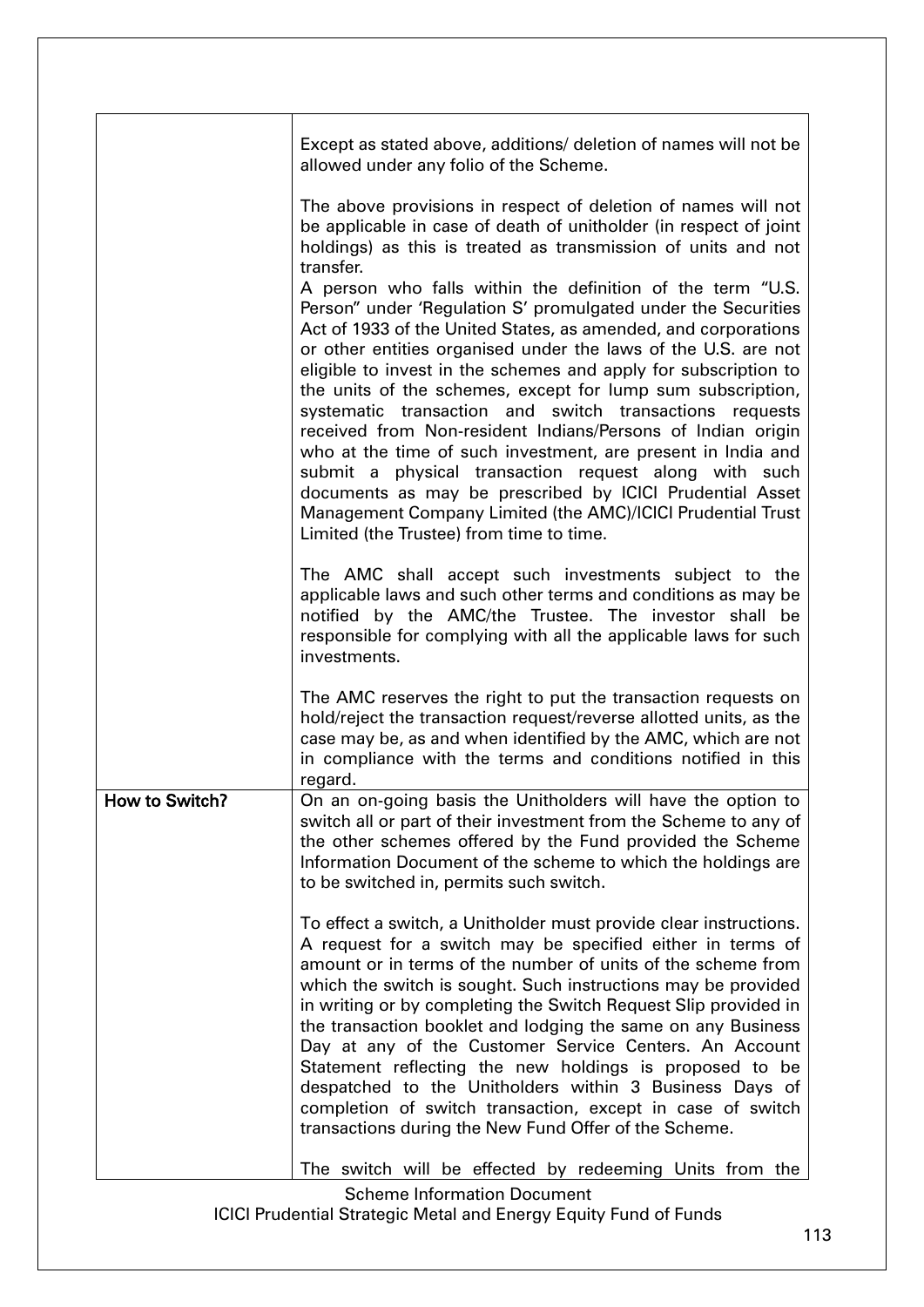| scheme in which the Units are held and investing the net<br>proceeds in the other scheme(s), subject to the minimum<br>balance applicable for the respective scheme(s).                                                                                                                                                                                                                         |
|-------------------------------------------------------------------------------------------------------------------------------------------------------------------------------------------------------------------------------------------------------------------------------------------------------------------------------------------------------------------------------------------------|
| The price at which the Units will be switched out of the scheme<br>will be based on the Applicable NAV of the relevant scheme(s)<br>and considering any exit loads that the Trustee may approve<br>from time to time.                                                                                                                                                                           |
| For switches on an ongoing basis, the Applicable NAV for<br>effecting the switch out of the existing open-ended funds will<br>be the NAV of the Business Day on which the switch request,<br>complete in all respects, is received by the AMC, subject to the<br>cut-off time and other terms specified in the Scheme<br>Information Document of the respective existing open-ended<br>schemes. |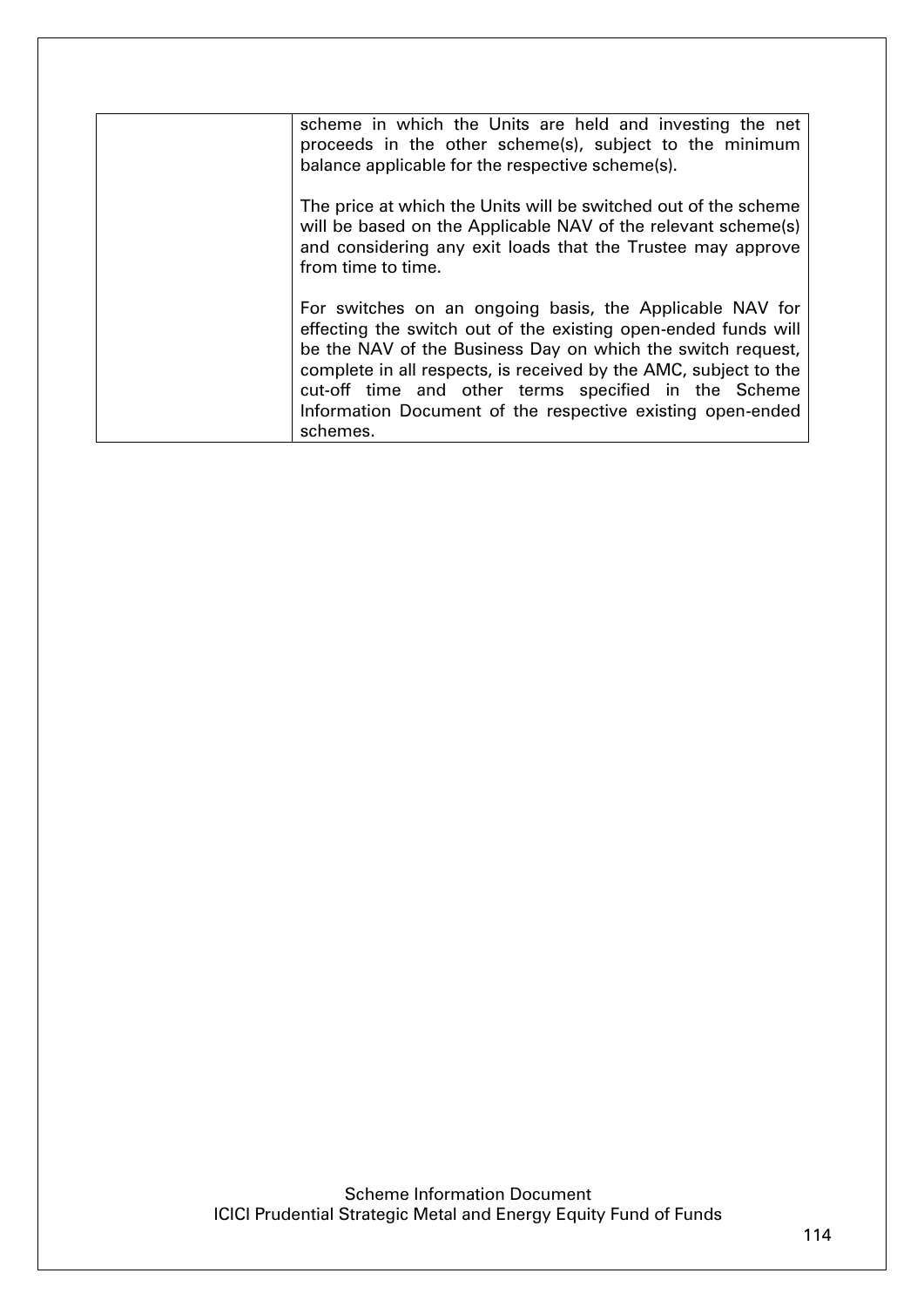# C. PERIODIC DISCLOSURES

| <b>Net Asset Value</b>        | The AMC will calculate and disclose the first NAV within 5                                                                |  |  |
|-------------------------------|---------------------------------------------------------------------------------------------------------------------------|--|--|
| This is the value per         | business days from the date of allotment. Subsequently, the<br>NAV will be calculated and disclosed at the close of every |  |  |
| unit of the scheme on         | Business Day. The AMC shall prominently disclose the NAV of                                                               |  |  |
| a particular day. You         | all schemes under a separate head on the AMC's website and                                                                |  |  |
| ascertain<br>the<br>can       | on the website of AMFI. NAV will be determined on every                                                                   |  |  |
| of<br>value<br>your           | Business Day except in special circumstances. NAV of the                                                                  |  |  |
| investments<br>by             | Scheme shall be made available at all Customer Service                                                                    |  |  |
| multiplying the<br><b>NAV</b> | Centers of the AMC. Since the Scheme is a new Scheme, Top                                                                 |  |  |
| with<br>your<br>unit          | 10 Holdings and Sector wise holdings are not available.                                                                   |  |  |
| balance.                      |                                                                                                                           |  |  |
|                               | In accordance with the SEBI circular no. SEBI/IMD/CIR No.5                                                                |  |  |
|                               | /96576/2007, dated June 25, 2007, the NAV of the scheme shall                                                             |  |  |
|                               | be uploaded on the website of the AMC and AMFI by 10.00 am                                                                |  |  |
|                               | of the following business day. In case of any delay, the reasons                                                          |  |  |
|                               | for such delay would be explained to AMFI and SEBI by the                                                                 |  |  |
|                               | next day. If the NAVs are not available before commencement                                                               |  |  |
|                               | of business hours on the following day due to any reason, the                                                             |  |  |
|                               | Fund shall issue a press release providing reasons and<br>explaining when the Fund would be able to publish the NAVs.     |  |  |
| Half<br>Monthly<br>and        | The AMC shall disclose portfolio of the scheme (along with                                                                |  |  |
| yearly<br>Portfolio           | ISIN) as on the last day of the month / half-year on AMC's                                                                |  |  |
| <b>Disclosures</b>            | website i.e. www.icicipruamc.com and on the website of AMFI                                                               |  |  |
|                               | within 10 days from the close of each month / half-year                                                                   |  |  |
|                               | respectively. Mutual Funds/ AMCs shall send the details of the                                                            |  |  |
|                               | scheme portfolio while communicating the monthly and half-                                                                |  |  |
|                               | yearly statement of scheme portfolio via email or any other                                                               |  |  |
|                               | mode as may be communicated by SEBI/AMFI from time to                                                                     |  |  |
|                               | time. The AMC shall provide a feature wherein a link is                                                                   |  |  |
|                               | provided to the investors to their registered email address to                                                            |  |  |
|                               | enable the investor to directly view/download only the portfolio                                                          |  |  |
|                               | of schemes subscribed by the said investor.                                                                               |  |  |
|                               | <b>SEBI</b><br>accordance<br>with<br>the<br>circular<br>In.<br>no.                                                        |  |  |
|                               | SEBI/HO/IMD/DF3/CIR/P/2020/197, dated October 05, 2020                                                                    |  |  |
|                               | Risk-o-meter shall be evaluated on a monthly basis and Mutual                                                             |  |  |
|                               | Funds/AMCs shall disclose the Risk-o-meter along with                                                                     |  |  |
|                               | portfolio disclosure for all their schemes on their respective                                                            |  |  |
|                               | website and on AMFI website within 10 days from the close of                                                              |  |  |
|                               | month. Any change<br>in risk-o-meter<br>shall<br>each<br>be                                                               |  |  |
|                               | communicated by way of Notice cum Addendum and by way                                                                     |  |  |
|                               | of an e-mail or SMS to unitholders of that particular scheme.                                                             |  |  |
|                               | The AMC shall publish an advertisement in all India edition of at                                                         |  |  |
|                               | least two daily newspapers, one each in English and Hindi,                                                                |  |  |
|                               | every half year disclosing the hosting of the half-yearly                                                                 |  |  |
|                               | statement of the scheme's portfolio on the AMC's website and                                                              |  |  |
|                               | on the website of AMFI.                                                                                                   |  |  |
|                               | Further, from October 1, 2021 The portfolio disclosure in terms                                                           |  |  |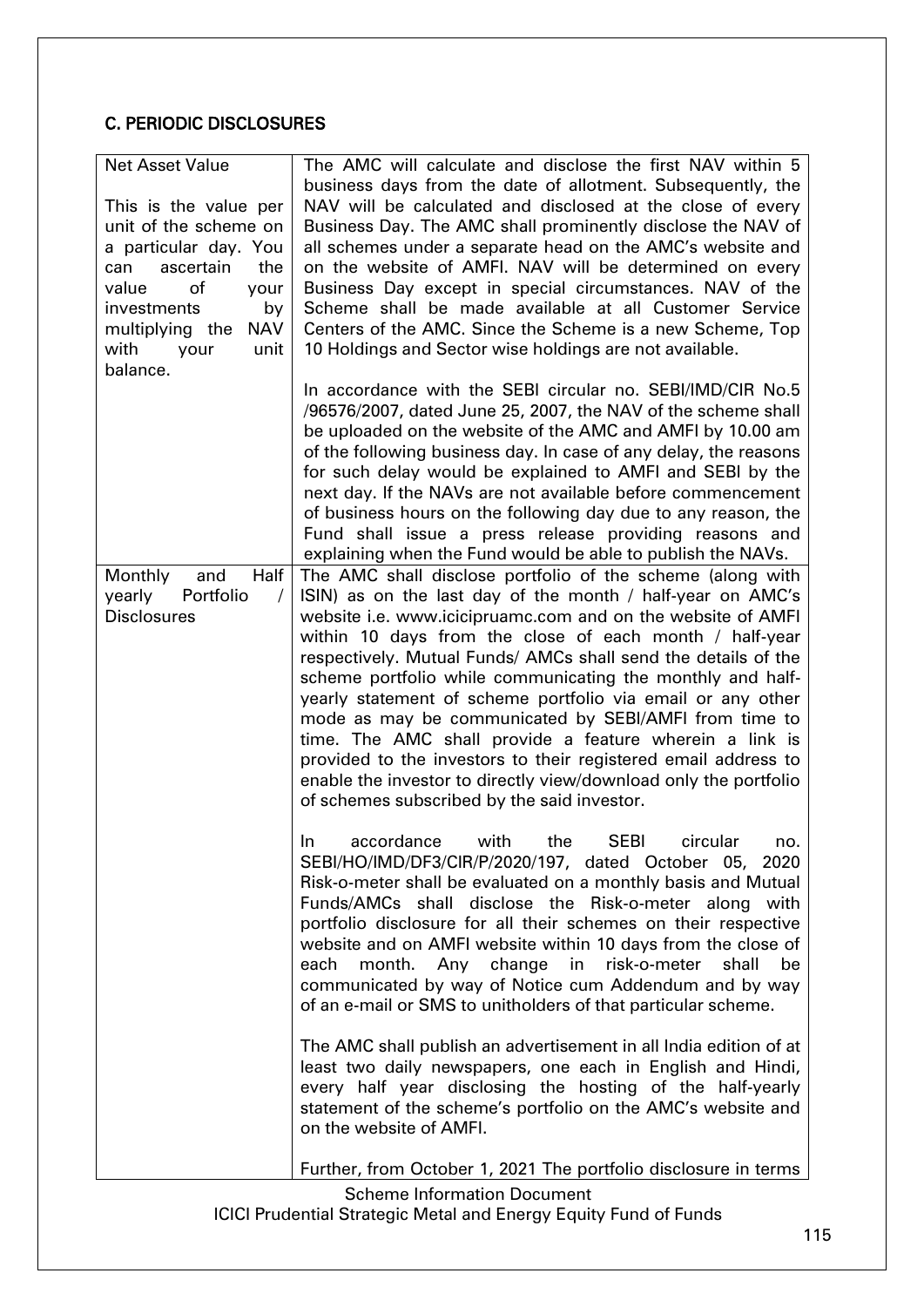|                            | of para 3 of SEBI circular SEBI/HO/IMD/DF2/CIR/P/2018/92<br>dated June 5, 2018 on 'Go Green Initiative in Mutual Funds'<br>shall also include the scheme risk-o-meter, name of benchmark<br>and risk-o-meter of benchmark.                                                                                                                                                                                                                                                                                                                                                                                                                                                                                                                                                                                                                                                                                  |
|----------------------------|-------------------------------------------------------------------------------------------------------------------------------------------------------------------------------------------------------------------------------------------------------------------------------------------------------------------------------------------------------------------------------------------------------------------------------------------------------------------------------------------------------------------------------------------------------------------------------------------------------------------------------------------------------------------------------------------------------------------------------------------------------------------------------------------------------------------------------------------------------------------------------------------------------------|
|                            | The AMC shall send via email both the monthly and half-yearly<br>statement of scheme portfolio within 10 days from the close of<br>each month / half-year respectively. The unitholders whose e-<br>mail addresses are not registered with the Fund are requested<br>to update / provide their email address to the Fund for updating<br>the database.                                                                                                                                                                                                                                                                                                                                                                                                                                                                                                                                                      |
|                            | The AMC shall provide a physical copy of the statement of<br>scheme portfolio, without charging any cost, on specific<br>request received from a unit holder.                                                                                                                                                                                                                                                                                                                                                                                                                                                                                                                                                                                                                                                                                                                                               |
| <b>Half Yearly Results</b> | and<br><b>SEBI</b><br>of Regulations 59<br>circular<br>terms<br>In.<br>no.<br>CIR/IMD/DF/21/2012 dated September 13, 2012, the AMC shall<br>within one month from the close of each half year, that is on<br>31st March and on 30th September, host a soft copy of its<br>unaudited financial results on their website. The half-yearly<br>unaudited report shall contain details as specified in Twelfth<br>Schedule and such other details as are necessary for the<br>purpose of providing a true and fair view of the operations of<br>the mutual fund. Further, the AMC shall publish an<br>advertisement disclosing the hosting of such financial results<br>on their website, in atleast one English daily newspaper having<br>nationwide circulation and in a newspaper having wide<br>circulation published in the language of the region where the<br>Head Office of the mutual fund is situated. |
| <b>Annual Report</b>       | The scheme wise annual report shall be hosted on the website<br>of the AMC and on the website of the AMFI soon as may be<br>possible but not later than four months from the date of closure<br>of the relevant accounts year. The AMC shall publish an<br>advertisement every year in all India edition of at least two daily<br>newspapers, one each in English and Hindi, disclosing the<br>hosting of the scheme wise annual report on the website of the<br>AMC.                                                                                                                                                                                                                                                                                                                                                                                                                                       |
|                            | The AMC shall display prominently on the AMC's website link<br>of the scheme wise annual report and physical copy of the<br>same shall be made available to the unitholders at the<br>registered / corporate office of the AMC at all times.                                                                                                                                                                                                                                                                                                                                                                                                                                                                                                                                                                                                                                                                |
|                            | The AMC shall email the annual report or an abridged summary<br>thereof to the unitholders whose email addresses<br>are<br>registered with the Fund. The unitholders whose e-mail<br>addresses are not registered with the Fund are requested to<br>update / provide their email address to the Fund for updating<br>the database. Physical copy of scheme wise annual report or<br>abridged summary shall be provided to investors who have<br>opted to receive the same.                                                                                                                                                                                                                                                                                                                                                                                                                                  |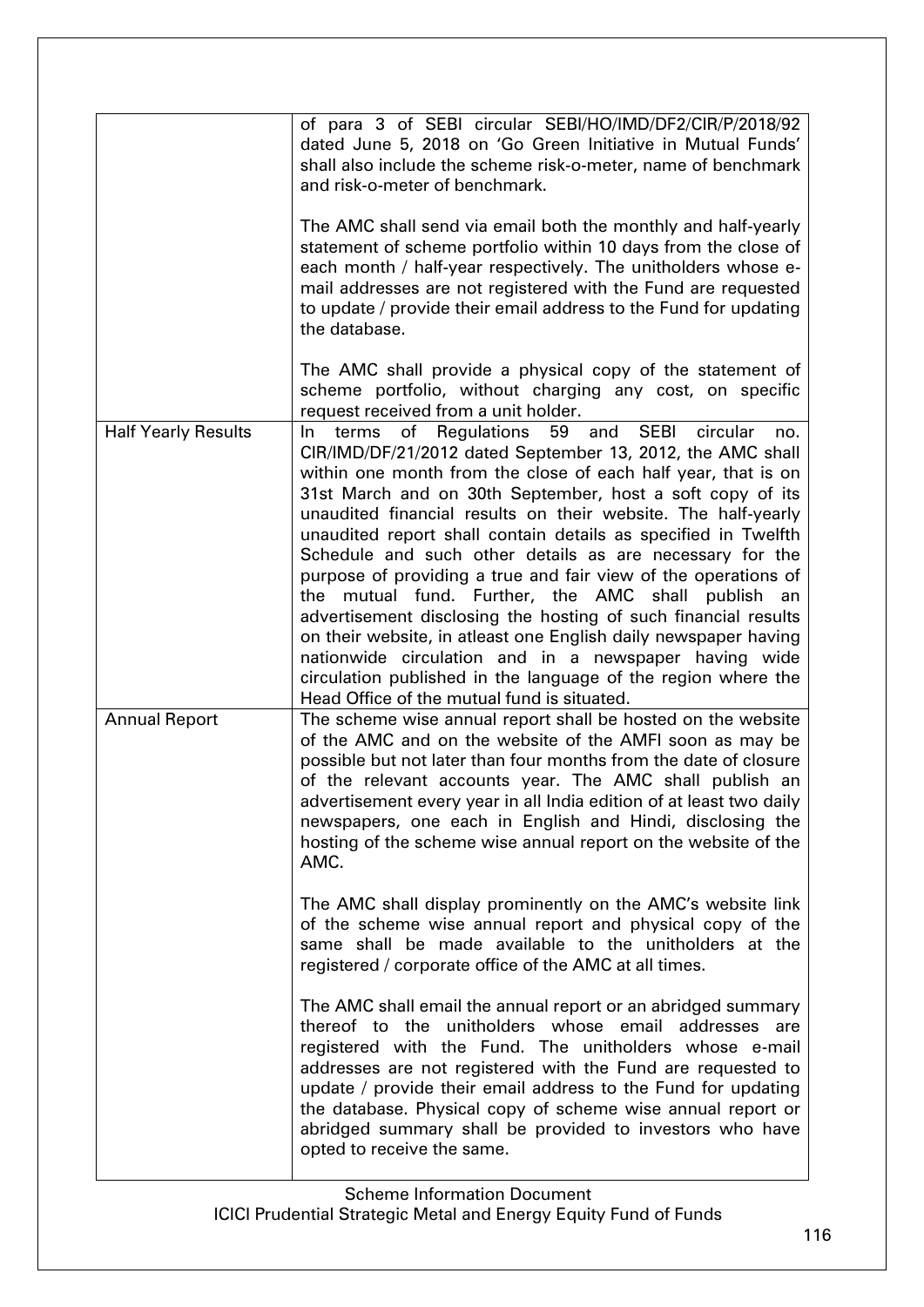|                            |                                                                   |                                                 | The AMC shall also provide a physical copy of the abridged    |  |
|----------------------------|-------------------------------------------------------------------|-------------------------------------------------|---------------------------------------------------------------|--|
|                            | summary of the Annual Report, without charging any cost, on       |                                                 |                                                               |  |
|                            | specific request received from unitholder.                        |                                                 |                                                               |  |
|                            |                                                                   |                                                 |                                                               |  |
|                            | regulation 56(3A) of the Regulations, copy of<br>As per           |                                                 |                                                               |  |
|                            | Schemewise Annual Report shall be also made available to          |                                                 |                                                               |  |
|                            | unitholder on payment of nominal fees.                            |                                                 |                                                               |  |
| Associate                  | Please refer to Statement of Additional Information (SAI).        |                                                 |                                                               |  |
| Transactions               |                                                                   |                                                 |                                                               |  |
| <b>Taxation</b>            | As per the provisions of the Income-tax Act, 1961 ("the Act"), as |                                                 |                                                               |  |
| The<br>information<br>is   | amended by the Finance Act, 2021:                                 |                                                 |                                                               |  |
| provided for general       |                                                                   |                                                 |                                                               |  |
| information only. This     |                                                                   | <b>Resident</b>                                 | Mutual Fund (other than                                       |  |
| information does not       | <b>Investors</b><br>equity oriented fund and                      |                                                 |                                                               |  |
| purport<br>be<br>to<br>a   |                                                                   |                                                 | infrastructure debt fund)                                     |  |
| complete analysis of       | Tax on                                                            | Taxable<br>as                                   | <b>NIL</b>                                                    |  |
| all<br>relevant<br>tax     | Dividend                                                          | per                                             |                                                               |  |
| considerations;<br>nor     |                                                                   | applicable tax rates<br>$10^{40}$ %             | <b>NIL</b>                                                    |  |
| does it purport to be a    | Capital                                                           | without                                         |                                                               |  |
|                            | Gains:                                                            | Indexation<br>in case                           |                                                               |  |
| complete description       | Long Term                                                         | of redemption<br>_of                            |                                                               |  |
| all potential tax<br>of    | (held<br>for l                                                    | units where STT is                              |                                                               |  |
| costs, tax incidence       | than<br>more                                                      | paid on transfer [u/s                           |                                                               |  |
| and risks for<br>the       | 12 months $)* $                                                   | 112A                                            |                                                               |  |
| investors. In view of      | Short Term                                                        | As per the tax slab                             | <b>NIL</b>                                                    |  |
| the individual nature      | (held for not                                                     | applicable<br>the<br>to                         |                                                               |  |
| the implications,<br>of    | more than                                                         | investors                                       |                                                               |  |
| investor<br>each<br>is     | 12 months)                                                        |                                                 |                                                               |  |
| advised to consult his     |                                                                   |                                                 |                                                               |  |
| her<br>own<br>tax<br>or    | Note:                                                             |                                                 |                                                               |  |
| advisors/authorised        |                                                                   |                                                 | Equity Scheme(s) will also attract Securities Transaction Tax |  |
| dealers with respect to    | (STT) at applicable rates.                                        |                                                 |                                                               |  |
| the specific amount of     |                                                                   |                                                 |                                                               |  |
| and<br>other<br>tax        | Notes:                                                            |                                                 |                                                               |  |
| implications<br>arising    | 1. Income of the Mutual Fund is exempt from income tax in         |                                                 |                                                               |  |
| out of his<br>her<br>or    |                                                                   |                                                 | accordance with the provisions of Section 10(23D) of the      |  |
| participation<br>in<br>the |                                                                   | Income-tax Act, 1961 (the Act).                 |                                                               |  |
| schemes.<br>It<br>is       |                                                                   |                                                 |                                                               |  |
| assumed that units of      | 2.                                                                |                                                 | Under the terms of the Scheme Information Document, this      |  |
| mutual fund are held       |                                                                   | Scheme is classified as "equity oriented fund". |                                                               |  |
| as capital asset by the    |                                                                   |                                                 |                                                               |  |
| investors                  |                                                                   |                                                 | As per clause (a) of the explanation to section 112A, an      |  |
|                            |                                                                   |                                                 | "Equity oriented fund" has been defined to mean a fund set    |  |
|                            |                                                                   |                                                 | up under a scheme of a mutual fund specified under clause     |  |
|                            | (23D) of section 10 and,-                                         |                                                 |                                                               |  |
|                            | (i) in a case where the fund invests in the units of another fund |                                                 |                                                               |  |
|                            | which is traded on a recognised stock exchange,—                  |                                                 |                                                               |  |
|                            | (A) a minimum of ninety per cent of the total proceeds of such    |                                                 |                                                               |  |
|                            | fund is invested in the units of such other fund; and             |                                                 |                                                               |  |
|                            |                                                                   |                                                 | (B) such other fund also invests a minimum of ninety per cent |  |
|                            | of its total proceeds in the equity shares of domestic            |                                                 |                                                               |  |
|                            | companies listed on a recognised stock exchange; and              |                                                 |                                                               |  |

Scheme Information Document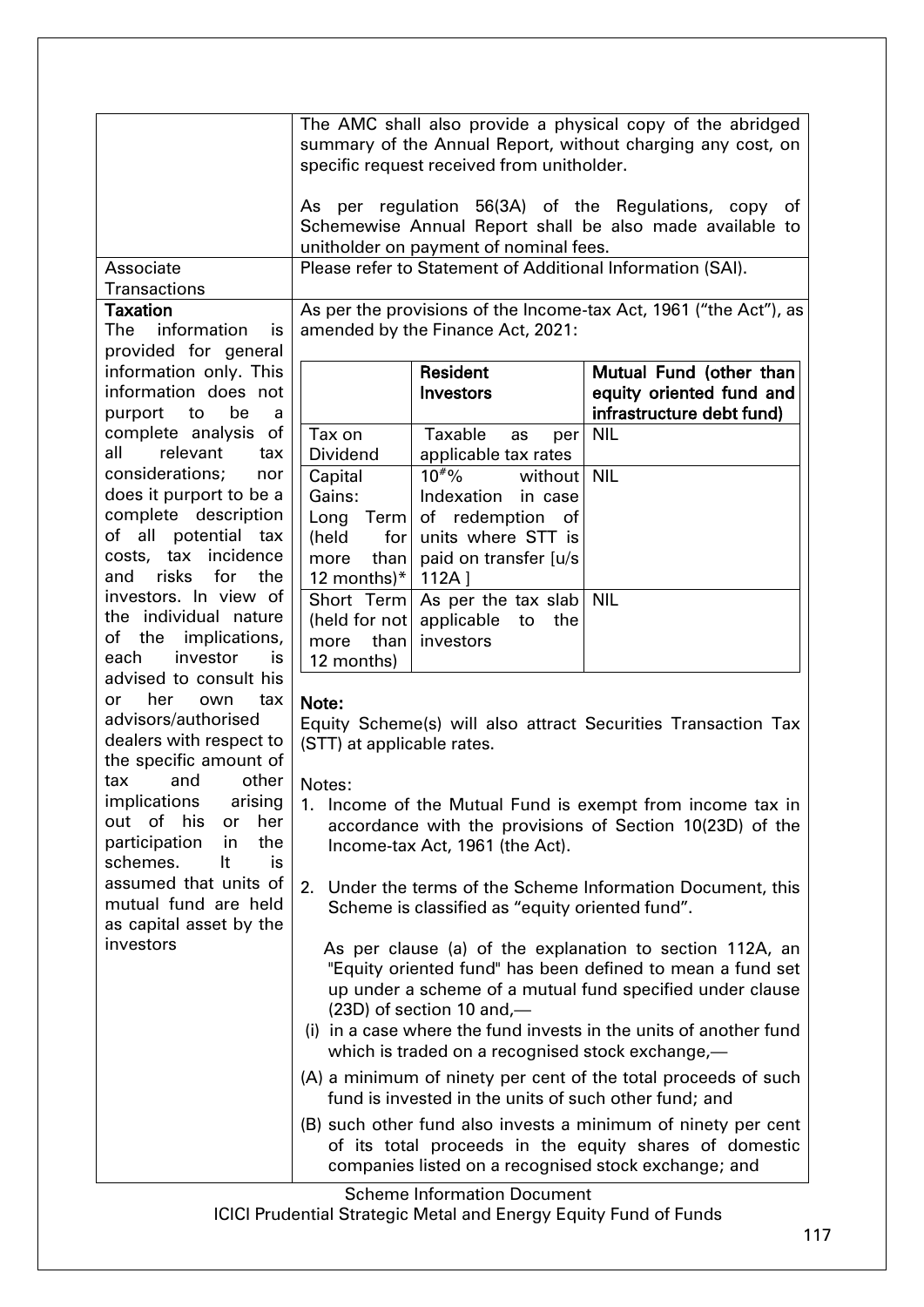|                   | (ii) in any other case, a minimum of sixty-five per cent of the<br>total proceeds of such fund is invested in the equity shares<br>of domestic companies listed on a recognised stock<br>exchange                                                                                                                                                                                                                                                                                          |
|-------------------|--------------------------------------------------------------------------------------------------------------------------------------------------------------------------------------------------------------------------------------------------------------------------------------------------------------------------------------------------------------------------------------------------------------------------------------------------------------------------------------------|
|                   | Further it is stated that the percentage of equity shareholding or<br>unit held in respect of the fund, as the case may be, shall be<br>computed with reference to the annual average of the monthly<br>averages of the opening and closing figures.                                                                                                                                                                                                                                       |
|                   | If the total income of a resident investor (being individual or<br>HUF) [without considering such Long-term capital Gains / short<br>term capital gains] is less than the basic exemption limit, then<br>such Long-term capital gains/short-term capital gains should be<br>first adjusted towards basic exemption limit and only excess<br>should be chargeable to tax.                                                                                                                   |
|                   | 4. Non-resident investors may be subject to a separate of tax<br>regime / eligible to benefits under Tax Treaties, depending<br>upon the facts of the case. The same has not been captured<br>above.                                                                                                                                                                                                                                                                                       |
|                   | 5. A rebate of up to Rs. 12,500 is available in respect of tax<br>on income other than income on which tax is payable under<br>section 112A of the Act for resident individuals whose total<br>income does not exceed Rs. 5,00,000.                                                                                                                                                                                                                                                        |
|                   | ** Aggregate long term capital gains exceeding one lakh rupees<br>in a financial year, arising from the transfer of units of an 'equity<br>oriented fund', equity shares and units of business trust are<br>chargeable to tax at 10 per cent (plus the applicable surcharge,<br>health and education cess).                                                                                                                                                                                |
|                   | # Excluding applicable surcharge and health and education<br>cess                                                                                                                                                                                                                                                                                                                                                                                                                          |
|                   | For further details on taxation please refer to the Section on<br>'Tax Benefits of investing in the Mutual Fund' provided in<br>'Statement of Additional Information ('SAI')'.                                                                                                                                                                                                                                                                                                             |
| Investor services | The Fund will follow-up with Customer Service Centres and<br>Registrar on complaints and enquiries received from investors<br>for resolving them promptly.<br>For this purpose, Mr. Rajen Kotak is the Investor Relations<br>Officer. He can be contacted at the Corporate Office of the<br>AMC. The address and phone numbers are:<br>2nd Floor, Block B-2, Nirlon Knowledge Park,<br>Western Express Highway, Goregaon,<br>Mumbai - 400063.<br>Tel # 022 2685 2000<br>Fax # 022 26868313 |
|                   | e-mail - enquiry@icicipruamc.com                                                                                                                                                                                                                                                                                                                                                                                                                                                           |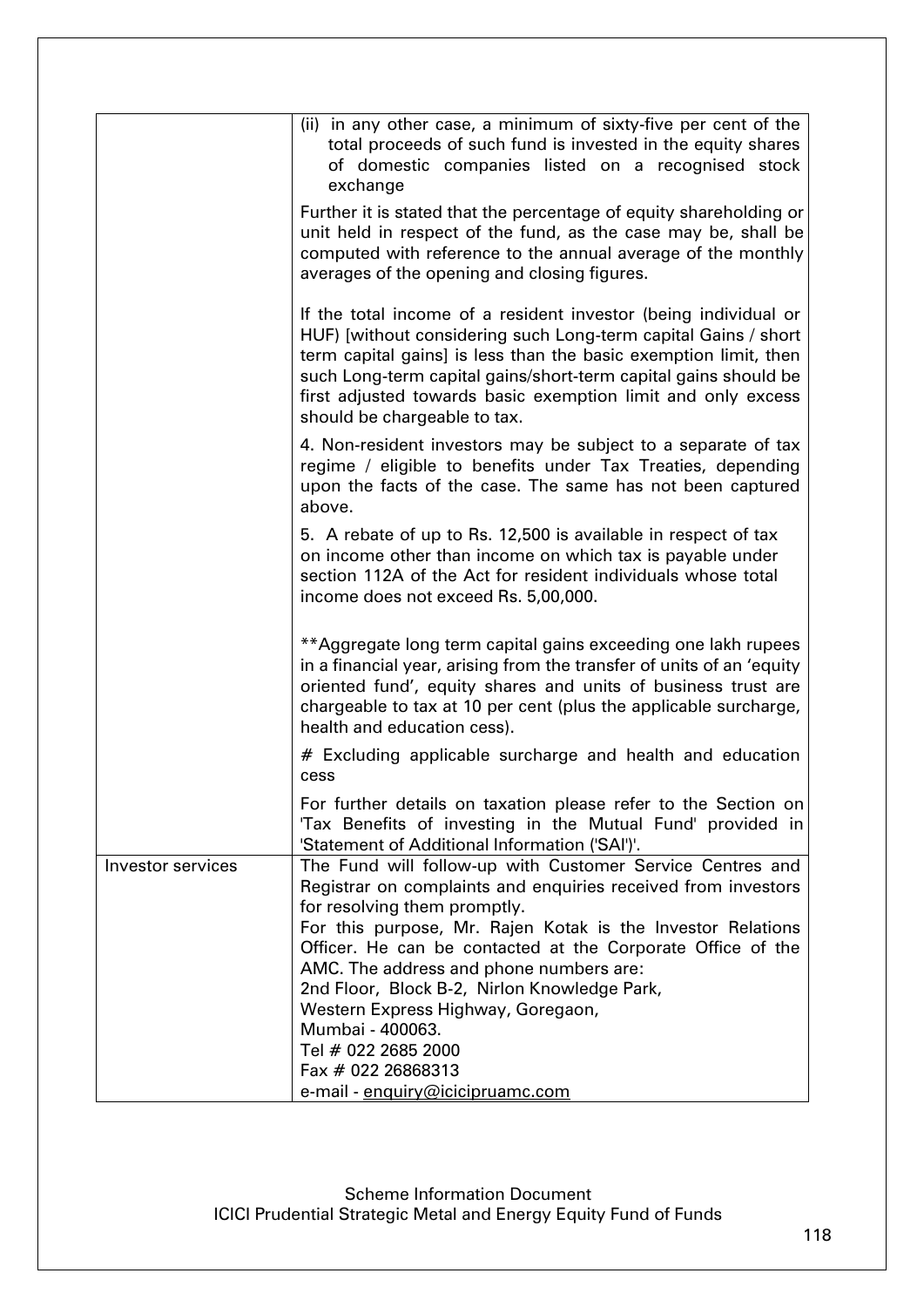# D. COMPUTATION OF NAV

The NAV of the Units of the Scheme will be computed by dividing the net assets of the Scheme by the number of Units outstanding on the valuation date. The Fund shall value its investments according to the valuation norms, as specified in Schedule VIII of the Regulations, or such norms as may be prescribed by SEBI from time to time and as stipulated in the valuation policy and procedures of the Fund, provided in Statement of Additional Information (SAI). The broad valuation norms are detailed in Statement of Additional Information:

The NAV of the Scheme shall be rounded off up to four decimals.

NAV of units under the Scheme shall be calculated as shown below:

Market or Fair Value of Scheme's investments + Current Assets - Current Liabilities and Provision

 $NAV$  (Rs.) =

No. of Units outstanding under Scheme

The NAV of the Scheme will be calculated as of the close of every Business Day. The valuation of the Scheme's assets and calculation of the Scheme's NAV shall be subject to audit on an annual basis and such regulations as may be prescribed by SEBI from time to time.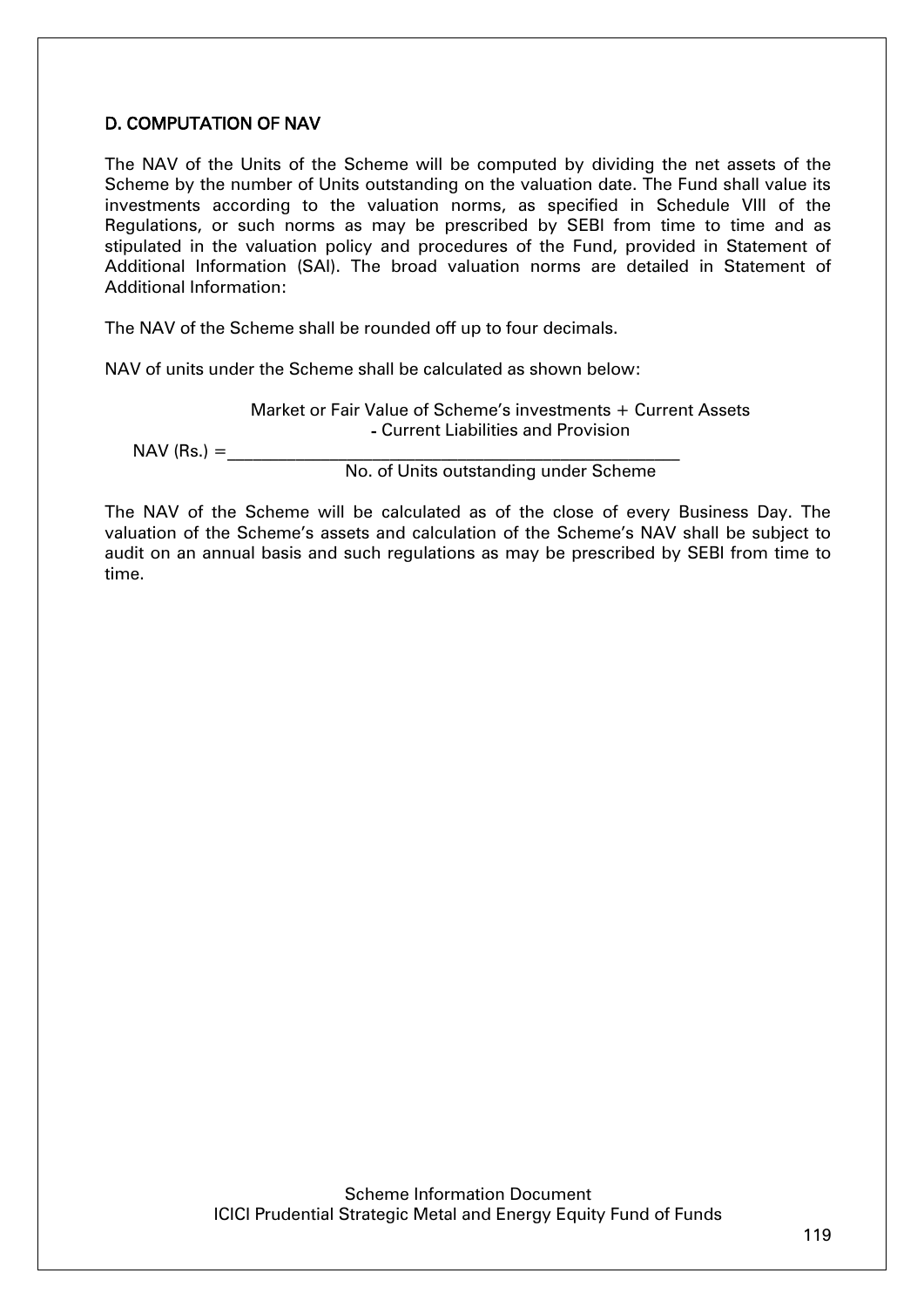# IV. FEES AND EXPENSES

This section outlines the expenses that will be charged to the schemes.

# A. NEW FUND OFFER (NFO) EXPENSES

These expenses are incurred for the purpose of various activities related to the NFO like marketing and advertising, registrar expenses, printing and stationary, bank charges etc.

In accordance with the provisions of SEBI Circular no. SEBI/IMD/CIR No. 1/64057/06 dated April 04, 2006, no New Fund Offer Expenses will be charged to the Scheme. New Fund Offer Expenses incurred for the Scheme would be borne by the AMC.

### B. ANNUAL SCHEME RECURRING EXPENSES

These are the fees and expenses for operating the Scheme. These expenses include Investment Management and Advisory Fee charged by the AMC, Registrar and Transfer Agents' fee, marketing and selling costs etc. as given in the table below:

The AMC has estimated the following percentage of the daily net assets of the Scheme will be charged to the Scheme as expenses. For the actual current expenses being charged, the investor should refer to the website of the mutual fund. The mutual fund would update the current expense ratios on the website at least three working days prior to the effective date of the change. Investors can refer [https://www.icicipruamc.com/Downloads/total-expense](https://www.icicipruamc.com/Downloads/total-expense-ratio.aspx)[ratio.aspx](https://www.icicipruamc.com/Downloads/total-expense-ratio.aspx) for Total Expense Ratio (TER) details.

# Annual Scheme Recurring Expenses:

| <b>Particulars</b>                                                    | <b>ICICI</b><br><b>Prudential</b><br><b>Strategic</b><br><b>Metal</b><br>and<br>Energy<br>Equity<br>Fund<br>of Fund |
|-----------------------------------------------------------------------|---------------------------------------------------------------------------------------------------------------------|
|                                                                       | (% p.a. of net<br>assets)                                                                                           |
| <b>Investment Management and Advisory Fees</b>                        |                                                                                                                     |
| <b>Trustee Fees</b>                                                   |                                                                                                                     |
| <b>Audit Fees</b>                                                     |                                                                                                                     |
| <b>Custodian Fees</b>                                                 |                                                                                                                     |
| Registrar & Transfer Agent Fees                                       |                                                                                                                     |
| Marketing & Selling Expenses including Agents Commission              |                                                                                                                     |
| Cost related to investor communications                               | Up to 2.25                                                                                                          |
| Cost of fund transfer from location to location                       |                                                                                                                     |
| Cost of providing account statements and dividend redemption cheques  |                                                                                                                     |
| and warrants                                                          |                                                                                                                     |
| <b>Costs of statutory Advertisements</b>                              |                                                                                                                     |
| Cost towards investor education & awareness (at least 2 bps)          |                                                                                                                     |
| Brokerage & transaction cost over and above 12 bps and 5 bps for cash |                                                                                                                     |
| and derivative market trades Respectively                             |                                                                                                                     |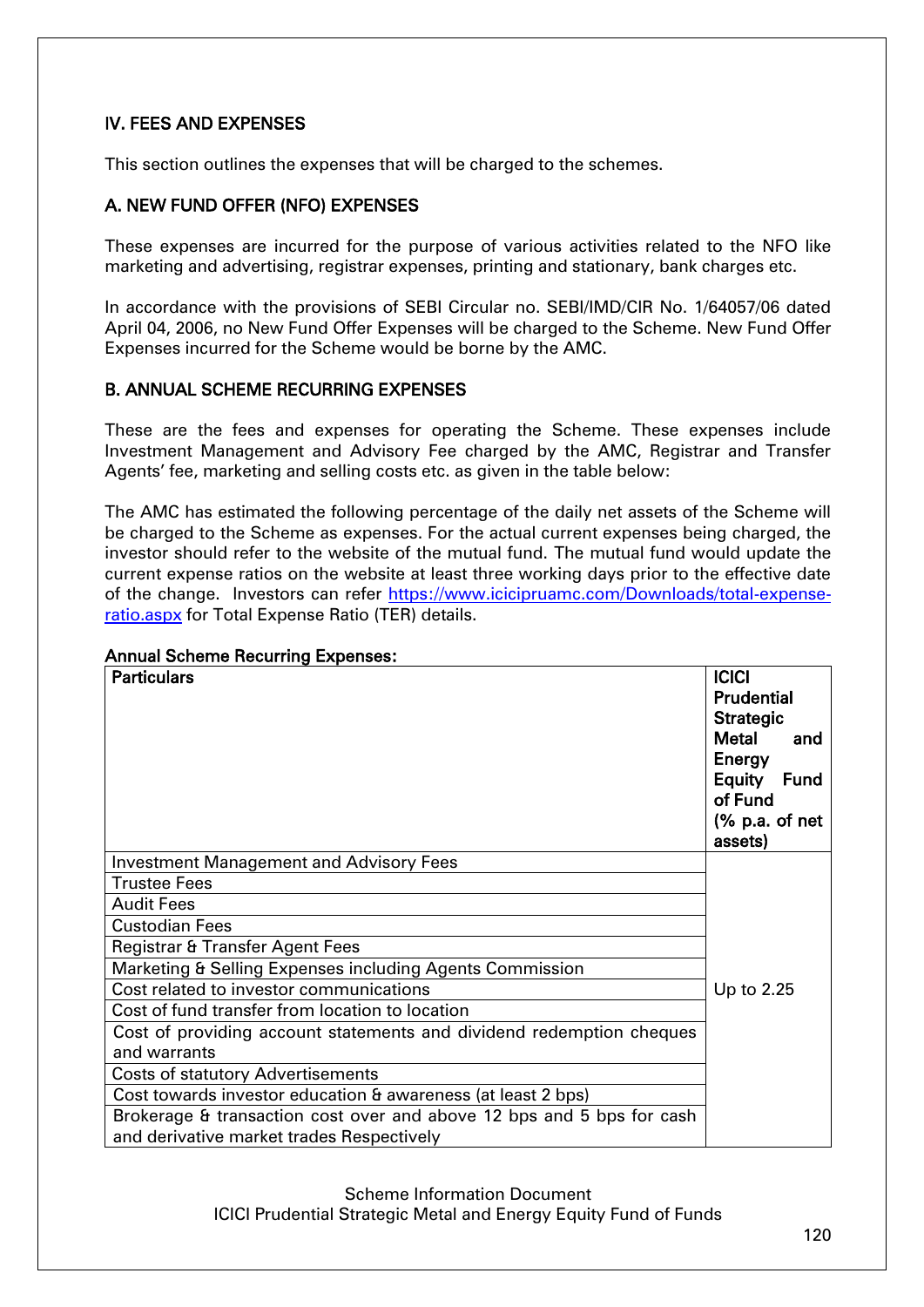| Goods and Services Tax on expenses other than investment and advisory              |              |
|------------------------------------------------------------------------------------|--------------|
| fees                                                                               |              |
| Goods and Services Tax on brokerage and transaction cost                           |              |
| Other Expenses*                                                                    |              |
| Maximum total expense ratio (TER) permissible under Regulation 52 (6) (c)          | Up to 2.25   |
| $(i)$ and $(6)$ $(a)$                                                              |              |
| Additional expenses under regulation 52 (6A) (c)* (more specifically               | Up to $0.05$ |
| elaborated below)                                                                  |              |
| Additional expenses for gross new inflows from specified cities* (more             | Up to $0.30$ |
| specifically elaborated below)                                                     |              |
| The aforesaid does not include Goods and Services Tax on investment management and |              |
| advisory fees. The same is more specifically elaborated below.                     |              |

Investors are requested to note that they will be bearing the recurring expenses of the fund of funds scheme, in addition to the expenses of underlying schemes in which the fund of funds scheme makes investments.

Provided that the total expense ratio to be charged over and above the weighted average of the total expense ratio of the underlying schemes shall not exceed two times the weighted average of the total expense ratio levied by the underlying scheme(s), subject to the overall ceilings as stated above.

\*As permitted under the Regulation 52 of SEBI (MF) Regulations, 1996 and pursuant to SEBI circulars no. CIR/IMD/DF/21/2012 dated September 13, 2012, SEBI/HO/IMD/DF2/CIR/P/2018/16 dated February 02, 2018, SEBI/HO/IMD/DF2/CIR/P/2018/137 dated October 22, 2018, SEBI (Mutual Funds) Second Amendment Regulations, 2012 and SEBI (Mutual Funds) (Fourth Amendment) Regulations 2018.

As per Regulation 52(6)(a), the total expenses of the Scheme including weighted average of charges levied by the underlying schemes shall not exceed 1.00 per cent of the daily net assets of the Scheme.

ICICI Prudential Strategic Metal and Energy Equity Fund of Fund – Direct Plan shall have a lower expense ratio excluding distribution expenses, commission, etc as compared to ICICI Prudential Strategic Metal and Energy Equity Fund of Fund – Regular Plan and no commission for distribution of units will be paid/charged under ICICI Prudential Strategic Metal and Energy Equity Fund of Fund – Direct Plan.

All fees and expenses charged in a Direct Plan (in percentage terms) under various heads including the investment and advisory fee shall not exceed the fees and expenses charged under such heads in Regular Plan.

These estimates have been made in good faith as per information available to the AMC and the total expenses may be more than as specified in the table above. However, as per the Regulations, the total recurring expenses that can be charged to the Scheme in this Scheme Information Document shall be subject to the applicable guidelines.

The purpose of the above table is to assist the investors in understanding the various costs and expenses that an investor in the Scheme will bear. The above expenses may increase/decrease as per actual and/or any change in the Regulations.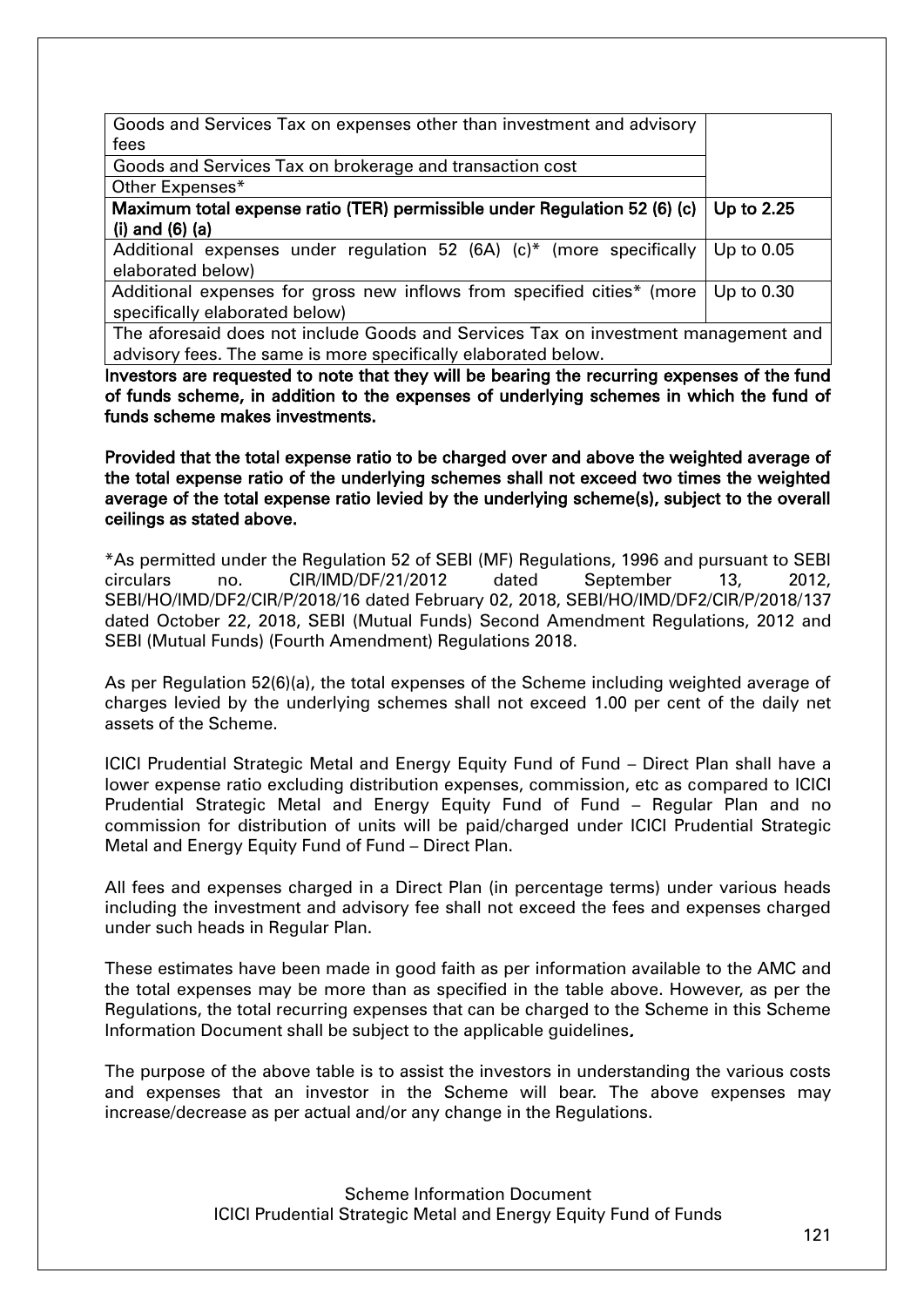The Scheme can charge expenses within overall maximum limits prescribed under SEBI (MF) Regulations, without any internal cap allocated to any of the expense heads specified in the above table.

Pursuant to SEBI circulars no. CIR/IMD/DF/21/2012 dated September 13, 2012, SEBI/HO/IMD/DF2/CIR/P/2018/16 dated February 02, 2018, SEBI/HO/IMD/DF2/CIR/P/2018/137 dated October 22, 2018 and SEBI (Mutual Funds) Second Amendment Regulations, 2012, following additional costs or expenses may be charged to the scheme, namely:

- (i) The AMC may charge Goods and Services Tax on investment and advisory fees to the scheme of the Fund in addition to the maximum limit of total expenses ratio as prescribed in Regulation 52 of the Regulations, whereas Goods and Services tax on other than investment and advisory fees, if any, shall be borne by the scheme within the maximum limit as per regulation 52 of the Regulations.
- (ii) expenses not exceeding of 0.30 per cent of daily net assets, if the new inflows from retail investors from B30 cities or as may be specified by the Securities and Exchange Board of India, from time to time are at least –
	- 30 per cent of the gross new inflows from retail investors from B30 cities into the scheme, or;
	- 15 per cent of the average assets under management (year to date) of the scheme,

whichever is higher;

Provided that if inflows from retail investors from B30 cities are less than the higher of the above, such expenses on daily net assets of the scheme shall be charged on proportionate basis;

Provided further that expenses charged under this clause shall be utilised for distribution expenses incurred for bringing inflows from retail investors from B30 cities;

Provided further that amount incurred as expense on account of inflows from retail investors from B30 cities shall be credited back to the scheme in case the said inflows are redeemed within a period of one year from the date of investment.

For above purposes, 'B30 cities' shall be beyond Top 30 cities as at the end of the previous financial year as communicated by AMFI. Retail investors would mean individual investors from whom inflows into the Scheme amount upto Rs. 2,00,000/-per transaction.

(iii) Additional expenses, incurred towards different heads mentioned under subregulations (2) and (4) of Regulation 52 of the Regulations, not exceeding 0.05 per cent of daily net assets of the scheme. However, such additional expenses will not be charged if exit load is not levied or not applicable to the Scheme.

At least 2 basis points on daily net assets shall be annually set apart for investor education and awareness initiatives. The same shall be within limits specified under Regulation 52 of the SEBI (Mutual Funds) Regulation.

Further, the brokerage and transaction cost incurred for the purpose of execution of trade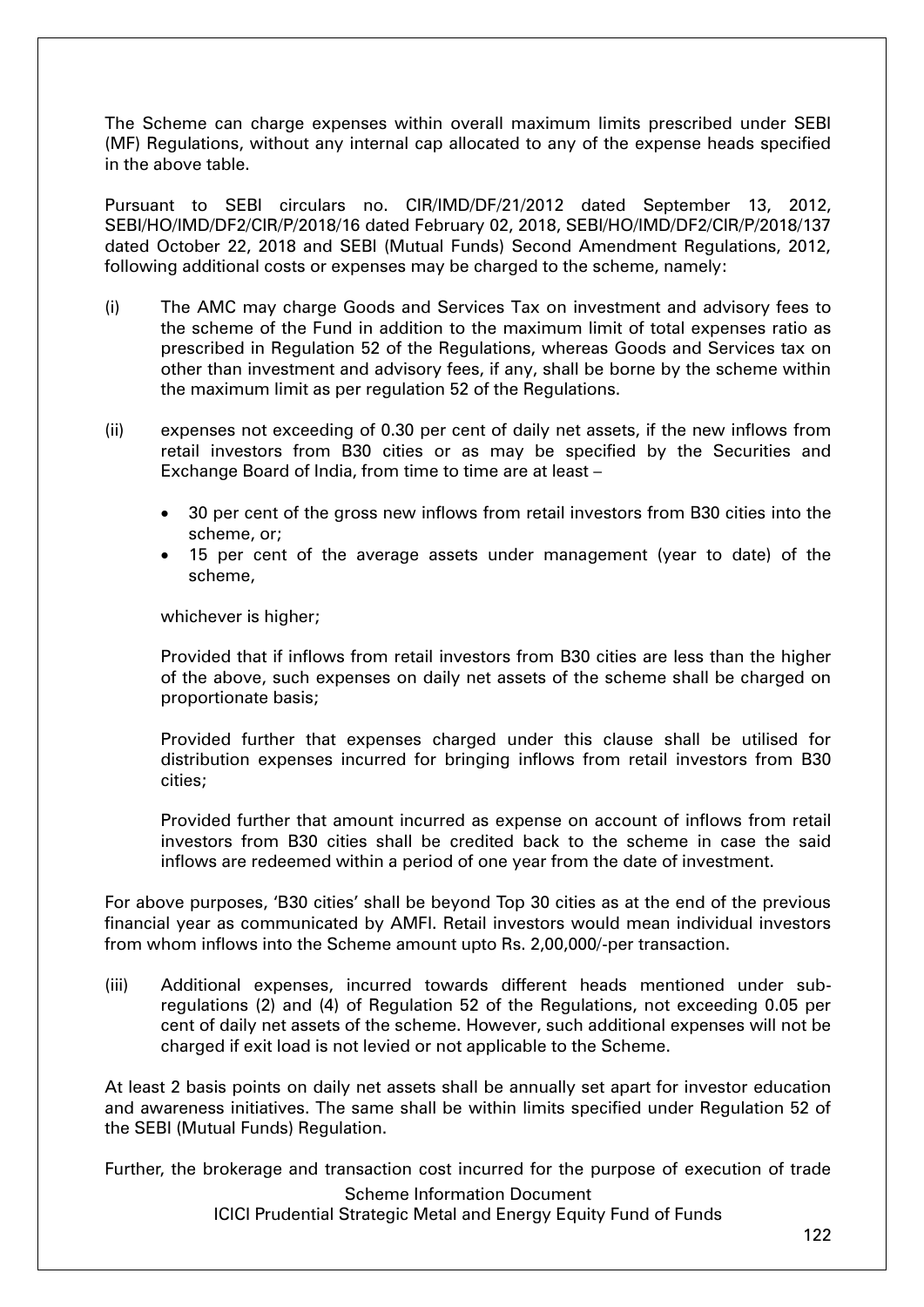may be capitalized to the extent of 12bps for cash market transactions. Any payment towards brokerage and transaction cost, over and above the said 12 bps for cash market transactions may be charged to the scheme within the maximum limit of Total Expense Ratio as prescribed under regulation 52 of the SEBI (Mutual Funds) Regulations, 1996. Goods and Services Tax on brokerage and transaction cost paid for execution of trade, if any, shall be within the limit prescribed under regulation 52 of the Regulations.

Expenses shall be charged / borne in accordance with the Regulations prevailing from time to time.

|                                                                                                                                           | Regular         |              |                     | <b>Direct</b>   |              |                     |
|-------------------------------------------------------------------------------------------------------------------------------------------|-----------------|--------------|---------------------|-----------------|--------------|---------------------|
|                                                                                                                                           | Amount<br>(Rs.) | <b>Units</b> | <b>NAV</b><br>(Rs.) | Amount<br>(Rs.) | <b>Units</b> | <b>NAV</b><br>(Rs.) |
| Invested in NFO (A)                                                                                                                       | 10000           | 1000         | 10,000              | 10000           | 1000         | 10.000              |
| Value of above investment after 1<br>year from the date of<br>allotment (post all applicable<br>expenses) (B)                             | 10,748          | 1000         | 10.7480             | 10,798          | 1000         | 10.7980             |
| Total Expense charge during the<br>year (other than distribution<br>expense) (C)                                                          | 50              |              |                     | 50              |              |                     |
| Distribution Expense charged<br>during the year $(D)$                                                                                     | 50              |              |                     | $\mathbf 0$     |              |                     |
| Value of above investment after 1<br>year from the date of allotment<br>(after adding back all expenses<br>charged) (E) $[E = B + C + D]$ | 10,848          | 1000         | 10.8480             | 10,848          | 1000         | 10.8480             |
| Returns (%) (post all applicable<br>expenses) $(E)$ $[E = (B-A)/A]$                                                                       | 7.48%           |              |                     | 7.98%           |              |                     |
| Returns (%) (without considering<br>any expenses) $(F)$ $[F = (D-A)/A]$                                                                   | 8.48%           |              |                     | 8.48%           |              |                     |

Illustration impact of expense ratio on scheme's return:

# C. LOAD STRUCTURE

Load is an amount, which is paid by the investor to redeem the units from the scheme. Load amounts are variable and are subject to change from time to time. For the current applicable structure, please refer to the website of the AMC; *[www.icicipruamc.com](http://www.icicipruamc.com/)* or may call at (toll free no.) or your distributor.

### Entry Load: Not Applicable.

In terms of circular no. SEBI/IMD/CIR No. 4/ 168230/09 dated June 30, 2009, SEBI has notified that, w.e.f. August 01, 2009 there will be no entry load charged to the schemes of the Mutual Fund.

# Exit Load:

• If units purchased or switched in from another scheme of the Fund are redeemed or switched within 1 year from the date of allotment – 1% of the applicable NAV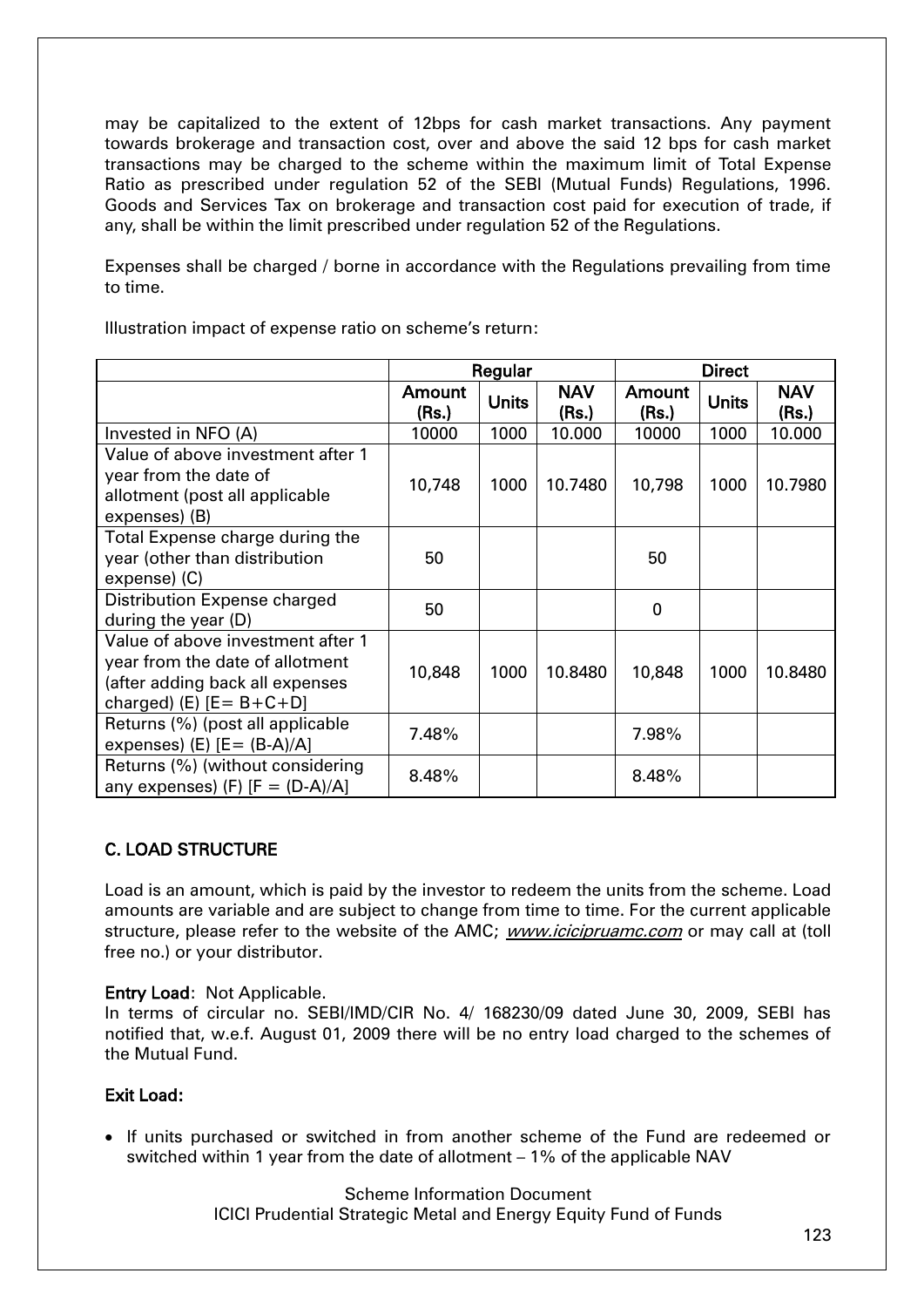• If units purchased or switched in from another scheme of the Fund are redeemed or switched out after 1 Year from the date of allotment – Nil

However, the Trustee shall have a right to prescribe or modify the load structure with prospective effect subject to a maximum prescribed under the Regulations.

Any redemption/switch arising out of excess holding by an investors beyond 25% of the net assets of the scheme in the manner envisaged under specified SEBI Circular No. SEBI/IMD/CIR No.10/22701/03 dated 12th December 2003, such redemption / switch will not be subject to exit load.

Exit Load, if any, prevailing on the date of enrolment of SIP/ STP shall be levied in the Scheme.

Units issued on reinvestment of dividends shall not be subject to entry and exit load, as applicable.

In accordance with Regulation 51A of the Regulations, the exit load charged, if any, shall be credited to the scheme. Goods and Services Tax on exit load shall be paid out of the exit load proceeds and exit load net of Goods and Services Tax shall be credited to the schemes.

Any imposition or enhancement in the load shall be applicable on prospective investments only. The investor is requested to check the prevailing load structure of the scheme before investing.

Subject to the Regulations, the Trustee reserves the right to modify/alter the load structure on the Units subscribed/redeemed on any Business Day. At the time of changing the load structure, the AMC / Mutual Fund may adopt the following procedure:

- i. The addendum detailing the changes will be attached to Scheme Information Documents and key information memorandum. The addendum will be circulated to all the distributors/brokers so that the same can be attached to all Scheme Information Documents and key information memoranda already in stock.
- ii. Arrangements will be made to display the addendum in the Scheme Information Document in the form of a notice in all the investor service centres and distributors/brokers office.
- iii. The introduction of the exit load along with the details will be stamped in the acknowledgement slip issued to the investors on submission of the application form and will also be disclosed in the statement of accounts issued after the introduction of such load.
- iv. A public notice shall be provided on the website of the AMC in respect of such changes.

### D. WAIVER OF LOAD FOR DIRECT APPLICATIONS

Not Applicable

### V. RIGHTS OF UNITHOLDERS

Please refer to SAI for details.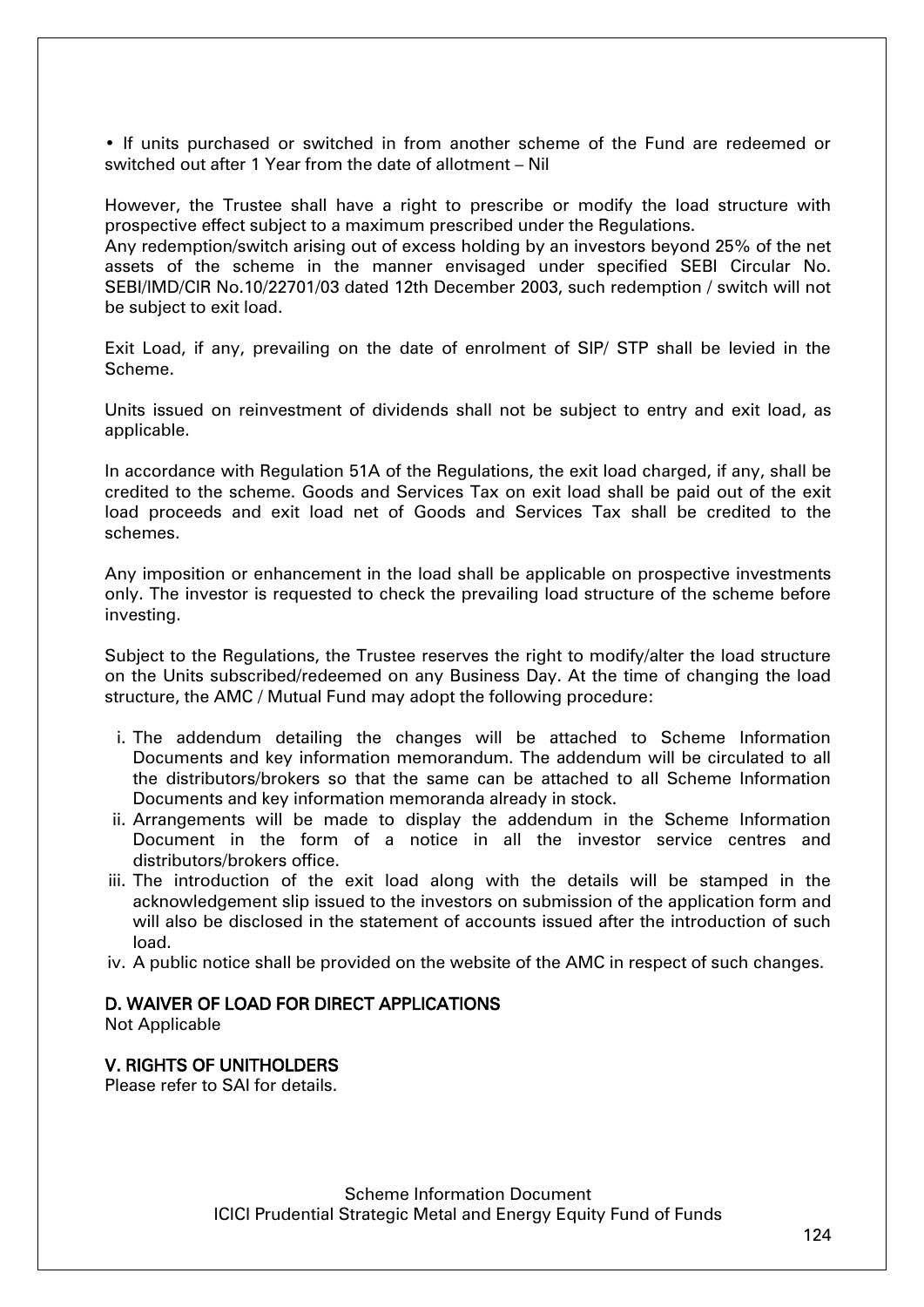VI. PENALTIES, PENDING LITIGATION OR PROCEEDINGS, FINDINGS OF INSPECTIONS OR INVESTIGATIONS FOR WHICH ACTION MAY HAVE BEEN TAKEN OR IS IN THE PROCESS OF BEING TAKEN BY ANY REGULATORY AUTHORITY

1) All disclosures regarding penalties and action(s) taken against foreign Sponsor(s) may be limited to the jurisdiction of the country where the principal activities (in terms of income / revenue) of the Sponsor(s) are carried out or where the headquarters of the Sponsor(s) is situated. Further, only top 10 monetary penalties during the last three years shall be disclosed.

Nil

2) In case of Indian Sponsor(s), details of all monetary penalties imposed and/ or action taken during the last three years or pending with any financial regulatory body or governmental authority, against Sponsor(s) and/ or the AMC and/ or the Board of Trustees /Trustee Company; for irregularities or for violations in the financial services sector, or for defaults with respect to shareholders or debenture holders and depositors, or for economic offences, or for violation of securities law. Details of settlement, if any, arrived at with the aforesaid authorities during the last three years shall also be disclosed.

Cases pertaining to ICICI Bank Ltd. (the Bank):

2.1) As mentioned by RBI in its press release dated March 29, 2018, RBI has through an order dated March 26, 2018, imposed a monetary penalty of Rs. 589.0 million on ICICI Bank for non-compliance with directions/guidelines issued by RBI. This penalty has been imposed in exercise of powers vested in RBI under the provisions of Section 47A(1) (c) read with Section 46(4)(i) of the Banking Regulation Act, 1949.

2.2) SEBI issued an Adjudication Order on September 12, 2019 imposing a penalty of rupees 5 lakh each under Section 15 HB of SEBI Act and Section 23E of SCRA on the Bank and rupees 2 lakhs under Section 15HB of SEBI act on the ex-compliance officer(eCO) on alleged delayed disclosure of an agreement relating to merger of ICICI Bank Limited with erstwhile Bank of Rajasthan. The eCO and the Bank had filed an appeal against SEBI's order with the Securities Appellate Tribunal ("SAT") on September 30, 2019 and October 24, 2019 respectively. SAT vide its order dated July 08, 2020 and September 10, 2020 has converted the monetary penalty imposed on the Bank and eCO to warning, respectively. SEBI filed an appeal with the Supreme Court of India ("Supreme Court") against the aforementioned SAT orders on September 24, 2020 and November 23, 2020 pertaining to the Bank and eCO respectively. These matters were heard with Supreme Court on January 6, 2021 wherein the Supreme Court directed an interim stay on the operation of the SAT orders until further orders from them. The Bank and eCO have filed counter-affidavits before the Supreme Court on February 2, 2021. To bring closure to the matter, the eCO and the Bank has filed the settlement application under SEBI (Settlement Proceedings) Regulations, 2018 with SEBI.

2.3) The Bank & it's ex-Managing Director & CEO had received a Show Cause Notice (SCN) from SEBI on May 24, 2018 under Rule 4(1) of SCR (Procedure for Holding Inquiry and imposing penalties by Adjudicating Officer) Rules 2005 requiring responses on matters relating to alleged non-compliance with certain provisions of the erstwhile Listing Agreement and the Securities and Exchange Board of India (Listing Obligations and Disclosure Requirements) Regulations, 2015. Thereafter, personal hearing was held at SEBI on the said notice on October 16, 2018 and supplements to the earlier notice was submitted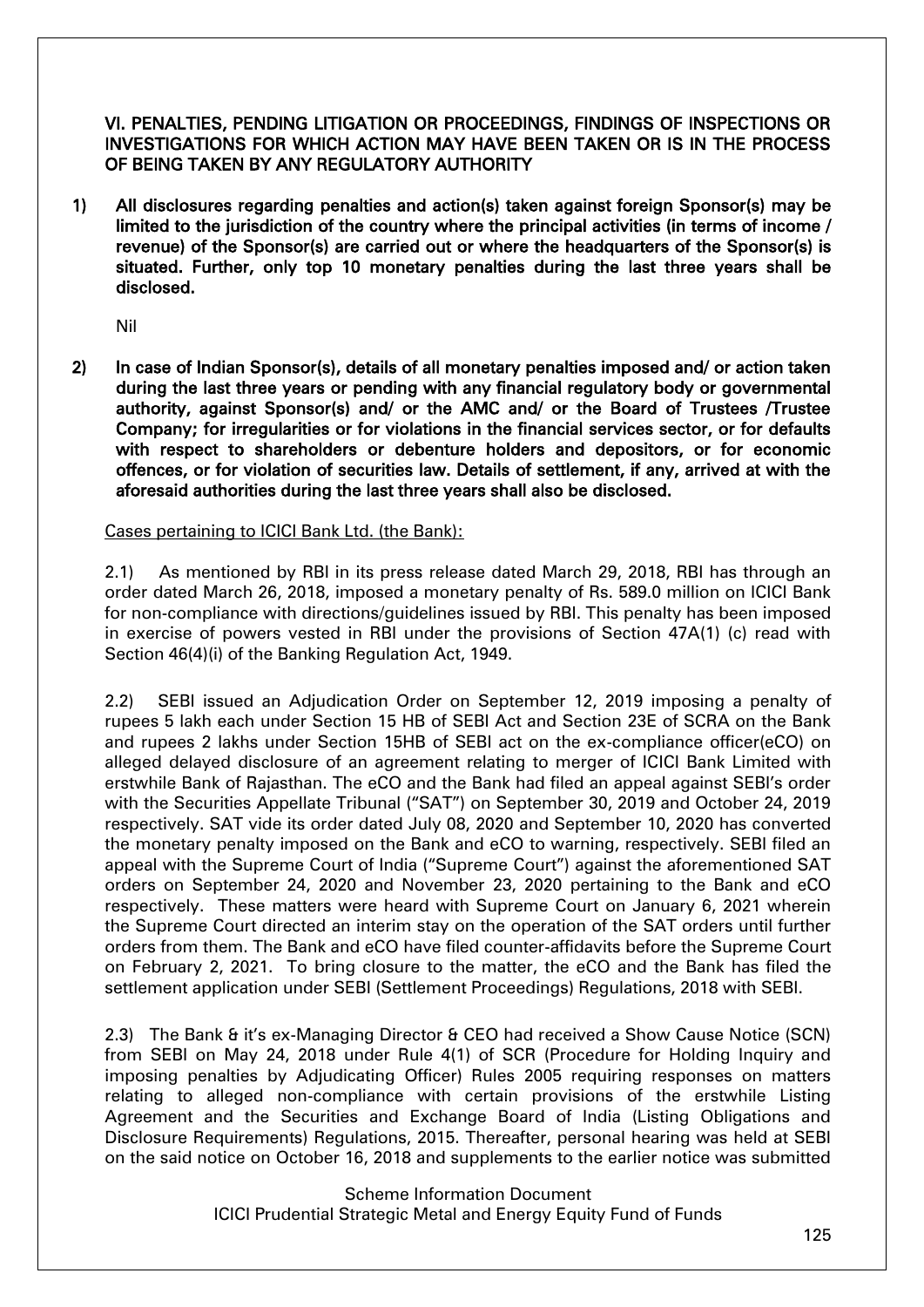on October 31, 2018, January 10, 2019, February 1, 2019, February 22, 2019, February 27, 2019 and December 9, 2019. On November 19, 2020, SEBI issued a modified SCN to the Bank in relation to the above wherein it included Clause 2 of Uniform Listing Agreement and Section 21 of SCRA in addition to the existing cited provisions. Post inspection of documents, the Bank has submitted its final response on the MSCN to SEBI on February 12, 2021. The Central Bureau of Investigation ("CBI") had also initiated a preliminary enquiry against various individuals and firms including unknown officers and/or officials of the Bank. In January 2019, the CBI filed a first information report against Ms. Chanda Kochhar, her spouse and certain borrowers of the Bank and their promoters, accusing them of cheating the Bank. The first information report states that certain individuals, who were on the Board of Directors of the Bank when the alleged transactions occurred and were part of committees that sanctioned credit facilities to the concerned borrower group, may also be investigated. These include the present Managing Director and Chief Executive Officer of the Bank and the present Managing Director of the Bank's life insurance subsidiary.

2.4) The Reserve Bank of India (RBI), in exercise of powers conferred under section  $47(A)(1)(c)$  read with Section  $46(4)(i)$  of the Banking Regulation Act, 1949, levied an aggregate penalty of Rs. 10 million vide its order dated February 25, 2019. The penalty has been levied for delay in compliance to RBI's directives on "Time-bound implementation & strengthening of SWIFT related controls".

2.5) SEBI issued a Show Cause Notice dated January 30, 2020 received by us on February 11, 2020 wherein they have alleged that the Bank has failed to provide appropriate protection against victimisation of the complainant and thus violated the provisions of Regulation 22(2) of the SEBI LODR Regulations, 2015. The Bank submitted its reply to the SCN on March 23, 2020. To bring closure to the matter, on July 17, 2020, the Bank has submitted a settlement application with SEBI under Securities and Exchange Board of India (Settlement Proceedings) Regulations, 2018. SEBI issued a Settlement Order dated January 29, 2021 mentioning that the adjudication proceedings in the said matter is disposed of in terms of section 15JB of the SEBI Act, 1992 read with regulation 23(1) of Settlement Regulations on the basis of the settlement terms.

2.6) The Bank in its capacity as Designated Depository Participant ("DDP") has received a show-cause notice (SCN) dated December 28, 2020 from SEBI (received on December 31, 2020), for alleged violation of SEBI (Foreign Portfolio Investors) Regulations, 2019/2014 and other related Guidelines. SEBI vide the SCN has alleged that the Bank (as DDP) did not report to SEBI the delay in intimation of change in grouping information of two FPIs where the delay was beyond six months and the Bank did not enquire from the FPIs as to since when the two FPIs had common control. The Bank has submitted an interim response to SEBI vide letter dated January 12, 2021, requesting for inspection of documents relied upon by SEBI while issuing the SCN and sought four weeks' time to file a reply on the SCN from the date of inspection.

2.8) The Bank has received a show cause notice from Financial Intelligence Unit-India (FIU-IND) dated July 22, 2019 u/s 13 of Prevention of Money Laundering Act (PMLA), 2002 for deficiencies in respect of Cross Border Wire Transfer Reports (CBWTR) filed by the Bank. We understand that similar notices have been received by several other banks in India. Bank responded to the notice subsequent to which FIU-IND has directed the Bank to review and re-file the reports where deficiencies are observed. The Bank has since then completed the re-filing of such reports to FIU-IND.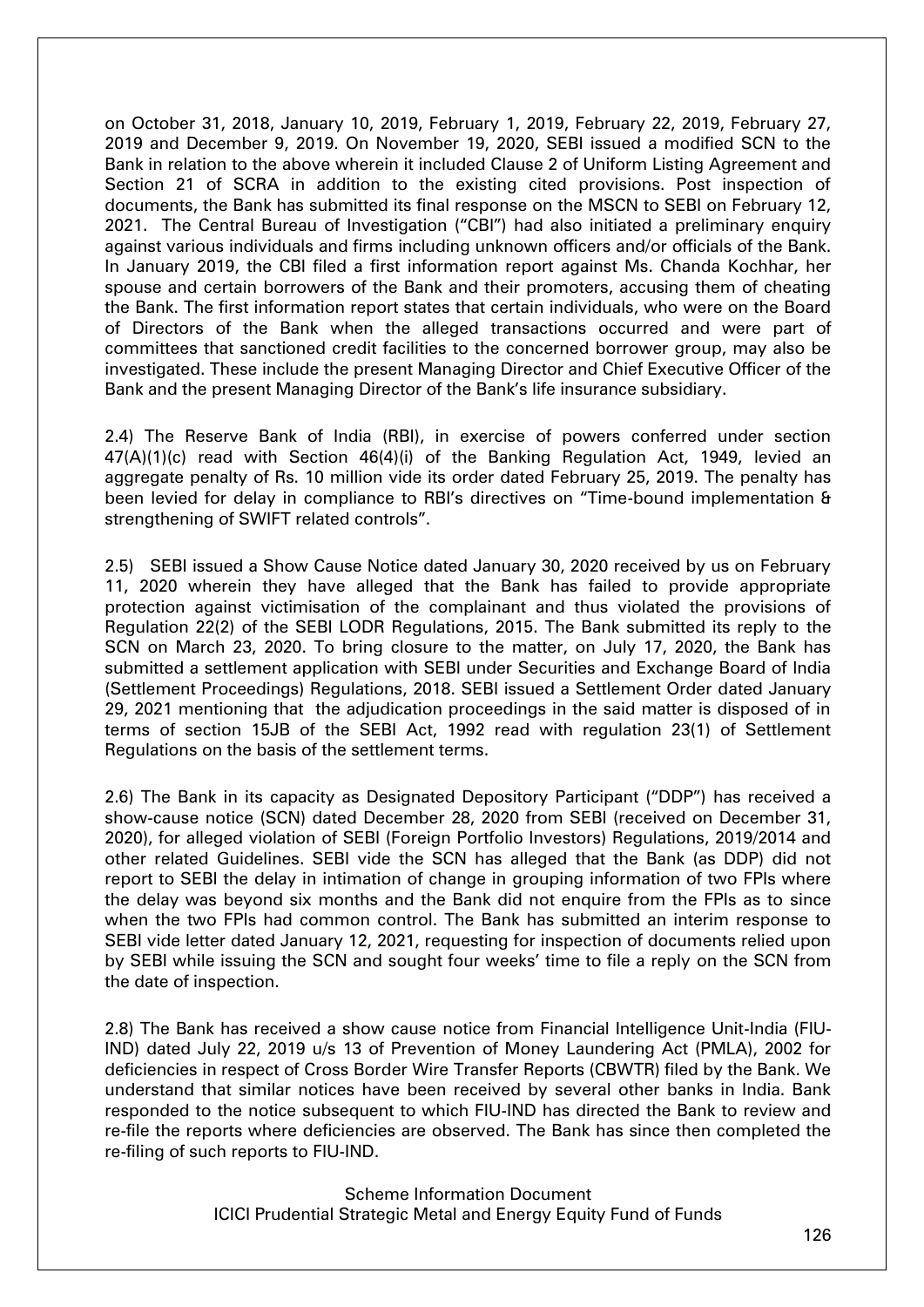2.9) Directorate of Enforcement (ED) has issued 6 show cause notices against AD –II Bank, ICICI Bank and other banks on violation of certain sections of FEMA Act. As per the notice, AD-II Banks along with ICICI and other banks have entered into transactions of foreign exchange i.e. sale of forex travel cards to passengers under violation of Section 3(a), 10(4), 10(5), 10(6), 13(1) & 42 of FEMA Act, Regulation 6 of FEMA (Realization, Repatriation and surrender of foreign exchange) and Customer Identification procedures for sale of foreign exchange as per RBI KYC circular dated 27.11.2009, 24.09.2012 & 15.11.2012 issued to Authorized persons. ICICI Bank has responded and submitted its reply against the said 6 show cause notices issued by Enforcement Directorate. In respect of three show cause notices, Enforcement Directorate, Chennai, has imposed penalty as under:

i. Enforcement Directorate, Chennai, in one of the matter vide its order dated March 24, 2020, has imposed a penalty of Rs. 8,10,000/- on ICICI Bank Limited and a similar amount on one of its employee for contravention of Section 3 (a), 10(4) and 10(5), of FEMA,1999.

ii. Further, the Enforcement Directorate, Chennai, in another matter, vide its order dated March 16, 2020, has imposed a penalty of Rs. 59,000/- on ICICI Bank Limited and a similar amount on one of its employee for contravention of Section 3 (a), of FEMA,1999.

iii. Further with respect to another Show cause notice, Bank has received order from ED dated October 29, 2020. In this order, ED has imposed a penalty of Rs. 22,00,000/- on ICICI Bank Limited and Rs. 2,20,000/- on one of its employee.

The Bank has filed an appeal against all the above judgements with Appellate Tribunal for Foreign Exchange, New Delhi and the matters have been listed for hearing at the Appellate Tribunal between April 2021 to July 2021. In respect of two other SCNs, joint reply has been filed with the Assistant Director, Chennai and with regard to one SCN, final order is awaited.

2.10) The Bank had received a Show Cause Notice from Insurance Regulatory and Development Authority of India (IRDAI) on May 9, 2019 for receipt of payment in relation to administration support expenses from ICICI Life during FY2016 in violation of Insurance laws. The Bank responded through letter dated May 17, 2019 stating that the payment was in line with applicable laws, properly disclosed in financial statements and was stopped w.e.f. April 1, 2017, i.e. post promulgation of new commission regulations. The Bank officials represented Bank's point of view during the personal hearing with IRDAI on January 29, 2020 and revert from IRDAI is awaited.

2.11) The Bank has on May 20, 2020 received a Show Cause Notice from IRDAI subsequent to its onsite inspection between June 4 - 8, 2018 with regard to Corporate Agent activities performed by the Bank. The Bank has submitted its response on June 29, 2020.

2.12) The Bank received a show cause notice dated December 16, 2020 from RBI under Sections 35, 35A, 46 and 47A of Banking Regulation Act, 1949 relating to violations of RBI directions - Inter-category shifting of investments from HTM (held till maturity) to AFS (available for sale) during FY 2017-18 and continued operations in InstaSave salary accounts opened using OTP based e-KYC in non face-to-face mode.

2.13) ICICI Bank received a show cause notice from RBI dated April 25, 2018 under Section 11 of Foreign Exchange Management Act, 1999 relating to contravention of directions issued by Reserve Bank of India (RBI) in respect of follow-up with exporters and reporting of export realization. The Bank submitted a detailed response to the said show cause notice specifying the efforts taken by the Bank. Taking into cognizance of efforts made by the Bank, no monetary penalty has been imposed by RBI.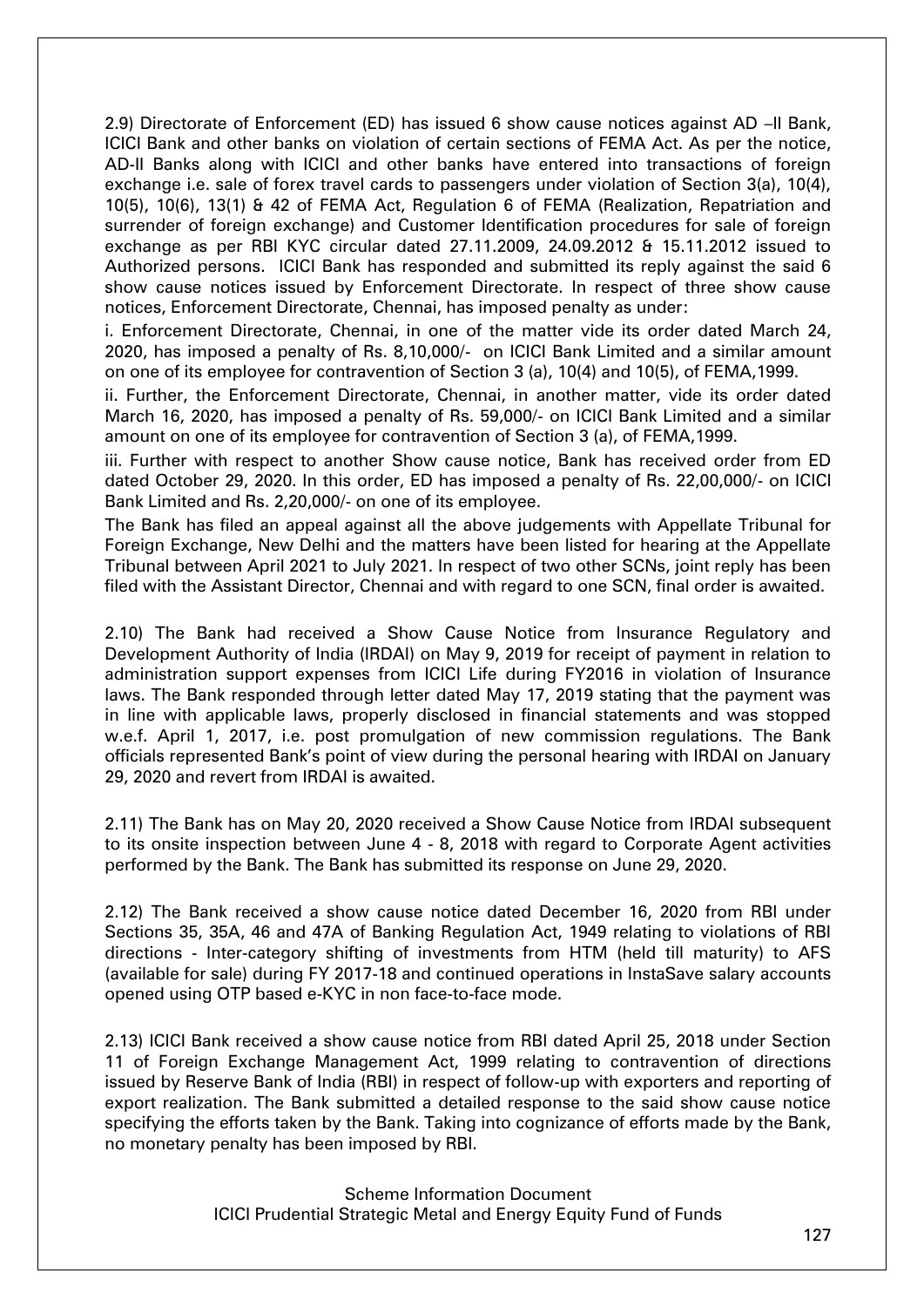- 3) Details of all enforcement actions taken by SEBI in the last three years and/ or pending with SEBI for the violation of SEBI Act, 1992 and Rules and Regulations framed there under including debarment and/ or suspension and/ or cancellation and/ or imposition of monetary penalty/adjudication/enquiry proceedings, if any, to which the Sponsor(s) and/ or the AMC and/ or the Board of Trustees /Trustee Company and/ or any of the directors and/ or key personnel (especially the fund managers) of the AMC and Trustee Company were/ are a party. The details of the violation shall also be disclosed.
- 3.1 SEBI had initiated quasi-judicial proceedings in respect of certain alleged violations observed during the inspection of ICICI Prudential Mutual Fund under SEBI (Mutual Funds) Regulations, 1996, for the period from April 01, 2014 to March 31, 2016 viz. a) investment made in three allegedly non-FMCG companies by ICICI Prudential FMCG Fund, b) nonrebalancing of the portfolio of the close-ended debt schemes on account of downgrade in debt instruments of Jindal Steel and Power Limited (JSPL), and c) procedural noncompliance with respect to delegation of authority by the Board of Directors of ICICI Prudential Trust Limited (the Trustee Company) to ICICI Prudential Asset Management Company Limited (the AMC) for declaration of dividend by the schemes of ICICI Prudential Mutual Fund. Pursuant to completion of quasi-judicial proceedings, SEBI had levied a penalty of Rs. 300,000 on the AMC and Rs. 200,000 on the Trustee Company only in respect of matters listed under (a) and (c) above.
- 3.2 Further, details as specified in para 2.2 and 2.3 above shall also form part of disclosure under this para.
	- 4) Any pending material civil or criminal litigation incidental to the business of the Mutual Fund to which the Sponsor(s) and/ or the AMC and/ or the Board of Trustees /Trustee Company and/ or any of the directors and/ or key personnel are a party should also be disclosed separately.
	- 4.1 As per the SEBI (Mutual Funds) Regulations, 1996, mutual fund schemes are permitted to invest in securitised debt. Accordingly, few schemes of ICICI Prudential Mutual Fund ("the Fund") had made investment in Pass Through Certificates (PTCs) of certain special purpose vehicles / securitisation trusts ("the Trusts"). The returns filed by few of these securitisation Trusts whose PTCs were held by the Fund were taken up for scrutiny by the Income Tax Authorities for Assessment Years 2007-08, 2008-09, 2009-10 and 2010-11. Arising out of this, the Income Tax Authorities had raised a demand on such Trusts. On failure to recover the same from the Trusts, Income Tax Authorities sent demand notices to the Fund along with other Mutual Funds as beneficiaries / contributors to such Trusts. The Fund in consultation with its tax & legal advisors has contested the applicability of such demand and got the attachment order vacated by Hon'ble High Court of Bombay. The Trusts on their part had contested the matter and the Income Tax Appellate Tribunal upheld their appeal and dismissed the contentions and all the cross-appeals filed by the Tax Authorities. The Tax Authorities have now filed an appeal with Hon'ble High Court on the matter.
- 5) Any deficiency in the systems and operations of the Sponsor(s) and/ or the AMC and/ or the Board of Trustees/Trustee Company which SEBI has specifically advised to be disclosed in the SID, or which has been notified by any other regulatory agency, shall be disclosed. –

Nil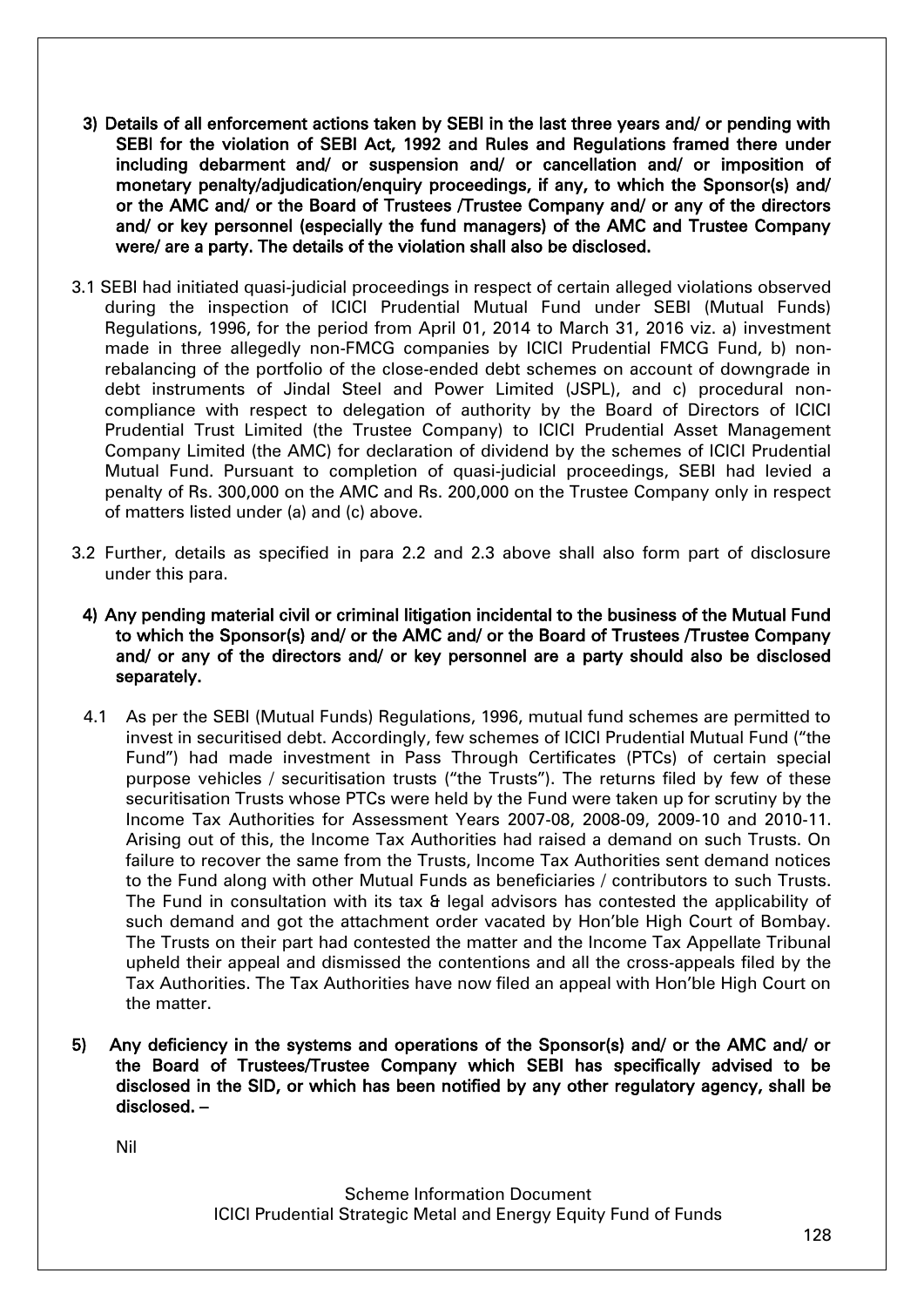### GENERAL INFORMATION

### Power to make Rules

Subject to the Regulations, the Trustee may, from time to time, prescribe such terms and make such rules for the purpose of giving effect to the Scheme with power to the AMC to add to, alter or amend all or any of the terms and rules that may be framed from time to time.

## Power to remove Difficulties

If any difficulties arise in giving effect to the provisions of the Scheme, the Trustee may, subject to the Regulations, do anything not inconsistent with such provisions, which appears to it to be necessary, desirable or expedient, for the purpose of removing such difficulty.

## Scheme to be binding on the Unitholders:

Subject to the Regulations, the Trustee may, from time to time, add or otherwise vary or alter all or any of the features of investment plans and terms of the Scheme after obtaining the prior permission of SEBI and Unitholders (where necessary), and the same shall be binding on all the Unitholders of the Scheme and any person or persons claiming through or under them as if each Unitholder or such person expressly had agreed that such features and terms shall be so binding.

### Notwithstanding anything contained in this Scheme Information Document, the provisions of the SEBI (Mutual Funds) Regulations, 1996 and the guidelines there under shall be applicable.

Note: The Scheme under this Scheme Information Document was approved by the Directors of ICICI Prudential Trust Limited on April 19, 2021. The Trustees have ensured that ICICI Prudential Strategic Metal and Energy Equity Fund of Fund approved by them is a new product offered by ICICI Prudential Mutual Fund and is not a minor modification of the existing Scheme/Fund/Product.

> For and on behalf of the Board of Directors of ICICI Prudential Asset Management Company Limited Sd/- Nimesh Shah Managing Director

Place : Mumbai Date : December 23, 2021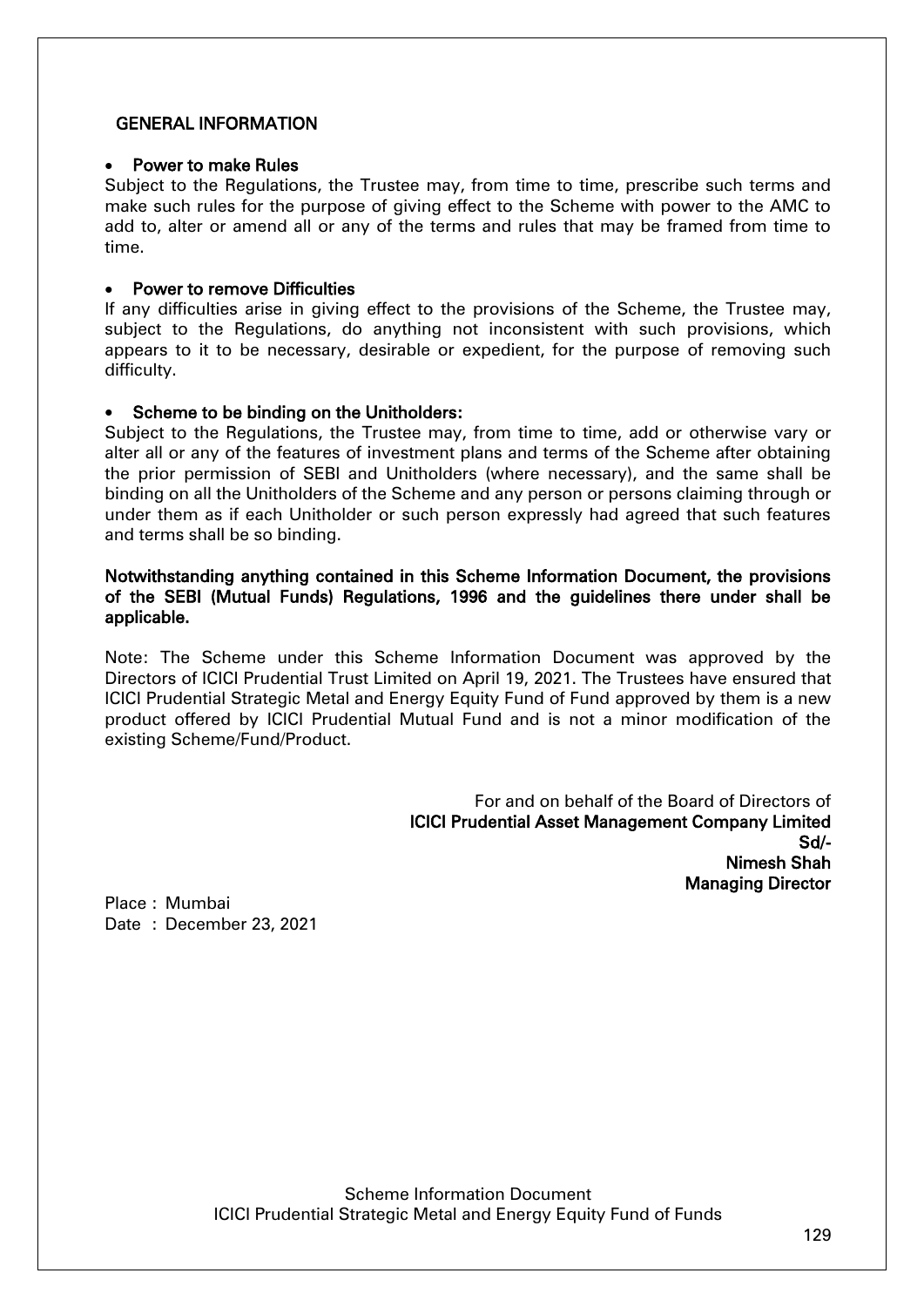#### ICICI Prudential Mutual Fund Official Points of Acceptance

• Amritsar: SCF - 30, Ground Floor, Ranjit Avenue, B Block, Amritsar, 143 008, Punjab • Anand: 109-110, Maruti Sharnam Complex, Opp. Nandbhumi Party Plot, Anand Vallabh Vidyanagar Road, Anand - 388001, Gujarat • Aurangabad: Ground Floor, Shop no. 137/B, Samarth Nagar, Aurangabad - 431001, Maharashtra • Allahabad – Shop No. FF-1, FF-2, Vashishtha Vinayak Tower, 38/1, Tashkant Marg, Civil Lines, Allahabad 211 001 • Bangalore (M G Road): Phoenix Pinnacle, First Floor, Unit 101 -104, No 46, Ulsoor Road, Bangalore 560042, Karnataka • New Delhi: Unit No. 6, First Floor, Shankar Vihar, Vikas Marg,Opposite Metro Pillar No. 75, Delhi-110092 • Bangalore: No. 311/7, Ground Floor 9th Main, 5th Block, Jayanagar, Bangalore – 560 041 • Baroda: 2nd Floor, Offc No 202, Goldcroft, Jetalpur Road, Alkapuri, Vadodara 390007, Gujarat •Bharuch: First Floor, Unit No. 107/108, Nexus Business Hub, Cit Survey No. 2513, Ward No. 1, Beside Rajeshwar Petrol Pump, Opp. Pritam Society 2, Mojampur, Bharuch – 392001 • Bhavnagar: 1st Floor, Unit No F1, Gangotri Plaza, Opp. Daxinamurti School, Waghawadi Road, Bhavnagar, Gujarat 364002 • Bhopal: Kay Kay Business Center, Ram Gopal Maheshwari Marg, Zone 1, Maharana Pratap Nagar, Bhopal-462023, Madhya Pradesh • Bhubhaneshwar: Plot No. 381, Khata 84, MZ Kharvel Nagar, (Near Ram Mandir), Dist –Khurda, Bhbaneshwar, 751001 Orissa • Pune: Ground Floor, Office no. 6, Chetna CHS Ltd, General Thimayya Marg, Camp Pune, 411 011 • Chandigarh: SCO 137-138, F.F, Sec-9C, Chandigarh 160017, Chandigarh •Unit No. A1 & A2, Ground Floor, Zenith Doctor House, Halar Cross Road, Valsad - 396001 • Third Floor, Unit no. 301, Bhula Laxmi Business Centre, Vapi – Silvassa Road, Opp. DCB Bank, Vapi – 396191, Gujarat • Shop A & B, Block A, Apurba Complex, Senraleigh Road, Upcar Garden, Ground Floor, Near AXIS Bank, Asansol, West Bengal 713 304• Chennai No. 66, Door No. 11A, III Floor, B R Complex, Ramakrishna Iyer Street, Opp. National Cinema Theatre, West Tambaram, Chennai – 600045 • Cochin: #956/3 & 956/4 2nd Floor, Teepeyam Towers, Kurushupally Road, Off MG Road, Ravipuram , Kochi 682015, Kerala • Cochin: Ground and First Floor, Parambil Plaza, Kaloor Kadavanthara Road, Kathrikadavu, Ernakulam, Cochin – 682017, Kerala • Coimbatore: No. 1334, Thirumoorthy Layout, Thadagam Road, R.S. Puram, Behind Venkateswara Bakery, Coimbatore – 641002 • Dehradun: 1st Floor, Opp. St. Joseph school back gate, 33, Subhash road, Dehradun 248001, Uttaranchal • Durgapur : Mezzanine Floor, Lokenath Mansion, Sahid Khudiram Sarani, CityCentre, Durgapur 713216, West Bengal • Gujarat: Ground Floor, Unit No. 2 & 3, Bhayani Mansion, Gurudwara Road, Jamnagar - 361001, Gujarat • Gujarat Office No. 23-24 , Pooja-B, Near ICICI Bank, Station Road,Bhuj-Kutch 370001, Gujarat• Patiala: SCO-64, Near Income Tax Office, New Leela Bhawan, Patiala 147001, Punjab • Gujarat: Ground Floor, Unit no. A6, Goyal Palladium, Prahladnagar Corporate Road, Ahmedabad, Gujarat – 380015 •Gurgaon: M.G. Road, Vipul Agora Bulding, Unit no 125, 1st Floor, Opp. JMD Regedt Sq, Gurgaon - 122002 • Guwahati : Jadavbora Complex, M.Dewanpath, Ullubari, Guwahati 781007, Assam • Gwalior : First Floor, Unit no. F04, THE EMPIRE, 33 Commercial Scheme, City Centre, Gwalior – 474009, Madhya Pradesh • SCF – 38, Ground Floor, Market – 2, Sector – 19, Faridabad 121002, Haryana •Hyderabad-Begumpet: Ground and First floor, No. 1-10-72/A/2, Pochampally House, Sardar Patel Road, Begumpet, Hyderabad 500 016, Telangana • ICICI Prudential Asset Management Company Limited Unit No. 21, 1<sup>st</sup> Floor, The Mall Road, Shimla, 171 001 • Indore: Unit no. G3 on Ground Floor and unit no. 104 on First Floor, Panama Tower, Manorama Ganj Extension, Near Crown Palace Hotel, Indore 452001, Madhya Pradesh • Jabalpur : Gorund Floor Unit no. 12/13, Plot no. 42/B3, Napier Town, Opp. Bhawartal Garden, Jabalpur – 482001, Madhya Pradesh • Jaipur: Unit No. D-34, Ground Floor,, G - Business Park, Subhash Marg,C Scheme , Jaipur 302001, Rajasthan • Jalandhar: Unit No. 22, Ground Floor, City Square Building, EH197, Civil Lines, Jalandhar - 144001, Punjab • Jodhpur: 1st Floor, Plot No 3, Sindhi Colony, Shastri Nagar Jodhpur Rajasthan •Kalyan: Ground Floor, Unit No. 7, Vikas Heights, Ram Baugh, Santoshi Mata Road, Kalyan – 421301 •Kanpur: Unit no. 317, Kan Chamber,

Scheme Information Document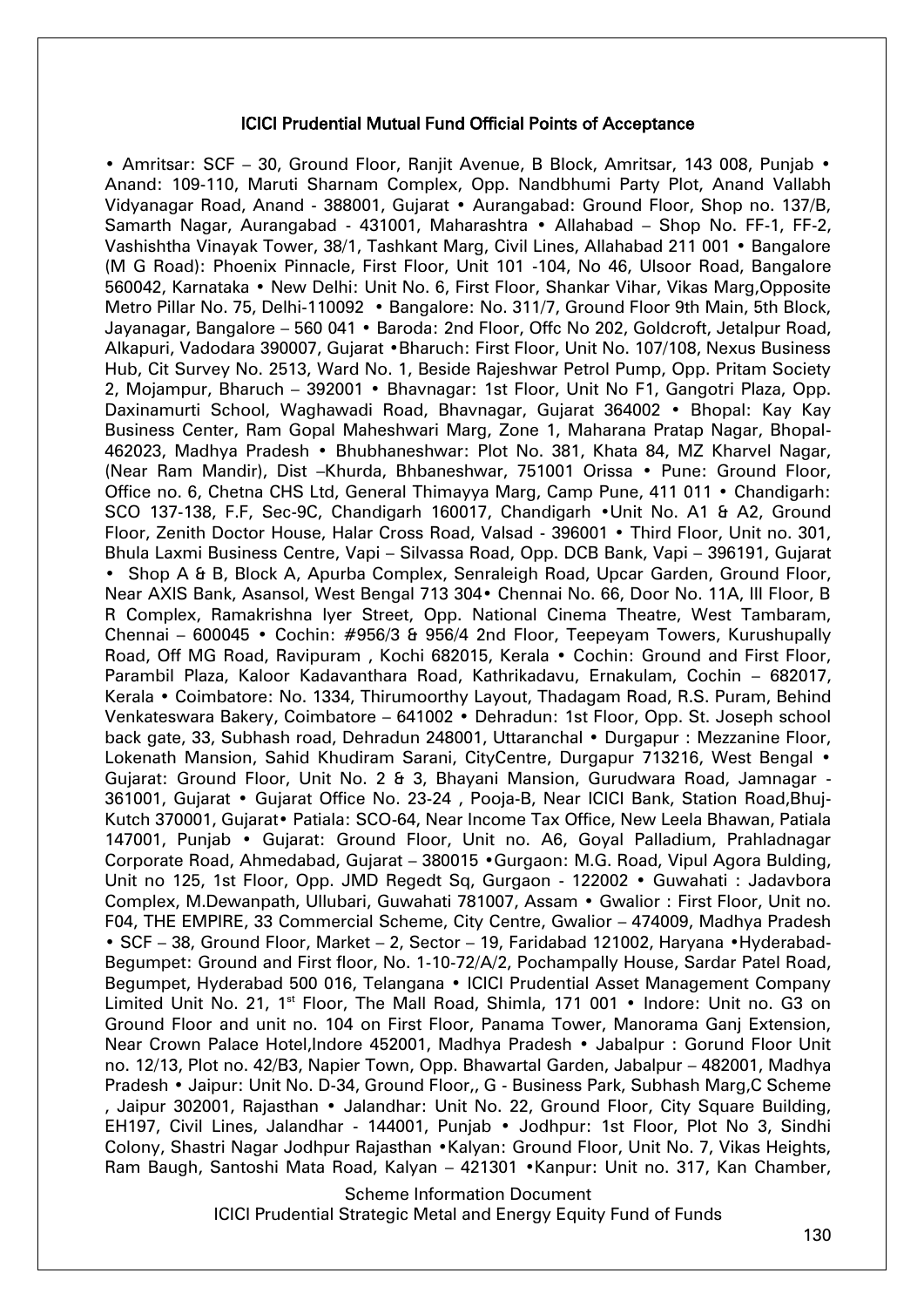14/113, Civil Lines, Kanpur 208001• Kalyani: B- 9/14 (C.A), 1st Floor, Central Park, Dist-Nadia, Kalyani 741224, West Bengal •Moradabad Plot No. 409, 1st Floor, Gram Chawani, Near Mahila Thana, Civil Lines, Moradabad – 244001 Uttar Pradesh• Kanpur: Unit No. G-5, Sai Square 16-116, (45), Bhargava Estate Civil Lines, Kanpur 208 001, Uttar Pradesh• Ambala : No. 5318/2 and 5314/1, Ground Floor, Near B.C High School, Cross Road 3, Ambala Cantt. Haryana - 133001 • Kolhapur: 1089, E Ward, Anand Plaza, Rajaram Road, Kolhapur 416001, Maharashtra• Bengaluru 1st Floor, AARYAA Centre, No. 1, MIG, KHB Colony, 1A Cross, 5th Block, Koramangala, Bengaluru – 560095 Karnataka• Kolkata :1st Floor, 1/393 Garihat Road (South) Opp. Jadavpur Police station Prince Anwar Shah Road Kolkata - 700068 • Kolkata - Dalhousie: Room No. 409, 4th Floor, Oswal Chambers, 2, Church Lane Kolkata - 700001, West Bengal • Kolkata - Lords : 227, AJC Bose Road, Anandalok, 1st Floor, Room No. 103/103 A, Block - B, Kolkata 700020, West Bengal • Lucknow: 1st Floor Modern Business Center,19 Vidhan Sabha Marg, Lucknow 226001, Uttar Pradesh • Lucknow: Unit no. 8 & 9, Saran Chambers II, 5 Park Road (Opposite Civil Hospital), Lucknow – 226001, Uttar Pradesh • Ludhiana: SCO 121, Ground Floor, Feroze Gandhi Market, Ludhiana 141001, Punjab • Margao: UG-20, Vasant Arcade, Behind Police Station, Comba, Margao, Goa - 403601 • Mumbai – Andheri: Vivekanand Villa, Opp. HDFC Bank, Swami Vivekanand Road, Andheri (West), Mumbai – 400058 • Mumbai-Borivli: ICICI Prudential Mutual Fund, Ground Floor, Suchitra Enclave Maharashtra Lane, Borivali (West), Mumbai 400092, Maharashtra • Mumbai - Fort: ICICI Prudential Asset Management Co Ltd, 2nd Floor, Brady House, 12/14 Veer Nariman Road Fort, Mumbai 400001, Maharashtra • Mumbai - Ghatkopar: Office No. 307, 3rd Floor, Platinum Mall, Jawahar Road, Ghatkopar East, Mumbai - 400077• Mumbai - Goregaon: 2nd Floor, Block B-2, Nirlon Knowledge Park, Western Express Highway, Goregaon, Mumbai 400013, Maharashtra • Mumbai: ICICI Prudential Mutual Fund, Ground Unit No. 3, First Floor, Unit No – 13 Esperanza, Linking Road, Bandra (West), Mumbai - 400050, Maharashtra • Mumbai-Thane: ICICI Prudential Mutual Fund, Dev Corpora, 1st Floor, Office no. 102, Cadbury Junction, Eastern Express Highway, Thane (West) - 400 601, Maharashtra • Mumbai-Vashi: ICICI Prudential AMC Ltd, Unit no B15/15C, Ground Floor, Vardhman Chambers, Plot No. 84, Sector-17, Vashi, Navi Mumbai: 400705, Maharashtra • Palghar: Shop No. A1, Ground Floor, Dhaiwat Viva Swarganga, Next to ICICI Bank, Aghashi Road, Virar (West), Palghar - 401303, Maharashtra • Nagpur: 1st Floor, Mona Enclave, WHC Road, Near Coffee House Square, Above Titan Eye Showroom, Dharampeth, Nagpur 440010, • New Delhi: 12th Floor Narain Manzil,23 Barakhamba Road, New Delhi 110501, New Delhi • Navsari: 1st Floor, Unit No. 106, Prabhakunj Heights,Sayaji Station Road,Opposite ICICI Bank,, Gujarat, Navsari 396445 • Noida: K-20, First Floor, Sector 18, Noida, Uttar Pradesh, Pincode 201301 • New Delhi: Plot No. C-1, 2, 3 Shop No. 112, Above ICICI Bank, First Floor, P.P Towers, Netaji Subhash Place, Pitampura, New Delhi – 110034 • New Delhi: 108, Mahatta Tower, B Block, Janak Puri, New Delhi 110558 • Panaji: 1<sup>st</sup> Floor, Unit no. F3, Lawande Sarmalkar Bhavan, Goa Street, Opp Mahalakshmi Temple, Panaji – 403001, Goa • Panipat: 510-513, Ward No. 8, 1st Floor, Above Federal Bank, Opp. Bhatak Chowk, G.T. Road, Panipat - 132103, Haryana • Patna : 1st Floor, Kashi Place, Dak Bungalow Road, Patna 800001, Bihar • Pune: Ground Floor, Empire Estate – 4510, Premiser City Building, Unit A-20, Pimpri, Pune – 411019 • Pune: 1101 /4/6 Shivaji Nagar, Chimbalkar House, Opp Sambhaji Park, J M Road, Pune 411054, Maharashtra • Raipur: Shop No. 10, 11 & 12, Ground Floor, Raheja Towers, Jail Road, Raipur, PIN 492001, Chattisgarh • Siliguri : Shanti Square, Ground Floor, Sevoke Road, 2<sup>nd</sup> Mile, Siliguri, West Bengal – 734001 • Ground Floor, 107/1, A. C. Road, Baharampur,, Murshidabad, West Bengal 742 103 • Surat: HG 30, B Block, International Trade Center, Majura Gate, Surat 395002, Gujarat • Udaipur: Shop No. 2, Ratnam, Plot No. 14, Bhatt Ji Ki Badi,Udaipur 313001, Rajasthan • Vadodara: First Floor, Unit no. 108, 109 & 110, Midtown Heights, Opp. Bank of Baroda, Jetalpur, Vadodara – 390007 • Varanasi: ICICI Prudential Asset Management Company Limited D-58/12A-7, Ground Floor, Sigra, Varanasi - 221010, Uttar

Scheme Information Document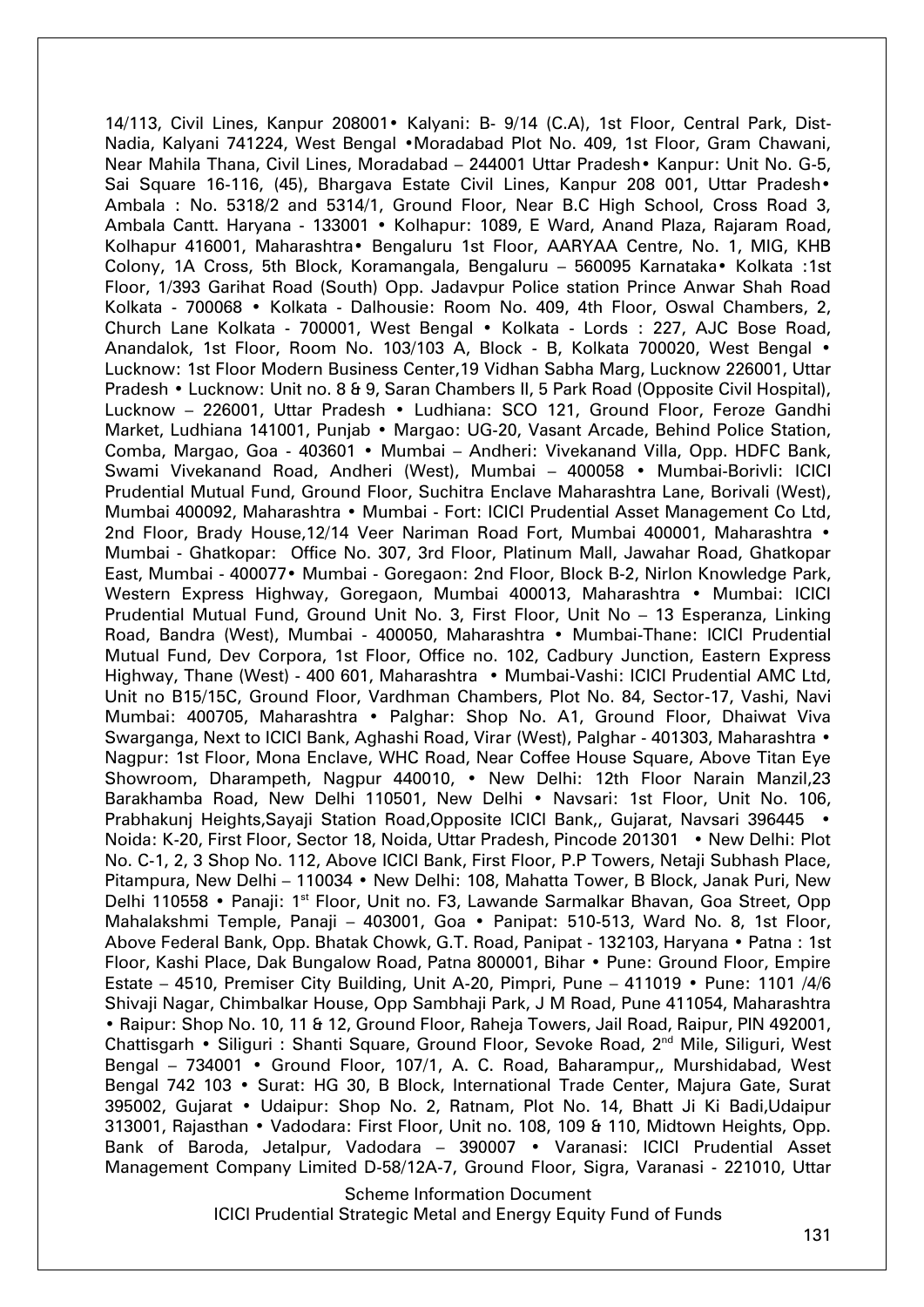Pradesh • TC 15/1926, Near Ganapathy Temple, Bakery Junction, Vazhuthacaud Road, Thycaud, Thiruvananthapuram, Kerala - 695 014 • #230/1, New No. Ch13, 1st Floor, 5th Cross,12th Main, Saraswathipuram, Mysore , Karnataka- 570 009 • Agra: No. 2 & 9, Block No. 54/4, Ground Floor, Prateek Tower, Sanjay Place, Agra - 282002, Uttar Pradesh • Maximus Commercial Complex, UG 3 & 4 Light House Hill Road, Mangalore - 575001. State: Karnataka • Kolkata – Anandlok, Room No. 103/3A, 1st Floor, Block-B Anandlok Building, 227, AJC Bose Road, Kolkata-700020.

• Email IDs: trxn@icicipruamc.com, [TrxnBangalore@icicipruamc.com,](mailto:TrxnBangalore@icicipruamc.com) [TrxnChennai@icicipruamc.com,](mailto:TrxnChennai@icicipruamc.com) [TrxnKolkatta@icicipruamc.com,](mailto:TrxnKolkatta@icicipruamc.com) [TrxnHyderabad@icicipruamc.com,](mailto:TrxnHyderabad@icicipruamc.com) [TrxnAhmedabad@icicipruamc.com,](mailto:TrxnAhmedabad@icicipruamc.com) [TrxnMumbai@icicipruamc.com,](mailto:TrxnMumbai@icicipruamc.com) [TrxnPune@icicipruamc.com,](mailto:TrxnPune@icicipruamc.com) [TrxnDelhi@icicipruamc.com,](mailto:TrxnDelhi@icicipruamc.com) TrxnNRI@icicipruamc.com

Toll Free Numbers: (MTNL/BSNL) 1800222999; (Others) 18002006666 • Website: [www.icicipruamc.com](http://www.icicipruamc.com/)

#### Other Cities: Additional official transaction acceptance points (CAMS Transaction Points)

• Agartala: Advisor Chowmuhani (Ground Floor) Krishnanagar, Agartala 799001, Tripura • Agra: No. 8, II Floor Maruti Tower Sanjay Place, Agra 282002, Uttar Pradesh • Ahmedabad: 111-113,1st Floor, Devpath Building, off : C G Road, Behind lal Bungalow, Ellis Bridge , Ahmedabad, Ahmedabad 380006, Gujarat • Nadiad: F -134, First Floor, Ghantakarna Complex, Gunj Bazar, Nadiad – 387001, Gujarat • Bijapur: Padmasagar Complex, 1<sup>st</sup> Floor, 2<sup>nd</sup> Gate, Ameer Talkies Road, Vijayapur (Bijapur) – 568101, Karnataka • Ajmer: Shop No.S-5, Second Floor Swami Complex, Ajmer 305001, Rajasthan • Akola : Opp. RLT Science College Civil Lines, Akola 444001, Maharashtra • Aligarh: City Enclave, Opp. Kumar Nursing Home Ramghat Road, Aligarh 202001, Uttar Pradesh • Allahabad: 30/2, A&B, Civil Lines Station, Besides Vishal Mega Mart, Strachey Road, Allahabad 211051, Uttar Pradesh •Assam: Kanak Tower 1st Floor, Opp. IDBI Bank/ICICI Bank, C.K.Das Road, Tezpur Sonitpur, Assam - 784 001• Alleppey: Doctor's Tower Building, Door No. 14/2562, 1st floor, North of Iorn Bridge, Near Hotel Arcadia Regency, Alleppey 688011, Kerala • Alwar: 256A, Scheme No:1, Arya Nagar, Alwar 301001, Rajasthan • • Sikar: Pawan Travels Street, Opposite City Centre Mall, Sikar 332001, Rajasthan • Amaravati : 81, Gulsham Tower, 2nd Floor Near Panchsheel Talkies, Amaravati 444601, Maharashtra • Ambala : SCO 48-49, Ground Floor, Opposite Peer, Bal Bhawan Road, Near HDFC Bank, Ambala – 134003, Haryana • Jalpaiguri: Babu Para, Beside Meenaar Apartment, Ward No VIII, Kotwali Police Station, PO & Dist Jalpaiguri, Pincode: 735101, West Bengal • Amritsar: 3<sup>rd</sup> Floor, bearing Unit No. 313, Mukut House, Amritsar 143001, Punjab • Anand: 101, A.P. Tower, B/H, Sardhar Gunj Next to Nathwani Chambers , Anand 388001, Gujarat • Anantapur: 15-570-33, I Floor Pallavi Towers, Anantapur 515001, Andhra Pradesh • Andhra Pradesh : 22b-3-9, Karl Marx Street, Powerpet, Eluru – 534002 • Andheri (parent: Mumbai ISC): CTS No 411, Citipoint, Gundivali, Teli Gali, Above C.T. Chatwani Hall, Andheri 400069, Maharashtra • Angul : Near Siddhi Binayak +2 Science College, Similipada, Angul – 759122, Orissa • Ankleshwar: Shop # F -56,1st Floor, Omkar Complex,Opp Old Colony, Near Valia Char Rasta, G.I.D.C., Ankleshwar 393002, Gujarat • Asansol: Block – G 1st Floor P C Chatterjee Market Complex Rambandhu Talab P O Ushagram, Asansol 713303, West Bengal • N. N. Road, Power House Choupathi, Coochbehar – 736101, West Bengal • Shop No. 6, Sriram Commercial Complex, In front of Hotel Blue Diamon, Ground Floor, T. P. Nagar, Korba 495677 • Ward No. 5, Basantapur More, PO Arambag, Hoogly, Aramnbagh 712 601, West Bengal • House No. 18B, 1<sup>st</sup> Floor, C/o. Lt. Satyabrata Purkayastha, Opposite to Shiv Mandir, Landmark: Sanjay Karate Building, Near

Scheme Information Document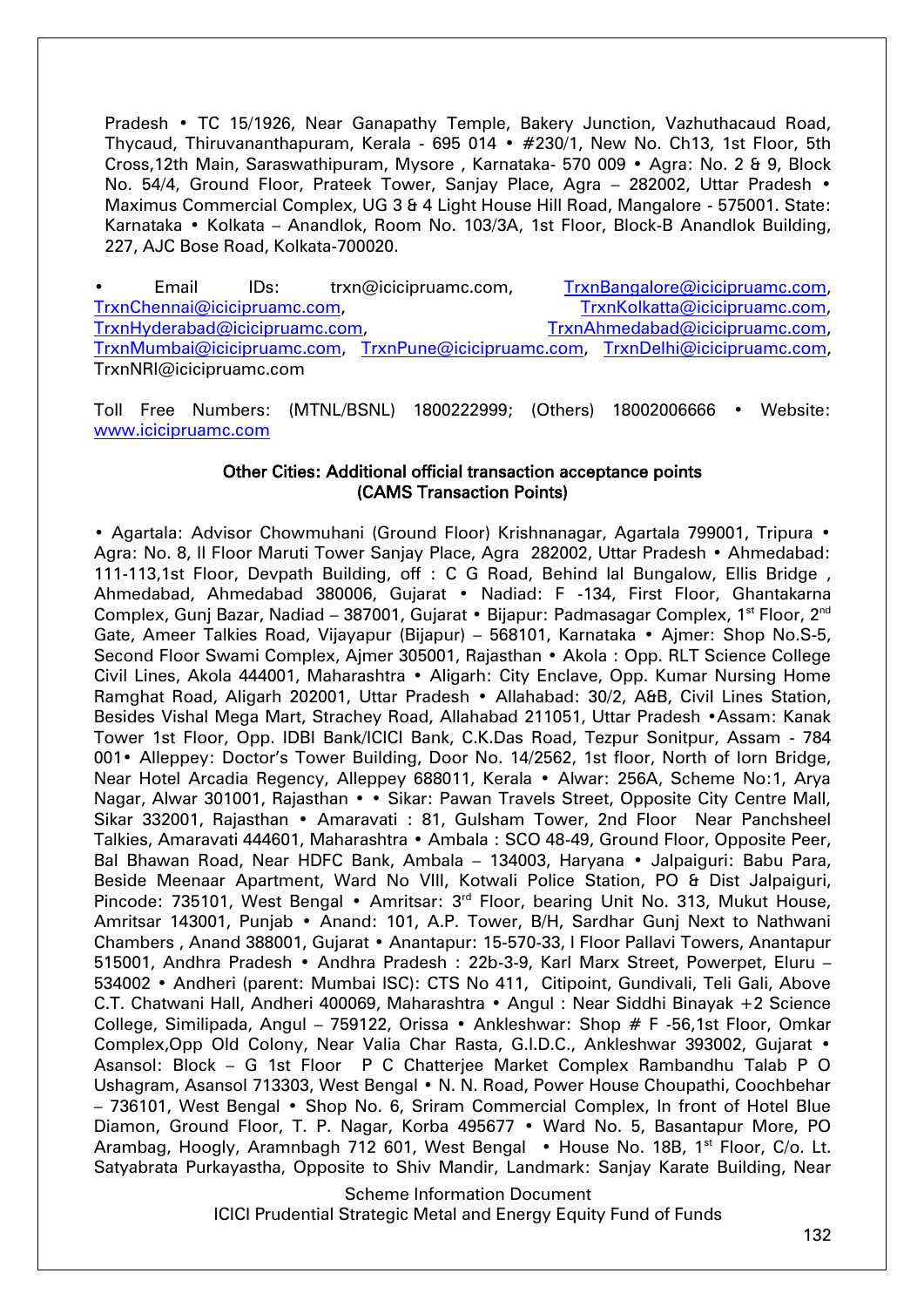Isckon Mandir, Ambicapatty, Silchar – 788 004 • Aurangabad:2nd Floor, Block D-21-D-22, Motiwala Trade Centre, Nirala Bazar, New Samarth Nagar, Opp. HDFC Bank, Aurangabad 431001, Maharashtra • Balasore: B C Sen Road, Balasore 756001, Orissa • Bangalore: Trade Centre, 1st Floor 45, Dikensen Road (Next to Manipal Centre), Bangalore 560042, Karnataka • Karnataka :Shop No. 2, 1st Floor, Shreyas Complex, Near Old Bus Stand, Bagalkot - 587 101, Karnataka • Bangalore: 1<sup>st</sup> Floor, 17/1, 272, 12<sup>th</sup> Cross Road, Wilson Garden, Bangalore -560027 • Bankura: CAMS Service Center, Cinema Road, Nutunganj, Beside Mondal Bakery, P. 0. & Dist. Bankura 722101 • Bareilly: F-62, 63, Second Floor,, Butler Plaza Civil Lines, Bareilly 243001, Uttar Pradesh • Belgaum: Classic Complex, Block no. 104, 1st Floor, Saraf Colony Khanapur Road, Tilakwadi, Belgaum - 590 006, Karnataka • Bellary: CAMS Service centre, 18/47/A, Govind Nilaya, Ward No. 20, Sangankal Moka Road, Gandhinagar, Ballari - 583102, Karnataka • Berhampur: First Floor, Upstairs of Aaroon Printers Gandhi Nagar Main Road, Berhampur 760001, Orissa • Bhagalpur: Ground floor, Gurudwara road, Near old Vijaya Bank, Bhagalpur 812 001, Bihar • Purnea: CAMS Service Centre, C/O Muneshwar Prasad, Sibaji Colony, SBI Main Branch Road, Near Mobile Tower, Purnea – 854301, Bihar • Bharuch: A-111, First Floor, R K Casta, Behind Patel Super Market, Station Road, Bharuch - 392001, Gujarat • Bhatinda: 2907 GH,GT Road Near Zila Parishad, Bhatinda 151001, Punjab • Bhavnagar: 305-306, Sterling Point Waghawadi Road Opp. HDFC Bank, Bhavnagar 364002, Gujarat • Bhilai: Shop No. 117,Ground Floor, Khicharia Complex, Opposite IDBI Bank, Nehru Nagar Square, Bhilai 490020, Chattisgarh • Bhilwara: Indraparstha tower Shop Nos 209-213, Second floor, Shyam ki sabji mandi Near Mukharji garden, Bhilwara 311051, Rajasthan • Bhojpur: Ground Floor, Old NCC Office, Club Road, Arrah – 802301, Bhojpur, Bihar • Bhopal: Plot No . 10, 2nd floor, Alankar Complex, Near ICICI Bank, M P Nagar, Zone II, Bhopal 462011, Madhya Pradesh • Bhubaneswar: 101/ 7, Janpath, Unit-III, Bhubaneswar 751001, Orissa • Bhuj:Office No. 4-5, 1st Floor RTO, Relocation Commercial, Complex - B, Opp. Fire Station,, Near RTO Circle, Bhuj, Kutch 370001, Gujarat • Bolpur: Room No. FB26, 1st Floor, Netaji Market, Bolpur, West Bengal – 731204 • Godhra: 1st Floor, Prem Prakash Tower, B/H B.N Chambers, Ankleshwar Mahadev Road, Godhra - 389001, Gujarat • Nalanda: R-C Palace, Amber Station Road, Opp.: Mamta Complex, Bihar Sharif (Nalanda) Bihar 803 101. • Bhusawal (Parent: Jalgaon TP): 3, Adelade Apartment Christain Mohala, Behind Gulshan-E-Iran Hotel Amardeep Talkies Road Bhusawal, Bhusawal 425201, Maharashtra • Bikaner: Behind Rajasthan patrika, in front of Vijaya Bank, 1404 Amar Singh Pura, Bikaner 334 001, Rajasthan • Bilaspur: Shop No. B-104, First Floor, Narayan Plaza, Link Road, Bilaspur, (C.G), 495 001 Contact:9203900626 • Bokaro: Mazzanine Floor, F-4, City Centre Sector 4, Bokaro Steel City 827004, Bokaro 827004, Jharkhand • Bongaigaon: G.N.B Road, Bye Lane, Prakash Cinema, Bongaigaon – 783380, Assam • Burdwan: 1st floor, Above Exide Showroom, 399 G T Road, Burdwan, 713101• Calicut: 29/97G 2nd Floor Gulf Air Building Mavoor Road Arayidathupalam, Calicut 673016, Kerala • Chandigarh: Deepak Towers, SCO 154-155, 1st Floor, Sector17-C, Chandigarh 160017, Punjab •Mandi 328/12, Ram Nagar, 1st Floor, Above Ram Traders, Mandi – 175001 Himachal Pradesh•Vijaynagaram Portion 3, First Floor, No. 3- 16, Behind NRI Hospital, NCS Road, Srinivasa Nagar, Vijaynagaram 535003 Andhra Pradesh •Haryana : Sco-11-12,1st Floor, Pawan Plaza, Model Town, Atlas Road, Subhash Chowk, Sonepat-131001• Maharashtra: 1st Floor, Shraddha Niketan,Tilakwadi, Opp. Hotel City Pride, Sharanpur Road Nasik - 422 002 • Maharashtra: Dev Corpora, 1st Floor, Office no. 102, Cadbury Junction, Eastern Express Highway, Thane (West) - 400 601 1 • Maharashtra: st Floor, Shraddha Niketan, Tilakwadi, Opp. Hotel City Pride, Sharanpur Road Nasik - 422 002• Chandrapur: Opp. Mustafa Décor, Near Bangalore Bakery, Kasturba Road, Chandrapur, Maharashtra 442 402. Tel. No. 07172 – 253108 Chennai: Ground Floor No.178/10, Kodambakkam High Road Opp. Hotel Palmgrove Nungambakkam, Chennai 600034, Tamil Nadu • Chennai: 7th floor, Rayala Tower - III,158, Annasalai,Chennai, Chennai 600002, Tamil Nadu • Chennai: Ground floor, Rayala Tower- I,158, Annasalai, Chennai, Chennai 600002, Tamil Nadu • Cochin: Door No. 39/2638 DJ, 2nd Floor, 2A, M. G. Road, Modayil Building,,

Scheme Information Document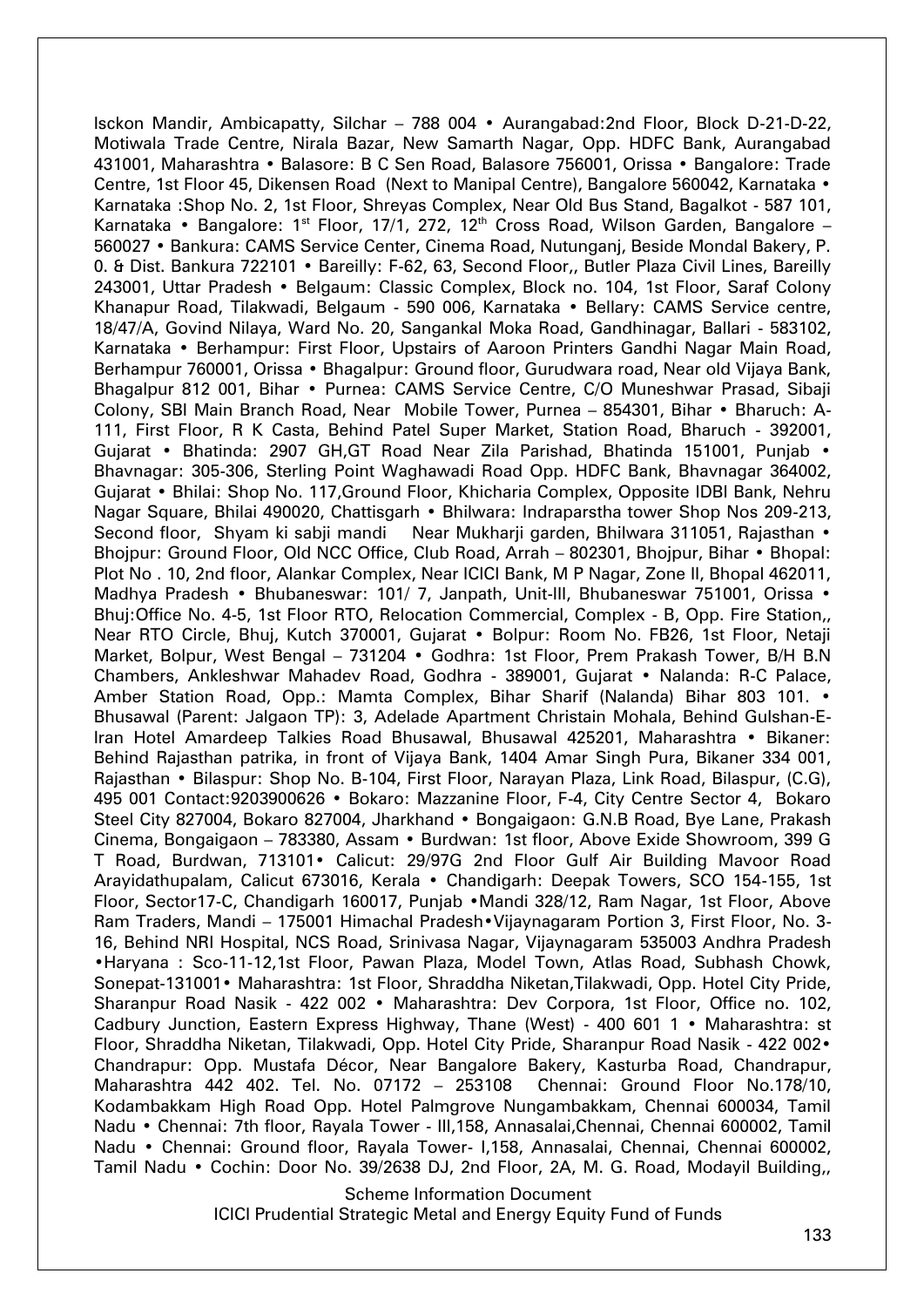Cochin - 682 016. Tel.: (0484) 6060188/6400210 • Coimbatore: Old # 66 New # 86, Lokamanya Street (West) Ground Floor R.S. Puram, Coimbatore 641002, Tamil Nadu • Cuttack: Near Indian Overseas Bank Cantonment Road Mata Math, Cuttack 753001, Orissa • Davenegere: 13, Ist Floor, Akkamahadevi Samaj Complex Church Road P.J.Extension, Devengere 577002, Karnataka • Dehradun: 204/121 Nari Shilp Mandir Marg Old Connaught Place, Dehradun 248001, Uttaranchal • Delhi: CAMS Collection Centre, Flat no.512, Narain Manzil, 23, Barakhamba Road, Connaught Place, New Delhi 110501, New Delhi • Delhi 306, 3<sup>rd</sup> Floor, DDA - 2 Building, District Centre, Janakpuri, New Delhi - 110058 • Deoghar: S S M Jalan Road Ground floor Opp. Hotel Ashoke Caster Town, Deoghar 814112, Jharkhand • Dewas: Tarani Colony, Near Pushp Tent House, Dewas – 455001, Madhya Pradesh• Dhanbad: Urmila Towers Room No: 111(1st Floor) Bank More, Dhanbad 826001, Jharkhand • Dhule: House No. 3140, Opp. Liberty Furniture, Jamnalal Bajaj Road, Near Tower Garden, Dhule 424001 • Durgapur: City Plaza Building, 3rd floor, City Centre, Durgapur 713216, West Bengal • Erode: 197, Seshaiyer Complex Agraharam Street, Erode 638001, Tamil Nadu • Faridhabad: B-49, Ist Floor Nehru Ground Behind Anupam Sweet House NIT, Faridhabad 121001, Haryana • Gaya: North Bisar Tank, Upper Ground floor, Near - I.M.A Hall, Gaya, Bihar – 823001 • Ghaziabad: 113/6 I Floor Navyug Market, Gazhiabad 201001, Uttar Pradesh • Ground Floor, Canara Bank Building, Dhundhi Katra, Mirzapur, 231 001, Uttar Pradesh, Contact no: 05442 – 220282, Email ID: camsmpr@camsonline.com• F-10, First Wings, Desai Market, Gandhi Road, Bardoli, 394 601, Contact No: 8000791814, Email ID: camsbrd@camsonline.com •Hyderabad: No. 15-31-2M-1/4, 1st floor, 14-A, MIG, KPHB Colony, Kukatpally, Hyderabad 500072• Office No. 103, 1<sup>st</sup> Floor, Unitech City Centre, M.G. Road, Panaji Goa, Goa - 403001• Gondal: Parent CSC - Rajkot,A/177, Kailash Complex, Khedut Decor, Gondal 360311, Gujarat • Gandhinagar : 507, 5th Floor, Shree Ugati Corporate Park, Opposite Pratik Mall, Near HDFC Bank, Kudasan, Gandhinagar – 382421 • Gorakhpur: Shop No. 5 & 6, 3rd Floor Cross Road, The Mall, AD Tiraha, Bank Road,Gorakhpur 273001, Uttar Pradesh • Gobindgarh: Opposite State Bank of Bikaner and Jaipur, Harchand Mill Road, Motia Khan, Mandi Gobindgarh, Punjab – 147 301 • Guntur: Door No 5-38-44 5/1 BRODIPET Near Ravi Sankar Hotel, Guntur 522002, Andhra Pradesh • Gurgaon: SCO - 17, 3rd Floor, Sector-14, Gurgaon 122001, Haryana • Guwahati: Piyali Phukan Road, K.C Path, House No.-1 Rehabari, Guwahati 781008, Assam •H. No 1-3-110, Rajendra Nagar, Mahabubnagar, Telangana, 509001 •B1, 1st floor, Mira Arcade, Library Road, Amreli, 365601• Gwalior: G-6, Global Apartment Phase-II,Opposite Income Tax Office, Kailash Vihar City Centre, Gwalior 474001, Madhya Pradesh • Hotel Heritage Sikkim, Ground Floor, Diesel Power House Road (D.P.H. Road), Near Janta Bhawan, Gangtok – 737101, Sikkim• Haridwar – F-3, Hotel Shaurya, New Model Colony, Haridwar, Uttarkhand, 249408 • Hassan: 2<sup>nd</sup> Floor, Pankaja Building, Near Hotel Palika, Race Course Road, Hassan – 573201, Karnataka • Hazaribag: Municipal Market Annanda Chowk, Hazaribagh 825301, Jharkhand • Hisar: 12, Opp. Bank of Baroda Red Square Market, Hisar 125001, Haryana • Hubli: No.204 - 205, 1st Floor, ' B ' Block, Kundagol Complex, Opp. Court, Club Road, Hubli 580029, Karnataka • Hyderabad: 208, II Floor, Jade Arcade Paradise Circle, Secunderabad 500003, Andhra Pradesh • Indore: 101, Shalimar Corporate Centre 8-B, South Tukogunj, Opp.Greenpark, Indore 452001, Madhya Pradesh • Jabalpur: 975, Chouksey Chambers, Near Gitanjali School, 4th Bridge, Napier Town, Jabalpur 482001, Madhya Pradesh • Jaipur: R-7, Yudhisthir Marg, C-Scheme Behind Ashok Nagar Police Station, Jaipur 302001, Rajasthan • Jalandhar: 367/8, Central Town Opp. Gurudwara Diwan Asthan, Jalandhar 144001, Punjab • Jalgaon: Rustomji Infotech Services 70, Navipeth Opp. Old Bus Stand, Jalgaon 425001, Maharashtra • Jalna C.C. (Parent: Aurangabad): Shop No 6, Ground Floor, Anand Plaza Complex, Bharat Nagar, Shivaji Putla Road, Jalna 431203, Maharashtra • Jammu: JRDS Heights, Lane Opp. S&S Computers,Near RBI Building, Sector 14, Nanak Nagar, Jammu 180004, Jammu & Kashmir • Jamnagar: 207, Manek Centre, P N Marg, Jamnagar 361001, Gujarat. Tel.: (0288) 6540116 • Jamshedpur: Millennium Tower, "R" Road Room No:15 First Floor, Bistupur, Jamshedpur 831001, Jharkhand • Jhansi: 372/18 D,

Scheme Information Document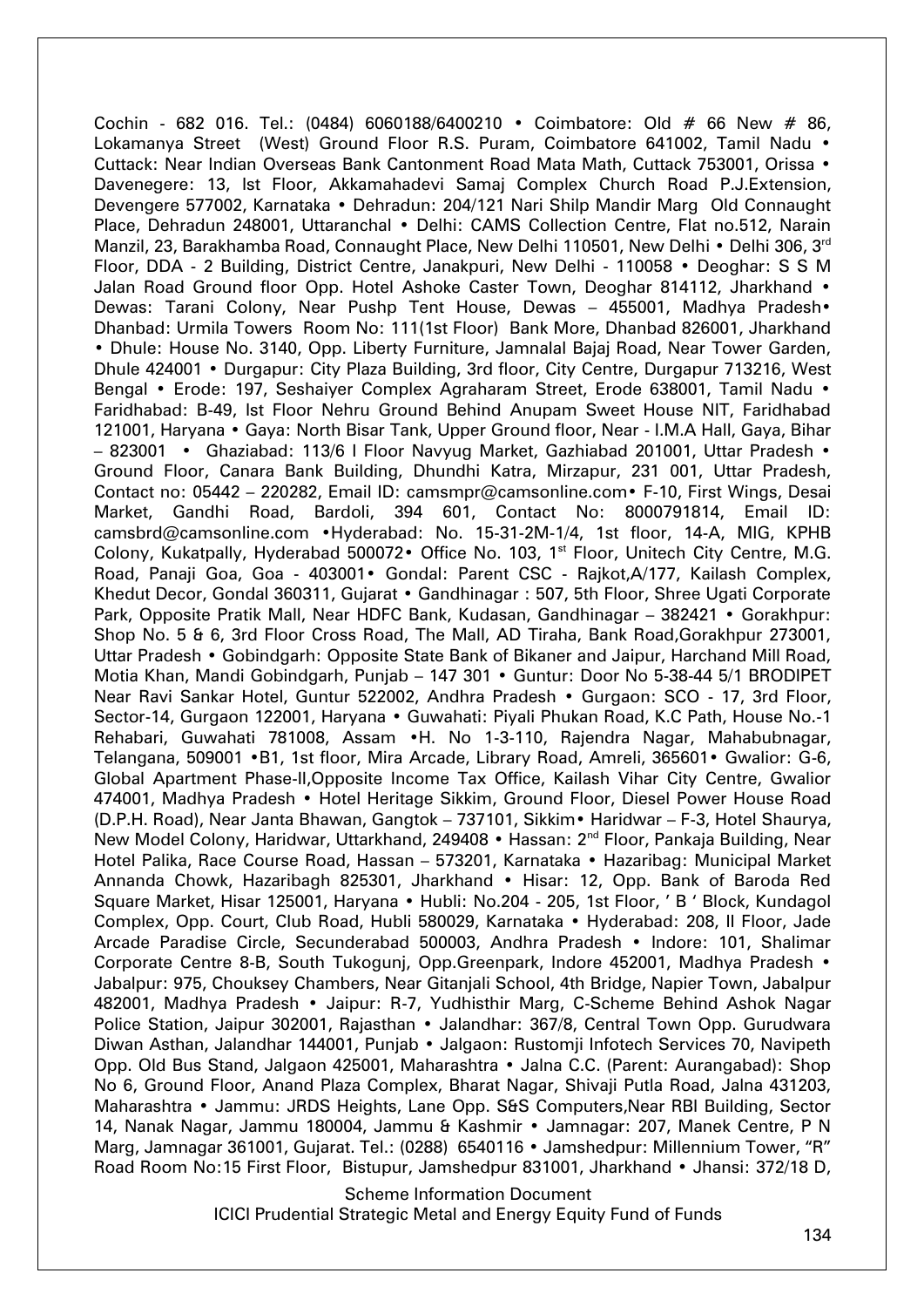1st floor, Above IDBI Bank, Beside V-Mart, Near RASKHAN, Gwalior Road, Jhansi 284001 • Jodhpur: 1/5, Nirmal Tower Ist Chopasani Road, Jodhpur 342003, Rajasthan • Dewal Road, 2<sup>nd</sup> Floor, Left Side Second Building, Near Budhi Gukhani Mandir, Gar Ali, Jorhat - 785001 • Junagadh: Circle Chowk, Near Choksi Bazar Kaman, Gujarat, Junagadh 362001, Gujarat • Kadapa: Bandi Subbaramaiah Complex, D.No:3/1718, Shop No: 8, Raja Reddy Street, Besides Bharathi Junior College, Kadapa 516001, Andhra Pradesh, West Bengal • R. N. Tagore Road, Kotwali P. S.,Krishnanagar, Nadia, West Bengal. Pin code - 741101 •Kangra: C/O Dogra Naresh and Associates, College Road, Kangra, Himachal Pradesh, 176001• D No – 25-4-29, 1st floor, Kommireddy vari street, Beside Warf Road, Opp Swathi Medicals, Kakinada 533001, Andhra Pradesh • Kalyani: A - 1/50, Block - A, Dist Nadia, Kalyani 741224, West Bengal • Kannur: Room No.14/435 Casa Marina Shopping Centre Talap, Kannur 670004, Kerala • Kanpur: I Floor 106 to 108 CITY CENTRE Phase II 63/ 2, The Mall, Kanpur 208001, Uttar Pradesh • Karimnagar: HNo.7-1-257, Upstairs S B H Mangammathota, Karimnagar 505001, Andhra Pradesh • Karnal (Parent: Panipat TP): 29 Avtar Colony, Behind Vishal Mega Mart, Karnal 132001• Karur: # 904, 1st Floor Jawahar Bazaar, Karur 639001, Tamil Nadu • Kasaragod: KMC XXV/88, 1st and 2nd Floor, Stylo Complex, Above Canara Bank, Bank Road, Kasaragod - 671121, Kerala • Kashipura: Dev Bazaar, Bazpur Road, Kashipur – 244713, Uttarkhand • Kharagpur: 623/1 Malancha Main Road, PO Nimpura, Ward No - 19, Kharagpur 721304, West Bengal • Kharagpur: "Silver Palace", OT Road, Inda – Kharagpur, G.P Barakola, P.S – Kharagpur local, West Midnapore – 721305 • Kolhapur: 2 B, 3rd Floor, Ayodhya Towers,Station Road, Kolhapur 416001, Maharashtra •Kolkata: RBC Road, Ground Floor, Near Barasat Kalikrishna Girls High School, Barasat - 700124, Kolkota, West Bengal •Kolkata – 2A, Ganesh Chandra Avenue, Room No. 3A "Commerce House" (4th floor), Kolkata 700013 • Kolkata: CAMS Service Centre Kankaria Centre, 2/1,Russell Street ,2nd Floor, West Bengal - 700071, Kolkata 700071, West Bengal •Kadakkan Complex, Opp Central School, Malappuram 670 504• 53, 1st Floor, Shastri Market, Sadar Bazar, Firozabad 283 203• Kollam: Uthram Chambers, (Ground Floor), Thamarakulam, Kollam – 691 006., Kerala • Kota: B-33 'Kalyan Bhawan Triangle Part ,Vallabh Nagar, Kota 324007, Rajasthan • 1307 B, Puthenparambil Building, KSACS Road, Opposite ESIC Office, Behind Malayala Manorama, Muttanbalam P.O., Kottayam – 686 501, Kottayam: Door No - XIII/658, Thamarapallil Building, M L Road, Near KSRTC Bus Stand Road, Kottayam - 686001• No. 28/8, 1<sup>st</sup> Floor, Balakrishna Colony, Pachayappa Street, Near VPV Lodge, Kumbakonam - 612001• Kurnool: H.No.43/8, Upstairs Uppini Arcade, N R Peta, Kurnool 518004, Andhra Pradesh • Lucknow: Off # 4,1st Floor,Centre Court Building, 3/C, 5 - Park Road, Hazratganj, Lucknow 226001, Uttar Pradesh • Ludhiana: U/ GF, Prince Market, Green Field Near Traffic Lights, Sarabha Nagar Pulli Pakhowal Road, Ludhiana 141002, Punjab • Madurai: Cams Service Centre, # Ist Floor,278, North Perumal, Maistry Street (Nadar Lane), Madurai 625001, Tamil Nadu • Mangalore: No. G 4 & G 5, Inland Monarch Opp. Karnataka Bank Kadri Main Road, Kadri, Mangalore 575003, Karnataka • Mapusa: Office no. 503, Buildmore Business Park, New Canca by pass road, Ximer, Mapusa, 403 507, Goa. • Margao: F4 – Classic Heritage, Near Axis Bank, Opp. BPS Club, Pajifond, Margao, Goa 403601• Meerut: 108 Ist Floor Shivam Plaza Opposite Eves Cinema, Hapur Road, Meerut 250002, Uttar Pradesh • Mehsana: 1st Floor, Subhadra Complex Urban Bank Road, Mehsana 384002, Gujarat • Moradabad: H 21-22, 1st Floor,Ram Ganga Vihar Shopping Complex, Opposite Sales Tax Office,, Uttar Pradesh • Hirji He ritage, 4th floor, Office No. 402, AboveTribhovandas Bhimji Zaveri (TBZ), L.T. Road, Borivali West, Mumbai 400 092. • Mumbai - Ghatkopar: Office no. 307, 3<sup>rd</sup> Floor, Platinum Mall, Jawahar Road, Ghatkopar East, Mumbai – 400077 • Mumbai: Rajabahdur Compound, Ground Floor Opp Allahabad Bank, Behind ICICI Bank 30, Mumbai Samachar Marg, Fort, Mumbai 400023, Maharashtra • Navi Mumbai:CAMS Service Centre BSEL Tech Park, B-505, Plot no 39/5 & 39/5A, Sector 30A, Opp. Vashi Railway Station, Vashi, Navi Mumbai - 400705• Muzaffarnagar 235, Patel Nagar,Near Ramlila Ground,New Mandi,, Muzaffarnagar - 251001 • Muzzafarpur: Brahman toli, Durgasthan Gola Road, Muzaffarpur 842001, Bihar • Mysore: No.1, 1st Floor

Scheme Information Document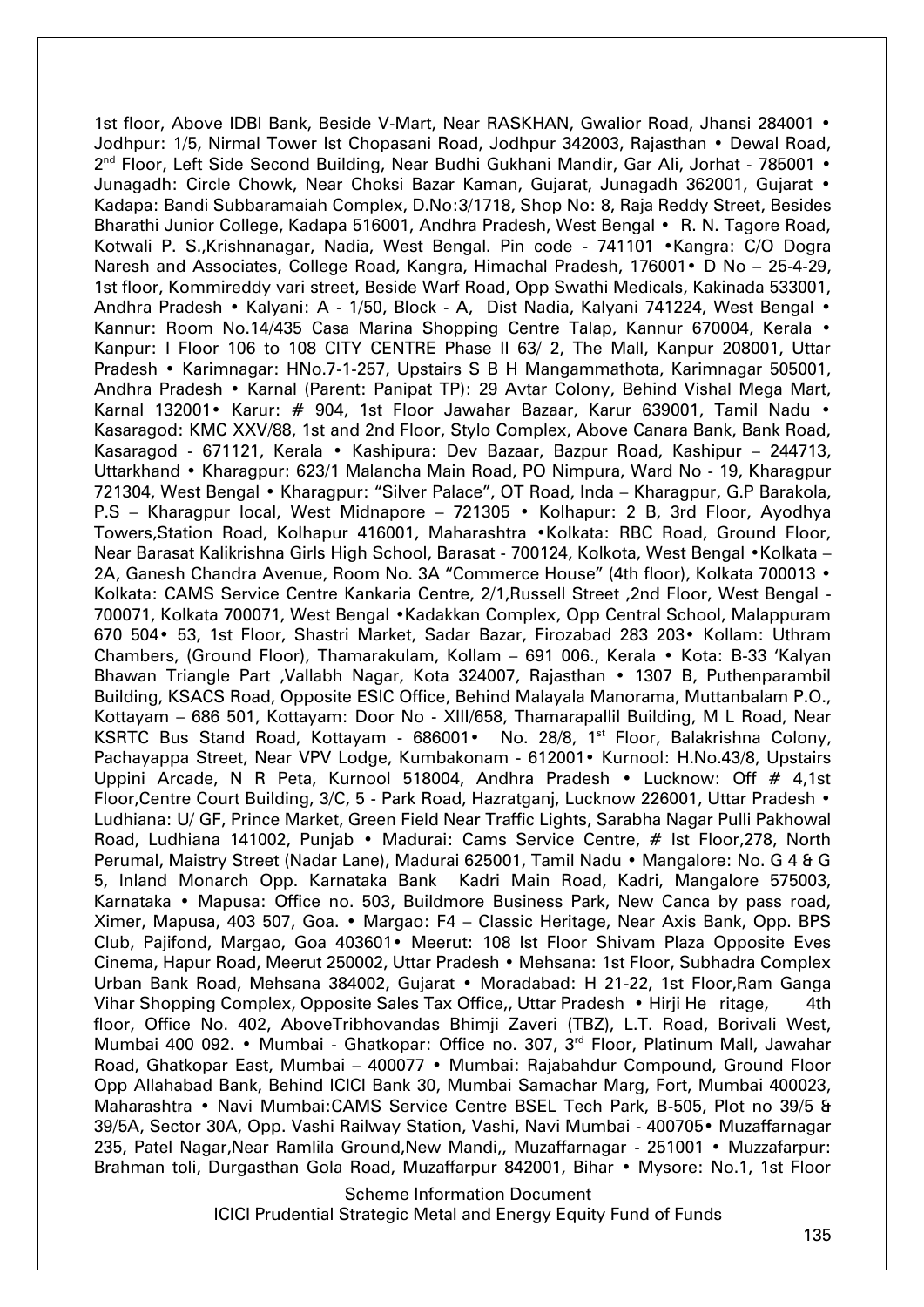CH.26 7th Main, 5th Cross (Above Trishakthi Medicals) Saraswati Puram, Mysore 570009, Karnataka • Nadiad: F 142, First Floor, Gantakaran Complex, Gunj Bazar, Nadiad 387001, Gujarat • Nagpur: 145 Lendra Park, Behind Indus Ind Bank New Ramdaspeth, Nagpur 440010, Maharashtra • Nagercoil IV Floor, Kalluveettil Shyras Center 47, Court Road, Nagercoil - 629 001 • Nanded: Shop No.8 and 9 Cellar, Raj Mohd. complex, Main Road Sree nagar, Nanded – 431 605. Tel. No. 9579444034 Nasik: 1st Floor, Shraddha Niketan, Tilakwadi, Opp. Hotel City Pride,Sharanpur Road, Nasik 422005, Maharashtra • Navsari: CAMS Service Center,16, 1st Floor, Shivani Park, Opp. Shankheswar Complex, Kaliawadi, Navsari, Navasari 396445, Gujarat • Nagaland: House no. 436, Ground Floor, MM Apartment, Dr. Hokishe Sema Road, Near Bharat Petroleum, Lumthi Colony, Opposite T.K Complex, Dimapur - 797112 • Nellore: 97/56, I Floor Immadisetty Towers Ranganayakulapet Road, Santhapet, Nellore 524001, Andhra Pradesh • New Delhi: Aggarwal Cyber Plaza-II, Commercial Unit no. 371, 3<sup>rd</sup> Floor, Plot No. C-7, Netaji Subhash Place, Pitampura – 110034 • New Delhi : 304-305 III Floor Kanchenjunga Building 18, Barakhamba Road Cannaugt Place, New Delhi 110501, New Delhi •Nizamabad: CAMS Service Centre, 5-6-208, Saraswathi Nagar, Opposite Dr. Bharathi Rani Nursing Home, Nizamabad – 503001, Telangana • Noida: E-3, Ground Floor, Sector 3, Near Fresh Food Factory, Noida 201301, Uttar Pradesh • Palakkad: 10 / 688, Sreedevi Residency Mettupalayam Street, Palakkad 678001, Kerala • Panipat: 83, Devi Lal Shopping Complex Opp ABN Amro Bank, G.T. Road, Panipat 132103, Haryana • Patiala: 35 New Lal Bagh, Opposite Polo Ground, Patiala 147001, Punjab • Patna: G-3, Ground Floor, Om Vihar Complex, SP Verma Road, Patna 800001, Bihar • Pathankot: 13-A, 1st Floor, Gurjeet Market, Dhangu Road, Pathankot 145001, Punjab •Port Blair CAMS Service Centre, 35, behind Hotel Haywiz, M.A. Road, Phoenix Bay, Port Blair - 744 102 • Phagwara : Shop no. 2, Model Town, Near Joshi Driving School, Phagwara – 144401, Punjab • Pondicherry: S-8, 100, Jawaharlal Nehru Street (New Complex, Opp. Indian Coffee House), Pondicherry 605001, Pondichery • Pune: Vartak Pride, First Floor, Suvery No. 46, City Survey No. 1477, Hingne Budruk, D.P Road, Behind Dinanath Mangeshkar Hospital, Karvenagar, Pune - 411052, Maharashtra •Raipur: HIG,C-23, Sector - 1, Devendra Nagar, Raipur 492004, Chattisgarh • Rajahmundry: Cabin 101 D.no 7-27- 4 1st Floor Krishna Complex Baruvari Street T Nagar, Rajahmundry 533101, Andhra Pradesh • Rajkot: Office 207 - 210, Everest Building Harihar Chowk, Opp Shastri Maidan, Limda Chowk, Rajkot 360001, Gujarat • Ranchi: 4, HB Road, No: 206, 2nd Floor Shri Lok Complex, Ranchi 834001, Jharkhand • Rohtak: 205, 2ND Floor, Blg. No. 2, Munjal Complex, Delhi Road, Rohtak 124001, Haryana • Rourkela: JBS Market complex, 2nd Floor, Udit Nagar, Rourkela - 769012, Odisha • Saharanpur: I Floor, Krishna Complex Opp. Hathi Gate Court Road, Saharanpur 247001, Uttar Pradesh • Salem: No.2, I Floor Vivekananda Street, New Fairlands, Salem 636016, Tamil Nadu • Sambalpur: C/o Raj Tibrewal & Associates Opp.Town High School, Sansarak, Sambalpur 768001, Orissa • Sangli: Jiveshwar Krupa Bldg, Shop. No. 2, Ground Floor, Tilak Chowk, Harbhat Road, Sangli 416416, Contact No.: 0233-6600510 •Satna: 1st Floor, Shri Ram Market, Beside Hotel Pankaj, Birla Road, Satna 485001, Madhya Pradesh • Satara: 117 / A / 3 / 22, Shukrawar Peth Sargam Apartment, Satara 415002, Maharashtra • Shillong: 3rd Floor, RPG Complex, Keating Road, Shillong 793001, Meghalaya, Tel: (0364) 2502511 • Shimla: I Floor, Opp. Panchayat Bhawan Main gate Bus stand, Shimla 171001, Himachal Pradesh • Shimoga: Nethravathi Near Gutti Nursing Home Kuvempu Road, Shimoga 577201, Karnataka • Sikar: Pawan Travels Street, Opposite City Center Mall, Sikar – 332001, Rajasthan • Siliguri: 78, First Floor, Haren Mukherjee Road, Beside SBI Hakimpara, Siliguri - 734001, West Bengal • Solapur: 4, Lokhandwala Tower, 144, Sidheshwar Peth, Near Z.P. Opp. Pangal High School, Solapur 413001, Maharashtra • 47/5/1, Raja Rammohan Roy Sarani, PO Mallickpara, Dist Hoogly, Sreerampur 712203 • Surat: Office No 2 Ahura -Mazda Complex First Floor, Sadak Street Timalyawad, Nanpura, Surat 395001, Gujarat • Shop No. G-5, International Commerce Center, Near Kadiwala School, Majura Gate, Ring Road, Surat , Gujarat- 395 002•Thane – 3rd floor, Nalanda Chambers, B Wing, Gokhale Road, Near Hanuman Temple, Naupada, Thane (West) 400 062 • Thiruppur: 1(1), Binny Compound, II

Scheme Information Document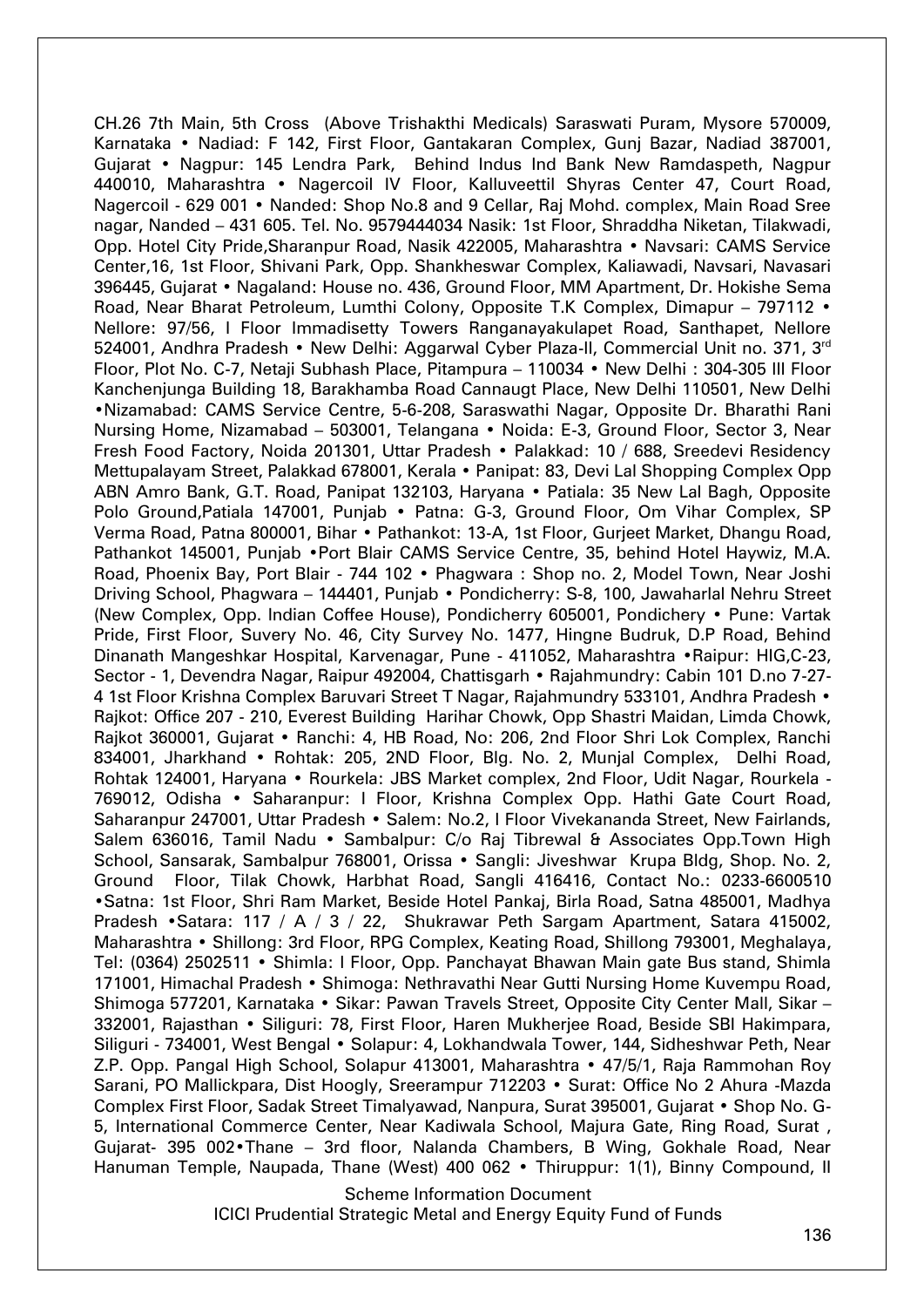Street, Kumaran Road, Thiruppur 641601, Tamil Nadu • Thiruvalla: Central Tower,Above Indian Bank Cross Junction, Tiruvalla 689101, Kerala • Thiruvalla: 1<sup>st</sup> Floor, Room No. 61 (63), International Shopping Mall, Opp. St. Thomas Evangelical Church, Above Thomson Bakery, Manjady, Thiruvalla, 689105, Kerala • Tirunelveli: III Floor, Nellai Plaza 64-D, Madurai Road, Tirunelveli 627001, Tamil Nadu • Tirunelvli: No. F4, Magnem Suraksha Apartments, Thiruvananthapuram Road, Tirunelveli - 627 002, Kerala •Tirupathi: Shop No: 6, Door No: 19- 10-8 (Opp to Passport Office), AIR Bypass Road Tirupati - 517501, Andhra Pradesh, Tel: (0877) 6561003 • Trichur: Room No. 26 & 27,DEE PEE PLAZA,Kokkalai, Trichur 680001, Kerala • Trichy: No 8, I Floor, 8th Cross West Extn Thillainagar, Trichy 620018, Tamil Nadu • Trivandrum: R S Complex Opposite of LIC Building Pattom PO, Trivandrum 695004, Kerala • Udaipur: 32, Ahinsapuri, Fatehpura circle, Udaipur – 313001, Email Id camsudp@camsonline.com, Rajasthan • Udhampur: Guru Nank Institute, NH-1A, Udhampur, Jammu & Kashmir – 182101 • Vadodara: 103 Aries Complex, BPC Road, Off R.C. Dutt Road, Alkapuri, Vadodara 390007, Gujarat • Valsad: Ground Floor Yash Kamal -"B" Near Dreamland Theater Tithal Road, Valsad 396001, Gujarat • VAPI: 208, 2nd Floor, Heena Arcade, Opp. Tirupati Tower, Near G.I.D.C., Char Rasata, Vapi 396195, Gujarat • Varanasi: Office no 1, Second floor, Bhawani Market, Building No. D-58/2-A1, Rathyatra, Beside Kuber Complex Varanasi - 221010, Uttar Pradesh • Vellore: AKT Complex 2<sup>nd</sup> Floor, No. 1 and 3 New Sankaranpalayam Road, TollGate, Vellore – 632001, Tamil Nadu • Vijayawada: 40-1-68, Rao & Ratnam Complex Near Chennupati Petrol Pump M.G Road, Labbipet, Vijayawada 520010, Andhra Pradesh • Himachal Pradesh: 328/12, Ram Nagar, 1st Floor, Above Ram Traders, Mandi – 175001 • Visakhapatnam: Door No. 48-3-2, Flat No. 2, 1st Floor, Sidhi Plaza, Near Visakha Library, Srinagar, Visakhapatnam – 530 016., Andhra Pradesh • Warangal: A.B.K Mall, Near Old Bus Depot Road, F-7, 1st Floor, Ramnagar, Hanamkonda, Warangal 506001, Andhra Pradesh • Yamuna Nagar: 124-B/R Model Town Yamunanagar, Yamuna Nagar 135001, Haryana. • Gopal katra, 1st Floor, Fort Road Jaunpur – 222001, Contact no: 05452 321630 Jaunpur• Hosur : Survey No.25/204, Attibele Road, HCF Post, Mathigiri, Above Time Kids School, Opposite to Kutty's Frozen Foods, Hosur - 635 110,Tamil Nadu, Contact no: 04344 – 262303. Ground Floor, Kalika Temple Street, Beside SBI Bazar Branch, Berhampur, 760 002, Odisha.

#### TP Lite Centres

•Ahmednagar: Office No. 3, 1<sup>st</sup> Floor, Shree Parvati, Plot No. 1/175, Opp. Mauli Sabhagruh, Zopadi Canteen, Savedi, Ahmednagar – 414003 • Basti: Office # 3, 1st Floor, Jamia Shopping Complex, Opp Pandey School, Station Road, Basti 272002, Uttar Pradesh • Chhindwara: 2nd Floor, Parasia Road, Near Surya Lodge, Sood Complex, Above Nagpur CT Scan, Chhindwara – 480001, Madhya Pradesh • Chittorgarh: CAMS Service centre, 3 Ashok Nagar,Near Heera Vatika, Chittorgarh, Chittorgarh 312001, Rajasthan • Darbhanga: Shahi Complex,1st Floor Near RB Memorial hospital, V.I.P. Road, Benta Laheriasarai, Darbhanga 846001, Bihar • Dharmapuri : # 16A/63A, Pidamaneri Road, Near Indoor Stadium, Dharmapuri, Dharmapuri 636701, Tamil Nadu • Shop No 26 and 27, Door No. 39/265A and 39/265B, Second Floor, Skanda Shopping Mall, Old Chad Talkies, Vaddageri, 39th Ward, Kurnool, Andhra Pradesh, 518001 • Dhule : H. No. 1793 / A, J.B. Road, Near Tower Garden, Dhule 424001, Maharashtra • Faizabad: Amar Deep Building, 3/20/14, IInd floor, Niyawan, Faizabad-224001• Gandhidham: Office No. 4,, Ground Floor, Ratnakala Arcade, Plot No. 231, Ward – 12/B, Gandhidham 370201, Gujarat • Gulbarga: Pal Complex, Ist Floor Opp. City Bus Stop, SuperMarket, Gulbarga 585101, Karnataka • Haldia: 2nd Floor, New Market Complex, Durgachak Post Office, Purba Medinipur District, Haldia 721602, West Bengal • Haldwani: Durga City Centre, Nainital Road Haldwani, Haldwani 263139, Uttaranchal • Himmatnagar: D-78 First Floor, New Durga Bazar, Near Railway Crossing, Himmatnagar 383001, Gujarat • Hoshiarpur: Near Archies Gallery Shimla Pahari Chowk, Hoshiarpur 146001, Punjab • Hosur: No.303, SIPCOT Staff Housing Colony, Hosur 635126, Tamil Nadu • Jaunpur: 248, Fort Road,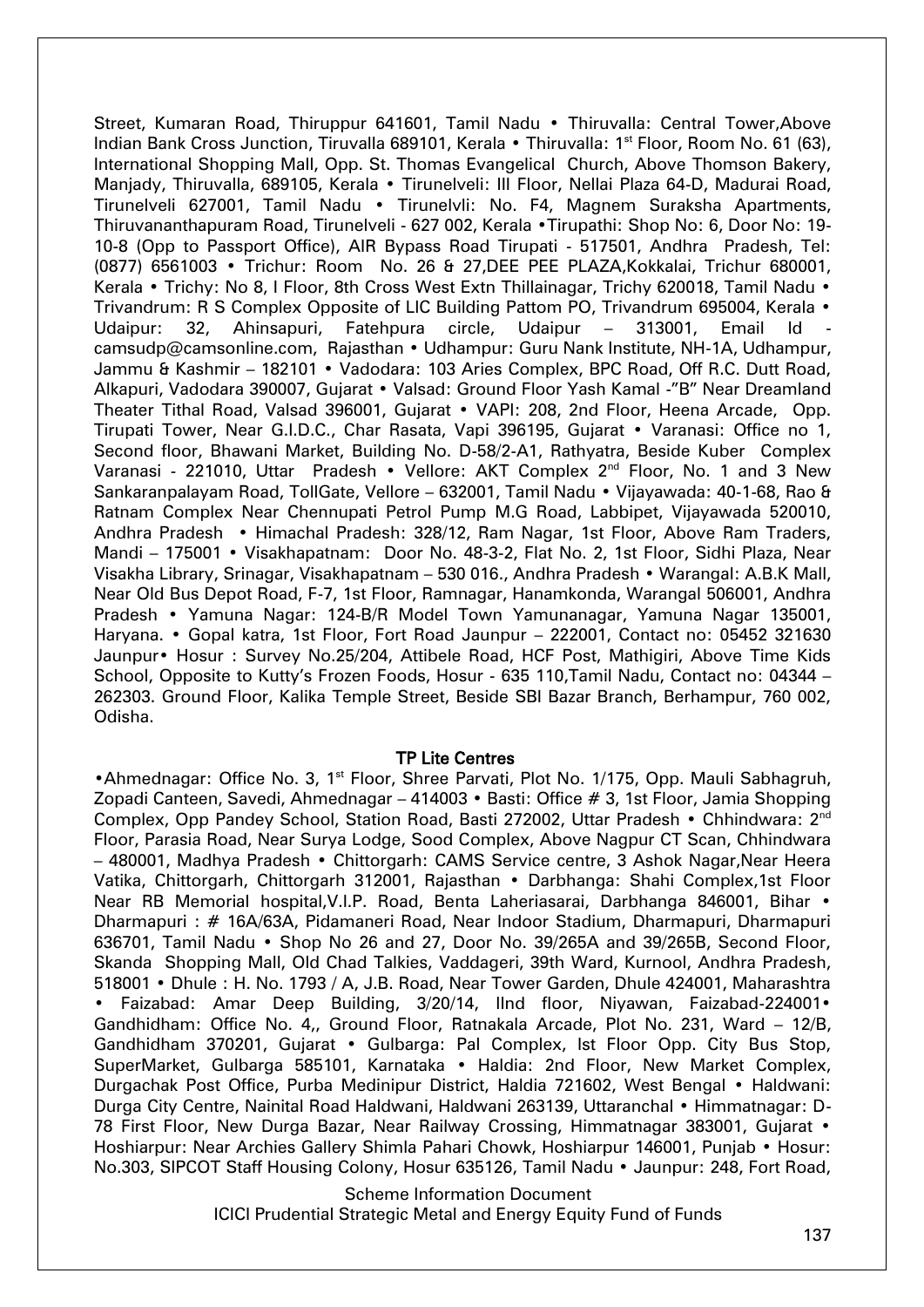Near Amber Hotel, Jaunpur 222001, Uttar Pradesh • Katni: 1st Floor, Gurunanak Dharmakanta, Jabalpur Road, Bargawan, Katni 483501, Madhya Pradesh • Khammam: Shop No: 11 - 2 - 31/3, 1st floor, Philips Complex, Balajinagar, Wyra Road, Near Baburao Petrol Bunk, Khammam 507001, Andhra Pradesh • Malda: Daxhinapan Abasan, Opp Lane of Hotel Kalinga, SM Pally, Malda 732101, West Bengal • Manipal: CAMS Service Centre, Basement floor, Academy Tower, Opposite Corporation Bank, Manipal 576104, Karnataka • Mathura: 159/160 Vikas Bazar, Mathura 281001, Uttar Pradesh • Moga: 9 No, New Town, Opposite Jaiswal Hotel, Daman Building, Moga 142 001, Punjab• Namakkal: 156A / 1, First Floor, Lakshmi Vilas Building Opp. To District Registrar Office, Trichy Road, Namakkal 637001, Tamil Nadu • Palanpur: Gopal Trade Centre, Shop No. 13-14, 3rd Floor, Near BK Mercantile Bank, Opp. Old Gunj, Palanpur 385001, Gujarat • Rae Bareli: No.17 Anand Nagar Complex, Rae Bareli 229001, Uttar Pradesh • Rajapalayam: D. No. 59 A/1, Railway Feeder Road Near Railway Station, Rajapalayam 626117, Tamil Nadu • Ratlam: Dafria & Co 81, Bajaj Khanna, Ratlam 457001, Madhya Pradesh • Ratnagiri: Orchid Tower, Ground Floor, Gala No. 06, S.V. Road No. 301/Paiki ½, Nachane Municipal Aat, Arogya Mandir, Nachane Link Road, Ratnagiri – 415612, Maharashtra • Roorkee: Cams Service Center, 22 Civil Lines Ground, Floor, Hotel Krish Residency, (Haridwar), Roorkee 247667, Uttaranchal • Sagar: Opp. Somani Automobiles Bhagwanganj, Sagar 470002, Madhya Pradesh • Shahjahanpur: Bijlipura, Near Old Distt Hospital, Jail Road, Shahjahanpur 242001, Uttar Pradesh • Sirsa: Bansal Cinema Market, Beside Overbridge, Next to Nissan car showroom, Hissar Road, Sirsa 125055, Haryana • Sitapur: Arya Nagar Near Arya Kanya School, Sitapur 262001, Uttar Pradesh • Solan: 1st Floor, Above Sharma General Store Near Sanki Rest house The Mall, Solan 173212, Himachal Pradesh • Srikakulam: Door No 4-4-96, First Floor. Vijaya Ganapathi Temple Back Side, Nanubala Street, Srikakulam 532001, Andhra Pradesh • Sultanpur: 967, Civil Lines Near Pant Stadium, Sultanpur 228001, Uttar Pradesh • Surendranagar: 2 M I Park, Near Commerce College Wadhwan City, Surendranagar 363035, Gujarat • Tinsukia: Dhawal Complex, Ground Floor, Durgabari Rangagora Road, Near Dena Bank, PO Tinsukia, Tinsukia 786125, Assam • Tuticorin: 4B / A-16 Mangal Mall Complex,Ground Floor, Mani Nagar, Tuticorin 628003, Tamil Nadu • Ujjain: 109, 1st Floor, Siddhi Vinayak Trade Centre, Shaheed Park, Ujjain 456010, Madhya Pradesh • Vasco: No DU 8, Upper Ground Floor, Behind Techoclean Clinic, Suvidha Complex,Near ICICI Bank, Vasco da gama 403802, Goa • Yavatmal: Pushpam, Tilakwadi, Opp. Dr. Shrotri Hospital, Yavatmal 445001, Maharashtra.

In addition to the existing Official Point of Acceptance of transactions, Computer Age Management Services Ltd. (CAMS), the Registrar and Transfer Agent of ICICI Prudential Mutual Fund, having its office at New No 10. Old No. 178, Opp. to Hotel Palm Grove, MGR Salai (K.H.Road), Chennai - 600 034 shall be an official point of acceptance for electronic transactions received from the Channel Partners with whom ICICI Prudential Asset Management Company Limited has entered or may enter into specific arrangements for all financial transactions relating to the units of mutual fund schemes. Additionally, the secure Internet sites operated by CAMS will also be official point of acceptance only for the limited purpose of all channel partners transactions based on agreements entered into between IPMF and such authorized entities. Additionally, the Internet site(s) operated by the AMC and online applications of the AMC (including Iprutouch) will also be official point of acceptance. The AMC also accepts applications received on designated FAX numbers.

In addition to the existing Official Point of Acceptance of transactions, authorized Points of Service (POS) of MF Utilities India Private Limited (MFUI) shall be an official point of acceptance for all financial and non- financial transactions. The updated list of POS of MFUI is available on www.mfuindia.com. The online transaction portal of MFU is [www.mfuonline.com.](http://www.mfuonline.com/) Further, Investors can also subscribe units of the Scheme during the NFO Period by availing the platforms/facilities made available by the Stock Exchanges.